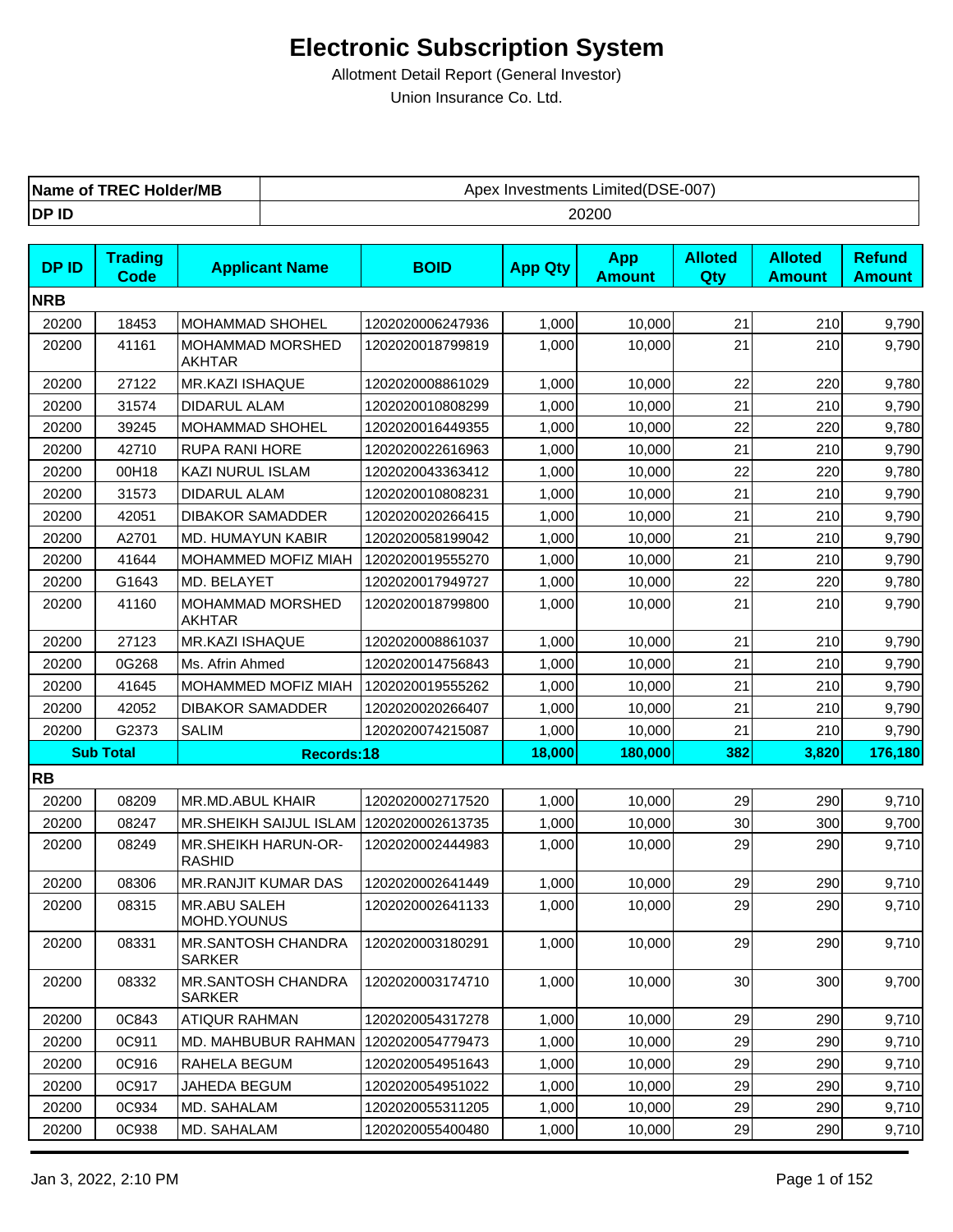| <b>DPID</b> | <b>Trading</b><br><b>Code</b> | <b>Applicant Name</b>                   | <b>BOID</b>      | <b>App Qty</b> | <b>App</b><br><b>Amount</b> | <b>Alloted</b><br>Qty | <b>Alloted</b><br><b>Amount</b> | <b>Refund</b><br><b>Amount</b> |
|-------------|-------------------------------|-----------------------------------------|------------------|----------------|-----------------------------|-----------------------|---------------------------------|--------------------------------|
| <b>RB</b>   |                               |                                         |                  |                |                             |                       |                                 |                                |
| 20200       | 0C940                         | <b>MD. HAFIGUL ISLAM</b>                | 1202020055400598 | 1,000          | 10,000                      | 29                    | 290                             | 9,710                          |
| 20200       | 0C947                         | ROKSANA RASHID                          | 1202020055459156 | 1,000          | 10,000                      | 29                    | 290                             | 9,710                          |
| 20200       | 0C986                         | <b>GUUSNA ARA BEGUM</b>                 | 1202020055859340 | 1,000          | 10,000                      | 29                    | 290                             | 9,710                          |
| 20200       | 0C988                         | <b>GUUSNA ARA BEGUM</b>                 | 1202020055860719 | 1,000          | 10,000                      | 29                    | 290                             | 9,710                          |
| 20200       | 0D111                         | MD. JAHIDUL HASAN                       | 1202020044684291 | 1,000          | 10,000                      | 30                    | 300                             | 9,700                          |
| 20200       | 0D142                         | RUHIDAS SAHA                            | 1202020033516566 | 1,000          | 10,000                      | 30                    | 300                             | 9,700                          |
| 20200       | 0D145                         | <b>MANTI SAHA</b>                       | 1202020001045121 | 1,000          | 10,000                      | 29                    | 290                             | 9,710                          |
| 20200       | 0D146                         | SANJIT SAHA                             | 1202020001187661 | 1,000          | 10,000                      | 30                    | 300                             | 9,700                          |
| 20200       | 0D147                         | ANITA RANI SAHA                         | 1202020044781414 | 1,000          | 10,000                      | 29                    | 290                             | 9,710                          |
| 20200       | 0D155                         | <b>BIKASH CHANDRA SAHA</b>              | 1202020044809566 | 1,000          | 10,000                      | 29                    | 290                             | 9,710                          |
| 20200       | 0D181                         | RADHA RANI BHOWMIK                      | 1202020044839418 | 1,000          | 10,000                      | 29                    | 290                             | 9,710                          |
| 20200       | 10931                         | <b>MD.SADEQUR RAHMAN</b><br><b>KHAN</b> | 1202020003884515 | 1,000          | 10,000                      | 29                    | 290                             | 9,710                          |
| 20200       | 11187                         | <b>MRS.SUPRIYA DHAR</b>                 | 1202020003629137 | 1,000          | 10,000                      | 29                    | 290                             | 9,710                          |
| 20200       | 11206                         | MR.MD.MOSLE UDDIN                       | 1202020003508781 | 1,000          | 10,000                      | 29                    | 290                             | 9,710                          |
| 20200       | 11207                         | <b>MRS.SALINA AKTER</b>                 | 1202020003508798 | 1,000          | 10,000                      | 29                    | 290                             | 9,710                          |
| 20200       | 16302                         | FARZANA IMAM                            | 1202020005562897 | 1,000          | 10,000                      | 30                    | 300                             | 9,700                          |
| 20200       | 16318                         | NAZMUL ISLAM BHUIYAN                    | 1202020005580528 | 1,000          | 10,000                      | 30                    | 300                             | 9,700                          |
| 20200       | 16333                         | <b>MAHBUB ALAM</b>                      | 1202020005593850 | 1,000          | 10,000                      | 29                    | 290                             | 9,710                          |
| 20200       | 16336                         | <b>MAHBUB ALAM</b>                      | 1202020005594582 | 1,000          | 10,000                      | 29                    | 290                             | 9,710                          |
| 20200       | 16352                         | <b>NASIMA AKTER</b>                     | 1202020005623797 | 1,000          | 10,000                      | 29                    | 290                             | 9,710                          |
| 20200       | 16441                         | M.M.NAZMUZZAMAN<br>(JEWEL)              | 1202020005679731 | 1,000          | 10,000                      | 29                    | 290                             | 9,710                          |
| 20200       | 16442                         | M.M.NAZMUZZAMAN<br>(JEWEL)              | 1202020005679822 | 1,000          | 10,000                      | 29                    | 290                             | 9,710                          |
| 20200       | 16449                         | MD NADIM UL KARIM<br><b>KHAN</b>        | 1202020005679584 | 1,000          | 10,000                      | 30                    | 300                             | 9,700                          |
| 20200       | 16451                         | MD.ABDUL AWAL BABUL                     | 1202020005614660 | 1,000          | 10,000                      | 29                    | 290                             | 9,710                          |
| 20200       | 16559                         | MD.ABDUR RAZZAQUE                       | 1202020005668780 | 1,000          | 10,000                      | 29                    | 290                             | 9,710                          |
| 20200       | 23199                         | <b>ASHEK MIAH RONY</b>                  | 1202020007463527 | 1,000          | 10,000                      | 30 <sup>1</sup>       | 300                             | 9,700                          |
| 20200       | 23241                         | SHAH ALAM                               | 1202020007376227 | 1,000          | 10,000                      | 29                    | 290                             | 9,710                          |
| 20200       | 23314                         | MD.MASUDUR RAHMAN                       | 1202020007507137 | 1,000          | 10,000                      | 29                    | 290                             | 9,710                          |
| 20200       | 23352                         | <b>MD.TARIQUL ISLAM</b>                 | 1202020007440213 | 1,000          | 10.000                      | 30                    | 300                             | 9,700                          |
| 20200       | 23400                         | SAMORESH SARKAR                         | 1202020007496193 | 1,000          | 10,000                      | 29                    | 290                             | 9,710                          |
| 20200       | 23401                         | SAMORESH SARKAR                         | 1202020007496292 | 1,000          | 10,000                      | 29                    | 290                             | 9,710                          |
| 20200       | 23402                         | KAMRUL SIKDER                           | 1202020007496407 | 1,000          | 10,000                      | 29                    | 290                             | 9,710                          |
| 20200       | 23403                         | <b>KAMRUL SIKDER</b>                    | 1202020007496474 | 1,000          | 10,000                      | 30                    | 300                             | 9,700                          |
| 20200       | 23404                         | SANJIB KUMAR SARKAR                     | 1202020007496961 | 1,000          | 10,000                      | 29                    | 290                             | 9,710                          |
| 20200       | 23405                         | SANJIB KUMAR SARKAR                     | 1202020007497238 | 1,000          | 10,000                      | 29                    | 290                             | 9,710                          |
| 20200       | 23406                         | <b>MD.SHAHIDUL ISLAM</b>                | 1202020007497401 | 1,000          | 10,000                      | 30 <sub>0</sub>       | 300                             | 9,700                          |
| 20200       | 23407                         | <b>MD.SHAHIDUL ISLAM</b>                | 1202020007497586 | 1,000          | 10,000                      | 29                    | 290                             | 9,710                          |
| 20200       | 23500                         | MAINUL ISLAM BHUIYA                     | 1202020007585144 | 1,000          | 10,000                      | $30\,$                | 300                             | 9,700                          |
| 20200       | 29102                         | JAHANGIR HOSSAIN                        | 1202020009451781 | 1,000          | 10,000                      | 29                    | 290                             | 9,710                          |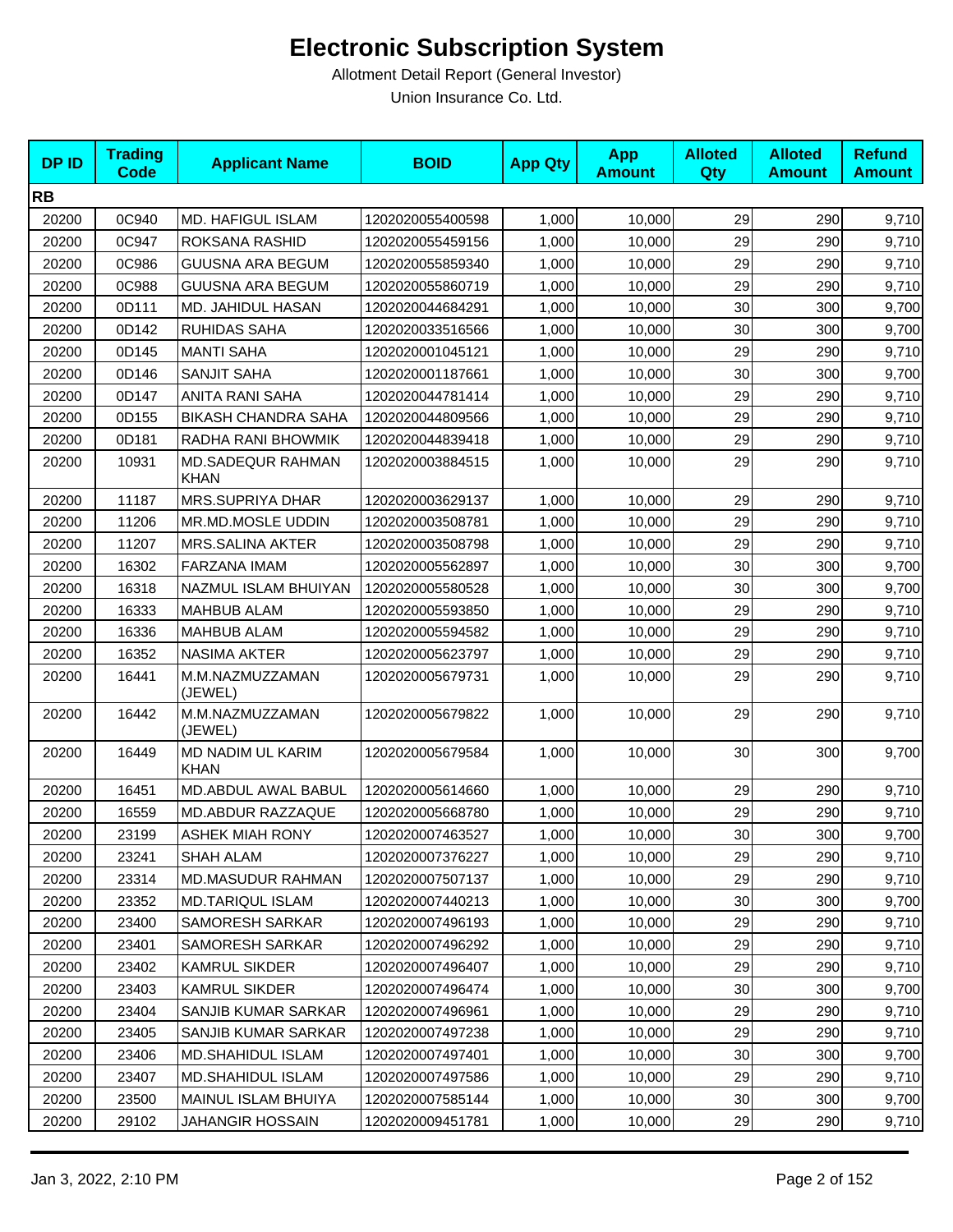| <b>DPID</b> | <b>Trading</b><br><b>Code</b> | <b>Applicant Name</b>                    | <b>BOID</b>      | <b>App Qty</b> | <b>App</b><br><b>Amount</b> | <b>Alloted</b><br>Qty | <b>Alloted</b><br><b>Amount</b> | <b>Refund</b><br><b>Amount</b> |
|-------------|-------------------------------|------------------------------------------|------------------|----------------|-----------------------------|-----------------------|---------------------------------|--------------------------------|
| <b>RB</b>   |                               |                                          |                  |                |                             |                       |                                 |                                |
| 20200       | 29103                         | RAKSONA PARVIN                           | 1202020009345133 | 1,000          | 10,000                      | 30                    | 300                             | 9,700                          |
| 20200       | 29413                         | <b>MD.SHAFIQUL ISLAM</b>                 | 1202020009225863 | 1,000          | 10,000                      | 30                    | 300                             | 9,700                          |
| 20200       | 35005                         | MRIDHA SULTAN-A-<br><b>TOYMUR</b>        | 1202020013210440 | 1,000          | 10,000                      | 29                    | 290                             | 9,710                          |
| 20200       | 35006                         | <b>MRIDHA SULTAN-A-</b><br><b>TOYMUR</b> | 1202020013210590 | 1,000          | 10,000                      | 29                    | 290                             | 9,710                          |
| 20200       | 35035                         | <b>MD.JAKIR HOSSAIN</b>                  | 1202020013346435 | 1,000          | 10,000                      | 29                    | 290                             | 9,710                          |
| 20200       | 17881                         | MD.ABBAS UDDIN KHAN                      | 1202020006085433 | 1,000          | 10,000                      | 29                    | 290                             | 9,710                          |
| 20200       | 17882                         | <b>MD.YUSUF ALI KHAN</b>                 | 1202020006085441 | 1,000          | 10,000                      | 29                    | 290                             | 9,710                          |
| 20200       | 17887                         | <b>FARIDA AKHTAR</b>                     | 1202020006086023 | 1,000          | 10,000                      | 29                    | 290                             | 9,710                          |
| 20200       | 17894                         | <b>MD AMIR HOSSAIN</b>                   | 1202020006082084 | 1,000          | 10,000                      | 29                    | 290                             | 9,710                          |
| 20200       | 17948                         | <b>ZINIA AKTHER</b>                      | 1202020006082689 | 1,000          | 10,000                      | 29                    | 290                             | 9,710                          |
| 20200       | 22928                         | <b>RONY DATTA</b>                        | 1202020007498473 | 1,000          | 10,000                      | 30                    | 300                             | 9,700                          |
| 20200       | 23072                         | <b>NAZIA BEGUM</b>                       | 1202020007325341 | 1,000          | 10,000                      | 29                    | 290                             | 9,710                          |
| 20200       | 23106                         | MD.REAZUL HAQUE<br>(DULAL)               | 1202020007324877 | 1,000          | 10,000                      | 29                    | 290                             | 9,710                          |
| 20200       | 23198                         | <b>ASHEK MIAH RONY</b>                   | 1202020007463487 | 1,000          | 10,000                      | 29                    | 290                             | 9,710                          |
| 20200       | 27545                         | <b>OAHID MIA</b>                         | 1202020008962846 | 1,000          | 10,000                      | 29                    | 290                             | 9,710                          |
| 20200       | 27546                         | MR.OAHID MIA                             | 1202020008962929 | 1,000          | 10,000                      | 30                    | 300                             | 9,700                          |
| 20200       | 27670                         | <b>MD.JASIM UDDIN</b>                    | 1202020009098935 | 1,000          | 10,000                      | 29                    | 290                             | 9,710                          |
| 20200       | 27682                         | ROSYNA AKTAR                             | 1202020009099675 | 1,000          | 10,000                      | 29                    | 290                             | 9,710                          |
| 20200       | 27760                         | MD.AMJAD HOSSAIN<br><b>SARKER</b>        | 1202020009100621 | 1,000          | 10,000                      | 29                    | 290                             | 9,710                          |
| 20200       | 32963                         | RAFIQUL ISLAM BABU                       | 1202020011918762 | 1,000          | 10,000                      | 29                    | 290                             | 9,710                          |
| 20200       | 32964                         | SHIRIN AKTER CHAYAN                      | 1202020011918789 | 1,000          | 10,000                      | 30                    | 300                             | 9,700                          |
| 20200       | 32965                         | SHIRIN AKTER CHAYAN                      | 1202020011918802 | 1,000          | 10,000                      | 29                    | 290                             | 9,710                          |
| 20200       | 32966                         | AYESHA AKTER AIRIN                       | 1202020011918829 | 1,000          | 10,000                      | 29                    | 290                             | 9,710                          |
| 20200       | 32967                         | AYESHA AKTER AIRIN                       | 1202020011918845 | 1,000          | 10,000                      | 29                    | 290                             | 9,710                          |
| 20200       | 32968                         | <b>MD.SAIFUL ISLAM</b>                   | 1202020011918861 | 1,000          | 10,000                      | 29                    | 290                             | 9,710                          |
| 20200       | 32969                         | <b>MD.SAIFUL</b>                         | 1202020011918896 | 1,000          | 10,000                      | 29                    | 290                             | 9,710                          |
| 20200       | 32971                         | MD.MAMUN HASSAN                          | 1202020011919684 | 1,000          | 10,000                      | 30                    | 300                             | 9,700                          |
| 20200       | 32972                         | MD.MAMUN HASSAN                          | 1202020011919692 | 1,000          | 10,000                      | 29                    | 290                             | 9,710                          |
| 20200       | 32985                         | <b>MD.SUMON MIA</b>                      | 1202020011918944 | 1,000          | 10,000                      | 29                    | 290                             | 9,710                          |
| 20200       | 32986                         | <b>MD.SUMON MIA</b>                      | 1202020011918853 | 1,000          | 10,000                      | 29                    | 290                             | 9,710                          |
| 20200       | 33039                         | <b>MD.ANISUR RAHMAN</b>                  | 1202020011979364 | 1,000          | 10,000                      | 30                    | 300                             | 9,700                          |
| 20200       | 33058                         | A.T.M. ABDUL HYE KHAN                    | 1202020012000064 | 1,000          | 10,000                      | 29                    | 290                             | 9,710                          |
| 20200       | 33074                         | MRS.SAZIDA BEGUM                         | 1202020012009164 | 1,000          | 10,000                      | 29                    | 290                             | 9,710                          |
| 20200       | 33075                         | MRS.SAZIDA BEGUM                         | 1202020012009180 | 1,000          | 10,000                      | 29                    | 290                             | 9,710                          |
| 20200       | 33076                         | A.H.M.KAMRUZZAMAN                        | 1202020012009354 | 1,000          | 10,000                      | 29                    | 290                             | 9,710                          |
| 20200       | 33094                         | <b>MD.ALAMGIR HOSSAIN</b>                | 1202020012036542 | 1,000          | 10,000                      | 30                    | 300                             | 9,700                          |
| 20200       | 33095                         | <b>MD.ALAMGIR HOSSAIN</b>                | 1202020012036550 | 1,000          | 10,000                      | 30                    | 300                             | 9,700                          |
| 20200       | 33098                         | <b>MEHERUN NESSA</b>                     | 1202020012036336 | 1,000          | 10,000                      | $30\,$                | 300                             | 9,700                          |
| 20200       | 33099                         | <b>MEHERUN NESSA</b>                     | 1202020012036352 | 1,000          | 10,000                      | 29                    | 290                             | 9,710                          |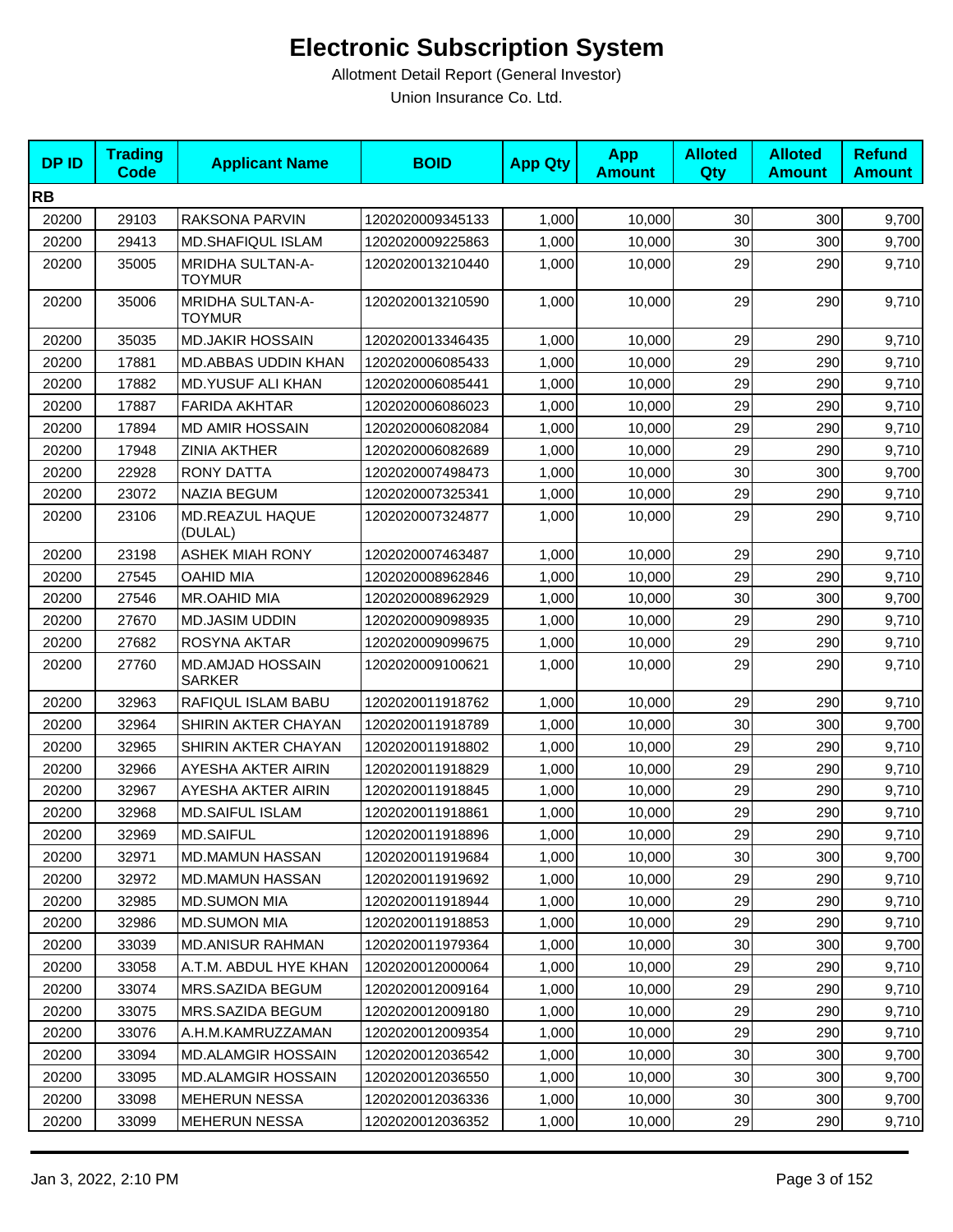| <b>DPID</b> | <b>Trading</b><br><b>Code</b> | <b>Applicant Name</b>                | <b>BOID</b>      | <b>App Qty</b> | <b>App</b><br><b>Amount</b> | <b>Alloted</b><br><b>Qty</b> | <b>Alloted</b><br><b>Amount</b> | <b>Refund</b><br><b>Amount</b> |
|-------------|-------------------------------|--------------------------------------|------------------|----------------|-----------------------------|------------------------------|---------------------------------|--------------------------------|
| <b>RB</b>   |                               |                                      |                  |                |                             |                              |                                 |                                |
| 20200       | 33100                         | MD. ALAUDDIN MANZI                   | 1202020012036360 | 1,000          | 10,000                      | 29                           | 290                             | 9,710                          |
| 20200       | 33101                         | MD. ALAUDDIN MANZI                   | 1202020012036387 | 1,000          | 10,000                      | 29                           | 290                             | 9,710                          |
| 20200       | 33104                         | HOSNE-ARA-BEGUM                      | 1202020012036435 | 1,000          | 10,000                      | 29                           | 290                             | 9,710                          |
| 20200       | 33105                         | HOSNE-ARA-BEGUM                      | 1202020012036443 | 1,000          | 10,000                      | 29                           | 290                             | 9,710                          |
| 20200       | 33106                         | DR.ZILLUR RAHMAN                     | 1202020012036451 | 1,000          | 10,000                      | 29                           | 290                             | 9,710                          |
| 20200       | 33107                         | DR.ZILLUR RAHMAN                     | 1202020012036461 | 1,000          | 10,000                      | 29                           | 290                             | 9,710                          |
| 20200       | 33145                         | SHALMA JESMIN                        | 1202020012102934 | 1,000          | 10,000                      | 30                           | 300                             | 9,700                          |
| 20200       | 33146                         | SHALMA JESMIN                        | 1202020012102950 | 1,000          | 10,000                      | 29                           | 290                             | 9,710                          |
| 20200       | 38248                         | SAMIR KUMAR SAHA                     | 1202020015313821 | 1,000          | 10,000                      | 29                           | 290                             | 9,710                          |
| 20200       | 38353                         | PRABIR KUMAR SAHA                    | 1202020015433118 | 1,000          | 10,000                      | 30                           | 300                             | 9,700                          |
| 20200       | 38443                         | KIRITI DATTA                         | 1202020015441571 | 1,000          | 10,000                      | 29                           | 290                             | 9,710                          |
| 20200       | 38444                         | HAFIZ MD.SOLAIMAN                    | 1202020015441638 | 1,000          | 10,000                      | 29                           | 290                             | 9,710                          |
| 20200       | 42734                         | <b>MODON KUMAR PAUL</b>              | 1202020022720619 | 1,000          | 10,000                      | 29                           | 290                             | 9,710                          |
| 20200       | 42803                         | DR.AMITAV SAHA                       | 1202020022963437 | 1,000          | 10,000                      | 30                           | 300                             | 9,700                          |
| 20200       | 42804                         | DR.PRIYANKA SAHA                     | 1202020022963453 | 1,000          | 10,000                      | 30                           | 300                             | 9,700                          |
| 20200       | 42831                         | RABINDRANATH PAUL                    | 1202020023106041 | 1,000          | 10,000                      | 29                           | 290                             | 9,710                          |
| 20200       | 42859                         | TAPOSH KUMAR DAS                     | 1202020023167951 | 1,000          | 10,000                      | 30                           | 300                             | 9,700                          |
| 20200       | 42909                         | <b>MOHAMMAD SOHEL</b><br><b>RANA</b> | 1202020023405353 | 1,000          | 10,000                      | 29                           | 290                             | 9,710                          |
| 20200       | 42924                         | MRS.RAHIMA BEGUM                     | 1202020023405371 | 1,000          | 10,000                      | 30                           | 300                             | 9,700                          |
| 20200       | 42925                         | MRS.RAHIMA BEGUM                     | 1202020023405388 | 1,000          | 10,000                      | 29                           | 290                             | 9,710                          |
| 20200       | 42931                         | SABRINA YESMIN                       | 1202020023464732 | 1,000          | 10,000                      | 30                           | 300                             | 9,700                          |
| 20200       | 42985                         | PARTHA PROTIM TARUA                  | 1202020023568281 | 1,000          | 10,000                      | 29                           | 290                             | 9,710                          |
| 20200       | 42986                         | PARTHA PROTIM TARUA                  | 1202020023568389 | 1,000          | 10,000                      | 29                           | 290                             | 9,710                          |
| 20200       | 42995                         | ABU NASER BHUIYAN                    | 1202020023626590 | 1,000          | 10,000                      | 29                           | 290                             | 9,710                          |
| 20200       | 42996                         | ABU NASER BHUIYAN                    | 1202020023626630 | 1,000          | 10,000                      | 29                           | 290                             | 9,710                          |
| 20200       | 43011                         | <b>MD.AHIDUR RAHMAN</b>              | 1202020023739204 | 1,000          | 10,000                      | 29                           | 290                             | 9,710                          |
| 20200       | 43059                         | <b>MAJMUN NAHAR</b>                  | 1202020023850378 | 1,000          | 10,000                      | 29                           | 290                             | 9,710                          |
| 20200       | 43061                         | <b>KANECH FATEMA</b>                 | 1202020023850434 | 1,000          | 10,000                      | 29                           | 290                             | 9,710                          |
| 20200       | 43067                         | <b>TRINATH PODDAR</b>                | 1202020023791386 | 1,000          | 10,000                      | 29                           | 290                             | 9,710                          |
| 20200       | 43068                         | TRINATH PODDAR                       | 1202020023791401 | 1,000          | 10,000                      | 29                           | 290                             | 9,710                          |
| 20200       | 43069                         | REBA PODDAR FULU                     | 1202020023791418 | 1,000          | 10,000                      | 30                           | 300                             | 9,700                          |
| 20200       | 43070                         | REBA PODDAR FULU                     | 1202020023791434 | 1,000          | 10,000                      | 29                           | 290                             | 9,710                          |
| 20200       | 43085                         | ZINNAT ARA YESMIN                    | 1202020023850295 | 1,000          | 10,000                      | 29                           | 290                             | 9,710                          |
| 20200       | 65402                         | <b>BIPLOB CHANDRA DAS</b>            | 1202020019979912 | 1,000          | 10,000                      | 29                           | 290                             | 9,710                          |
| 20200       | 65403                         | <b>BIPLOB CHANDRA DAS</b>            | 1202020019979920 | 1,000          | 10,000                      | 30                           | 300                             | 9,700                          |
| 20200       | 65412                         | <b>M.A MOMIN</b>                     | 1202020020084828 | 1,000          | 10,000                      | 29                           | 290                             | 9,710                          |
| 20200       | 65440                         | NIRMAL KUMAR SAHA                    | 1202020020429955 | 1,000          | 10,000                      | 30                           | 300                             | 9,700                          |
| 20200       | 65441                         | NIRMAL KUMAR SAHA                    | 1202020020429963 | 1,000          | 10,000                      | 29                           | 290                             | 9,710                          |
| 20200       | 65452                         | <b>JOY KRISHNA ROY</b>               | 1202020020545765 | 1,000          | 10,000                      | 29                           | 290                             | 9,710                          |
| 20200       | 65461                         | MD. HARUN-UR-RASHID                  | 1202020020641554 | 1,000          | 10,000                      | 29                           | 290                             | 9,710                          |
| 20200       | 65469                         | SHANKAR KUMAR SAHA                   | 1202020020698220 | 1,000          | 10,000                      | 29                           | 290                             | 9,710                          |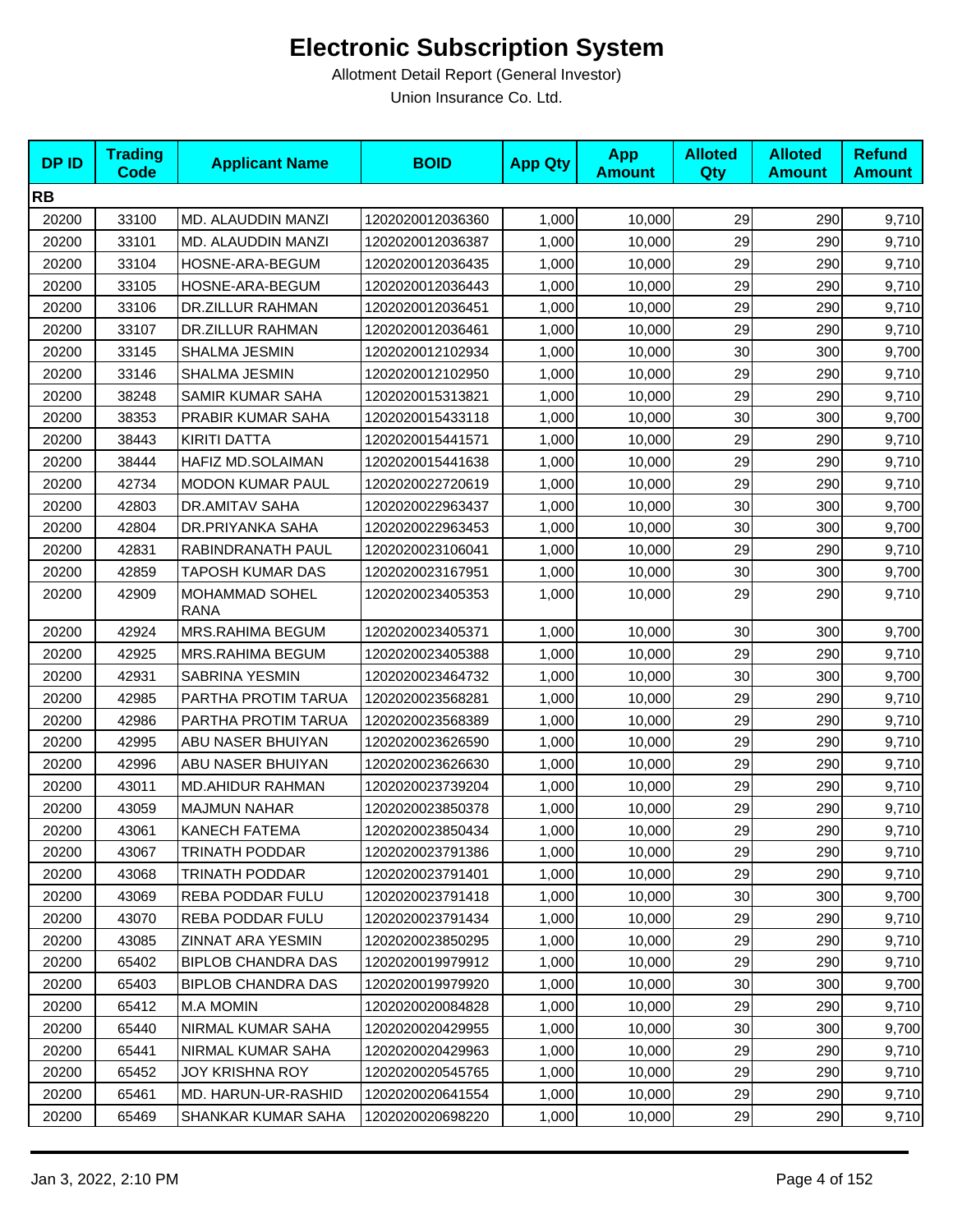| <b>DPID</b> | <b>Trading</b><br><b>Code</b> | <b>Applicant Name</b>                   | <b>BOID</b>      | <b>App Qty</b> | <b>App</b><br><b>Amount</b> | <b>Alloted</b><br>Qty | <b>Alloted</b><br><b>Amount</b> | <b>Refund</b><br><b>Amount</b> |
|-------------|-------------------------------|-----------------------------------------|------------------|----------------|-----------------------------|-----------------------|---------------------------------|--------------------------------|
| <b>RB</b>   |                               |                                         |                  |                |                             |                       |                                 |                                |
| 20200       | 65486                         | <b>MD.ABU SAYEDUR</b><br><b>RAHMAN</b>  | 1202020020806472 | 1,000          | 10,000                      | 30                    | 300                             | 9,700                          |
| 20200       | 65499                         | <b>MOHAMMAD SHAFI</b><br>UDDIN          | 1202020020883632 | 1,000          | 10,000                      | 30                    | 300                             | 9,700                          |
| 20200       | 65525                         | <b>TISHA RANI ROY</b>                   | 1202020021166092 | 1,000          | 10,000                      | 29                    | 290                             | 9,710                          |
| 20200       | 65527                         | <b>BIPLAB ROY</b>                       | 1202020021200309 | 1,000          | 10,000                      | 29                    | 290                             | 9,710                          |
| 20200       | 65528                         | <b>G.M ABU SADEQUE</b>                  | 1202020021200285 | 1,000          | 10,000                      | 29                    | 290                             | 9,710                          |
| 20200       | 0B801                         | MD. MIJANUR RAHMAN                      | 1202020046492427 | 1,000          | 10,000                      | 29                    | 290                             | 9,710                          |
| 20200       | 0B804                         | MD. ABDUL MALEK                         | 1202020051627302 | 1,000          | 10,000                      | 30                    | 300                             | 9,700                          |
| 20200       | 0B818                         | SHAZEDA KHANUM                          | 1202020046576095 | 1,000          | 10,000                      | 29                    | 290                             | 9,710                          |
| 20200       | 0B829                         | <b>AYESA BEGUM</b>                      | 1202020046558841 | 1,000          | 10,000                      | 29                    | 290                             | 9,710                          |
| 20200       | 0B944                         | MD. YEAHIA JONY                         | 1202020032641278 | 1,000          | 10,000                      | 29                    | 290                             | 9,710                          |
| 20200       | 0G432                         | MST. SHULY AKTER                        | 1202020051129841 | 1,000          | 10,000                      | 30                    | 300                             | 9,700                          |
| 20200       | 0G464                         | SHADA NANDA GOSSAME                     | 1202020051371568 | 1,000          | 10,000                      | 29                    | 290                             | 9,710                          |
| 20200       | 0G511                         | <b>BASODEB CHANDRA</b><br><b>MONDOL</b> | 1202020060750521 | 1,000          | 10,000                      | 29                    | 290                             | 9,710                          |
| 20200       | 0D307                         | <b>AMIT ROY</b>                         | 1202020045641771 | 1,000          | 10,000                      | 29                    | 290                             | 9,710                          |
| 20200       | 0D399                         | ETI RANI SAHA                           | 1202020046522248 | 1,000          | 10,000                      | 29                    | 290                             | 9,710                          |
| 20200       | 0C912                         | MD. MAHBUBUR RAHMAN                     | 1202020054779663 | 1,000          | 10,000                      | 29                    | 290                             | 9,710                          |
| 20200       | 0C941                         | MD. HAFIGUL ISLAM                       | 1202020055456385 | 1,000          | 10,000                      | 29                    | 290                             | 9,710                          |
| 20200       | 0C992                         | MOHAMMAD SIRAJUL<br><b>ISLAM</b>        | 1202020055927153 | 1,000          | 10,000                      | 29                    | 290                             | 9,710                          |
| 20200       | 0C993                         | MOHAMMAD SIRAJUL<br><b>ISLAM</b>        | 1202020055927790 | 1,000          | 10,000                      | 29                    | 290                             | 9,710                          |
| 20200       | 0D144                         | <b>MRS. NAHAR AKTER</b>                 | 1202020044774908 | 1,000          | 10,000                      | 29                    | 290                             | 9,710                          |
| 20200       | 0D180                         | RADHA RANI BHOWMIK                      | 1202020044829081 | 1,000          | 10,000                      | 30                    | 300                             | 9,700                          |
| 20200       | 0H156                         | MR. MANZUR IQBAL                        | 1202020046432996 | 1,000          | 10,000                      | 29                    | 290                             | 9,710                          |
| 20200       | 0H256                         | MRS. KULSUM AKHTAR                      | 1202020049760001 | 1,000          | 10,000                      | 29                    | 290                             | 9,710                          |
| 20200       | 65553                         | RADHA MADHAB SAHA                       | 1202020021491761 | 1,000          | 10,000                      | 29                    | 290                             | 9,710                          |
| 20200       | 65567                         | <b>MD.YOSUF PATOARY</b>                 | 1202020021584175 | 1,000          | 10,000                      | 29                    | 290                             | 9,710                          |
| 20200       | 65579                         | <b>INDRAJIT PODDER</b>                  | 1202020021695949 | 1,000          | 10,000                      | 30                    | 300                             | 9,700                          |
| 20200       | 65590                         | A.K.M AMIRUL ISLAM                      | 1202020021713407 | 1,000          | 10,000                      | 29                    | 290                             | 9,710                          |
| 20200       | 65599                         | <b>BIPLAB ROY</b>                       | 1202020021774207 | 1,000          | 10,000                      | 29                    | 290                             | 9,710                          |
| 20200       | 65606                         | <b>BIPLOB CHANDRA SAHA</b>              | 1202020021798178 | 1,000          | 10,000                      | 30                    | 300                             | 9,700                          |
| 20200       | 65612                         | SHIKHA RANI DAS                         | 1202020021834196 | 1,000          | 10,000                      | 29                    | 290                             | 9,710                          |
| 20200       | 65613                         | SHIKHA RANI DAS                         | 1202020021834211 | 1,000          | 10,000                      | 30                    | 300                             | 9,700                          |
| 20200       | 65644                         | SAIBAL SAHA SUNNY                       | 1202020022075612 | 1,000          | 10,000                      | 29                    | 290                             | 9,710                          |
| 20200       | A3828                         | <b>MAHBOOB PATUARY</b><br><b>MAZNU</b>  | 1202020063875494 | 1,000          | 10,000                      | 29                    | 290                             | 9,710                          |
| 20200       | A3831                         | MD. MUNEER HUSSAIN                      | 1202020020881461 | 1,000          | 10,000                      | 29                    | 290                             | 9,710                          |
| 20200       | A3832                         | <b>CONTINENTAL</b><br>GARMENTS IND.PVT. | 1202020063403125 | 1,000          | 10,000                      | 29                    | 290                             | 9,710                          |
| 20200       | A3838                         | <b>ANONTO KUMAR GHOSE</b>               | 1202020064322273 | 1,000          | 10,000                      | 29                    | 290                             | 9,710                          |
| 20200       | A3843                         | RUPALI RANI                             | 1202020064774008 | 1,000          | 10,000                      | 30                    | 300                             | 9,700                          |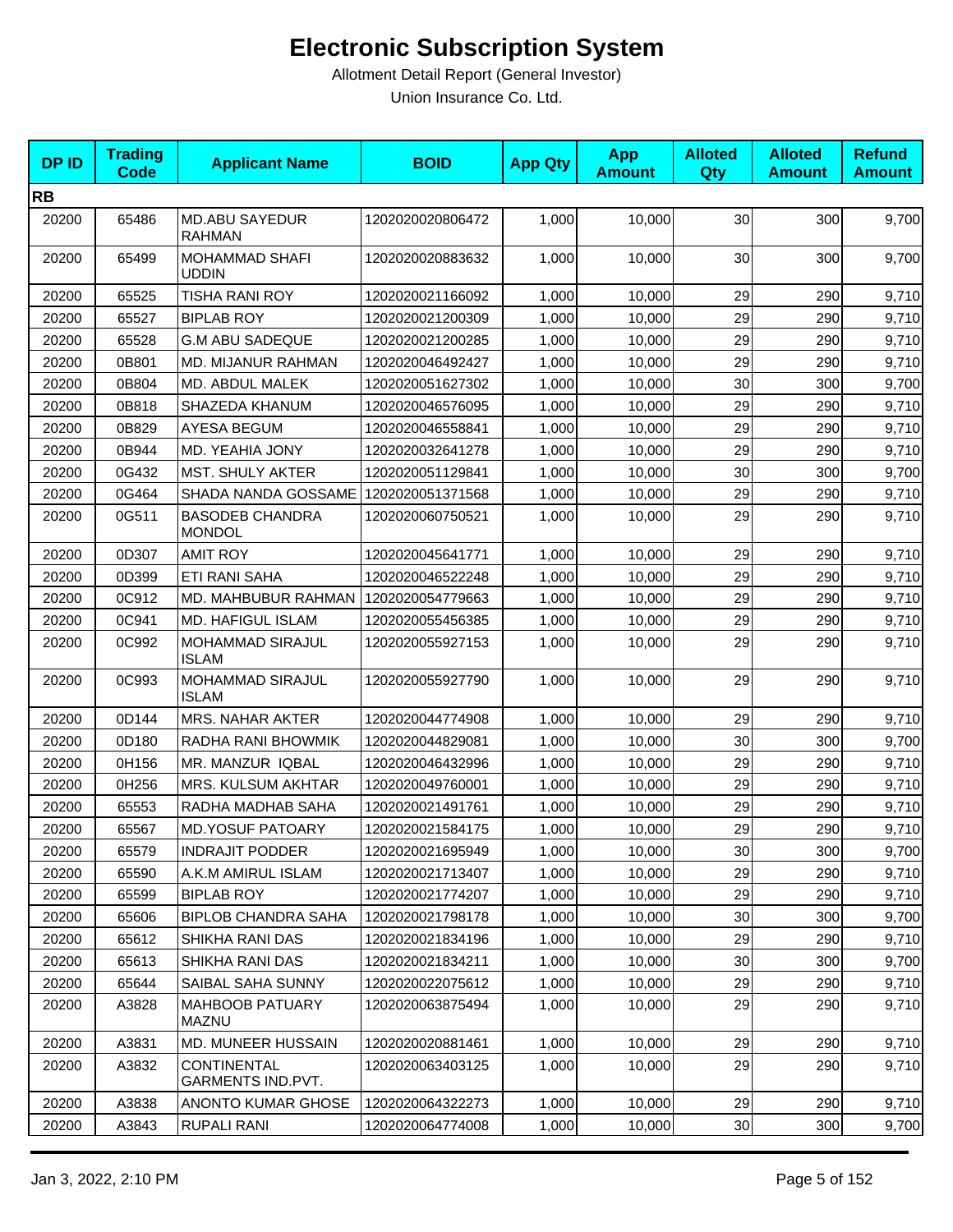| <b>DPID</b> | <b>Trading</b><br><b>Code</b> | <b>Applicant Name</b>          | <b>BOID</b>      | <b>App Qty</b> | <b>App</b><br><b>Amount</b> | <b>Alloted</b><br>Qty | <b>Alloted</b><br><b>Amount</b> | <b>Refund</b><br><b>Amount</b> |
|-------------|-------------------------------|--------------------------------|------------------|----------------|-----------------------------|-----------------------|---------------------------------|--------------------------------|
| <b>RB</b>   |                               |                                |                  |                |                             |                       |                                 |                                |
| 20200       | A3844                         | <b>RUPALI RANI</b>             | 1202020064774059 | 1,000          | 10,000                      | 29                    | 290                             | 9,710                          |
| 20200       | A3846                         | MD. LIAKAT HOSSAIN             | 1202020064396850 | 1,000          | 10,000                      | 29                    | 290                             | 9,710                          |
| 20200       | A3855                         | FARZANA RAHMAN                 | 1202020064439324 | 1,000          | 10,000                      | 29                    | 290                             | 9,710                          |
| 20200       | A3859                         | <b>SAWPNA GHOSH</b>            | 1202020064608001 | 1,000          | 10,000                      | 29                    | 290                             | 9,710                          |
| 20200       | A3893                         | SREE SANJIBON GOSH             | 1202020065021103 | 1,000          | 10,000                      | 30                    | 300                             | 9,700                          |
| 20200       | A3894                         | <b>SREE SANJIBON GOSH</b>      | 1202020065021138 | 1,000          | 10,000                      | 30                    | 300                             | 9,700                          |
| 20200       | 35036                         | <b>MD.JAKIR HOSSAIN</b>        | 1202020013346617 | 1,000          | 10,000                      | 30                    | 300                             | 9,700                          |
| 20200       | 35037                         | <b>DOLY AKHTER</b>             | 1202020013347116 | 1,000          | 10,000                      | 29                    | 290                             | 9,710                          |
| 20200       | 35130                         | PARTHA ROY                     | 1202020013295144 | 1,000          | 10,000                      | 29                    | 290                             | 9,710                          |
| 20200       | 35137                         | SAYED MOSTAFA KABIR            | 1202020013292068 | 1,000          | 10,000                      | 29                    | 290                             | 9,710                          |
| 20200       | 35138                         | SAYED MOSTAFA KABIR            | 1202020013291585 | 1,000          | 10,000                      | 30                    | 300                             | 9,700                          |
| 20200       | 35153                         | MD.ARAFAT KARIM KHAN           | 1202020013347539 | 1,000          | 10,000                      | 29                    | 290                             | 9,710                          |
| 20200       | 35156                         | <b>MD.ABUL HOSSAIN</b>         | 1202020013378990 | 1,000          | 10,000                      | 29                    | 290                             | 9,710                          |
| 20200       | 35157                         | <b>MD.ABUL HOSSAIN</b>         | 1202020013379042 | 1,000          | 10,000                      | 30                    | 300                             | 9,700                          |
| 20200       | 35190                         | <b>BINA RANI NATH</b>          | 1202020013295200 | 1,000          | 10,000                      | 30                    | 300                             | 9,700                          |
| 20200       | 35191                         | <b>BINA RANI NATH</b>          | 1202020013295981 | 1,000          | 10,000                      | 29                    | 290                             | 9,710                          |
| 20200       | 35193                         | JONY BANIK                     | 1202020013347017 | 1,000          | 10,000                      | 29                    | 290                             | 9,710                          |
| 20200       | 40916                         | MD. ANOWER HOSSAIN             | 1202020018438132 | 1,000          | 10,000                      | 29                    | 290                             | 9,710                          |
| 20200       | 40917                         | MD. ANOWER HOSSAIN             | 1202020018438140 | 1,000          | 10,000                      | 29                    | 290                             | 9,710                          |
| 20200       | 40931                         | MD.SHAFIQUEL ISLAM<br>(SHANTO) | 1202020018482412 | 1,000          | 10,000                      | 29                    | 290                             | 9,710                          |
| 20200       | 40932                         | MD.SHAFIQUEL ISLAM<br>(SHANTO) | 1202020018482404 | 1,000          | 10,000                      | 29                    | 290                             | 9,710                          |
| 20200       | 40953                         | <b>MST.MONIRA KHATUN</b>       | 1202020018550474 | 1,000          | 10,000                      | 30                    | 300                             | 9,700                          |
| 20200       | 40954                         | MD.NAZRUL ISLAM                | 1202020018550340 | 1,000          | 10,000                      | 29                    | 290                             | 9,710                          |
| 20200       | 40955                         | <b>MD.NAZRUL ISALM</b>         | 1202020018550324 | 1,000          | 10,000                      | 30                    | 300                             | 9,700                          |
| 20200       | 40961                         | MOHAMMAD HANIF MIAH            | 1202020018561334 | 1,000          | 10,000                      | 30                    | 300                             | 9,700                          |
| 20200       | 40962                         | MOHAMMAD HANIF MIAH            | 1202020018598164 | 1,000          | 10,000                      | 29                    | 290                             | 9,710                          |
| 20200       | 40967                         | HOSNE ARA RANU                 | 1202020018550466 | 1,000          | 10,000                      | 29                    | 290                             | 9,710                          |
| 20200       | 40968                         | <b>HOSNE ARA RANU</b>          | 1202020018550482 | 1,000          | 10,000                      | 30                    | 300                             | 9,700                          |
| 20200       | 40969                         | <b>HASINA BEGUM</b>            | 1202020018550332 | 1,000          | 10,000                      | 30                    | 300                             | 9,700                          |
| 20200       | 40970                         | MD. MONIRUZZAMAN               | 1202020018550367 | 1,000          | 10,000                      | 30                    | 300                             | 9,700                          |
| 20200       | 40971                         | <b>HASINA BEGUM</b>            | 1202020018550407 | 1,000          | 10,000                      | 29                    | 290                             | 9,710                          |
| 20200       | 40972                         | MD.MONIRUZZAMAN                | 1202020018550391 | 1,000          | 10,000                      | 30                    | 300                             | 9,700                          |
| 20200       | 40979                         | SANJOY KUMER PAUL              | 1202020018561326 | 1,000          | 10,000                      | 29                    | 290                             | 9,710                          |
| 20200       | 32683                         | NAZIR AHMED BHUIYAN            | 1202020011459005 | 1,000          | 10,000                      | 30                    | 300                             | 9,700                          |
| 20200       | 32702                         | <b>GOURAB DAS</b>              | 1202020011371513 | 1,000          | 10,000                      | 29                    | 290                             | 9,710                          |
| 20200       | 32703                         | <b>GOURAB DAS</b>              | 1202020011372633 | 1,000          | 10,000                      | 29                    | 290                             | 9,710                          |
| 20200       | 32708                         | RATAN CHANDRA<br>SAMADDER      | 1202020011446146 | 1,000          | 10,000                      | 30                    | 300                             | 9,700                          |
| 20200       | 32709                         | RATAN CHANDRA<br>SAMADDER      | 1202020011446930 | 1,000          | 10,000                      | 29                    | 290                             | 9,710                          |
| 20200       | 32755                         | RAJU AHMED                     | 1202020011788295 | 1,000          | 10,000                      | 30                    | 300                             | 9,700                          |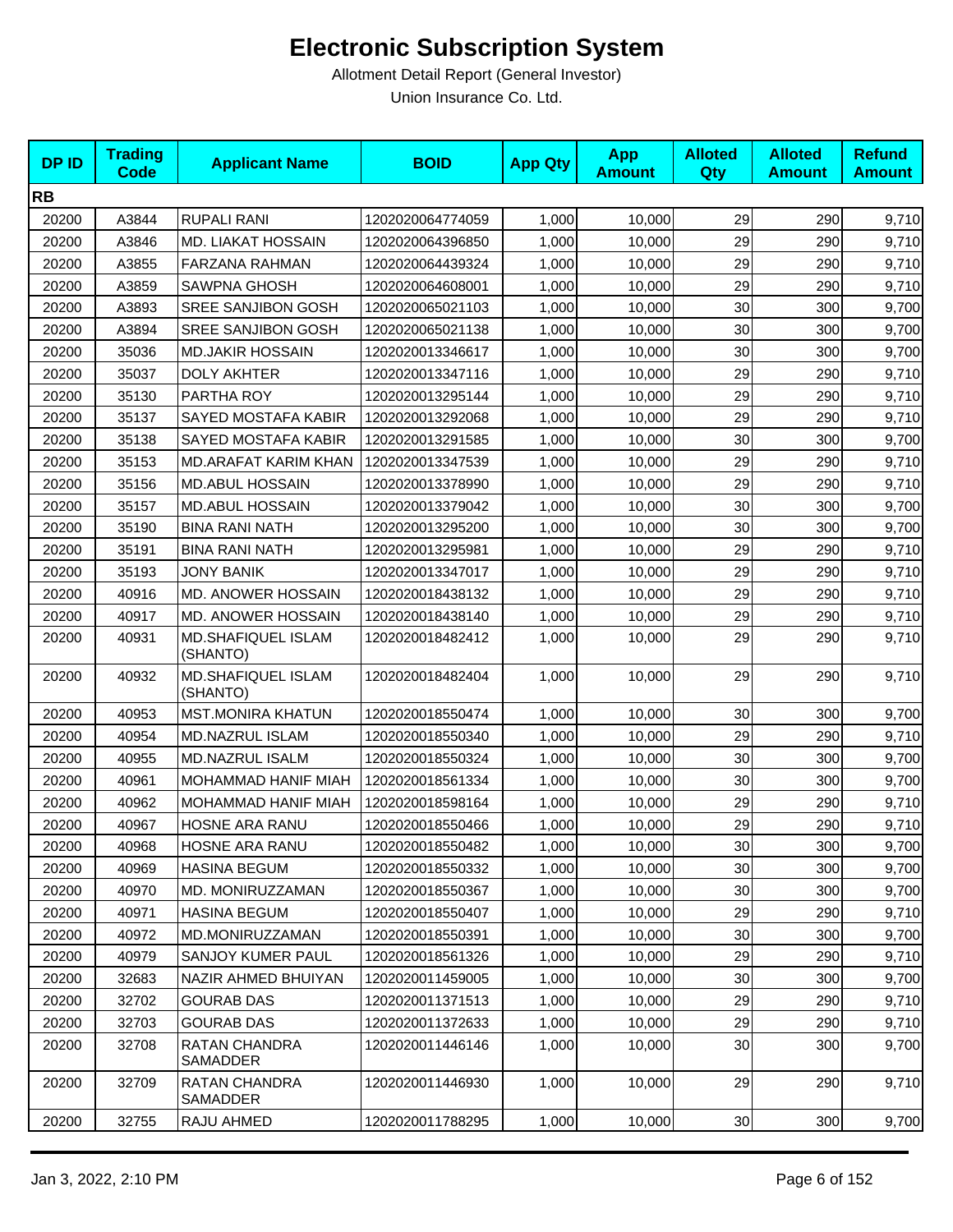| <b>DPID</b> | <b>Trading</b><br>Code | <b>Applicant Name</b>                       | <b>BOID</b>      | <b>App Qty</b> | <b>App</b><br><b>Amount</b> | <b>Alloted</b><br>Qty | <b>Alloted</b><br><b>Amount</b> | <b>Refund</b><br><b>Amount</b> |
|-------------|------------------------|---------------------------------------------|------------------|----------------|-----------------------------|-----------------------|---------------------------------|--------------------------------|
| <b>RB</b>   |                        |                                             |                  |                |                             |                       |                                 |                                |
| 20200       | 32756                  | RAJU AHMED                                  | 1202020011788477 | 1,000          | 10,000                      | 29                    | 290                             | 9,710                          |
| 20200       | 32792                  | <b>SAJAL KUMAR DAS</b>                      | 1202020011787555 | 1,000          | 10,000                      | 29                    | 290                             | 9,710                          |
| 20200       | 32823                  | <b>MD.JALAL HOSSAIN</b>                     | 1202020011705515 | 1,000          | 10,000                      | 29                    | 290                             | 9,710                          |
| 20200       | 32824                  | <b>MD.JALAL HOSSAIN</b>                     | 1202020011705424 | 1,000          | 10,000                      | 30                    | 300                             | 9,700                          |
| 20200       | 32827                  | <b>MD.JULEL HOWLADER</b>                    | 1202020011685868 | 1,000          | 10,000                      | 29                    | 290                             | 9,710                          |
| 20200       | 32831                  | <b>HAFIZA BEGUM</b>                         | 1202020011681942 | 1,000          | 10,000                      | 30                    | 300                             | 9,700                          |
| 20200       | 32862                  | YASMEEN TALUKDER                            | 1202020011817954 | 1,000          | 10,000                      | 29                    | 290                             | 9,710                          |
| 20200       | 32864                  | ASM HARUNUL ISLAM                           | 1202020011818346 | 1,000          | 10,000                      | 30                    | 300                             | 9,700                          |
| 20200       | 32866                  | <b>SAYMA ISLAM</b>                          | 1202020011818081 | 1,000          | 10,000                      | 30                    | 300                             | 9,700                          |
| 20200       | 32888                  | <b>SUJAN CHOWDHURY</b>                      | 1202020011854850 | 1,000          | 10,000                      | 29                    | 290                             | 9,710                          |
| 20200       | 32892                  | <b>HARA KRISHNA ROY</b>                     | 1202020011850621 | 1,000          | 10,000                      | 29                    | 290                             | 9,710                          |
| 20200       | 32893                  | <b>KULSUM AKTER</b>                         | 1202020011850638 | 1,000          | 10,000                      | 29                    | 290                             | 9,710                          |
| 20200       | 01001                  | MR.HOSSAIN MD.FAHIM<br>ALI                  | 1202020000058707 | 1,000          | 10,000                      | 29                    | 290                             | 9,710                          |
| 20200       | 01017                  | MR. A.T.M ASHRAF<br><b>UDDIN AHMED</b>      | 1202020000071686 | 1,000          | 10,000                      | 29                    | 290                             | 9,710                          |
| 20200       | 01021                  | MR.MD.MUSTAFA<br><b>SARWAR</b>              | 1202020000081343 | 1,000          | 10,000                      | 30                    | 300                             | 9,700                          |
| 20200       | 40984                  | <b>LITON CHANDRA</b><br><b>MAZUMDER</b>     | 1202020018565177 | 1,000          | 10,000                      | 30                    | 300                             | 9,700                          |
| 20200       | 40985                  | <b>LITON CHANDRA</b><br><b>MAZUMDER</b>     | 1202020018565169 | 1,000          | 10,000                      | 30                    | 300                             | 9,700                          |
| 20200       | 41016                  | RABINDRA NATH KUNDU                         | 1202020018667378 | 1,000          | 10,000                      | 30                    | 300                             | 9,700                          |
| 20200       | 0H162                  | TANIA JAHAN                                 | 1202020035164016 | 1,000          | 10,000                      | 29                    | 290                             | 9,710                          |
| 20200       | 0H165                  | <b>EMDADUL HOQUE</b>                        | 1202020046607603 | 1,000          | 10,000                      | 29                    | 290                             | 9,710                          |
| 20200       | 0H257                  | <b>MRS. KULSUM AKHTAR</b>                   | 1202020049760077 | 1,000          | 10,000                      | 30                    | 300                             | 9,700                          |
| 20200       | 13603                  | <b>MR.NANTU BEPARY</b><br><b>SHEBOK</b>     | 1202020004797680 | 1,000          | 10,000                      | 29                    | 290                             | 9,710                          |
| 20200       | 13604                  | <b>MR.NANTU BEPARY</b><br><b>SHEBOK</b>     | 1202020004797739 | 1,000          | 10,000                      | 29                    | 290                             | 9,710                          |
| 20200       | 13641                  | MRS.FATEMA BEGUM                            | 1202020004816060 | 1,000          | 10,000                      | 29                    | 290                             | 9,710                          |
| 20200       | 13642                  | MRS.FATEMA BEGUM                            | 1202020004816087 | 1,000          | 10,000                      | 29                    | 290                             | 9,710                          |
| 20200       | 13647                  | MRS.SHAMIA AHMED                            | 1202020004804388 | 1,000          | 10,000                      | 29                    | 290                             | 9,710                          |
| 20200       | 13659                  | MR.MD.MOHIUDDIN<br><b>BHUIYAN</b>           | 1202020004820938 | 1,000          | 10,000                      | 29                    | 290                             | 9,710                          |
| 20200       | 13660                  | <b>MRS.SIRIN SATTER</b><br><b>BHUIYAN</b>   | 1202020004820989 | 1,000          | 10,000                      | 29                    | 290                             | 9,710                          |
| 20200       | 13661                  | <b>MR.MD.ABDUS SATTER</b><br><b>BHUIYAN</b> | 1202020004820997 | 1,000          | 10,000                      | 29                    | 290                             | 9,710                          |
| 20200       | 13662                  | MR.MD.ABDUS SATTER<br><b>BHUIYAN</b>        | 1202020004821022 | 1,000          | 10,000                      | 29                    | 290                             | 9,710                          |
| 20200       | 13664                  | MRS.THAHASHINA<br><b>BHUIYAN</b>            | 1202020004822094 | 1,000          | 10,000                      | 29                    | 290                             | 9,710                          |
| 20200       | 13665                  | <b>MRS.SIRIN SATTER</b><br>BHUIYAN          | 1202020004825791 | 1,000          | 10,000                      | 29                    | 290                             | 9,710                          |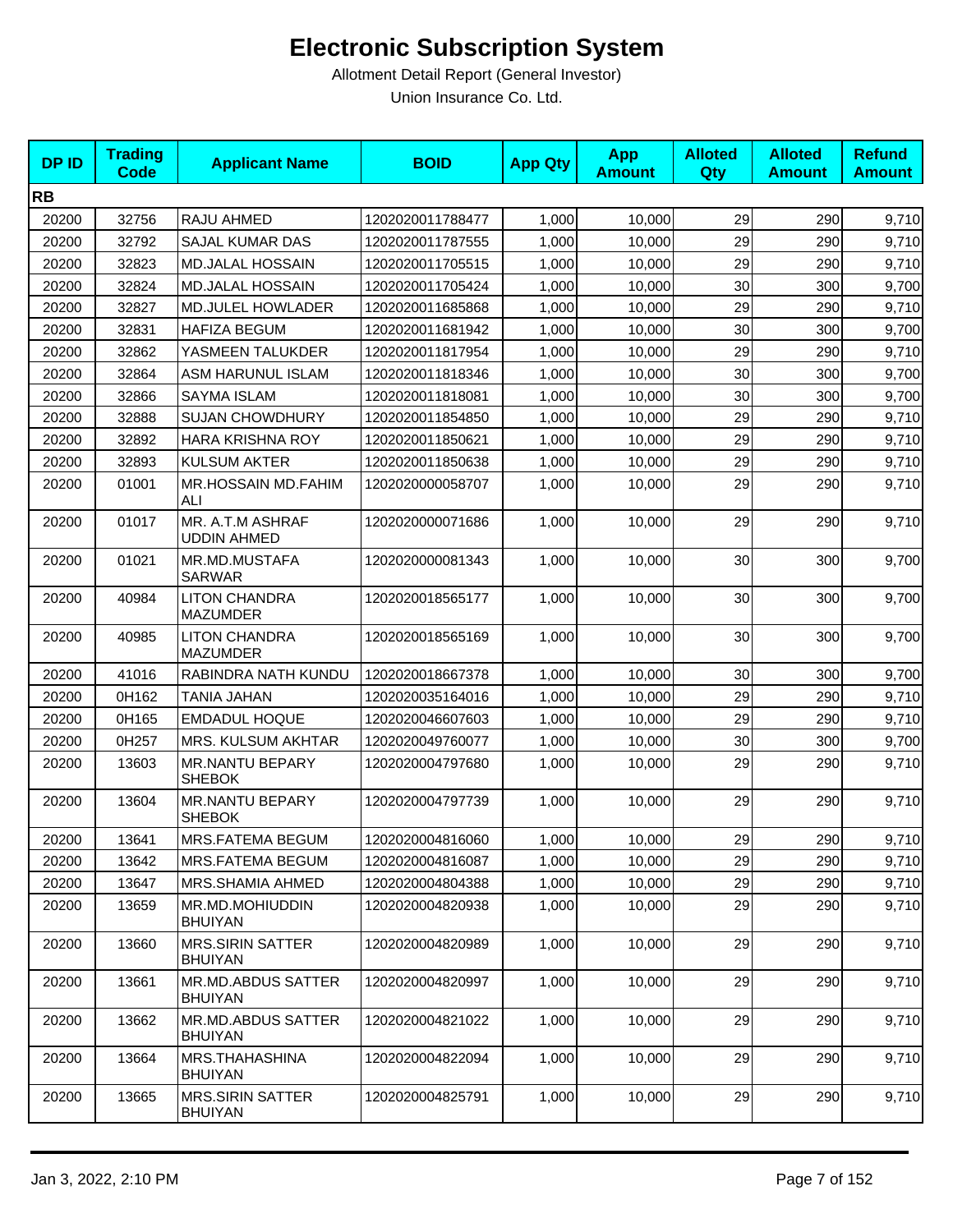| <b>DPID</b> | <b>Trading</b><br><b>Code</b> | <b>Applicant Name</b>                   | <b>BOID</b>      | <b>App Qty</b> | <b>App</b><br><b>Amount</b> | <b>Alloted</b><br>Qty | <b>Alloted</b><br><b>Amount</b> | <b>Refund</b><br><b>Amount</b> |
|-------------|-------------------------------|-----------------------------------------|------------------|----------------|-----------------------------|-----------------------|---------------------------------|--------------------------------|
| <b>RB</b>   |                               |                                         |                  |                |                             |                       |                                 |                                |
| 20200       | 13666                         | MR.MDMOHIUDDIN<br><b>BHUIYAN</b>        | 1202020004825815 | 1,000          | 10,000                      | 30                    | 300                             | 9,700                          |
| 20200       | 13718                         | MR.MD.SAIDUL ISLAM                      | 1202020004835657 | 1,000          | 10,000                      | 30                    | 300                             | 9,700                          |
| 20200       | 13801                         | <b>MS.THAHA SHINA</b><br><b>BHUIYAN</b> | 1202020004872157 | 1,000          | 10,000                      | 29                    | 290                             | 9,710                          |
| 20200       | 13839                         | MR.MD. ABDUL<br><b>KHALEQUE</b>         | 1202020004887023 | 1,000          | 10,000                      | 30                    | 300                             | 9,700                          |
| 20200       | 13841                         | MR.ABU SYEED<br><b>MOHAMMAD FARUK</b>   | 1202020004889022 | 1,000          | 10,000                      | 30                    | 300                             | 9,700                          |
| 20200       | 13859                         | <b>MR.RANJAN DAS</b>                    | 1202020004886920 | 1,000          | 10,000                      | 29                    | 290                             | 9,710                          |
| 20200       | 13912                         | MD.HABIBUR RAHMAN                       | 1202020004909582 | 1,000          | 10,000                      | 29                    | 290                             | 9,710                          |
| 20200       | 13926                         | <b>MRS.KHOSH AKTER</b>                  | 1202020004922071 | 1,000          | 10,000                      | 29                    | 290                             | 9,710                          |
| 20200       | 13927                         | <b>MRS.KHOSH AKTER</b>                  | 1202020004922138 | 1,000          | 10,000                      | 30                    | 300                             | 9,700                          |
| 20200       | 18275                         | <b>MD SHAFIQUL ISLAM</b>                | 1202020006189271 | 1,000          | 10,000                      | 29                    | 290                             | 9,710                          |
| 20200       | 18276                         | <b>MD SHAFIQUL ISLAM</b>                | 1202020006189261 | 1,000          | 10,000                      | 29                    | 290                             | 9,710                          |
| 20200       | 18302                         | MD.HAIDER ALI AKNDA                     | 1202020006215330 | 1,000          | 10,000                      | 30                    | 300                             | 9,700                          |
| 20200       | 18303                         | MD.HAIDER ALI AKNDA                     | 1202020006215349 | 1,000          | 10,000                      | 29                    | 290                             | 9,710                          |
| 20200       | 18305                         | <b>MD.RASHIDUL ISLAM</b>                | 1202020006215365 | 1,000          | 10,000                      | 29                    | 290                             | 9,710                          |
| 20200       | 18328                         | <b>MD.ABU TAHER</b>                     | 1202020006223553 | 1,000          | 10,000                      | 30                    | 300                             | 9,700                          |
| 20200       | 18329                         | MD. SHAHIDULLAH                         | 1202020006223652 | 1,000          | 10,000                      | 29                    | 290                             | 9,710                          |
| 20200       | 18331                         | ABDULLAH AL-MAMON                       | 1202020006223917 | 1,000          | 10,000                      | 29                    | 290                             | 9,710                          |
| 20200       | 18358                         | <b>MS.SHARIFUN NAHAR</b>                | 1202020006198403 | 1,000          | 10,000                      | 29                    | 290                             | 9,710                          |
| 20200       | 18394                         | <b>ABDUL MALEK</b>                      | 1202020006190996 | 1,000          | 10,000                      | 29                    | 290                             | 9,710                          |
| 20200       | 18410                         | MD DIDARUL ALAM                         | 1202020006224938 | 1,000          | 10,000                      | 30                    | 300                             | 9,700                          |
| 20200       | 18411                         | MD DIDARUL ALAM                         | 1202020006225006 | 1,000          | 10,000                      | 29                    | 290                             | 9,710                          |
| 20200       | 18420                         | <b>BISHNU PRIYA ROY</b>                 | 1202020006191021 | 1,000          | 10,000                      | 29                    | 290                             | 9,710                          |
| 20200       | 18488                         | MD MONIRUZZAMAN                         | 1202020006225081 | 1,000          | 10,000                      | 30                    | 300                             | 9,700                          |
| 20200       | 18556                         | KOHINOOR AKTER                          | 1202020006312167 | 1,000          | 10,000                      | 30                    | 300                             | 9,700                          |
| 20200       | 18557                         | <b>DALIA SULTANA</b>                    | 1202020006312183 | 1,000          | 10,000                      | 29                    | 290                             | 9,710                          |
| 20200       | 18600                         | MR.ASHOK DEY                            | 1202020006254110 | 1,000          | 10,000                      | 29                    | 290                             | 9,710                          |
| 20200       | 18601                         | MR.ASHOK DEY                            | 1202020006254137 | 1,000          | 10,000                      | 29                    | 290                             | 9,710                          |
| 20200       | 23564                         | MD JAHID ALI SUJAN                      | 1202020007585912 | 1,000          | 10,000                      | 29                    | 290                             | 9,710                          |
| 20200       | 23609                         | MS.RAKHA RANI                           | 1202020007564252 | 1,000          | 10,000                      | 29                    | 290                             | 9,710                          |
| 20200       | 23655                         | <b>ALLO BARUA</b>                       | 1202020007614482 | 1,000          | 10,000                      | 30                    | 300                             | 9,700                          |
| 20200       | 23658                         | JAYA SARKAR                             | 1202020007614514 | 1,000          | 10,000                      | 29                    | 290                             | 9,710                          |
| 20200       | 23693                         | MIR ABDUL WADUD                         | 1202020007630149 | 1,000          | 10,000                      | 29                    | 290                             | 9,710                          |
| 20200       | 23706                         | MD. JOBEYAR HOSSAIN                     | 1202020007645205 | 1,000          | 10,000                      | 29                    | 290                             | 9,710                          |
| 20200       | 23709                         | MR.DILIP BARUA                          | 1202020007651536 | 1,000          | 10,000                      | 30                    | 300                             | 9,700                          |
| 20200       | 23749                         | <b>MR.TAPASH PAUL</b>                   | 1202020006305990 | 1,000          | 10,000                      | 29                    | 290                             | 9,710                          |
| 20200       | 23750                         | <b>MRS. APARNA PAUL</b>                 | 1202020006306026 | 1,000          | 10,000                      | 30                    | 300                             | 9,700                          |
| 20200       | 23823                         | MR.NANI GOPAL SAHA                      | 1202020007699011 | 1,000          | 10,000                      | 29                    | 290                             | 9,710                          |
| 20200       | 23831                         | MRS.TOPNA MODAK                         | 1202020007700581 | 1,000          | 10,000                      | 29                    | 290                             | 9,710                          |
| 20200       | 23883                         | <b>MR.JOY PROKASH</b><br>SARKER         | 1202020007737641 | 1,000          | 10,000                      | 29                    | 290                             | 9,710                          |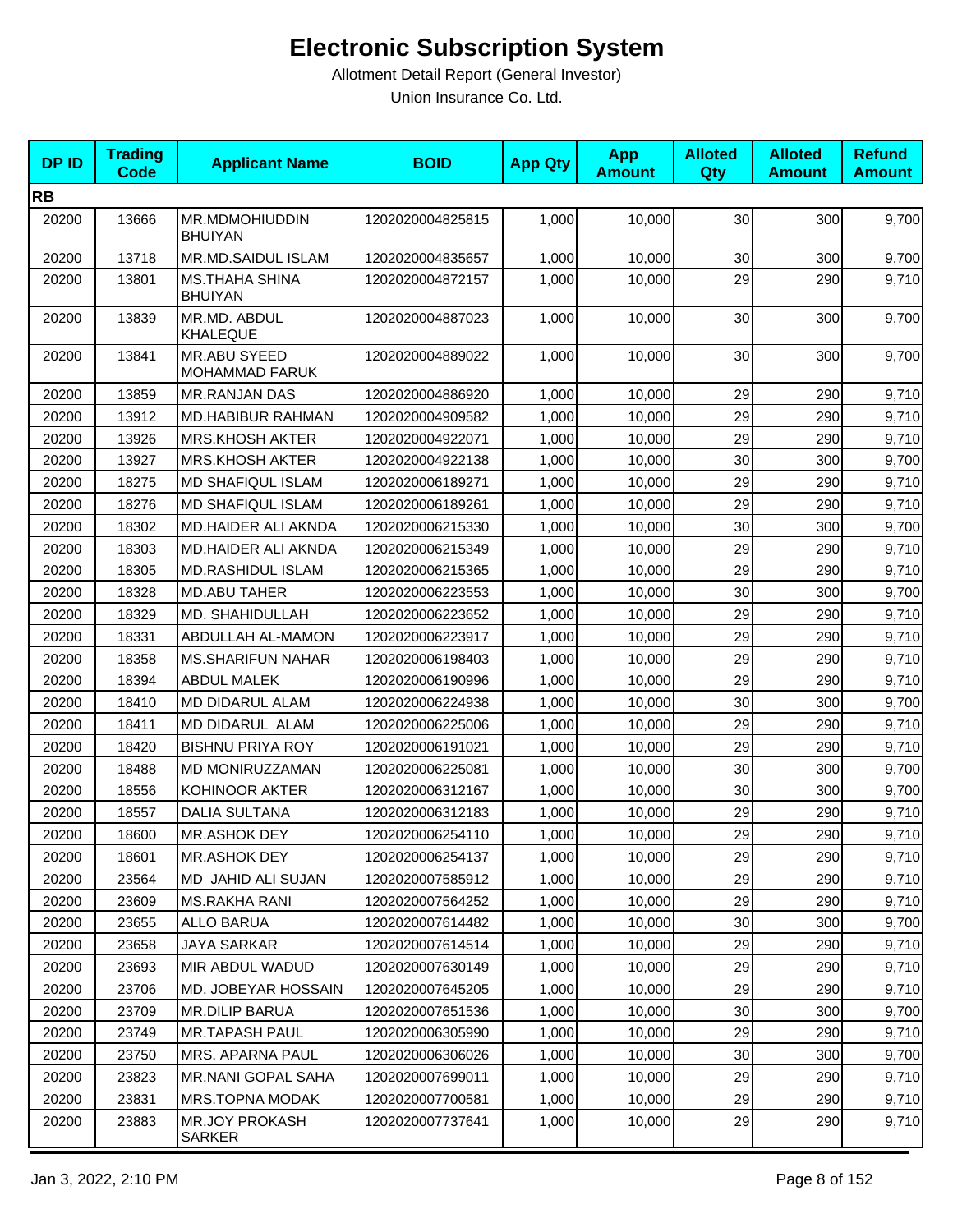| <b>DPID</b> | <b>Trading</b><br><b>Code</b> | <b>Applicant Name</b>                  | <b>BOID</b>      | <b>App Qty</b> | <b>App</b><br><b>Amount</b> | <b>Alloted</b><br><b>Qty</b> | <b>Alloted</b><br><b>Amount</b> | <b>Refund</b><br><b>Amount</b> |
|-------------|-------------------------------|----------------------------------------|------------------|----------------|-----------------------------|------------------------------|---------------------------------|--------------------------------|
| <b>RB</b>   |                               |                                        |                  |                |                             |                              |                                 |                                |
| 20200       | 23884                         | <b>MR.JOY PROKASH</b><br><b>SARKER</b> | 1202020007737658 | 1,000          | 10,000                      | 29                           | 290                             | 9,710                          |
| 20200       | 01030                         | MR. JAGANMOY<br>KARMAKER               | 1202020000091811 | 1,000          | 10,000                      | 29                           | 290                             | 9,710                          |
| 20200       | 01034                         | <b>MRS.NIOTI RANI SARKER</b>           | 1202020000094668 | 1,000          | 10,000                      | 29                           | 290                             | 9,710                          |
| 20200       | 01075                         | MR. M. MOSHAROF<br><b>HOSSAIN</b>      | 1202020000104468 | 1,000          | 10,000                      | 30                           | 300                             | 9,700                          |
| 20200       | 01095                         | MRS. UMMAY QULSUM                      | 1202020000116621 | 1,000          | 10,000                      | 29                           | 290                             | 9,710                          |
| 20200       | 01144                         | SHEULI SAHA                            | 1202020000138451 | 1,000          | 10,000                      | 30                           | 300                             | 9,700                          |
| 20200       | 01177                         | MR. MD. JAMAL HOSSAIN                  | 1202020000180278 | 1,000          | 10,000                      | 29                           | 290                             | 9,710                          |
| 20200       | 01199                         | MR.MOHAMMAD ILLIAS                     | 1202020000203622 | 1,000          | 10,000                      | 29                           | 290                             | 9,710                          |
| 20200       | 01200                         | MRS. NILUFA YEASMIN                    | 1202020000203630 | 1,000          | 10,000                      | 30                           | 300                             | 9,700                          |
| 20200       | 01209                         | MR. MD. AMINUDDIN                      | 1202020000209571 | 1,000          | 10,000                      | 30                           | 300                             | 9,700                          |
| 20200       | 01211                         | MD. ABDUL LATIF                        | 1202020000211888 | 1,000          | 10.000                      | 29                           | 290                             | 9,710                          |
| 20200       | 05653                         | ASIT BARAN ADITYA                      | 1202020002323450 | 1,000          | 10,000                      | 29                           | 290                             | 9,710                          |
| 20200       | 05655                         | PRASHANTA KUMAR<br><b>GUHA</b>         | 1202020002329332 | 1,000          | 10,000                      | 29                           | 290                             | 9,710                          |
| 20200       | 05680                         | MR.SHEIKH SAIJUL ISLAM                 | 1202020002132231 | 1,000          | 10,000                      | 29                           | 290                             | 9,710                          |
| 20200       | 05681                         | <b>MRS.MOMENA KHATUN</b>               | 1202020002132215 | 1,000          | 10,000                      | 29                           | 290                             | 9,710                          |
| 20200       | 05811                         | <b>MRS.AYSHA AKTER</b>                 | 1202020002108593 | 1,000          | 10,000                      | 29                           | 290                             | 9,710                          |
| 20200       | 05815                         | <b>MRS.AYSHA AKTHER</b>                | 1202020002108823 | 1,000          | 10,000                      | 29                           | 290                             | 9,710                          |
| 20200       | 05941                         | <b>MD.FARUQ AHMED</b>                  | 1202020002167659 | 1,000          | 10,000                      | 30                           | 300                             | 9,700                          |
| 20200       | 05942                         | MR.MD.FARUQ AHMED                      | 1202020002167683 | 1,000          | 10,000                      | 29                           | 290                             | 9,710                          |
| 20200       | 05961                         | <b>MR.RUHI DAS BANIK</b>               | 1202020002119511 | 1,000          | 10,000                      | 30                           | 300                             | 9,700                          |
| 20200       | 05962                         | <b>MR.RUHI DAS BANIK</b>               | 1202020002119496 | 1,000          | 10,000                      | 29                           | 290                             | 9,710                          |
| 20200       | 0B785                         | <b>MD. ZAKIR HOSSAIN</b>               | 1202020046452677 | 1,000          | 10,000                      | 29                           | 290                             | 9,710                          |
| 20200       | 0B791                         | <b>NUR NAHAR</b>                       | 1202020046473526 | 1,000          | 10,000                      | 30                           | 300                             | 9,700                          |
| 20200       | 0B860                         | MD. JAYDUL ISLAM                       | 1202020052288209 | 1,000          | 10,000                      | 29                           | 290                             | 9,710                          |
| 20200       | 0B894                         | MD. ROBI ULLAH                         | 1202020046678783 | 1,000          | 10,000                      | 30                           | 300                             | 9,700                          |
| 20200       | 0B895                         | <b>MD. FARUQ HOSSAIN</b>               | 1202020046678882 | 1,000          | 10,000                      | 29                           | 290                             | 9,710                          |
| 20200       | 0B901                         | MD. JISHAN ISLAM                       | 1202020046674833 | 1,000          | 10,000                      | 30                           | 300                             | 9,700                          |
| 20200       | 0B910                         | MRS. ALEYA BEGUM                       | 1202020046673582 | 1,000          | 10,000                      | 29                           | 290                             | 9,710                          |
| 20200       | 0B911                         | MRS. ALEYA BEGUM                       | 1202020046673649 | 1,000          | 10,000                      | 29                           | 290                             | 9,710                          |
| 20200       | 0C101                         | MD. MAHIBUL HASAN                      | 1202020001616512 | 1,000          | 10,000                      | 29                           | 290                             | 9,710                          |
| 20200       | 0C126                         | <b>MD. MASUDUR RAHMAN</b>              | 1202020044971168 | 1,000          | 10,000                      | 29                           | 290                             | 9,710                          |
| 20200       | 0G193                         | <b>BHAGABATI GHOSH</b>                 | 1202020044686413 | 1,000          | 10,000                      | 29                           | 290                             | 9,710                          |
| 20200       | 0G254                         | <b>MD. RAFIQUEL ISLAM</b>              | 1202020022147332 | 1,000          | 10,000                      | 29                           | 290                             | 9,710                          |
| 20200       | 0G260                         | JEWEL BARUA                            | 1202020045015741 | 1,000          | 10,000                      | 29                           | 290                             | 9,710                          |
| 20200       | 0G307                         | <b>BILKIS AKTER</b>                    | 1202020045593126 | 1,000          | 10,000                      | 29                           | 290                             | 9,710                          |
| 20200       | 0G308                         | MRS. BILKIS AKTER                      | 1202020045593241 | 1,000          | 10,000                      | 29                           | 290                             | 9,710                          |
| 20200       | 0G362                         | <b>GOUTAM KUMAR PAUL</b>               | 1202020048175389 | 1,000          | 10,000                      | 29                           | 290                             | 9,710                          |
| 20200       | 0G386                         | MD. SOFIQUL                            | 1202020049334820 | 1,000          | 10,000                      | 29                           | 290                             | 9,710                          |
| 20200       | 0G387                         | MD. SOFIQUL                            | 1202020049334855 | 1,000          | 10,000                      | 29                           | 290                             | 9,710                          |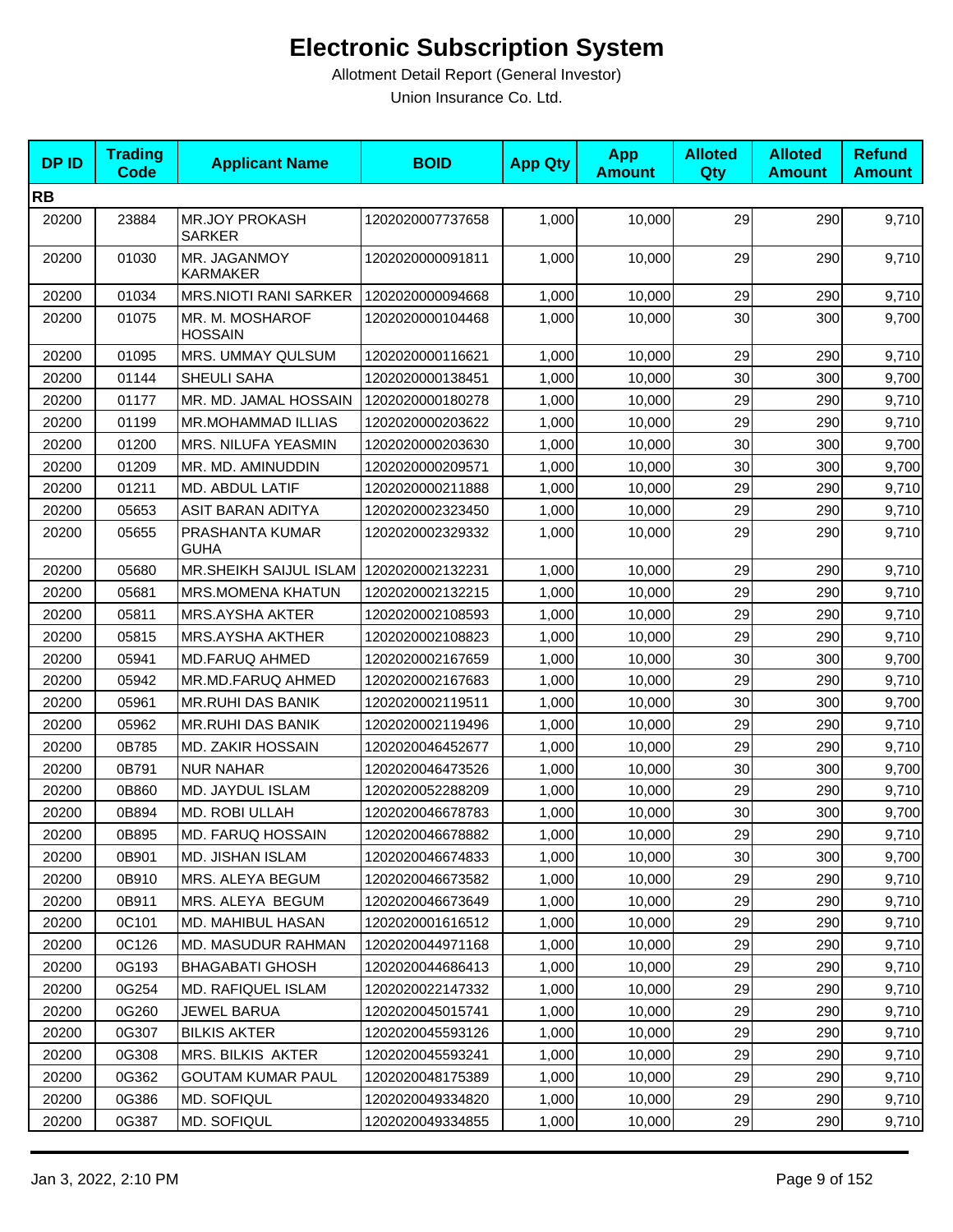| <b>DPID</b> | <b>Trading</b><br><b>Code</b> | <b>Applicant Name</b>                         | <b>BOID</b>      | <b>App Qty</b> | <b>App</b><br><b>Amount</b> | <b>Alloted</b><br><b>Qty</b> | <b>Alloted</b><br><b>Amount</b> | <b>Refund</b><br><b>Amount</b> |
|-------------|-------------------------------|-----------------------------------------------|------------------|----------------|-----------------------------|------------------------------|---------------------------------|--------------------------------|
| <b>RB</b>   |                               |                                               |                  |                |                             |                              |                                 |                                |
| 20200       | 0G388                         | <b>SAH ALAM</b>                               | 1202020049334871 | 1,000          | 10,000                      | 30                           | 300                             | 9,700                          |
| 20200       | 0G409                         | MD. SHAMSUL ALAM                              | 1202020050158242 | 1,000          | 10,000                      | 30                           | 300                             | 9,700                          |
| 20200       | 0G427                         | MD. SHAMSUL ALAM                              | 1202020050923199 | 1,000          | 10,000                      | 30                           | 300                             | 9,700                          |
| 20200       | 0G431                         | MD. AL-AMIN                                   | 1202020051125851 | 1,000          | 10,000                      | 29                           | 290                             | 9,710                          |
| 20200       | 0G438                         | A.T.M. MAHBUB ALAM                            | 1202020051069483 | 1,000          | 10,000                      | 29                           | 290                             | 9,710                          |
| 20200       | 0G445                         | MD. ROKON MAL                                 | 1202020051162873 | 1,000          | 10,000                      | 29                           | 290                             | 9,710                          |
| 20200       | 0G512                         | <b>BASODEB CHANDRA</b><br><b>MONDOL</b>       | 1202020060749194 | 1,000          | 10,000                      | 29                           | 290                             | 9,710                          |
| 20200       | 11609                         | <b>GAUTAM CHANDRA SEN</b>                     | 1202020003867268 | 1,000          | 10,000                      | 30                           | 300                             | 9,700                          |
| 20200       | 11636                         | <b>MAHBUBUR RAHMAN</b>                        | 1202020003896597 | 1,000          | 10,000                      | 29                           | 290                             | 9,710                          |
| 20200       | 11732                         | SALIM ULLAH MOZUMDER                          | 1202020003878071 | 1,000          | 10,000                      | 29                           | 290                             | 9,710                          |
| 20200       | 11733                         | SALIM ULLAH MOZUMDER 1202020003878096         |                  | 1,000          | 10,000                      | 29                           | 290                             | 9,710                          |
| 20200       | 11857                         | <b>MS.NITA SAHA</b>                           | 1202020003956591 | 1,000          | 10,000                      | 29                           | 290                             | 9,710                          |
| 20200       | 11860                         | <b>MR.SUDIP KUMAR</b><br><b>BHATTACHARJEE</b> | 1202020003962622 | 1,000          | 10.000                      | 30                           | 300                             | 9,700                          |
| 20200       | 11862                         | MR.MD.JOYNAL ABEDIN                           | 1202020003966639 | 1,000          | 10,000                      | 30                           | 300                             | 9,700                          |
| 20200       | 11863                         | MR.SYED ANWAR ALI                             | 1202020003966647 | 1,000          | 10,000                      | 29                           | 290                             | 9,710                          |
| 20200       | 11904                         | MR.A.K.M.SAKHAWAT<br><b>HOSSAIN</b>           | 1202020003991456 | 1,000          | 10,000                      | 29                           | 290                             | 9,710                          |
| 20200       | 11945                         | MRS.MAHMUDA KHATUN                            | 1202020004008261 | 1,000          | 10,000                      | 29                           | 290                             | 9,710                          |
| 20200       | 11946                         | MRS.MAHMUDA KHATUN                            | 1202020004008253 | 1,000          | 10,000                      | 29                           | 290                             | 9,710                          |
| 20200       | 11947                         | MRS.JAHANARA<br><b>PERVEEN</b>                | 1202020004008245 | 1,000          | 10,000                      | 29                           | 290                             | 9,710                          |
| 20200       | 28769                         | SHYAM SUNDER SAHA                             | 1202020009120859 | 1,000          | 10,000                      | 29                           | 290                             | 9,710                          |
| 20200       | 28770                         | SHYAM SUNDER SAHA                             | 1202020009120966 | 1,000          | 10,000                      | 29                           | 290                             | 9,710                          |
| 20200       | 28790                         | <b>BANDANA RANI BANIK</b>                     | 1202020009201927 | 1,000          | 10,000                      | 29                           | 290                             | 9,710                          |
| 20200       | 29045                         | RUPAN CHANDRA DAS                             | 1202020009276301 | 1,000          | 10,000                      | 29                           | 290                             | 9,710                          |
| 20200       | 29048                         | AMAR NATH SEN                                 | 1202020009277917 | 1,000          | 10,000                      | 29                           | 290                             | 9,710                          |
| 20200       | 29049                         | AMAR NATH SEN                                 | 1202020009278333 | 1,000          | 10,000                      | 29                           | 290                             | 9,710                          |
| 20200       | 29075                         | CHITTA RANJAN SAHA                            | 1202020009185001 | 1,000          | 10,000                      | 30 <sup>1</sup>              | 300                             | 9,700                          |
| 20200       | 29076                         | CHITTA RANJAN SAHA                            | 1202020009185100 | 1,000          | 10,000                      | 29                           | 290                             | 9,710                          |
| 20200       | 34205                         | MD.AINUL HOSSAIN                              | 1202020012697328 | 1,000          | 10,000                      | 30                           | 300                             | 9,700                          |
| 20200       | 34206                         | ASRAFI SANJIDA EMA                            | 1202020012697301 | 1,000          | 10,000                      | 30                           | 300                             | 9,700                          |
| 20200       | 34221                         | KAZI RAFIUR RAHMAN                            | 1202020012817905 | 1,000          | 10,000                      | 30                           | 300                             | 9,700                          |
| 20200       | 34230                         | <b>SWAPNA BANIK</b>                           | 1202020012954623 | 1,000          | 10,000                      | 29                           | 290                             | 9,710                          |
| 20200       | 34268                         | <b>BIPLOB PODDER</b>                          | 1202020012762881 | 1,000          | 10,000                      | 30                           | 300                             | 9,700                          |
| 20200       | 34326                         | MD.OBAIDUR RAHMAN                             | 1202020012805571 | 1,000          | 10,000                      | 29                           | 290                             | 9,710                          |
| 20200       | 34335                         | MRS. BEAUTY AKTER                             | 1202020012781964 | 1,000          | 10,000                      | 29                           | 290                             | 9,710                          |
| 20200       | 34336                         | MRS.BEAUTY AKTER                              | 1202020012782206 | 1,000          | 10,000                      | 30                           | 300                             | 9,700                          |
| 20200       | 34339                         | <b>MORIUM MARIN</b>                           | 1202020012782696 | 1,000          | 10,000                      | 29                           | 290                             | 9,710                          |
| 20200       | 34340                         | MR.MOHAMMADULLAH                              | 1202020012782843 | 1,000          | 10,000                      | 29                           | 290                             | 9,710                          |
| 20200       | 34342                         | MD.BELAYET HOSSAIN                            | 1202020012782878 | 1,000          | 10,000                      | 30 <sub>o</sub>              | 300                             | 9,700                          |
| 20200       | 34343                         | MOHAMMAD HABIBULLAH   1202020012783607        |                  | 1,000          | 10,000                      | 30                           | 300                             | 9,700                          |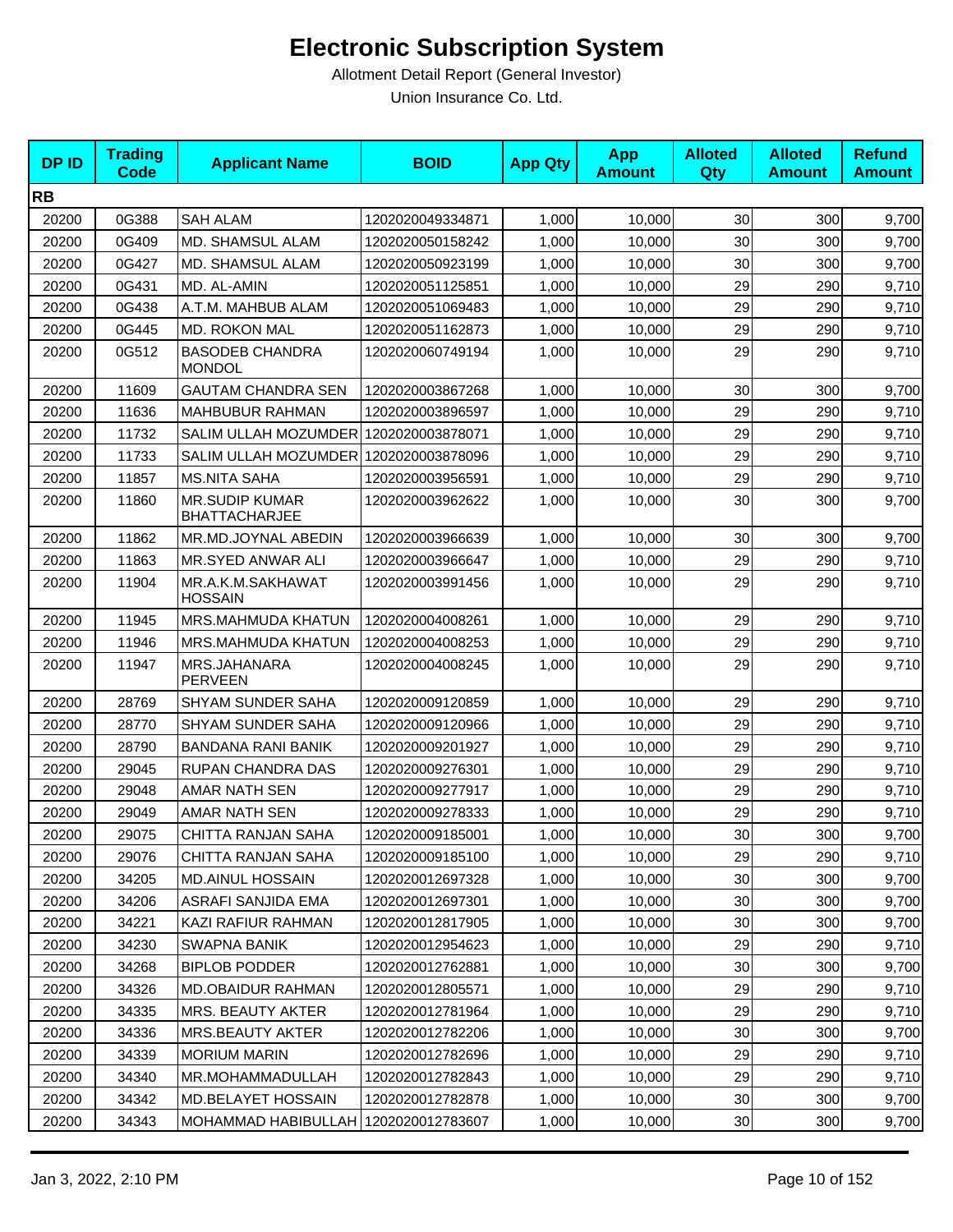| <b>DPID</b> | <b>Trading</b><br><b>Code</b> | <b>Applicant Name</b>                   | <b>BOID</b>      | <b>App Qty</b> | <b>App</b><br><b>Amount</b> | <b>Alloted</b><br><b>Qty</b> | <b>Alloted</b><br><b>Amount</b> | <b>Refund</b><br><b>Amount</b> |
|-------------|-------------------------------|-----------------------------------------|------------------|----------------|-----------------------------|------------------------------|---------------------------------|--------------------------------|
| <b>RB</b>   |                               |                                         |                  |                |                             |                              |                                 |                                |
| 20200       | 34344                         | <b>MORIUM MERIN</b>                     | 1202020012783631 | 1,000          | 10,000                      | 29                           | 290                             | 9,710                          |
| 20200       | 34362                         | <b>RANJIT SAHA</b>                      | 1202020012797222 | 1,000          | 10,000                      | 30                           | 300                             | 9,700                          |
| 20200       | 34372                         | <b>MD.ABDUL MOTALAB</b>                 | 1202020012963479 | 1,000          | 10,000                      | 30                           | 300                             | 9,700                          |
| 20200       | 34373                         | <b>FERDOWSI AKTER</b>                   | 1202020012963495 | 1,000          | 10,000                      | 30                           | 300                             | 9,700                          |
| 20200       | 34398                         | <b>MD.RAJU AHMED</b><br><b>KHOKAN</b>   | 1202020013014096 | 1,000          | 10,000                      | 29                           | 290                             | 9,710                          |
| 20200       | 34399                         | MD.RAJU AHAMED<br>KHOKAN                | 1202020013014111 | 1,000          | 10,000                      | 29                           | 290                             | 9,710                          |
| 20200       | 34436                         | MD.HEFZUR RAHAMAN                       | 1202020012913266 | 1,000          | 10,000                      | 29                           | 290                             | 9,710                          |
| 20200       | 34437                         | MOHAMMED ABDUL<br><b>HALIM</b>          | 1202020012913391 | 1,000          | 10,000                      | 30                           | 300                             | 9,700                          |
| 20200       | 34442                         | <b>MD.ATIKUR RAHAMAN</b>                | 1202020012912071 | 1,000          | 10,000                      | 29                           | 290                             | 9,710                          |
| 20200       | 39498                         | <b>BISWAJIT DAS</b>                     | 1202020016726275 | 1,000          | 10,000                      | 30                           | 300                             | 9,700                          |
| 20200       | 39502                         | PRANOY CHANDRA DAS                      | 1202020016753331 | 1,000          | 10,000                      | 29                           | 290                             | 9,710                          |
| 20200       | 39503                         | PRANOY CHANDRA DAS                      | 1202020016753348 | 1,000          | 10,000                      | 30                           | 300                             | 9,700                          |
| 20200       | 39507                         | MOHAMMAD SAYDUL<br><b>ALAM</b>          | 1202020016726291 | 1,000          | 10,000                      | 29                           | 290                             | 9,710                          |
| 20200       | 39641                         | BABUL KUMER SAHA ROY 1202020016832144   |                  | 1,000          | 10,000                      | 29                           | 290                             | 9,710                          |
| 20200       | 39648                         | <b>SUMA RANI DEY</b>                    | 1202020016832136 | 1,000          | 10,000                      | 29                           | 290                             | 9,710                          |
| 20200       | 39649                         | <b>SUMA RANI DEY</b>                    | 1202020016832243 | 1,000          | 10,000                      | 29                           | 290                             | 9,710                          |
| 20200       | 39653                         | <b>SHARMIN HAQUE</b>                    | 1202020016832278 | 1,000          | 10,000                      | 29                           | 290                             | 9,710                          |
| 20200       | 39654                         | <b>SHARMIN HAQUE</b>                    | 1202020016832286 | 1,000          | 10,000                      | 29                           | 290                             | 9,710                          |
| 20200       | 39655                         | <b>SALINA AKTER</b>                     | 1202020016832294 | 1,000          | 10,000                      | 29                           | 290                             | 9,710                          |
| 20200       | 39656                         | <b>SALINA AKTER</b>                     | 1202020016832301 | 1,000          | 10,000                      | 29                           | 290                             | 9,710                          |
| 20200       | 39669                         | <b>DEBASIS BISWAS</b>                   | 1202020016889798 | 1,000          | 10,000                      | 29                           | 290                             | 9,710                          |
| 20200       | 39670                         | <b>DEBASIS BISWAS</b>                   | 1202020016889862 | 1,000          | 10,000                      | 30 <sub>1</sub>              | 300                             | 9,700                          |
| 20200       | 39675                         | <b>SREEKUMAR SAHA</b>                   | 1202020016895422 | 1,000          | 10,000                      | 30                           | 300                             | 9,700                          |
| 20200       | 39676                         | ANINDA SAHA                             | 1202020016897076 | 1,000          | 10,000                      | 30                           | 300                             | 9,700                          |
| 20200       | 39708                         | SABBIR RAHMAN SHUVO                     | 1202020016889910 | 1,000          | 10,000                      | 29                           | 290                             | 9,710                          |
| 20200       | 39783                         | <b>MILTON NICHOLAS</b><br><b>GOMES</b>  | 1202020017002228 | 1,000          | 10,000                      | 30 <sup>1</sup>              | 300                             | 9,700                          |
| 20200       | 39784                         | <b>MILTON NICHOLAS</b><br><b>GOMES</b>  | 1202020017002211 | 1,000          | 10,000                      | 29                           | 290                             | 9,710                          |
| 20200       | 39809                         | MRS.ASMA PARVIN                         | 1202020016970346 | 1,000          | 10,000                      | 29                           | 290                             | 9,710                          |
| 20200       | 43798                         | RUMKI SUTRADHAR                         | 1202020026613579 | 1,000          | 10,000                      | 30                           | 300                             | 9,700                          |
| 20200       | 43799                         | RUMKI SUTRADHAR                         | 1202020026613587 | 1,000          | 10,000                      | 30                           | 300                             | 9,700                          |
| 20200       | 43808                         | <b>MUNNI DAS</b>                        | 1202020026694266 | 1,000          | 10,000                      | 29                           | 290                             | 9,710                          |
| 20200       | 43809                         | <b>MUNNI DAS</b>                        | 1202020026694231 | 1,000          | 10,000                      | 29                           | 290                             | 9,710                          |
| 20200       | 43812                         | <b>MD.RAFIQUL ISLAM</b>                 | 1202020026613511 | 1,000          | 10,000                      | 30                           | 300                             | 9,700                          |
| 20200       | 43838                         | SUNIL CHANDRA SAHA                      | 1202020026811344 | 1,000          | 10,000                      | 30                           | 300                             | 9,700                          |
| 20200       | 43839                         | SUNIL CHANDRA SAHA                      | 1202020026811352 | 1,000          | 10,000                      | 29                           | 290                             | 9,710                          |
| 20200       | 24082                         | <b>MRS.MAHRUN NASHA</b><br><b>BEGUM</b> | 1202020007816173 | 1,000          | 10,000                      | 29                           | 290                             | 9,710                          |
| 20200       | 24091                         | MR.MD.REZAUL KARIM                      | 1202020007821242 | 1,000          | 10,000                      | 29                           | 290                             | 9,710                          |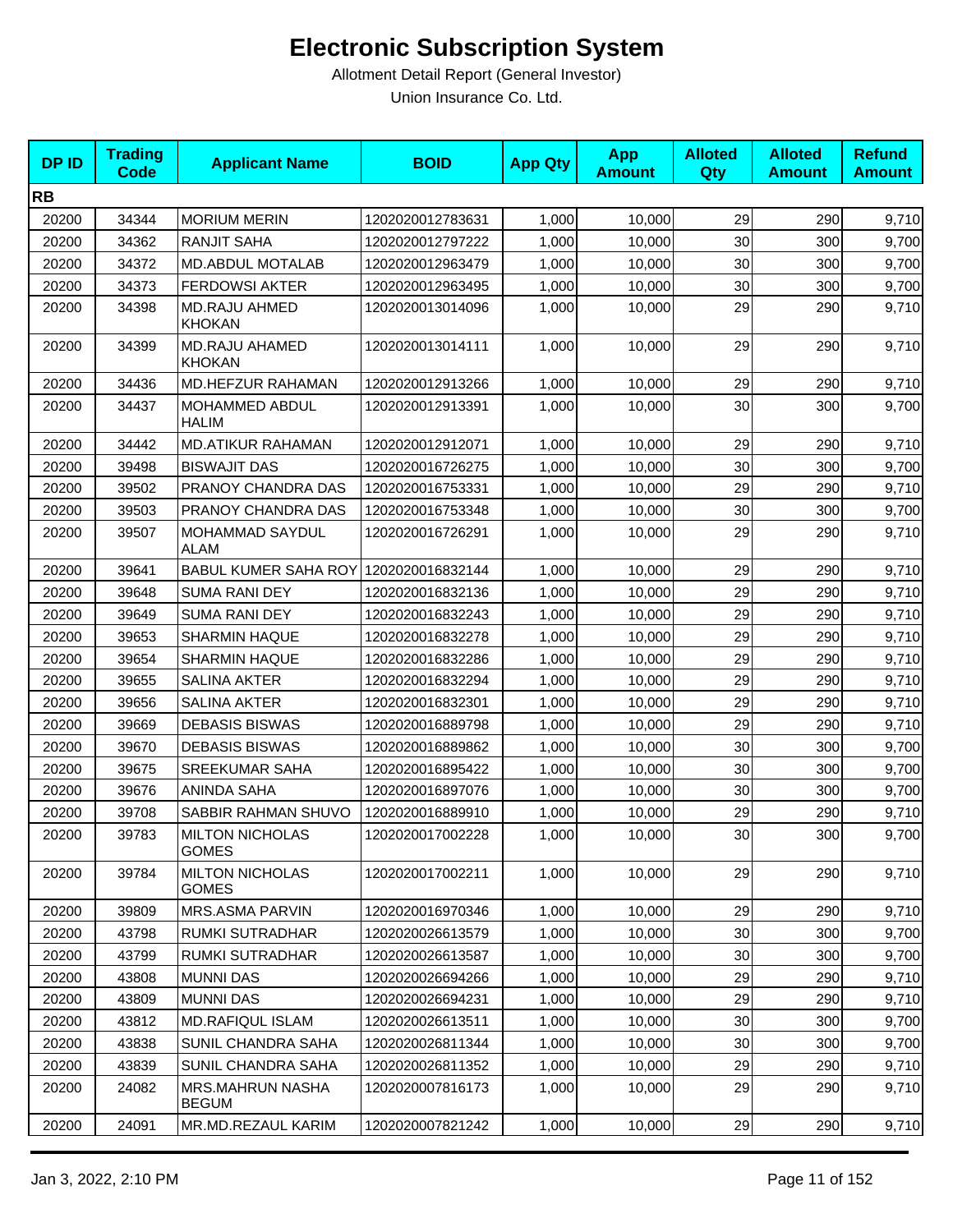| <b>DPID</b> | <b>Trading</b><br><b>Code</b> | <b>Applicant Name</b>                    | <b>BOID</b>      | <b>App Qty</b> | <b>App</b><br><b>Amount</b> | <b>Alloted</b><br>Qty | <b>Alloted</b><br><b>Amount</b> | <b>Refund</b><br><b>Amount</b> |
|-------------|-------------------------------|------------------------------------------|------------------|----------------|-----------------------------|-----------------------|---------------------------------|--------------------------------|
| <b>RB</b>   |                               |                                          |                  |                |                             |                       |                                 |                                |
| 20200       | 11948                         | MR.MD.MOMENUL<br><b>HOQUE BHUIYAN</b>    | 1202020004008229 | 1,000          | 10,000                      | 30                    | 300                             | 9,700                          |
| 20200       | 11959                         | MR.MOHAMMED ABDUL<br><b>ALIM</b>         | 1202020004021885 | 1,000          | 10,000                      | 30                    | 300                             | 9,700                          |
| 20200       | 17372                         | SYEDA SHAHANA<br><b>AFREEN JAHAN</b>     | 1202020005915666 | 1,000          | 10,000                      | 29                    | 290                             | 9,710                          |
| 20200       | 17374                         | KHONDAKER SULTAN<br><b>GOLAM MAQSOOD</b> | 1202020005915641 | 1,000          | 10,000                      | 30                    | 300                             | 9,700                          |
| 20200       | 17464                         | <b>BANDHU DAS ROY</b>                    | 1202020005927662 | 1,000          | 10,000                      | 30                    | 300                             | 9,700                          |
| 20200       | 17476                         | S.A.SHELLY                               | 1202020005940440 | 1,000          | 10,000                      | 29                    | 290                             | 9,710                          |
| 20200       | 17477                         | S.A.SHELLY                               | 1202020005940432 | 1,000          | 10,000                      | 29                    | 290                             | 9,710                          |
| 20200       | 17565                         | PROBIR CHANDRA SAHA                      | 1202020006000052 | 1,000          | 10,000                      | 29                    | 290                             | 9,710                          |
| 20200       | 17568                         | PROBIR CHANDRA SAHA                      | 1202020006000079 | 1,000          | 10,000                      | 29                    | 290                             | 9,710                          |
| 20200       | 17570                         | LIPE SAHA                                | 1202020006000095 | 1,000          | 10,000                      | 29                    | 290                             | 9,710                          |
| 20200       | 17572                         | <b>RESHMA AKTAR</b>                      | 1202020005954917 | 1,000          | 10,000                      | 29                    | 290                             | 9,710                          |
| 20200       | 17585                         | <b>MD MOTIN</b>                          | 1202020005986760 | 1,000          | 10.000                      | 29                    | 290                             | 9,710                          |
| 20200       | 17606                         | <b>DAIGI BEGUM</b>                       | 1202020006001777 | 1,000          | 10,000                      | 29                    | 290                             | 9,710                          |
| 20200       | 17626                         | <b>DELIP KUMAR NATTA</b>                 | 1202020005987781 | 1,000          | 10,000                      | 29                    | 290                             | 9,710                          |
| 20200       | 22364                         | <b>HAFIZUR RAHMAN</b>                    | 1202020007260229 | 1,000          | 10,000                      | 29                    | 290                             | 9,710                          |
| 20200       | 22471                         | MOHAMMAD ARAFAT<br>KARIM KHAN            | 1202020007275609 | 1,000          | 10,000                      | 30                    | 300                             | 9,700                          |
| 20200       | 22496                         | <b>SHAH ALAM</b>                         | 1202020007230773 | 1,000          | 10,000                      | 29                    | 290                             | 9,710                          |
| 20200       | 27187                         | MD.ZAHIDUL ALAM                          | 1202020008902826 | 1,000          | 10,000                      | 29                    | 290                             | 9,710                          |
| 20200       | 27192                         | <b>FARIDA YASMIN</b>                     | 1202020008906875 | 1,000          | 10,000                      | 30                    | 300                             | 9,700                          |
| 20200       | 27193                         | <b>FARIDA YASMIN</b>                     | 1202020008906907 | 1,000          | 10,000                      | 29                    | 290                             | 9,710                          |
| 20200       | 27205                         | <b>MD.HOSSAIN</b>                        | 1202020008916981 | 1,000          | 10,000                      | 29                    | 290                             | 9,710                          |
| 20200       | 27257                         | MD.MASUD                                 | 1202020008916963 | 1,000          | 10,000                      | 30                    | 300                             | 9,700                          |
| 20200       | 27258                         | MD.MASUD                                 | 1202020008916998 | 1,000          | 10,000                      | 30                    | 300                             | 9,700                          |
| 20200       | 27262                         | DIPA RANI SAHA                           | 1202020008917066 | 1,000          | 10,000                      | 30                    | 300                             | 9,700                          |
| 20200       | 27276                         | MRS.SHIKHA RANI SAHA                     | 1202020008878242 | 1,000          | 10,000                      | 29                    | 290                             | 9,710                          |
| 20200       | 27364                         | MD.ABDUR RAZZAK                          | 1202020008991779 | 1,000          | 10,000                      | 29                    | 290                             | 9,710                          |
| 20200       | 27365                         | MD.ABDUR RAZZAK                          | 1202020008991752 | 1,000          | 10,000                      | 29                    | 290                             | 9,710                          |
| 20200       | 27382                         | ARZU ARA                                 | 1202020008934985 | 1,000          | 10,000                      | 29                    | 290                             | 9,710                          |
| 20200       | 27383                         | ARZU ARA                                 | 1202020008934934 | 1,000          | 10,000                      | 29                    | 290                             | 9,710                          |
| 20200       | 27405                         | TASLIMA SIKDER                           | 1202020008917256 | 1,000          | 10,000                      | 29                    | 290                             | 9,710                          |
| 20200       | 27446                         | <b>SUJAN MIAH</b>                        | 1202020009046426 | 1,000          | 10,000                      | 30                    | 300                             | 9,700                          |
| 20200       | 27447                         | <b>SUJAN MIAH</b>                        | 1202020009045978 | 1,000          | 10,000                      | 29                    | 290                             | 9,710                          |
| 20200       | 27448                         | JAY PROKASH SARKER                       | 1202020009045512 | 1,000          | 10,000                      | 29                    | 290                             | 9,710                          |
| 20200       | 27449                         | JAY PROKASH SARKER                       | 1202020009044154 | 1,000          | 10,000                      | 29                    | 290                             | 9,710                          |
| 20200       | 27523                         | KAZI ABDUR RAZZAQUE                      | 1202020008994028 | 1,000          | 10,000                      | 29                    | 290                             | 9,710                          |
| 20200       | 33228                         | <b>MAMUNA AKTAR</b>                      | 1202020012147599 | 1,000          | 10,000                      | 29                    | 290                             | 9,710                          |
| 20200       | 33229                         | MAMUNA AKTER                             | 1202020012148296 | 1,000          | 10,000                      | 29                    | 290                             | 9,710                          |
| 20200       | 33247                         | DIPTY DEY                                | 1202020012143384 | 1,000          | 10,000                      | 29                    | 290                             | 9,710                          |
| 20200       | 33252                         | ANAMIKA DEY                              | 1202020012145522 | 1,000          | 10,000                      | 29                    | 290                             | 9,710                          |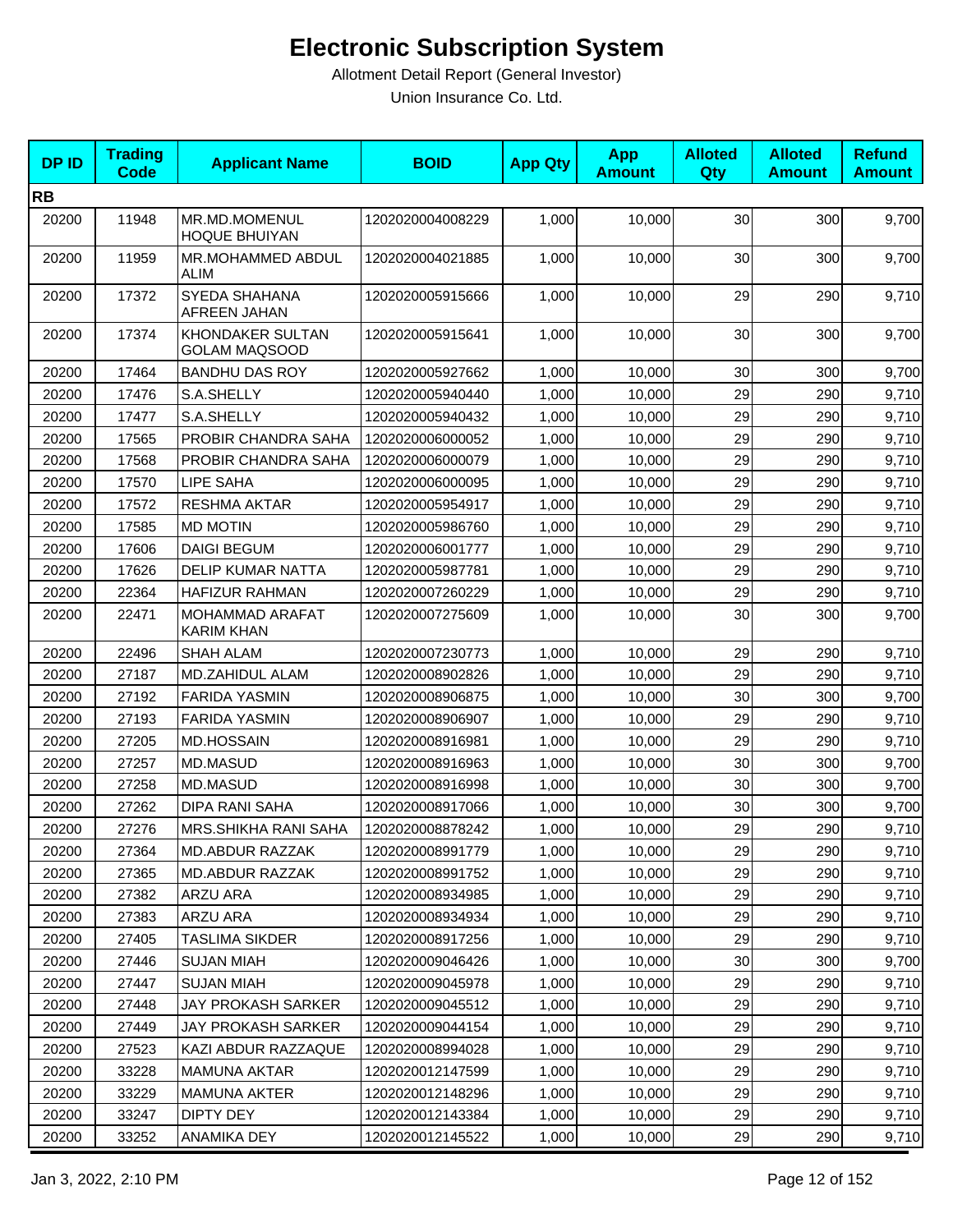| <b>DPID</b> | <b>Trading</b><br>Code | <b>Applicant Name</b>                   | <b>BOID</b>      | <b>App Qty</b> | <b>App</b><br><b>Amount</b> | <b>Alloted</b><br>Qty | <b>Alloted</b><br><b>Amount</b> | <b>Refund</b><br><b>Amount</b> |
|-------------|------------------------|-----------------------------------------|------------------|----------------|-----------------------------|-----------------------|---------------------------------|--------------------------------|
| <b>RB</b>   |                        |                                         |                  |                |                             |                       |                                 |                                |
| 20200       | 33253                  | <b>ANAMIKA DEY</b>                      | 1202020012145431 | 1,000          | 10,000                      | 29                    | 290                             | 9,710                          |
| 20200       | 33257                  | RATNA DAS                               | 1202020012143269 | 1,000          | 10,000                      | 30                    | 300                             | 9,700                          |
| 20200       | 33258                  | RATNA DAS                               | 1202020012143250 | 1,000          | 10,000                      | 29                    | 290                             | 9,710                          |
| 20200       | 33320                  | <b>NURUN NAHAR</b>                      | 1202020012186841 | 1,000          | 10,000                      | 29                    | 290                             | 9,710                          |
| 20200       | 33453                  | MD.MAHBUBUR RAHMAN                      | 1202020012345942 | 1,000          | 10,000                      | 29                    | 290                             | 9,710                          |
| 20200       | 33567                  | MRS.SHAHANARA BEGUM 1202020012405417    |                  | 1,000          | 10,000                      | 29                    | 290                             | 9,710                          |
| 20200       | 01839                  | MR.JOYDEB KUAMR<br>SAHA                 | 1202020000585599 | 1,000          | 10,000                      | 29                    | 290                             | 9,710                          |
| 20200       | 01931                  | MRS.KAMRUN MANIRA                       | 1202020000637022 | 1,000          | 10,000                      | 30                    | 300                             | 9,700                          |
| 20200       | 01996                  | MR.JAGADISH CHANDRA<br><b>BISWAS</b>    | 1202020000671313 | 1,000          | 10,000                      | 29                    | 290                             | 9,710                          |
| 20200       | 01998                  | MR.MOHAMMAD ABDUL<br><b>MAJID</b>       | 1202020000671331 | 1,000          | 10,000                      | 29                    | 290                             | 9,710                          |
| 20200       | 02013                  | MR.MD.EMDADUL HOQUE                     | 1202020000671471 | 1,000          | 10,000                      | 29                    | 290                             | 9,710                          |
| 20200       | 02017                  | KANCHI LAL DEBNATH                      | 1202020000671521 | 1,000          | 10,000                      | 29                    | 290                             | 9,710                          |
| 20200       | 02022                  | <b>MRS.LINA ISLAM</b>                   | 1202020000671554 | 1,000          | 10,000                      | 29                    | 290                             | 9,710                          |
| 20200       | 02049                  | MR.MD.MOTASIM BILLAH                    | 1202020000695613 | 1,000          | 10,000                      | 29                    | 290                             | 9,710                          |
| 20200       | 02057                  | MRS.ROKAYA BEGUM                        | 1202020000699357 | 1,000          | 10,000                      | 29                    | 290                             | 9,710                          |
| 20200       | 02075                  | MRS.BIVA RANI SUTRA<br><b>DHAR</b>      | 1202020000702840 | 1,000          | 10,000                      | 30                    | 300                             | 9,700                          |
| 20200       | 02076                  | MRS.BIVA RANI SUTRA<br><b>DHAR</b>      | 1202020000702859 | 1,000          | 10,000                      | 29                    | 290                             | 9,710                          |
| 20200       | 02133                  | <b>MOHAMMAD</b><br>MUSTAFIZUR RAHMAN    | 1202020000752001 | 1,000          | 10,000                      | 29                    | 290                             | 9,710                          |
| 20200       | 24092                  | MR.MD.MASEKUR<br><b>RAHMAN</b>          | 1202020007822065 | 1,000          | 10,000                      | 30                    | 300                             | 9,700                          |
| 20200       | 24093                  | MR.MD.MOTALEB ALI                       | 1202020007822073 | 1,000          | 10,000                      | 30                    | 300                             | 9,700                          |
| 20200       | 24094                  | MR.MD.MOTALEB ALI                       | 1202020007822081 | 1,000          | 10,000                      | 29                    | 290                             | 9,710                          |
| 20200       | 24095                  | MR.MD.ABDUL MALEK                       | 1202020007822091 | 1,000          | 10,000                      | 29                    | 290                             | 9,710                          |
| 20200       | 24096                  | MR.MD.ABDUL MALEK                       | 1202020007822105 | 1,000          | 10,000                      | 29                    | 290                             | 9,710                          |
| 20200       | 24113                  | MRS.HOSNE ARA BEGUM   1202020007825232  |                  | 1,000          | 10,000                      | 29                    | 290                             | 9,710                          |
| 20200       | 24116                  | DR.MD.ZILLUR RAHMAN                     | 1202020007825141 | 1,000          | 10,000                      | 29                    | 290                             | 9,710                          |
| 20200       | 24117                  | MR.DR.MD.ZILLUR<br><b>RAHMAN</b>        | 1202020007825168 | 1,000          | 10,000                      | 29                    | 290                             | 9,710                          |
| 20200       | 24118                  | MRS.HOSNE ARA BEGUM                     | 1202020007825151 | 1,000          | 10,000                      | 29                    | 290                             | 9,710                          |
| 20200       | 24152                  | <b>MR.PINTO BAPARY</b>                  | 1202020007834813 | 1,000          | 10,000                      | 29                    | 290                             | 9,710                          |
| 20200       | 24153                  | <b>MR.PINTO BAPARI</b>                  | 1202020007835007 | 1,000          | 10,000                      | 29                    | 290                             | 9,710                          |
| 20200       | 24174                  | <b>MR.ANWAR HOSSAIN</b><br><b>WAHID</b> | 1202020007834963 | 1,000          | 10,000                      | 30                    | 300                             | 9,700                          |
| 20200       | 24175                  | <b>MR.ANWAR HOSSAIN</b><br>WAHID        | 1202020007834947 | 1,000          | 10,000                      | 29                    | 290                             | 9,710                          |
| 20200       | 24181                  | MR.ENDRAJIT CHANDRA<br>PAUL             | 1202020007836847 | 1,000          | 10,000                      | 29                    | 290                             | 9,710                          |
| 20200       | 24254                  | <b>MD.MASEKUR RAHMAN</b>                | 1202020007857101 | 1,000          | 10,000                      | 30 <sub>0</sub>       | 300                             | 9,700                          |
| 20200       | 24256                  | <b>MD.MIZANUR RAHMAN</b>                | 1202020007857126 | 1,000          | 10,000                      | 29                    | 290                             | 9,710                          |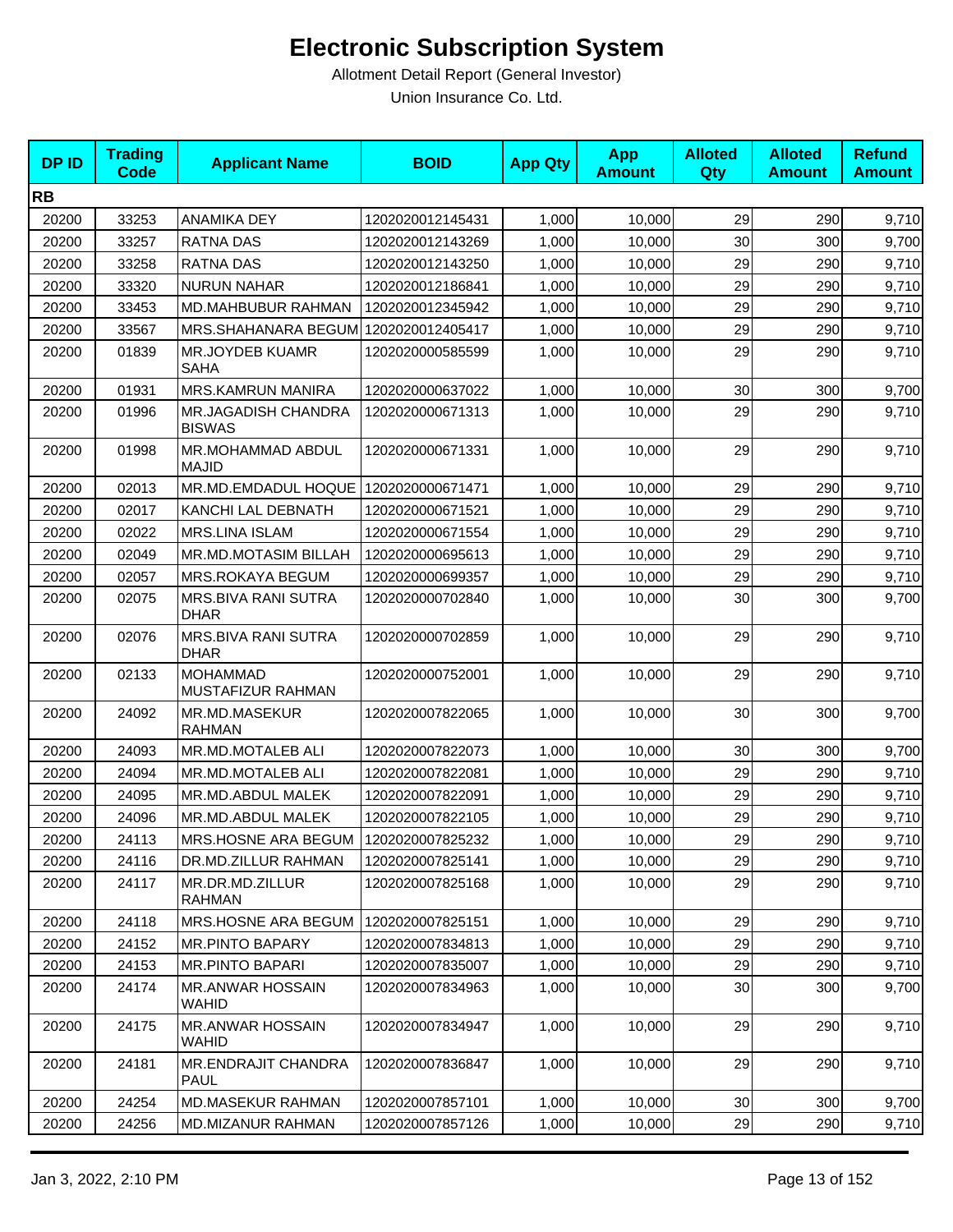| <b>DPID</b> | <b>Trading</b><br><b>Code</b> | <b>Applicant Name</b>                  | <b>BOID</b>      | <b>App Qty</b> | <b>App</b><br><b>Amount</b> | <b>Alloted</b><br>Qty | <b>Alloted</b><br><b>Amount</b> | <b>Refund</b><br><b>Amount</b> |
|-------------|-------------------------------|----------------------------------------|------------------|----------------|-----------------------------|-----------------------|---------------------------------|--------------------------------|
| <b>RB</b>   |                               |                                        |                  |                |                             |                       |                                 |                                |
| 20200       | 28486                         | <b>MD.SAJJADUL ISLAM</b>               | 1202020009070075 | 1,000          | 10,000                      | 29                    | 290                             | 9,710                          |
| 20200       | 28489                         | <b>MD.ABU TASLIM</b>                   | 1202020009072529 | 1,000          | 10,000                      | 29                    | 290                             | 9,710                          |
| 20200       | 28490                         | SAKINA BEGUM                           | 1202020009072933 | 1,000          | 10,000                      | 29                    | 290                             | 9,710                          |
| 20200       | 28492                         | <b>MD.OMAR FAROQUE</b>                 | 1202020009073847 | 1,000          | 10,000                      | 29                    | 290                             | 9,710                          |
| 20200       | 28555                         | <b>SUNIL NAHA</b>                      | 1202020009098159 | 1,000          | 10,000                      | 29                    | 290                             | 9,710                          |
| 20200       | 28556                         | <b>BISHAWJIT SAHA</b>                  | 1202020009096639 | 1,000          | 10,000                      | 30                    | 300                             | 9,700                          |
| 20200       | 28558                         | MR. ASLAM                              | 1202020009095436 | 1,000          | 10,000                      | 29                    | 290                             | 9,710                          |
| 20200       | 28559                         | MD. ABDUR ROUF                         | 1202020009095974 | 1,000          | 10,000                      | 30                    | 300                             | 9,700                          |
| 20200       | 28560                         | <b>ABDUR ROUF</b>                      | 1202020009096275 | 1,000          | 10,000                      | 29                    | 290                             | 9,710                          |
| 20200       | 33604                         | MD.JAYNAL ABEDIN                       | 1202020012442447 | 1,000          | 10,000                      | 29                    | 290                             | 9,710                          |
| 20200       | 33605                         | MD.JAYNAL ABEDIN                       | 1202020012442455 | 1,000          | 10,000                      | 29                    | 290                             | 9,710                          |
| 20200       | 33694                         | <b>URME AKTER</b>                      | 1202020012522695 | 1,000          | 10,000                      | 30                    | 300                             | 9,700                          |
| 20200       | 33695                         | <b>URME AKTER</b>                      | 1202020012522719 | 1,000          | 10,000                      | 29                    | 290                             | 9,710                          |
| 20200       | 33696                         | <b>SABNOM ISLAM</b>                    | 1202020012522601 | 1,000          | 10,000                      | 29                    | 290                             | 9,710                          |
| 20200       | 33697                         | <b>SABNOM ISLAM</b>                    | 1202020012522628 | 1,000          | 10,000                      | 29                    | 290                             | 9,710                          |
| 20200       | 33700                         | <b>SONY SAHA</b>                       | 1202020012493282 | 1,000          | 10,000                      | 29                    | 290                             | 9,710                          |
| 20200       | 33713                         | KAMAN RANI SAHA                        | 1202020012508770 | 1.000          | 10.000                      | 29                    | 290                             | 9,710                          |
| 20200       | 33714                         | SREEDAM KUMAR SAHA                     | 1202020012508802 | 1,000          | 10,000                      | 30                    | 300                             | 9,700                          |
| 20200       | 33777                         | <b>MD.ABDUL WAHAB</b>                  | 1202020012638578 | 1,000          | 10,000                      | 30                    | 300                             | 9,700                          |
| 20200       | 33778                         | MD.ABDUL WAHAB                         | 1202020012638594 | 1,000          | 10,000                      | 29                    | 290                             | 9,710                          |
| 20200       | 33779                         | MR.DEVDAS                              | 1202020012634023 | 1,000          | 10,000                      | 29                    | 290                             | 9,710                          |
| 20200       | 33783                         | TRIPTI RANI SHEN                       | 1202020012629773 | 1,000          | 10,000                      | 29                    | 290                             | 9,710                          |
| 20200       | 33784                         | TRIPTI RANI SHEN                       | 1202020012629805 | 1,000          | 10,000                      | 29                    | 290                             | 9,710                          |
| 20200       | 33796                         | <b>TAMIMA ISHRAT</b>                   | 1202020012643267 | 1,000          | 10,000                      | 29                    | 290                             | 9,710                          |
| 20200       | 33826                         | <b>NURUL ISLAM</b><br><b>CHOWDHURY</b> | 1202020012665822 | 1,000          | 10,000                      | 29                    | 290                             | 9,710                          |
| 20200       | 33828                         | MUHAMMAD BAHLOL<br><b>MOJNOU</b>       | 1202020012665351 | 1,000          | 10,000                      | 29                    | 290                             | 9,710                          |
| 20200       | 33830                         | <b>MD.ROBEL SHAKE</b>                  | 1202020012718237 | 1,000          | 10,000                      | 30                    | 300                             | 9,700                          |
| 20200       | 33831                         | MD.ROBEL SHAKE                         | 1202020012718245 | 1,000          | 10,000                      | 30                    | 300                             | 9,700                          |
| 20200       | 33832                         | <b>MD.ROBI HOSSAIN</b>                 | 1202020012718253 | 1,000          | 10,000                      | 30                    | 300                             | 9,700                          |
| 20200       | 37890                         | AZAD AHMED                             | 1202020014996668 | 1,000          | 10,000                      | 29                    | 290                             | 9,710                          |
| 20200       | 37904                         | MD.ABDUL SALAM                         | 1202020015189766 | 1,000          | 10,000                      | 29                    | 290                             | 9,710                          |
| 20200       | 37906                         | MD.RAMJAN ALI                          | 1202020015189790 | 1,000          | 10,000                      | 29                    | 290                             | 9,710                          |
| 20200       | 37907                         | <b>MD.RAMJAN ALI</b>                   | 1202020015189806 | 1,000          | 10,000                      | 29                    | 290                             | 9,710                          |
| 20200       | 37917                         | MD.BAHAUDDIN                           | 1202020015107924 | 1,000          | 10,000                      | 30                    | 300                             | 9,700                          |
| 20200       | 37920                         | <b>SHAHEEN AKHTER</b>                  | 1202020015107833 | 1,000          | 10,000                      | 29                    | 290                             | 9,710                          |
| 20200       | 37923                         | <b>NURUN NAHAR SONIA</b>               | 1202020015108051 | 1,000          | 10,000                      | 29                    | 290                             | 9,710                          |
| 20200       | 37924                         | TAHMINA KAHNDOKER<br><b>SHIBLE</b>     | 1202020015108043 | 1,000          | 10,000                      | 29                    | 290                             | 9,710                          |
| 20200       | 37925                         | NRUN NAHAR SONIA                       | 1202020015107983 | 1,000          | 10,000                      | 29                    | 290                             | 9,710                          |
| 20200       | 37928                         | MD.BAHAUDDIN                           | 1202020015107817 | 1,000          | 10,000                      | 29                    | 290                             | 9,710                          |
| 20200       | 37932                         | MD.KAMIL AHMED                         | 1202020015111255 | 1,000          | 10,000                      | 29                    | 290                             | 9,710                          |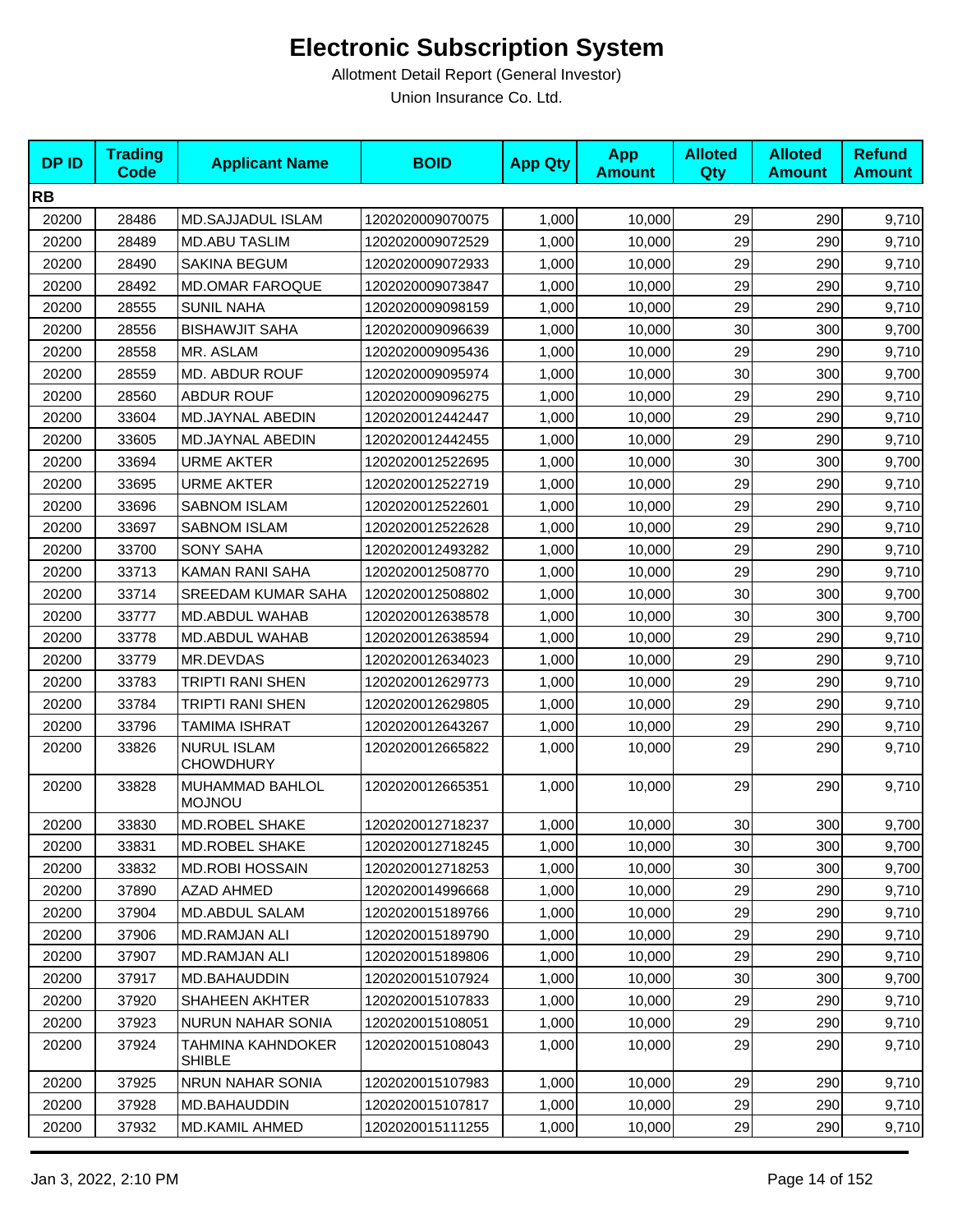| <b>DPID</b> | <b>Trading</b><br><b>Code</b> | <b>Applicant Name</b>                          | <b>BOID</b>      | <b>App Qty</b> | <b>App</b><br><b>Amount</b> | <b>Alloted</b><br>Qty | <b>Alloted</b><br><b>Amount</b> | <b>Refund</b><br><b>Amount</b> |
|-------------|-------------------------------|------------------------------------------------|------------------|----------------|-----------------------------|-----------------------|---------------------------------|--------------------------------|
| <b>RB</b>   |                               |                                                |                  |                |                             |                       |                                 |                                |
| 20200       | 37933                         | <b>MD.KAMIL AHAMED</b>                         | 1202020015111726 | 1,000          | 10,000                      | 29                    | 290                             | 9,710                          |
| 20200       | 02142                         | <b>MR DHRUBA KUMAR</b><br><b>GUHA</b>          | 1202020000757708 | 1,000          | 10,000                      | 29                    | 290                             | 9,710                          |
| 20200       | 07039                         | KHAN MD.TAUFIQUE<br><b>KASHEM</b>              | 1202020002295655 | 1,000          | 10,000                      | 29                    | 290                             | 9,710                          |
| 20200       | 07177                         | MR.MD.NAZRUL ISLAM                             | 1202020003788868 | 1,000          | 10,000                      | 29                    | 290                             | 9,710                          |
| 20200       | 07197                         | MR.MD, TASLIM<br><b>CHOWDHURY</b>              | 1202020003795599 | 1,000          | 10,000                      | 29                    | 290                             | 9,710                          |
| 20200       | 07242                         | MR.MD.TASLIM<br><b>CHOWDHURY</b>               | 1202020004046379 | 1,000          | 10,000                      | 29                    | 290                             | 9,710                          |
| 20200       | 07244                         | HOSNE ARA SAMSUN<br><b>NAHAR</b>               | 1202020004062019 | 1,000          | 10,000                      | 29                    | 290                             | 9,710                          |
| 20200       | 07296                         | <b>MAMUNUR ROSHID</b><br><b>CHOWDHURY LABU</b> | 1202020004835541 | 1,000          | 10,000                      | 29                    | 290                             | 9,710                          |
| 20200       | 07324                         | MS.SHARMIN AHMED                               | 1202020005050552 | 1,000          | 10,000                      | 30                    | 300                             | 9,700                          |
| 20200       | 07354                         | MD.ABDUL ALIM<br><b>CHOWDHURY FARHAD</b>       | 1202020004425093 | 1,000          | 10,000                      | 30                    | 300                             | 9,700                          |
| 20200       | 07362                         | <b>MD.MAMUNUR RASHID</b><br><b>CHOWDHURY</b>   | 1202020005395322 | 1,000          | 10,000                      | 30                    | 300                             | 9,700                          |
| 20200       | 07389                         | MRS.SABIRA SULTANA                             | 1202020005486681 | 1,000          | 10,000                      | 29                    | 290                             | 9,710                          |
| 20200       | 0D290                         | <b>BIPLOB CHANDRA SAHA</b>                     | 1202020045506116 | 1,000          | 10,000                      | 29                    | 290                             | 9,710                          |
| 20200       | 0D300                         | <b>SUMAN SAHA</b>                              | 1202020045530576 | 1,000          | 10,000                      | 30                    | 300                             | 9,700                          |
| 20200       | 0D301                         | MD. ILIAS TALUKDER<br><b>SIDDIQUE</b>          | 1202020045524229 | 1,000          | 10,000                      | 29                    | 290                             | 9,710                          |
| 20200       | 0D319                         | <b>MALY RANI HALDAR</b>                        | 1202020045878077 | 1,000          | 10,000                      | 30                    | 300                             | 9,700                          |
| 20200       | 0d353                         | UMME KULSUM JUMI                               | 1202020046175631 | 1,000          | 10,000                      | 30                    | 300                             | 9,700                          |
| 20200       | 0D460                         | <b>RIPON SAHA</b>                              | 1202020046550168 | 1,000          | 10,000                      | 29                    | 290                             | 9,710                          |
| 20200       | 0UT15                         | Pulak Chandra Das (Titu)                       | 1202020016856487 | 1,000          | 10,000                      | 29                    | 290                             | 9,710                          |
| 20200       | 0UT16                         | <b>ALOK DAS</b>                                | 1202020015315143 | 1,000          | 10,000                      | 30                    | 300                             | 9,700                          |
| 20200       | 10043                         | MR.ZAINAL ABEDIN                               | 1202020003056572 | 1,000          | 10,000                      | 29                    | 290                             | 9,710                          |
| 20200       | 10044                         | <b>MS.ROKAYA BEGAM</b>                         | 1202020003059434 | 1,000          | 10,000                      | 29                    | 290                             | 9,710                          |
| 20200       | 14581                         | <b>MOHAMMAD</b><br>SHAKHAWAT HOSSAIN           | 1202020005139785 | 1,000          | 10,000                      | 29                    | 290                             | 9,710                          |
| 20200       | 14761                         | MR.TAPASH KUMAR DAS                            | 1202020005170311 | 1,000          | 10,000                      | 29                    | 290                             | 9,710                          |
| 20200       | 14762                         | MR.TAPASH KUMAR DAS                            | 1202020005170336 | 1,000          | 10,000                      | 30                    | 300                             | 9,700                          |
| 20200       | 14781                         | MR.ASHIM KUMAR DEY                             | 1202020005159276 | 1,000          | 10,000                      | 30                    | 300                             | 9,700                          |
| 20200       | 14875                         | MD ABU KOWSER                                  | 1202020005219561 | 1,000          | 10,000                      | 29                    | 290                             | 9,710                          |
| 20200       | 20589                         | MD.TAHERUL ISLAM<br>MAJUMDER                   | 1202020006687790 | 1,000          | 10,000                      | 29                    | 290                             | 9,710                          |
| 20200       | 20606                         | ABDUL AKKESH                                   | 1202020006687394 | 1,000          | 10,000                      | 30                    | 300                             | 9,700                          |
| 20200       | 20608                         | <b>ABDUL AKKESH</b>                            | 1202020006687401 | 1,000          | 10,000                      | 30                    | 300                             | 9,700                          |
| 20200       | 20679                         | FARUK AHMED MOLLAH                             | 1202020006711571 | 1,000          | 10,000                      | 29                    | 290                             | 9,710                          |
| 20200       | 20680                         | FARUK AHMED MOLLAH                             | 1202020006710684 | 1,000          | 10,000                      | 29                    | 290                             | 9,710                          |
| 20200       | 20747                         | JOYANTA BAIDYA                                 | 1202020006720764 | 1,000          | 10,000                      | 29                    | 290                             | 9,710                          |
| 20200       | 20819                         | <b>MD.WALI ULLAH</b>                           | 1202020006711555 | 1,000          | 10,000                      | 29                    | 290                             | 9,710                          |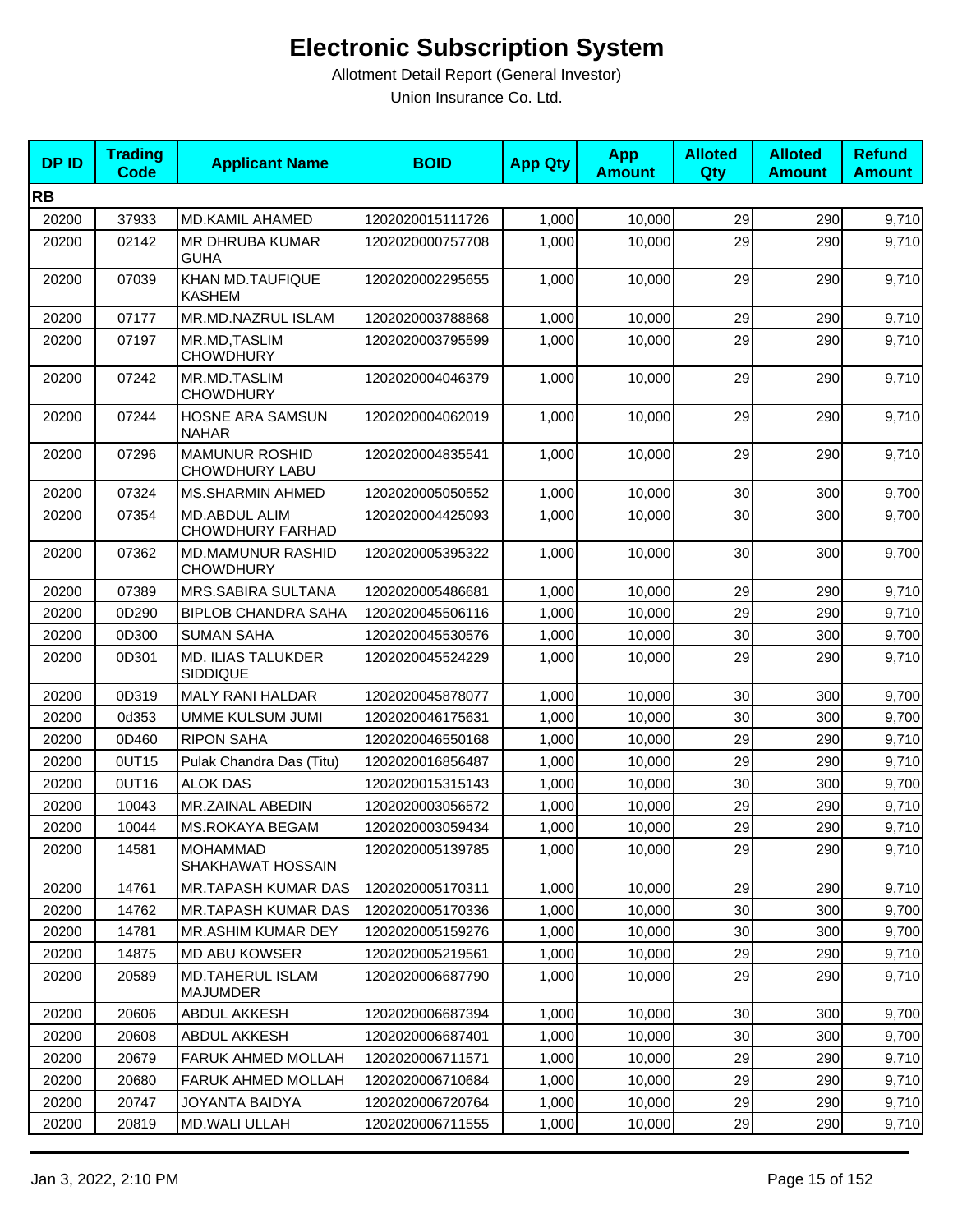| <b>DPID</b> | <b>Trading</b><br><b>Code</b> | <b>Applicant Name</b>                    | <b>BOID</b>      | <b>App Qty</b> | <b>App</b><br><b>Amount</b> | <b>Alloted</b><br><b>Qty</b> | <b>Alloted</b><br><b>Amount</b> | <b>Refund</b><br><b>Amount</b> |
|-------------|-------------------------------|------------------------------------------|------------------|----------------|-----------------------------|------------------------------|---------------------------------|--------------------------------|
| <b>RB</b>   |                               |                                          |                  |                |                             |                              |                                 |                                |
| 20200       | 20822                         | MOHAMMAD ABUL KALAM 1202020006730646     |                  | 1,000          | 10,000                      | 30                           | 300                             | 9,700                          |
| 20200       | 20835                         | <b>SALIM AHMED</b>                       | 1202020006879714 | 1,000          | 10,000                      | 29                           | 290                             | 9,710                          |
| 20200       | 20837                         | MD.SHAHJAHAN<br><b>TALUKDER</b>          | 1202020006771037 | 1,000          | 10,000                      | 29                           | 290                             | 9,710                          |
| 20200       | 20922                         | <b>GUTAM KUMAR SAHA</b>                  | 1202020006751281 | 1,000          | 10,000                      | 29                           | 290                             | 9,710                          |
| 20200       | 20923                         | <b>GUTAM KUMAR SAHA</b>                  | 1202020006751331 | 1,000          | 10,000                      | 29                           | 290                             | 9,710                          |
| 20200       | 26317                         | <b>AZIT KUMAR KUNDU</b>                  | 1202020008518933 | 1,000          | 10,000                      | 30                           | 300                             | 9,700                          |
| 20200       | 26318                         | <b>AZIT KUMAR KUNDU</b>                  | 1202020008519001 | 1,000          | 10,000                      | 30                           | 300                             | 9,700                          |
| 20200       | 26331                         | PROTIVA MONDAL                           | 1202020008519127 | 1,000          | 10,000                      | 29                           | 290                             | 9,710                          |
| 20200       | 26332                         | PROTIVA MONDAL                           | 1202020008518090 | 1,000          | 10,000                      | 29                           | 290                             | 9,710                          |
| 20200       | 26333                         | <b>URMILA MONDAL</b>                     | 1202020008518299 | 1,000          | 10,000                      | 30                           | 300                             | 9,700                          |
| 20200       | 26334                         | <b>LITON KUMAR MONDAL</b>                | 1202020008518403 | 1,000          | 10,000                      | 29                           | 290                             | 9,710                          |
| 20200       | 26344                         | KABIR AHMAD TALUKDER                     | 1202020008528443 | 1,000          | 10,000                      | 30                           | 300                             | 9,700                          |
| 20200       | 26345                         | MD.ABDUL WAHAB                           | 1202020008528526 | 1,000          | 10,000                      | 30                           | 300                             | 9,700                          |
| 20200       | 26346                         | MD.ABDUL KARIM                           | 1202020008528716 | 1,000          | 10,000                      | 29                           | 290                             | 9,710                          |
| 20200       | 26348                         | <b>MD.KABIR MOLLAH</b>                   | 1202020008528478 | 1,000          | 10,000                      | 30                           | 300                             | 9,700                          |
| 20200       | 26349                         | MD.ABDUL WAHUB                           | 1202020008528991 | 1,000          | 10,000                      | 29                           | 290                             | 9,710                          |
| 20200       | 26353                         | <b>MD.JAHANGIR HOSSAIN</b>               | 1202020008529322 | 1,000          | 10,000                      | 29                           | 290                             | 9,710                          |
| 20200       | 26355                         | <b>MD.MAZED SARDAR</b>                   | 1202020008530056 | 1,000          | 10,000                      | 29                           | 290                             | 9,710                          |
| 20200       | 26391                         | <b>MD.ABUL KALAM</b>                     | 1202020008551981 | 1,000          | 10,000                      | 29                           | 290                             | 9,710                          |
| 20200       | 26394                         | <b>MD.PALASH MIA</b>                     | 1202020008552322 | 1,000          | 10,000                      | 29                           | 290                             | 9,710                          |
| 20200       | 26396                         | <b>MD.PALASH MIA</b>                     | 1202020008552314 | 1,000          | 10,000                      | 30                           | 300                             | 9,700                          |
| 20200       | 26429                         | <b>MD.SAHIDUL ISLAM</b>                  | 1202020008566245 | 1,000          | 10,000                      | 30                           | 300                             | 9,700                          |
| 20200       | 26430                         | MD.ABDUL WAHAB                           | 1202020008566253 | 1,000          | 10,000                      | 29                           | 290                             | 9,710                          |
| 20200       | 26431                         | MD.WAHIDUZZAMAN                          | 1202020008566271 | 1,000          | 10,000                      | 29                           | 290                             | 9,710                          |
| 20200       | 37963                         | <b>MOHAMMAD MONWARUL</b><br><b>ISLAM</b> | 1202020015046355 | 1,000          | 10,000                      | 30                           | 300                             | 9,700                          |
| 20200       | 37966                         | MD.ABUL HASHAM                           | 1202020015117999 | 1,000          | 10,000                      | 30                           | 300                             | 9,700                          |
| 20200       | 37968                         | MD.ZULFIKAR HOSSAIN                      | 1202020015189857 | 1,000          | 10.000                      | 30                           | 300                             | 9,700                          |
| 20200       | 37969                         | <b>MD.ZULFIKAR HOSSAIN</b>               | 1202020015189881 | 1,000          | 10,000                      | 30                           | 300                             | 9,700                          |
| 20200       | 37970                         | <b>HABIB ULLAH</b>                       | 1202020015189913 | 1,000          | 10,000                      | 29                           | 290                             | 9,710                          |
| 20200       | 37971                         | <b>HABIB ULLAH</b>                       | 1202020015189774 | 1,000          | 10,000                      | 30                           | 300                             | 9,700                          |
| 20200       | 37972                         | MD.SADAQUR RAHMAN                        | 1202020015134684 | 1,000          | 10,000                      | 30                           | 300                             | 9,700                          |
| 20200       | 37973                         | <b>MD.SADAQUR RAHMAN</b>                 | 1202020015134759 | 1,000          | 10,000                      | 29                           | 290                             | 9,710                          |
| 20200       | 38063                         | MD.NAZRUL ISLAM                          | 1202020015195476 | 1,000          | 10,000                      | 29                           | 290                             | 9,710                          |
| 20200       | 38067                         | <b>MAKSUDA AKTER</b>                     | 1202020015186505 | 1,000          | 10,000                      | 29                           | 290                             | 9,710                          |
| 20200       | 38095                         | <b>AVIJIT SAHA</b>                       | 1202020015162818 | 1,000          | 10,000                      | 29                           | 290                             | 9,710                          |
| 20200       | 38122                         | MIR ATIKUR RAHMAN                        | 1202020015158933 | 1,000          | 10,000                      | 29                           | 290                             | 9,710                          |
| 20200       | 38125                         | <b>FATIMA AKTER</b>                      | 1202020015186564 | 1,000          | 10,000                      | 29                           | 290                             | 9,710                          |
| 20200       | 38126                         | <b>FATIMA AKTER</b>                      | 1202020015186580 | 1,000          | 10,000                      | 30                           | 300                             | 9,700                          |
| 20200       | 38127                         | <b>HASIA BEGUM</b>                       | 1202020015186599 | 1,000          | 10,000                      | 29                           | 290                             | 9,710                          |
| 20200       | 38134                         | MD.RAFIQUL ISLAM                         | 1202020015186531 | 1,000          | 10,000                      | 30                           | 300                             | 9,700                          |
| 20200       | 38136                         | <b>HASIA BEGUM</b>                       | 1202020015187245 | 1,000          | 10,000                      | 29                           | 290                             | 9,710                          |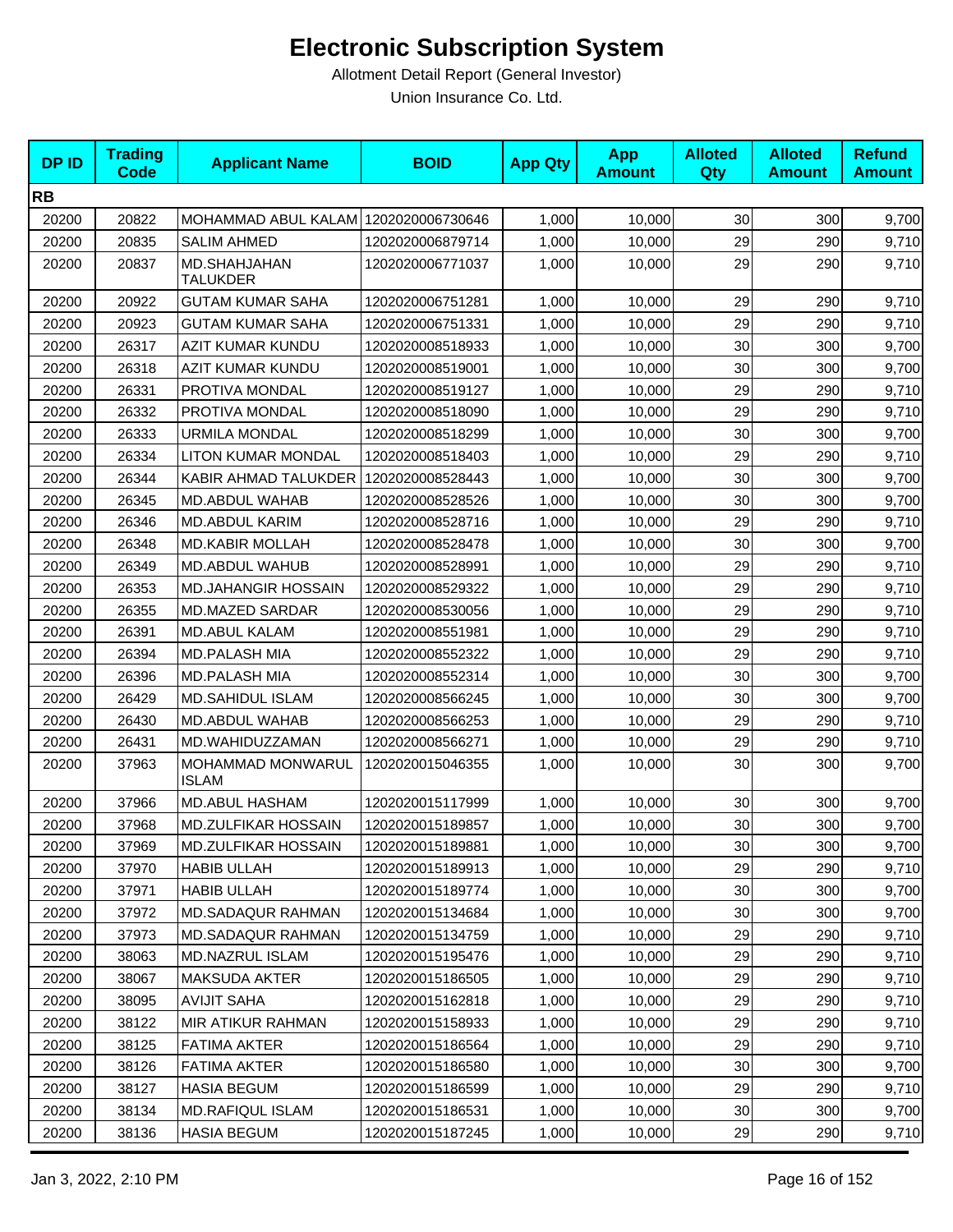| <b>DPID</b> | <b>Trading</b><br>Code | <b>Applicant Name</b>                    | <b>BOID</b>      | <b>App Qty</b> | <b>App</b><br><b>Amount</b> | <b>Alloted</b><br>Qty | <b>Alloted</b><br><b>Amount</b> | <b>Refund</b><br><b>Amount</b> |
|-------------|------------------------|------------------------------------------|------------------|----------------|-----------------------------|-----------------------|---------------------------------|--------------------------------|
| <b>RB</b>   |                        |                                          |                  |                |                             |                       |                                 |                                |
| 20200       | 38154                  | M.A.SALAM                                | 1202020015216261 | 1,000          | 10,000                      | 29                    | 290                             | 9,710                          |
| 20200       | 38160                  | DR.MOHAMMED KABIRUL<br><b>ISLAM</b>      | 1202020015228547 | 1,000          | 10,000                      | 30                    | 300                             | 9,700                          |
| 20200       | 38165                  | TARAK NATH DAS                           | 1202020015233806 | 1,000          | 10,000                      | 29                    | 290                             | 9,710                          |
| 20200       | 38191                  | MD. SAFIKUL ALAM                         | 1202020015247860 | 1,000          | 10,000                      | 29                    | 290                             | 9,710                          |
| 20200       | 38204                  | MRS. SADEKA BANU                         | 1202020000367149 | 1,000          | 10,000                      | 29                    | 290                             | 9,710                          |
| 20200       | 38210                  | <b>SALIM SARWAR</b>                      | 1202020015260194 | 1,000          | 10,000                      | 30                    | 300                             | 9,700                          |
| 20200       | 38217                  | MD.ZAMAN                                 | 1202020015270900 | 1,000          | 10,000                      | 29                    | 290                             | 9,710                          |
| 20200       | 43500                  | TASLIMA SIKDER                           | 1202020025335502 | 1,000          | 10,000                      | 29                    | 290                             | 9,710                          |
| 20200       | 43501                  | SAJIBUR RAHMAN<br><b>SIKDER</b>          | 1202020025335510 | 1,000          | 10,000                      | 30                    | 300                             | 9,700                          |
| 20200       | 43520                  | <b>MAMUN HASAN</b>                       | 1202020025335446 | 1,000          | 10,000                      | 29                    | 290                             | 9,710                          |
| 20200       | 43564                  | PRATAP CHANDRA DAS                       | 1202020025637007 | 1,000          | 10,000                      | 29                    | 290                             | 9,710                          |
| 20200       | 43566                  | <b>MOHAMMAD SAFIQUR</b><br><b>RAHMAN</b> | 1202020025666301 | 1,000          | 10,000                      | 29                    | 290                             | 9,710                          |
| 20200       | 43567                  | <b>MOHAMMAD SAFIQUR</b><br><b>RAHMAN</b> | 1202020025666311 | 1,000          | 10,000                      | 30                    | 300                             | 9,700                          |
| 20200       | 43573                  | PANOWARA BAREK                           | 1202020025642558 | 1,000          | 10,000                      | 29                    | 290                             | 9,710                          |
| 20200       | 43574                  | <b>MD.SADIQUR RAHMAN</b>                 | 1202020025642541 | 1,000          | 10,000                      | 30                    | 300                             | 9,700                          |
| 20200       | 43582                  | MR.KAJAL KUMAR BANIK                     | 1202020025637173 | 1,000          | 10,000                      | 30                    | 300                             | 9,700                          |
| 20200       | 43583                  | <b>MR.KAJAL KUMAR BANIK</b>              | 1202020025637231 | 1,000          | 10,000                      | 30                    | 300                             | 9,700                          |
| 20200       | 43608                  | TAHMINA NAZNIN                           | 1202020025790864 | 1,000          | 10,000                      | 29                    | 290                             | 9,710                          |
| 20200       | 43609                  | RAIYANA FERDOUS                          | 1202020025790872 | 1,000          | 10,000                      | 30                    | 300                             | 9,700                          |
| 20200       | 43626                  | SABBIR RAHMAN SHUVO                      | 1202020025815672 | 1,000          | 10,000                      | 29                    | 290                             | 9,710                          |
| 20200       | 43637                  | <b>SYEAD TAWFIK IMAM</b>                 | 1202020025873519 | 1,000          | 10,000                      | 30                    | 300                             | 9,700                          |
| 20200       | 43687                  | <b>SHANGKOR</b><br><b>CHAKRABARTI</b>    | 1202020025972882 | 1,000          | 10,000                      | 29                    | 290                             | 9,710                          |
| 20200       | 43707                  | <b>FAISAL MAHMUD MAHEDI</b>              | 1202020026126116 | 1,000          | 10,000                      | 29                    | 290                             | 9,710                          |
| 20200       | 43723                  | <b>MD.JULEL HOWLADER</b>                 | 1202020026267164 | 1,000          | 10,000                      | 29                    | 290                             | 9,710                          |
| 20200       | 43724                  | <b>QUAZI SHAFIQUL ISLAM</b>              | 1202020026267180 | 1,000          | 10,000                      | 30                    | 300                             | 9,700                          |
| 20200       | 43725                  | <b>QUAZI SHAFIQUL ISLAM</b>              | 1202020026272383 | 1,000          | 10,000                      | 29                    | 290                             | 9,710                          |
| 20200       | 43727                  | <b>MRS.LAKI</b>                          | 1202020026272407 | 1,000          | 10,000                      | 29                    | 290                             | 9,710                          |
| 20200       | 43728                  | MAKSUDA BEGUM                            | 1202020026272415 | 1,000          | 10,000                      | 29                    | 290                             | 9,710                          |
| 20200       | 43729                  | <b>MAKSUDA BEGUM</b>                     | 1202020026272423 | 1,000          | 10,000                      | 30                    | 300                             | 9,700                          |
| 20200       | 43730                  | TAJMIRA BEGUM                            | 1202020026272431 | 1,000          | 10,000                      | 30                    | 300                             | 9,700                          |
| 20200       | 43731                  | TAJMIRA BEGUM                            | 1202020026272340 | 1,000          | 10,000                      | 29                    | 290                             | 9,710                          |
| 20200       | 43732                  | KAZI ANOWARA BEGUM                       | 1202020026272359 | 1,000          | 10,000                      | 29                    | 290                             | 9,710                          |
| 20200       | 43733                  | KAZI ANOWARA BEGUM                       | 1202020026272367 | 1,000          | 10,000                      | 29                    | 290                             | 9,710                          |
| 20200       | 43759                  | <b>FERDOUS ARA</b>                       | 1202020026395508 | 1,000          | 10,000                      | 30                    | 300                             | 9,700                          |
| 20200       | 43771                  | <b>MD.FAZLUR RAHMAN</b>                  | 1202020026438619 | 1,000          | 10,000                      | 30                    | 300                             | 9,700                          |
| 20200       | 43772                  | <b>MD.FAZLUR RAHMAN</b>                  | 1202020026441052 | 1,000          | 10,000                      | 29                    | 290                             | 9,710                          |
| 20200       | 66403                  | <b>MRS.BANI DAS</b>                      | 1202020025972890 | 1,000          | 10,000                      | 30                    | 300                             | 9,700                          |
| 20200       | 17761                  | MD.ABDUL WAHAB                           | 1202020006048628 | 1,000          | 10,000                      | 29                    | 290                             | 9,710                          |
| 20200       | 17861                  | <b>MD.MANIK MIAH</b>                     | 1202020006071992 | 1,000          | 10,000                      | 29                    | 290                             | 9,710                          |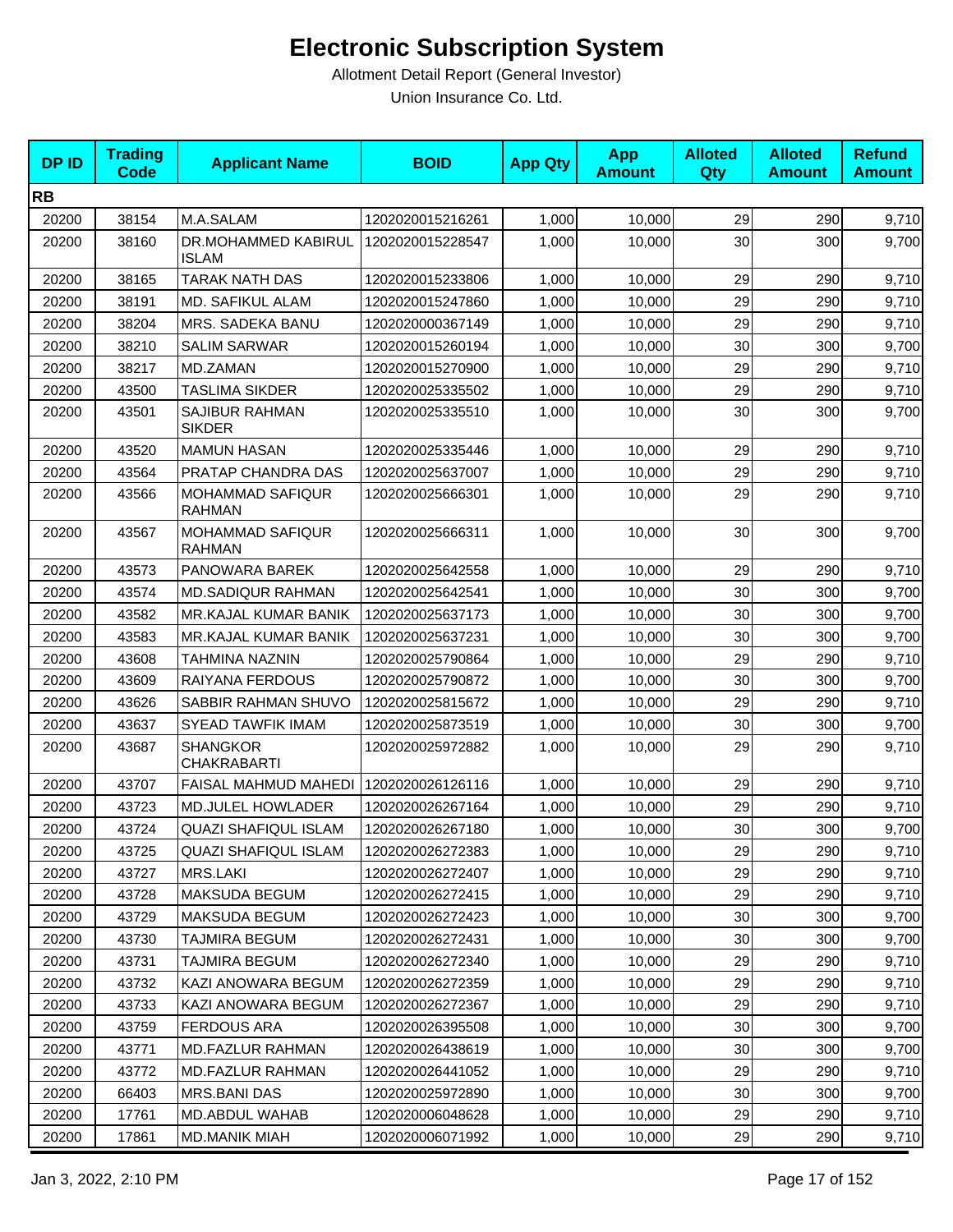| <b>DPID</b> | <b>Trading</b><br><b>Code</b> | <b>Applicant Name</b>                   | <b>BOID</b>      | <b>App Qty</b> | <b>App</b><br><b>Amount</b> | <b>Alloted</b><br><b>Qty</b> | <b>Alloted</b><br><b>Amount</b> | <b>Refund</b><br><b>Amount</b> |
|-------------|-------------------------------|-----------------------------------------|------------------|----------------|-----------------------------|------------------------------|---------------------------------|--------------------------------|
| <b>RB</b>   |                               |                                         |                  |                |                             |                              |                                 |                                |
| 20200       | 17862                         | <b>MD.MANIK MIAH</b>                    | 1202020006072001 | 1,000          | 10,000                      | 29                           | 290                             | 9,710                          |
| 20200       | 26492                         | <b>MR.ABDUS SATTER</b>                  | 1202020008589261 | 1,000          | 10,000                      | 29                           | 290                             | 9,710                          |
| 20200       | 26509                         | LUTFOR RAHMAN RIPON                     | 1202020008600339 | 1,000          | 10,000                      | 29                           | 290                             | 9,710                          |
| 20200       | 26510                         | <b>LUTFOR RAHMAN RIPON</b>              | 1202020008600347 | 1,000          | 10,000                      | 29                           | 290                             | 9,710                          |
| 20200       | 26556                         | <b>MOHAMMAD SHAMIM</b><br><b>SARWAR</b> | 1202020008613538 | 1,000          | 10,000                      | 29                           | 290                             | 9,710                          |
| 20200       | 26564                         | <b>ISMOT ZERIN NILA</b>                 | 1202020008613610 | 1,000          | 10,000                      | 30                           | 300                             | 9,700                          |
| 20200       | 31564                         | <b>MD.RIPON</b>                         | 1202020011089615 | 1,000          | 10,000                      | 29                           | 290                             | 9,710                          |
| 20200       | 31571                         | <b>MD.ISMAIL</b>                        | 1202020010700157 | 1,000          | 10,000                      | 29                           | 290                             | 9,710                          |
| 20200       | 31572                         | <b>MD.ISMAIL</b>                        | 1202020010700221 | 1,000          | 10,000                      | 29                           | 290                             | 9,710                          |
| 20200       | 31630                         | <b>DELWAR HOSSAIN</b>                   | 1202020011140975 | 1,000          | 10,000                      | 30                           | 300                             | 9,700                          |
| 20200       | 31631                         | <b>DELWAR HOSSAIN</b>                   | 1202020011140501 | 1,000          | 10,000                      | 29                           | 290                             | 9,710                          |
| 20200       | 31634                         | SAROWAR ALAM                            | 1202020011138246 | 1,000          | 10,000                      | 29                           | 290                             | 9,710                          |
| 20200       | 31635                         | <b>SAROWAR ALAM</b>                     | 1202020011137838 | 1,000          | 10,000                      | 29                           | 290                             | 9,710                          |
| 20200       | 31759                         | <b>IMRAN HOSSAIN</b>                    | 1202020011258525 | 1,000          | 10,000                      | 30                           | 300                             | 9,700                          |
| 20200       | 31760                         | <b>IMRAN HOSSAIN</b>                    | 1202020011258905 | 1,000          | 10,000                      | 29                           | 290                             | 9,710                          |
| 20200       | 31776                         | <b>SURAIYA AKTER</b>                    | 1202020010724374 | 1,000          | 10,000                      | 30                           | 300                             | 9,700                          |
| 20200       | 31809                         | MD. MONJO ZAKARIA<br><b>KHAN</b>        | 1202020010751851 | 1,000          | 10,000                      | 29                           | 290                             | 9,710                          |
| 20200       | 31810                         | MD. MONJO ZAKARIA<br><b>KHAN</b>        | 1202020010751942 | 1,000          | 10,000                      | 29                           | 290                             | 9,710                          |
| 20200       | 31852                         | <b>MD.GOLAM KAIUM</b>                   | 1202020011029282 | 1,000          | 10,000                      | 30                           | 300                             | 9,700                          |
| 20200       | 31864                         | <b>SUFIA YESMIN</b>                     | 1202020011022454 | 1,000          | 10,000                      | 30                           | 300                             | 9,700                          |
| 20200       | 31865                         | <b>SUFIA YESMIN</b>                     | 1202020011024750 | 1,000          | 10,000                      | 30                           | 300                             | 9,700                          |
| 20200       | 37356                         | RASHIDA BEGUM                           | 1202020014723441 | 1,000          | 10,000                      | 30                           | 300                             | 9,700                          |
| 20200       | 37379                         | <b>DIPTI MONI BISWAS</b>                | 1202020014722511 | 1,000          | 10,000                      | 29                           | 290                             | 9,710                          |
| 20200       | 37380                         | <b>DIPTI MONI BISWAS</b>                | 1202020014722546 | 1,000          | 10,000                      | 29                           | 290                             | 9,710                          |
| 20200       | 37423                         | JAYANTA KUMAR DAY                       | 1202020014798651 | 1,000          | 10,000                      | 30                           | 300                             | 9,700                          |
| 20200       | 37433                         | PINTU SARKAR                            | 1202020014811168 | 1,000          | 10,000                      | 29                           | 290                             | 9,710                          |
| 20200       | 37476                         | <b>SONTOS KUMAR</b><br><b>MAJUMDER</b>  | 1202020014803954 | 1,000          | 10,000                      | 29                           | 290                             | 9,710                          |
| 20200       | 37485                         | <b>MD.TOSHAR AHMED</b>                  | 1202020014819924 | 1,000          | 10,000                      | 29                           | 290                             | 9,710                          |
| 20200       | 37486                         | <b>MD.TOSHAR AHMED</b>                  | 1202020014820152 | 1,000          | 10,000                      | 29                           | 290                             | 9,710                          |
| 20200       | 37530                         | SHAKHAWAT HOSSAIN                       | 1202020014820195 | 1,000          | 10,000                      | 29                           | 290                             | 9,710                          |
| 20200       | 37603                         | <b>MD.AMINUL ISLAM</b>                  | 1202020014875376 | 1,000          | 10,000                      | 29                           | 290                             | 9,710                          |
| 20200       | 37604                         | <b>MD.AMINUL ISLAM</b>                  | 1202020014875351 | 1,000          | 10,000                      | 30                           | 300                             | 9,700                          |
| 20200       | 40537                         | JOY SHANKAR PAUL                        | 1202020017890215 | 1,000          | 10,000                      | 29                           | 290                             | 9,710                          |
| 20200       | 40548                         | MRS.RASHIDA RASHID<br><b>ISLAM</b>      | 1202020017911480 | 1,000          | 10,000                      | 29                           | 290                             | 9,710                          |
| 20200       | 40598                         | <b>ROFIK MRIDHA</b>                     | 1202020017964978 | 1,000          | 10,000                      | 29                           | 290                             | 9,710                          |
| 20200       | 40629                         | S.M REAZ HOSSAIN                        | 1202020018034726 | 1,000          | 10,000                      | 29                           | 290                             | 9,710                          |
| 20200       | 40630                         | S.M REZA HOSSAIN                        | 1202020018034734 | 1,000          | 10,000                      | 29                           | 290                             | 9,710                          |
| 20200       | 40631                         | <b>HELAL SIKDER</b>                     | 1202020018034742 | 1,000          | 10,000                      | 29                           | 290                             | 9,710                          |
| 20200       | 40632                         | <b>HELAL SIKDER</b>                     | 1202020018034750 | 1,000          | 10,000                      | 30                           | 300                             | 9,700                          |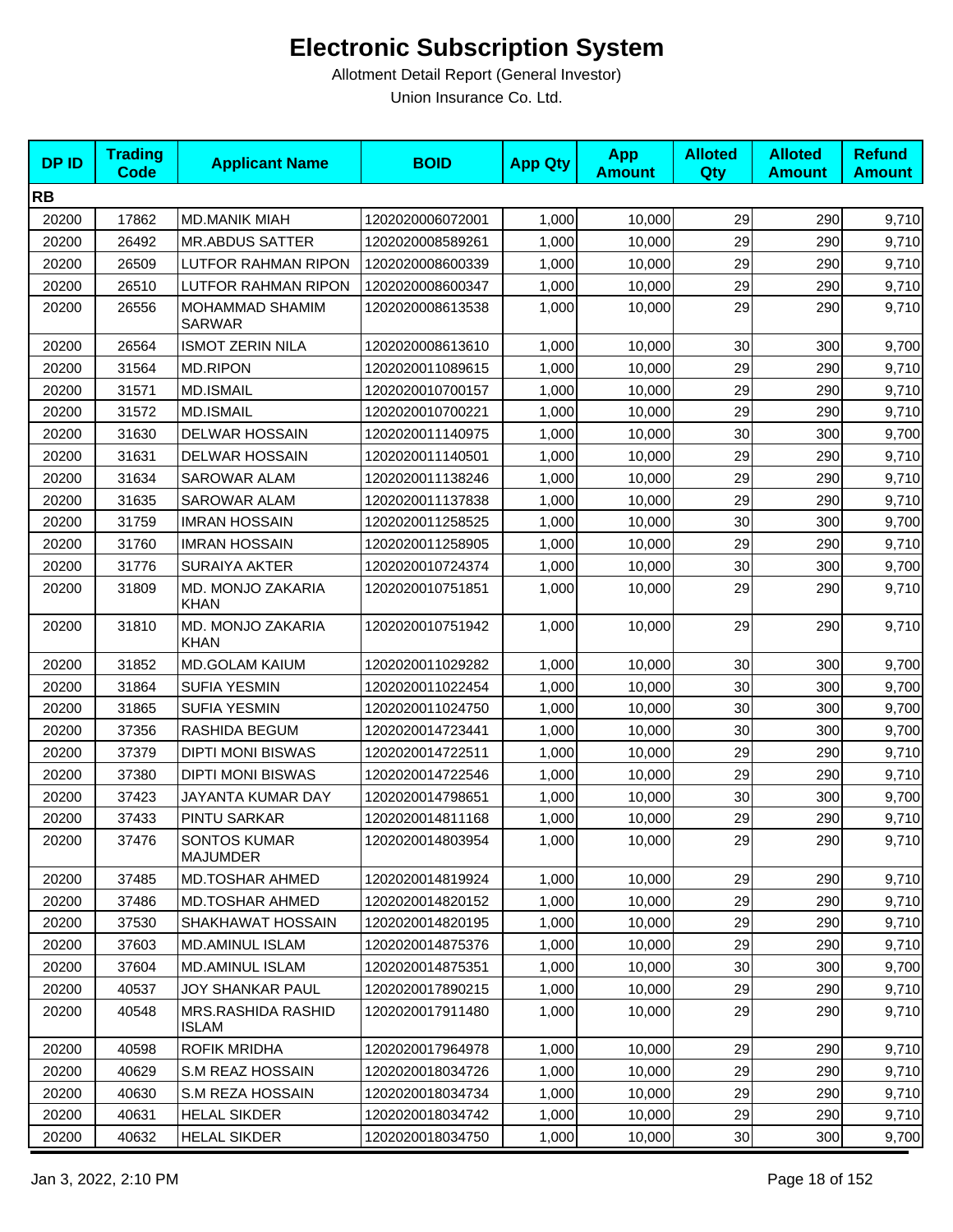| <b>DPID</b> | <b>Trading</b><br>Code | <b>Applicant Name</b>                    | <b>BOID</b>      | <b>App Qty</b> | <b>App</b><br><b>Amount</b> | <b>Alloted</b><br>Qty | <b>Alloted</b><br><b>Amount</b> | <b>Refund</b><br><b>Amount</b> |
|-------------|------------------------|------------------------------------------|------------------|----------------|-----------------------------|-----------------------|---------------------------------|--------------------------------|
| <b>RB</b>   |                        |                                          |                  |                |                             |                       |                                 |                                |
| 20200       | 40639                  | <b>ZINIA AKTHER</b>                      | 1202020018049651 | 1,000          | 10,000                      | 29                    | 290                             | 9,710                          |
| 20200       | 40676                  | <b>MEHERUN NESSA</b>                     | 1202020018147086 | 1,000          | 10,000                      | 29                    | 290                             | 9,710                          |
| 20200       | 01233                  | MR. MD. BASHIR UDDIN                     | 1202020000232314 | 1,000          | 10,000                      | 29                    | 290                             | 9,710                          |
| 20200       | 01236                  | MD. FARID UDDIN                          | 1202020000232322 | 1,000          | 10,000                      | 30                    | 300                             | 9,700                          |
| 20200       | 01240                  | MR.MD. HAROUN-OR<br><b>RASHID SARKER</b> | 1202020000232274 | 1,000          | 10,000                      | 30 <sup>°</sup>       | 300                             | 9,700                          |
| 20200       | 01260                  | MR MD.KABIRUL ISLAM                      | 1202020000250012 | 1,000          | 10,000                      | 29                    | 290                             | 9,710                          |
| 20200       | 01277                  | MR.MD.MUSTAFA<br><b>SARWAR</b>           | 1202020000251611 | 1,000          | 10,000                      | 30                    | 300                             | 9,700                          |
| 20200       | 01289                  | MR. LITON KUMAR ROY                      | 1202020000256989 | 1,000          | 10,000                      | 29                    | 290                             | 9,710                          |
| 20200       | 01313                  | MR.MD.FARUK HOSSAIN                      | 1202020000270788 | 1,000          | 10,000                      | 29                    | 290                             | 9,710                          |
| 20200       | 01320                  | MOHAMMAD YEASIN<br><b>BHUIYAN</b>        | 1202020000270852 | 1,000          | 10,000                      | 29                    | 290                             | 9,710                          |
| 20200       | 01321                  | MR.NAZIR AHMED<br><b>BHUIYAN</b>         | 1202020000270860 | 1,000          | 10,000                      | 30                    | 300                             | 9,700                          |
| 20200       | 01322                  | <b>MR.BIJAN KUMAR DAS</b>                | 1202020000276461 | 1,000          | 10,000                      | 29                    | 290                             | 9,710                          |
| 20200       | 01326                  | MR.MD.KABIRUL ISLAM                      | 1202020000276544 | 1,000          | 10,000                      | 29                    | 290                             | 9,710                          |
| 20200       | 01429                  | <b>MR.SHIMUL KRISHNA</b><br><b>SAHA</b>  | 1202020000306771 | 1,000          | 10,000                      | 30                    | 300                             | 9,700                          |
| 20200       | 01459                  | MR.PREMANANDA TARUA                      | 1202020000348679 | 1,000          | 10,000                      | 29                    | 290                             | 9,710                          |
| 20200       | 01463                  | <b>SRUTI KANA BARAL</b>                  | 1202020000348628 | 1,000          | 10,000                      | 30                    | 300                             | 9,700                          |
| 20200       | 01467                  | MRS.GULAI NOOR<br><b>BEGUM</b>           | 1202020000351591 | 1,000          | 10,000                      | 29                    | 290                             | 9,710                          |
| 20200       | 01535                  | MR.MD.MONZURUL ISLAM                     | 1202020000362360 | 1,000          | 10,000                      | 29                    | 290                             | 9,710                          |
| 20200       | 01557                  | MR. SHARIF A. MATIN                      | 1202020000421253 | 1,000          | 10,000                      | 29                    | 290                             | 9,710                          |
| 20200       | B6507                  | MD. ABDUL MALEQUE                        | 1202020056492832 | 1,000          | 10,000                      | 29                    | 290                             | 9,710                          |
| 20200       | B6126                  | <b>MD.SANAULLAH MIAH</b>                 | 1202020056118361 | 1,000          | 10,000                      | 30                    | 300                             | 9,700                          |
| 20200       | C1833                  | <b>INDRAJIT KARMAKER</b>                 | 1202020058248899 | 1,000          | 10,000                      | 29                    | 290                             | 9,710                          |
| 20200       | 45212                  | <b>MOMOTA MOSTAK</b>                     | 1202020035294683 | 1,000          | 10,000                      | 30                    | 300                             | 9,700                          |
| 20200       | 45633                  | SHEKH BORHAN UDDIN                       | 1202020036393296 | 1,000          | 10,000                      | 30                    | 300                             | 9,700                          |
| 20200       | 45697                  | <b>MD. RASHED AHSAN</b>                  | 1202020039231584 | 1,000          | 10,000                      | 29                    | 290                             | 9,710                          |
| 20200       | 45761                  | <b>BISHAWJIT DEBNATH</b>                 | 1202020040438041 | 1,000          | 10,000                      | 29                    | 290                             | 9,710                          |
| 20200       | A4305                  | SHUKLA RANI DABE                         | 1202020068447131 | 1,000          | 10,000                      | 29                    | 290                             | 9,710                          |
| 20200       | A5111                  | MD. AZAD RAHMAN                          | 1202020061483098 | 1,000          | 10,000                      | 29                    | 290                             | 9,710                          |
| 20200       | B4347                  | <b>MAMUN MOJUMDER</b>                    | 1202020054502721 | 1,000          | 10,000                      | 29                    | 290                             | 9,710                          |
| 20200       | B4389                  | <b>BIJOY</b>                             | 1202020054533220 | 1,000          | 10,000                      | 29                    | 290                             | 9,710                          |
| 20200       | B7338                  | <b>DIPAK CHANDRA</b><br><b>DEBNATH</b>   | 1202020060448321 | 1,000          | 10,000                      | 29                    | 290                             | 9,710                          |
| 20200       | B7348                  | <b>MANISH KANTHI SAHA</b>                | 1202020060448271 | 1,000          | 10,000                      | 30                    | 300                             | 9,700                          |
| 20200       | B7340                  | <b>SUZAN KUMAR SAHA</b>                  | 1202020060423788 | 1,000          | 10,000                      | 30                    | 300                             | 9,700                          |
| 20200       | B7350                  | <b>LUCKY RANI SAHA</b>                   | 1202020060448511 | 1,000          | 10,000                      | 30                    | 300                             | 9,700                          |
| 20200       | B7362                  | OMA RANI PAUL                            | 1202020060487268 | 1,000          | 10,000                      | 29                    | 290                             | 9,710                          |
| 20200       | A3905                  | MOST. RAJIA BEGUM                        | 1202020065078682 | 1,000          | 10,000                      | 30                    | 300                             | 9,700                          |
| 20200       | A3907                  | MD. MAHAFUJ                              | 1202020065079205 | 1,000          | 10,000                      | 29                    | 290                             | 9,710                          |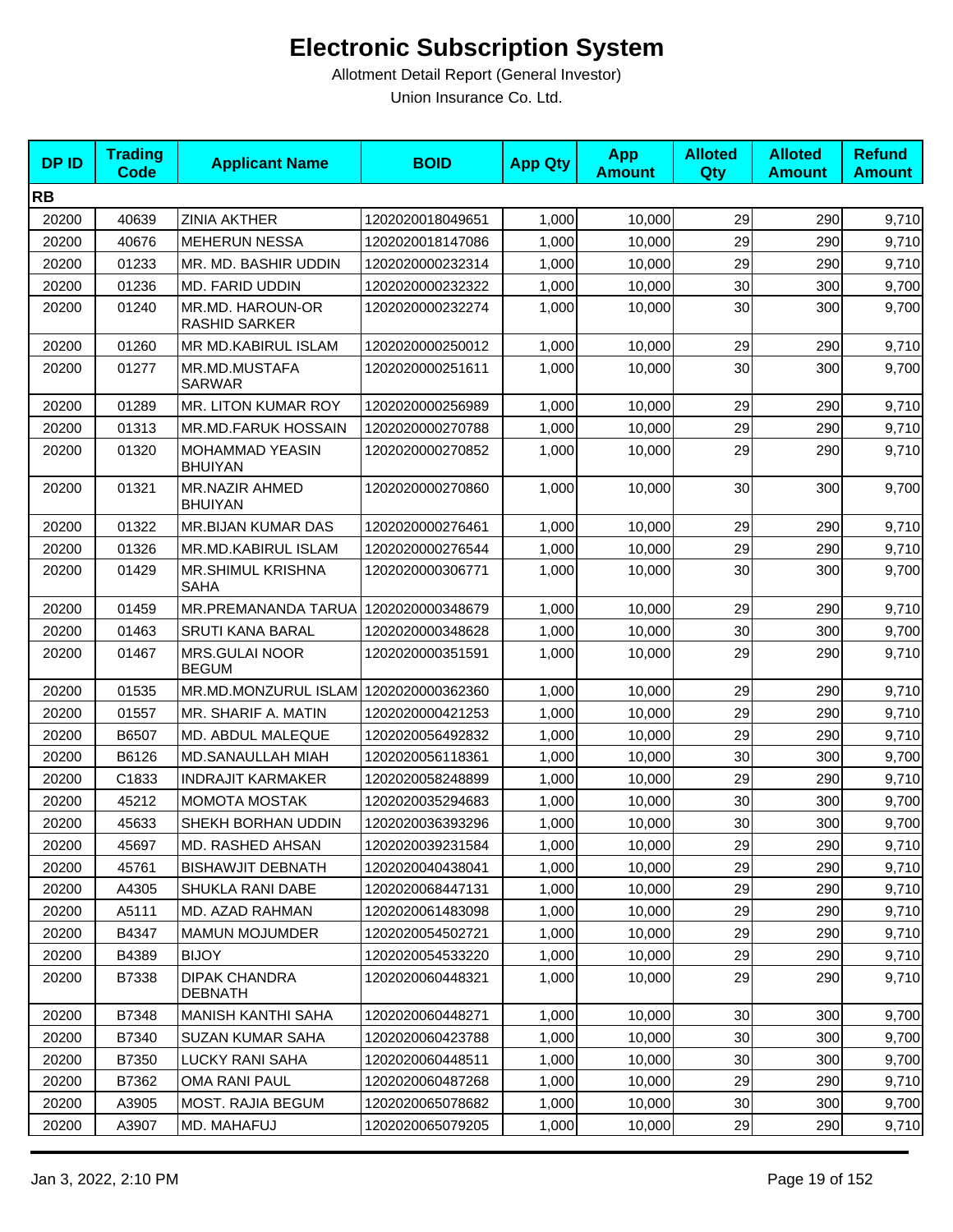| <b>DPID</b> | <b>Trading</b><br><b>Code</b> | <b>Applicant Name</b>                 | <b>BOID</b>      | <b>App Qty</b> | <b>App</b><br><b>Amount</b> | <b>Alloted</b><br>Qty | <b>Alloted</b><br><b>Amount</b> | <b>Refund</b><br><b>Amount</b> |
|-------------|-------------------------------|---------------------------------------|------------------|----------------|-----------------------------|-----------------------|---------------------------------|--------------------------------|
| <b>RB</b>   |                               |                                       |                  |                |                             |                       |                                 |                                |
| 20200       | A3938                         | MD. AL IMRAN HOSSIN                   | 1202020066016780 | 1,000          | 10,000                      | 30                    | 300                             | 9,700                          |
| 20200       | B3403                         | MD. ROKUNUZZAMAN<br><b>KHAN MILON</b> | 1202020053056400 | 1,000          | 10,000                      | 29                    | 290                             | 9,710                          |
| 20200       | B3461                         | <b>HAMAET KHAN</b>                    | 1202020053152979 | 1,000          | 10,000                      | 29                    | 290                             | 9,710                          |
| 20200       | B3464                         | <b>MD.ROFIQUE</b>                     | 1202020053156471 | 1,000          | 10,000                      | 29                    | 290                             | 9,710                          |
| 20200       | B3596                         | JAHANARA BEGUM KAJAL                  | 1202020053297594 | 1,000          | 10,000                      | 29                    | 290                             | 9,710                          |
| 20200       | B3607                         | <b>RIPA BEGUM</b>                     | 1202020053305245 | 1,000          | 10,000                      | 30                    | 300                             | 9,700                          |
| 20200       | B3644                         | <b>TIRTHWA SAHA</b>                   | 1202020053348304 | 1,000          | 10,000                      | 29                    | 290                             | 9,710                          |
| 20200       | B8111                         | SREEBASH SHIL SUMON                   | 1202020057764120 | 1,000          | 10,000                      | 29                    | 290                             | 9,710                          |
| 20200       | B8113                         | SHEIKH SHAHID MIAH                    | 1202020057764725 | 1,000          | 10,000                      | 29                    | 290                             | 9,710                          |
| 20200       | B8114                         | SHEIKH SHAHID MIAH                    | 1202020057764741 | 1,000          | 10,000                      | 29                    | 290                             | 9,710                          |
| 20200       | B8205                         | <b>MST. ANOWARA</b>                   | 1202020057773372 | 1,000          | 10,000                      | 30                    | 300                             | 9,700                          |
| 20200       | B8208                         | <b>ABDUL KHALEQUE</b>                 | 1202020057774195 | 1,000          | 10,000                      | 29                    | 290                             | 9,710                          |
| 20200       | B8232                         | TAPAN CHANDRA DAS                     | 1202020057804601 | 1,000          | 10,000                      | 29                    | 290                             | 9,710                          |
| 20200       | B8255                         | <b>MST. JAMINA BEGUM</b>              | 1202020057816847 | 1,000          | 10,000                      | 30                    | 300                             | 9,700                          |
| 20200       | B8369                         | MD. JAHANGIR ALAM                     | 1202020057938349 | 1,000          | 10.000                      | 29                    | 290                             | 9,710                          |
| 20200       | B8408                         | <b>NUR ALAM</b>                       | 1202020058012777 | 1,000          | 10,000                      | 29                    | 290                             | 9,710                          |
| 20200       | B8411                         | MD. SHAHADAT HOSSAIN<br><b>SOBUJ</b>  | 1202020057997348 | 1,000          | 10,000                      | 29                    | 290                             | 9,710                          |
| 20200       | B8413                         | <b>MD. AMIR HOSSAIN</b>               | 1202020057997538 | 1,000          | 10,000                      | 29                    | 290                             | 9,710                          |
| 20200       | B8414                         | <b>MD. AMIR HOSSAIN</b>               | 1202020057997653 | 1,000          | 10,000                      | 30                    | 300                             | 9,700                          |
| 20200       | C3685                         | <b>MD. SHADMAN SAKIB</b>              | 1202020070168680 | 1,000          | 10,000                      | 30                    | 300                             | 9,700                          |
| 20200       | C3686                         | MD. SHADMAN SAKIB                     | 1202020070168664 | 1,000          | 10,000                      | 30                    | 300                             | 9,700                          |
| 20200       | C3687                         | MD. ADNAN AL RIAD<br>KHAN             | 1202020070080634 | 1,000          | 10,000                      | 30                    | 300                             | 9,700                          |
| 20200       | C3688                         | MD. ADNAN AL RIAD<br><b>KHAN</b>      | 1202020070080768 | 1,000          | 10,000                      | 30                    | 300                             | 9,700                          |
| 20200       | C3689                         | ROWSHAN ALI MOLLAH                    | 1202020016806282 | 1,000          | 10,000                      | 29                    | 290                             | 9,710                          |
| 20200       | C3690                         | MASUDUL HAQUE                         | 1202020013871855 | 1,000          | 10,000                      | 30                    | 300                             | 9,700                          |
| 20200       | C3691                         | TAHMINA RAHMAN LOTA                   | 1202020011244404 | 1,000          | 10,000                      | 30 <sup>°</sup>       | 300                             | 9,700                          |
| 20200       | C3692                         | TAHMINA RAHMAN LOTA                   | 1202020011244222 | 1,000          | 10,000                      | 29                    | 290                             | 9,710                          |
| 20200       | C3693                         | MOHAMMAD ZOBAER                       | 1202020011244313 | 1,000          | 10,000                      | 29                    | 290                             | 9,710                          |
| 20200       | C3694                         | <b>MASUDAL HAQUE</b>                  | 1202020013871681 | 1,000          | 10,000                      | 30                    | 300                             | 9,700                          |
| 20200       | C3695                         | <b>JOBEYAR HOSSAIN</b>                | 1202020012112163 | 1,000          | 10,000                      | 30                    | 300                             | 9,700                          |
| 20200       | C3696                         | MD KAHIMUDDIN MOLLAH 1202020011972410 |                  | 1,000          | 10,000                      | 29                    | 290                             | 9,710                          |
| 20200       | C3697                         | MD. KAHIMUDDIN<br><b>MOLLAH</b>       | 1202020011878001 | 1,000          | 10,000                      | 29                    | 290                             | 9,710                          |
| 20200       | C3719                         | <b>KHAIRUL BASHAR</b>                 | 1202020011972967 | 1,000          | 10,000                      | 29                    | 290                             | 9,710                          |
| 20200       | C3720                         | <b>KHAIRUL BASHAR</b>                 | 1202020011972975 | 1,000          | 10,000                      | 30                    | 300                             | 9,700                          |
| 20200       | C3722                         | MD. SELIM REZA                        | 1202020012089237 | 1,000          | 10,000                      | 29                    | 290                             | 9,710                          |
| 20200       | C3723                         | MD. SELIM REZA                        | 1202020012089253 | 1,000          | 10,000                      | 30                    | 300                             | 9,700                          |
| 20200       | C3729                         | MD. RANA SARKER                       | 1202020070732632 | 1,000          | 10,000                      | 29                    | 290                             | 9,710                          |
| 20200       | C3747                         | MD. ALI AKBER ASIF                    | 1202020071613079 | 1,000          | 10,000                      | 29                    | 290                             | 9,710                          |
| 20200       | C3748                         | MD. ALI AKBER ASIF                    | 1202020071613317 | 1,000          | 10,000                      | 29                    | 290                             | 9,710                          |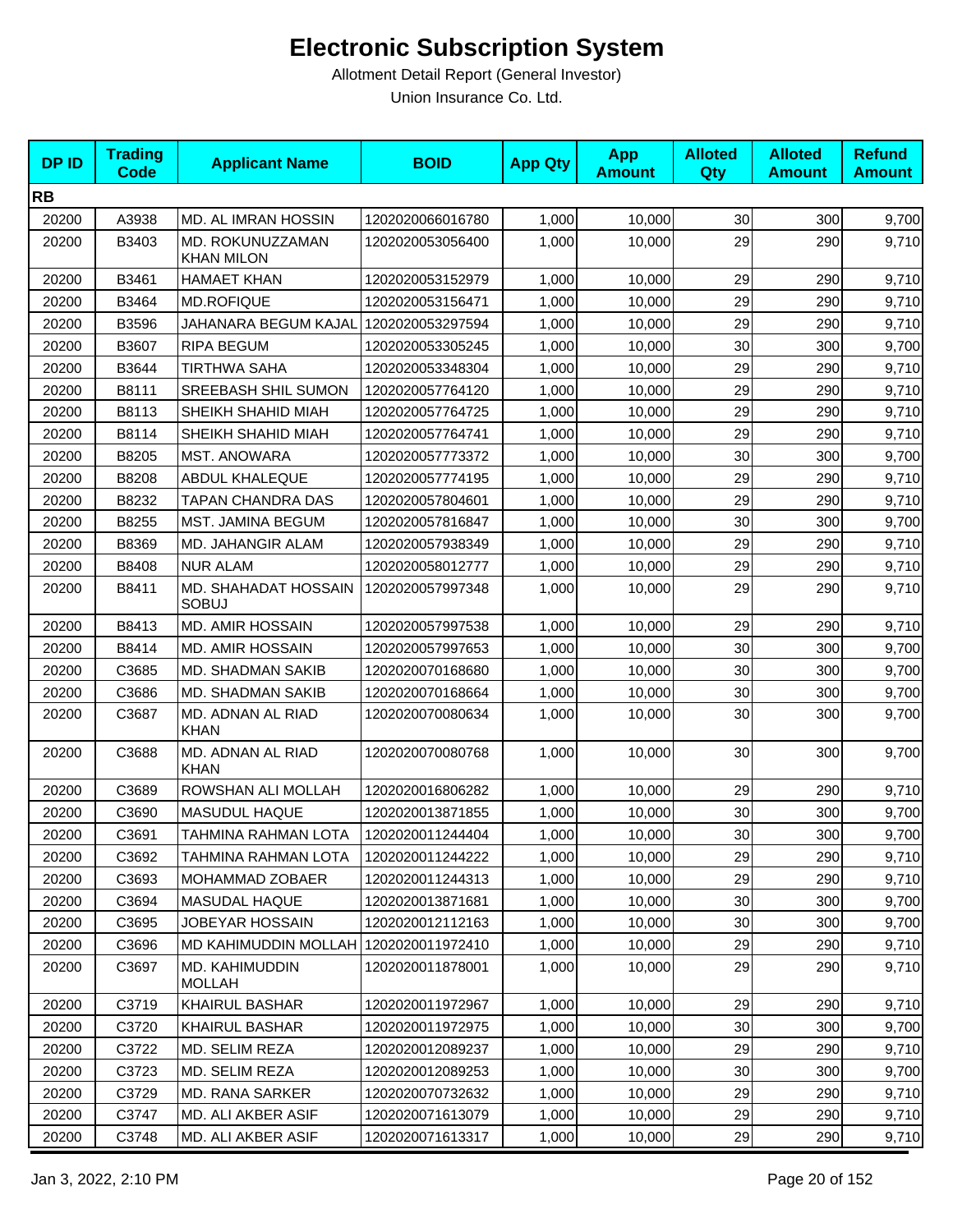| <b>DPID</b> | <b>Trading</b><br><b>Code</b> | <b>Applicant Name</b>                       | <b>BOID</b>      | <b>App Qty</b> | <b>App</b><br><b>Amount</b> | <b>Alloted</b><br>Qty | <b>Alloted</b><br><b>Amount</b> | <b>Refund</b><br><b>Amount</b> |
|-------------|-------------------------------|---------------------------------------------|------------------|----------------|-----------------------------|-----------------------|---------------------------------|--------------------------------|
| <b>RB</b>   |                               |                                             |                  |                |                             |                       |                                 |                                |
| 20200       | C3774                         | AHASAN UDDIN<br>AHAMMED                     | 1202020072250518 | 1,000          | 10,000                      | 29                    | 290                             | 9,710                          |
| 20200       | B9892                         | <b>MD. RAFIQUL ISLAM</b>                    | 1202020059440479 | 1,000          | 10,000                      | 29                    | 290                             | 9,710                          |
| 20200       | B9940                         | MUHAMMAD ZAKIR<br><b>HOSSAIN</b>            | 1202020012214190 | 1,000          | 10,000                      | 30                    | 300                             | 9,700                          |
| 20200       | B9945                         | <b>NILOY BANIK</b>                          | 1202020059626966 | 1,000          | 10,000                      | 29                    | 290                             | 9,710                          |
| 20200       | B9948                         | SUBASH KUNDO                                | 1202020059625929 | 1,000          | 10,000                      | 30                    | 300                             | 9,700                          |
| 20200       | B9949                         | <b>SUBASH KUNDO</b>                         | 1202020059632494 | 1,000          | 10,000                      | 29                    | 290                             | 9,710                          |
| 20200       | B9952                         | <b>BADHON CHANDRA</b><br><b>BARIK</b>       | 1202020059632400 | 1,000          | 10,000                      | 30                    | 300                             | 9,700                          |
| 20200       | B9953                         | <b>BADHON CHANDRA</b><br><b>BARIK</b>       | 1202020059631936 | 1,000          | 10,000                      | 29                    | 290                             | 9,710                          |
| 20200       | C3903                         | <b>MONIRA JAHAN</b>                         | 1202020074094182 | 1,000          | 10,000                      | 29                    | 290                             | 9,710                          |
| 20200       | C3904                         | <b>SAZID BIN SABBIR</b>                     | 1202020074092365 | 1,000          | 10,000                      | 29                    | 290                             | 9,710                          |
| 20200       | C3905                         | <b>ZARIN TASNIM</b>                         | 1202020074176967 | 1,000          | 10,000                      | 29                    | 290                             | 9,710                          |
| 20200       | C3906                         | DEWAN ASIFUR RAHMAN                         | 1202020074177118 | 1,000          | 10,000                      | 29                    | 290                             | 9,710                          |
| 20200       | C3907                         | <b>SALMA AKTER</b>                          | 1202020074177332 | 1,000          | 10,000                      | 29                    | 290                             | 9,710                          |
| 20200       | C3911                         | FARZANA SULTANA<br><b>SONIYA</b>            | 1202020074269281 | 1,000          | 10,000                      | 29                    | 290                             | 9,710                          |
| 20200       | C3912                         | FARZANA SULTANA<br><b>SONIYA</b>            | 1202020074269271 | 1,000          | 10,000                      | 29                    | 290                             | 9,710                          |
| 20200       | C3913                         | <b>SHILA</b>                                | 1202020074269841 | 1,000          | 10,000                      | 30                    | 300                             | 9,700                          |
| 20200       | C3914                         | <b>SHILA</b>                                | 1202020074269833 | 1,000          | 10,000                      | 29                    | 290                             | 9,710                          |
| 20200       | C3915                         | <b>ZARIN TASNIM</b>                         | 1202020074331863 | 1,000          | 10,000                      | 30                    | 300                             | 9,700                          |
| 20200       | C3916                         | <b>DEWAN ASIFUR RAHMAN</b>                  | 1202020074331855 | 1,000          | 10,000                      | 29                    | 290                             | 9,710                          |
| 20200       | C3917                         | DEWAN ANISUR RAHMAN                         | 1202020074332022 | 1,000          | 10,000                      | 29                    | 290                             | 9,710                          |
| 20200       | C3919                         | <b>MD. AMIRUL ISLAM</b>                     | 1202020074346772 | 1,000          | 10,000                      | 29                    | 290                             | 9,710                          |
| 20200       | C3922                         | <b>DATA SYSTEMS</b><br><b>INTERNATIONAL</b> | 1202020074401616 | 1,000          | 10.000                      | 29                    | 290                             | 9,710                          |
| 20200       | C3923                         | <b>BIJON KUMAR SAHA</b>                     | 1202020004440938 | 1,000          | 10,000                      | 29                    | 290                             | 9,710                          |
| 20200       | C3924                         | MD. MEHEDI HASAN                            | 1202020074422607 | 1,000          | 10,000                      | 29                    | 290                             | 9,710                          |
| 20200       | C3925                         | JIHADUL ISLAM                               | 1202020074424269 | 1,000          | 10,000                      | 29                    | 290                             | 9,710                          |
| 20200       | C3926                         | JIHADUL ISLAM                               | 1202020074424250 | 1,000          | 10,000                      | 30                    | 300                             | 9,700                          |
| 20200       | C3933                         | SAKINA YESMIN                               | 1202020074550978 | 1,000          | 10,000                      | 29                    | 290                             | 9,710                          |
| 20200       | C3935                         | <b>FHAMIDA PARVIN</b>                       | 1202020074588968 | 1,000          | 10.000                      | 29                    | 290                             | 9,710                          |
| 20200       | C3936                         | <b>FHAMIDA PARVIN</b>                       | 1202020074588992 | 1,000          | 10,000                      | 29                    | 290                             | 9,710                          |
| 20200       | d1011                         | SALAH UDDIN                                 | 1202020051214240 | 1,000          | 10,000                      | 29                    | 290                             | 9,710                          |
| 20200       | D <sub>1055</sub>             | POULOMI DAS                                 | 1202020051605250 | 1,000          | 10,000                      | 29                    | 290                             | 9,710                          |
| 20200       | D1082                         | <b>SHAPON KUMAR SAHA</b>                    | 1202020051950884 | 1,000          | 10,000                      | 29                    | 290                             | 9,710                          |
| 20200       | D1184                         | <b>ABUL HASHEM</b>                          | 1202020052474301 | 1,000          | 10,000                      | 29                    | 290                             | 9,710                          |
| 20200       | D1185                         | ROHUL AMIN                                  | 1202020052474318 | 1,000          | 10,000                      | 29                    | 290                             | 9,710                          |
| 20200       | D1186                         | NADIA AKTER POLY                            | 1202020052474326 | 1,000          | 10,000                      | 29                    | 290                             | 9,710                          |
| 20200       | D1189                         | <b>MD. RAFIQUL ISLAM</b>                    | 1202020052474334 | 1,000          | 10,000                      | 29                    | 290                             | 9,710                          |
| 20200       | D1190                         | ABUL HASHEM                                 | 1202020052482549 | 1,000          | 10,000                      | 29                    | 290                             | 9,710                          |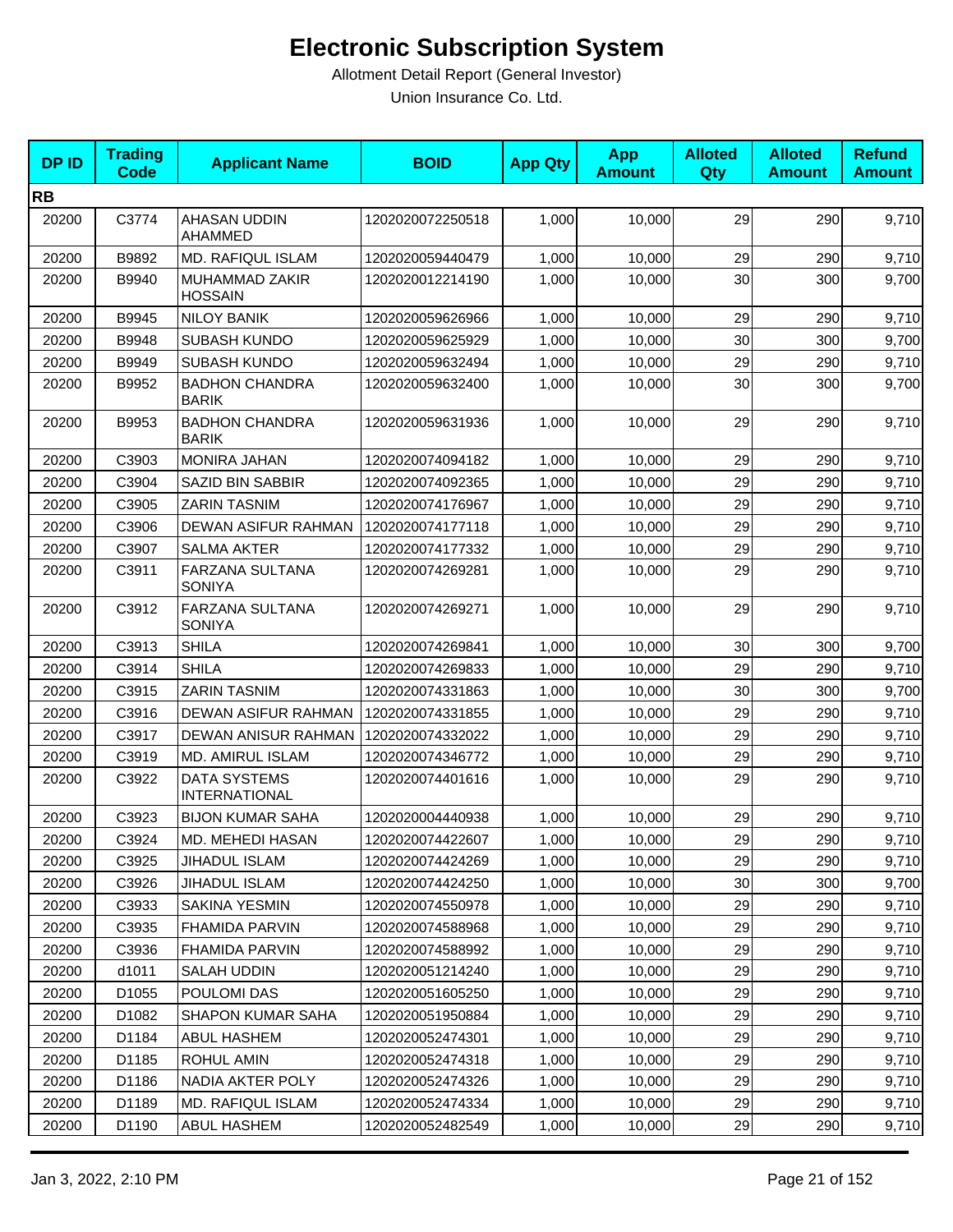| <b>DPID</b> | <b>Trading</b><br>Code | <b>Applicant Name</b>                    | <b>BOID</b>      | <b>App Qty</b> | <b>App</b><br><b>Amount</b> | <b>Alloted</b><br>Qty | <b>Alloted</b><br><b>Amount</b> | <b>Refund</b><br><b>Amount</b> |
|-------------|------------------------|------------------------------------------|------------------|----------------|-----------------------------|-----------------------|---------------------------------|--------------------------------|
| <b>RB</b>   |                        |                                          |                  |                |                             |                       |                                 |                                |
| 20200       | D4484                  | <b>SHAHIDA KHATUN</b>                    | 1202020064186516 | 1,000          | 10,000                      | 30                    | 300                             | 9,700                          |
| 20200       | D4521                  | MD. HOSSAINU ZAMAN<br><b>BHUYAN MAMU</b> | 1202020064425337 | 1,000          | 10,000                      | 30                    | 300                             | 9,700                          |
| 20200       | D4561                  | MD. ASADUZZAMAN                          | 1202020065179241 | 1,000          | 10,000                      | 29                    | 290                             | 9,710                          |
| 20200       | D4562                  | MD. ASADUZZAMAN                          | 1202020065179889 | 1,000          | 10,000                      | 29                    | 290                             | 9,710                          |
| 20200       | D4575                  | MUHAMAD ANOWAUL<br>HOUE                  | 1202020065202748 | 1,000          | 10,000                      | 30                    | 300                             | 9,700                          |
| 20200       | D4576                  | MUHAMAD ANOWAUL<br>HOUE                  | 1202020065202962 | 1,000          | 10,000                      | 29                    | 290                             | 9,710                          |
| 20200       | D4660                  | MD. HOSSAINU ZAMAN<br><b>BHUYAN MAMU</b> | 1202020065766079 | 1,000          | 10,000                      | 29                    | 290                             | 9,710                          |
| 20200       | D4685                  | <b>SUJAN KUMAR SAHA</b>                  | 1202020066281917 | 1,000          | 10,000                      | 29                    | 290                             | 9,710                          |
| 20200       | D4702                  | MD. NAZMUL HAQUE                         | 1202020066436383 | 1,000          | 10,000                      | 30                    | 300                             | 9,700                          |
| 20200       | D4706                  | JHULAN RANI SAHA                         | 1202020066576715 | 1,000          | 10,000                      | 29                    | 290                             | 9,710                          |
| 20200       | D4707                  | JHULAN RANI SAHA                         | 1202020066577059 | 1,000          | 10,000                      | 29                    | 290                             | 9,710                          |
| 20200       | D4708                  | SAMBU CHANDRA SAHA                       | 1202020066787200 | 1,000          | 10,000                      | 30                    | 300                             | 9,700                          |
| 20200       | D4709                  | SAMBU CHANDRA SAHA                       | 1202020066787730 | 1,000          | 10,000                      | 29                    | 290                             | 9,710                          |
| 20200       | B2792                  | MD. MOTALEB SHEIKH                       | 1202020052021447 | 1,000          | 10,000                      | 29                    | 290                             | 9,710                          |
| 20200       | B2793                  | MD. MOTALEB SHEIKH                       | 1202020052021455 | 1,000          | 10,000                      | 29                    | 290                             | 9,710                          |
| 20200       | B2800                  | MIR ALI AHMED                            | 1202020052089688 | 1,000          | 10,000                      | 29                    | 290                             | 9,710                          |
| 20200       | B2801                  | MIR ALI AHMED                            | 1202020052092011 | 1,000          | 10,000                      | 29                    | 290                             | 9,710                          |
| 20200       | B2817                  | MD. RASEL GAZI                           | 1202020052152123 | 1,000          | 10,000                      | 29                    | 290                             | 9,710                          |
| 20200       | B2828                  | <b>MONIR HOSSIN</b>                      | 1202020052121657 | 1,000          | 10,000                      | 29                    | 290                             | 9,710                          |
| 20200       | B2830                  | <b>HASINA BEGUM</b>                      | 1202020052126451 | 1,000          | 10,000                      | 29                    | 290                             | 9,710                          |
| 20200       | B2831                  | MR. MONIRUZZAMAN<br><b>MRIDHA</b>        | 1202020052170300 | 1,000          | 10,000                      | 29                    | 290                             | 9,710                          |
| 20200       | B2871                  | <b>HASINA BEGUM</b>                      | 1202020052458991 | 1,000          | 10,000                      | 29                    | 290                             | 9,710                          |
| 20200       | B2872                  | RASHIDA AKTER                            | 1202020052459000 | 1,000          | 10,000                      | 29                    | 290                             | 9,710                          |
| 20200       | B2873                  | <b>NASIR UDDIN</b>                       | 1202020052459019 | 1,000          | 10,000                      | 30                    | 300                             | 9,700                          |
| 20200       | B2874                  | <b>MONIR HOSSAIN</b>                     | 1202020052459027 | 1,000          | 10,000                      | 29                    | 290                             | 9,710                          |
| 20200       | B2907                  | <b>MOKHLESUR RAHMAN</b>                  | 1202020052178422 | 1,000          | 10,000                      | 29                    | 290                             | 9,710                          |
| 20200       | B2908                  | <b>MOKHLESUR RAHMAN</b>                  | 1202020052178430 | 1,000          | 10,000                      | 29                    | 290                             | 9,710                          |
| 20200       | B2929                  | RAJLAKSHMI SAHA                          | 1202020052305508 | 1,000          | 10,000                      | 30                    | 300                             | 9,700                          |
| 20200       | B2939                  | RAHANA                                   | 1202020052326376 | 1,000          | 10,000                      | 29                    | 290                             | 9,710                          |
| 20200       | B2940                  | RAHANA                                   | 1202020052326384 | 1,000          | 10,000                      | 29                    | 290                             | 9,710                          |
| 20200       | B2941                  | <b>RIAD HASAN</b>                        | 1202020052778871 | 1,000          | 10,000                      | 29                    | 290                             | 9,710                          |
| 20200       | B2942                  | RIAD HASAN                               | 1202020052779303 | 1,000          | 10,000                      | 29                    | 290                             | 9,710                          |
| 20200       | B2943                  | TANJILA AKON                             | 1202020052455278 | 1,000          | 10,000                      | 29                    | 290                             | 9,710                          |
| 20200       | B2944                  | <b>TANJILA AKON</b>                      | 1202020052455286 | 1,000          | 10,000                      | 29                    | 290                             | 9,710                          |
| 20200       | B2967                  | MST. RESHMA AKTER                        | 1202020052460596 | 1,000          | 10,000                      | 29                    | 290                             | 9,710                          |
| 20200       | B2974                  | MD. ROKON MIA                            | 1202020052493409 | 1,000          | 10,000                      | 30                    | 300                             | 9,700                          |
| 20200       | B3000                  | <b>BARUN CHANDRA</b><br>SAMADDER         | 1202020052374191 | 1,000          | 10,000                      | 30                    | 300                             | 9,700                          |
| 20200       | B8696                  | MD.KHURSHID ALAM                         | 1202020052542966 | 1,000          | 10,000                      | 30                    | 300                             | 9,700                          |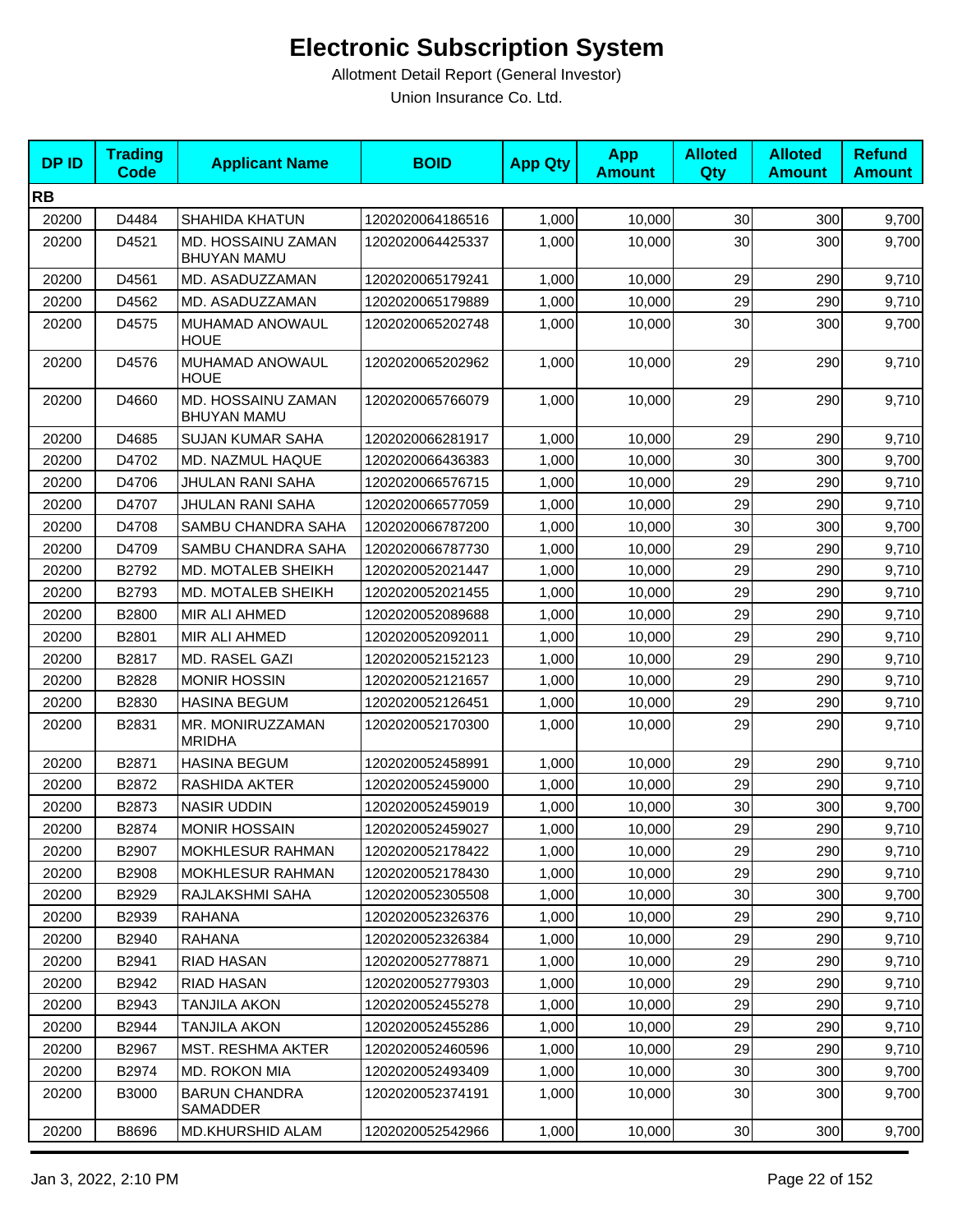| <b>DPID</b> | <b>Trading</b><br><b>Code</b> | <b>Applicant Name</b>               | <b>BOID</b>      | <b>App Qty</b> | <b>App</b><br><b>Amount</b> | <b>Alloted</b><br>Qty | <b>Alloted</b><br><b>Amount</b> | <b>Refund</b><br><b>Amount</b> |
|-------------|-------------------------------|-------------------------------------|------------------|----------------|-----------------------------|-----------------------|---------------------------------|--------------------------------|
| <b>RB</b>   |                               |                                     |                  |                |                             |                       |                                 |                                |
| 20200       | B8761                         | <b>MST. SHUKLA KHATUN</b>           | 1202020058281746 | 1,000          | 10,000                      | 29                    | 290                             | 9,710                          |
| 20200       | B8806                         | SHEFALI MONDAL                      | 1202020058359107 | 1,000          | 10,000                      | 29                    | 290                             | 9,710                          |
| 20200       | B8855                         | ATWAR RAHMAN                        | 1202020058370903 | 1,000          | 10,000                      | 29                    | 290                             | 9,710                          |
| 20200       | B8856                         | RIPA RANI PAUL                      | 1202020058370218 | 1,000          | 10,000                      | 29                    | 290                             | 9,710                          |
| 20200       | B8857                         | RIPA RANI PAUL                      | 1202020058370566 | 1,000          | 10,000                      | 30                    | 300                             | 9,700                          |
| 20200       | B8860                         | <b>RAM KRISHNO PAUL</b>             | 1202020058371940 | 1,000          | 10.000                      | 29                    | 290                             | 9,710                          |
| 20200       | B8861                         | <b>RAM KRISHNO PAUL</b>             | 1202020058372134 | 1,000          | 10,000                      | 29                    | 290                             | 9,710                          |
| 20200       | B8862                         | DR. MD. ALAMGIR<br><b>HOSSAIN</b>   | 1202020058373337 | 1,000          | 10,000                      | 30                    | 300                             | 9,700                          |
| 20200       | B8869                         | MD. JOSIM UDDIN                     | 1202020058391431 | 1,000          | 10,000                      | 30                    | 300                             | 9,700                          |
| 20200       | B8898                         | <b>MUHAMMAD</b><br>MONIRUZZAMAN     | 1202020058431185 | 1,000          | 10,000                      | 30                    | 300                             | 9,700                          |
| 20200       | B8913                         | <b>MITALI RANI PAUL</b>             | 1202020058454373 | 1,000          | 10,000                      | 29                    | 290                             | 9,710                          |
| 20200       | B8932                         | A.F.M NAZRUL ISLAM                  | 1202020058498595 | 1,000          | 10,000                      | 29                    | 290                             | 9,710                          |
| 20200       | B8960                         | MD. ABDUL KHALEQUE<br><b>SARDAR</b> | 1202020003090748 | 1,000          | 10,000                      | 30                    | 300                             | 9,700                          |
| 20200       | B8961                         | <b>SHARIF AHMED</b>                 | 1202020058529533 | 1,000          | 10,000                      | 29                    | 290                             | 9,710                          |
| 20200       | D1597                         | MD. LOCKMAN HOSSAIN                 | 1202020053940195 | 1,000          | 10,000                      | 29                    | 290                             | 9,710                          |
| 20200       | D1729                         | MST. AMINA BEGUM                    | 1202020054509606 | 1,000          | 10,000                      | 29                    | 290                             | 9,710                          |
| 20200       | D1730                         | HAFAZ MD. RAKIB HASAN               | 1202020054509997 | 1,000          | 10,000                      | 30                    | 300                             | 9,700                          |
| 20200       | D1733                         | <b>DULAL MIAH</b>                   | 1202020054591798 | 1,000          | 10,000                      | 29                    | 290                             | 9,710                          |
| 20200       | D1823                         | <b>MADHOBI RANI PANDIT</b>          | 1202020055060364 | 1,000          | 10,000                      | 30                    | 300                             | 9,700                          |
| 20200       | D1825                         | <b>RUBEL SARKER</b>                 | 1202020054945355 | 1,000          | 10,000                      | 29                    | 290                             | 9,710                          |
| 20200       | D1828                         | <b>UMA RANI SAHA</b>                | 1202020055214066 | 1,000          | 10,000                      | 30                    | 300                             | 9,700                          |
| 20200       | F1426                         | KHADIJA BEGUM                       | 1202020049468642 | 1,000          | 10,000                      | 29                    | 290                             | 9,710                          |
| 20200       | F1427                         | KHADIJA BEGUM                       | 1202020049471118 | 1,000          | 10,000                      | 29                    | 290                             | 9,710                          |
| 20200       | F1428                         | <b>JUNIA SHAHED</b>                 | 1202020049471755 | 1,000          | 10,000                      | 30                    | 300                             | 9,700                          |
| 20200       | F1429                         | <b>JUNIA SHAHED</b>                 | 1202020049472203 | 1,000          | 10,000                      | 29                    | 290                             | 9,710                          |
| 20200       | F1430                         | <b>MD. ISMAIL HOSSAIN</b>           | 1202020049473307 | 1,000          | 10,000                      | 30                    | 300                             | 9,700                          |
| 20200       | F1431                         | MD. ISMAIL HOSSAIN                  | 1202020049591761 | 1,000          | 10,000                      | 29                    | 290                             | 9,710                          |
| 20200       | F1432                         | <b>HALIMA BEGUM</b>                 | 1202020049595007 | 1,000          | 10,000                      | 30                    | 300                             | 9,700                          |
| 20200       | F1433                         | <b>HALIMA BEGUM</b>                 | 1202020049617630 | 1,000          | 10,000                      | 29                    | 290                             | 9,710                          |
| 20200       | F1434                         | MD. ABDUR RAHIM                     | 1202020049595984 | 1,000          | 10,000                      | 30                    | 300                             | 9,700                          |
| 20200       | F1435                         | <b>FARJANA AKTHER</b>               | 1202020049597311 | 1,000          | 10,000                      | 30                    | 300                             | 9,700                          |
| 20200       | F1497                         | <b>BISHAWJIT KUMAR ROY</b>          | 1202020049516921 | 1,000          | 10,000                      | 29                    | 290                             | 9,710                          |
| 20200       | F1556                         | MOST. TOSLIMA HAQUE                 | 1202020049780641 | 1,000          | 10,000                      | 30                    | 300                             | 9,700                          |
| 20200       | F1560                         | MD. MONJU MIAH                      | 1202020049780807 | 1,000          | 10,000                      | 30                    | 300                             | 9,700                          |
| 20200       | F1563                         | <b>MST. SHARUFA</b>                 | 1202020049816914 | 1,000          | 10,000                      | 29                    | 290                             | 9,710                          |
| 20200       | F1564                         | <b>MST. SHARUFA</b>                 | 1202020049817282 | 1,000          | 10,000                      | 29                    | 290                             | 9,710                          |
| 20200       | F1565                         | RUBEL AHMED                         | 1202020049817900 | 1,000          | 10,000                      | 29                    | 290                             | 9,710                          |
| 20200       | F1566                         | RUBEL AHMED                         | 1202020049844191 | 1,000          | 10,000                      | 30                    | 300                             | 9,700                          |
| 20200       | F1567                         | MD. EMRAN HOSSAIN                   | 1202020049845127 | 1,000          | 10,000                      | 30                    | 300                             | 9,700                          |
| 20200       | F1568                         | MD. EMRAN HOSSAIN                   | 1202020049845440 | 1,000          | 10,000                      | 30 <sub>0</sub>       | 300                             | 9,700                          |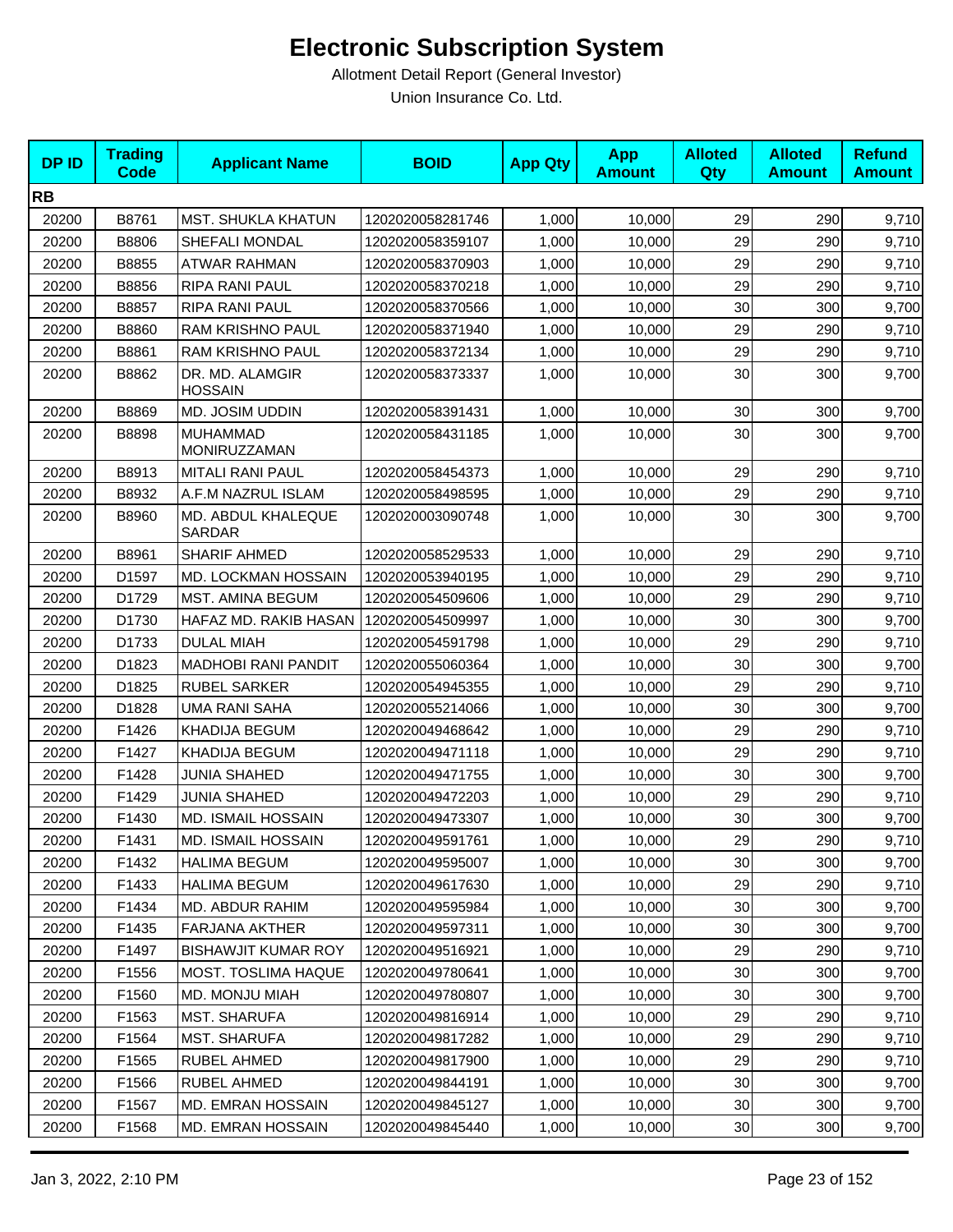| <b>DPID</b> | <b>Trading</b><br><b>Code</b> | <b>Applicant Name</b>                    | <b>BOID</b>      | <b>App Qty</b> | <b>App</b><br><b>Amount</b> | <b>Alloted</b><br>Qty | <b>Alloted</b><br><b>Amount</b> | <b>Refund</b><br><b>Amount</b> |
|-------------|-------------------------------|------------------------------------------|------------------|----------------|-----------------------------|-----------------------|---------------------------------|--------------------------------|
| <b>RB</b>   |                               |                                          |                  |                |                             |                       |                                 |                                |
| 20200       | F1569                         | <b>KALIPAD BISWAS</b>                    | 1202020049850701 | 1,000          | 10,000                      | 30                    | 300                             | 9,700                          |
| 20200       | F1570                         | <b>KALIPAD BISWAS</b>                    | 1202020049850734 | 1,000          | 10,000                      | 29                    | 290                             | 9,710                          |
| 20200       | F1571                         | MD. SHAHABUDDIN                          | 1202020049854395 | 1,000          | 10,000                      | 29                    | 290                             | 9,710                          |
| 20200       | F1572                         | MD. SHAHABUDDIN                          | 1202020049878968 | 1,000          | 10,000                      | 30                    | 300                             | 9,700                          |
| 20200       | F1580                         | <b>SHAMEEM AKHTER</b>                    | 1202020049891315 | 1,000          | 10,000                      | 29                    | 290                             | 9,710                          |
| 20200       | F1581                         | SHAMEEM AKHTER                           | 1202020049891647 | 1,000          | 10,000                      | 29                    | 290                             | 9,710                          |
| 20200       | F1582                         | MD MOHABBAT ALI<br>MONSUR AL HASA        | 1202020049892882 | 1,000          | 10,000                      | 29                    | 290                             | 9,710                          |
| 20200       | F1583                         | MD. MOHABBAT ALI<br><b>MONSUR AL HAS</b> | 1202020049893611 | 1,000          | 10,000                      | 29                    | 290                             | 9,710                          |
| 20200       | F1584                         | MST. RASIDA BEGUM                        | 1202020049896532 | 1,000          | 10,000                      | 29                    | 290                             | 9,710                          |
| 20200       | F1585                         | <b>MST RASIDA BEGUM</b>                  | 1202020049902791 | 1,000          | 10,000                      | 29                    | 290                             | 9,710                          |
| 20200       | F1655                         | MST. MOUSHOMI BEGUM                      | 1202020050155356 | 1,000          | 10,000                      | 29                    | 290                             | 9,710                          |
| 20200       | F1656                         | MD. AZIM AKONDO                          | 1202020050157885 | 1,000          | 10,000                      | 29                    | 290                             | 9,710                          |
| 20200       | F1658                         | ABDUL BASED                              | 1202020050159461 | 1,000          | 10,000                      | 30                    | 300                             | 9,700                          |
| 20200       | F1660                         | <b>ROJINA AKTER</b>                      | 1202020050162011 | 1,000          | 10,000                      | 29                    | 290                             | 9,710                          |
| 20200       | F1661                         | ROJINA AKTER                             | 1202020050173659 | 1,000          | 10,000                      | 30                    | 300                             | 9,700                          |
| 20200       | F1662                         | <b>KRITTY DAS</b>                        | 1202020050174969 | 1,000          | 10,000                      | 30                    | 300                             | 9,700                          |
| 20200       | F1663                         | <b>KRITTY DAS</b>                        | 1202020050176031 | 1,000          | 10,000                      | 29                    | 290                             | 9,710                          |
| 20200       | B6510                         | <b>MST. ROUSHANARA</b><br><b>BEGUM</b>   | 1202020056496517 | 1,000          | 10,000                      | 29                    | 290                             | 9,710                          |
| 20200       | B6511                         | <b>MST. SELINA AKTER</b><br><b>MIAZI</b> | 1202020056497886 | 1,000          | 10,000                      | 29                    | 290                             | 9,710                          |
| 20200       | B6512                         | <b>ANIS</b>                              | 1202020056498179 | 1,000          | 10,000                      | 29                    | 290                             | 9,710                          |
| 20200       | B6529                         | <b>MILON DEY</b>                         | 1202020056501373 | 1,000          | 10,000                      | 29                    | 290                             | 9,710                          |
| 20200       | B6531                         | SADHON CHANDRA DEY                       | 1202020056693157 | 1,000          | 10,000                      | 29                    | 290                             | 9,710                          |
| 20200       | B6532                         | SADHON CHANDRA DEY                       | 1202020056693842 | 1,000          | 10,000                      | 29                    | 290                             | 9,710                          |
| 20200       | B6535                         | PINKY DEY                                | 1202020056535737 | 1,000          | 10,000                      | 29                    | 290                             | 9,710                          |
| 20200       | B6536                         | <b>UTTOM DEY</b>                         | 1202020056537356 | 1,000          | 10,000                      | 30                    | 300                             | 9,700                          |
| 20200       | B6622                         | <b>BIBI KULSUM</b>                       | 1202020056710520 | 1,000          | 10,000                      | 29                    | 290                             | 9,710                          |
| 20200       | B6660                         | <b>BAPAN SAHA</b>                        | 1202020056705055 | 1,000          | 10,000                      | 29                    | 290                             | 9,710                          |
| 20200       | B6664                         | ANIS                                     | 1202020056713136 | 1,000          | 10,000                      | 29                    | 290                             | 9,710                          |
| 20200       | B6667                         | <b>MST. SELINA AKTER</b><br>MIAZI        | 1202020056741329 | 1,000          | 10,000                      | 29                    | 290                             | 9,710                          |
| 20200       | B6686                         | <b>JAFOR IQBAL</b>                       | 1202020056757481 | 1,000          | 10,000                      | 29                    | 290                             | 9,710                          |
| 20200       | B6687                         | <b>ABU TALIB</b>                         | 1202020056757888 | 1,000          | 10,000                      | 30                    | 300                             | 9,700                          |
| 20200       | B6688                         | SHELU RANI DAS                           | 1202020056761548 | 1,000          | 10,000                      | 30 <sub>0</sub>       | 300                             | 9,700                          |
| 20200       | B6690                         | MRS. MARUFA SULTANA                      | 1202020056752149 | 1,000          | 10,000                      | 29                    | 290                             | 9,710                          |
| 20200       | B6751                         | MD. YOUNUS                               | 1202020056768898 | 1,000          | 10,000                      | 30                    | 300                             | 9,700                          |
| 20200       | B6752                         | MD. YOUNUS                               | 1202020056769362 | 1,000          | 10,000                      | 29                    | 290                             | 9,710                          |
| 20200       | B6775                         | MD. AMIR HAMZA                           | 1202020056918674 | 1,000          | 10,000                      | 29                    | 290                             | 9,710                          |
| 20200       | B6782                         | <b>MST. KAMRUN NAHAR</b>                 | 1202020056912246 | 1,000          | 10,000                      | 29                    | 290                             | 9,710                          |
| 20200       | B6829                         | JABUN NESA                               | 1202020059905058 | 1,000          | 10,000                      | 29                    | 290                             | 9,710                          |
| 20200       | B6830                         | <b>JABUN NESA</b>                        | 1202020059904251 | 1,000          | 10,000                      | 30 <sup>°</sup>       | 300                             | 9,700                          |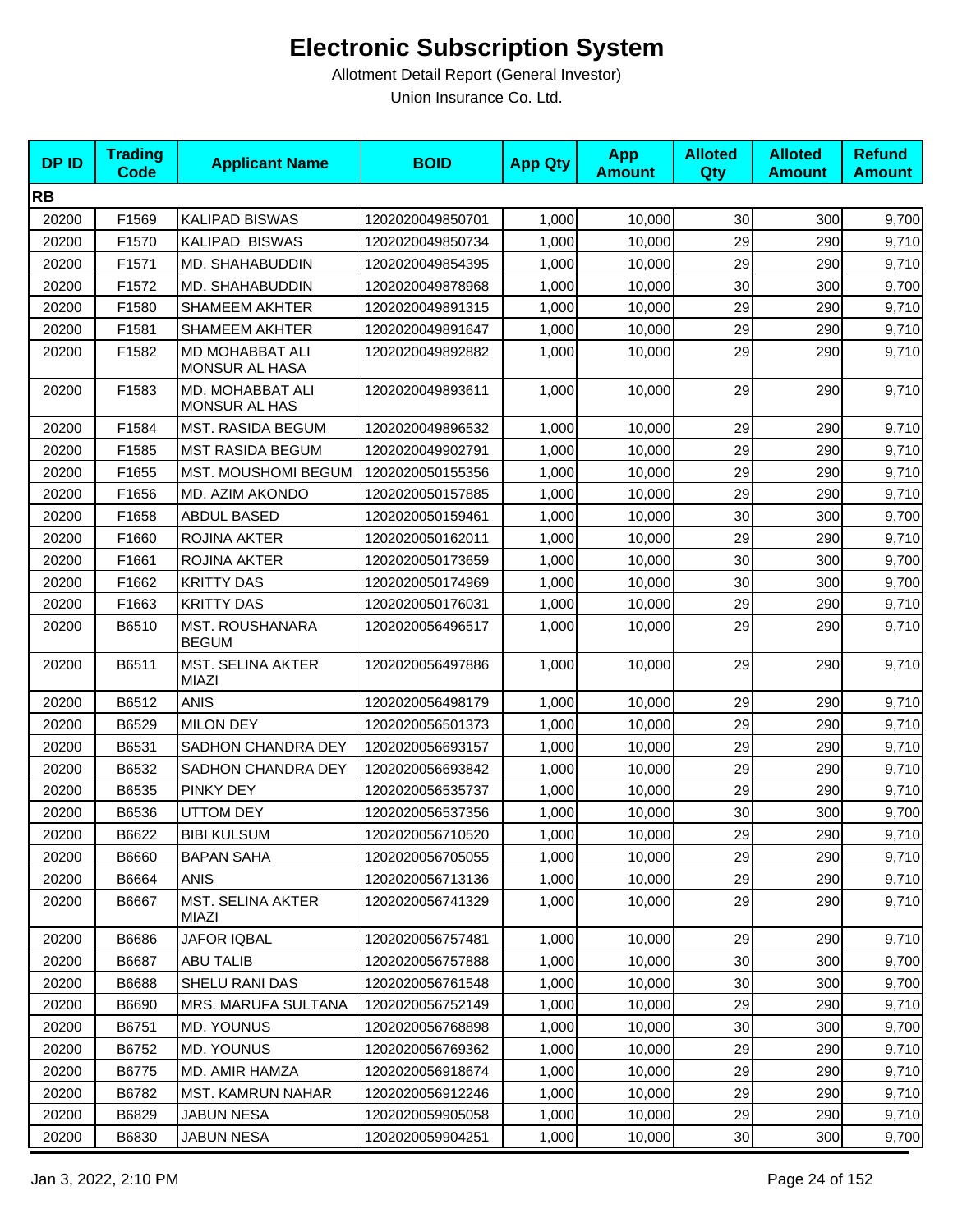| <b>DPID</b> | <b>Trading</b><br><b>Code</b> | <b>Applicant Name</b>                   | <b>BOID</b>      | <b>App Qty</b> | <b>App</b><br><b>Amount</b> | <b>Alloted</b><br>Qty | <b>Alloted</b><br><b>Amount</b> | <b>Refund</b><br><b>Amount</b> |
|-------------|-------------------------------|-----------------------------------------|------------------|----------------|-----------------------------|-----------------------|---------------------------------|--------------------------------|
| <b>RB</b>   |                               |                                         |                  |                |                             |                       |                                 |                                |
| 20200       | B6833                         | MD. FAISAL AHMMED<br><b>FARAJI</b>      | 1202020059909056 | 1,000          | 10,000                      | 29                    | 290                             | 9,710                          |
| 20200       | B6835                         | <b>NAZRUL ISLAM</b>                     | 1202020059909883 | 1,000          | 10,000                      | 29                    | 290                             | 9,710                          |
| 20200       | B6836                         | <b>NAZRUL ISLAM</b>                     | 1202020059910087 | 1,000          | 10,000                      | 29                    | 290                             | 9,710                          |
| 20200       | B6837                         | <b>MD. SHORIFUL ISLAM</b>               | 1202020059910863 | 1,000          | 10,000                      | 29                    | 290                             | 9,710                          |
| 20200       | B6838                         | <b>MD. SHORIFUL ISLAM</b>               | 1202020059911022 | 1,000          | 10,000                      | 29                    | 290                             | 9,710                          |
| 20200       | C2293                         | JAHANARA BEGUM                          | 1202020059218128 | 1,000          | 10,000                      | 29                    | 290                             | 9,710                          |
| 20200       | C2295                         | KAMRUZZAMAN MONTU                       | 1202020059215108 | 1,000          | 10,000                      | 29                    | 290                             | 9,710                          |
| 20200       | C2296                         | KAMRUZZAMAN MONTU                       | 1202020059215796 | 1,000          | 10,000                      | 30                    | 300                             | 9,700                          |
| 20200       | C2297                         | MD. KHOKON MIAH                         | 1202020059216675 | 1,000          | 10,000                      | 30                    | 300                             | 9,700                          |
| 20200       | C2298                         | <b>MD. KHOKON MIAH</b>                  | 1202020059213283 | 1,000          | 10,000                      | 29                    | 290                             | 9,710                          |
| 20200       | C2365                         | <b>NASIMA AKTER</b>                     | 1202020059380441 | 1,000          | 10,000                      | 29                    | 290                             | 9,710                          |
| 20200       | C2366                         | <b>MAMUN HOSSEN</b>                     | 1202020059534936 | 1,000          | 10,000                      | 29                    | 290                             | 9,710                          |
| 20200       | C2367                         | <b>MAMUN HOSSEN</b>                     | 1202020059534888 | 1,000          | 10,000                      | 30                    | 300                             | 9,700                          |
| 20200       | C2371                         | <b>MST. KADIJA AKTAR</b>                | 1202020059501708 | 1,000          | 10,000                      | 30                    | 300                             | 9,700                          |
| 20200       | D3320                         | RAHIMA BEGUM                            | 1202020058593588 | 1,000          | 10,000                      | 29                    | 290                             | 9,710                          |
| 20200       | D3321                         | RAHIMA BEGUM                            | 1202020058593778 | 1,000          | 10,000                      | 30                    | 300                             | 9,700                          |
| 20200       | D3324                         | MD. MESBHAH UDDIN                       | 1202020058594649 | 1,000          | 10,000                      | 30                    | 300                             | 9,700                          |
| 20200       | D3325                         | MD. MESBHAH UDDIN                       | 1202020058594731 | 1,000          | 10,000                      | 30                    | 300                             | 9,700                          |
| 20200       | D3326                         | MOHAMMAD FARUK<br><b>HOSSAIN</b>        | 1202020058594416 | 1,000          | 10,000                      | 29                    | 290                             | 9,710                          |
| 20200       | D3327                         | <b>MOHAMMAD FARUK</b><br><b>HOSSAIN</b> | 1202020058637535 | 1,000          | 10,000                      | 29                    | 290                             | 9,710                          |
| 20200       | D3328                         | MD. ABUL HASAN                          | 1202020058595354 | 1,000          | 10,000                      | 29                    | 290                             | 9,710                          |
| 20200       | D3329                         | MD. ABUL HASAN                          | 1202020058595370 | 1,000          | 10,000                      | 30                    | 300                             | 9,700                          |
| 20200       | D3330                         | RASHIDA BEGUM                           | 1202020058595311 | 1,000          | 10,000                      | 29                    | 290                             | 9,710                          |
| 20200       | D3333                         | <b>RUMA AKTER</b>                       | 1202020058604406 | 1,000          | 10,000                      | 29                    | 290                             | 9,710                          |
| 20200       | D3334                         | <b>RUMA AKTER</b>                       | 1202020058604224 | 1,000          | 10,000                      | 29                    | 290                             | 9,710                          |
| 20200       | D3335                         | <b>OMAR FARUQ</b>                       | 1202020058604762 | 1,000          | 10,000                      | 29                    | 290                             | 9,710                          |
| 20200       | D3336                         | <b>OMAR FARUQ</b>                       | 1202020058604531 | 1,000          | 10,000                      | 30                    | 300                             | 9,700                          |
| 20200       | D3337                         | <b>MD. NURUL ISLAM</b>                  | 1202020058605841 | 1,000          | 10,000                      | 29                    | 290                             | 9,710                          |
| 20200       | D3339                         | MALAKA BEGUM                            | 1202020058605202 | 1,000          | 10,000                      | 29                    | 290                             | 9,710                          |
| 20200       | D3359                         | SUNTU CHANDRA DATTA                     | 1202020058712839 | 1,000          | 10,000                      | 29                    | 290                             | 9,710                          |
| 20200       | D3360                         | <b>SHILPY DATO</b>                      | 1202020058712376 | 1,000          | 10,000                      | 29                    | 290                             | 9,710                          |
| 20200       | B1289                         | <b>JOSIM</b>                            | 1202020048412564 | 1,000          | 10,000                      | 30                    | 300                             | 9,700                          |
| 20200       | B1359                         | MD. BABU                                | 1202020048501475 | 1,000          | 10,000                      | 29                    | 290                             | 9,710                          |
| 20200       | B1365                         | RANA AHMED                              | 1202020048515588 | 1,000          | 10,000                      | 29                    | 290                             | 9,710                          |
| 20200       | B1397                         | MD. ABDUL JALIL                         | 1202020048570511 | 1,000          | 10,000                      | 30                    | 300                             | 9,700                          |
| 20200       | B1402                         | <b>ABDUR RAHIM</b>                      | 1202020048580982 | 1,000          | 10,000                      | 29                    | 290                             | 9,710                          |
| 20200       | B1438                         | MD. RUHUL AMAIN                         | 1202020048932029 | 1,000          | 10,000                      | 29                    | 290                             | 9,710                          |
| 20200       | B5714                         | ABDUR RAZZAK SHEIKH                     | 1202020060625931 | 1,000          | 10,000                      | 29                    | 290                             | 9,710                          |
| 20200       | B9825                         | MST. ZINZIRA BEGUM                      | 1202020060604769 | 1,000          | 10,000                      | 29                    | 290                             | 9,710                          |
| 20200       | B9858                         | MD. JAHANGIR ALAM                       | 1202020059423311 | 1,000          | 10,000                      | 29                    | 290                             | 9,710                          |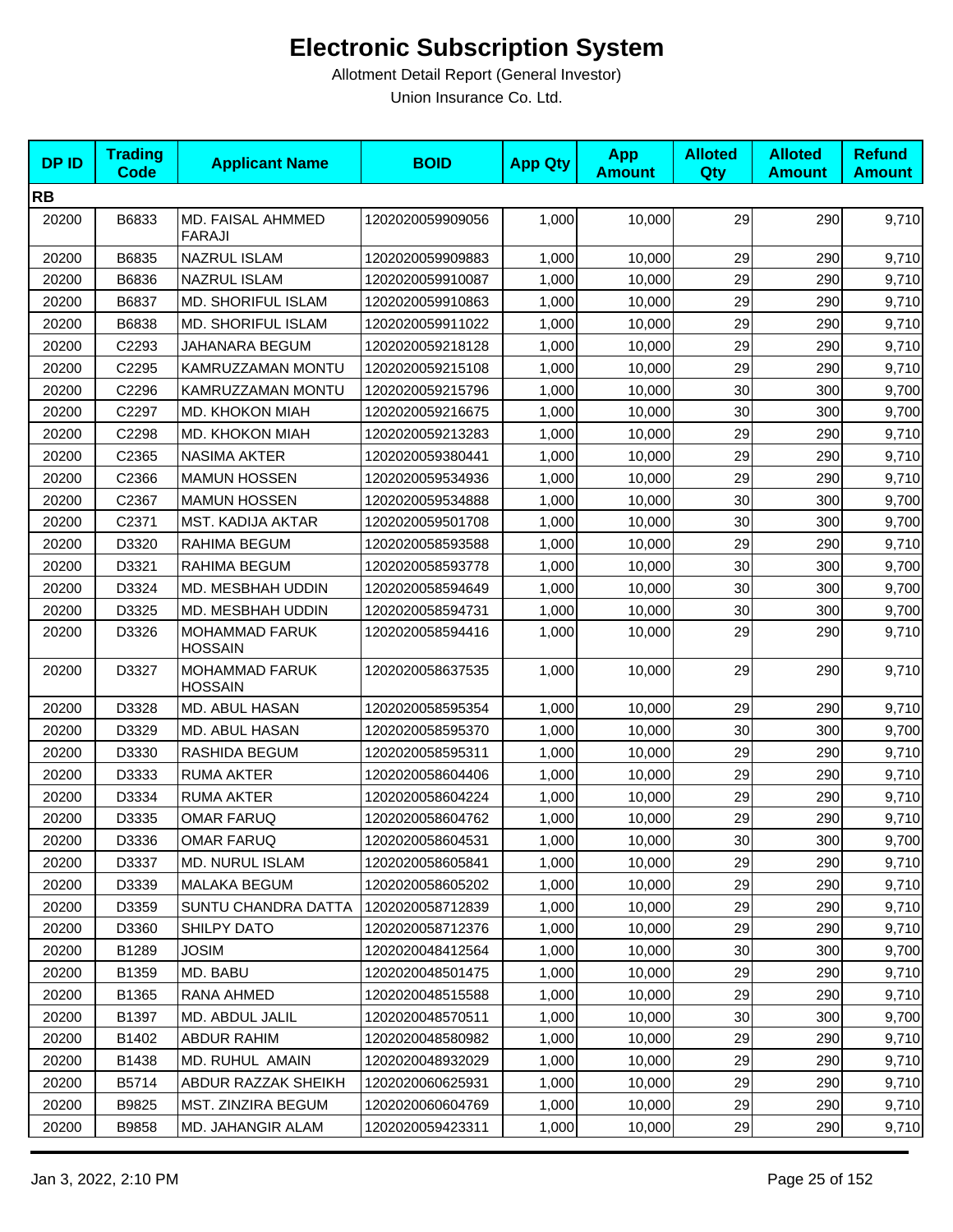| <b>DPID</b> | <b>Trading</b><br><b>Code</b> | <b>Applicant Name</b>                                 | <b>BOID</b>      | <b>App Qty</b> | <b>App</b><br><b>Amount</b> | <b>Alloted</b><br>Qty | <b>Alloted</b><br><b>Amount</b> | <b>Refund</b><br><b>Amount</b> |
|-------------|-------------------------------|-------------------------------------------------------|------------------|----------------|-----------------------------|-----------------------|---------------------------------|--------------------------------|
| <b>RB</b>   |                               |                                                       |                  |                |                             |                       |                                 |                                |
| 20200       | B9860                         | <b>UMME KULSUMA</b>                                   | 1202020059427417 | 1,000          | 10,000                      | 29                    | 290                             | 9,710                          |
| 20200       | B9875                         | <b>MERINA AFROZ</b>                                   | 1202020059434212 | 1,000          | 10,000                      | 30                    | 300                             | 9,700                          |
| 20200       | B9876                         | <b>MERINA AFROZ</b>                                   | 1202020059434967 | 1,000          | 10,000                      | 29                    | 290                             | 9,710                          |
| 20200       | B9944                         | <b>NILOY BANIK</b>                                    | 1202020059626677 | 1,000          | 10,000                      | 29                    | 290                             | 9,710                          |
| 20200       | D1167                         | <b>TAPUS SAHA</b>                                     | 1202020052359826 | 1,000          | 10,000                      | 29                    | 290                             | 9,710                          |
| 20200       | B3001                         | <b>RIMA RANI</b>                                      | 1202020052359794 | 1,000          | 10,000                      | 29                    | 290                             | 9,710                          |
| 20200       | B3002                         | <b>RIMA RANI</b>                                      | 1202020052359801 | 1,000          | 10,000                      | 29                    | 290                             | 9,710                          |
| 20200       | D4554                         | <b>KHOKAN KUNDU</b>                                   | 1202020064539882 | 1,000          | 10,000                      | 29                    | 290                             | 9,710                          |
| 20200       | D4555                         | <b>KHOKAN KUNDU</b>                                   | 1202020064540019 | 1,000          | 10,000                      | 29                    | 290                             | 9,710                          |
| 20200       | D4560                         | PARNA PAUL                                            | 1202020065370347 | 1,000          | 10,000                      | 29                    | 290                             | 9,710                          |
| 20200       | D4569                         | FARZANA AKHTER                                        | 1202020065180545 | 1,000          | 10,000                      | 29                    | 290                             | 9,710                          |
| 20200       | D4570                         | <b>FARZANA AKHTER</b>                                 | 1202020065179846 | 1,000          | 10,000                      | 29                    | 290                             | 9,710                          |
| 20200       | D4701                         | MD. NAZMUL HAQUE                                      | 1202020066436251 | 1,000          | 10,000                      | 30                    | 300                             | 9,700                          |
| 20200       | B2816                         | MD. RASEL GAZI                                        | 1202020052132335 | 1,000          | 10,000                      | 29                    | 290                             | 9,710                          |
| 20200       | B2818                         | <b>RESMA</b>                                          | 1202020052254043 | 1,000          | 10,000                      | 29                    | 290                             | 9,710                          |
| 20200       | B2819                         | <b>RESMA</b>                                          | 1202020052254061 | 1,000          | 10,000                      | 30                    | 300                             | 9,700                          |
| 20200       | B2820                         | MD. NURUL AMIN                                        | 1202020052254078 | 1,000          | 10,000                      | 30                    | 300                             | 9,700                          |
| 20200       | B2821                         | MD. NURUL AMIN                                        | 1202020052254094 | 1,000          | 10,000                      | 29                    | 290                             | 9,710                          |
| 20200       | B2827                         | <b>NASIR UDDIN</b>                                    | 1202020052121100 | 1,000          | 10,000                      | 29                    | 290                             | 9,710                          |
| 20200       | B2829                         | RASHIDA AKTER                                         | 1202020052122105 | 1,000          | 10,000                      | 30                    | 300                             | 9,700                          |
| 20200       | B2912                         | RIZWANUL ISLAM KHAN                                   | 1202020052485767 | 1,000          | 10,000                      | 30                    | 300                             | 9,700                          |
| 20200       | B2913                         | RIZWANUL ISLAM KHAN                                   | 1202020052485775 | 1,000          | 10,000                      | 29                    | 290                             | 9,710                          |
| 20200       | B2930                         | <b>GOURANGA CHANDRA</b><br><b>SAHA</b>                | 1202020052768336 | 1,000          | 10,000                      | 30                    | 300                             | 9,700                          |
| 20200       | B8858                         | REKHA RANI PAUL                                       | 1202020058371006 | 1,000          | 10,000                      | 30                    | 300                             | 9,700                          |
| 20200       | B8870                         | MD. JOSIM UDDIN                                       | 1202020058391621 | 1,000          | 10,000                      | 30                    | 300                             | 9,700                          |
| 20200       | B8912                         | <b>MITALI RANI PAUL</b>                               | 1202020058454314 | 1,000          | 10,000                      | 29                    | 290                             | 9,710                          |
| 20200       | b8930                         | SHAMEEMA ISLAM                                        | 1202020058498453 | 1,000          | 10,000                      | 30                    | 300                             | 9,700                          |
| 20200       | D1679                         | SHILPEE ROY                                           | 1202020054193487 | 1,000          | 10,000                      | 29                    | 290                             | 9,710                          |
| 20200       | D1699                         | PROTIMA RANI BARDHAN 1202020054383104<br><b>SHOME</b> |                  | 1,000          | 10,000                      | 30                    | 300                             | 9,700                          |
| 20200       | D1700                         | PROTIMA RANI BARDHAN<br><b>SHOME</b>                  | 1202020054383289 | 1,000          | 10,000                      | 29                    | 290                             | 9,710                          |
| 20200       | D1731                         | MD. EANUS MIA                                         | 1202020054587811 | 1,000          | 10,000                      | 29                    | 290                             | 9,710                          |
| 20200       | D1732                         | RAHIMA AKTER KEYA                                     | 1202020054588120 | 1,000          | 10,000                      | 29                    | 290                             | 9,710                          |
| 20200       | D1774                         | RUSHO AKTHER                                          | 1202020054747472 | 1,000          | 10,000                      | 30                    | 300                             | 9,700                          |
| 20200       | D1824                         | <b>DULAL PANDIT</b>                                   | 1202020055114774 | 1,000          | 10,000                      | 29                    | 290                             | 9,710                          |
| 20200       | F1498                         | <b>DEBABRATA SIL</b>                                  | 1202020049530284 | 1,000          | 10,000                      | 30                    | 300                             | 9,700                          |
| 20200       | F1548                         | MR. SAIKOT HOSSAIN<br><b>DADON</b>                    | 1202020049741620 | 1,000          | 10,000                      | 29                    | 290                             | 9,710                          |
| 20200       | F1562                         | <b>MD. SADEQUR RAHMAN</b>                             | 1202020049897320 | 1,000          | 10,000                      | 30                    | 300                             | 9,700                          |
| 20200       | F1654                         | <b>MST. MOUSHOMI BEGUM</b>                            | 1202020050152103 | 1,000          | 10,000                      | 29                    | 290                             | 9,710                          |
| 20200       | F1657                         | MD. AZIM AKONDO                                       | 1202020050158731 | 1,000          | 10,000                      | 29                    | 290                             | 9,710                          |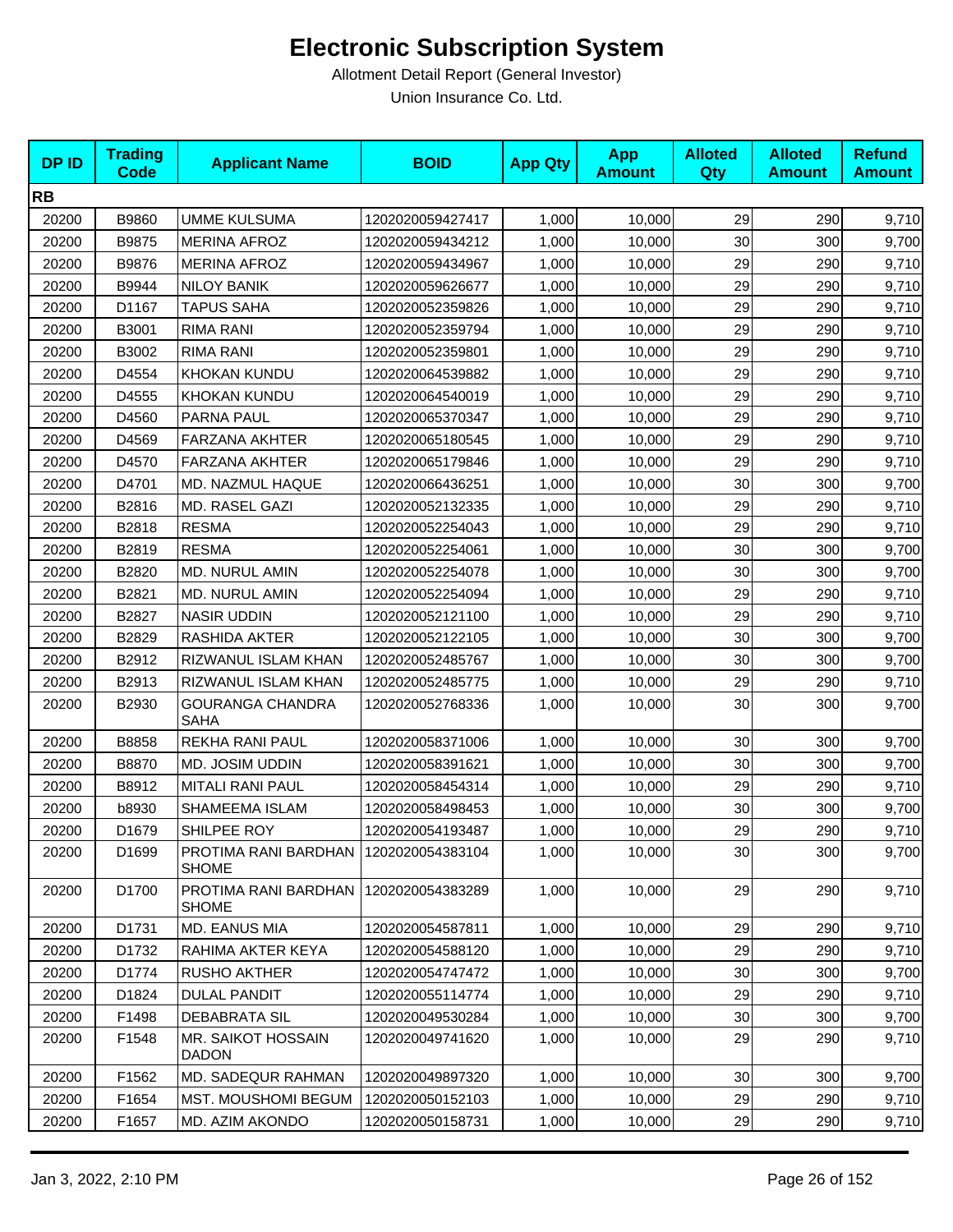| <b>DPID</b> | <b>Trading</b><br><b>Code</b> | <b>Applicant Name</b>                    | <b>BOID</b>      | <b>App Qty</b> | <b>App</b><br><b>Amount</b> | <b>Alloted</b><br>Qty | <b>Alloted</b><br><b>Amount</b> | <b>Refund</b><br><b>Amount</b> |
|-------------|-------------------------------|------------------------------------------|------------------|----------------|-----------------------------|-----------------------|---------------------------------|--------------------------------|
| <b>RB</b>   |                               |                                          |                  |                |                             |                       |                                 |                                |
| 20200       | F1659                         | ABDUL BASED                              | 1202020050161529 | 1,000          | 10,000                      | 29                    | 290                             | 9,710                          |
| 20200       | B6530                         | <b>MILON DEY</b>                         | 1202020056502211 | 1,000          | 10,000                      | 29                    | 290                             | 9,710                          |
| 20200       | B6537                         | RAJU PAUL                                | 1202020056429488 | 1,000          | 10,000                      | 29                    | 290                             | 9,710                          |
| 20200       | B6777                         | <b>MST. NURUN NAHER</b><br><b>KHATUN</b> | 1202020056929427 | 1,000          | 10,000                      | 30                    | 300                             | 9,700                          |
| 20200       | B6824                         | MST. NASIMA BEGUM                        | 1202020056998506 | 1,000          | 10,000                      | 29                    | 290                             | 9,710                          |
| 20200       | B6834                         | MD. FAISAL AHMMED<br>FARAJI              | 1202020059909677 | 1,000          | 10,000                      | 29                    | 290                             | 9,710                          |
| 20200       | C2180                         | <b>NAYAN TARA</b>                        | 1202020060679481 | 1,000          | 10,000                      | 29                    | 290                             | 9,710                          |
| 20200       | C2181                         | <b>NAYAN TARA</b>                        | 1202020060679639 | 1,000          | 10,000                      | 30                    | 300                             | 9,700                          |
| 20200       | C2294                         | JAHANARA BEGUM                           | 1202020059214039 | 1,000          | 10,000                      | 29                    | 290                             | 9,710                          |
| 20200       | C2301                         | MD. FIROZ                                | 1202020059225239 | 1,000          | 10,000                      | 30                    | 300                             | 9,700                          |
| 20200       | C2302                         | MD. FIROZ                                | 1202020059225661 | 1,000          | 10,000                      | 29                    | 290                             | 9,710                          |
| 20200       | C2307                         | <b>MST. KADIJA AKTER</b>                 | 1202020059231031 | 1,000          | 10,000                      | 30                    | 300                             | 9,700                          |
| 20200       | D3322                         | MD. HABIJ UDDIN                          | 1202020058593893 | 1,000          | 10,000                      | 30                    | 300                             | 9,700                          |
| 20200       | D3323                         | MD. HABIJ UDDIN                          | 1202020058593976 | 1,000          | 10,000                      | 30                    | 300                             | 9,700                          |
| 20200       | D3331                         | <b>MALAKA BEGUM</b>                      | 1202020058595785 | 1,000          | 10,000                      | 29                    | 290                             | 9,710                          |
| 20200       | D3332                         | RASHIDA BEGUM                            | 1202020058603452 | 1,000          | 10,000                      | 29                    | 290                             | 9,710                          |
| 20200       | D3338                         | MD. NURUL ISLAM                          | 1202020058605676 | 1,000          | 10,000                      | 29                    | 290                             | 9,710                          |
| 20200       | D3414                         | FARZANA SULTANA                          | 1202020058814486 | 1,000          | 10,000                      | 30                    | 300                             | 9,700                          |
| 20200       | D3415                         | FARZANA SULTANA                          | 1202020058813599 | 1,000          | 10,000                      | 30                    | 300                             | 9,700                          |
| 20200       | D3424                         | ROKSANA BEGUM                            | 1202020058863496 | 1,000          | 10,000                      | 29                    | 290                             | 9,710                          |
| 20200       | D3426                         | <b>ABDUR RAHMAN</b>                      | 1202020058863199 | 1,000          | 10,000                      | 29                    | 290                             | 9,710                          |
| 20200       | D3427                         | <b>ABDUR RAHMAN</b>                      | 1202020058863073 | 1,000          | 10,000                      | 29                    | 290                             | 9,710                          |
| 20200       | D3428                         | RAJIA BEGUM                              | 1202020058862277 | 1,000          | 10,000                      | 30                    | 300                             | 9,700                          |
| 20200       | D3429                         | RAJIA BEGUM                              | 1202020058861968 | 1,000          | 10,000                      | 29                    | 290                             | 9,710                          |
| 20200       | D3431                         | <b>MST. ROKEYA BEGUM</b>                 | 1202020058861371 | 1,000          | 10,000                      | 30                    | 300                             | 9,700                          |
| 20200       | D3432                         | JESMIN AKTER SHATHI                      | 1202020058860508 | 1,000          | 10,000                      | 29                    | 290                             | 9,710                          |
| 20200       | D3433                         | <b>JESMIN AKTER SHATHI</b>               | 1202020058859841 | 1,000          | 10,000                      | 29                    | 290                             | 9,710                          |
| 20200       | D3437                         | <b>MST. FORIDA BEGUM</b>                 | 1202020058865270 | 1,000          | 10,000                      | 29                    | 290                             | 9,710                          |
| 20200       | D3439                         | MD. BADSA MIA                            | 1202020058865669 | 1,000          | 10,000                      | 30                    | 300                             | 9,700                          |
| 20200       | D3440                         | MD. BADSA MIA                            | 1202020058865915 | 1,000          | 10,000                      | 29                    | 290                             | 9,710                          |
| 20200       | D3442                         | <b>MST. NILOFA BEGUM</b>                 | 1202020058866572 | 1,000          | 10,000                      | 30                    | 300                             | 9,700                          |
| 20200       | D3449                         | MD. AZIZ                                 | 1202020058870845 | 1,000          | 10,000                      | 30                    | 300                             | 9,700                          |
| 20200       | D3450                         | MD. AZIZ                                 | 1202020058871301 | 1,000          | 10,000                      | 29                    | 290                             | 9,710                          |
| 20200       | D3520                         | <b>MUKTA AKTER</b>                       | 1202020059078306 | 1,000          | 10,000                      | 30                    | 300                             | 9,700                          |
| 20200       | D3524                         | <b>GIBAN KUMAR DEB</b>                   | 1202020033665601 | 1,000          | 10,000                      | 29                    | 290                             | 9,710                          |
| 20200       | D3527                         | <b>MOHAMMAD KAMAL</b><br><b>HOSSEN</b>   | 1202020059243657 | 1,000          | 10,000                      | 29                    | 290                             | 9,710                          |
| 20200       | D3529                         | ADHIR CHANDRA                            | 1202020059399431 | 1,000          | 10,000                      | 29                    | 290                             | 9,710                          |
| 20200       | D3530                         | ADHIR CHANDRA                            | 1202020059400073 | 1,000          | 10,000                      | 30                    | 300                             | 9,700                          |
| 20200       | D3531                         | NASRIN SULTANA                           | 1202020059428727 | 1,000          | 10,000                      | 29                    | 290                             | 9,710                          |
| 20200       | D3532                         | <b>NASRIN SULTANA</b>                    | 1202020059442914 | 1,000          | 10,000                      | 29                    | 290                             | 9,710                          |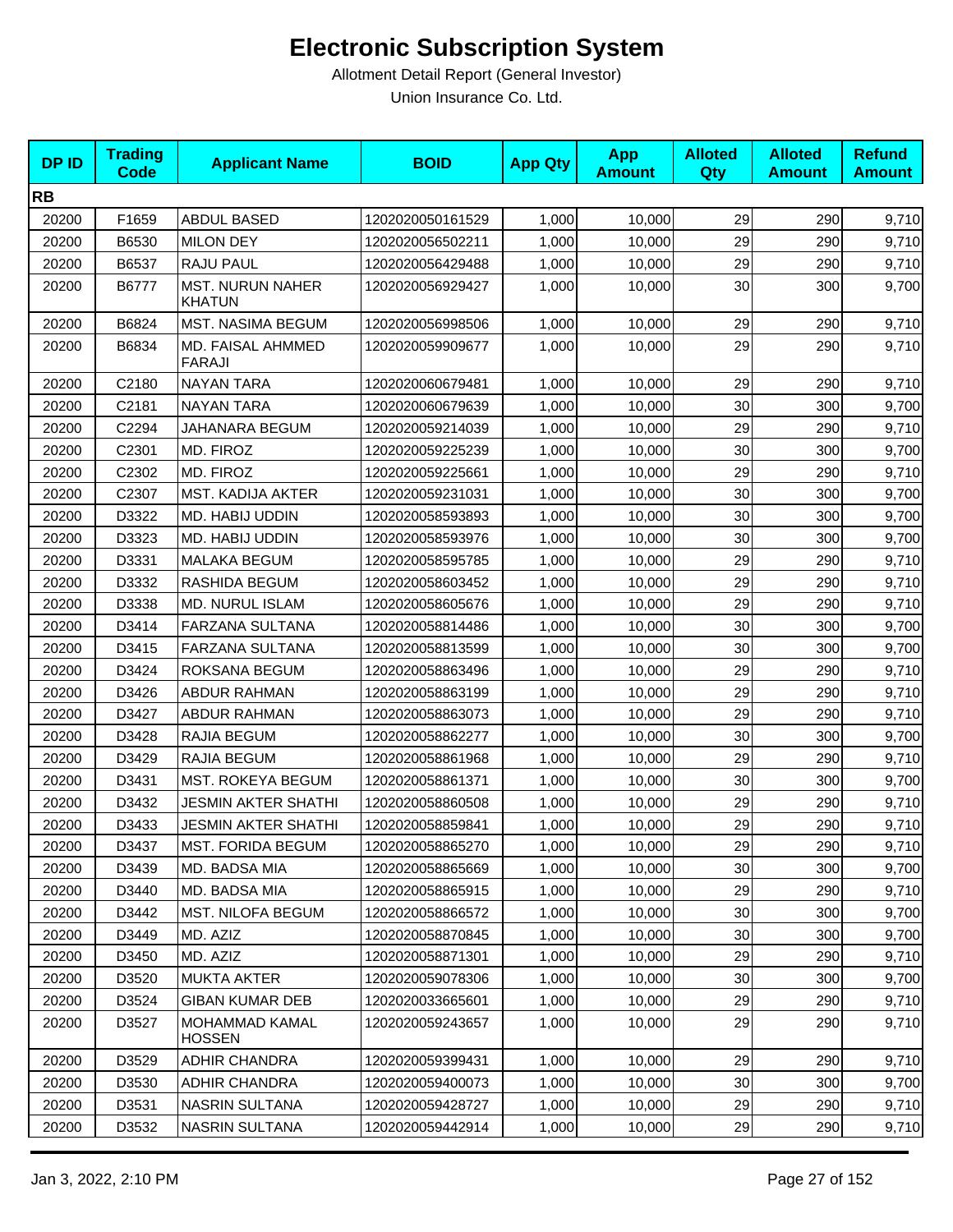| <b>DPID</b> | <b>Trading</b><br><b>Code</b> | <b>Applicant Name</b>              | <b>BOID</b>      | <b>App Qty</b> | <b>App</b><br><b>Amount</b> | <b>Alloted</b><br>Qty | <b>Alloted</b><br><b>Amount</b> | <b>Refund</b><br><b>Amount</b> |
|-------------|-------------------------------|------------------------------------|------------------|----------------|-----------------------------|-----------------------|---------------------------------|--------------------------------|
| <b>RB</b>   |                               |                                    |                  |                |                             |                       |                                 |                                |
| 20200       | F3659                         | MOHAMMED ROUF                      | 1202020056313040 | 1,000          | 10,000                      | 29                    | 290                             | 9,710                          |
| 20200       | F3662                         | SHA JAMAN MONDOL                   | 1202020056068247 | 1,000          | 10,000                      | 29                    | 290                             | 9,710                          |
| 20200       | F3663                         | SHA JAMAN MONDOL                   | 1202020056072156 | 1,000          | 10,000                      | 29                    | 290                             | 9,710                          |
| 20200       | F3665                         | MAJADA BEGUM                       | 1202020056074297 | 1,000          | 10,000                      | 29                    | 290                             | 9,710                          |
| 20200       | F3666                         | LUTFA                              | 1202020056076071 | 1,000          | 10,000                      | 29                    | 290                             | 9,710                          |
| 20200       | F3667                         | LUTFA                              | 1202020056078343 | 1,000          | 10,000                      | 29                    | 290                             | 9,710                          |
| 20200       | F3675                         | MOFIZUL ISLAM SHAPON               | 1202020056234236 | 1,000          | 10,000                      | 30                    | 300                             | 9,700                          |
| 20200       | F3676                         | <b>MD. SHAFIQUL ISLAM</b>          | 1202020056236096 | 1,000          | 10,000                      | 29                    | 290                             | 9,710                          |
| 20200       | F3678                         | <b>SALMA YESMIN</b>                | 1202020056664845 | 1,000          | 10,000                      | 29                    | 290                             | 9,710                          |
| 20200       | F3718                         | SHABNAZ AKTER SUMI                 | 1202020056317940 | 1,000          | 10,000                      | 29                    | 290                             | 9,710                          |
| 20200       | F3724                         | <b>JHANGIR ALAM</b>                | 1202020056322704 | 1,000          | 10,000                      | 29                    | 290                             | 9,710                          |
| 20200       | F3725                         | <b>JHANGIR ALAM</b>                | 1202020056291972 | 1,000          | 10,000                      | 30                    | 300                             | 9,700                          |
| 20200       | F3726                         | JANNATUL FERDOUSI                  | 1202020056292141 | 1,000          | 10,000                      | 29                    | 290                             | 9,710                          |
| 20200       | F3727                         | <b>JANNATUL FERDOUSI</b>           | 1202020056292447 | 1,000          | 10.000                      | 29                    | 290                             | 9,710                          |
| 20200       | 41019                         | <b>MANIK CHANDRA PAUL</b>          | 1202020018676131 | 1,000          | 10,000                      | 30                    | 300                             | 9,700                          |
| 20200       | 41043                         | SUMON CHANDRA DAS                  | 1202020018651330 | 1,000          | 10,000                      | 29                    | 290                             | 9,710                          |
| 20200       | 41046                         | <b>SUMON CHANDRA DAS</b>           | 1202020018651365 | 1,000          | 10,000                      | 29                    | 290                             | 9,710                          |
| 20200       | 41047                         | PABITRA KUMER<br><b>SUTRADHAR</b>  | 1202020018652485 | 1,000          | 10,000                      | 29                    | 290                             | 9,710                          |
| 20200       | 41054                         | MD.ABDUL ALIM                      | 1202020018674398 | 1,000          | 10,000                      | 30                    | 300                             | 9,700                          |
| 20200       | 41055                         | MD.ABDUL ALIM                      | 1202020018674363 | 1,000          | 10,000                      | 29                    | 290                             | 9,710                          |
| 20200       | 41060                         | <b>DIBAKAR ROY</b>                 | 1202020018671806 | 1,000          | 10,000                      | 29                    | 290                             | 9,710                          |
| 20200       | 41079                         | <b>SHAMIMA YASMIN LUCKY</b>        | 1202020018696613 | 1,000          | 10,000                      | 29                    | 290                             | 9,710                          |
| 20200       | 41080                         | MD.MAHMUDUR RAHMAN<br><b>RONY</b>  | 1202020018696680 | 1,000          | 10,000                      | 29                    | 290                             | 9,710                          |
| 20200       | 41081                         | <b>MD.ABUL HASNAT</b><br>TALUKDER  | 1202020018696699 | 1,000          | 10,000                      | 30                    | 300                             | 9,700                          |
| 20200       | 41100                         | <b>MD.ABDUL LATIF</b>              | 1202020018719837 | 1,000          | 10,000                      | 29                    | 290                             | 9,710                          |
| 20200       | 41102                         | <b>MD.KAWSAR</b>                   | 1202020018722495 | 1,000          | 10,000                      | 30                    | 300                             | 9,700                          |
| 20200       | 41117                         | RAKESH PAL                         | 1202020018766805 | 1,000          | 10,000                      | 29                    | 290                             | 9,710                          |
| 20200       | 41118                         | RAKESH PAL                         | 1202020018766631 | 1,000          | 10,000                      | 29                    | 290                             | 9,710                          |
| 20200       | 41136                         | MOHAMMAD ASHRAFUR<br><b>RAHMAN</b> | 1202020018833474 | 1,000          | 10,000                      | 29                    | 290                             | 9,710                          |
| 20200       | 41139                         | ALI NUR KHAN KAZAL                 | 1202020018833415 | 1,000          | 10,000                      | 30                    | 300                             | 9,700                          |
| 20200       | 41140                         | ALI NUR KHAN KAZAL                 | 1202020018833391 | 1,000          | 10,000                      | 30                    | 300                             | 9,700                          |
| 20200       | 41149                         | <b>BILKIS BEGUM</b>                | 1202020018833367 | 1,000          | 10,000                      | 29                    | 290                             | 9,710                          |
| 20200       | 41150                         | <b>BILKIS BEGUM</b>                | 1202020018833324 | 1,000          | 10,000                      | 29                    | 290                             | 9,710                          |
| 20200       | 41151                         | MD.HAZRAT ALI                      | 1202020018833407 | 1,000          | 10,000                      | 30                    | 300                             | 9,700                          |
| 20200       | 41152                         | MD.HAZRAT ALI                      | 1202020018833308 | 1,000          | 10,000                      | 30                    | 300                             | 9,700                          |
| 20200       | 41153                         | MD.NAZRUL ISLAM                    | 1202020018833292 | 1,000          | 10,000                      | 29                    | 290                             | 9,710                          |
| 20200       | 41154                         | MD.NAZRUL ISLAM                    | 1202020018833276 | 1,000          | 10,000                      | 29                    | 290                             | 9,710                          |
| 20200       | 41155                         | <b>MD.JAHANGIR HOSSIN</b>          | 1202020018833490 | 1,000          | 10,000                      | 29                    | 290                             | 9,710                          |
| 20200       | 41156                         | <b>MD.JAHANGIR HOSSAIN</b>         | 1202020018833482 | 1,000          | 10,000                      | 29                    | 290                             | 9,710                          |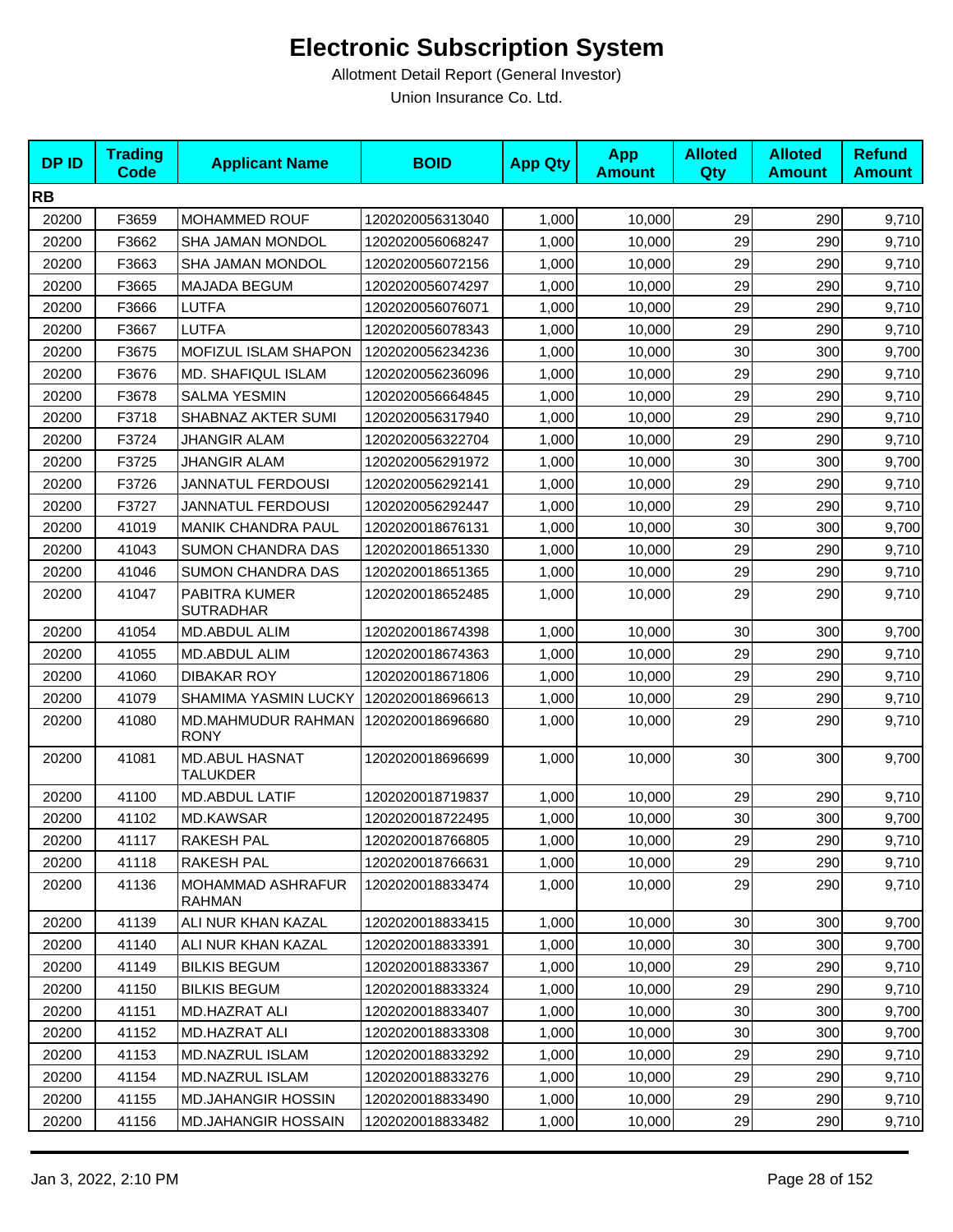| <b>DPID</b> | <b>Trading</b><br><b>Code</b> | <b>Applicant Name</b>                  | <b>BOID</b>      | <b>App Qty</b> | <b>App</b><br><b>Amount</b> | <b>Alloted</b><br><b>Qty</b> | <b>Alloted</b><br><b>Amount</b> | <b>Refund</b><br><b>Amount</b> |
|-------------|-------------------------------|----------------------------------------|------------------|----------------|-----------------------------|------------------------------|---------------------------------|--------------------------------|
| <b>RB</b>   |                               |                                        |                  |                |                             |                              |                                 |                                |
| 20200       | 41165                         | <b>MD.ZAHIR UDDIN</b>                  | 1202020018833522 | 1,000          | 10,000                      | 30                           | 300                             | 9,700                          |
| 20200       | 41166                         | <b>MD.ZAHIR UDDIN</b>                  | 1202020018833530 | 1,000          | 10,000                      | 29                           | 290                             | 9,710                          |
| 20200       | 41175                         | <b>MD.HANIF</b>                        | 1202020018849751 | 1,000          | 10,000                      | 30                           | 300                             | 9,700                          |
| 20200       | 41176                         | <b>MD.HANIF</b>                        | 1202020018850060 | 1,000          | 10,000                      | 29                           | 290                             | 9,710                          |
| 20200       | 41177                         | MD.SELIM                               | 1202020018850036 | 1,000          | 10,000                      | 29                           | 290                             | 9,710                          |
| 20200       | 41178                         | MD.SELIM                               | 1202020018849784 | 1,000          | 10,000                      | 30                           | 300                             | 9,700                          |
| 20200       | 60790                         | ROWSHANARA HOSSAIN<br>KHAN             | 1202020026220709 | 1,000          | 10,000                      | 30                           | 300                             | 9,700                          |
| 20200       | 60791                         | ROWSHANARA HOSSAIN<br><b>KHAN</b>      | 1202020026220725 | 1,000          | 10,000                      | 29                           | 290                             | 9,710                          |
| 20200       | 60809                         | MD.MEHEDI HASSAN<br><b>AYUB</b>        | 1202020026343264 | 1,000          | 10,000                      | 29                           | 290                             | 9,710                          |
| 20200       | 60819                         | SHARMINOOR AKTER                       | 1202020026559729 | 1,000          | 10,000                      | 29                           | 290                             | 9,710                          |
| 20200       | 60827                         | ASHISH KUMAR BAIRAGI                   | 1202020026613488 | 1,000          | 10,000                      | 30                           | 300                             | 9,700                          |
| 20200       | 60830                         | <b>HASINA AKTHER</b>                   | 1202020026613536 | 1,000          | 10,000                      | 29                           | 290                             | 9,710                          |
| 20200       | 60867                         | <b>MD.KHAIRUL AZAD</b>                 | 1202020027263548 | 1,000          | 10,000                      | 29                           | 290                             | 9,710                          |
| 20200       | 60868                         | <b>MD.KHAIRUL AZAD</b>                 | 1202020027263572 | 1,000          | 10,000                      | 29                           | 290                             | 9,710                          |
| 20200       | 60936                         | <b>KIRON CHANDRA PAL</b>               | 1202020028459373 | 1,000          | 10,000                      | 29                           | 290                             | 9,710                          |
| 20200       | 60937                         | <b>KIRON CHANDRA PAL</b>               | 1202020028459381 | 1,000          | 10,000                      | 29                           | 290                             | 9,710                          |
| 20200       | 60939                         | <b>MAYA RANI PAL</b>                   | 1202020028459421 | 1,000          | 10,000                      | 29                           | 290                             | 9,710                          |
| 20200       | 60947                         | <b>TANAY ROY</b>                       | 1202020028677143 | 1,000          | 10,000                      | 29                           | 290                             | 9,710                          |
| 20200       | 60976                         | <b>BOSHU PAUL</b>                      | 1202020029349085 | 1,000          | 10,000                      | 30                           | 300                             | 9,700                          |
| 20200       | 60977                         | <b>BOSHU PAUL</b>                      | 1202020029349077 | 1,000          | 10,000                      | 29                           | 290                             | 9,710                          |
| 20200       | 45136                         | ANITA RANI SUTRA DHAR 1202020034509168 |                  | 1,000          | 10,000                      | 30                           | 300                             | 9,700                          |
| 20200       | A1772                         | MD. MOKLASUR RAHMAN                    | 1202020056995381 | 1,000          | 10,000                      | 30                           | 300                             | 9,700                          |
| 20200       | A1774                         | MD. RUHUL QUDDUS                       | 1202020056995446 | 1,000          | 10,000                      | 29                           | 290                             | 9,710                          |
| 20200       | A1785                         | SOIYED TIPU SULTAN                     | 1202020057900251 | 1,000          | 10,000                      | 30                           | 300                             | 9,700                          |
| 20200       | A1795                         | MST. GULSHAN ARA                       | 1202020059752947 | 1,000          | 10,000                      | 29                           | 290                             | 9,710                          |
| 20200       | B2360                         | <b>ROMANA SARKAR</b>                   | 1202020050981061 | 1,000          | 10,000                      | 29                           | 290                             | 9,710                          |
| 20200       | B7606                         | SHULI BEGUM                            | 1202020057407328 | 1,000          | 10,000                      | 29                           | 290                             | 9,710                          |
| 20200       | B7609                         | KAZI KHURSHIDA HAQUE                   | 1202020057408009 | 1,000          | 10,000                      | 29                           | 290                             | 9,710                          |
| 20200       | A3174                         | <b>TAZMOON NAHER</b>                   | 1202020058226555 | 1,000          | 10,000                      | 30                           | 300                             | 9,700                          |
| 20200       | A3175                         | MD AZIZUR RAHAMAN                      | 1202020058226357 | 1,000          | 10,000                      | 29                           | 290                             | 9,710                          |
| 20200       | A3180                         | <b>ASMA AKTER</b>                      | 1202020058255678 | 1,000          | 10,000                      | 30                           | 300                             | 9,700                          |
| 20200       | A3186                         | <b>SUMA AKTER</b>                      | 1202020058256268 | 1,000          | 10,000                      | 29                           | 290                             | 9,710                          |
| 20200       | A3187                         | <b>SUMA AKTER</b>                      | 1202020058261982 | 1,000          | 10,000                      | 29                           | 290                             | 9,710                          |
| 20200       | A3210                         | SK. SHOFI ULLAH                        | 1202020058289511 | 1,000          | 10,000                      | 29                           | 290                             | 9,710                          |
| 20200       | A3211                         | SK. SHOFI ULLAH                        | 1202020058289501 | 1,000          | 10,000                      | 29                           | 290                             | 9,710                          |
| 20200       | C3775                         | AHASAN UDDIN<br>AHAMMED                | 1202020072250526 | 1,000          | 10,000                      | 29                           | 290                             | 9,710                          |
| 20200       | C3780                         | SYEDA SHAHANA<br>AFREEN JAHAN          | 1202020072312835 | 1,000          | 10,000                      | 29                           | 290                             | 9,710                          |
| 20200       | C3781                         | <b>NEHERIN MAQSOOD</b>                 | 1202020072312653 | 1,000          | 10,000                      | 29                           | 290                             | 9,710                          |
| 20200       | C3786                         | MD. HAFIZUR RAHMAN                     | 1202020072369496 | 1,000          | 10,000                      | 29                           | 290                             | 9,710                          |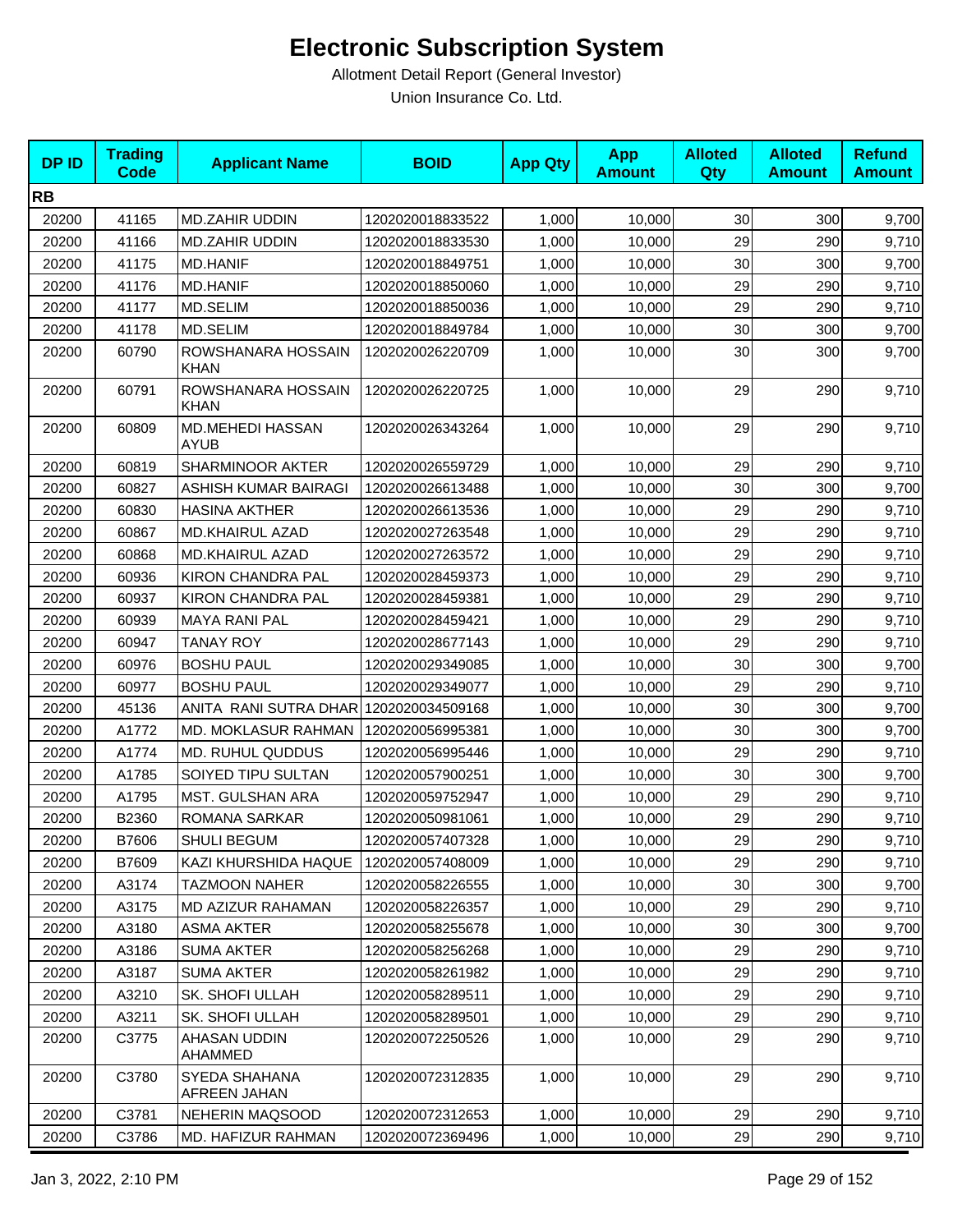| <b>RB</b><br>30<br>20200<br>C3787<br><b>SARMIN SULTANA</b><br>1,000<br>300<br>1202020072369734<br>10,000<br>29<br>20200<br>C3788<br><b>SARMIN SULTANA</b><br>1,000<br>290<br>1202020072369785<br>10,000<br>30<br>20200<br>C3789<br>ASIF BIN SABBIR<br>1,000<br>300<br>1202020072415163<br>10,000<br>AGA AMIRUL ISLAM<br>30<br>20200<br>C3794<br>1202020072572670<br>1,000<br>10,000<br>300<br><b>CHOWDHURY</b><br><b>JERIN SULTANA</b><br>29<br>20200<br>B1296<br>1202020048382636<br>1,000<br>10,000<br>290<br>29<br>20200<br>B1298<br><b>SYED SAMSUL HOQUE</b><br>1,000<br>290<br>1202020048382850<br>10,000<br>30<br>20200<br>B1299<br>SYED SAMSUL HOQUE<br>1202020048383001<br>1,000<br>300<br>10,000<br>29<br>20200<br>B1300<br>MD. ATIQUR RAHMAN<br>1,000<br>290<br>1202020048385803<br>10,000<br>30<br>20200<br>B1301<br>MD. ATIQUR RAHMAN<br>1,000<br>300<br>1202020048386495<br>10,000<br>30<br>20200<br>B1302<br>SHAHNAZ PARVIN<br>1,000<br>300<br>1202020048383060<br>10,000 | <b>DPID</b> | <b>Trading</b><br><b>Code</b> | <b>Applicant Name</b> | <b>BOID</b> | <b>App Qty</b> | <b>App</b><br><b>Amount</b> | <b>Alloted</b><br><b>Qty</b> | <b>Alloted</b><br><b>Amount</b> | <b>Refund</b><br><b>Amount</b> |
|-----------------------------------------------------------------------------------------------------------------------------------------------------------------------------------------------------------------------------------------------------------------------------------------------------------------------------------------------------------------------------------------------------------------------------------------------------------------------------------------------------------------------------------------------------------------------------------------------------------------------------------------------------------------------------------------------------------------------------------------------------------------------------------------------------------------------------------------------------------------------------------------------------------------------------------------------------------------------------------------|-------------|-------------------------------|-----------------------|-------------|----------------|-----------------------------|------------------------------|---------------------------------|--------------------------------|
|                                                                                                                                                                                                                                                                                                                                                                                                                                                                                                                                                                                                                                                                                                                                                                                                                                                                                                                                                                                         |             |                               |                       |             |                |                             |                              |                                 |                                |
|                                                                                                                                                                                                                                                                                                                                                                                                                                                                                                                                                                                                                                                                                                                                                                                                                                                                                                                                                                                         |             |                               |                       |             |                |                             |                              |                                 | 9,700                          |
|                                                                                                                                                                                                                                                                                                                                                                                                                                                                                                                                                                                                                                                                                                                                                                                                                                                                                                                                                                                         |             |                               |                       |             |                |                             |                              |                                 | 9,710                          |
|                                                                                                                                                                                                                                                                                                                                                                                                                                                                                                                                                                                                                                                                                                                                                                                                                                                                                                                                                                                         |             |                               |                       |             |                |                             |                              |                                 | 9,700                          |
|                                                                                                                                                                                                                                                                                                                                                                                                                                                                                                                                                                                                                                                                                                                                                                                                                                                                                                                                                                                         |             |                               |                       |             |                |                             |                              |                                 | 9,700                          |
|                                                                                                                                                                                                                                                                                                                                                                                                                                                                                                                                                                                                                                                                                                                                                                                                                                                                                                                                                                                         |             |                               |                       |             |                |                             |                              |                                 | 9,710                          |
|                                                                                                                                                                                                                                                                                                                                                                                                                                                                                                                                                                                                                                                                                                                                                                                                                                                                                                                                                                                         |             |                               |                       |             |                |                             |                              |                                 | 9,710                          |
|                                                                                                                                                                                                                                                                                                                                                                                                                                                                                                                                                                                                                                                                                                                                                                                                                                                                                                                                                                                         |             |                               |                       |             |                |                             |                              |                                 | 9,700                          |
|                                                                                                                                                                                                                                                                                                                                                                                                                                                                                                                                                                                                                                                                                                                                                                                                                                                                                                                                                                                         |             |                               |                       |             |                |                             |                              |                                 | 9,710                          |
|                                                                                                                                                                                                                                                                                                                                                                                                                                                                                                                                                                                                                                                                                                                                                                                                                                                                                                                                                                                         |             |                               |                       |             |                |                             |                              |                                 | 9,700                          |
|                                                                                                                                                                                                                                                                                                                                                                                                                                                                                                                                                                                                                                                                                                                                                                                                                                                                                                                                                                                         |             |                               |                       |             |                |                             |                              |                                 | 9,700                          |
| 29<br>B1303<br>SHAHNAZ PARVIN<br>1,000<br>290<br>20200<br>1202020048383178<br>10,000                                                                                                                                                                                                                                                                                                                                                                                                                                                                                                                                                                                                                                                                                                                                                                                                                                                                                                    |             |                               |                       |             |                |                             |                              |                                 | 9,710                          |
| 29<br>20200<br>B1308<br>RASHADA KABIR<br>1,000<br>290<br>1202020048414697<br>10,000                                                                                                                                                                                                                                                                                                                                                                                                                                                                                                                                                                                                                                                                                                                                                                                                                                                                                                     |             |                               |                       |             |                |                             |                              |                                 | 9,710                          |
| 30<br>20200<br>B1356<br>MD. MIJANUR RAHMAN<br>300<br>1202020048569649<br>1,000<br>10.000                                                                                                                                                                                                                                                                                                                                                                                                                                                                                                                                                                                                                                                                                                                                                                                                                                                                                                |             |                               |                       |             |                |                             |                              |                                 | 9,700                          |
| 29<br>20200<br>B1357<br><b>HANUFA AKTAR</b><br>1,000<br>290<br>1202020048504808<br>10,000                                                                                                                                                                                                                                                                                                                                                                                                                                                                                                                                                                                                                                                                                                                                                                                                                                                                                               |             |                               |                       |             |                |                             |                              |                                 | 9,710                          |
| 30<br>300<br>20200<br>B1360<br>MD. BABU<br>1,000<br>1202020048501649<br>10,000                                                                                                                                                                                                                                                                                                                                                                                                                                                                                                                                                                                                                                                                                                                                                                                                                                                                                                          |             |                               |                       |             |                |                             |                              |                                 | 9,700                          |
| 30<br>20200<br>B1362<br><b>MD. SAKIR KHAN</b><br>1202020048505109<br>1,000<br>300<br>10,000                                                                                                                                                                                                                                                                                                                                                                                                                                                                                                                                                                                                                                                                                                                                                                                                                                                                                             |             |                               |                       |             |                |                             |                              |                                 | 9,700                          |
| 29<br>20200<br>B1363<br>290<br><b>MOSTAFIZUR</b><br>1202020048502065<br>1,000<br>10,000                                                                                                                                                                                                                                                                                                                                                                                                                                                                                                                                                                                                                                                                                                                                                                                                                                                                                                 |             |                               |                       |             |                |                             |                              |                                 | 9,710                          |
| 30<br>B1400<br><b>AZAD AHMED</b><br>300<br>20200<br>1202020048573416<br>1,000<br>10,000                                                                                                                                                                                                                                                                                                                                                                                                                                                                                                                                                                                                                                                                                                                                                                                                                                                                                                 |             |                               |                       |             |                |                             |                              |                                 | 9,700                          |
| 29<br>20200<br>B1404<br><b>MOMINUR RAHMAN</b><br>1202020048581430<br>1,000<br>290<br>10,000                                                                                                                                                                                                                                                                                                                                                                                                                                                                                                                                                                                                                                                                                                                                                                                                                                                                                             |             |                               |                       |             |                |                             |                              |                                 | 9,710                          |
| 30<br>20200<br>B1418<br>MD.MOTALEB HOSSAIN<br>1,000<br>300<br>1202020034063688<br>10,000                                                                                                                                                                                                                                                                                                                                                                                                                                                                                                                                                                                                                                                                                                                                                                                                                                                                                                |             |                               |                       |             |                |                             |                              |                                 | 9,700                          |
| 30<br>20200<br>B1419<br>MOHAMMAD OSMAN<br>1,000<br>300<br>1202020049436202<br>10,000<br><b>GONI TALUKDAR</b>                                                                                                                                                                                                                                                                                                                                                                                                                                                                                                                                                                                                                                                                                                                                                                                                                                                                            |             |                               |                       |             |                |                             |                              |                                 | 9,700                          |
| B1422<br><b>MD. ELIAS SARKAR</b><br>1202020048908206<br>29<br>290<br>20200<br>1,000<br>10,000                                                                                                                                                                                                                                                                                                                                                                                                                                                                                                                                                                                                                                                                                                                                                                                                                                                                                           |             |                               |                       |             |                |                             |                              |                                 | 9,710                          |
| 29<br>B1442<br><b>CHAMPA</b><br>1,000<br>290<br>20200<br>1202020048926493<br>10,000                                                                                                                                                                                                                                                                                                                                                                                                                                                                                                                                                                                                                                                                                                                                                                                                                                                                                                     |             |                               |                       |             |                |                             |                              |                                 | 9,710                          |
| 29<br>B1443<br><b>CHAMPA</b><br>290<br>20200<br>1202020048925951<br>1,000<br>10,000                                                                                                                                                                                                                                                                                                                                                                                                                                                                                                                                                                                                                                                                                                                                                                                                                                                                                                     |             |                               |                       |             |                |                             |                              |                                 | 9,710                          |
| 29<br>20200<br>B1446<br><b>LOKMAN</b><br>1202020048922669<br>1,000<br>10,000<br>290                                                                                                                                                                                                                                                                                                                                                                                                                                                                                                                                                                                                                                                                                                                                                                                                                                                                                                     |             |                               |                       |             |                |                             |                              |                                 | 9,710                          |
| 20200<br>B1447<br>1,000<br>30<br>300<br>LOKMAN<br>1202020048921798<br>10,000                                                                                                                                                                                                                                                                                                                                                                                                                                                                                                                                                                                                                                                                                                                                                                                                                                                                                                            |             |                               |                       |             |                |                             |                              |                                 | 9,700                          |
| 29<br>290<br>20200<br>B1448<br>MOHAMMAD AL- AMIN<br>1202020048650403<br>1,000<br>10,000                                                                                                                                                                                                                                                                                                                                                                                                                                                                                                                                                                                                                                                                                                                                                                                                                                                                                                 |             |                               |                       |             |                |                             |                              |                                 | 9,710                          |
| 29<br>290<br>1,000<br>10,000<br>20200<br>B1450<br><b>MST RAJIA KHATUN</b><br>1202020049450186                                                                                                                                                                                                                                                                                                                                                                                                                                                                                                                                                                                                                                                                                                                                                                                                                                                                                           |             |                               |                       |             |                |                             |                              |                                 | 9,710                          |
| 20200<br>B1460<br><b>MANJU BEGUM</b><br>1,000<br>10,000<br>29<br>290<br>1202020049456761                                                                                                                                                                                                                                                                                                                                                                                                                                                                                                                                                                                                                                                                                                                                                                                                                                                                                                |             |                               |                       |             |                |                             |                              |                                 | 9,710                          |
| 30<br>20200<br>B1468<br>FATEMA AKTER NASRIN<br>1202020049458653<br>1,000<br>10,000<br>300                                                                                                                                                                                                                                                                                                                                                                                                                                                                                                                                                                                                                                                                                                                                                                                                                                                                                               |             |                               |                       |             |                |                             |                              |                                 | 9,700                          |
| 29<br>20200<br>B1469<br>FATEMA AKTER NASRIN<br>1,000<br>10,000<br>290<br>1202020049456879                                                                                                                                                                                                                                                                                                                                                                                                                                                                                                                                                                                                                                                                                                                                                                                                                                                                                               |             |                               |                       |             |                |                             |                              |                                 | 9,710                          |
| 1,000<br>29<br>20200<br>B1489<br>MD. CHAN MIAH<br>1202020049234671<br>10,000<br>290                                                                                                                                                                                                                                                                                                                                                                                                                                                                                                                                                                                                                                                                                                                                                                                                                                                                                                     |             |                               |                       |             |                |                             |                              |                                 | 9,710                          |
| B1490<br>1,000<br>30<br>300<br>20200<br>MD. CHAN MIA<br>1202020049245283<br>10,000                                                                                                                                                                                                                                                                                                                                                                                                                                                                                                                                                                                                                                                                                                                                                                                                                                                                                                      |             |                               |                       |             |                |                             |                              |                                 | 9,700                          |
| 29<br>MD. ABUL KALAM AZAD<br>1,000<br>10,000<br>290<br>20200<br>B1491<br>1202020049251828                                                                                                                                                                                                                                                                                                                                                                                                                                                                                                                                                                                                                                                                                                                                                                                                                                                                                               |             |                               |                       |             |                |                             |                              |                                 | 9,710                          |
| 20200<br>B1492<br>MD. ABUL KALAM AZAD<br>1,000<br>10,000<br>30<br>300<br>1202020049334705                                                                                                                                                                                                                                                                                                                                                                                                                                                                                                                                                                                                                                                                                                                                                                                                                                                                                               |             |                               |                       |             |                |                             |                              |                                 | 9,700                          |
| 30<br>B1498<br>MD. RAFIQUL ISLAM<br>1,000<br>10,000<br>300<br>20200<br>1202020049345386                                                                                                                                                                                                                                                                                                                                                                                                                                                                                                                                                                                                                                                                                                                                                                                                                                                                                                 |             |                               |                       |             |                |                             |                              |                                 | 9,700                          |
| 1,000<br>30<br>300<br>20200<br>B1501<br>MD. HABIBUR RAHMAN<br>1202020049345236<br>10,000                                                                                                                                                                                                                                                                                                                                                                                                                                                                                                                                                                                                                                                                                                                                                                                                                                                                                                |             |                               |                       |             |                |                             |                              |                                 | 9,700                          |
| 29<br>20200<br>B5596<br>URMILA DASH<br>1202020055820918<br>1,000<br>10,000<br>290                                                                                                                                                                                                                                                                                                                                                                                                                                                                                                                                                                                                                                                                                                                                                                                                                                                                                                       |             |                               |                       |             |                |                             |                              |                                 | 9,710                          |
| 29<br>20200<br>MD. AINUL HOSSAIN<br>1,000<br>10,000<br>290<br>B5654<br>1202020055825897                                                                                                                                                                                                                                                                                                                                                                                                                                                                                                                                                                                                                                                                                                                                                                                                                                                                                                 |             |                               |                       |             |                |                             |                              |                                 | 9,710                          |
| 20200<br>1,000<br>29<br>290<br>B5737<br><b>HASIBUL HASAN</b><br>1202020056674778<br>10,000                                                                                                                                                                                                                                                                                                                                                                                                                                                                                                                                                                                                                                                                                                                                                                                                                                                                                              |             |                               |                       |             |                |                             |                              |                                 | 9,710                          |
| 29<br>20200<br>B5762<br>NAJMA RAHMAN RABEYA<br>1202020059906705<br>1,000<br>10,000<br>290                                                                                                                                                                                                                                                                                                                                                                                                                                                                                                                                                                                                                                                                                                                                                                                                                                                                                               |             |                               |                       |             |                |                             |                              |                                 | 9,710                          |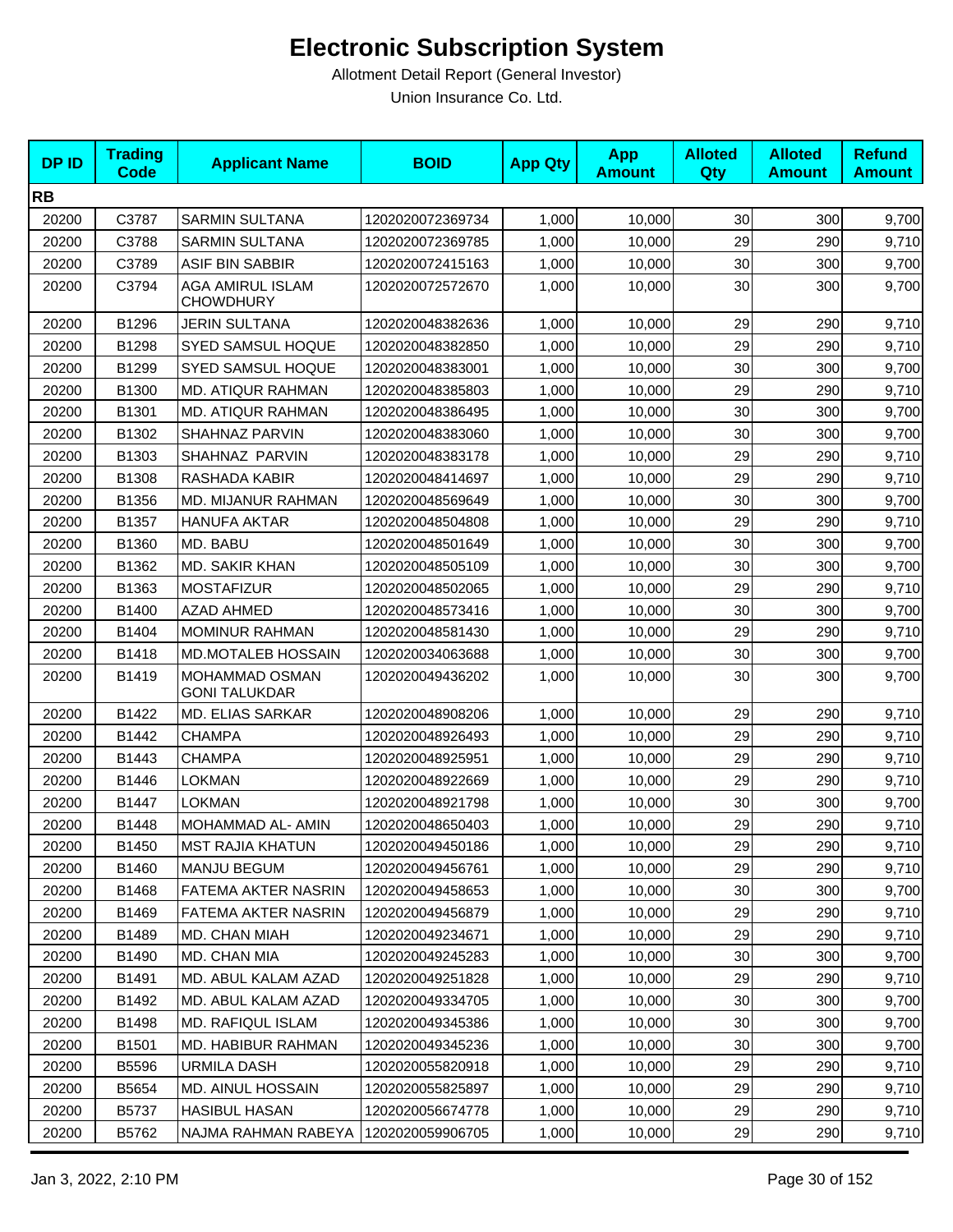| <b>DPID</b> | <b>Trading</b><br><b>Code</b> | <b>Applicant Name</b>             | <b>BOID</b>      | <b>App Qty</b> | <b>App</b><br><b>Amount</b> | <b>Alloted</b><br><b>Qty</b> | <b>Alloted</b><br><b>Amount</b> | <b>Refund</b><br><b>Amount</b> |
|-------------|-------------------------------|-----------------------------------|------------------|----------------|-----------------------------|------------------------------|---------------------------------|--------------------------------|
| <b>RB</b>   |                               |                                   |                  |                |                             |                              |                                 |                                |
| 20200       | B9732                         | ABDUS SALAM                       | 1202020059299784 | 1,000          | 10,000                      | 29                           | 290                             | 9,710                          |
| 20200       | B9733                         | <b>ABDUS SALAM</b>                | 1202020059489923 | 1,000          | 10,000                      | 30                           | 300                             | 9,700                          |
| 20200       | B9734                         | <b>ABDUS SHAHID</b>               | 1202020059299618 | 1,000          | 10,000                      | 29                           | 290                             | 9,710                          |
| 20200       | B9746                         | MD. AL AMIN                       | 1202020059414036 | 1,000          | 10,000                      | 29                           | 290                             | 9,710                          |
| 20200       | B9824                         | MST. ZINZIRA BEGUM                | 1202020060604734 | 1,000          | 10,000                      | 30                           | 300                             | 9,700                          |
| 20200       | B9857                         | MD. JAHANGIR ALAM                 | 1202020059423146 | 1,000          | 10,000                      | 29                           | 290                             | 9,710                          |
| 20200       | A3336                         | <b>SYED FERHAT ANWAR</b>          | 1202020058431284 | 1,000          | 10,000                      | 29                           | 290                             | 9,710                          |
| 20200       | A3343                         | JASIM MOHAMMAD MIAH               | 1202020058511133 | 1,000          | 10,000                      | 29                           | 290                             | 9,710                          |
| 20200       | A3430                         | KAZI ABDUL HAKIM                  | 1202020060298974 | 1,000          | 10,000                      | 30                           | 300                             | 9,700                          |
| 20200       | A3438                         | PUSPA RANI BACHAR                 | 1202020059119675 | 1,000          | 10,000                      | 29                           | 290                             | 9,710                          |
| 20200       | A3483                         | MOHAMMAD HANIF                    | 1202020059567626 | 1,000          | 10,000                      | 29                           | 290                             | 9,710                          |
| 20200       | B3726                         | <b>TAPOS SEN</b>                  | 1202020053494512 | 1,000          | 10,000                      | 29                           | 290                             | 9,710                          |
| 20200       | B3755                         | <b>TAZUL ISLAM</b>                | 1202020053551770 | 1,000          | 10,000                      | 30                           | 300                             | 9,700                          |
| 20200       | B3865                         | <b>RUMA AKTER</b>                 | 1202020053784037 | 1,000          | 10,000                      | 29                           | 290                             | 9,710                          |
| 20200       | B3866                         | <b>RUMA AKTER</b>                 | 1202020053784096 | 1,000          | 10,000                      | 29                           | 290                             | 9,710                          |
| 20200       | B3960                         | MOHAMMAD MEHEDI<br><b>HASAN</b>   | 1202020053983120 | 1,000          | 10,000                      | 29                           | 290                             | 9,710                          |
| 20200       | B9040                         | <b>MD. MONIR HOSSAIN</b>          | 1202020058728172 | 1,000          | 10,000                      | 29                           | 290                             | 9,710                          |
| 20200       | A5671                         | A.K.M SHAMSUL ANWAR               | 1202020063222583 | 1,000          | 10,000                      | 29                           | 290                             | 9,710                          |
| 20200       | B5269                         | SYEDA ALOM                        | 1202020055409548 | 1,000          | 10,000                      | 30                           | 300                             | 9,700                          |
| 20200       | B5272                         | MD. HASANUZZAMAN                  | 1202020055410255 | 1,000          | 10,000                      | 29                           | 290                             | 9,710                          |
| 20200       | B5283                         | ABDUL HAQUE                       | 1202020055707475 | 1,000          | 10,000                      | 29                           | 290                             | 9,710                          |
| 20200       | B5301                         | MD. ALI HOSSAIN                   | 1202020055386431 | 1,000          | 10,000                      | 29                           | 290                             | 9,710                          |
| 20200       | B5359                         | MOHAMMAD KAMAL<br><b>UDDIN</b>    | 1202020055808979 | 1,000          | 10,000                      | 29                           | 290                             | 9,710                          |
| 20200       | B5413                         | MRS. HASINA AKTER                 | 1202020055552602 | 1,000          | 10,000                      | 29                           | 290                             | 9,710                          |
| 20200       | B5478                         | MD. ZIAUL HASHAN                  | 1202020055615868 | 1,000          | 10,000                      | 30                           | 300                             | 9,700                          |
| 20200       | B5483                         | <b>SUMA AKTER</b>                 | 1202020055614946 | 1,000          | 10,000                      | 29                           | 290                             | 9,710                          |
| 20200       | B5492                         | TABIUL ISLAM                      | 1202020055848124 | 1,000          | 10,000                      | 29                           | 290                             | 9,710                          |
| 20200       | B5496                         | MOHAMMAD SALIM<br>ULLAH           | 1202020055848033 | 1,000          | 10,000                      | 29                           | 290                             | 9,710                          |
| 20200       | B5498                         | MD. KHALILUR RAHAMAN              | 1202020055848051 | 1,000          | 10,000                      | 29                           | 290                             | 9,710                          |
| 20200       | B5499                         | MD. RASEDUJJAMAN<br><b>RASHED</b> | 1202020055848068 | 1,000          | 10.000                      | 29                           | 290                             | 9,710                          |
| 20200       | B5523                         | MD. ABDUR RAZZAK                  | 1202020055917635 | 1,000          | 10,000                      | 29                           | 290                             | 9,710                          |
| 20200       | B5524                         | MD. ABDUR RAZZAK                  | 1202020055918284 | 1,000          | 10,000                      | 30                           | 300                             | 9,700                          |
| 20200       | B9978                         | MD. JUYEL SARKER                  | 1202020059647668 | 1,000          | 10,000                      | 29                           | 290                             | 9,710                          |
| 20200       | B9980                         | MD. JUYEL SARKER                  | 1202020059653741 | 1,000          | 10,000                      | 29                           | 290                             | 9,710                          |
| 20200       | C1006                         | ROMANA AKTER                      | 1202020056132126 | 1,000          | 10,000                      | 29                           | 290                             | 9,710                          |
| 20200       | C1025                         | SAMSUN NAHAR BEGUM                | 1202020056301921 | 1,000          | 10,000                      | 30                           | 300                             | 9,700                          |
| 20200       | C1033                         | MD. MEHEDI HASSAN<br><b>AYUB</b>  | 1202020056289998 | 1,000          | 10,000                      | 29                           | 290                             | 9,710                          |
| 20200       | C1131                         | MD. ROMJAN ALI                    | 1202020056874823 | 1,000          | 10,000                      | 30                           | 300                             | 9,700                          |
| 20200       | A1135                         | RAIHANA BEGUM                     | 1202020058157606 | 1,000          | 10,000                      | 29                           | 290                             | 9,710                          |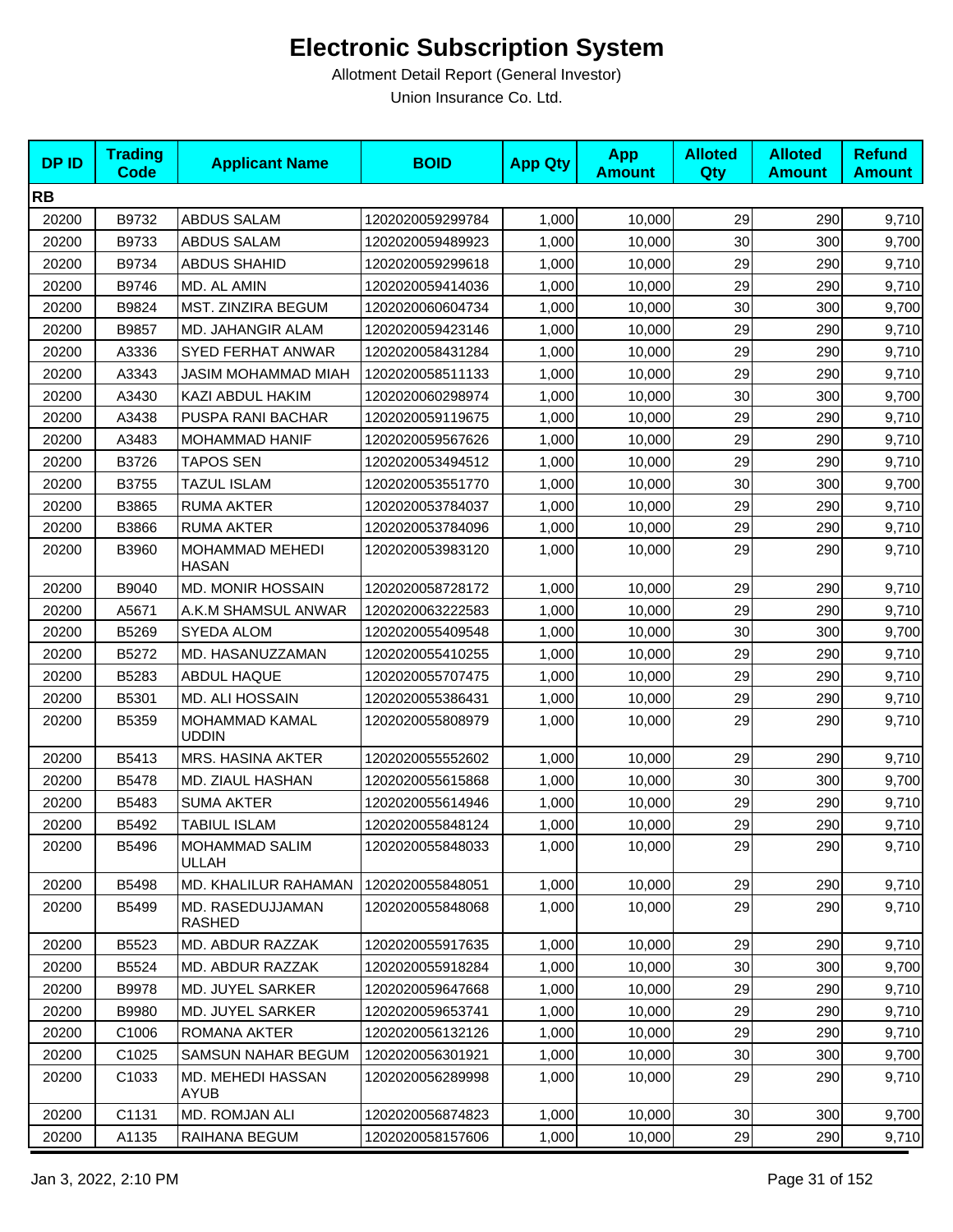| <b>DPID</b> | <b>Trading</b><br><b>Code</b> | <b>Applicant Name</b>               | <b>BOID</b>      | <b>App Qty</b> | <b>App</b><br><b>Amount</b> | <b>Alloted</b><br><b>Qty</b> | <b>Alloted</b><br><b>Amount</b> | <b>Refund</b><br><b>Amount</b> |
|-------------|-------------------------------|-------------------------------------|------------------|----------------|-----------------------------|------------------------------|---------------------------------|--------------------------------|
| <b>RB</b>   |                               |                                     |                  |                |                             |                              |                                 |                                |
| 20200       | B1013                         | MST.SHAHANAZ BEGUM                  | 1202020047517311 | 1,000          | 10,000                      | 29                           | 290                             | 9,710                          |
| 20200       | B1054                         | SHUFIA BEGUM                        | 1202020047570619 | 1,000          | 10,000                      | 29                           | 290                             | 9,710                          |
| 20200       | B1059                         | <b>MD. AKKAS PATWARY</b>            | 1202020047574427 | 1,000          | 10,000                      | 30                           | 300                             | 9,700                          |
| 20200       | B1080                         | <b>RINA AKTER</b>                   | 1202020047612155 | 1,000          | 10,000                      | 29                           | 290                             | 9,710                          |
| 20200       | B1119                         | MD. RABIUL KARIM                    | 1202020048239621 | 1,000          | 10,000                      | 29                           | 290                             | 9,710                          |
| 20200       | B1120                         | MD. RABIUL KARIM                    | 1202020048239282 | 1,000          | 10,000                      | 29                           | 290                             | 9,710                          |
| 20200       | B1121                         | <b>MD. RAFIKUL ISLAM</b>            | 1202020048133305 | 1,000          | 10,000                      | 29                           | 290                             | 9,710                          |
| 20200       | B1125                         | MOHAMMAD KAMAL<br><b>HOSSAIN</b>    | 1202020047546178 | 1,000          | 10,000                      | 30                           | 300                             | 9,700                          |
| 20200       | 45111                         | <b>UMME HALIMA</b>                  | 1202020034043972 | 1,000          | 10,000                      | 29                           | 290                             | 9,710                          |
| 20200       | 45113                         | LAILA KHALEDA NEPA                  | 1202020034044008 | 1,000          | 10,000                      | 29                           | 290                             | 9,710                          |
| 20200       | 45119                         | TANIA AKTER                         | 1202020034320346 | 1,000          | 10,000                      | 29                           | 290                             | 9,710                          |
| 20200       | 45120                         | <b>SONIA AKTER</b>                  | 1202020034320595 | 1,000          | 10,000                      | 29                           | 290                             | 9,710                          |
| 20200       | 45121                         | SALEHA BEGUM                        | 1202020034320362 | 1,000          | 10,000                      | 29                           | 290                             | 9,710                          |
| 20200       | 45122                         | <b>TANIA AKTER</b>                  | 1202020034320389 | 1,000          | 10,000                      | 29                           | 290                             | 9,710                          |
| 20200       | A1459                         | APURBA SAHA                         | 1202020042816001 | 1,000          | 10,000                      | 30                           | 300                             | 9,700                          |
| 20200       | A1500                         | MD. FAKHRUL ALAM                    | 1202020055186252 | 1,000          | 10,000                      | 29                           | 290                             | 9,710                          |
| 20200       | A1711                         | MOHAMMAD ALAM                       | 1202020058019399 | 1,000          | 10,000                      | 29                           | 290                             | 9,710                          |
| 20200       | A1718                         | MOHAMMED SHAHADAT<br><b>HOSSAIN</b> | 1202020058441688 | 1,000          | 10,000                      | 29                           | 290                             | 9,710                          |
| 20200       | A1767                         | MOHAMMAD SHOHIDUL<br><b>ISLAM</b>   | 1202020055991553 | 1,000          | 10,000                      | 29                           | 290                             | 9,710                          |
| 20200       | A1773                         | MD. MIZANUR RAHMAN<br><b>BOKUL</b>  | 1202020057003898 | 1,000          | 10,000                      | 29                           | 290                             | 9,710                          |
| 20200       | A1775                         | MST. GULSHAN ARA                    | 1202020056995660 | 1,000          | 10,000                      | 29                           | 290                             | 9,710                          |
| 20200       | B2217                         | MD. AMINUL ISLAM                    | 1202020050806060 | 1,000          | 10,000                      | 30                           | 300                             | 9,700                          |
| 20200       | B2235                         | MD. AZAD AHMMED                     | 1202020050904429 | 1,000          | 10,000                      | 30                           | 300                             | 9,700                          |
| 20200       | B2256                         | MD. SOFIKUL ISLAM                   | 1202020053614779 | 1,000          | 10,000                      | 29                           | 290                             | 9,710                          |
| 20200       | B2258                         | <b>SALIM</b>                        | 1202020053614795 | 1,000          | 10,000                      | 30                           | 300                             | 9,700                          |
| 20200       | B2261                         | <b>SALIM</b>                        | 1202020053614800 | 1,000          | 10,000                      | 29                           | 290                             | 9,710                          |
| 20200       | B2293                         | JALAL MIA                           | 1202020050905763 | 1,000          | 10.000                      | 29                           | 290                             | 9,710                          |
| 20200       | B2323                         | THAMINA FARHAD                      | 1202020050983901 | 1,000          | 10,000                      | 30                           | 300                             | 9,700                          |
| 20200       | B2324                         | MD. RAJJAB SHAKH                    | 1202020050983896 | 1,000          | 10,000                      | 29                           | 290                             | 9,710                          |
| 20200       | B2338                         | RUMANA ISLAM                        | 1202020050952849 | 1,000          | 10,000                      | 30 <sub>0</sub>              | 300                             | 9,700                          |
| 20200       | B2339                         | UZZALA RANI SARKER                  | 1202020050952865 | 1,000          | 10.000                      | 29                           | 290                             | 9,710                          |
| 20200       | B2342                         | MD. SHAHJAHAN                       | 1202020050952873 | 1,000          | 10,000                      | 30                           | 300                             | 9,700                          |
| 20200       | B2346                         | MRS. LUCKY BEGUM                    | 1202020051016938 | 1,000          | 10,000                      | 29                           | 290                             | 9,710                          |
| 20200       | B2353                         | MD. SAIFUDDIN                       | 1202020051110075 | 1,000          | 10.000                      | 30                           | 300                             | 9,700                          |
| 20200       | B2356                         | MR. A.K.S KADER                     | 1202020051449962 | 1,000          | 10,000                      | 29                           | 290                             | 9,710                          |
| 20200       | B2357                         | THAMINA FARHAD                      | 1202020050979449 | 1,000          | 10,000                      | 30                           | 300                             | 9,700                          |
| 20200       | B2358                         | MD. RAJJAB SHAKH                    | 1202020050981000 | 1,000          | 10,000                      | 29                           | 290                             | 9,710                          |
| 20200       | B2359                         | ROMANA SARKAR                       | 1202020050979457 | 1,000          | 10,000                      | 29                           | 290                             | 9,710                          |
| 20200       | B2371                         | JAHANGIR HOSSAIN                    | 1202020051154345 | 1,000          | 10,000                      | 29                           | 290                             | 9,710                          |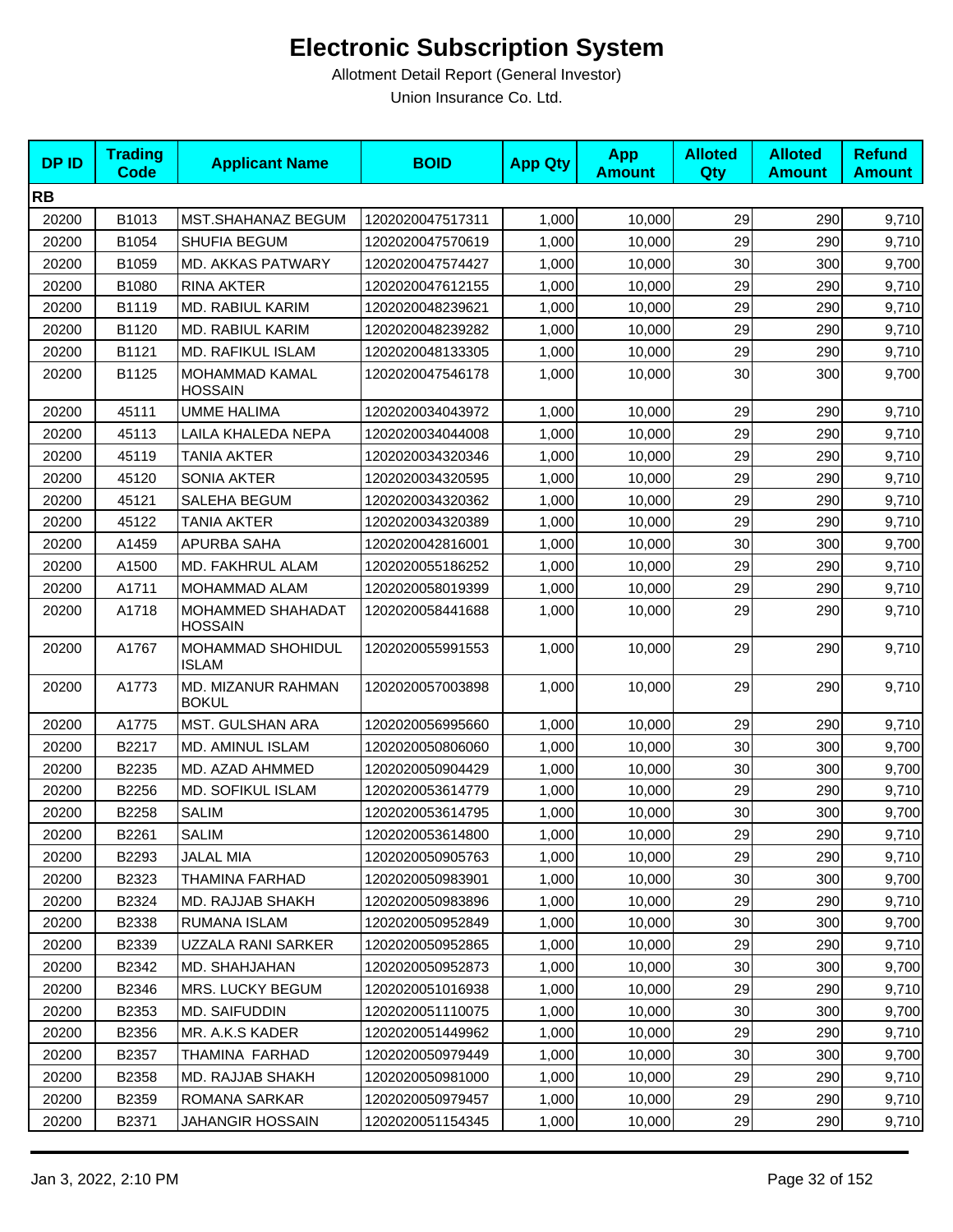| <b>DPID</b> | <b>Trading</b><br><b>Code</b> | <b>Applicant Name</b>                        | <b>BOID</b>      | <b>App Qty</b> | <b>App</b><br><b>Amount</b> | <b>Alloted</b><br>Qty | <b>Alloted</b><br><b>Amount</b> | <b>Refund</b><br><b>Amount</b> |
|-------------|-------------------------------|----------------------------------------------|------------------|----------------|-----------------------------|-----------------------|---------------------------------|--------------------------------|
| <b>RB</b>   |                               |                                              |                  |                |                             |                       |                                 |                                |
| 20200       | B2372                         | JAHANGIR HOSSAIN                             | 1202020051154875 | 1,000          | 10,000                      | 29                    | 290                             | 9,710                          |
| 20200       | B2401                         | ABDUL MANNAN                                 | 1202020051154883 | 1,000          | 10,000                      | 29                    | 290                             | 9,710                          |
| 20200       | B7552                         | PADMA RANI GHOSH                             | 1202020057259278 | 1,000          | 10,000                      | 29                    | 290                             | 9,710                          |
| 20200       | B7553                         | <b>LIPI RANI PAL</b>                         | 1202020057259540 | 1,000          | 10,000                      | 30                    | 300                             | 9,700                          |
| 20200       | B7600                         | KAZI NASIM ARA HAQUE                         | 1202020057350875 | 1,000          | 10,000                      | 29                    | 290                             | 9,710                          |
| 20200       | B7601                         | KAZI NASIM ARA HAQUE                         | 1202020057351232 | 1,000          | 10,000                      | 30                    | 300                             | 9,700                          |
| 20200       | B7607                         | <b>SHULI BEGUM</b>                           | 1202020057407400 | 1,000          | 10,000                      | 30                    | 300                             | 9,700                          |
| 20200       | B7608                         | KAZI KHURSHIDA HAQUE                         | 1202020057407724 | 1,000          | 10,000                      | 29                    | 290                             | 9,710                          |
| 20200       | 40691                         | <b>IFTEKHAR TANVEER</b><br><b>AHMED KHAN</b> | 1202020018160972 | 1,000          | 10,000                      | 29                    | 290                             | 9,710                          |
| 20200       | 40707                         | <b>LABONY YEASMIN</b>                        | 1202020018190751 | 1,000          | 10,000                      | 29                    | 290                             | 9,710                          |
| 20200       | 40708                         | <b>MR.SHAMIM AHMED</b>                       | 1202020018190768 | 1,000          | 10,000                      | 29                    | 290                             | 9,710                          |
| 20200       | 40709                         | MRS.LABONY YEASMIN                           | 1202020018190776 | 1,000          | 10,000                      | 29                    | 290                             | 9,710                          |
| 20200       | 40727                         | <b>DIBAKAR ROY</b>                           | 1202020018227802 | 1,000          | 10,000                      | 29                    | 290                             | 9,710                          |
| 20200       | 40770                         | MOHAMMED ABUL<br><b>KALAM AZAD</b>           | 1202020018261459 | 1,000          | 10,000                      | 29                    | 290                             | 9,710                          |
| 20200       | 40795                         | SANJOY KUMER DEY                             | 1202020018319112 | 1,000          | 10,000                      | 29                    | 290                             | 9,710                          |
| 20200       | 40796                         | SANJIB KUMER DEY                             | 1202020018319099 | 1,000          | 10,000                      | 30                    | 300                             | 9,700                          |
| 20200       | 40803                         | MD.SHAHADAT HOSSAIN                          | 1202020018326258 | 1,000          | 10,000                      | 29                    | 290                             | 9,710                          |
| 20200       | 40805                         | MRS.SALEHA KHATUN                            | 1202020018326231 | 1,000          | 10,000                      | 29                    | 290                             | 9,710                          |
| 20200       | 40807                         | MRS.ROKEYA BEGUM                             | 1202020018326391 | 1,000          | 10,000                      | 29                    | 290                             | 9,710                          |
| 20200       | B1126                         | MOHAMMAD KAMAL<br><b>HOSSAIN</b>             | 1202020048173470 | 1,000          | 10,000                      | 30                    | 300                             | 9,700                          |
| 20200       | B1127                         | <b>JNTAS BEGUM</b>                           | 1202020048134872 | 1,000          | 10,000                      | 29                    | 290                             | 9,710                          |
| 20200       | B1128                         | <b>JNTAS BEGUM</b>                           | 1202020047933310 | 1,000          | 10,000                      | 29                    | 290                             | 9,710                          |
| 20200       | B1129                         | MD. SALAUDDIN<br>AHAMMAD                     | 1202020047933302 | 1,000          | 10,000                      | 29                    | 290                             | 9,710                          |
| 20200       | B1130                         | MD.SALAUDDIN<br>AHAMMAD                      | 1202020047940836 | 1,000          | 10,000                      | 29                    | 290                             | 9,710                          |
| 20200       | B1190                         | AYASHA SIDDIKA                               | 1202020048270090 | 1,000          | 10,000                      | 29                    | 290                             | 9,710                          |
| 20200       | B1194                         | SHALMA BEGUM                                 | 1202020048263999 | 1,000          | 10,000                      | 29                    | 290                             | 9,710                          |
| 20200       | b1195                         | <b>SALIM MAHMUD</b>                          | 1202020048026209 | 1,000          | 10,000                      | 29                    | 290                             | 9,710                          |
| 20200       | B1196                         | <b>SALIM MAHMUD</b>                          | 1202020048027013 | 1,000          | 10,000                      | 29                    | 290                             | 9,710                          |
| 20200       | B1197                         | MD. SIDDIQUE MRIDHA                          | 1202020048027487 | 1,000          | 10,000                      | 30                    | 300                             | 9,700                          |
| 20200       | B1198                         | MD. SIDDIQUE MRIDHA                          | 1202020048028457 | 1,000          | 10,000                      | 29                    | 290                             | 9,710                          |
| 20200       | B1199                         | RONY RAHMAN                                  | 1202020048034978 | 1,000          | 10,000                      | 29                    | 290                             | 9,710                          |
| 20200       | B1201                         | <b>TASNIM AHMED</b>                          | 1202020048182681 | 1,000          | 10,000                      | 30                    | 300                             | 9,700                          |
| 20200       | B1202                         | <b>TASNIM AHMED</b>                          | 1202020048308022 | 1,000          | 10,000                      | 30                    | 300                             | 9,700                          |
| 20200       | B1204                         | <b>MAHMUD HASAN</b>                          | 1202020048282999 | 1,000          | 10,000                      | 29                    | 290                             | 9,710                          |
| 20200       | B5983                         | <b>MST. SHATHI KHATUN</b>                    | 1202020056076427 | 1,000          | 10,000                      | 29                    | 290                             | 9,710                          |
| 20200       | B5984                         | <b>MST. SHATHI KHATUN</b>                    | 1202020056079083 | 1,000          | 10,000                      | 29                    | 290                             | 9,710                          |
| 20200       | B6081                         | MOKREMA KHATUN                               | 1202020056088134 | 1,000          | 10,000                      | 29                    | 290                             | 9,710                          |
| 20200       | B6082                         | <b>MOKREMA KHATUN</b>                        | 1202020056088870 | 1,000          | 10,000                      | 29                    | 290                             | 9,710                          |
| 20200       | B6083                         | MST. RUMISA BEGUM                            | 1202020056100232 | 1,000          | 10,000                      | 30                    | 300                             | 9,700                          |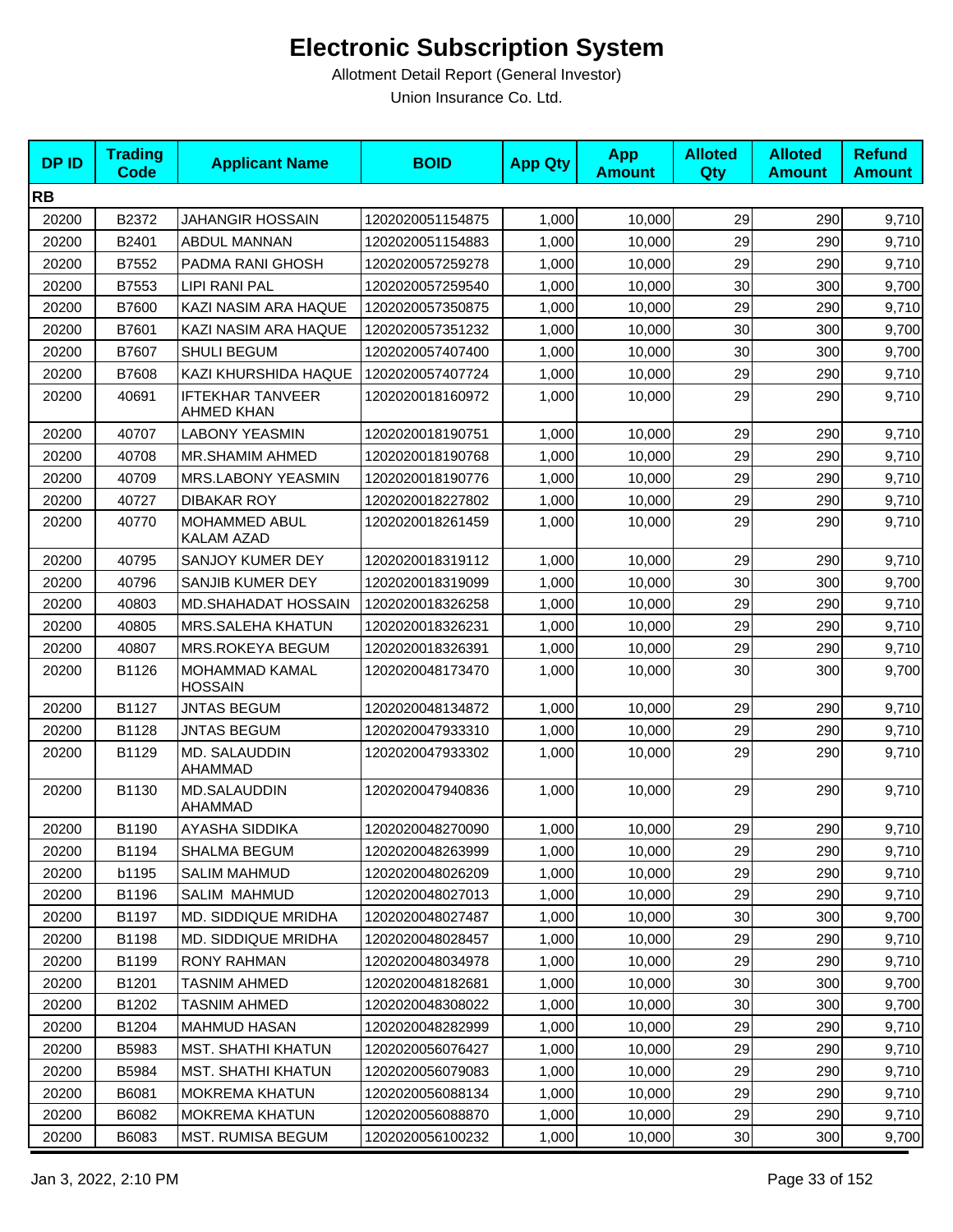| <b>DPID</b> | <b>Trading</b><br><b>Code</b> | <b>Applicant Name</b>          | <b>BOID</b>      | <b>App Qty</b> | <b>App</b><br><b>Amount</b> | <b>Alloted</b><br><b>Qty</b> | <b>Alloted</b><br><b>Amount</b> | <b>Refund</b><br><b>Amount</b> |
|-------------|-------------------------------|--------------------------------|------------------|----------------|-----------------------------|------------------------------|---------------------------------|--------------------------------|
| <b>RB</b>   |                               |                                |                  |                |                             |                              |                                 |                                |
| 20200       | B6087                         | <b>MST. SHIRNA BEGUM</b>       | 1202020056100721 | 1,000          | 10,000                      | 30                           | 300                             | 9,700                          |
| 20200       | B6101                         | MST. ARIJNA BEGUM              | 1202020059787191 | 1,000          | 10,000                      | 29                           | 290                             | 9,710                          |
| 20200       | B6102                         | MST. ARIJNA BEGUM              | 1202020059787205 | 1,000          | 10,000                      | 30                           | 300                             | 9,700                          |
| 20200       | B6103                         | MST. JAHANARA BEGUM            | 1202020059788250 | 1,000          | 10,000                      | 29                           | 290                             | 9,710                          |
| 20200       | B6104                         | MST. JAHANARA BEGUM            | 1202020059788285 | 1,000          | 10,000                      | 29                           | 290                             | 9,710                          |
| 20200       | B6105                         | <b>MST. NASIMA KHATUN</b>      | 1202020059788317 | 1,000          | 10,000                      | 30                           | 300                             | 9,700                          |
| 20200       | B6106                         | <b>MST. NASIMA KHATUN</b>      | 1202020059788325 | 1,000          | 10,000                      | 29                           | 290                             | 9,710                          |
| 20200       | B6107                         | <b>MST. PARINA BEGUM</b>       | 1202020059788376 | 1,000          | 10,000                      | 30                           | 300                             | 9,700                          |
| 20200       | B6108                         | <b>MST. PARINA BEGUM</b>       | 1202020059788691 | 1,000          | 10,000                      | 30                           | 300                             | 9,700                          |
| 20200       | B6109                         | <b>MST. SUNDARI BEGUM</b>      | 1202020059788705 | 1,000          | 10,000                      | 29                           | 290                             | 9,710                          |
| 20200       | b6118                         | ROMANA AKTER                   | 1202020060586481 | 1,000          | 10,000                      | 29                           | 290                             | 9,710                          |
| 20200       | B6133                         | MD. IMANUL ISLAM               | 1202020056073474 | 1,000          | 10,000                      | 29                           | 290                             | 9,710                          |
| 20200       | C1834                         | SOIYED TIPU SULTAN             | 1202020058229912 | 1,000          | 10,000                      | 29                           | 290                             | 9,710                          |
| 20200       | C1837                         | MD. HASSAN                     | 1202020058229971 | 1,000          | 10,000                      | 29                           | 290                             | 9,710                          |
| 20200       | 30203                         | <b>HALIMA KHATUN</b>           | 1202020009607193 | 1,000          | 10,000                      | 29                           | 290                             | 9,710                          |
| 20200       | 30213                         | <b>MD.NAHID SARWAR</b>         | 1202020009591792 | 1,000          | 10,000                      | 29                           | 290                             | 9,710                          |
| 20200       | 30359                         | HACHINA AKTER JAHAN            | 1202020009738581 | 1,000          | 10,000                      | 30                           | 300                             | 9,700                          |
| 20200       | 30360                         | <b>MD.AHSANUL HOQUE</b>        | 1202020009738591 | 1,000          | 10,000                      | 29                           | 290                             | 9,710                          |
| 20200       | 30361                         | <b>MD.AHSANUL HOQUE</b>        | 1202020009738605 | 1,000          | 10,000                      | 29                           | 290                             | 9,710                          |
| 20200       | 30362                         | A.B.M MOZAMMEL<br><b>HOQUE</b> | 1202020009738613 | 1,000          | 10,000                      | 29                           | 290                             | 9,710                          |
| 20200       | 30363                         | A.B.M MOZAMMEL<br><b>HOQUE</b> | 1202020009738621 | 1,000          | 10,000                      | 30                           | 300                             | 9,700                          |
| 20200       | 30442                         | MRS.SHARABAN TAHURA            | 1202020009767554 | 1,000          | 10,000                      | 30                           | 300                             | 9,700                          |
| 20200       | 36002                         | <b>BABUL CHANDRA PAUL</b>      | 1202020014057925 | 1,000          | 10,000                      | 30                           | 300                             | 9,700                          |
| 20200       | 36003                         | <b>BABUL CHANDRA PAUL</b>      | 1202020014057941 | 1,000          | 10,000                      | 30                           | 300                             | 9,700                          |
| 20200       | 36118                         | <b>TOPNA MODAK</b>             | 1202020013887156 | 1,000          | 10,000                      | 29                           | 290                             | 9,710                          |
| 20200       | 36154                         | <b>BIKASH BANIK</b>            | 1202020014139601 | 1,000          | 10,000                      | 29                           | 290                             | 9,710                          |
| 20200       | 36170                         | <b>MD.JAHANGIR ALAM</b>        | 1202020013887635 | 1,000          | 10,000                      | 30                           | 300                             | 9,700                          |
| 20200       | 45170                         | <b>MST. TARIKA KHATUN</b>      | 1202020034769781 | 1,000          | 10,000                      | 30 <sub>0</sub>              | 300                             | 9,700                          |
| 20200       | 45171                         | MST. TARIKA KHATUN             | 1202020034769771 | 1,000          | 10,000                      | 30                           | 300                             | 9,700                          |
| 20200       | 45190                         | TAPAS KUMAR CHANDA             | 1202020035123387 | 1,000          | 10,000                      | 29                           | 290                             | 9,710                          |
| 20200       | 45191                         | TAPAS KUMAR CHANDA             | 1202020035123451 | 1,000          | 10,000                      | 29                           | 290                             | 9,710                          |
| 20200       | 45192                         | <b>MRINAL KANTI AICH</b>       | 1202020035123518 | 1,000          | 10,000                      | 29                           | 290                             | 9,710                          |
| 20200       | 45193                         | <b>MRINAL KANTI AICH</b>       | 1202020035123550 | 1,000          | 10.000                      | 30                           | 300                             | 9,700                          |
| 20200       | 45230                         | <b>VAROTI RANI DEB</b>         | 1202020035369653 | 1,000          | 10,000                      | 29                           | 290                             | 9,710                          |
| 20200       | 45231                         | <b>VAROTI RANI DEB</b>         | 1202020035369637 | 1,000          | 10,000                      | 29                           | 290                             | 9,710                          |
| 20200       | 45561                         | PALLAB BHATTACHARJEE           | 1202020035588982 | 1,000          | 10,000                      | 30                           | 300                             | 9,700                          |
| 20200       | 45582                         | MISS AYSHA SIDDIKA             | 1202020035866947 | 1,000          | 10,000                      | 30                           | 300                             | 9,700                          |
| 20200       | 40808                         | MRS.ROKEYA BEGUM               | 1202020018326373 | 1,000          | 10,000                      | 29                           | 290                             | 9,710                          |
| 20200       | 40809                         | <b>MD.SAHIDUL ISLAM</b>        | 1202020018326365 | 1,000          | 10,000                      | 29                           | 290                             | 9,710                          |
| 20200       | 40810                         | JEWEL AHAMMED                  | 1202020018326357 | 1,000          | 10,000                      | 29                           | 290                             | 9,710                          |
| 20200       | 40811                         | JEWEL AHAMMED                  | 1202020018326330 | 1,000          | 10,000                      | 30                           | 300                             | 9,700                          |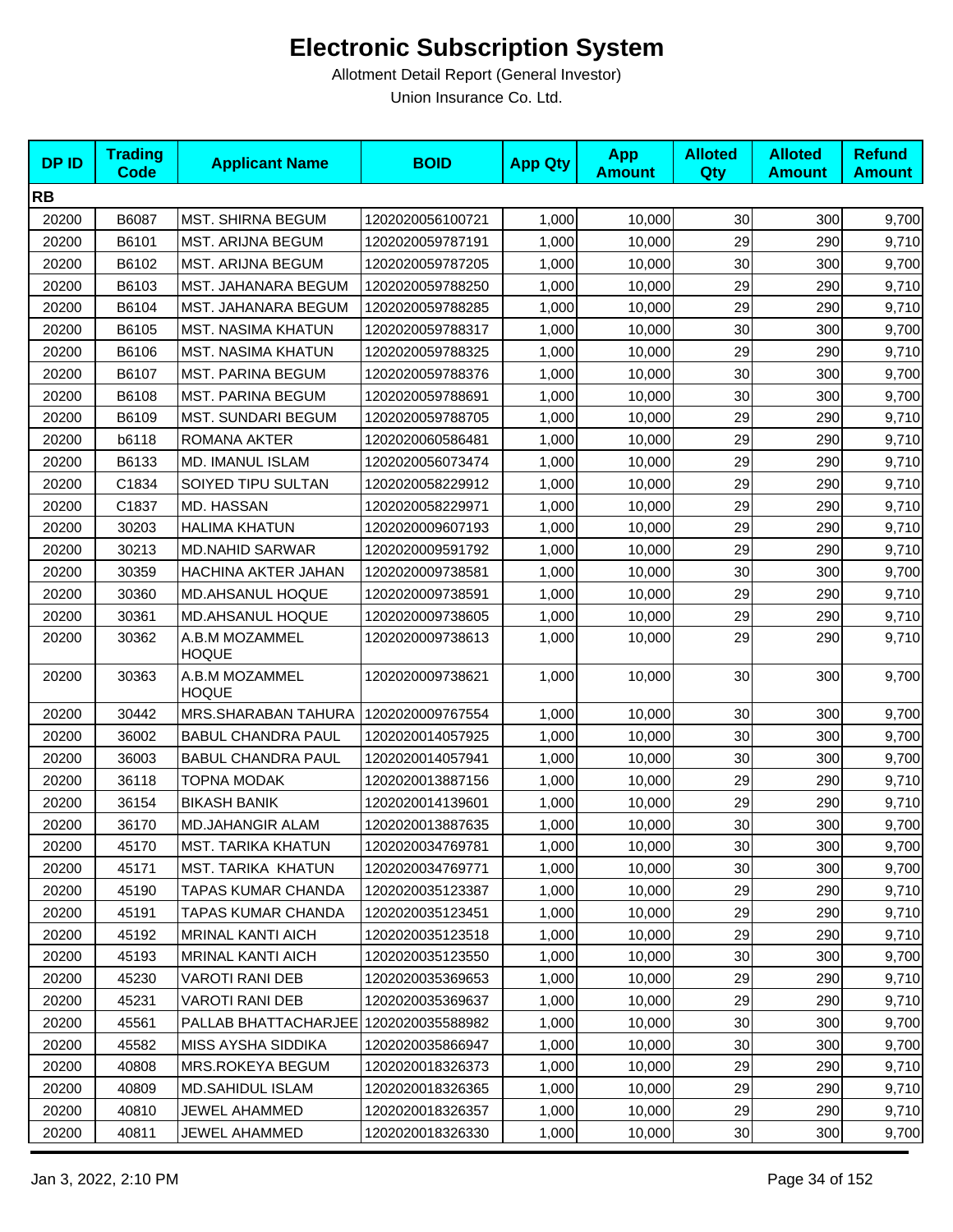| <b>DPID</b> | <b>Trading</b><br><b>Code</b> | <b>Applicant Name</b>                 | <b>BOID</b>      | <b>App Qty</b> | <b>App</b><br><b>Amount</b> | <b>Alloted</b><br>Qty | <b>Alloted</b><br><b>Amount</b> | <b>Refund</b><br><b>Amount</b> |
|-------------|-------------------------------|---------------------------------------|------------------|----------------|-----------------------------|-----------------------|---------------------------------|--------------------------------|
| <b>RB</b>   |                               |                                       |                  |                |                             |                       |                                 |                                |
| 20200       | 40844                         | DEBESH CHANDRA ROY                    | 1202020018368727 | 1,000          | 10,000                      | 29                    | 290                             | 9,710                          |
| 20200       | 40846                         | <b>DIPALI RANI ROY</b>                | 1202020018368743 | 1,000          | 10,000                      | 29                    | 290                             | 9,710                          |
| 20200       | 40849                         | MD.BELAYET                            | 1202020018388989 | 1,000          | 10,000                      | 29                    | 290                             | 9,710                          |
| 20200       | 40857                         | <b>ETI SAHA</b>                       | 1202020018438116 | 1,000          | 10,000                      | 29                    | 290                             | 9,710                          |
| 20200       | 40858                         | <b>ETI SAHA</b>                       | 1202020018438108 | 1,000          | 10,000                      | 29                    | 290                             | 9,710                          |
| 20200       | 40859                         | <b>DEBI ROY</b>                       | 1202020018438092 | 1,000          | 10,000                      | 29                    | 290                             | 9,710                          |
| 20200       | 40860                         | <b>DEBI ROY</b>                       | 1202020018438084 | 1,000          | 10,000                      | 29                    | 290                             | 9,710                          |
| 20200       | 60063                         | SADHAN CHANDRA SAHA                   | 1202020018496327 | 1,000          | 10,000                      | 30                    | 300                             | 9,700                          |
| 20200       | 60064                         | <b>SUMITA SAHA</b>                    | 1202020018496335 | 1,000          | 10,000                      | 29                    | 290                             | 9,710                          |
| 20200       | 60065                         | LIPIKA RANI SAHA                      | 1202020018496351 | 1,000          | 10,000                      | 29                    | 290                             | 9,710                          |
| 20200       | 60069                         | <b>FARIA HOSSAIN KOLE</b>             | 1202020018515625 | 1,000          | 10,000                      | 29                    | 290                             | 9,710                          |
| 20200       | 60092                         | <b>MD.MASUD RANA</b>                  | 1202020018628994 | 1,000          | 10,000                      | 29                    | 290                             | 9,710                          |
| 20200       | 60102                         | KRISHNO KANTO SARKER 1202020018629102 |                  | 1,000          | 10,000                      | 29                    | 290                             | 9,710                          |
| 20200       | 60103                         | KRISHNO KANTO SARKER 1202020018629110 |                  | 1,000          | 10,000                      | 30                    | 300                             | 9,700                          |
| 20200       | 60109                         | SADHAN CHANDRA SAHA                   | 1202020018629171 | 1,000          | 10,000                      | 29                    | 290                             | 9,710                          |
| 20200       | 60114                         | <b>KAMALESH PAUL</b>                  | 1202020018673261 | 1,000          | 10,000                      | 30                    | 300                             | 9,700                          |
| 20200       | 60115                         | KAMALESH PAUL                         | 1202020018673286 | 1,000          | 10,000                      | 30                    | 300                             | 9,700                          |
| 20200       | 60128                         | SM.MAHMUDUL HASAN                     | 1202020018743138 | 1,000          | 10,000                      | 29                    | 290                             | 9,710                          |
| 20200       | 60129                         | SM.MAHMUDUL HASAN                     | 1202020018743146 | 1,000          | 10,000                      | 29                    | 290                             | 9,710                          |
| 20200       | 60256                         | SAJIB CHANDRA DAS                     | 1202020019331211 | 1,000          | 10,000                      | 29                    | 290                             | 9,710                          |
| 20200       | 60257                         | SAJIB CHANDRA DAS                     | 1202020019331099 | 1,000          | 10,000                      | 29                    | 290                             | 9,710                          |
| 20200       | 60317                         | RABI SHANKAR<br><b>BHOWMICK</b>       | 1202020019894441 | 1,000          | 10,000                      | 29                    | 290                             | 9,710                          |
| 20200       | 60318                         | <b>TANIA SULTANA</b>                  | 1202020019911492 | 1,000          | 10,000                      | 30                    | 300                             | 9,700                          |
| 20200       | 60319                         | <b>TANIA SULTANA</b>                  | 1202020019911508 | 1,000          | 10,000                      | 30                    | 300                             | 9,700                          |
| 20200       | 60334                         | <b>BISHWAJIT PAUL</b>                 | 1202020020160810 | 1,000          | 10,000                      | 29                    | 290                             | 9,710                          |
| 20200       | 60367                         | <b>MD.RASEL SHAIK</b>                 | 1202020020883608 | 1,000          | 10,000                      | 29                    | 290                             | 9,710                          |
| 20200       | 60370                         | MRS.ASMA-UL-<br>HUSNA(MITU)           | 1202020020883592 | 1,000          | 10,000                      | 29                    | 290                             | 9,710                          |
| 20200       | 60371                         | MRS.ASMA-UL-<br>HUSNA(MITU)           | 1202020020883576 | 1,000          | 10,000                      | 30                    | 300                             | 9,700                          |
| 20200       | 60398                         | <b>BIJON KUMAR SAHA</b>               | 1202020021345221 | 1,000          | 10,000                      | 29                    | 290                             | 9,710                          |
| 20200       | 60408                         | <b>BIJOY SHEN PAL</b>                 | 1202020021523308 | 1,000          | 10,000                      | 29                    | 290                             | 9,710                          |
| 20200       | A3142                         | <b>ANWAR HOSSAIN</b>                  | 1202020057827667 | 1,000          | 10,000                      | 29                    | 290                             | 9,710                          |
| 20200       | A3143                         | ANWAR HOSSAIN                         | 1202020057827675 | 1,000          | 10,000                      | 29                    | 290                             | 9,710                          |
| 20200       | A3151                         | MD. ABU SHOAIB                        | 1202020015799904 | 1,000          | 10,000                      | 30                    | 300                             | 9,700                          |
| 20200       | A3169                         | MD. AMINUL ISLAM                      | 1202020058226068 | 1,000          | 10,000                      | 29                    | 290                             | 9,710                          |
| 20200       | A3170                         | MD. AMINUL ISLAM                      | 1202020058226132 | 1,000          | 10,000                      | 29                    | 290                             | 9,710                          |
| 20200       | A3171                         | RASHIDA KHATUN                        | 1202020058226223 | 1,000          | 10,000                      | 29                    | 290                             | 9,710                          |
| 20200       | A3172                         | RASHIDA KHATUN                        | 1202020058226274 | 1,000          | 10,000                      | 29                    | 290                             | 9,710                          |
| 20200       | A3181                         | <b>ASMA AKTER</b>                     | 1202020058261618 | 1,000          | 10,000                      | 29                    | 290                             | 9,710                          |
| 20200       | A3182                         | <b>TANIA SULTANA</b>                  | 1202020058255809 | 1,000          | 10,000                      | 30                    | 300                             | 9,700                          |
| 20200       | A3183                         | TANIA SULTANA                         | 1202020058261733 | 1,000          | 10,000                      | 29                    | 290                             | 9,710                          |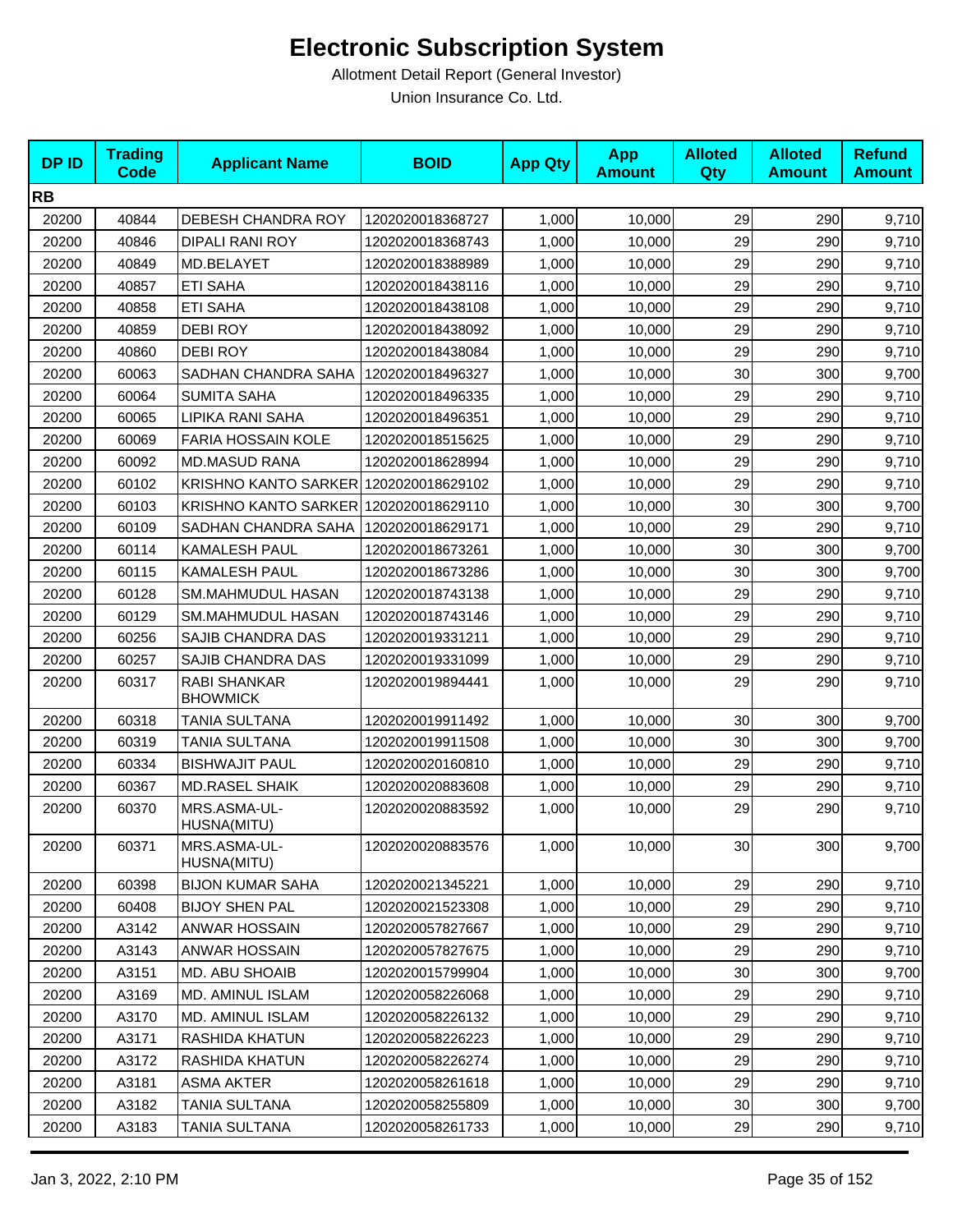| <b>DPID</b> | <b>Trading</b><br><b>Code</b> | <b>Applicant Name</b>                  | <b>BOID</b>      | <b>App Qty</b> | <b>App</b><br><b>Amount</b> | <b>Alloted</b><br>Qty | <b>Alloted</b><br><b>Amount</b> | <b>Refund</b><br><b>Amount</b> |
|-------------|-------------------------------|----------------------------------------|------------------|----------------|-----------------------------|-----------------------|---------------------------------|--------------------------------|
| <b>RB</b>   |                               |                                        |                  |                |                             |                       |                                 |                                |
| 20200       | A3188                         | SARDAR ABUL KASHEM<br>(MITHU)          | 1202020058262291 | 1,000          | 10,000                      | 29                    | 290                             | 9,710                          |
| 20200       | A3189                         | <b>NAZMOON NAHER</b>                   | 1202020058262315 | 1,000          | 10.000                      | 30                    | 300                             | 9,700                          |
| 20200       | A3204                         | SARDAR ABU ZAFOR                       | 1202020058287801 | 1,000          | 10,000                      | 30                    | 300                             | 9,700                          |
| 20200       | A3205                         | SARDAR ABU ZAFOR                       | 1202020058288218 | 1,000          | 10,000                      | 29                    | 290                             | 9,710                          |
| 20200       | A3206                         | JAHANARA BEGUM                         | 1202020058288756 | 1,000          | 10.000                      | 29                    | 290                             | 9,710                          |
| 20200       | A3207                         | JAHANARA BEGUM                         | 1202020058288764 | 1,000          | 10,000                      | 29                    | 290                             | 9,710                          |
| 20200       | A3269                         | MD.A.SATTAR<br><b>HOWLADER</b>         | 1202020021165451 | 1,000          | 10,000                      | 29                    | 290                             | 9,710                          |
| 20200       | A3328                         | NAZNEEN SULTANA                        | 1202020058414331 | 1,000          | 10,000                      | 29                    | 290                             | 9,710                          |
| 20200       | A3329                         | NAZNEEN SULTANA                        | 1202020058414810 | 1,000          | 10,000                      | 30                    | 300                             | 9,700                          |
| 20200       | A3330                         | <b>UMME SAKI NAZNEEN</b>               | 1202020058414414 | 1,000          | 10,000                      | 29                    | 290                             | 9,710                          |
| 20200       | A3331                         | <b>UMME SAKI NAZNEEN</b>               | 1202020058414639 | 1,000          | 10,000                      | 30                    | 300                             | 9,700                          |
| 20200       | A3332                         | <b>MD. AMIR HOSSAIN</b>                | 1202020058525784 | 1,000          | 10,000                      | 29                    | 290                             | 9,710                          |
| 20200       | A3418                         | MD. SHAHIDUR RAHMAN                    | 1202020012475046 | 1,000          | 10,000                      | 29                    | 290                             | 9,710                          |
| 20200       | 45592                         | PURNIMA MODAK                          | 1202020035867023 | 1,000          | 10,000                      | 29                    | 290                             | 9,710                          |
| 20200       | 45615                         | RINKO RANI DAS                         | 1202020036174256 | 1,000          | 10,000                      | 29                    | 290                             | 9,710                          |
| 20200       | 45632                         | SHEKH BORHAN UDDIN                     | 1202020036397179 | 1,000          | 10,000                      | 29                    | 290                             | 9,710                          |
| 20200       | 45642                         | JOYONTO MITHU GHOSH                    | 1202020036523591 | 1,000          | 10,000                      | 29                    | 290                             | 9,710                          |
| 20200       | 45643                         | JOYONTO MITHU GHOSH                    | 1202020036523573 | 1,000          | 10,000                      | 29                    | 290                             | 9,710                          |
| 20200       | 45654                         | MD.HUMAYUN KABIR                       | 1202020036722054 | 1,000          | 10,000                      | 29                    | 290                             | 9,710                          |
| 20200       | 45655                         | MD.HUMAYUN KABIR                       | 1202020036721994 | 1,000          | 10,000                      | 29                    | 290                             | 9,710                          |
| 20200       | 45658                         | MD. MILON                              | 1202020036886464 | 1,000          | 10,000                      | 30                    | 300                             | 9,700                          |
| 20200       | 45659                         | MD. MILON                              | 1202020036886456 | 1,000          | 10,000                      | 29                    | 290                             | 9,710                          |
| 20200       | 45662                         | <b>MD.SADIQUR RAHMAN</b>               | 1202020036930207 | 1,000          | 10,000                      | 29                    | 290                             | 9,710                          |
| 20200       | 45663                         | ABUL FAIZ MD. HABIBUR<br><b>RAHMAN</b> | 1202020036930215 | 1,000          | 10,000                      | 29                    | 290                             | 9,710                          |
| 20200       | 45675                         | SHAMIMA ALIM                           | 1202020037169518 | 1,000          | 10,000                      | 29                    | 290                             | 9,710                          |
| 20200       | 45676                         | MD. MONIRUZZAMAN                       | 1202020037169501 | 1,000          | 10,000                      | 29                    | 290                             | 9,710                          |
| 20200       | 45685                         | MONOARA SULTANA                        | 1202020037526785 | 1,000          | 10,000                      | 29                    | 290                             | 9,710                          |
| 20200       | 45689                         | SWAPAN PODDER                          | 1202020037664698 | 1,000          | 10,000                      | 30                    | 300                             | 9,700                          |
| 20200       | 45714                         | S. M. OSMAN GONI                       | 1202020039883522 | 1,000          | 10,000                      | 29                    | 290                             | 9,710                          |
| 20200       | 45727                         | SAMSUN NAHAR (MAYA)                    | 1202020040014531 | 1,000          | 10,000                      | 29                    | 290                             | 9,710                          |
| 20200       | A4195                         | <b>RAIYAN YUSUF</b>                    | 1202020074369184 | 1,000          | 10,000                      | 29                    | 290                             | 9,710                          |
| 20200       | A4203                         | MD. OMAR FARUQUE                       | 1202020073622372 | 1,000          | 10,000                      | 30                    | 300                             | 9,700                          |
| 20200       | A4204                         | <b>FARHANA YEASMIN</b>                 | 1202020073622380 | 1,000          | 10,000                      | 29                    | 290                             | 9,710                          |
| 20200       | A4205                         | <b>MD. ZIAUR RAHAMAN</b>               | 1202020073644459 | 1,000          | 10,000                      | 29                    | 290                             | 9,710                          |
| 20200       | A4217                         | <b>MASUDUR RAHMAN</b><br>RABBI         | 1202020074473426 | 1,000          | 10,000                      | 29                    | 290                             | 9,710                          |
| 20200       | A4223                         | <b>CHAN MIA</b>                        | 1202020074516700 | 1,000          | 10,000                      | 29                    | 290                             | 9,710                          |
| 20200       | A4225                         | <b>MD. NASIM CHOWDHURY</b>             | 1202020073839047 | 1,000          | 10,000                      | 29                    | 290                             | 9,710                          |
| 20200       | A4226                         | MOHAMMAD TAYUB<br>ULLAH KHAN           | 1202020073901208 | 1,000          | 10,000                      | 30                    | 300                             | 9,700                          |
| 20200       | A4227                         | MD. SHAHIDUR RAHMAN                    | 1202020073939265 | 1,000          | 10,000                      | 29                    | 290                             | 9,710                          |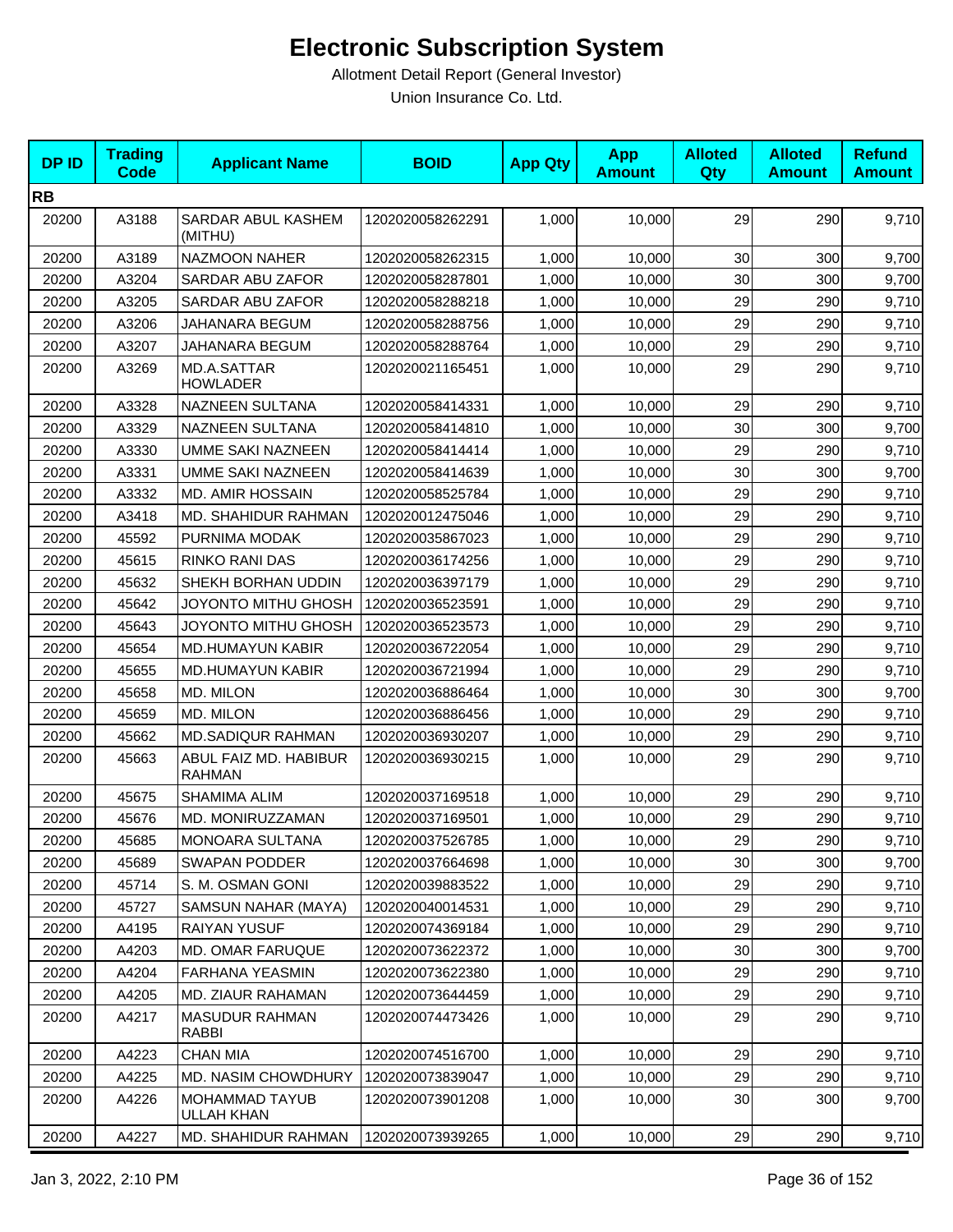| <b>DPID</b> | <b>Trading</b><br><b>Code</b> | <b>Applicant Name</b>                  | <b>BOID</b>      | <b>App Qty</b> | <b>App</b><br><b>Amount</b> | <b>Alloted</b><br>Qty | <b>Alloted</b><br><b>Amount</b> | <b>Refund</b><br><b>Amount</b> |
|-------------|-------------------------------|----------------------------------------|------------------|----------------|-----------------------------|-----------------------|---------------------------------|--------------------------------|
| <b>RB</b>   |                               |                                        |                  |                |                             |                       |                                 |                                |
| 20200       | A4228                         | <b>SADIKUR RAHMAN</b>                  | 1202020073939399 | 1,000          | 10,000                      | 30                    | 300                             | 9,700                          |
| 20200       | A4229                         | <b>SADIKUR RAHMAN</b>                  | 1202020073939380 | 1,000          | 10,000                      | 29                    | 290                             | 9,710                          |
| 20200       | A4231                         | MD. SHAKHAWAT<br><b>HOSSAIN</b>        | 1202020073996123 | 1,000          | 10,000                      | 29                    | 290                             | 9,710                          |
| 20200       | A4234                         | MD. MATIAR RAHMAN                      | 1202020004432386 | 1,000          | 10,000                      | 30                    | 300                             | 9,700                          |
| 20200       | A4235                         | <b>KAZI NURUL ISLAM</b>                | 1202020074540812 | 1,000          | 10,000                      | 29                    | 290                             | 9,710                          |
| 20200       | A4301                         | MD. AL AMIN SHUBHA                     | 1202020073876374 | 1,000          | 10,000                      | 30                    | 300                             | 9,700                          |
| 20200       | A4304                         | SHUKLA RANI DABE                       | 1202020068446938 | 1,000          | 10,000                      | 30                    | 300                             | 9,700                          |
| 20200       | A4307                         | <b>SHAIKH MAFUZUR</b><br><b>RAHMAN</b> | 1202020073884950 | 1,000          | 10,000                      | 30                    | 300                             | 9,700                          |
| 20200       | A4308                         | <b>FAROUK AHAMMED</b>                  | 1202020073903638 | 1,000          | 10,000                      | 29                    | 290                             | 9,710                          |
| 20200       | A4310                         | MD. ABDUR RAZZAQUE<br><b>KHAN</b>      | 1202020073963971 | 1,000          | 10,000                      | 29                    | 290                             | 9,710                          |
| 20200       | A4315                         | MD. KAWSAR MIAH                        | 1202020074118483 | 1,000          | 10,000                      | 29                    | 290                             | 9,710                          |
| 20200       | A4316                         | MD. SHAHEDUL ALAM                      | 1202020074133252 | 1,000          | 10,000                      | 29                    | 290                             | 9,710                          |
| 20200       | A4317                         | A. M. M. WASHI UDDIN                   | 1202020074175376 | 1,000          | 10,000                      | 29                    | 290                             | 9,710                          |
| 20200       | A4318                         | A. M. M. WASHI UDDIN                   | 1202020074194989 | 1.000          | 10.000                      | 30                    | 300                             | 9,700                          |
| 20200       | A4501                         | <b>DILIP KAJURI</b>                    | 1202020072323366 | 1,000          | 10,000                      | 30                    | 300                             | 9,700                          |
| 20200       | A4502                         | <b>MOUSUMI</b><br>CHATTAPADHAYA        | 1202020072323331 | 1,000          | 10,000                      | 30                    | 300                             | 9,700                          |
| 20200       | A4503                         | <b>IPSHITA KAJURI</b>                  | 1202020072323323 | 1,000          | 10,000                      | 29                    | 290                             | 9,710                          |
| 20200       | A4565                         | MST. LUTFUNNAHER                       | 1202020072455831 | 1,000          | 10,000                      | 29                    | 290                             | 9,710                          |
| 20200       | A4567                         | MD. AHSAN KABIR                        | 1202020065243361 | 1,000          | 10,000                      | 30                    | 300                             | 9,700                          |
| 20200       | A5105                         | MD. SABBIR ALI                         | 1202020061557708 | 1,000          | 10,000                      | 29                    | 290                             | 9,710                          |
| 20200       | B4344                         | MD. GOLAM AZAM                         | 1202020054503098 | 1,000          | 10,000                      | 29                    | 290                             | 9,710                          |
| 20200       | B4348                         | <b>MASHI AHAMED BABAR</b>              | 1202020054503542 | 1,000          | 10,000                      | 30                    | 300                             | 9,700                          |
| 20200       | B4349                         | <b>MASHI AHAMED BABAR</b>              | 1202020054506779 | 1,000          | 10.000                      | 30                    | 300                             | 9,700                          |
| 20200       | B4377                         | <b>KAWSER AHMMED</b>                   | 1202020054533587 | 1,000          | 10,000                      | 29                    | 290                             | 9,710                          |
| 20200       | B4378                         | FAHIMA HAIDER PINU                     | 1202020054687296 | 1,000          | 10,000                      | 29                    | 290                             | 9,710                          |
| 20200       | B4380                         | MD. DELWAR HOSSEN                      | 1202020054688017 | 1,000          | 10,000                      | 29                    | 290                             | 9,710                          |
| 20200       | B4388                         | <b>BIJOY</b>                           | 1202020054532558 | 1,000          | 10,000                      | 29                    | 290                             | 9,710                          |
| 20200       | B4465                         | NURNAHER MUKTA<br><b>BEGUM</b>         | 1202020054633572 | 1,000          | 10,000                      | 29                    | 290                             | 9,710                          |
| 20200       | B4466                         | <b>NURNAHER MUKTA</b><br><b>BEGUM</b>  | 1202020054633762 | 1,000          | 10,000                      | 30                    | 300                             | 9,700                          |
| 20200       | B4467                         | MD. OBAIDUL ISLAM                      | 1202020054635241 | 1,000          | 10,000                      | 29                    | 290                             | 9,710                          |
| 20200       | B4468                         | MD. OBAIDUL ISLAM                      | 1202020054643588 | 1,000          | 10,000                      | 29                    | 290                             | 9,710                          |
| 20200       | A3419                         | <b>DINESH CHANDRA</b><br><b>DAKUA</b>  | 1202020058834771 | 1,000          | 10,000                      | 29                    | 290                             | 9,710                          |
| 20200       | A3420                         | <b>DINESH CHANDRA</b><br><b>DAKUA</b>  | 1202020058835137 | 1,000          | 10,000                      | 30 <sub>0</sub>       | 300                             | 9,700                          |
| 20200       | A3425                         | RAZIA SULTANA                          | 1202020059827339 | 1,000          | 10,000                      | 29                    | 290                             | 9,710                          |
| 20200       | A3426                         | MD. SHARIF UL ALAM                     | 1202020059918141 | 1,000          | 10,000                      | 30                    | 300                             | 9,700                          |
| 20200       | A3427                         | MOMTAJ BEGUM                           | 1202020059810075 | 1,000          | 10,000                      | 30 <sub>0</sub>       | 300                             | 9,700                          |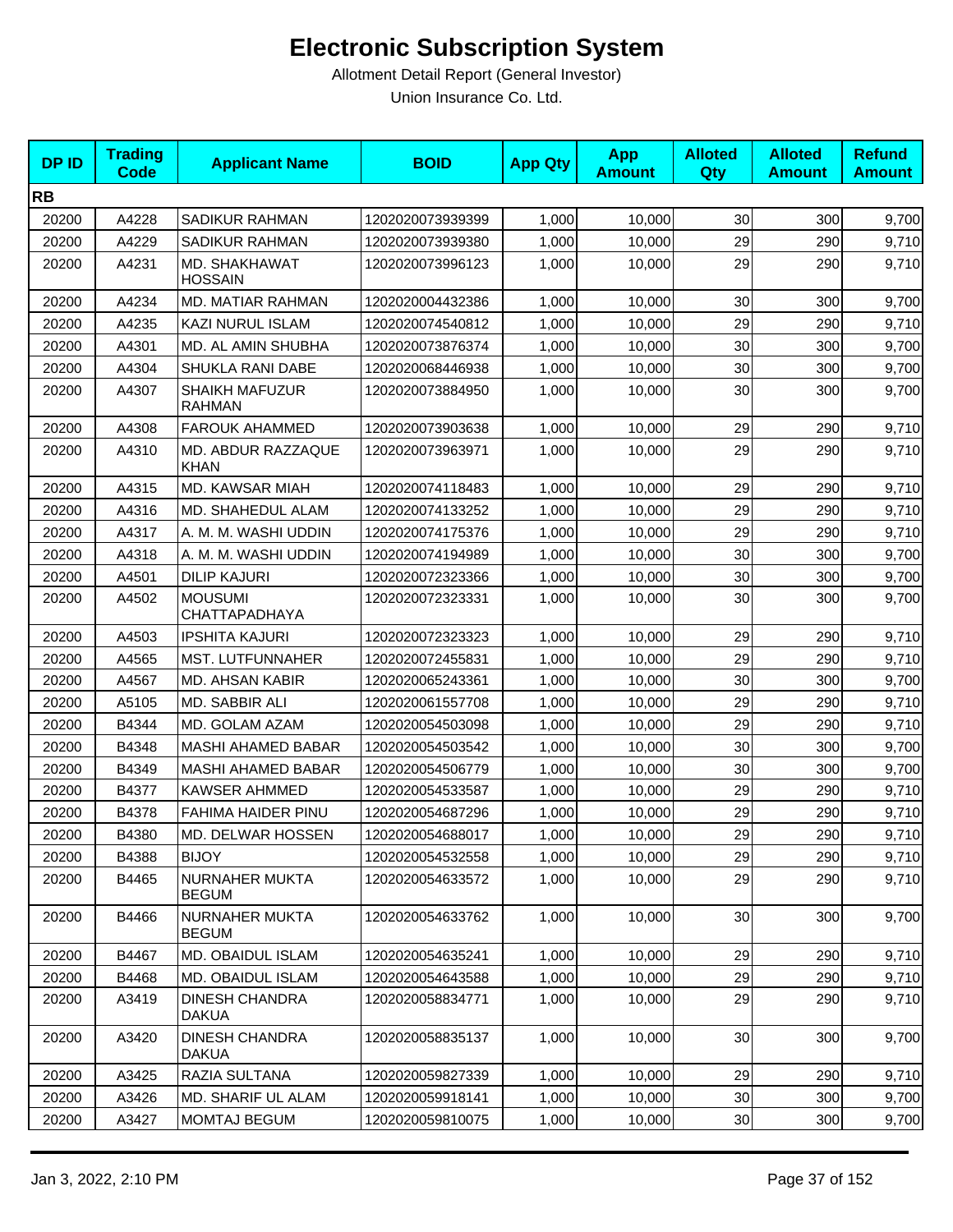| <b>DPID</b> | <b>Trading</b><br><b>Code</b> | <b>Applicant Name</b>                     | <b>BOID</b>      | <b>App Qty</b> | <b>App</b><br><b>Amount</b> | <b>Alloted</b><br>Qty | <b>Alloted</b><br><b>Amount</b> | <b>Refund</b><br><b>Amount</b> |
|-------------|-------------------------------|-------------------------------------------|------------------|----------------|-----------------------------|-----------------------|---------------------------------|--------------------------------|
| <b>RB</b>   |                               |                                           |                  |                |                             |                       |                                 |                                |
| 20200       | A3428                         | MD. SHARIF UL ALAM                        | 1202020059976765 | 1,000          | 10,000                      | 29                    | 290                             | 9,710                          |
| 20200       | A3433                         | MD. JAKIR MAMUN                           | 1202020058946381 | 1,000          | 10,000                      | 30                    | 300                             | 9,700                          |
| 20200       | A3434                         | <b>APEX ENTERPRISES</b><br><b>LIMITED</b> | 1202020059896054 | 1,000          | 10,000                      | 29                    | 290                             | 9,710                          |
| 20200       | B3729                         | MD. SHAMIMUZZAMAN<br><b>AZAD</b>          | 1202020053464695 | 1,000          | 10,000                      | 29                    | 290                             | 9,710                          |
| 20200       | B3730                         | MD. SHAMIMUZZAMAN<br><b>AZAD</b>          | 1202020053464687 | 1,000          | 10,000                      | 29                    | 290                             | 9,710                          |
| 20200       | B3736                         | <b>HANNAN MOLLA</b>                       | 1202020053491005 | 1,000          | 10,000                      | 29                    | 290                             | 9,710                          |
| 20200       | B3740                         | MD. NAZRUL ISLAM                          | 1202020053494563 | 1,000          | 10,000                      | 30                    | 300                             | 9,700                          |
| 20200       | B3748                         | <b>HAMIDA KHAN</b>                        | 1202020053506587 | 1,000          | 10,000                      | 30                    | 300                             | 9,700                          |
| 20200       | B3751                         | <b>MD. NAZRUL ISLAM</b>                   | 1202020053510239 | 1,000          | 10,000                      | 29                    | 290                             | 9,710                          |
| 20200       | B3753                         | MD. HABIBUR RAHMAN                        | 1202020053538122 | 1,000          | 10,000                      | 29                    | 290                             | 9,710                          |
| 20200       | B3754                         | <b>MD. HABIBUR RAHMAN</b>                 | 1202020053551069 | 1,000          | 10,000                      | 29                    | 290                             | 9,710                          |
| 20200       | B3756                         | <b>TAZUL ISLAM</b>                        | 1202020053552352 | 1,000          | 10,000                      | 29                    | 290                             | 9,710                          |
| 20200       | B3757                         | MD. MINTO ALI                             | 1202020053549702 | 1,000          | 10,000                      | 29                    | 290                             | 9,710                          |
| 20200       | B3758                         | MD. MINTO ALI                             | 1202020053549935 | 1,000          | 10,000                      | 30                    | 300                             | 9,700                          |
| 20200       | B3759                         | <b>HAMIDA KHAN</b>                        | 1202020053537981 | 1,000          | 10,000                      | 29                    | 290                             | 9,710                          |
| 20200       | B9008                         | SAIFUL HOSSAIN                            | 1202020058639379 | 1,000          | 10,000                      | 30                    | 300                             | 9,700                          |
| 20200       | B9037                         | ABUL KALAM AZAD                           | 1202020058672691 | 1,000          | 10,000                      | 30                    | 300                             | 9,700                          |
| 20200       | B9039                         | <b>MD. MONIR HOSSAIN</b>                  | 1202020058728975 | 1,000          | 10,000                      | 30                    | 300                             | 9,700                          |
| 20200       | B9053                         | MD. ENAYET ULLAH                          | 1202020058699158 | 1,000          | 10,000                      | 30                    | 300                             | 9,700                          |
| 20200       | 66456                         | MD.JOSHIM UDDIN                           | 1202020026305058 | 1,000          | 10,000                      | 30                    | 300                             | 9,700                          |
| 20200       | 66457                         | MD.JOSHIM UDDIN                           | 1202020026305023 | 1,000          | 10,000                      | 29                    | 290                             | 9,710                          |
| 20200       | 66465                         | KAMAL KUMAR SAHA                          | 1202020026343371 | 1,000          | 10,000                      | 30                    | 300                             | 9,700                          |
| 20200       | 66466                         | KAMAL KUMAR SAHA                          | 1202020026343403 | 1,000          | 10,000                      | 29                    | 290                             | 9,710                          |
| 20200       | 66475                         | MRS.GHUNU RANI SAHA                       | 1202020026449597 | 1,000          | 10,000                      | 29                    | 290                             | 9,710                          |
| 20200       | 66482                         | <b>MRS.FARJANA AKTAR</b>                  | 1202020026559621 | 1,000          | 10,000                      | 29                    | 290                             | 9,710                          |
| 20200       | 66483                         | <b>MD.SAIFUL ISLAM</b>                    | 1202020026559646 | 1,000          | 10,000                      | 30                    | 300                             | 9,700                          |
| 20200       | 66495                         | MD SOHAG MIA                              | 1202020026621098 | 1,000          | 10,000                      | 30                    | 300                             | 9,700                          |
| 20200       | 66496                         | MD SOHAG MIA                              | 1202020026620960 | 1,000          | 10,000                      | 30                    | 300                             | 9,700                          |
| 20200       | 66505                         | <b>TAHMINA AKTER</b>                      | 1202020026631921 | 1,000          | 10,000                      | 29                    | 290                             | 9,710                          |
| 20200       | 66518                         | <b>MARUF HOSSION OZZUL</b>                | 1202020027045191 | 1,000          | 10,000                      | 29                    | 290                             | 9,710                          |
| 20200       | 66526                         | <b>MD.HANNAN MIAH</b>                     | 1202020026872623 | 1,000          | 10,000                      | 29                    | 290                             | 9,710                          |
| 20200       | 66527                         | MD.KAMRUL HASSAN                          | 1202020026872342 | 1,000          | 10,000                      | 29                    | 290                             | 9,710                          |
| 20200       | 66528                         | MD.KAMRUL HASSAN                          | 1202020026872350 | 1,000          | 10,000                      | 29                    | 290                             | 9,710                          |
| 20200       | 66548                         | <b>MD.SHAFIUL AZAM SHAH</b><br>PARVEG     | 1202020027067415 | 1,000          | 10,000                      | 29                    | 290                             | 9,710                          |
| 20200       | 66549                         | MR.MD.SHAFIUL AZAM<br><b>SHAH PARVEG</b>  | 1202020027067423 | 1,000          | 10,000                      | 29                    | 290                             | 9,710                          |
| 20200       | 66550                         | <b>HUMAYON KABIR</b>                      | 1202020027067466 | 1,000          | 10,000                      | 29                    | 290                             | 9,710                          |
| 20200       | 66551                         | <b>HUMAYON KABIR</b>                      | 1202020027067490 | 1,000          | 10,000                      | 29                    | 290                             | 9,710                          |
| 20200       | 66566                         | NURZAHAN BEGUM                            | 1202020027275940 | 1,000          | 10,000                      | 29                    | 290                             | 9,710                          |
| 20200       | 66567                         | NURZAHAN BEGUM                            | 1202020027275959 | 1,000          | 10,000                      | 29                    | 290                             | 9,710                          |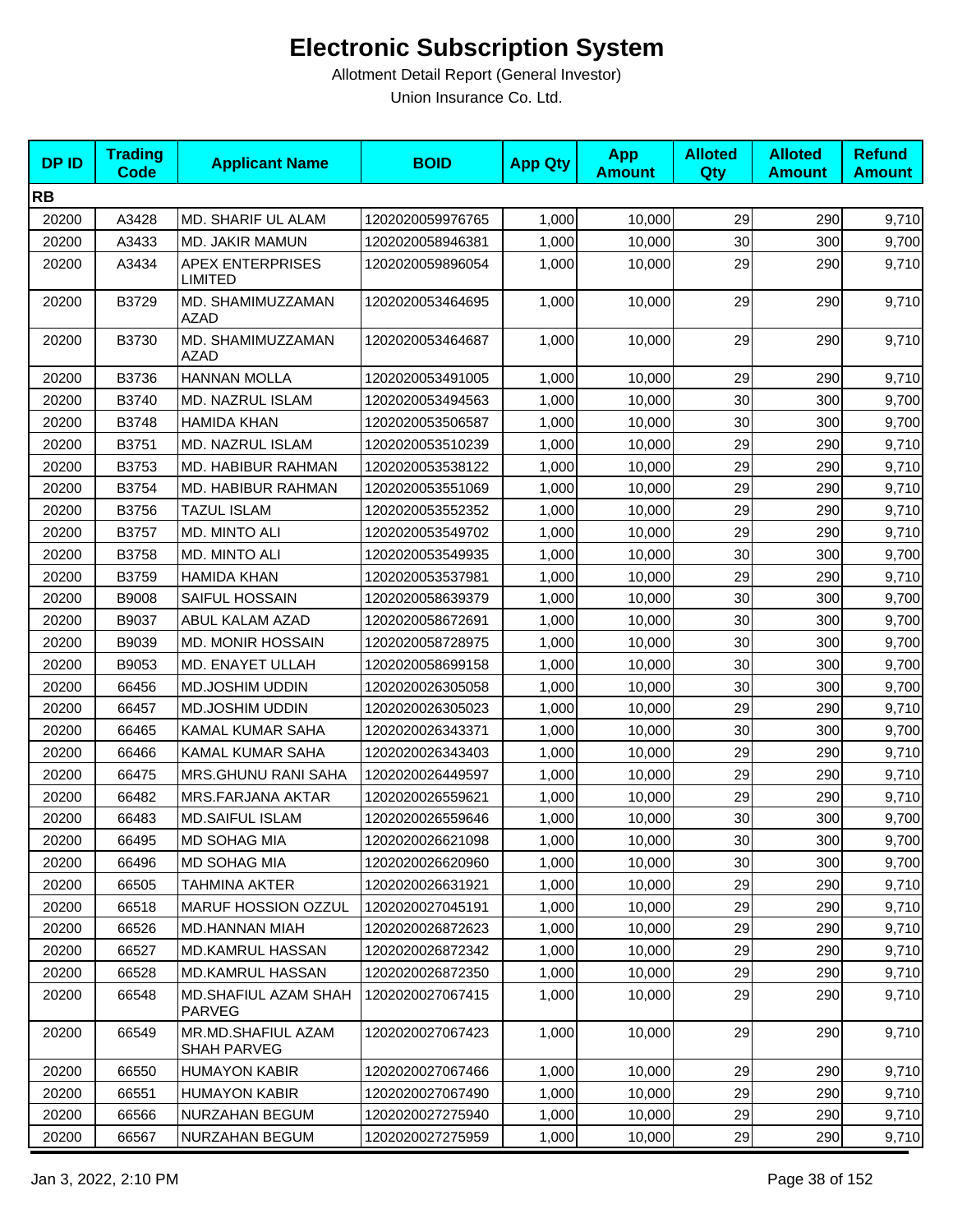| <b>DPID</b> | <b>Trading</b><br><b>Code</b> | <b>Applicant Name</b>                    | <b>BOID</b>      | <b>App Qty</b> | <b>App</b><br><b>Amount</b> | <b>Alloted</b><br>Qty | <b>Alloted</b><br><b>Amount</b> | <b>Refund</b><br><b>Amount</b> |
|-------------|-------------------------------|------------------------------------------|------------------|----------------|-----------------------------|-----------------------|---------------------------------|--------------------------------|
| <b>RB</b>   |                               |                                          |                  |                |                             |                       |                                 |                                |
| 20200       | 66611                         | S.M.SAHRIAR ARMAN                        | 1202020028015041 | 1,000          | 10,000                      | 29                    | 290                             | 9,710                          |
| 20200       | 66623                         | <b>CHINMON DABNATH</b>                   | 1202020028030381 | 1,000          | 10,000                      | 29                    | 290                             | 9,710                          |
| 20200       | 66701                         | ROPON CHANDRA DEY                        | 1202020028725861 | 1,000          | 10,000                      | 29                    | 290                             | 9,710                          |
| 20200       | 66712                         | MD.MOFAZZAL KABIR                        | 1202020028859260 | 1,000          | 10,000                      | 29                    | 290                             | 9,710                          |
| 20200       | A5618                         | AFROZA AHMED                             | 1202020068598557 | 1,000          | 10,000                      | 29                    | 290                             | 9,710                          |
| 20200       | A5619                         | MD. SHOWKAT OSMAN                        | 1202020069524891 | 1,000          | 10,000                      | 30                    | 300                             | 9,700                          |
| 20200       | A5651                         | <b>MOHAMMAD MOTIOUR</b><br><b>RAHMAN</b> | 1202020033770923 | 1,000          | 10,000                      | 29                    | 290                             | 9,710                          |
| 20200       | A5656                         | MAHMUD HOSSAIN KHAN                      | 1202020033632507 | 1,000          | 10,000                      | 29                    | 290                             | 9,710                          |
| 20200       | A5657                         | A.K.M. HASANUZZAMAN                      | 1202020043615351 | 1,000          | 10,000                      | 29                    | 290                             | 9,710                          |
| 20200       | A5658                         | FEROZA BEGUM                             | 1202020019676950 | 1,000          | 10,000                      | 29                    | 290                             | 9,710                          |
| 20200       | A5669                         | PRITOM ENTERPRISE                        | 1202020005743364 | 1,000          | 10,000                      | 29                    | 290                             | 9,710                          |
| 20200       | A5680                         | RAZA MIA                                 | 1202020031245047 | 1,000          | 10,000                      | 29                    | 290                             | 9,710                          |
| 20200       | A5684                         | MOHAMMAD ZAHID<br><b>HOSSAIN</b>         | 1202020010476336 | 1,000          | 10,000                      | 29                    | 290                             | 9,710                          |
| 20200       | B4470                         | <b>BAKUL MIA</b>                         | 1202020054645105 | 1,000          | 10,000                      | 30                    | 300                             | 9,700                          |
| 20200       | B7164                         | CHAINA RANI PAUL                         | 1202020057206417 | 1,000          | 10,000                      | 29                    | 290                             | 9,710                          |
| 20200       | B7165                         | CHAINA RANI PAUL                         | 1202020057226941 | 1,000          | 10,000                      | 30                    | 300                             | 9,700                          |
| 20200       | B7167                         | <b>NEPAL PAUL</b>                        | 1202020057207761 | 1,000          | 10,000                      | 30                    | 300                             | 9,700                          |
| 20200       | B7284                         | MD. BILLAL HOSSAIN                       | 1202020060446984 | 1,000          | 10,000                      | 30                    | 300                             | 9,700                          |
| 20200       | B7285                         | <b>MD. BILLAL HOSSAIN</b>                | 1202020060447351 | 1,000          | 10,000                      | 30                    | 300                             | 9,700                          |
| 20200       | B7341                         | <b>LUCKY SAHA</b>                        | 1202020060424873 | 1,000          | 10,000                      | 30                    | 300                             | 9,700                          |
| 20200       | B7363                         | <b>OMA RANI PAUL</b>                     | 1202020060487522 | 1,000          | 10,000                      | 29                    | 290                             | 9,710                          |
| 20200       | B7366                         | MOHAMMAD ASHRAFUR<br><b>RAHMAN</b>       | 1202020060488401 | 1,000          | 10,000                      | 29                    | 290                             | 9,710                          |
| 20200       | B7367                         | MD. MUSTAFIZUR<br>RAHMAN MIAH            | 1202020060488741 | 1,000          | 10,000                      | 29                    | 290                             | 9,710                          |
| 20200       | B7513                         | MD. KHAIRUL ISLAM                        | 1202020057263029 | 1,000          | 10,000                      | 29                    | 290                             | 9,710                          |
| 20200       | B7515                         | <b>SYEDA BOSRA</b>                       | 1202020057262447 | 1,000          | 10,000                      | 30                    | 300                             | 9,700                          |
| 20200       | C3125                         | MONIRUZZAMAN KHAN                        | 1202020061459069 | 1,000          | 10,000                      | 30 <sup>1</sup>       | 300                             | 9,700                          |
| 20200       | C3131                         | MD. SOHEL RANA                           | 1202020061002280 | 1,000          | 10,000                      | 29                    | 290                             | 9,710                          |
| 20200       | C3132                         | MD. MONZURUL ISLAM                       | 1202020061620461 | 1,000          | 10,000                      | 29                    | 290                             | 9,710                          |
| 20200       | C3133                         | MD. MONZURUL ISLAM                       | 1202020061620534 | 1,000          | 10.000                      | 30                    | 300                             | 9,700                          |
| 20200       | C3138                         | MD. JAHID HASAN                          | 1202020061620807 | 1,000          | 10,000                      | 30 <sub>0</sub>       | 300                             | 9,700                          |
| 20200       | A3906                         | <b>MOST. RAJIA BEGUM</b>                 | 1202020065078749 | 1,000          | 10,000                      | 29                    | 290                             | 9,710                          |
| 20200       | A3908                         | MD. MAHAFUJ                              | 1202020065080054 | 1,000          | 10,000                      | 29                    | 290                             | 9,710                          |
| 20200       | A3909                         | MD. HANNAN MIA                           | 1202020065085362 | 1,000          | 10,000                      | 29                    | 290                             | 9,710                          |
| 20200       | A3910                         | MD. HANNAN MIA                           | 1202020065085643 | 1,000          | 10,000                      | 29                    | 290                             | 9,710                          |
| 20200       | A3911                         | SANOWAER HOSSAN                          | 1202020065085825 | 1,000          | 10,000                      | 30                    | 300                             | 9,700                          |
| 20200       | A3912                         | SANOWAER HOSSAN                          | 1202020065086251 | 1,000          | 10,000                      | 29                    | 290                             | 9,710                          |
| 20200       | A3913                         | MD. JAMAL MIA                            | 1202020065077827 | 1,000          | 10,000                      | 29                    | 290                             | 9,710                          |
| 20200       | A3914                         | MD. JAMAL MIA                            | 1202020065078152 | 1,000          | 10,000                      | 29                    | 290                             | 9,710                          |
| 20200       | A3924                         | SALAUDDIN RANA                           | 1202020065941590 | 1,000          | 10,000                      | 29                    | 290                             | 9,710                          |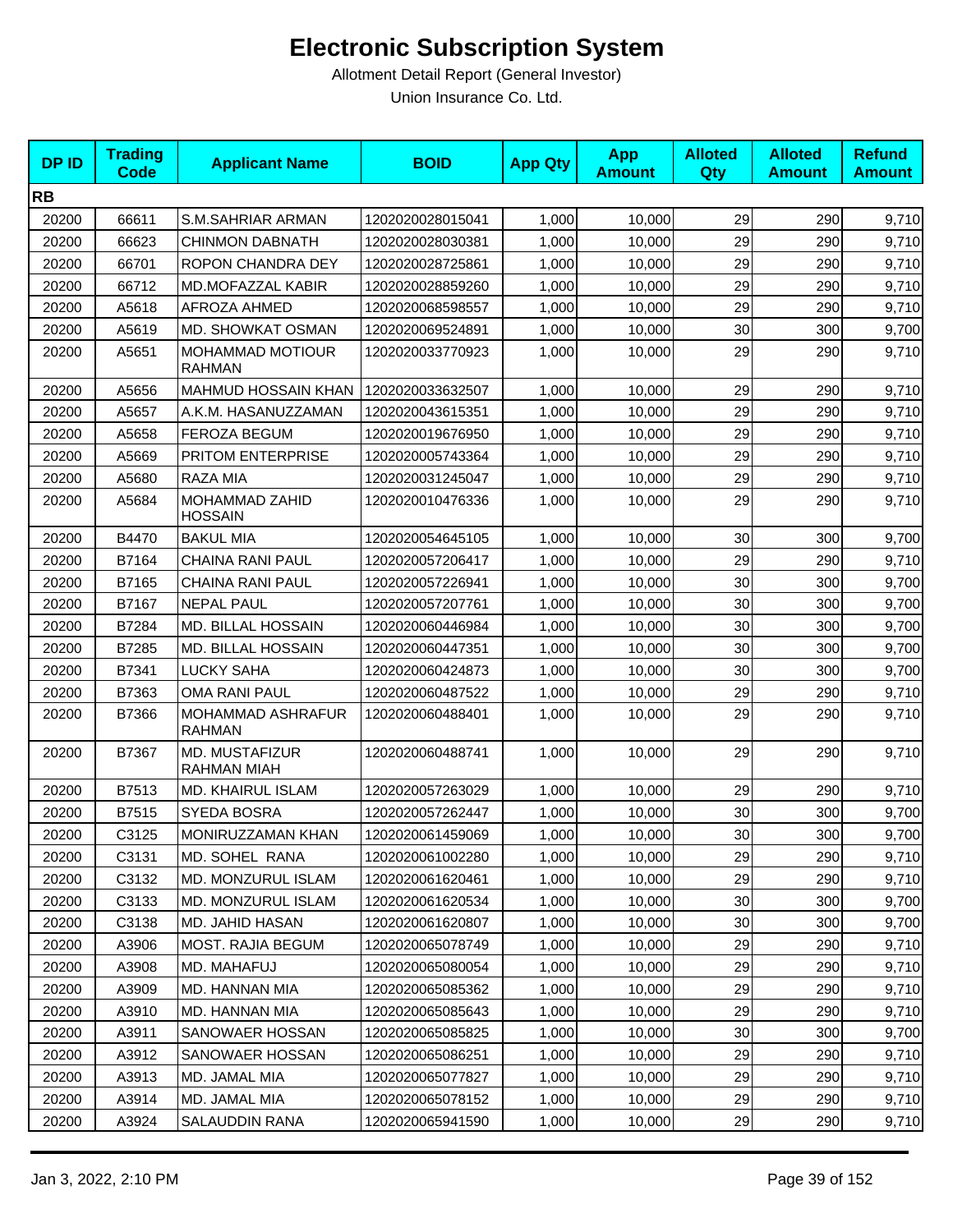| <b>DPID</b> | <b>Trading</b><br><b>Code</b> | <b>Applicant Name</b>                     | <b>BOID</b>      | <b>App Qty</b> | <b>App</b><br><b>Amount</b> | <b>Alloted</b><br>Qty | <b>Alloted</b><br><b>Amount</b> | <b>Refund</b><br><b>Amount</b> |
|-------------|-------------------------------|-------------------------------------------|------------------|----------------|-----------------------------|-----------------------|---------------------------------|--------------------------------|
| <b>RB</b>   |                               |                                           |                  |                |                             |                       |                                 |                                |
| 20200       | A3932                         | MD. MOZZAM HOSSAIN<br>GAZI                | 1202020065975839 | 1,000          | 10,000                      | 30                    | 300                             | 9,700                          |
| 20200       | A3935                         | <b>SHANIAN TANEEM</b><br><b>NAVEEN</b>    | 1202020066013554 | 1,000          | 10,000                      | 29                    | 290                             | 9,710                          |
| 20200       | A3944                         | <b>MANIK GHOSH</b>                        | 1202020066262173 | 1,000          | 10,000                      | 30                    | 300                             | 9,700                          |
| 20200       | A3945                         | <b>MANIK GHOSH</b>                        | 1202020066262363 | 1,000          | 10.000                      | 29                    | 290                             | 9,710                          |
| 20200       | A3948                         | FARJANA AKTER RATNA                       | 1202020015542114 | 1,000          | 10,000                      | 29                    | 290                             | 9,710                          |
| 20200       | A3976                         | MUMAIZ UDDIN AHMED                        | 1202020072707950 | 1,000          | 10,000                      | 30                    | 300                             | 9,700                          |
| 20200       | A4009                         | <b>SUJIT KUMAR PAUL</b>                   | 1202020066579909 | 1,000          | 10,000                      | 29                    | 290                             | 9,710                          |
| 20200       | A4010                         | <b>SUJIT KUMAR PAUL</b>                   | 1202020066580129 | 1,000          | 10,000                      | 29                    | 290                             | 9,710                          |
| 20200       | B3400                         | MD. TARIKUL ISLAM                         | 1202020053056189 | 1,000          | 10,000                      | 29                    | 290                             | 9,710                          |
| 20200       | B3401                         | <b>MD.TARIKUL ISLAM</b>                   | 1202020053056210 | 1,000          | 10,000                      | 29                    | 290                             | 9,710                          |
| 20200       | B3402                         | MD. ROKUNUZZAMAN<br><b>KHAN MILON</b>     | 1202020053056271 | 1,000          | 10,000                      | 29                    | 290                             | 9,710                          |
| 20200       | B3424                         | <b>DIPA RANI SAHA</b>                     | 1202020053110731 | 1,000          | 10,000                      | 29                    | 290                             | 9,710                          |
| 20200       | B3458                         | <b>MD.ZAMAL HOSSIN</b><br><b>HOWLADER</b> | 1202020053146699 | 1,000          | 10,000                      | 30                    | 300                             | 9,700                          |
| 20200       | B3573                         | <b>SANJOY KUMAR PAUL</b>                  | 1202020053273053 | 1,000          | 10,000                      | 30                    | 300                             | 9,700                          |
| 20200       | B3595                         | <b>NAZMA</b>                              | 1202020053296557 | 1,000          | 10,000                      | 29                    | 290                             | 9,710                          |
| 20200       | B3598                         | MD. IBRAHIM KHALIL                        | 1202020053301049 | 1,000          | 10,000                      | 30                    | 300                             | 9,700                          |
| 20200       | B3600                         | TAPOS SEN                                 | 1202020053300954 | 1,000          | 10,000                      | 30                    | 300                             | 9,700                          |
| 20200       | B3603                         | <b>ASKENDER MOLLA</b>                     | 1202020053302573 | 1,000          | 10,000                      | 29                    | 290                             | 9,710                          |
| 20200       | B3605                         | <b>MD.NURUL ISLAM</b>                     | 1202020053302648 | 1,000          | 10,000                      | 29                    | 290                             | 9,710                          |
| 20200       | B3608                         | JAFAR MOLLA                               | 1202020053305261 | 1,000          | 10,000                      | 30                    | 300                             | 9,700                          |
| 20200       | B3645                         | <b>TIRTHWA SAHA</b>                       | 1202020053349839 | 1,000          | 10,000                      | 29                    | 290                             | 9,710                          |
| 20200       | B8102                         | <b>MOHAMMAD AYOUB</b>                     | 1202020057757269 | 1,000          | 10,000                      | 30                    | 300                             | 9,700                          |
| 20200       | B8105                         | MD. KAWSAR ALI                            | 1202020057760571 | 1,000          | 10,000                      | 29                    | 290                             | 9,710                          |
| 20200       | B8107                         | <b>MINTU SHIL</b>                         | 1202020057762661 | 1,000          | 10,000                      | 29                    | 290                             | 9,710                          |
| 20200       | B8110                         | <b>ASHIK IKBAL</b>                        | 1202020057763656 | 1,000          | 10,000                      | 29                    | 290                             | 9,710                          |
| 20200       | B8117                         | <b>LAL MIAH</b>                           | 1202020057756221 | 1,000          | 10,000                      | 29                    | 290                             | 9,710                          |
| 20200       | B8119                         | NITAI CHANDRA SHIL                        | 1202020057757333 | 1,000          | 10,000                      | 30                    | 300                             | 9,700                          |
| 20200       | B8120                         | NITAI CHANDRA SHIL                        | 1202020057758595 | 1,000          | 10,000                      | 30                    | 300                             | 9,700                          |
| 20200       | B8122                         | <b>MANIK MIAH</b>                         | 1202020057760801 | 1,000          | 10.000                      | 29                    | 290                             | 9,710                          |
| 20200       | B8123                         | MD. RAJJAB HAWLADAR                       | 1202020057761748 | 1,000          | 10,000                      | 29                    | 290                             | 9,710                          |
| 20200       | B8131                         | SAYED ZAMAN BOKUL                         | 1202020058042032 | 1,000          | 10,000                      | 29                    | 290                             | 9,710                          |
| 20200       | B8153                         | SAYED HOSSAIN                             | 1202020058831650 | 1,000          | 10,000                      | 30                    | 300                             | 9,700                          |
| 20200       | A5694                         | MD. ANISUR RAHMAN                         | 1202020028495837 | 1,000          | 10,000                      | 29                    | 290                             | 9,710                          |
| 20200       | A5695                         | <b>NARGIS NIGAR</b>                       | 1202020058499359 | 1,000          | 10,000                      | 30                    | 300                             | 9,700                          |
| 20200       | A5697                         | MD. ATAUR RAHMAN                          | 1202020038720249 | 1,000          | 10,000                      | 29                    | 290                             | 9,710                          |
| 20200       | A5702                         | DR. SUPRITI KUMAR<br><b>CHOWDHURY</b>     | 1202020021624753 | 1,000          | 10,000                      | 30                    | 300                             | 9,700                          |
| 20200       | A5703                         | DR. SUPRITI KUMAR<br><b>CHOWDHURY</b>     | 1202020021622001 | 1,000          | 10,000                      | 29                    | 290                             | 9,710                          |
| 20200       | A5704                         | JOYSREE CHOWDHURY                         | 1202020021621982 | 1,000          | 10,000                      | 29                    | 290                             | 9,710                          |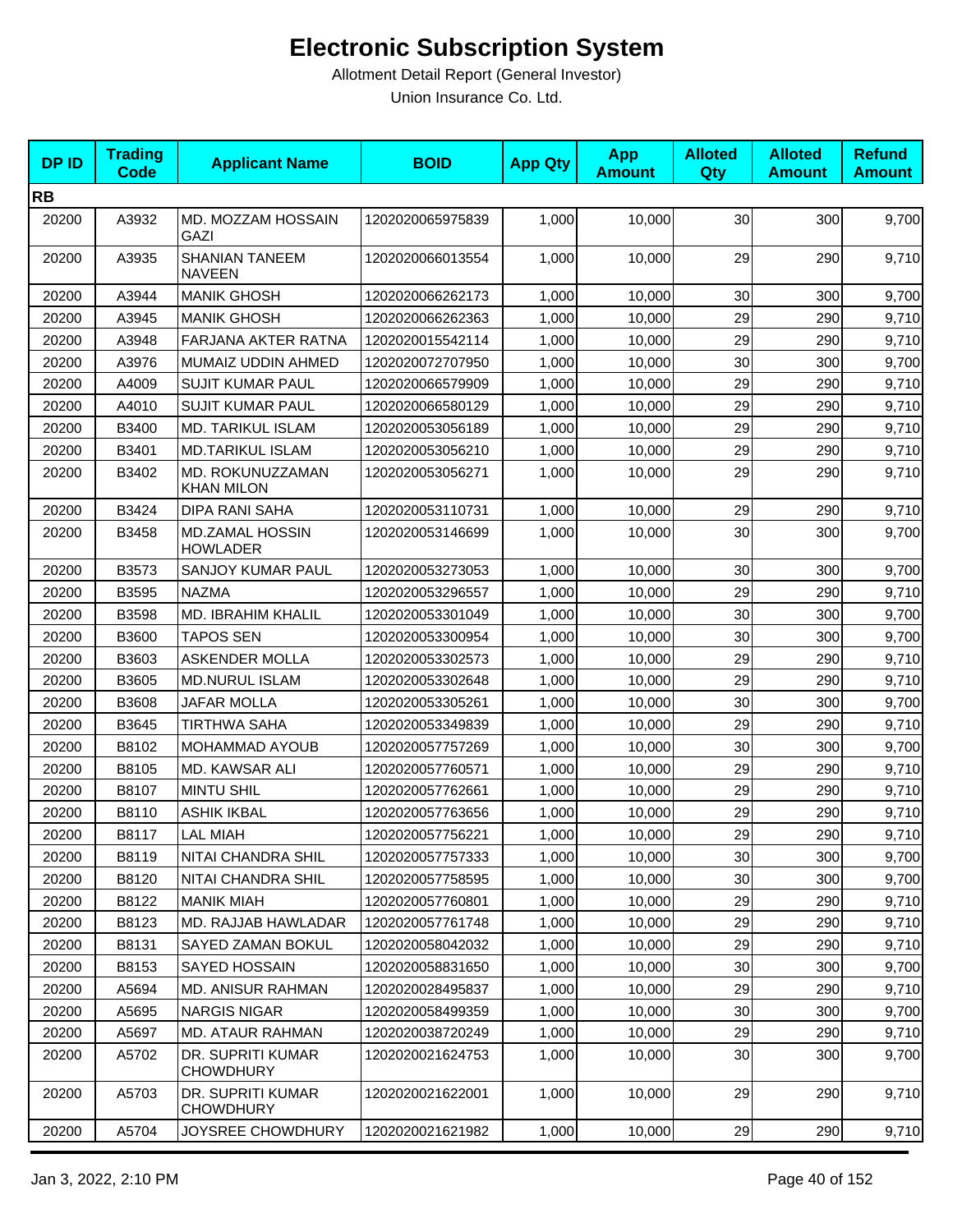| <b>DPID</b> | <b>Trading</b><br><b>Code</b> | <b>Applicant Name</b>                     | <b>BOID</b>      | <b>App Qty</b> | <b>App</b><br><b>Amount</b> | <b>Alloted</b><br><b>Qty</b> | <b>Alloted</b><br><b>Amount</b> | <b>Refund</b><br><b>Amount</b> |
|-------------|-------------------------------|-------------------------------------------|------------------|----------------|-----------------------------|------------------------------|---------------------------------|--------------------------------|
| <b>RB</b>   |                               |                                           |                  |                |                             |                              |                                 |                                |
| 20200       | A5714                         | <b>JOGOMAYA MONDOL</b>                    | 1202020027648508 | 1,000          | 10,000                      | 29                           | 290                             | 9,710                          |
| 20200       | A5715                         | <b>MANZUR HOSSAIN</b>                     | 1202020045698090 | 1,000          | 10,000                      | 29                           | 290                             | 9,710                          |
| 20200       | A5716                         | SEONJUTI CHOWDHURY                        | 1202020038137310 | 1,000          | 10,000                      | 29                           | 290                             | 9,710                          |
| 20200       | A5717                         | SEONJUTI CHOWDHURY                        | 1202020038137361 | 1,000          | 10,000                      | 29                           | 290                             | 9,710                          |
| 20200       | A5718                         | <b>SERIA BEGUM</b>                        | 1202020032938688 | 1,000          | 10,000                      | 30                           | 300                             | 9,700                          |
| 20200       | A5719                         | MD. KABIRUL ISLAM                         | 1202020059032128 | 1,000          | 10,000                      | 29                           | 290                             | 9,710                          |
| 20200       | A5729                         | MD. MIZANUR RAHMAN                        | 1202020038720701 | 1,000          | 10,000                      | 30                           | 300                             | 9,700                          |
| 20200       | A5733                         | MAHMUD FAISAL KHAN                        | 1202020015247464 | 1,000          | 10,000                      | 29                           | 290                             | 9,710                          |
| 20200       | A5734                         | <b>SALMA AKTER</b>                        | 1202020013147186 | 1,000          | 10,000                      | 29                           | 290                             | 9,710                          |
| 20200       | A5738                         | <b>SELINA PARVIN</b>                      | 1202020059035595 | 1,000          | 10,000                      | 29                           | 290                             | 9,710                          |
| 20200       | A5747                         | MD. HABIBUR RAHMAN                        | 1202020039460819 | 1,000          | 10,000                      | 29                           | 290                             | 9,710                          |
| 20200       | A5762                         | MD. AKRAMUL KABIR                         | 1202020016288170 | 1,000          | 10,000                      | 29                           | 290                             | 9,710                          |
| 20200       | A5763                         | MD. AKRAMUL KABIR                         | 1202020016288162 | 1,000          | 10,000                      | 29                           | 290                             | 9,710                          |
| 20200       | A5794                         | MD. MOTALEB HOSSAIN                       | 1202020073426322 | 1,000          | 10,000                      | 29                           | 290                             | 9,710                          |
| 20200       | A5796                         | <b>MOHAMMAD MOTIOUR</b><br><b>RAHMAN</b>  | 1202020073704825 | 1,000          | 10,000                      | 29                           | 290                             | 9,710                          |
| 20200       | A5797                         | MD. HELLAL                                | 1202020073734158 | 1,000          | 10,000                      | 30                           | 300                             | 9,700                          |
| 20200       | A5798                         | MD. HELLAL                                | 1202020073734166 | 1,000          | 10,000                      | 30                           | 300                             | 9,700                          |
| 20200       | A5799                         | MAHIA MAHZABIN                            | 1202020073772158 | 1,000          | 10,000                      | 30                           | 300                             | 9,700                          |
| 20200       | A5804                         | SALEH IMRAN HEMAL                         | 1202020074319386 | 1,000          | 10,000                      | 30                           | 300                             | 9,700                          |
| 20200       | A5806                         | <b>SALEH IMRAN HEMAL</b>                  | 1202020074319361 | 1,000          | 10,000                      | 30                           | 300                             | 9,700                          |
| 20200       | A5811                         | <b>SELINA PARVIN</b>                      | 1202020073823001 | 1,000          | 10,000                      | 30                           | 300                             | 9,700                          |
| 20200       | A5812                         | MAHBUBA BEGUM                             | 1202020074190964 | 1,000          | 10,000                      | 29                           | 290                             | 9,710                          |
| 20200       | AIF01                         | APEX INVESTMENTS LTD-<br><b>ICB FUND</b>  | 1202020068180904 | 1,000          | 10,000                      | 29                           | 290                             | 9,710                          |
| 20200       | B5268                         | <b>SYEDA ALOM</b>                         | 1202020055409449 | 1,000          | 10,000                      | 29                           | 290                             | 9,710                          |
| 20200       | B5273                         | MD. HASANUZZAMAN                          | 1202020055411953 | 1,000          | 10,000                      | 29                           | 290                             | 9,710                          |
| 20200       | B5278                         | MD. MOSTOFA KHAN                          | 1202020055672908 | 1,000          | 10,000                      | 30                           | 300                             | 9,700                          |
| 20200       | B5279                         | MD. MOSTOFA KHAN                          | 1202020055672793 | 1,000          | 10,000                      | 29                           | 290                             | 9,710                          |
| 20200       | B5282                         | ABDUL HAQUE                               | 1202020055707161 | 1,000          | 10,000                      | 29                           | 290                             | 9,710                          |
| 20200       | B5300                         | MD. ALI HOSSAIN                           | 1202020055385940 | 1,000          | 10,000                      | 30 <sub>0</sub>              | 300                             | 9,700                          |
| 20200       | B5341                         | KOHINUR BEGUM                             | 1202020055522892 | 1,000          | 10,000                      | 30 <sub>0</sub>              | 300                             | 9,700                          |
| 20200       | B5344                         | MD. MUSTAFA HAIDER<br>MASUM               | 1202020055556511 | 1,000          | 10,000                      | 29                           | 290                             | 9,710                          |
| 20200       | B5351                         | <b>NUR NAHAR AKTER</b>                    | 1202020055567942 | 1,000          | 10,000                      | 30                           | 300                             | 9,700                          |
| 20200       | B5353                         | ASHRAFUN NASSA                            | 1202020055568658 | 1,000          | 10,000                      | 30                           | 300                             | 9,700                          |
| 20200       | B5376                         | <b>MD. ISMAIL HOSSAIN</b><br><b>MOLLA</b> | 1202020055579716 | 1,000          | 10,000                      | 29                           | 290                             | 9,710                          |
| 20200       | B5414                         | MRS. HASINA AKTER                         | 1202020055553045 | 1,000          | 10,000                      | 29                           | 290                             | 9,710                          |
| 20200       | B5482                         | <b>SUMA AKTER</b>                         | 1202020055614095 | 1,000          | 10,000                      | 30                           | 300                             | 9,700                          |
| 20200       | B5500                         | <b>MD. ARIF HOSSAIN</b>                   | 1202020056023039 | 1,000          | 10,000                      | 30                           | 300                             | 9,700                          |
| 20200       | B5536                         | MD. RAQIB                                 | 1202020055933088 | 1,000          | 10,000                      | 29                           | 290                             | 9,710                          |
| 20200       | B5542                         | <b>SYAD FARUK</b>                         | 1202020055930322 | 1,000          | 10,000                      | 29                           | 290                             | 9,710                          |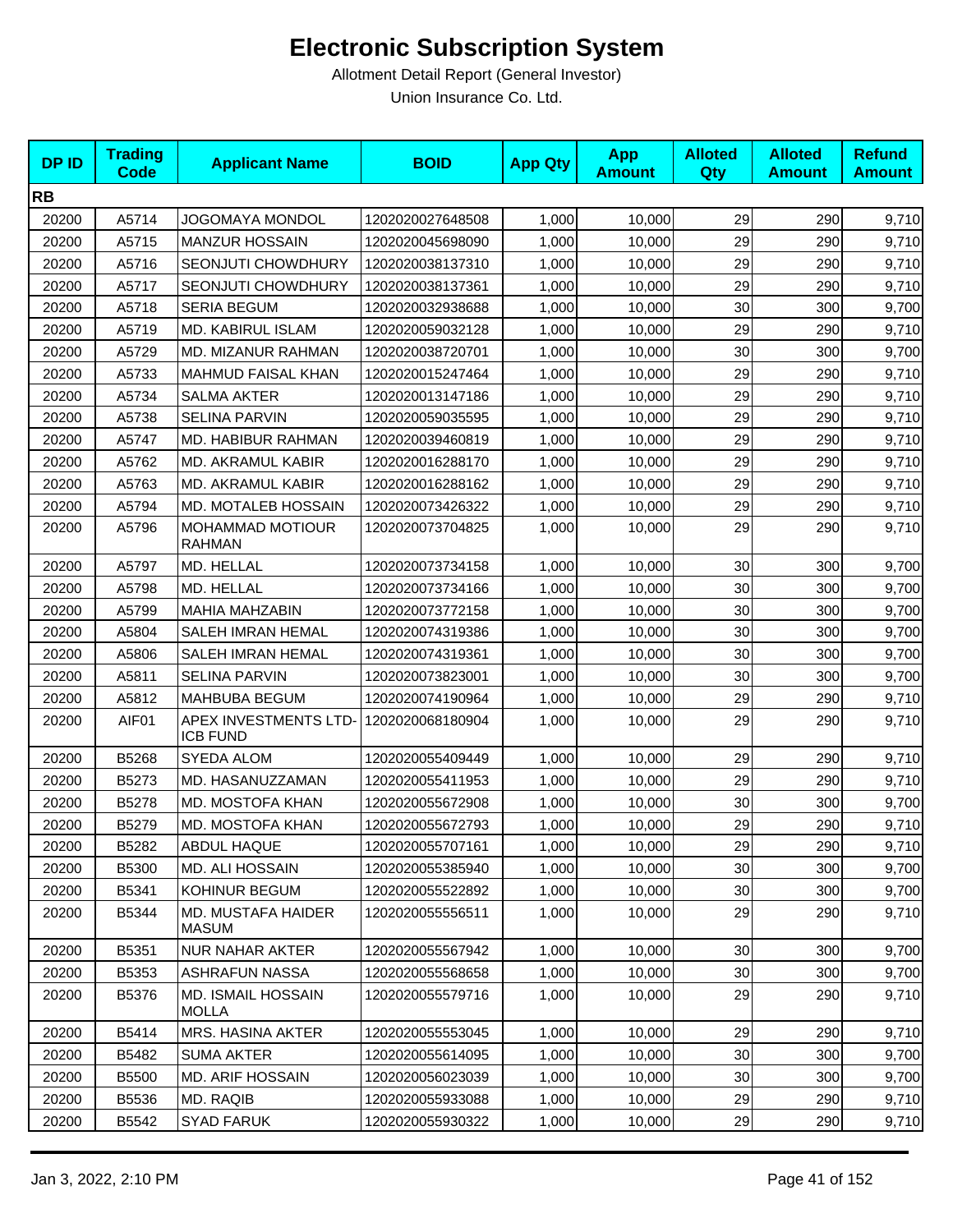| <b>DPID</b> | <b>Trading</b><br><b>Code</b> | <b>Applicant Name</b>                 | <b>BOID</b>      | <b>App Qty</b> | <b>App</b><br><b>Amount</b> | <b>Alloted</b><br><b>Qty</b> | <b>Alloted</b><br><b>Amount</b> | <b>Refund</b><br><b>Amount</b> |
|-------------|-------------------------------|---------------------------------------|------------------|----------------|-----------------------------|------------------------------|---------------------------------|--------------------------------|
| <b>RB</b>   |                               |                                       |                  |                |                             |                              |                                 |                                |
| 20200       | B9956                         | ZILLUR RAHMAN BACHAR                  | 1202020059621468 | 1,000          | 10,000                      | 30                           | 300                             | 9,700                          |
| 20200       | B9957                         | ZILLUR RAHMAN BACHAR                  | 1202020059622421 | 1,000          | 10,000                      | 29                           | 290                             | 9,710                          |
| 20200       | B9958                         | SONIYA RAHMAN BITHI                   | 1202020059621476 | 1,000          | 10,000                      | 29                           | 290                             | 9,710                          |
| 20200       | B9962                         | SHAH ALAM BASAR                       | 1202020059622347 | 1,000          | 10,000                      | 29                           | 290                             | 9,710                          |
| 20200       | C1005                         | MOSTAFIZUR RAHMAN                     | 1202020033833814 | 1,000          | 10,000                      | 29                           | 290                             | 9,710                          |
| 20200       | C1026                         | <b>SAMSUN NAHAR BEGUM</b>             | 1202020056301582 | 1,000          | 10,000                      | 29                           | 290                             | 9,710                          |
| 20200       | C1027                         | MD. ABDUL MANNAN                      | 1202020056301135 | 1,000          | 10,000                      | 29                           | 290                             | 9,710                          |
| 20200       | C1043                         | <b>TANBIR LAILA</b>                   | 1202020056522481 | 1,000          | 10,000                      | 29                           | 290                             | 9,710                          |
| 20200       | C1044                         | MOHAMMAD IBNE AL<br>HAZEN KABIR       | 1202020056436944 | 1,000          | 10,000                      | 29                           | 290                             | 9,710                          |
| 20200       | C1045                         | <b>ASMA PARVIN</b>                    | 1202020056437991 | 1,000          | 10,000                      | 29                           | 290                             | 9,710                          |
| 20200       | 43873                         | <b>MD.MILAN MAHMUD</b>                | 1202020027067324 | 1,000          | 10,000                      | 29                           | 290                             | 9,710                          |
| 20200       | 43875                         | <b>MD.SAFIKUL ALAM</b>                | 1202020027044813 | 1,000          | 10,000                      | 29                           | 290                             | 9,710                          |
| 20200       | B8165                         | MOHAMMAD SAIFUL<br><b>ISLAM</b>       | 1202020058784713 | 1,000          | 10,000                      | 30                           | 300                             | 9,700                          |
| 20200       | B8177                         | MST, AKLIMA AKTER                     | 1202020057763383 | 1,000          | 10,000                      | 30                           | 300                             | 9,700                          |
| 20200       | B8179                         | MST. AKLIMA AKTER                     | 1202020057763680 | 1,000          | 10,000                      | 29                           | 290                             | 9,710                          |
| 20200       | B8180                         | <b>AMANA</b>                          | 1202020057767274 | 1,000          | 10,000                      | 29                           | 290                             | 9,710                          |
| 20200       | B8203                         | MST. ANOWARA                          | 1202020057772964 | 1,000          | 10,000                      | 29                           | 290                             | 9,710                          |
| 20200       | B8209                         | <b>ABDUL KHALEQUE</b>                 | 1202020057774773 | 1,000          | 10,000                      | 29                           | 290                             | 9,710                          |
| 20200       | B8220                         | <b>DIGON PAUL</b>                     | 1202020057800470 | 1,000          | 10,000                      | 30                           | 300                             | 9,700                          |
| 20200       | B8231                         | TAPAN CHANDRA DAS                     | 1202020057804337 | 1,000          | 10,000                      | 29                           | 290                             | 9,710                          |
| 20200       | B8252                         | DR. MD. ALAMGIR<br><b>HOSSAIN</b>     | 1202020057803035 | 1,000          | 10,000                      | 29                           | 290                             | 9,710                          |
| 20200       | B8256                         | MST. JAMINA BEGUM                     | 1202020057816946 | 1,000          | 10,000                      | 29                           | 290                             | 9,710                          |
| 20200       | B8281                         | MD. EMAN HOSSAIN                      | 1202020057894870 | 1,000          | 10,000                      | 29                           | 290                             | 9,710                          |
| 20200       | B8282                         | MD. EMAN HOSSAIN                      | 1202020057895147 | 1,000          | 10,000                      | 30                           | 300                             | 9,700                          |
| 20200       | B8285                         | SAYED NAEEMUL HAQUE                   | 1202020057895941 | 1,000          | 10,000                      | 29                           | 290                             | 9,710                          |
| 20200       | B8289                         | <b>MERAJUL ISLAM</b>                  | 1202020057867160 | 1,000          | 10,000                      | 30                           | 300                             | 9,700                          |
| 20200       | B8368                         | MD. JAHANGIR ALAM                     | 1202020057938480 | 1,000          | 10,000                      | 29                           | 290                             | 9,710                          |
| 20200       | B8386                         | SAZID HOSSAIN UPAM                    | 1202020057993141 | 1,000          | 10,000                      | 29                           | 290                             | 9,710                          |
| 20200       | B8387                         | SAZID HOSSAIN UPAM                    | 1202020057992677 | 1,000          | 10,000                      | 30                           | 300                             | 9,700                          |
| 20200       | B8388                         | SABIT HOSSAIN                         | 1202020057965644 | 1,000          | 10,000                      | 29                           | 290                             | 9,710                          |
| 20200       | B8389                         | SABIT HOSSAIN                         | 1202020057965869 | 1,000          | 10,000                      | 29                           | 290                             | 9,710                          |
| 20200       | B8407                         | MD. MASUD                             | 1202020058012579 | 1,000          | 10,000                      | 30                           | 300                             | 9,700                          |
| 20200       | 43885                         | <b>MD.MASUM HASAN</b>                 | 1202020027170192 | 1,000          | 10,000                      | 30                           | 300                             | 9,700                          |
| 20200       | 43897                         | ZAINAL ABEDIN                         | 1202020027133775 | 1,000          | 10,000                      | 30                           | 300                             | 9,700                          |
| 20200       | 43899                         | <b>MANSURA AKHTER</b><br><b>BEGUM</b> | 1202020027133791 | 1,000          | 10,000                      | 30                           | 300                             | 9,700                          |
| 20200       | 43900                         | MD.NAZRUL ISLAM                       | 1202020027133807 | 1,000          | 10,000                      | 30                           | 300                             | 9,700                          |
| 20200       | 43902                         | <b>TAZIN AKHTER</b>                   | 1202020027133823 | 1,000          | 10,000                      | 29                           | 290                             | 9,710                          |
| 20200       | 43903                         | TANVEER ISLAM                         | 1202020027133841 | 1,000          | 10,000                      | 29                           | 290                             | 9,710                          |
| 20200       | 43905                         | KHADIGA BEGUM                         | 1202020027133890 | 1,000          | 10,000                      | 30 <sub>2</sub>              | 300                             | 9,700                          |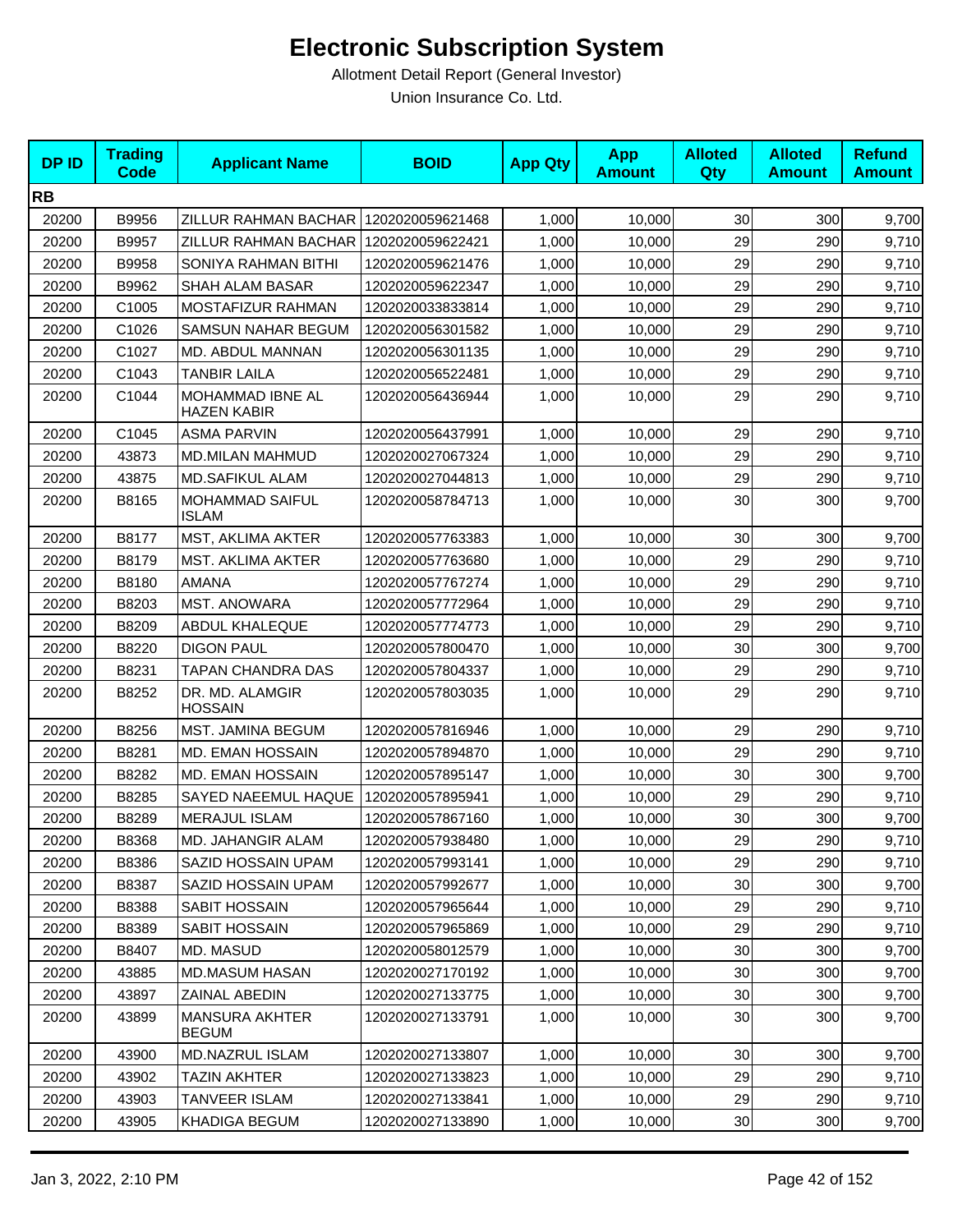| <b>DPID</b> | <b>Trading</b><br><b>Code</b> | <b>Applicant Name</b>      | <b>BOID</b>      | <b>App Qty</b> | <b>App</b><br><b>Amount</b> | <b>Alloted</b><br><b>Qty</b> | <b>Alloted</b><br><b>Amount</b> | <b>Refund</b><br><b>Amount</b> |
|-------------|-------------------------------|----------------------------|------------------|----------------|-----------------------------|------------------------------|---------------------------------|--------------------------------|
| <b>RB</b>   |                               |                            |                  |                |                             |                              |                                 |                                |
| 20200       | 43906                         | <b>KHADIGA BEGUM</b>       | 1202020027133922 | 1,000          | 10,000                      | 29                           | 290                             | 9,710                          |
| 20200       | 43911                         | PALASH BANIK               | 1202020027304154 | 1,000          | 10,000                      | 29                           | 290                             | 9,710                          |
| 20200       | 43920                         | MONOROMA SAHA              | 1202020027137848 | 1,000          | 10,000                      | 29                           | 290                             | 9,710                          |
| 20200       | 43932                         | <b>SREE KUMAR SAHA</b>     | 1202020027263556 | 1,000          | 10,000                      | 29                           | 290                             | 9,710                          |
| 20200       | 43933                         | <b>AFROZA AMIN</b>         | 1202020027175848 | 1,000          | 10,000                      | 29                           | 290                             | 9,710                          |
| 20200       | 43956                         | <b>MD.HEMAET GHARAMI</b>   | 1202020027289946 | 1,000          | 10,000                      | 30                           | 300                             | 9,700                          |
| 20200       | 43960                         | <b>GITA RANI CHANDA</b>    | 1202020027294389 | 1,000          | 10,000                      | 29                           | 290                             | 9,710                          |
| 20200       | 43961                         | <b>GITA RANI CHANDA</b>    | 1202020027294410 | 1,000          | 10,000                      | 29                           | 290                             | 9,710                          |
| 20200       | 43965                         | <b>MRS.MITU GHOSH</b>      | 1202020027302840 | 1,000          | 10,000                      | 29                           | 290                             | 9,710                          |
| 20200       | 43966                         | <b>MRS.MITU GHOSH</b>      | 1202020027302832 | 1,000          | 10,000                      | 30                           | 300                             | 9,700                          |
| 20200       | 43967                         | <b>MRS.LIPI BISWAS</b>     | 1202020027303837 | 1,000          | 10,000                      | 30                           | 300                             | 9,700                          |
| 20200       | 43968                         | <b>MRS.LIPI BISWAS</b>     | 1202020027303871 | 1,000          | 10,000                      | 30                           | 300                             | 9,700                          |
| 20200       | 43972                         | <b>MUMTAJ BEGUM</b>        | 1202020027418640 | 1,000          | 10,000                      | 29                           | 290                             | 9,710                          |
| 20200       | 43977                         | <b>MRS.ROHIMA AKHTAR</b>   | 1202020027392251 | 1,000          | 10,000                      | 29                           | 290                             | 9,710                          |
| 20200       | 43981                         | MD.KAMAL TALUKDER          | 1202020027365385 | 1,000          | 10,000                      | 29                           | 290                             | 9,710                          |
| 20200       | 43983                         | TALUKDER ABDUL HAI         | 1202020027380387 | 1,000          | 10,000                      | 30                           | 300                             | 9,700                          |
| 20200       | 43984                         | TALUKDER ABDUL HAI         | 1202020027380395 | 1,000          | 10,000                      | 30                           | 300                             | 9,700                          |
| 20200       | 44007                         | SHUDARAM GHOSH             | 1202020027477641 | 1,000          | 10,000                      | 29                           | 290                             | 9,710                          |
| 20200       | 44032                         | <b>MRS.SABINA YESMIN</b>   | 1202020027742421 | 1,000          | 10,000                      | 29                           | 290                             | 9,710                          |
| 20200       | 44038                         | <b>HOSNRARA BEGUM</b>      | 1202020027742274 | 1,000          | 10,000                      | 29                           | 290                             | 9,710                          |
| 20200       | 44039                         | <b>HOSNEARA BEGUM</b>      | 1202020027742282 | 1,000          | 10,000                      | 30                           | 300                             | 9,700                          |
| 20200       | 44042                         | <b>MD.HEMAET GHARAMI</b>   | 1202020027742349 | 1,000          | 10,000                      | 29                           | 290                             | 9,710                          |
| 20200       | 44087                         | UMESH CHANDRA SAHA         | 1202020028006831 | 1,000          | 10,000                      | 29                           | 290                             | 9,710                          |
| 20200       | 44091                         | SAHIDA BEGUM               | 1202020028006890 | 1,000          | 10,000                      | 30                           | 300                             | 9,700                          |
| 20200       | 44095                         | <b>MRS.JOSNA RANI PAUL</b> | 1202020027872245 | 1,000          | 10,000                      | 30                           | 300                             | 9,700                          |
| 20200       | 44100                         | <b>MALLIKA RANI NANDI</b>  | 1202020027872534 | 1,000          | 10,000                      | 30                           | 300                             | 9,700                          |
| 20200       | 44101                         | <b>MALLIKA RANI NANDI</b>  | 1202020027872625 | 1,000          | 10,000                      | 29                           | 290                             | 9,710                          |
| 20200       | 44115                         | PRAKASH BARUA              | 1202020028071749 | 1,000          | 10,000                      | 30                           | 300                             | 9,700                          |
| 20200       | 44128                         | HARMOHAN KARMAKER          | 1202020028132119 | 1,000          | 10,000                      | 29                           | 290                             | 9,710                          |
| 20200       | 44132                         | MOHAMMAD ABU<br>SAYEEM     | 1202020028168838 | 1,000          | 10.000                      | 30 <sub>0</sub>              | 300                             | 9,700                          |
| 20200       | 44140                         | MOHAMMED AWLAD<br>HOSSAIN  | 1202020028199272 | 1,000          | 10,000                      | 30 <sub>0</sub>              | 300                             | 9,700                          |
| 20200       | A1071                         | <b>SUSHIL KUMAR DAS</b>    | 1202020025985907 | 1,000          | 10,000                      | 29                           | 290                             | 9,710                          |
| 20200       | A1072                         | RADHA DAS                  | 1202020028324672 | 1,000          | 10.000                      | 29                           | 290                             | 9,710                          |
| 20200       | A1108                         | MRS. SULTANA AFRIN         | 1202020009832571 | 1,000          | 10,000                      | 29                           | 290                             | 9,710                          |
| 20200       | A1141                         | <b>SHOHEL AHMED</b>        | 1202020022151134 | 1,000          | 10,000                      | 29                           | 290                             | 9,710                          |
| 20200       | A1150                         | <b>SOUMEN SAHA</b>         | 1202020053888419 | 1,000          | 10.000                      | 29                           | 290                             | 9,710                          |
| 20200       | A1202                         | MD. MOHIUDDIN BHUYAN       | 1202020020144228 | 1,000          | 10,000                      | 30                           | 300                             | 9,700                          |
| 20200       | A1203                         | <b>MRS KAMRUN NAHER</b>    | 1202020020144236 | 1,000          | 10,000                      | 30                           | 300                             | 9,700                          |
| 20200       | A1309                         | JAYANTA SAHA               | 1202020055579443 | 1,000          | 10,000                      | 29                           | 290                             | 9,710                          |
| 20200       | A1351                         | PINTU WILLIAM GOMES        | 1202020020322834 | 1,000          | 10,000                      | 29                           | 290                             | 9,710                          |
| 20200       | B1014                         | MST.SHAHANAZ BEGUM         | 1202020047516331 | 1,000          | 10,000                      | 30                           | 300                             | 9,700                          |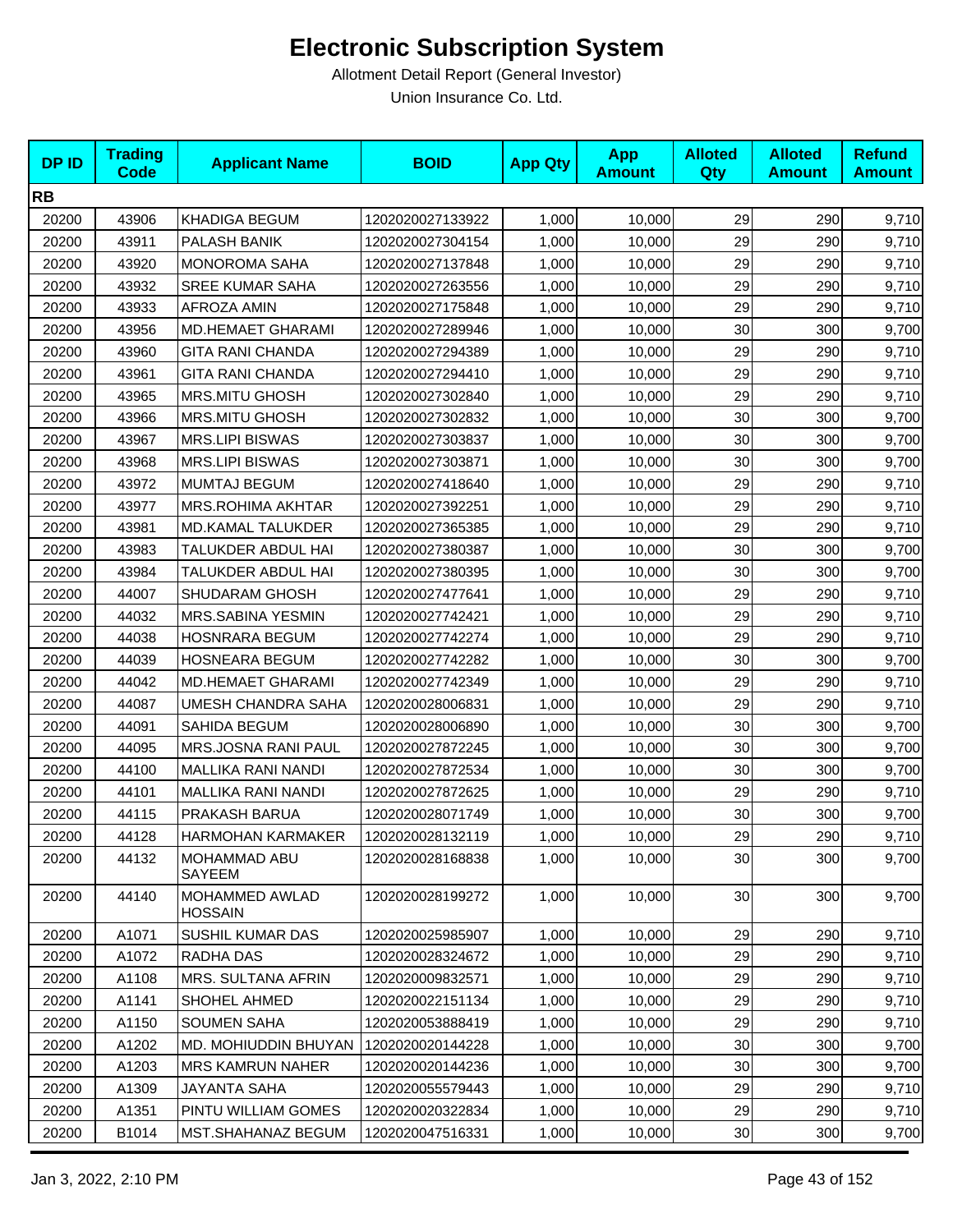| <b>DPID</b> | <b>Trading</b><br><b>Code</b> | <b>Applicant Name</b>                       | <b>BOID</b>      | <b>App Qty</b> | <b>App</b><br><b>Amount</b> | <b>Alloted</b><br><b>Qty</b> | <b>Alloted</b><br><b>Amount</b> | <b>Refund</b><br><b>Amount</b> |
|-------------|-------------------------------|---------------------------------------------|------------------|----------------|-----------------------------|------------------------------|---------------------------------|--------------------------------|
| <b>RB</b>   |                               |                                             |                  |                |                             |                              |                                 |                                |
| 20200       | B1022                         | <b>SHIRINA AKTER</b>                        | 1202020047056910 | 1,000          | 10,000                      | 29                           | 290                             | 9,710                          |
| 20200       | B1023                         | <b>SHIRINA AKTER</b>                        | 1202020047060209 | 1,000          | 10,000                      | 30                           | 300                             | 9,700                          |
| 20200       | B1048                         | <b>MD.MONIR HOSSAIN</b>                     | 1202020047557021 | 1,000          | 10,000                      | 30                           | 300                             | 9,700                          |
| 20200       | B1053                         | MRS.MAHFUZA                                 | 1202020047569721 | 1,000          | 10,000                      | 30                           | 300                             | 9,700                          |
| 20200       | B1076                         | MRS. NAZNIN NAHAR                           | 1202020047608618 | 1,000          | 10,000                      | 29                           | 290                             | 9,710                          |
| 20200       | B1078                         | <b>LUTFON BEGUM</b>                         | 1202020047610884 | 1,000          | 10,000                      | 29                           | 290                             | 9,710                          |
| 20200       | B1122                         | MD. RAFIKUL ISLAM                           | 1202020048134417 | 1,000          | 10,000                      | 29                           | 290                             | 9,710                          |
| 20200       | B1123                         | MD. RASEL AHAMMED                           | 1202020047933444 | 1,000          | 10,000                      | 29                           | 290                             | 9,710                          |
| 20200       | B1124                         | MD. RASEL AHAMMED                           | 1202020047933436 | 1,000          | 10,000                      | 29                           | 290                             | 9,710                          |
| 20200       | B1189                         | AYASHA SIDDIKA                              | 1202020048020624 | 1,000          | 10,000                      | 30                           | 300                             | 9,700                          |
| 20200       | B1193                         | SHALMA BEGUM                                | 1202020048020533 | 1,000          | 10,000                      | 29                           | 290                             | 9,710                          |
| 20200       | B1191                         | <b>SADIA SIDDIKA</b>                        | 1202020048178548 | 1,000          | 10,000                      | 29                           | 290                             | 9,710                          |
| 20200       | B1192                         | SADIA SIDDIKA                               | 1202020048180971 | 1,000          | 10,000                      | 29                           | 290                             | 9,710                          |
| 20200       | B1200                         | RONY RAHMAN                                 | 1202020048058100 | 1,000          | 10,000                      | 30                           | 300                             | 9,700                          |
| 20200       | B1203                         | <b>MAHMUD HASAN</b>                         | 1202020048286574 | 1,000          | 10,000                      | 29                           | 290                             | 9,710                          |
| 20200       | B6110                         | MST. SUNDARI BEGUM                          | 1202020059788839 | 1,000          | 10,000                      | 30                           | 300                             | 9,700                          |
| 20200       | B6117                         | SOHIDUL ISLAM UZZAL<br><b>MRIDHA</b>        | 1202020060586382 | 1,000          | 10,000                      | 30                           | 300                             | 9,700                          |
| 20200       | 44378                         | MR.AMAL DAS                                 | 1202020029496511 | 1,000          | 10,000                      | 29                           | 290                             | 9,710                          |
| 20200       | 44379                         | MR.AMAL DAS                                 | 1202020029496544 | 1,000          | 10,000                      | 30                           | 300                             | 9,700                          |
| 20200       | 66029                         | MOHAMMAD TIJUL ISLAM                        | 1202020024801525 | 1,000          | 10,000                      | 30                           | 300                             | 9,700                          |
| 20200       | 66049                         | KHADIJA TAHERA                              | 1202020024801211 | 1,000          | 10,000                      | 30                           | 300                             | 9,700                          |
| 20200       | 66050                         | KHADIJA TAHERA                              | 1202020024801244 | 1,000          | 10,000                      | 29                           | 290                             | 9,710                          |
| 20200       | 66051                         | SHANKAR SAHA                                | 1202020024801171 | 1,000          | 10,000                      | 29                           | 290                             | 9,710                          |
| 20200       | 66052                         | <b>SHANKAR SAHA</b>                         | 1202020024801188 | 1,000          | 10,000                      | 29                           | 290                             | 9,710                          |
| 20200       | 66068                         | RIPON KUMAR SAHA                            | 1202020025004042 | 1,000          | 10,000                      | 30                           | 300                             | 9,700                          |
| 20200       | 66069                         | RIPON KUMAR SAHA                            | 1202020025004050 | 1,000          | 10,000                      | 29                           | 290                             | 9,710                          |
| 20200       | 66076                         | TAPAN KUMAR SAHA                            | 1202020025027498 | 1,000          | 10,000                      | 29                           | 290                             | 9,710                          |
| 20200       | 66102                         | <b>ASIA BEGUM</b>                           | 1202020025218200 | 1,000          | 10,000                      | 29                           | 290                             | 9,710                          |
| 20200       | A4087                         | <b>MD. SHARIFUL ISLAM</b>                   | 1202020069573361 | 1,000          | 10,000                      | 29                           | 290                             | 9,710                          |
| 20200       | A4089                         | MD. MOHIUDDIN MERAZ                         | 1202020069047999 | 1,000          | 10,000                      | 30                           | 300                             | 9,700                          |
| 20200       | A4090                         | <b>MD. NASIR UDDIN</b>                      | 1202020069044366 | 1,000          | 10,000                      | 29                           | 290                             | 9,710                          |
| 20200       | A4095                         | MD. NAZRUL ISLAM KHAN                       | 1202020069885061 | 1,000          | 10,000                      | 30                           | 300                             | 9,700                          |
| 20200       | A4104                         | MD. ASADUZZAMAN                             | 1202020070216555 | 1,000          | 10,000                      | 29                           | 290                             | 9,710                          |
| 20200       | A4106                         | MD. AL AMIN                                 | 1202020070217931 | 1,000          | 10,000                      | 30                           | 300                             | 9,700                          |
| 20200       | A4107                         | MD. AL AMIN                                 | 1202020070217972 | 1,000          | 10,000                      | 29                           | 290                             | 9,710                          |
| 20200       | A4117                         | <b>ABAID MONSUR</b><br><b>CONSTRUCTIONS</b> | 1202020069547799 | 1,000          | 10,000                      | 30                           | 300                             | 9,700                          |
| 20200       | A4119                         | RAJIB DAKUA                                 | 1202020070150735 | 1,000          | 10,000                      | 30                           | 300                             | 9,700                          |
| 20200       | A4120                         | RAJIB DAKUA                                 | 1202020070150421 | 1,000          | 10,000                      | 29                           | 290                             | 9,710                          |
| 20200       | A4131                         | <b>HOSSEN EMAM</b>                          | 1202020071324037 | 1,000          | 10,000                      | 29                           | 290                             | 9,710                          |
| 20200       | A4136                         | KAZI MAFUZA BEGUM                           | 1202020071940664 | 1,000          | 10,000                      | 29                           | 290                             | 9,710                          |
| 20200       | A4144                         | JULHAS HOSSAN SOHAN                         | 1202020072223579 | 1,000          | 10,000                      | 29                           | 290                             | 9,710                          |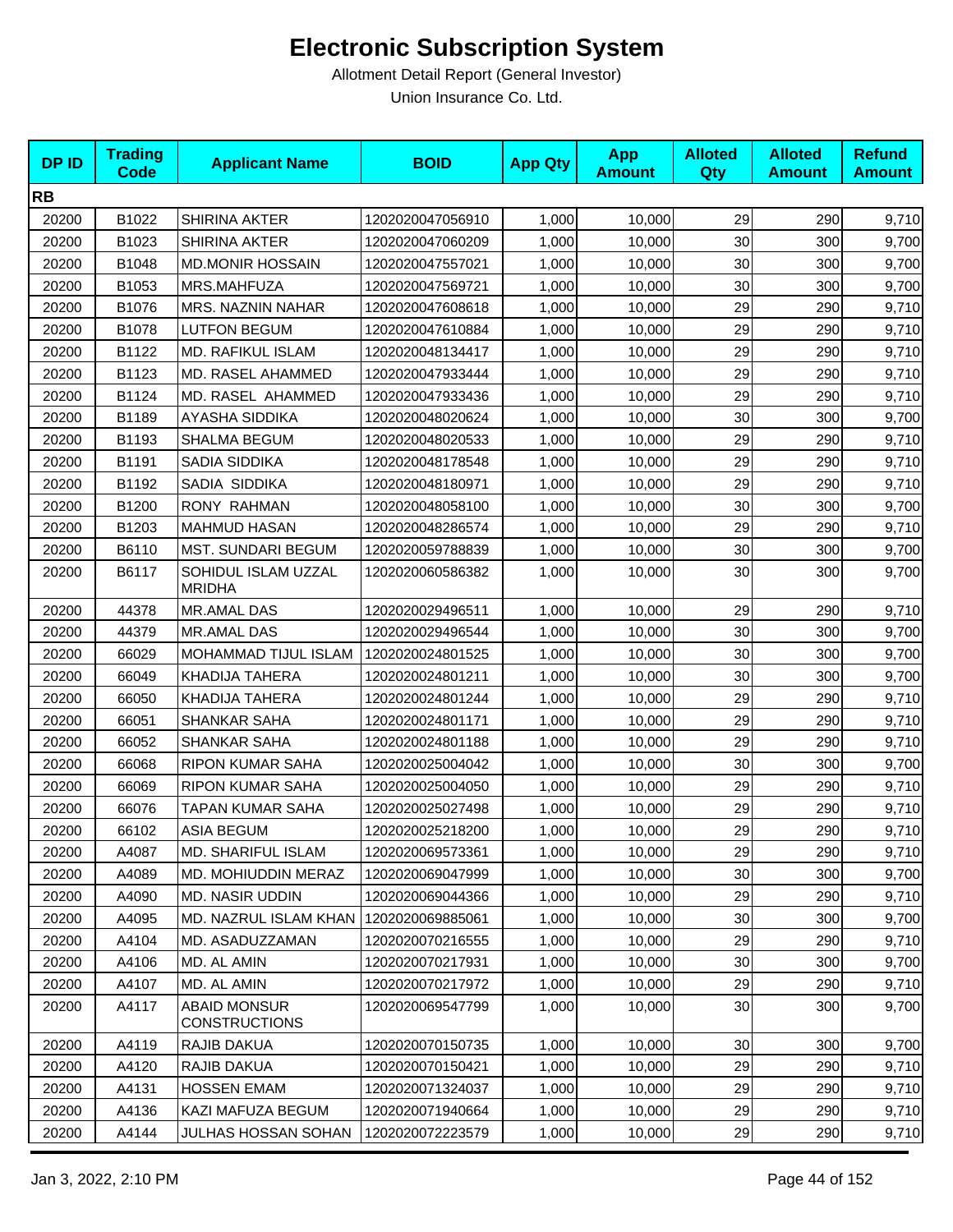| <b>DPID</b> | <b>Trading</b><br><b>Code</b> | <b>Applicant Name</b>                      | <b>BOID</b>      | <b>App Qty</b> | <b>App</b><br><b>Amount</b> | <b>Alloted</b><br><b>Qty</b> | <b>Alloted</b><br><b>Amount</b> | <b>Refund</b><br><b>Amount</b> |
|-------------|-------------------------------|--------------------------------------------|------------------|----------------|-----------------------------|------------------------------|---------------------------------|--------------------------------|
| <b>RB</b>   |                               |                                            |                  |                |                             |                              |                                 |                                |
| 20200       | A4147                         | TAHANI TASNEEM                             | 1202020072259784 | 1,000          | 10,000                      | 29                           | 290                             | 9,710                          |
| 20200       | A4165                         | MOSHARRAF HOSSAIN                          | 1202020072626518 | 1,000          | 10,000                      | 29                           | 290                             | 9,710                          |
| 20200       | A4166                         | MOSHARRAF HOSSAIN                          | 1202020072626494 | 1,000          | 10,000                      | 29                           | 290                             | 9,710                          |
| 20200       | B4612                         | <b>ABUL KASAM</b>                          | 1202020054787380 | 1,000          | 10,000                      | 29                           | 290                             | 9,710                          |
| 20200       | B4627                         | <b>LUCKY SHARKAR</b>                       | 1202020054800036 | 1,000          | 10,000                      | 29                           | 290                             | 9,710                          |
| 20200       | B4666                         | PRASHENJIT DASH                            | 1202020055544457 | 1,000          | 10,000                      | 29                           | 290                             | 9,710                          |
| 20200       | B4673                         | <b>HOSNE ARA</b>                           | 1202020054842861 | 1,000          | 10,000                      | 29                           | 290                             | 9,710                          |
| 20200       | B4676                         | FAHIMA HAIDER PINU                         | 1202020054843991 | 1,000          | 10,000                      | 29                           | 290                             | 9,710                          |
| 20200       | B4677                         | MD. JAHIR UDDIN JIBON                      | 1202020054844108 | 1,000          | 10,000                      | 29                           | 290                             | 9,710                          |
| 20200       | B4686                         | MD. JASHIM UDDIN                           | 1202020054939404 | 1,000          | 10,000                      | 30                           | 300                             | 9,700                          |
| 20200       | B4769                         | <b>MISSES PARVEEN</b><br><b>AKTER MITU</b> | 1202020060714909 | 1,000          | 10,000                      | 29                           | 290                             | 9,710                          |
| 20200       | B4774                         | <b>MD. ROFIQUL ISLAM</b><br>KHAN           | 1202020060716164 | 1,000          | 10,000                      | 30                           | 300                             | 9,700                          |
| 20200       | B4782                         | SOPNA BEGUM                                | 1202020060714778 | 1,000          | 10,000                      | 29                           | 290                             | 9,710                          |
| 20200       | B4783                         | SOPNA BEGUM                                | 1202020060714826 | 1,000          | 10,000                      | 29                           | 290                             | 9,710                          |
| 20200       | B4810                         | <b>BASUDAB MIRDHA</b>                      | 1202020054867596 | 1,000          | 10,000                      | 29                           | 290                             | 9,710                          |
| 20200       | B4825                         | ROKSANA KHATUN                             | 1202020054856479 | 1,000          | 10,000                      | 29                           | 290                             | 9,710                          |
| 20200       | B4827                         | <b>NURUL ISLAM</b>                         | 1202020029548200 | 1,000          | 10,000                      | 29                           | 290                             | 9,710                          |
| 20200       | B4828                         | <b>NURUL ISLAM</b>                         | 1202020028388623 | 1,000          | 10,000                      | 29                           | 290                             | 9,710                          |
| 20200       | B4830                         | ROMANA AFROZ                               | 1202020043952711 | 1,000          | 10,000                      | 29                           | 290                             | 9,710                          |
| 20200       | B4831                         | ROMANA AFROZ                               | 1202020043952728 | 1,000          | 10,000                      | 29                           | 290                             | 9,710                          |
| 20200       | 32316                         | RUNU RANI DAS                              | 1202020011105703 | 1,000          | 10,000                      | 29                           | 290                             | 9,710                          |
| 20200       | 32319                         | <b>SUBASH DAS</b>                          | 1202020011104495 | 1,000          | 10,000                      | 30                           | 300                             | 9,700                          |
| 20200       | 32320                         | SUBASH DAS                                 | 1202020011104915 | 1,000          | 10,000                      | 29                           | 290                             | 9,710                          |
| 20200       | 32446                         | ZAKIA BEGUM                                | 1202020011730699 | 1,000          | 10,000                      | 29                           | 290                             | 9,710                          |
| 20200       | 32447                         | ZAKIA BEGUM                                | 1202020011711193 | 1,000          | 10,000                      | 29                           | 290                             | 9,710                          |
| 20200       | 32470                         | <b>MD.ELISH HOSSAIN</b>                    | 1202020011681024 | 1,000          | 10,000                      | 29                           | 290                             | 9,710                          |
| 20200       | 32547                         | RINA RANI DUTTA                            | 1202020011549731 | 1,000          | 10,000                      | 29                           | 290                             | 9,710                          |
| 20200       | 32548                         | RINA RANI DUTTA                            | 1202020011553847 | 1,000          | 10,000                      | 30                           | 300                             | 9,700                          |
| 20200       | 32550                         | ANJALI RANI DUTTA                          | 1202020011553293 | 1,000          | 10,000                      | 30                           | 300                             | 9,700                          |
| 20200       | 32570                         | MOHAMMAD ALI BHUIYAN   1202020011584934    |                  | 1,000          | 10,000                      | 29                           | 290                             | 9,710                          |
| 20200       | 32573                         | <b>MD.ENAMUL HAQUE</b>                     | 1202020011571984 | 1,000          | 10,000                      | 29                           | 290                             | 9,710                          |
| 20200       | 32574                         | MOHAMMAD ALI BHUIYAN                       | 1202020011570111 | 1,000          | 10,000                      | 30                           | 300                             | 9,700                          |
| 20200       | 32579                         | RUPA RANI ADITYA                           | 1202020011791638 | 1,000          | 10,000                      | 29                           | 290                             | 9,710                          |
| 20200       | 37628                         | <b>JOHN SHUBRATA</b><br><b>KARMAKER</b>    | 1202020014873278 | 1,000          | 10,000                      | 29                           | 290                             | 9,710                          |
| 20200       | 37629                         | <b>JOHN SHUBRATA</b><br>KARMAKER           | 1202020014873261 | 1,000          | 10,000                      | 29                           | 290                             | 9,710                          |
| 20200       | 37662                         | MR.PRITI RANJAN SAHA                       | 1202020014904572 | 1,000          | 10,000                      | 29                           | 290                             | 9,710                          |
| 20200       | 37735                         | YESMIN AKTHER                              | 1202020014962906 | 1,000          | 10,000                      | 29                           | 290                             | 9,710                          |
| 20200       | 37747                         | <b>RUP BANI</b>                            | 1202020014972772 | 1,000          | 10,000                      | 30                           | 300                             | 9,700                          |
| 20200       | 37748                         | NAZMA BEGUM                                | 1202020014972764 | 1,000          | 10,000                      | 29                           | 290                             | 9,710                          |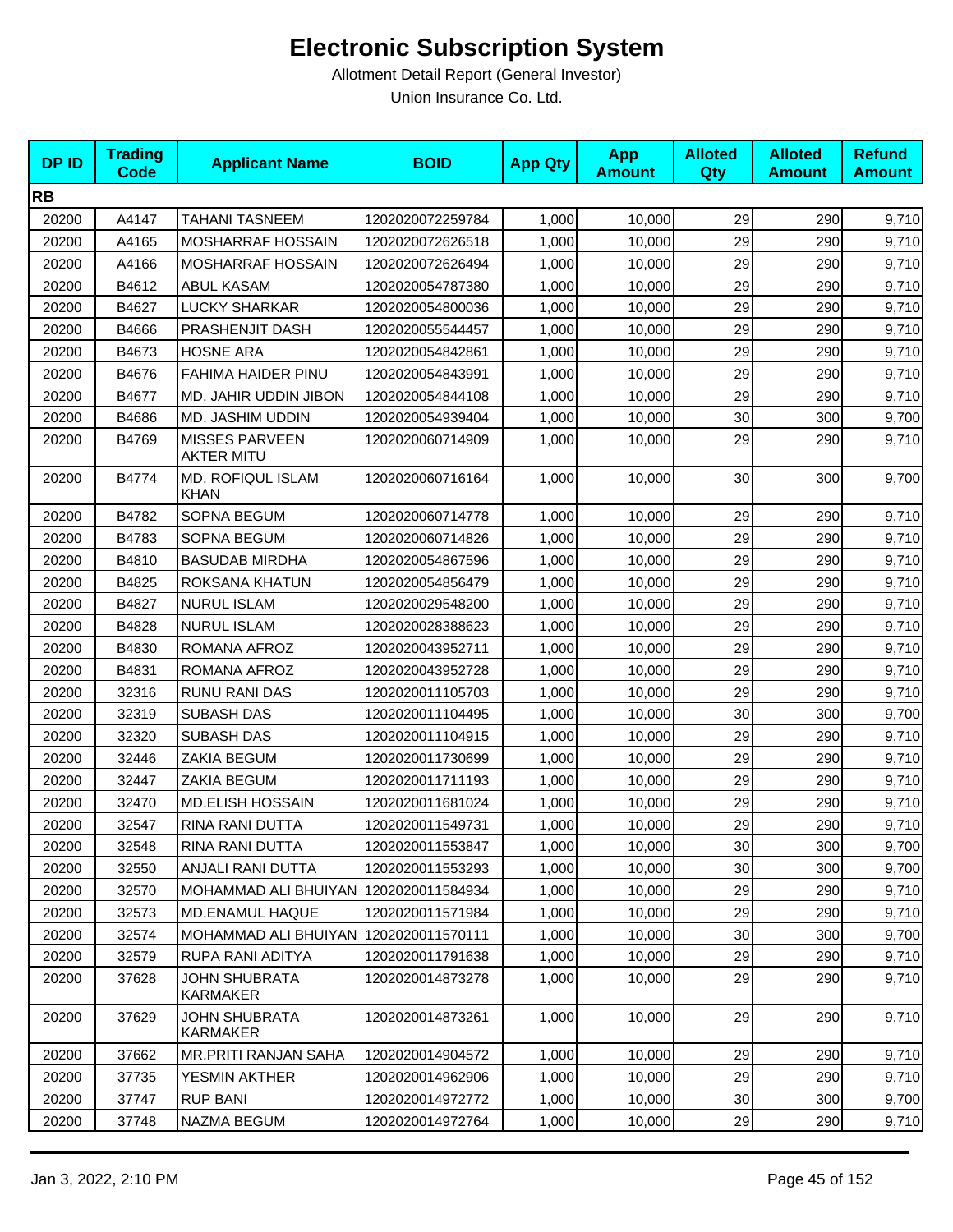| <b>DPID</b> | <b>Trading</b><br><b>Code</b> | <b>Applicant Name</b>                      | <b>BOID</b>      | <b>App Qty</b> | <b>App</b><br><b>Amount</b> | <b>Alloted</b><br><b>Qty</b> | <b>Alloted</b><br><b>Amount</b> | <b>Refund</b><br><b>Amount</b> |
|-------------|-------------------------------|--------------------------------------------|------------------|----------------|-----------------------------|------------------------------|---------------------------------|--------------------------------|
| <b>RB</b>   |                               |                                            |                  |                |                             |                              |                                 |                                |
| 20200       | 37749                         | <b>MD.AMIR HOSSAIN</b>                     | 1202020014972748 | 1,000          | 10,000                      | 30                           | 300                             | 9,700                          |
| 20200       | 37750                         | MD. ABDUL BARI                             | 1202020014972731 | 1,000          | 10,000                      | 30                           | 300                             | 9,700                          |
| 20200       | 37752                         | ROZINA PARVIN                              | 1202020014972721 | 1,000          | 10,000                      | 29                           | 290                             | 9,710                          |
| 20200       | 37753                         | <b>HAZERA BEGUM</b>                        | 1202020014972713 | 1,000          | 10,000                      | 29                           | 290                             | 9,710                          |
| 20200       | 37754                         | MD.NIZAM                                   | 1202020014972705 | 1,000          | 10,000                      | 29                           | 290                             | 9,710                          |
| 20200       | 37757                         | <b>NADIRA AKTER</b>                        | 1202020014972376 | 1,000          | 10,000                      | 30                           | 300                             | 9,700                          |
| 20200       | 37844                         | MD.AL-AMIN                                 | 1202020015134841 | 1,000          | 10,000                      | 30                           | 300                             | 9,700                          |
| 20200       | 37859                         | <b>ADITI SAHA</b>                          | 1202020015109982 | 1,000          | 10,000                      | 29                           | 290                             | 9,710                          |
| 20200       | 37860                         | <b>ANINDA SAHA</b>                         | 1202020015109990 | 1,000          | 10,000                      | 30                           | 300                             | 9,700                          |
| 20200       | 37861                         | SUBRATA BARDHAN                            | 1202020015137521 | 1,000          | 10,000                      | 30                           | 300                             | 9,700                          |
| 20200       | 37866                         | YOUNUS ALI MOLLAH                          | 1202020015169373 | 1,000          | 10,000                      | 29                           | 290                             | 9,710                          |
| 20200       | 37867                         | YOUNIUS ALI MOLLAH                         | 1202020015169413 | 1,000          | 10,000                      | 29                           | 290                             | 9,710                          |
| 20200       | 42483                         | <b>MD.SUMON MOLLA</b>                      | 1202020021742779 | 1,000          | 10,000                      | 29                           | 290                             | 9,710                          |
| 20200       | 42487                         | <b>KHANDOKER</b><br>MD.FARIDUDDIN          | 1202020021774167 | 1,000          | 10,000                      | 30                           | 300                             | 9,700                          |
| 20200       | 42492                         | DR.TEJENDRA CHANDRA<br><b>DAS</b>          | 1202020021798095 | 1,000          | 10,000                      | 30                           | 300                             | 9,700                          |
| 20200       | 42493                         | DR.TEJENDRA CHANDRA<br><b>DAS</b>          | 1202020021798135 | 1,000          | 10,000                      | 30                           | 300                             | 9,700                          |
| 20200       | 42509                         | <b>MRS.NASRIN FATIMA</b>                   | 1202020021834129 | 1,000          | 10,000                      | 30                           | 300                             | 9,700                          |
| 20200       | 42513                         | MD.YOUSUF                                  | 1202020021834171 | 1,000          | 10,000                      | 29                           | 290                             | 9,710                          |
| 20200       | 42514                         | <b>MD.YOUSUF</b>                           | 1202020021834188 | 1,000          | 10,000                      | 29                           | 290                             | 9,710                          |
| 20200       | 42515                         | <b>AMRITA LAL DAS</b>                      | 1202020021849378 | 1,000          | 10,000                      | 29                           | 290                             | 9,710                          |
| 20200       | 42523                         | <b>BIBHUTI RANJAN SAHA</b>                 | 1202020021909249 | 1,000          | 10,000                      | 30                           | 300                             | 9,700                          |
| 20200       | 42540                         | PARMITA DAS TITHI                          | 1202020021939331 | 1,000          | 10,000                      | 29                           | 290                             | 9,710                          |
| 20200       | 42547                         | <b>BIBHUTI RANJAN SAHA</b>                 | 1202020021939366 | 1,000          | 10,000                      | 29                           | 290                             | 9,710                          |
| 20200       | 42548                         | DR.PRIYANKA SAHA                           | 1202020021939374 | 1,000          | 10,000                      | 30                           | 300                             | 9,700                          |
| 20200       | 42549                         | <b>DR.AMITAV SAHA</b>                      | 1202020021939382 | 1,000          | 10,000                      | 29                           | 290                             | 9,710                          |
| 20200       | 42627                         | <b>BABU LAL AICH</b>                       | 1202020022168521 | 1,000          | 10,000                      | 29                           | 290                             | 9,710                          |
| 20200       | 42628                         | <b>BABU LAL AICH</b>                       | 1202020022168548 | 1,000          | 10,000                      | 30                           | 300                             | 9,700                          |
| 20200       | 42629                         | SHAMIR KUMAR DATTA                         | 1202020022168556 | 1,000          | 10,000                      | 30                           | 300                             | 9,700                          |
| 20200       | 42630                         | SHAMIR KUMAR DATTA                         | 1202020022168564 | 1,000          | 10,000                      | 30                           | 300                             | 9,700                          |
| 20200       | 42641                         | MD.SHOHAG                                  | 1202020022258892 | 1,000          | 10,000                      | 30                           | 300                             | 9,700                          |
| 20200       | 42642                         | MD.SHOHAG                                  | 1202020022276341 | 1,000          | 10,000                      | 29                           | 290                             | 9,710                          |
| 20200       | 42643                         | <b>MD.MONOAR AHSAN</b><br><b>CHOWDHURY</b> | 1202020022259177 | 1,000          | 10,000                      | 29                           | 290                             | 9,710                          |
| 20200       | 42644                         | <b>MD.MONOAR AHSAN</b><br><b>CHOWDHURY</b> | 1202020022259225 | 1,000          | 10,000                      | 29                           | 290                             | 9,710                          |
| 20200       | 42645                         | SHYMAL CHANDRA PAUL                        | 1202020022259241 | 1,000          | 10,000                      | 30                           | 300                             | 9,700                          |
| 20200       | 42646                         | <b>GANGA RANI PAUL</b>                     | 1202020022259268 | 1,000          | 10,000                      | 29                           | 290                             | 9,710                          |
| 20200       | 42661                         | ABUL KALAM AZAD                            | 1202020022259233 | 1,000          | 10,000                      | 29                           | 290                             | 9,710                          |
| 20200       | 42674                         | <b>SUMON CHANDRA DEY</b>                   | 1202020022324802 | 1,000          | 10,000                      | 30 <sub>0</sub>              | 300                             | 9,700                          |
| 20200       | 42675                         | <b>MONINDRA CHANDRA</b><br>SHILL           | 1202020022430045 | 1,000          | 10,000                      | 29                           | 290                             | 9,710                          |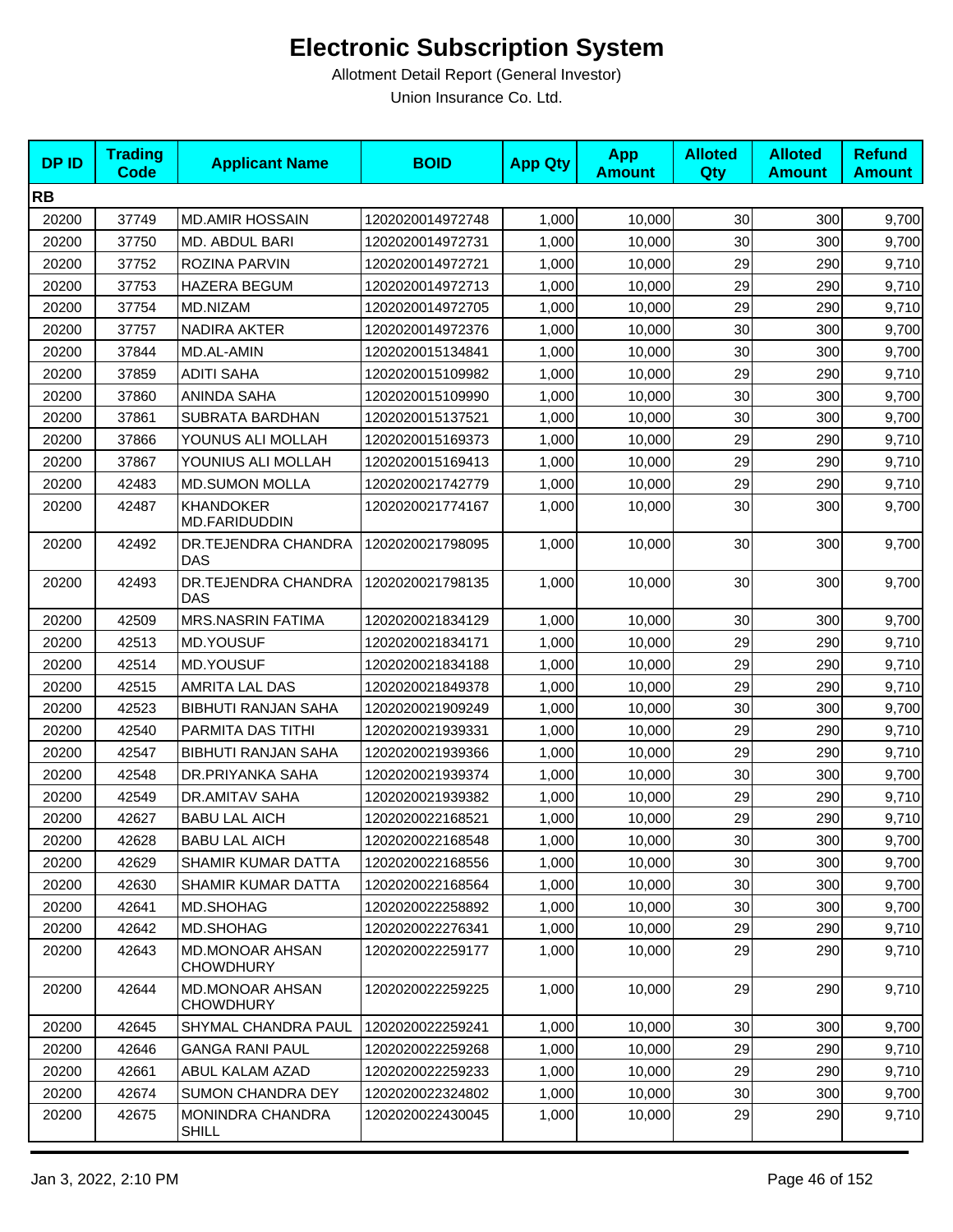| <b>DPID</b> | <b>Trading</b><br><b>Code</b> | <b>Applicant Name</b>                         | <b>BOID</b>      | <b>App Qty</b> | <b>App</b><br><b>Amount</b> | <b>Alloted</b><br>Qty | <b>Alloted</b><br><b>Amount</b> | <b>Refund</b><br><b>Amount</b> |
|-------------|-------------------------------|-----------------------------------------------|------------------|----------------|-----------------------------|-----------------------|---------------------------------|--------------------------------|
| <b>RB</b>   |                               |                                               |                  |                |                             |                       |                                 |                                |
| 20200       | 42676                         | MONINDRA CHANDRA<br>SHILL                     | 1202020022427909 | 1,000          | 10,000                      | 30                    | 300                             | 9,700                          |
| 20200       | 42692                         | <b>MD.MOTALEB HOSSAIN</b>                     | 1202020022429346 | 1,000          | 10,000                      | 29                    | 290                             | 9,710                          |
| 20200       | 42698                         | <b>MD.YOUSUF ALI MOLLAH</b>                   | 1202020022429635 | 1,000          | 10,000                      | 29                    | 290                             | 9,710                          |
| 20200       | 42699                         | MD.YOUSUF ALI MOLLAH                          | 1202020022429694 | 1,000          | 10,000                      | 29                    | 290                             | 9,710                          |
| 20200       | 42711                         | SHAMIMA SULTANA                               | 1202020022932168 | 1,000          | 10,000                      | 29                    | 290                             | 9,710                          |
| 20200       | 42712                         | SHAMIMA SULTANA                               | 1202020022932133 | 1,000          | 10,000                      | 29                    | 290                             | 9,710                          |
| 20200       | 42733                         | <b>MODON KUMAR PAUL</b>                       | 1202020022720635 | 1,000          | 10,000                      | 29                    | 290                             | 9,710                          |
| 20200       | 65059                         | <b>NUSRAT CHOWDHURY</b>                       | 1202020018440291 | 1,000          | 10,000                      | 30                    | 300                             | 9,700                          |
| 20200       | 65075                         | MORSHEDA YEASMIN                              | 1202020018514001 | 1,000          | 10,000                      | 30                    | 300                             | 9,700                          |
| 20200       | 65077                         | <b>MORSHEDA YEASMIN</b>                       | 1202020018540873 | 1,000          | 10,000                      | 29                    | 290                             | 9,710                          |
| 20200       | 65087                         | RATAN CHANDRA DAS                             | 1202020018564346 | 1,000          | 10,000                      | 29                    | 290                             | 9,710                          |
| 20200       | 65114                         | JAYA DAS                                      | 1202020018655347 | 1,000          | 10,000                      | 29                    | 290                             | 9,710                          |
| 20200       | 65115                         | <b>MD.NAHID SARWAR</b>                        | 1202020018655339 | 1,000          | 10,000                      | 30                    | 300                             | 9,700                          |
| 20200       | 65125                         | SWAPAN KUMAR SAHA                             | 1202020018673195 | 1,000          | 10,000                      | 30                    | 300                             | 9,700                          |
| 20200       | 65160                         | <b>SHAMIM AHMED</b>                           | 1202020018833581 | 1,000          | 10,000                      | 29                    | 290                             | 9,710                          |
| 20200       | 65161                         | <b>SHAMIM AHMED</b>                           | 1202020018832884 | 1,000          | 10,000                      | 29                    | 290                             | 9,710                          |
| 20200       | 65165                         | A.K.M.IMAM HOSSAIN                            | 1202020018833375 | 1,000          | 10,000                      | 29                    | 290                             | 9,710                          |
| 20200       | 65166                         | A.K.M.IMAM HOSSAIN                            | 1202020018833383 | 1,000          | 10,000                      | 29                    | 290                             | 9,710                          |
| 20200       | 65169                         | <b>MOHAMMAD HASIBUR</b><br><b>RAHMAN KHAN</b> | 1202020018850201 | 1,000          | 10,000                      | 30                    | 300                             | 9,700                          |
| 20200       | 65198                         | MD.ABDUL MANNAN                               | 1202020019007762 | 1,000          | 10,000                      | 29                    | 290                             | 9,710                          |
| 20200       | 65203                         | MD.ASADUL HOQUE<br><b>PANNA</b>               | 1202020019089778 | 1,000          | 10,000                      | 30                    | 300                             | 9,700                          |
| 20200       | 65235                         | <b>ASLAM HOSSAIN</b>                          | 1202020019203646 | 1,000          | 10,000                      | 30                    | 300                             | 9,700                          |
| 20200       | 65237                         | <b>ASHOK KUMAR SARMA</b>                      | 1202020019223999 | 1,000          | 10,000                      | 29                    | 290                             | 9,710                          |
| 20200       | 65263                         | MD.SHAHJAHAN                                  | 1202020019421764 | 1,000          | 10,000                      | 29                    | 290                             | 9,710                          |
| 20200       | 65314                         | <b>MD.ENAMUL HOQUE</b>                        | 1202020019489566 | 1,000          | 10,000                      | 29                    | 290                             | 9,710                          |
| 20200       | 65324                         | ARJU AHAMED                                   | 1202020019509421 | 1,000          | 10,000                      | 29                    | 290                             | 9,710                          |
| 20200       | 65325                         | ARJU AHAMED                                   | 1202020019509588 | 1,000          | 10,000                      | 29                    | 290                             | 9,710                          |
| 20200       | 65326                         | MD.SELIM MIAH                                 | 1202020019509438 | 1,000          | 10,000                      | 29                    | 290                             | 9,710                          |
| 20200       | 65327                         | <b>MD.AMIRUL ISLAM</b>                        | 1202020019509454 | 1,000          | 10,000                      | 29                    | 290                             | 9,710                          |
| 20200       | 65328                         | SHAHNAZ AKTER                                 | 1202020019509462 | 1,000          | 10,000                      | 29                    | 290                             | 9,710                          |
| 20200       | 65329                         | MD.AMIRUL ISLAM                               | 1202020019509470 | 1,000          | 10,000                      | 29                    | 290                             | 9,710                          |
| 20200       | 65330                         | <b>MD.SELIM MIAH</b>                          | 1202020019509497 | 1,000          | 10,000                      | 29                    | 290                             | 9,710                          |
| 20200       | 65331                         | SHAHNAZ AKTER                                 | 1202020019509502 | 1,000          | 10,000                      | 29                    | 290                             | 9,710                          |
| 20200       | 65359                         | PRANAB ADHIKARI                               | 1202020019672936 | 1,000          | 10,000                      | 30                    | 300                             | 9,700                          |
| 20200       | 65375                         | REPON CHANDRA DAY                             | 1202020019795100 | 1,000          | 10,000                      | 29                    | 290                             | 9,710                          |
| 20200       | 65383                         | SREEBASH SAHA                                 | 1202020019861444 | 1,000          | 10,000                      | 29                    | 290                             | 9,710                          |
| 20200       | 65387                         | SARBAJIT KUMAR SAHA                           | 1202020019893471 | 1,000          | 10,000                      | 30                    | 300                             | 9,700                          |
| 20200       | 65388                         | SARBAJIT KUMAR SAHA                           | 1202020019893488 | 1,000          | 10,000                      | 29                    | 290                             | 9,710                          |
| 20200       | 65389                         | MD.KHORSHED ALAM                              | 1202020019893496 | 1,000          | 10,000                      | 29                    | 290                             | 9,710                          |
| 20200       | A5291                         | SHARIF NOIMUL ISLAM                           | 1202020009234012 | 1,000          | 10,000                      | 30                    | 300                             | 9,700                          |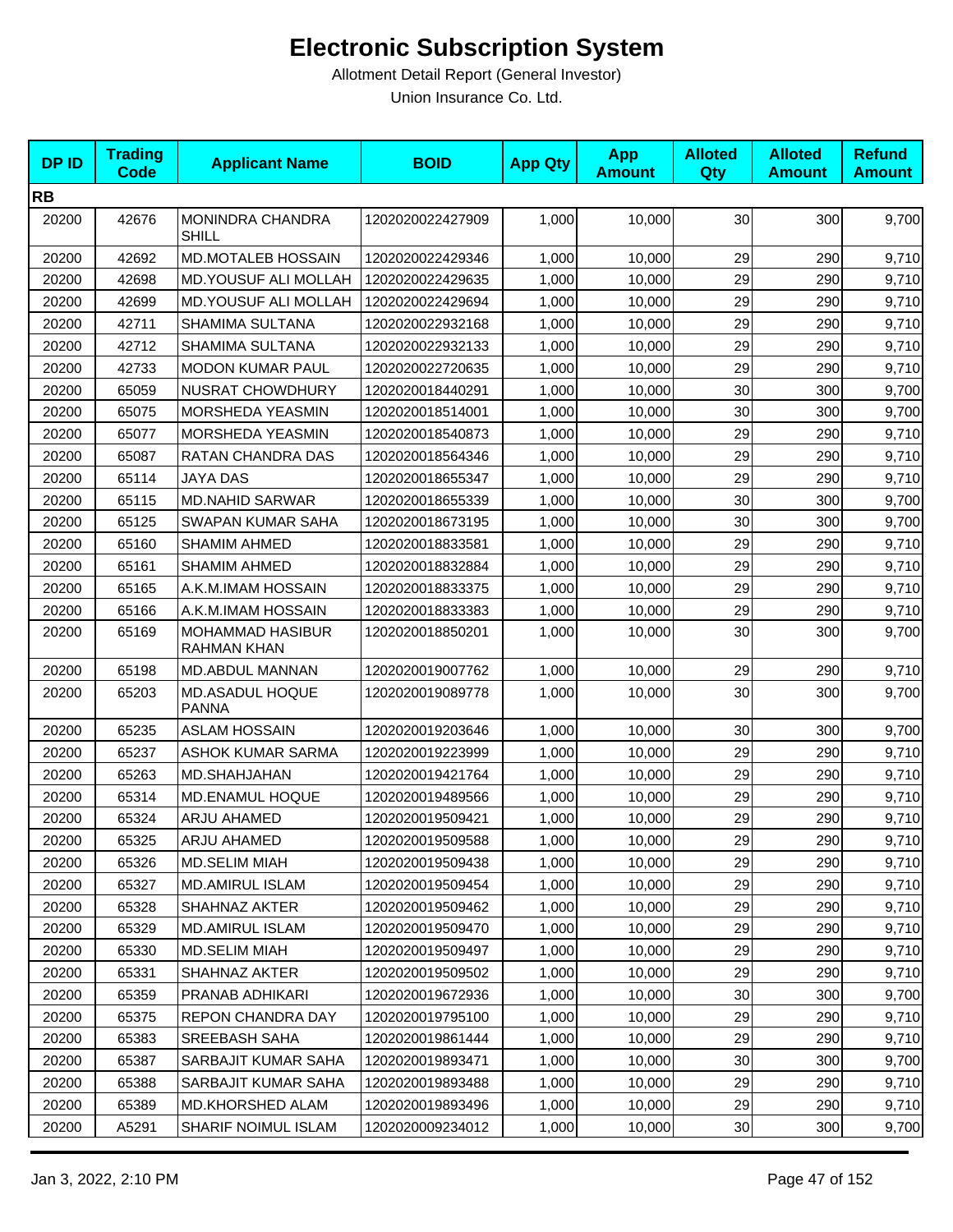| <b>DPID</b> | <b>Trading</b><br><b>Code</b> | <b>Applicant Name</b>                      | <b>BOID</b>      | <b>App Qty</b> | <b>App</b><br><b>Amount</b> | <b>Alloted</b><br>Qty | <b>Alloted</b><br><b>Amount</b> | <b>Refund</b><br><b>Amount</b> |
|-------------|-------------------------------|--------------------------------------------|------------------|----------------|-----------------------------|-----------------------|---------------------------------|--------------------------------|
| <b>RB</b>   |                               |                                            |                  |                |                             |                       |                                 |                                |
| 20200       | A5377                         | MD. AZIZUR RAHMAN                          | 1202020062480101 | 1,000          | 10,000                      | 29                    | 290                             | 9,710                          |
| 20200       | A5384                         | S M BORHAN UDDIN                           | 1202020062658973 | 1,000          | 10,000                      | 29                    | 290                             | 9,710                          |
| 20200       | A5495                         | <b>AMIRUL ISLAM</b>                        | 1202020073716179 | 1,000          | 10,000                      | 29                    | 290                             | 9,710                          |
| 20200       | A5496                         | MD.ALI AKBAR FARAJI                        | 1202020001094678 | 1,000          | 10,000                      | 29                    | 290                             | 9,710                          |
| 20200       | A5503                         | MD. A KHALEQUE                             | 1202020074146081 | 1,000          | 10,000                      | 29                    | 290                             | 9,710                          |
| 20200       | a5556                         | MD. HASAN MEYA                             | 1202020074238746 | 1,000          | 10,000                      | 29                    | 290                             | 9,710                          |
| 20200       | A5607                         | Mohiuddin Ahmed                            | 1202020000006372 | 1,000          | 10,000                      | 29                    | 290                             | 9,710                          |
| 20200       | B4997                         | <b>SHAHIN ALAM</b>                         | 1202020055258288 | 1,000          | 10,000                      | 29                    | 290                             | 9,710                          |
| 20200       | B5012                         | <b>BIPLAB KISHORE SAHA</b>                 | 1202020055193644 | 1,000          | 10,000                      | 29                    | 290                             | 9,710                          |
| 20200       | B5013                         | <b>BIPLAB KISHORE SAHA</b>                 | 1202020055194201 | 1,000          | 10,000                      | 30                    | 300                             | 9,700                          |
| 20200       | B5014                         | MRS, ELORA SAHA                            | 1202020055197396 | 1,000          | 10,000                      | 29                    | 290                             | 9,710                          |
| 20200       | B5025                         | <b>JOY HALDER</b>                          | 1202020055270393 | 1,000          | 10,000                      | 29                    | 290                             | 9,710                          |
| 20200       | 30548                         | <b>BISWAJIT DAS</b>                        | 1202020009862076 | 1,000          | 10,000                      | 29                    | 290                             | 9,710                          |
| 20200       | 30550                         | <b>BIPLAB DAS</b>                          | 1202020009862108 | 1,000          | 10,000                      | 29                    | 290                             | 9,710                          |
| 20200       | 30560                         | <b>MR.NITAY CHANDRA</b><br><b>NANDY</b>    | 1202020009702392 | 1,000          | 10,000                      | 30                    | 300                             | 9,700                          |
| 20200       | 30579                         | <b>MD.GOLAM RASUL</b>                      | 1202020009755432 | 1,000          | 10,000                      | 30                    | 300                             | 9,700                          |
| 20200       | 30584                         | AJOY KRISHNA ROY                           | 1202020009772350 | 1,000          | 10.000                      | 30                    | 300                             | 9,700                          |
| 20200       | 30588                         | ANATH BANDHU ROY                           | 1202020009796428 | 1,000          | 10,000                      | 29                    | 290                             | 9,710                          |
| 20200       | 30599                         | <b>ALI AKKAS</b>                           | 1202020009805611 | 1,000          | 10,000                      | 30                    | 300                             | 9,700                          |
| 20200       | 30611                         | MD.KAMAL                                   | 1202020009902563 | 1,000          | 10,000                      | 29                    | 290                             | 9,710                          |
| 20200       | 30614                         | MD.SOHIDUL ISLAM MIAH                      | 1202020009912263 | 1,000          | 10,000                      | 29                    | 290                             | 9,710                          |
| 20200       | 30615                         | MD.SOHIDUL HOQUE                           | 1202020009912370 | 1,000          | 10,000                      | 29                    | 290                             | 9,710                          |
| 20200       | 30617                         | ABDUL MOMIN BHUYIA                         | 1202020009912488 | 1,000          | 10,000                      | 30                    | 300                             | 9,700                          |
| 20200       | 30627                         | <b>ABDUL WAHAB</b>                         | 1202020009887321 | 1,000          | 10,000                      | 29                    | 290                             | 9,710                          |
| 20200       | 30628                         | MD.WAHIDUZZAMAN                            | 1202020009887121 | 1,000          | 10,000                      | 29                    | 290                             | 9,710                          |
| 20200       | 30666                         | <b>MD.WALI ULLAH</b>                       | 1202020009928763 | 1,000          | 10,000                      | 29                    | 290                             | 9,710                          |
| 20200       | 30766                         | SHEIKH HABIBUR<br><b>RAHMAN</b>            | 1202020010248676 | 1,000          | 10,000                      | 29                    | 290                             | 9,710                          |
| 20200       | 35629                         | <b>MAHABUBA KHATUN</b>                     | 1202020013556836 | 1,000          | 10,000                      | 30                    | 300                             | 9,700                          |
| 20200       | 35630                         | MD. MOJIBUR RAHMAN<br><b>BHUIYAN</b>       | 1202020013744746 | 1,000          | 10,000                      | 29                    | 290                             | 9,710                          |
| 20200       | 35631                         | <b>MD.MOJIBUR RAHMAN</b><br><b>BHUIYAN</b> | 1202020013744721 | 1,000          | 10,000                      | 29                    | 290                             | 9,710                          |
| 20200       | 35641                         | TAPASH KUMAR CHANDA                        | 1202020013779443 | 1,000          | 10,000                      | 29                    | 290                             | 9,710                          |
| 20200       | 35643                         | SYEDA.NAZMA AKTER                          | 1202020013779301 | 1,000          | 10,000                      | 29                    | 290                             | 9,710                          |
| 20200       | 35644                         | SYEDA NAZMA AKTER                          | 1202020013779395 | 1,000          | 10,000                      | 29                    | 290                             | 9,710                          |
| 20200       | 35647                         | <b>MONIR HOSSAIN BHUYIA</b>                | 1202020013788280 | 1,000          | 10,000                      | 30                    | 300                             | 9,700                          |
| 20200       | 35649                         | <b>NOOR HOSSAIN</b>                        | 1202020013788381 | 1,000          | 10,000                      | 29                    | 290                             | 9,710                          |
| 20200       | 35654                         | SYED LUTFUR RAHMAN                         | 1202020013788248 | 1,000          | 10,000                      | 29                    | 290                             | 9,710                          |
| 20200       | 35656                         | <b>BIPLOB CHANDRA</b><br><b>DEBONATH</b>   | 1202020013794321 | 1,000          | 10,000                      | 30                    | 300                             | 9,700                          |
| 20200       | 35697                         | <b>JHARNA BEGUM</b>                        | 1202020013813951 | 1,000          | 10,000                      | 30                    | 300                             | 9,700                          |
| 20200       | 35698                         | <b>JHARNA BEGUM</b>                        | 1202020013815354 | 1,000          | 10,000                      | 30                    | 300                             | 9,700                          |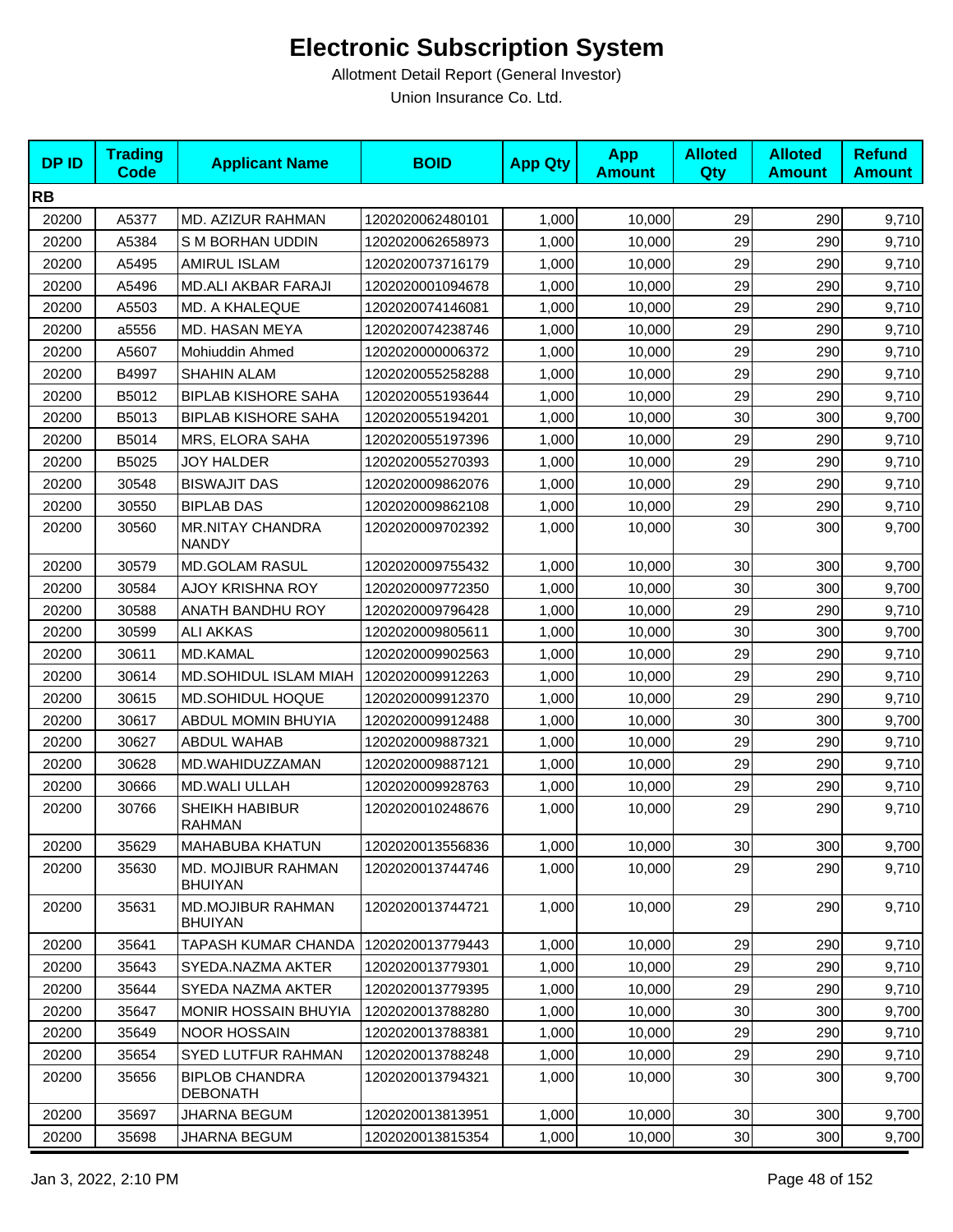| <b>DPID</b> | <b>Trading</b><br>Code | <b>Applicant Name</b>                    | <b>BOID</b>      | <b>App Qty</b> | <b>App</b><br><b>Amount</b> | <b>Alloted</b><br>Qty | <b>Alloted</b><br><b>Amount</b> | <b>Refund</b><br><b>Amount</b> |
|-------------|------------------------|------------------------------------------|------------------|----------------|-----------------------------|-----------------------|---------------------------------|--------------------------------|
| <b>RB</b>   |                        |                                          |                  |                |                             |                       |                                 |                                |
| 20200       | 35750                  | <b>RUPALY RANI DAS</b>                   | 1202020013917207 | 1,000          | 10,000                      | 29                    | 290                             | 9,710                          |
| 20200       | 35751                  | <b>RUPALY RANI DAS</b>                   | 1202020013917745 | 1,000          | 10,000                      | 30                    | 300                             | 9,700                          |
| 20200       | 35784                  | <b>SHOHANA AKTER</b>                     | 1202020013805844 | 1,000          | 10,000                      | 29                    | 290                             | 9,710                          |
| 20200       | 35785                  | MRS.DOLY AKHTER                          | 1202020013806394 | 1,000          | 10,000                      | 30                    | 300                             | 9,700                          |
| 20200       | 35830                  | <b>MD.GOLAM MUSTAFA</b>                  | 1202020013990751 | 1,000          | 10,000                      | 29                    | 290                             | 9,710                          |
| 20200       | 35835                  | <b>MD.ALI AHSAN</b>                      | 1202020013943219 | 1,000          | 10,000                      | 30                    | 300                             | 9,700                          |
| 20200       | 35978                  | HARUNOR RASHID KHAN                      | 1202020014026276 | 1,000          | 10,000                      | 29                    | 290                             | 9,710                          |
| 20200       | 35979                  | HARUN OR RASHID KHAN                     | 1202020014029906 | 1,000          | 10,000                      | 30                    | 300                             | 9,700                          |
| 20200       | 40179                  | <b>MRS.ASMA AKTER</b>                    | 1202020017487598 | 1,000          | 10,000                      | 29                    | 290                             | 9,710                          |
| 20200       | 40181                  | KAZI SHAFIQUR RAHMAN                     | 1202020017487729 | 1,000          | 10,000                      | 29                    | 290                             | 9,710                          |
| 20200       | 40182                  | KAZI SHAFIQUR RAHMAN                     | 1202020017487801 | 1,000          | 10,000                      | 29                    | 290                             | 9,710                          |
| 20200       | 40185                  | PARBATI BARUA                            | 1202020017452807 | 1,000          | 10,000                      | 29                    | 290                             | 9,710                          |
| 20200       | 40186                  | <b>BIKASH BARUA</b>                      | 1202020017452791 | 1,000          | 10,000                      | 29                    | 290                             | 9,710                          |
| 20200       | 40187                  | <b>UMME HALIMA</b>                       | 1202020017451026 | 1,000          | 10,000                      | 29                    | 290                             | 9,710                          |
| 20200       | 40195                  | <b>SOBURA KHATUN</b>                     | 1202020017488533 | 1,000          | 10,000                      | 29                    | 290                             | 9,710                          |
| 20200       | 40205                  | <b>BIPLAB CHAKRABORTY</b>                | 1202020017451176 | 1,000          | 10,000                      | 29                    | 290                             | 9,710                          |
| 20200       | 40206                  | <b>BIPLAB CHAKRABORTY</b>                | 1202020017451184 | 1,000          | 10,000                      | 29                    | 290                             | 9,710                          |
| 20200       | 40213                  | <b>FAJLEH RABBI</b>                      | 1202020017451133 | 1,000          | 10,000                      | 29                    | 290                             | 9,710                          |
| 20200       | 40256                  | <b>BISSHAJIT KUMAR ROY</b>               | 1202020017545379 | 1,000          | 10,000                      | 30                    | 300                             | 9,700                          |
| 20200       | 40285                  | <b>UMME ISLAM</b><br><b>CHOWDHURY</b>    | 1202020017525406 | 1,000          | 10,000                      | 30                    | 300                             | 9,700                          |
| 20200       | 40286                  | MOHMMED MUSLEM<br><b>UDDIN CHOWDHURY</b> | 1202020017525374 | 1,000          | 10,000                      | 30                    | 300                             | 9,700                          |
| 20200       | 40292                  | SWAPAN KUMAR SAHA                        | 1202020017558310 | 1,000          | 10,000                      | 29                    | 290                             | 9,710                          |
| 20200       | 40293                  | SANJITA SAHA                             | 1202020017558112 | 1,000          | 10,000                      | 30                    | 300                             | 9,700                          |
| 20200       | 40301                  | KANIKA BARAL                             | 1202020017551054 | 1,000          | 10,000                      | 30                    | 300                             | 9,700                          |
| 20200       | 40302                  | <b>KANIKA BARAL</b>                      | 1202020017551062 | 1,000          | 10,000                      | 29                    | 290                             | 9,710                          |
| 20200       | 40310                  | <b>GOURANGA SIKDER</b>                   | 1202020017577816 | 1,000          | 10,000                      | 29                    | 290                             | 9,710                          |
| 20200       | 40311                  | <b>GOURANGA SIKDER</b>                   | 1202020017577808 | 1,000          | 10,000                      | 29                    | 290                             | 9,710                          |
| 20200       | 40312                  | <b>PINTU SARKER</b>                      | 1202020017577784 | 1,000          | 10,000                      | 29                    | 290                             | 9,710                          |
| 20200       | 40324                  | <b>S.M SIRAJUL ISLAM</b>                 | 1202020017596527 | 1,000          | 10,000                      | 29                    | 290                             | 9,710                          |
| 20200       | 40326                  | <b>MD.IQBAL HOSSAIN</b><br><b>BHUYIA</b> | 1202020017597323 | 1,000          | 10,000                      | 29                    | 290                             | 9,710                          |
| 20200       | 40346                  | NIRMAL KUMAR DAS                         | 1202020017610616 | 1,000          | 10,000                      | 30                    | 300                             | 9,700                          |
| 20200       | 40360                  | AMIT KUMAR PAUL                          | 1202020017633649 | 1,000          | 10,000                      | 30                    | 300                             | 9,700                          |
| 20200       | 40364                  | SUSHIL CHANDRA SHIL                      | 1202020017633657 | 1,000          | 10,000                      | 30                    | 300                             | 9,700                          |
| 20200       | 40373                  | <b>MRS.MOMTAJ BEGUM</b>                  | 1202020017765220 | 1,000          | 10,000                      | 29                    | 290                             | 9,710                          |
| 20200       | 40374                  | ARUNANGSHU DAS                           | 1202020017687303 | 1,000          | 10,000                      | 29                    | 290                             | 9,710                          |
| 20200       | 40375                  | SAJAL KUMAR DAS                          | 1202020017687321 | 1,000          | 10,000                      | 29                    | 290                             | 9,710                          |
| 20200       | 40378                  | SHACAINDRA CHANDRA<br><b>DAS</b>         | 1202020017687239 | 1,000          | 10,000                      | 30                    | 300                             | 9,700                          |
| 20200       | 40379                  | SHACHINDRA CHANDRA<br>DAS                | 1202020017687263 | 1,000          | 10,000                      | 29                    | 290                             | 9,710                          |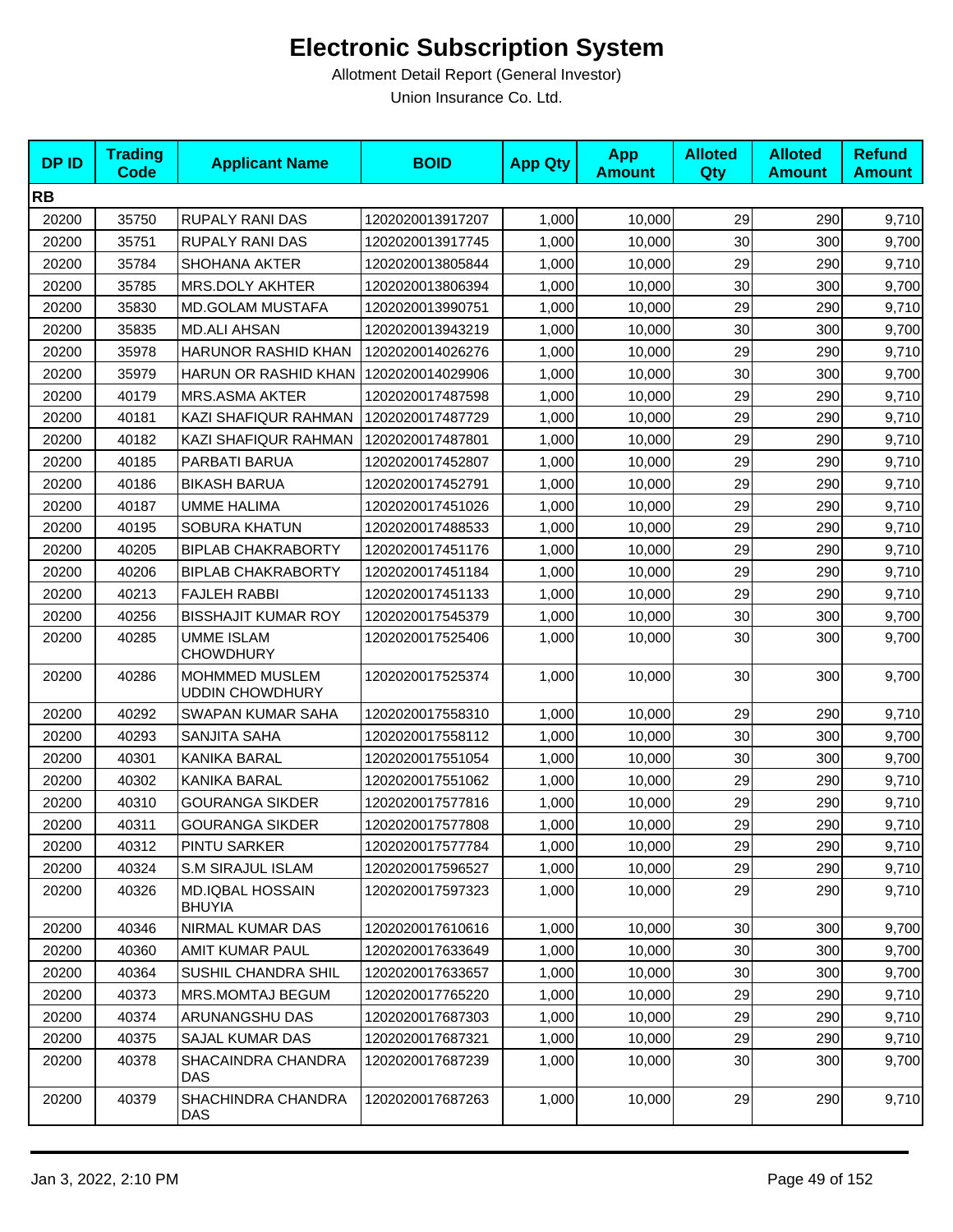| <b>DPID</b> | <b>Trading</b><br>Code | <b>Applicant Name</b>                         | <b>BOID</b>      | <b>App Qty</b> | <b>App</b><br><b>Amount</b> | <b>Alloted</b><br>Qty | <b>Alloted</b><br><b>Amount</b> | <b>Refund</b><br><b>Amount</b> |
|-------------|------------------------|-----------------------------------------------|------------------|----------------|-----------------------------|-----------------------|---------------------------------|--------------------------------|
| <b>RB</b>   |                        |                                               |                  |                |                             |                       |                                 |                                |
| 20200       | 40380                  | PALASH CHANDRA<br><b>PODDER</b>               | 1202020017687271 | 1,000          | 10,000                      | 30                    | 300                             | 9,700                          |
| 20200       | 40381                  | PALASH CHANDRA<br>PODDER                      | 1202020017689561 | 1,000          | 10,000                      | 30                    | 300                             | 9,700                          |
| 20200       | 40382                  | <b>BILASH CHANDRA</b><br><b>PODDER</b>        | 1202020017689578 | 1,000          | 10,000                      | 29                    | 290                             | 9,710                          |
| 20200       | 40383                  | <b>BILASH CHANDRA</b><br>PODDER               | 1202020017689594 | 1,000          | 10,000                      | 29                    | 290                             | 9,710                          |
| 20200       | 40384                  | RAJIB PODDER                                  | 1202020017675711 | 1,000          | 10,000                      | 30                    | 300                             | 9,700                          |
| 20200       | 40388                  | <b>BISHWAJET DEB</b>                          | 1202020017676210 | 1,000          | 10,000                      | 29                    | 290                             | 9,710                          |
| 20200       | 40389                  | <b>BISWAJIT DEB</b>                           | 1202020017679265 | 1,000          | 10,000                      | 30                    | 300                             | 9,700                          |
| 20200       | 40402                  | SHIULI RANI SAHA                              | 1202020017723364 | 1,000          | 10,000                      | 29                    | 290                             | 9,710                          |
| 20200       | 40408                  | MOHAMMAD ALI SARKER                           | 1202020017734457 | 1,000          | 10,000                      | 29                    | 290                             | 9,710                          |
| 20200       | 40409                  | <b>SAILA TAMANNA</b>                          | 1202020017734465 | 1,000          | 10,000                      | 29                    | 290                             | 9,710                          |
| 20200       | 40420                  | DIN MOHAMMAD DULAL                            | 1202020017723348 | 1,000          | 10,000                      | 29                    | 290                             | 9,710                          |
| 20200       | 40439                  | MD.BAHAUDDIN                                  | 1202020017734422 | 1,000          | 10,000                      | 30                    | 300                             | 9,700                          |
| 20200       | 40440                  | MD.BAHAUDDIN                                  | 1202020017734430 | 1,000          | 10,000                      | 30                    | 300                             | 9,700                          |
| 20200       | 40447                  | TAYEEB AHMED KHAN                             | 1202020017769387 | 1,000          | 10,000                      | 29                    | 290                             | 9,710                          |
| 20200       | 40448                  | <b>TAYEEB AHMED KHAN</b>                      | 1202020017769823 | 1,000          | 10,000                      | 29                    | 290                             | 9,710                          |
| 20200       | 40449                  | <b>TULI BASAK</b>                             | 1202020017770514 | 1,000          | 10,000                      | 30                    | 300                             | 9,700                          |
| 20200       | 40450                  | <b>TULI BASAK</b>                             | 1202020017771072 | 1,000          | 10,000                      | 30                    | 300                             | 9,700                          |
| 20200       | 40469                  | <b>BAPI ROY</b>                               | 1202020017766276 | 1,000          | 10,000                      | 30                    | 300                             | 9,700                          |
| 20200       | 40496                  | MD.ABUL KASEM                                 | 1202020017842087 | 1,000          | 10,000                      | 29                    | 290                             | 9,710                          |
| 20200       | 45790                  | MD. ATIQUZZAMAN                               | 1202020040999228 | 1,000          | 10,000                      | 29                    | 290                             | 9,710                          |
| 20200       | 45794                  | <b>HOSSAIN MOHAMMED</b><br><b>IMAN MRIDHA</b> | 1202020041154534 | 1,000          | 10,000                      | 29                    | 290                             | 9,710                          |
| 20200       | 50014                  | <b>RITA RANI BISWAS</b>                       | 1202020017260941 | 1,000          | 10,000                      | 29                    | 290                             | 9,710                          |
| 20200       | 66739                  | <b>SAKTI SARKER</b>                           | 1202020029349109 | 1,000          | 10,000                      | 29                    | 290                             | 9,710                          |
| 20200       | 66740                  | PRATIMA RANI DAS                              | 1202020029349117 | 1,000          | 10,000                      | 30                    | 300                             | 9,700                          |
| 20200       | 66860                  | <b>MOS.SAHIDA AKTER</b>                       | 1202020030523612 | 1,000          | 10,000                      | 29                    | 290                             | 9,710                          |
| 20200       | 66951                  | <b>SAKTI SARKER</b>                           | 1202020031713863 | 1,000          | 10,000                      | 29                    | 290                             | 9,710                          |
| 20200       | 66968                  | <b>TUTON KUMAR SAHA</b>                       | 1202020031882151 | 1,000          | 10,000                      | 29                    | 290                             | 9,710                          |
| 20200       | 67057                  | ANITA PODDAR                                  | 1202020032951648 | 1,000          | 10,000                      | 30                    | 300                             | 9,700                          |
| 20200       | 67059                  | PARVIN AKTER                                  | 1202020032951664 | 1,000          | 10,000                      | 30                    | 300                             | 9,700                          |
| 20200       | B1864                  | MD. ATAUR RAHAMAN                             | 1202020049799350 | 1,000          | 10,000                      | 29                    | 290                             | 9,710                          |
| 20200       | B1865                  | MD. ATAUR RAHAMAN                             | 1202020049799757 | 1,000          | 10,000                      | 29                    | 290                             | 9,710                          |
| 20200       | B1866                  | <b>GULSHAN ARA</b>                            | 1202020050278473 | 1,000          | 10,000                      | 29                    | 290                             | 9,710                          |
| 20200       | B1890                  | <b>ALIF AHMED</b>                             | 1202020049879622 | 1,000          | 10,000                      | 30                    | 300                             | 9,700                          |
| 20200       | 44313                  | MOHAMMED ABUL<br>KALAM AZAD                   | 1202020029262828 | 1,000          | 10,000                      | 29                    | 290                             | 9,710                          |
| 20200       | 44331                  | <b>MOHAMMAD FAISAL</b><br>AHMED               | 1202020029262844 | 1,000          | 10,000                      | 30                    | 300                             | 9,700                          |
| 20200       | 44546                  | MUHAMMAD ABU<br>SAYEEM                        | 1202020030523681 | 1,000          | 10,000                      | 29                    | 290                             | 9,710                          |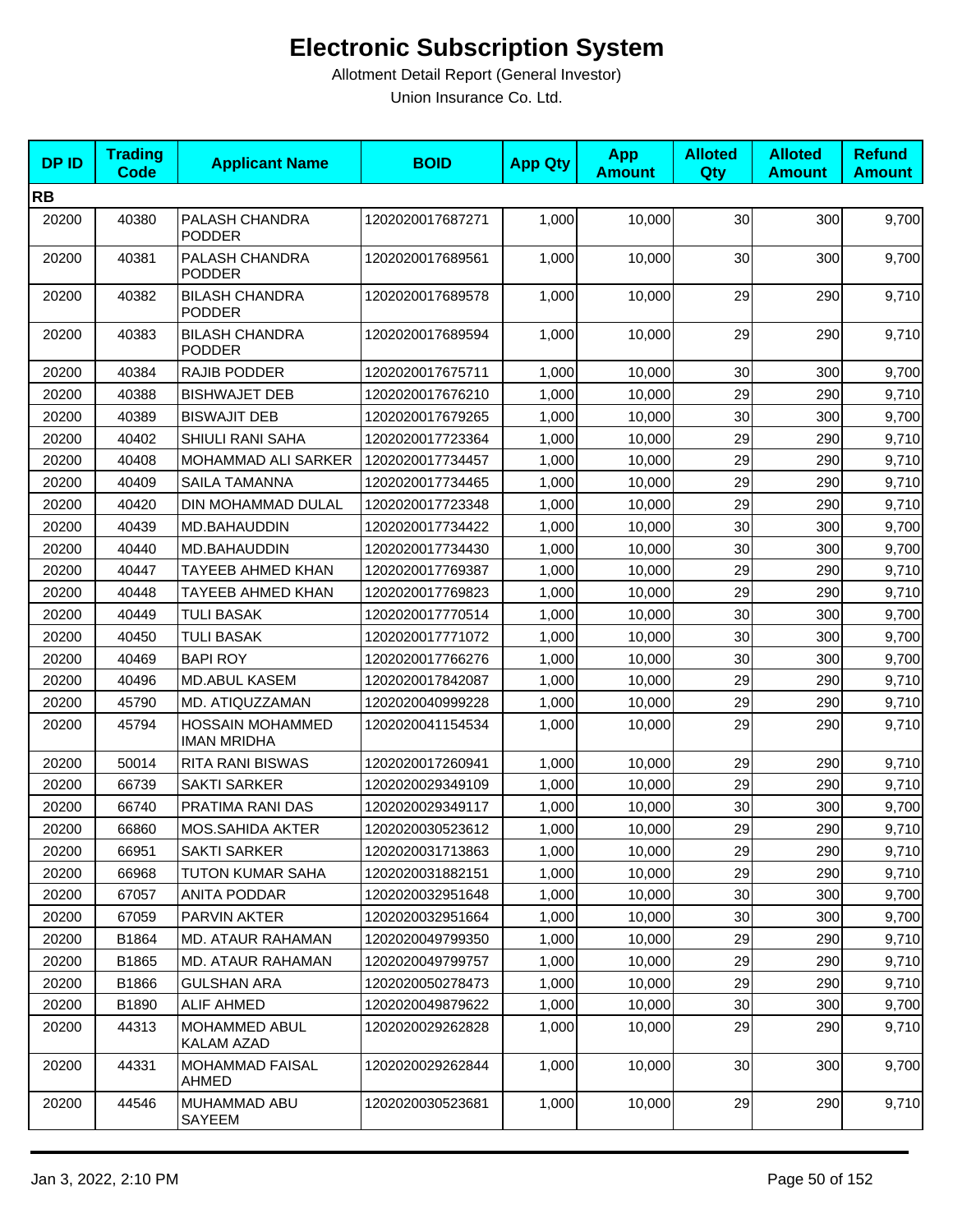| <b>DPID</b> | <b>Trading</b><br><b>Code</b> | <b>Applicant Name</b>                       | <b>BOID</b>      | <b>App Qty</b> | <b>App</b><br><b>Amount</b> | <b>Alloted</b><br><b>Qty</b> | <b>Alloted</b><br><b>Amount</b> | <b>Refund</b><br><b>Amount</b> |
|-------------|-------------------------------|---------------------------------------------|------------------|----------------|-----------------------------|------------------------------|---------------------------------|--------------------------------|
| <b>RB</b>   |                               |                                             |                  |                |                             |                              |                                 |                                |
| 20200       | 61030                         | <b>MOHAMMAD ERFAN</b>                       | 1202020030523639 | 1,000          | 10,000                      | 29                           | 290                             | 9,710                          |
| 20200       | 66859                         | <b>MOS.SAHIDA AKTER</b>                     | 1202020030523711 | 1,000          | 10,000                      | 29                           | 290                             | 9,710                          |
| 20200       | 44582                         | <b>MD.ZAHIRUL HOQUE</b>                     | 1202020030823862 | 1,000          | 10,000                      | 29                           | 290                             | 9,710                          |
| 20200       | 44666                         | JASHIM UDDIN AHMED                          | 1202020031897333 | 1,000          | 10,000                      | 30                           | 300                             | 9,700                          |
| 20200       | 67103                         | MOHAMMAD ABDUL AZIZ                         | 1202020033558267 | 1,000          | 10,000                      | 29                           | 290                             | 9,710                          |
| 20200       | 67104                         | MR.AKTARUZ ZAMAN                            | 1202020033558275 | 1,000          | 10,000                      | 29                           | 290                             | 9,710                          |
| 20200       | 67120                         | AMINUR RAHMAN                               | 1202020033796173 | 1,000          | 10,000                      | 29                           | 290                             | 9,710                          |
| 20200       | 67121                         | AMINUR RAHMAN                               | 1202020033796191 | 1,000          | 10,000                      | 29                           | 290                             | 9,710                          |
| 20200       | 67127                         | A.K.M RAFIQUL ISLAM                         | 1202020033930450 | 1,000          | 10,000                      | 29                           | 290                             | 9,710                          |
| 20200       | 67181                         | <b>MD.ANISUR RAHMAN</b>                     | 1202020035294551 | 1,000          | 10,000                      | 29                           | 290                             | 9,710                          |
| 20200       | B1552                         | MST. ANITA KHATUN                           | 1202020049240885 | 1,000          | 10,000                      | 29                           | 290                             | 9,710                          |
| 20200       | 35348                         | KHONDOKAR KAMRUL<br>HOSSAIN                 | 1202020013405245 | 1,000          | 10,000                      | 29                           | 290                             | 9,710                          |
| 20200       | 55184                         | MST.SHAMEMA BEGUM                           | 1202020031267214 | 1,000          | 10,000                      | 29                           | 290                             | 9,710                          |
| 20200       | A2622                         | <b>MASUDA AKHTER</b>                        | 1202020062864359 | 1,000          | 10,000                      | 29                           | 290                             | 9,710                          |
| 20200       | A2686                         | <b>MD. SHARIFUL ISLAM</b>                   | 1202020067766211 | 1,000          | 10,000                      | 30                           | 300                             | 9,700                          |
| 20200       | A2705                         | MD. MOMINUR RAHMAN<br><b>SARKER</b>         | 1202020062835493 | 1,000          | 10,000                      | 29                           | 290                             | 9,710                          |
| 20200       | B2710                         | MD. MUSTAFIJUR<br><b>RAHMAN</b>             | 1202020051865559 | 1,000          | 10,000                      | 29                           | 290                             | 9,710                          |
| 20200       | 61105                         | MD.NURUL ALIM TOWHID                        | 1202020033079961 | 1,000          | 10,000                      | 30                           | 300                             | 9,700                          |
| 20200       | 61106                         | MD.NURUL ALIM TOWHID                        | 1202020033079971 | 1,000          | 10,000                      | 30                           | 300                             | 9,700                          |
| 20200       | 61124                         | <b>MD.HARUN OR RASHID</b><br><b>MOLLAH</b>  | 1202020033392202 | 1,000          | 10,000                      | 30                           | 300                             | 9,700                          |
| 20200       | A4052                         | <b>O2 RENEWABLE ENERGY</b>                  | 1202020068175305 | 1,000          | 10,000                      | 30                           | 300                             | 9,700                          |
| 20200       | A4053                         | <b>H20 HOLDINGS LTD</b>                     | 1202020068175265 | 1,000          | 10,000                      | 30                           | 300                             | 9,700                          |
| 20200       | A4134                         | <b>FARZANA SULTANA</b>                      | 1202020071738045 | 1,000          | 10,000                      | 29                           | 290                             | 9,710                          |
| 20200       | B4615                         | MD. ANAET KARIM                             | 1202020054787498 | 1,000          | 10,000                      | 29                           | 290                             | 9,710                          |
| 20200       | B4768                         | <b>MD KASHEM KHAN</b>                       | 1202020060714984 | 1,000          | 10,000                      | 29                           | 290                             | 9,710                          |
| 20200       | B4775                         | <b>MD. ROFIQUL ISLAM</b><br><b>KHAN</b>     | 1202020060716057 | 1,000          | 10,000                      | 29                           | 290                             | 9,710                          |
| 20200       | B4829                         | ABDULLAH AL ANAM                            | 1202020044990604 | 1,000          | 10,000                      | 29                           | 290                             | 9,710                          |
| 20200       | 37775                         | <b>MD.SHAFIQUL ISLAM</b>                    | 1202020014981973 | 1,000          | 10,000                      | 30                           | 300                             | 9,700                          |
| 20200       | B5023                         | MD. ABDUS SALAM                             | 1202020055267213 | 1,000          | 10,000                      | 29                           | 290                             | 9,710                          |
| 20200       | 45832                         | MOHAMMAD ALI                                | 1202020042473454 | 1,000          | 10,000                      | $30\,$                       | 300                             | 9,700                          |
| 20200       | 45892                         | <b>MD. TANJIM MORSHED</b><br><b>BHUIYAN</b> | 1202020042861535 | 1,000          | 10,000                      | 29                           | 290                             | 9,710                          |
| 20200       | 67001                         | RAJIB MAZUMDER                              | 1202020032314469 | 1,000          | 10,000                      | 29                           | 290                             | 9,710                          |
| 20200       | 67002                         | RAJIB MAZUMDER                              | 1202020032314477 | 1,000          | 10,000                      | 30                           | 300                             | 9,700                          |
| 20200       | B1817                         | MD. SOLAIMAN                                | 1202020049689201 | 1,000          | 10,000                      | 30                           | 300                             | 9,700                          |
| 20200       | B1867                         | <b>GULSHAN ARA</b>                          | 1202020050270211 | 1,000          | 10,000                      | 30                           | 300                             | 9,700                          |
| 20200       | B2000                         | MRS. REENA HASAN                            | 1202020050449085 | 1,000          | 10,000                      | 30                           | 300                             | 9,700                          |
| 20200       | B2025                         | MD. ABDUR RASHID                            | 1202020050148202 | 1,000          | 10,000                      | 29                           | 290                             | 9,710                          |
| 20200       | B2052                         | MD. JASIM UDDIN KHAN                        | 1202020050451988 | 1,000          | 10,000                      | 29                           | 290                             | 9,710                          |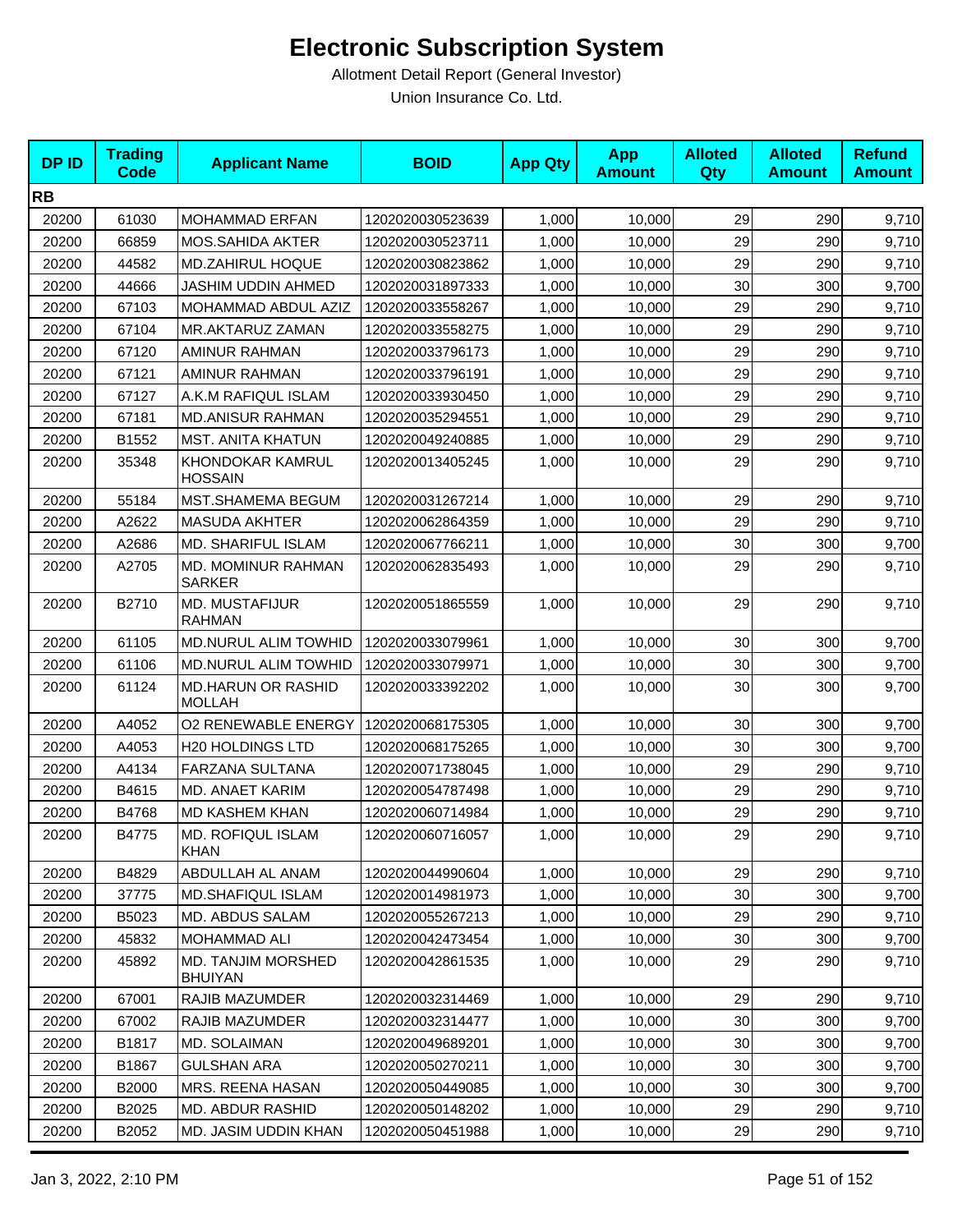| <b>DPID</b> | <b>Trading</b><br><b>Code</b> | <b>Applicant Name</b>          | <b>BOID</b>      | <b>App Qty</b> | <b>App</b><br><b>Amount</b> | <b>Alloted</b><br>Qty | <b>Alloted</b><br><b>Amount</b> | <b>Refund</b><br><b>Amount</b> |
|-------------|-------------------------------|--------------------------------|------------------|----------------|-----------------------------|-----------------------|---------------------------------|--------------------------------|
| <b>RB</b>   |                               |                                |                  |                |                             |                       |                                 |                                |
| 20200       | B2102                         | MR. KAZI SHAMSUL HUDA          | 1202020050318125 | 1,000          | 10,000                      | 30 <sub>0</sub>       | 300                             | 9,700                          |
| 20200       | B6508                         | <b>ABDUL LATIF</b>             | 1202020056494419 | 1,000          | 10,000                      | 29                    | 290                             | 9,710                          |
| 20200       | 32894                         | <b>MD.MASUM</b>                | 1202020011850646 | 1,000          | 10,000                      | 30                    | 300                             | 9,700                          |
| 20200       | 32895                         | <b>BALARAM DAS</b>             | 1202020011856678 | 1,000          | 10,000                      | 30                    | 300                             | 9,700                          |
| 20200       | 32896                         | <b>BALARAM DAS</b>             | 1202020011856661 | 1,000          | 10,000                      | 29                    | 290                             | 9,710                          |
| 20200       | 32907                         | <b>MD.DELOWER HOSSAIN</b>      | 1202020011868757 | 1,000          | 10,000                      | 29                    | 290                             | 9,710                          |
| 20200       | 32908                         | MD.DELOWER HOSSAIN             | 1202020011868773 | 1,000          | 10,000                      | 29                    | 290                             | 9,710                          |
| 20200       | 32909                         | <b>KULSUM AKTER</b>            | 1202020011868791 | 1,000          | 10,000                      | 30                    | 300                             | 9,700                          |
| 20200       | 32920                         | <b>MRITYUNJOY PAUL</b>         | 1202020011876605 | 1,000          | 10,000                      | 30                    | 300                             | 9,700                          |
| 20200       | 32922                         | <b>MRITYUNJOY PAUL</b>         | 1202020011876474 | 1,000          | 10,000                      | 30                    | 300                             | 9,700                          |
| 20200       | 32933                         | RIPON KUMAR SAHA               | 1202020011889285 | 1,000          | 10,000                      | 29                    | 290                             | 9,710                          |
| 20200       | 32934                         | RIPON KUMAR SAHA               | 1202020011889293 | 1,000          | 10,000                      | 29                    | 290                             | 9,710                          |
| 20200       | 32939                         | <b>ABDUL JALIL</b>             | 1202020011902527 | 1,000          | 10,000                      | 29                    | 290                             | 9,710                          |
| 20200       | 32940                         | <b>MUNMUN SAHA</b>             | 1202020011902535 | 1,000          | 10,000                      | 29                    | 290                             | 9,710                          |
| 20200       | 32949                         | MD.RAMZAN ALI                  | 1202020011918979 | 1,000          | 10,000                      | 29                    | 290                             | 9,710                          |
| 20200       | 32950                         | M/S.ASMA BEGUM                 | 1202020011918513 | 1,000          | 10,000                      | 29                    | 290                             | 9,710                          |
| 20200       | 32951                         | <b>MD.MAHADI HASSAN</b>        | 1202020011918531 | 1,000          | 10,000                      | 29                    | 290                             | 9,710                          |
| 20200       | 32952                         | <b>MS.PRIYANGKA ISLAM</b>      | 1202020011918556 | 1,000          | 10,000                      | 29                    | 290                             | 9,710                          |
| 20200       | 32953                         | <b>MD.MUSLIM</b>               | 1202020011918572 | 1,000          | 10,000                      | 29                    | 290                             | 9,710                          |
| 20200       | 32955                         | MD.RAMZAN ALI                  | 1202020011918599 | 1,000          | 10,000                      | 29                    | 290                             | 9,710                          |
| 20200       | 32956                         | <b>MD.MUSLIM</b>               | 1202020011918620 | 1,000          | 10,000                      | 30                    | 300                             | 9,700                          |
| 20200       | 32958                         | MD.MAHADI HASSAN               | 1202020011918655 | 1,000          | 10,000                      | 29                    | 290                             | 9,710                          |
| 20200       | 32959                         | <b>MS.PRIYANGKA ISLAM</b>      | 1202020011918663 | 1,000          | 10,000                      | 29                    | 290                             | 9,710                          |
| 20200       | 32960                         | M/S.ASMA BAGUM                 | 1202020011918671 | 1,000          | 10,000                      | 30                    | 300                             | 9,700                          |
| 20200       | 32962                         | RAFIQUL ISLAM BABU             | 1202020011918738 | 1,000          | 10,000                      | 29                    | 290                             | 9,710                          |
| 20200       | 38496                         | MR.SULTAN MAHAMUD              | 1202020015494788 | 1,000          | 10,000                      | 29                    | 290                             | 9,710                          |
| 20200       | 38545                         | MOHAMMAD SAYDUL<br><b>ALAM</b> | 1202020015546302 | 1,000          | 10,000                      | 29                    | 290                             | 9,710                          |
| 20200       | 38578                         | UTTAM KUMAR SAHA               | 1202020015582991 | 1,000          | 10,000                      | 29                    | 290                             | 9,710                          |
| 20200       | 38600                         | SANDHA RANI SHAHA              | 1202020015622619 | 1,000          | 10,000                      | 30 <sub>0</sub>       | 300                             | 9,700                          |
| 20200       | 38603                         | <b>BISWANATH KUNDU</b>         | 1202020015625176 | 1,000          | 10,000                      | 30                    | 300                             | 9,700                          |
| 20200       | 38608                         | <b>BISWANATH KUNDU</b>         | 1202020015620700 | 1,000          | 10,000                      | 29                    | 290                             | 9,710                          |
| 20200       | 38649                         | <b>GOUR GOPAL SAHA</b>         | 1202020015690503 | 1,000          | 10,000                      | 29                    | 290                             | 9,710                          |
| 20200       | 38650                         | <b>GOUR GOPAL SAHA</b>         | 1202020015690521 | 1,000          | 10,000                      | 30                    | 300                             | 9,700                          |
| 20200       | 38652                         | MD.JALAL UDDIN                 | 1202020015690570 | 1,000          | 10,000                      | 29                    | 290                             | 9,710                          |
| 20200       | 38653                         | MD.JALAL UDDIN                 | 1202020015690589 | 1,000          | 10,000                      | 29                    | 290                             | 9,710                          |
| 20200       | 38657                         | ABDUL KADER                    | 1202020015690455 | 1,000          | 10,000                      | 30                    | 300                             | 9,700                          |
| 20200       | 38695                         | LIPI RANI PAUL                 | 1202020015769549 | 1,000          | 10,000                      | 29                    | 290                             | 9,710                          |
| 20200       | 38696                         | UTTAM KUMAR SAHA               | 1202020015769506 | 1,000          | 10,000                      | 30                    | 300                             | 9,700                          |
| 20200       | 38749                         | <b>FATEMA BEGUM</b>            | 1202020015854585 | 1,000          | 10,000                      | 30                    | 300                             | 9,700                          |
| 20200       | 38750                         | RUMANA AHMED                   | 1202020015854569 | 1,000          | 10,000                      | 29                    | 290                             | 9,710                          |
| 20200       | 38752                         | <b>FATEMA BEGUM</b>            | 1202020015854542 | 1,000          | 10,000                      | 29                    | 290                             | 9,710                          |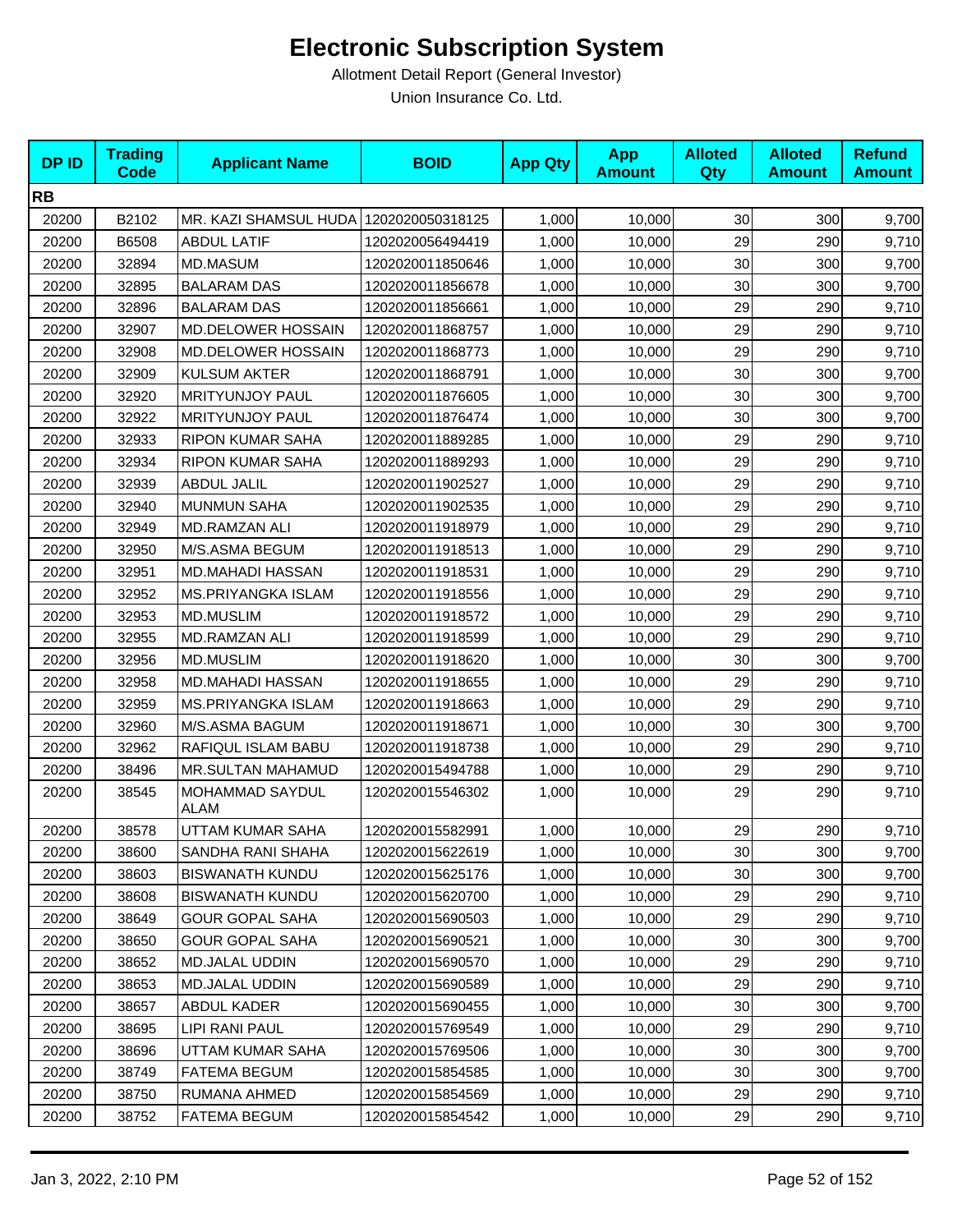| <b>DPID</b> | <b>Trading</b><br><b>Code</b> | <b>Applicant Name</b>                    | <b>BOID</b>      | <b>App Qty</b> | <b>App</b><br><b>Amount</b> | <b>Alloted</b><br><b>Qty</b> | <b>Alloted</b><br><b>Amount</b> | <b>Refund</b><br><b>Amount</b> |
|-------------|-------------------------------|------------------------------------------|------------------|----------------|-----------------------------|------------------------------|---------------------------------|--------------------------------|
| <b>RB</b>   |                               |                                          |                  |                |                             |                              |                                 |                                |
| 20200       | 38761                         | <b>EMRAN HOSSAIN</b>                     | 1202020015855710 | 1,000          | 10,000                      | 29                           | 290                             | 9,710                          |
| 20200       | 38762                         | MD.MOAZZAM HOSSEN                        | 1202020015855702 | 1,000          | 10,000                      | 29                           | 290                             | 9,710                          |
| 20200       | 38763                         | MD.MOAZZAM HOSSEN                        | 1202020015855697 | 1,000          | 10,000                      | 29                           | 290                             | 9,710                          |
| 20200       | 38809                         | <b>MD.EMAM HOSSAIN</b><br><b>EMON</b>    | 1202020015920901 | 1,000          | 10,000                      | 29                           | 290                             | 9,710                          |
| 20200       | 38810                         | <b>MD.IMRAN HOSSAIN</b>                  | 1202020015920918 | 1,000          | 10,000                      | 30                           | 300                             | 9,700                          |
| 20200       | 38811                         | <b>KHADIZA AKTAR</b>                     | 1202020015920894 | 1,000          | 10,000                      | 29                           | 290                             | 9,710                          |
| 20200       | 38812                         | <b>MAHMUDA KHANAM</b>                    | 1202020015920942 | 1,000          | 10,000                      | 29                           | 290                             | 9,710                          |
| 20200       | 38813                         | MAHMUDA KHANAM                           | 1202020015920926 | 1,000          | 10,000                      | 29                           | 290                             | 9,710                          |
| 20200       | 38833                         | TANVIR AHAMMAD RAJU                      | 1202020015975280 | 1,000          | 10,000                      | 29                           | 290                             | 9,710                          |
| 20200       | 44786                         | <b>SUKCHAND BARAI</b>                    | 1202020032522357 | 1,000          | 10,000                      | 30                           | 300                             | 9,700                          |
| 20200       | 44787                         | <b>SUNITI RANI BARAI</b>                 | 1202020032522365 | 1,000          | 10,000                      | 30                           | 300                             | 9,700                          |
| 20200       | 44793                         | <b>MD.KAMRUL MIA</b>                     | 1202020032689787 | 1,000          | 10,000                      | 30                           | 300                             | 9,700                          |
| 20200       | 44794                         | <b>MD.KAMRUL MIA</b>                     | 1202020032689795 | 1,000          | 10,000                      | 30                           | 300                             | 9,700                          |
| 20200       | 44908                         | MD.WALIULLAH                             | 1202020032752744 | 1,000          | 10,000                      | 29                           | 290                             | 9,710                          |
| 20200       | 44918                         | APU RANI BHADRA                          | 1202020032870411 | 1,000          | 10,000                      | 29                           | 290                             | 9,710                          |
| 20200       | 44944                         | <b>MD.SHAMIM HOSSAIN</b><br>(BABU)       | 1202020033079798 | 1,000          | 10,000                      | 29                           | 290                             | 9,710                          |
| 20200       | 44983                         | SALEHA BEGUM                             | 1202020033166533 | 1,000          | 10,000                      | 29                           | 290                             | 9,710                          |
| 20200       | 44984                         | <b>KAJAL SARER</b>                       | 1202020033210790 | 1,000          | 10,000                      | 29                           | 290                             | 9,710                          |
| 20200       | 44985                         | <b>KAJAL SARKER</b>                      | 1202020033210806 | 1,000          | 10,000                      | 30                           | 300                             | 9,700                          |
| 20200       | 45006                         | UTTAM KUMAR SAHA                         | 1202020033289966 | 1,000          | 10,000                      | 30                           | 300                             | 9,700                          |
| 20200       | 45020                         | <b>SONIA AKTER</b>                       | 1202020033392170 | 1,000          | 10,000                      | 30                           | 300                             | 9,700                          |
| 20200       | 45021                         | <b>MD.SHAMIM HOSSAIN</b><br><b>BABU</b>  | 1202020033392146 | 1,000          | 10,000                      | 29                           | 290                             | 9,710                          |
| 20200       | 45030                         | <b>MD.BILLAL HOSSAIN</b>                 | 1202020033405959 | 1,000          | 10,000                      | 29                           | 290                             | 9,710                          |
| 20200       | 45031                         | ROKSANA RASHID                           | 1202020033405932 | 1,000          | 10,000                      | 29                           | 290                             | 9,710                          |
| 20200       | 45034                         | <b>MD.BILLAL HOSSAIN</b>                 | 1202020033440179 | 1,000          | 10,000                      | 30                           | 300                             | 9,700                          |
| 20200       | 45077                         | <b>MD.JAHANGIR ALAM</b>                  | 1202020033637494 | 1,000          | 10,000                      | 29                           | 290                             | 9,710                          |
| 20200       | 45109                         | <b>ENAMUL KABIR</b>                      | 1202020034044214 | 1,000          | 10,000                      | 29                           | 290                             | 9,710                          |
| 20200       | A3897                         | RIFFAT HASAN                             | 1202020065123553 | 1,000          | 10,000                      | 30                           | 300                             | 9,700                          |
| 20200       | A3901                         | MD. BELAYET TALUKDER                     | 1202020065078219 | 1,000          | 10,000                      | 29                           | 290                             | 9,710                          |
| 20200       | A3902                         | MD. BELAYET TALUKDER                     | 1202020065078318 | 1,000          | 10,000                      | 30                           | 300                             | 9,700                          |
| 20200       | A3903                         | MD. MASUM                                | 1202020065078393 | 1,000          | 10,000                      | 29                           | 290                             | 9,710                          |
| 20200       | A3904                         | MD. MASUM                                | 1202020065078484 | 1,000          | 10,000                      | 30                           | 300                             | 9,700                          |
| 20200       | 20457                         | <b>MD.MILION</b>                         | 1202020008368718 | 1,000          | 10,000                      | 29                           | 290                             | 9,710                          |
| 20200       | 20458                         | <b>MR.ASHOK BIWSAS</b>                   | 1202020008368734 | 1,000          | 10,000                      | 29                           | 290                             | 9,710                          |
| 20200       | 20459                         | MD.IDRIS BHUIYAN                         | 1202020008368750 | 1,000          | 10,000                      | 29                           | 290                             | 9,710                          |
| 20200       | 20460                         | <b>MD.IDRAS BHUYIA</b>                   | 1202020008368777 | 1,000          | 10,000                      | 30                           | 300                             | 9,700                          |
| 20200       | 20497                         | <b>MD.SIDDIQUR RAHMAN</b><br><b>KHAN</b> | 1202020008339994 | 1,000          | 10,000                      | 30                           | 300                             | 9,700                          |
| 20200       | 20498                         | MD.SIDDIQUR RAHMAN<br><b>KHAN</b>        | 1202020008340005 | 1,000          | 10,000                      | 29                           | 290                             | 9,710                          |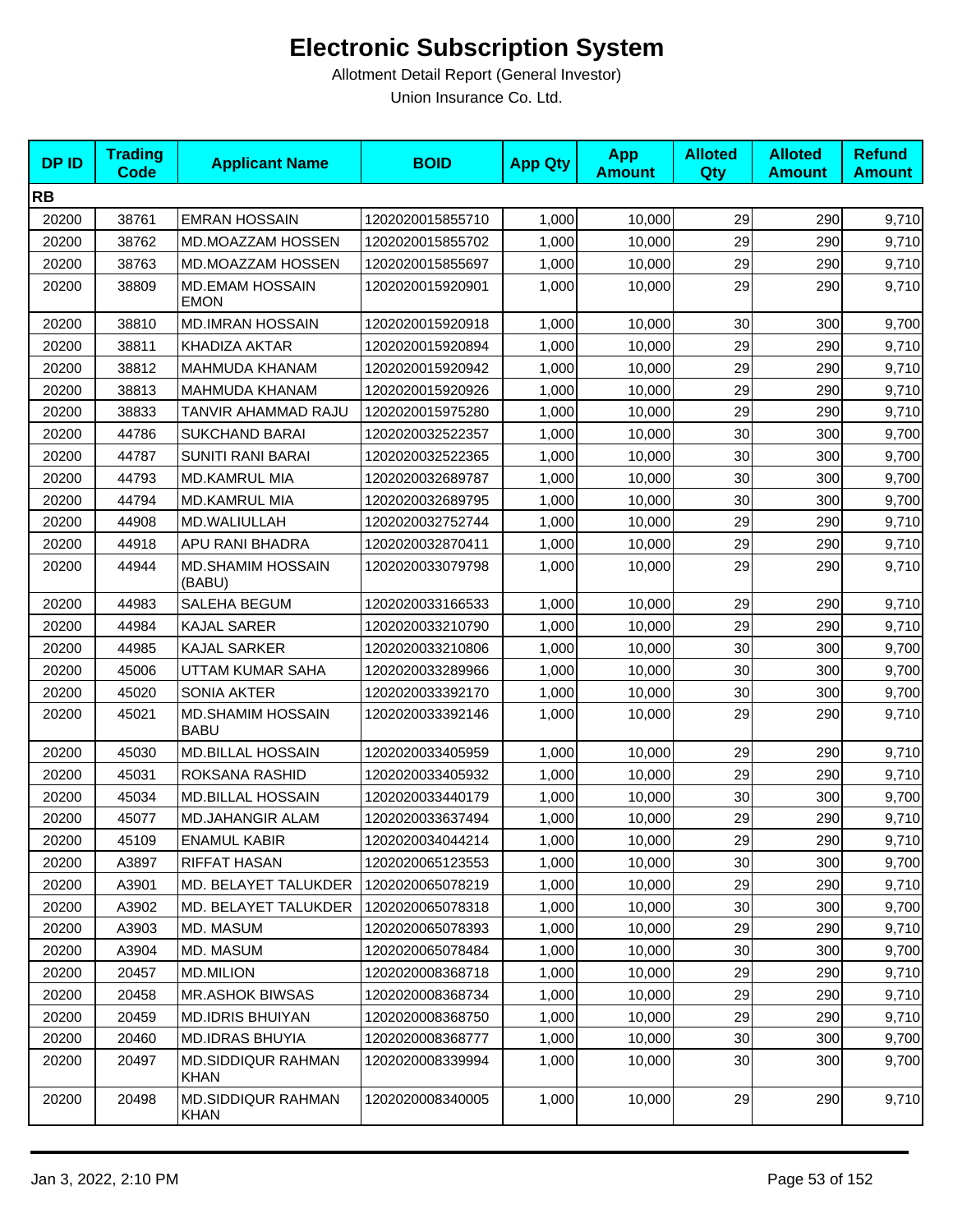| <b>DPID</b> | <b>Trading</b><br><b>Code</b> | <b>Applicant Name</b>                     | <b>BOID</b>      | <b>App Qty</b> | <b>App</b><br><b>Amount</b> | <b>Alloted</b><br>Qty | <b>Alloted</b><br><b>Amount</b> | <b>Refund</b><br><b>Amount</b> |
|-------------|-------------------------------|-------------------------------------------|------------------|----------------|-----------------------------|-----------------------|---------------------------------|--------------------------------|
| <b>RB</b>   |                               |                                           |                  |                |                             |                       |                                 |                                |
| 20200       | 20563                         | <b>MOHAMMAD ABUL</b><br><b>KASEM</b>      | 1202020006687715 | 1,000          | 10,000                      | 29                    | 290                             | 9,710                          |
| 20200       | 26008                         | <b>SHAHIN KHAN</b>                        | 1202020008419637 | 1,000          | 10,000                      | 29                    | 290                             | 9,710                          |
| 20200       | 26009                         | <b>SHAHIN KHAN</b>                        | 1202020008420311 | 1,000          | 10,000                      | 29                    | 290                             | 9,710                          |
| 20200       | 26017                         | MRS.SHAHNAJ                               | 1202020008464392 | 1,000          | 10,000                      | 30                    | 300                             | 9,700                          |
| 20200       | 26018                         | RABEKA YASMIN                             | 1202020008464459 | 1,000          | 10,000                      | 29                    | 290                             | 9,710                          |
| 20200       | 26027                         | SEAULY AKTER                              | 1202020008470704 | 1,000          | 10,000                      | 29                    | 290                             | 9,710                          |
| 20200       | 26028                         | <b>SEAULY AKTER</b>                       | 1202020008470897 | 1,000          | 10,000                      | 29                    | 290                             | 9,710                          |
| 20200       | 26055                         | <b>MD.ABUL KHAIR</b>                      | 1202020008449762 | 1,000          | 10,000                      | 29                    | 290                             | 9,710                          |
| 20200       | 26102                         | <b>ZAHURA KHATUN</b>                      | 1202020008466672 | 1,000          | 10,000                      | 30                    | 300                             | 9,700                          |
| 20200       | 26147                         | MOHAMMAD ABU<br><b>KAUSAR</b>             | 1202020008420534 | 1,000          | 10,000                      | 29                    | 290                             | 9,710                          |
| 20200       | 26148                         | MD.ANAMUL HAQUE<br><b>BHUIYAN</b>         | 1202020008420577 | 1,000          | 10,000                      | 29                    | 290                             | 9,710                          |
| 20200       | 26149                         | A.U.M.MANNA BHUIYAN                       | 1202020008420633 | 1,000          | 10,000                      | 29                    | 290                             | 9,710                          |
| 20200       | 26150                         | <b>RINA AKTER</b>                         | 1202020008420668 | 1,000          | 10,000                      | 29                    | 290                             | 9,710                          |
| 20200       | 26153                         | A.U.M.MANNA BHUIYAN                       | 1202020008417504 | 1,000          | 10,000                      | 29                    | 290                             | 9,710                          |
| 20200       | 26165                         | DR. KAMAL PASHA                           | 1202020008470565 | 1,000          | 10,000                      | 29                    | 290                             | 9,710                          |
| 20200       | 26180                         | <b>UMME ISLAM</b><br><b>CHOWDHURY</b>     | 1202020008492651 | 1,000          | 10,000                      | 29                    | 290                             | 9,710                          |
| 20200       | 26224                         | <b>MRS.SUCHITRA RANI</b><br><b>PODDAR</b> | 1202020008468341 | 1,000          | 10,000                      | 29                    | 290                             | 9,710                          |
| 20200       | 26225                         | <b>MRS.SUCHITRA RANI</b><br><b>PODDAR</b> | 1202020008468449 | 1,000          | 10,000                      | 30                    | 300                             | 9,700                          |
| 20200       | 26259                         | <b>MD.SHARIFUL ISLAM</b>                  | 1202020008478571 | 1,000          | 10,000                      | 29                    | 290                             | 9,710                          |
| 20200       | 26263                         | <b>MD.SHAFIQUL ISLAM</b>                  | 1202020008478644 | 1,000          | 10,000                      | 29                    | 290                             | 9,710                          |
| 20200       | 26264                         | <b>MD.ILLIAS BISWAS</b>                   | 1202020008478660 | 1,000          | 10,000                      | 29                    | 290                             | 9,710                          |
| 20200       | 26265                         | MD.ABDUL WAHAB                            | 1202020008478687 | 1,000          | 10,000                      | 29                    | 290                             | 9,710                          |
| 20200       | 26266                         | <b>MD.BADSHA MIA</b>                      | 1202020008478695 | 1,000          | 10,000                      | 29                    | 290                             | 9,710                          |
| 20200       | 26267                         | <b>MD.ABDUL KARIM</b>                     | 1202020008478719 | 1,000          | 10,000                      | 29                    | 290                             | 9,710                          |
| 20200       | 26268                         | MD.REZAUL KARIM                           | 1202020008478735 | 1,000          | 10,000                      | 29                    | 290                             | 9,710                          |
| 20200       | 26269                         | <b>MD.HUSIAR ALI</b>                      | 1202020008479036 | 1,000          | 10,000                      | 29                    | 290                             | 9,710                          |
| 20200       | 26270                         | <b>MD.MONIR HOSSAIN</b>                   | 1202020008480886 | 1,000          | 10,000                      | 30 <sub>1</sub>       | 300                             | 9,700                          |
| 20200       | 26271                         | <b>MD.HAFIZUR RAHMAN</b>                  | 1202020008480926 | 1,000          | 10,000                      | 29                    | 290                             | 9,710                          |
| 20200       | 26272                         | MD.ABUL KALAM AZAD                        | 1202020008480950 | 1,000          | 10,000                      | 29                    | 290                             | 9,710                          |
| 20200       | 26273                         | <b>MD.RAKIB UDDIN</b>                     | 1202020008480993 | 1,000          | 10,000                      | 29                    | 290                             | 9,710                          |
| 20200       | 26276                         | <b>MD.SANOWAR HOSSAIN</b>                 | 1202020008481029 | 1,000          | 10,000                      | 30                    | 300                             | 9,700                          |
| 20200       | 26277                         | <b>MD.ABDUL HANNAN</b>                    | 1202020008480894 | 1,000          | 10,000                      | 29                    | 290                             | 9,710                          |
| 20200       | 30905                         | H.M.A HANAN                               | 1202020009955646 | 1,000          | 10,000                      | 29                    | 290                             | 9,710                          |
| 20200       | 30910                         | MD. FAKIR ALI                             | 1202020009960592 | 1,000          | 10,000                      | 29                    | 290                             | 9,710                          |
| 20200       | 30913                         | MD.REZAUL KARIM                           | 1202020009960624 | 1,000          | 10,000                      | 29                    | 290                             | 9,710                          |
| 20200       | 30914                         | <b>MD.REZAUL KARIM</b>                    | 1202020009960632 | 1,000          | 10,000                      | 29                    | 290                             | 9,710                          |
| 20200       | 30963                         | Md. Nurul Islam                           | 1202020000232638 | 1,000          | 10,000                      | 30                    | 300                             | 9,700                          |
| 20200       | 31005                         | <b>MD.KAMROL HASAN</b>                    | 1202020010326501 | 1,000          | 10,000                      | 29                    | 290                             | 9,710                          |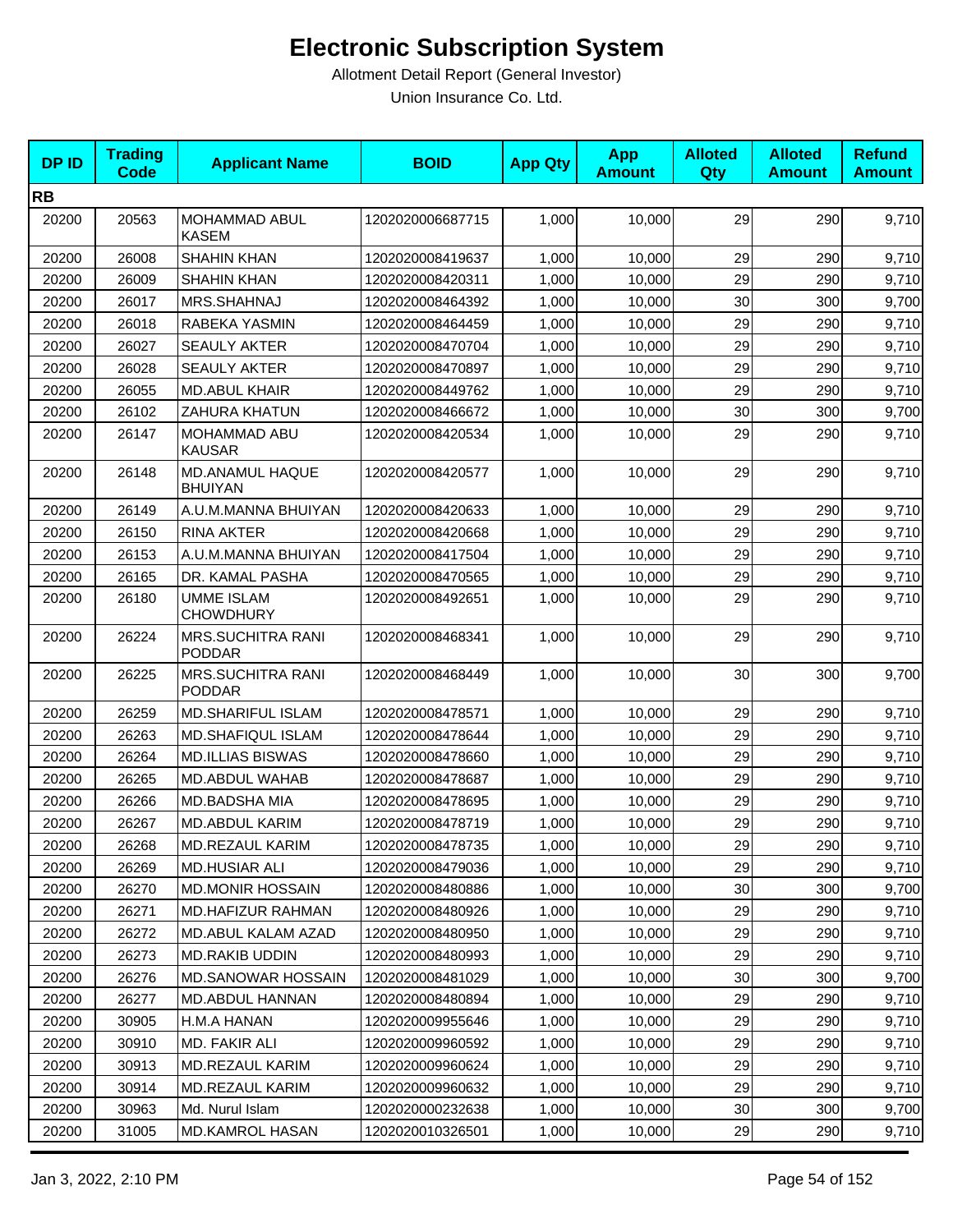| <b>DPID</b> | <b>Trading</b><br><b>Code</b> | <b>Applicant Name</b>                     | <b>BOID</b>      | <b>App Qty</b> | <b>App</b><br><b>Amount</b> | <b>Alloted</b><br>Qty | <b>Alloted</b><br><b>Amount</b> | <b>Refund</b><br><b>Amount</b> |
|-------------|-------------------------------|-------------------------------------------|------------------|----------------|-----------------------------|-----------------------|---------------------------------|--------------------------------|
| <b>RB</b>   |                               |                                           |                  |                |                             |                       |                                 |                                |
| 20200       | 31006                         | MD.JASHIMUDDIN                            | 1202020010326443 | 1,000          | 10,000                      | 29                    | 290                             | 9,710                          |
| 20200       | 31007                         | MD.JOSHIMUDDIN                            | 1202020010326352 | 1,000          | 10,000                      | 29                    | 290                             | 9,710                          |
| 20200       | 31102                         | <b>SURAIYA AKTER</b>                      | 1202020009973692 | 1,000          | 10,000                      | 29                    | 290                             | 9,710                          |
| 20200       | 31121                         | MD.SHAHADAT HOSSAIN                       | 1202020010594533 | 1,000          | 10,000                      | 29                    | 290                             | 9,710                          |
| 20200       | 31132                         | ALI AKKAS                                 | 1202020010049721 | 1,000          | 10,000                      | 29                    | 290                             | 9,710                          |
| 20200       | 36726                         | JIBAN SAHA                                | 1202020014147335 | 1,000          | 10,000                      | 29                    | 290                             | 9,710                          |
| 20200       | 36727                         | <b>SUBORNA SAHA</b>                       | 1202020014147236 | 1,000          | 10,000                      | 30                    | 300                             | 9,700                          |
| 20200       | 36839                         | SABUJ KUMAR SAHA                          | 1202020014195383 | 1,000          | 10,000                      | 29                    | 290                             | 9,710                          |
| 20200       | 36840                         | SABUJ KUMAR SAHA                          | 1202020014195565 | 1,000          | 10,000                      | 29                    | 290                             | 9,710                          |
| 20200       | 66103                         | JOLEKA BEGUM                              | 1202020025218227 | 1,000          | 10,000                      | 29                    | 290                             | 9,710                          |
| 20200       | 66104                         | <b>JOLEKA BEGUM</b>                       | 1202020025218219 | 1,000          | 10,000                      | 29                    | 290                             | 9,710                          |
| 20200       | 66122                         | <b>MONORANJAN PODDER</b>                  | 1202020025277001 | 1,000          | 10,000                      | 29                    | 290                             | 9,710                          |
| 20200       | 66123                         | MONORANJAN PODDER                         | 1202020025277095 | 1,000          | 10,000                      | 29                    | 290                             | 9,710                          |
| 20200       | 66137                         | MINA HAFIZUR RAHMAN                       | 1202020025277011 | 1,000          | 10,000                      | 29                    | 290                             | 9,710                          |
| 20200       | 66208                         | <b>SUMON KUMAR SAHA</b>                   | 1202020025409834 | 1,000          | 10,000                      | 29                    | 290                             | 9,710                          |
| 20200       | 66247                         | <b>TAHMINA SIDDIK</b>                     | 1202020025526218 | 1,000          | 10,000                      | 29                    | 290                             | 9,710                          |
| 20200       | 66251                         | MD. AL AMIN                               | 1202020025538546 | 1,000          | 10,000                      | 29                    | 290                             | 9,710                          |
| 20200       | 66253                         | <b>DIPAK KUMER RAY</b>                    | 1202020025538562 | 1,000          | 10,000                      | 29                    | 290                             | 9,710                          |
| 20200       | 66256                         | ANUP KUMAR SAHA                           | 1202020025538671 | 1,000          | 10,000                      | 30                    | 300                             | 9,700                          |
| 20200       | 66267                         | MD.SAHATHAT ZAMAN                         | 1202020025666253 | 1,000          | 10,000                      | 29                    | 290                             | 9,710                          |
| 20200       | 66285                         | <b>MD.SALIM MIAH</b>                      | 1202020025651427 | 1,000          | 10,000                      | 30                    | 300                             | 9,700                          |
| 20200       | 66286                         | <b>MD.SALIM MIAH</b>                      | 1202020025651494 | 1,000          | 10,000                      | 29                    | 290                             | 9,710                          |
| 20200       | 66297                         | JOHN KUMAR SAHA                           | 1202020025642483 | 1,000          | 10,000                      | 29                    | 290                             | 9,710                          |
| 20200       | 66308                         | MRS. MINA RANI DATTA                      | 1202020025714912 | 1,000          | 10,000                      | 30                    | 300                             | 9,700                          |
| 20200       | 66320                         | MR.GANESH CHANDRA<br><b>SAHA</b>          | 1202020025651518 | 1,000          | 10,000                      | 30                    | 300                             | 9,700                          |
| 20200       | 66321                         | MR.GANESH CHANDRA<br><b>SAHA</b>          | 1202020025651569 | 1,000          | 10,000                      | 30                    | 300                             | 9,700                          |
| 20200       | 66322                         | <b>KAMALESH SAHA</b>                      | 1202020025651296 | 1,000          | 10,000                      | 29                    | 290                             | 9,710                          |
| 20200       | 66323                         | MRS.KALPANA RANI<br><b>SAHA</b>           | 1202020025651301 | 1,000          | 10,000                      | 30                    | 300                             | 9,700                          |
| 20200       | 66324                         | <b>KAMALESH SAHA</b>                      | 1202020025651352 | 1,000          | 10,000                      | 29                    | 290                             | 9,710                          |
| 20200       | B1286                         | MD. LITON MATUBBAR                        | 1202020048412457 | 1,000          | 10,000                      | 29                    | 290                             | 9,710                          |
| 20200       | B1288                         | <b>JOSIM</b>                              | 1202020048412521 | 1,000          | 10,000                      | 29                    | 290                             | 9,710                          |
| 20200       | 24452                         | MR.SHYAMAL CHANDRA<br>SAHA                | 1202020007924887 | 1,000          | 10,000                      | 29                    | 290                             | 9,710                          |
| 20200       | 24480                         | <b>MD.TAHER ALI</b>                       | 1202020007908053 | 1,000          | 10,000                      | 30                    | 300                             | 9,700                          |
| 20200       | 24487                         | <b>RAJIB KUMAR ROY</b>                    | 1202020007906758 | 1,000          | 10,000                      | 29                    | 290                             | 9,710                          |
| 20200       | 24488                         | <b>RAJIB KUMAR ROY</b>                    | 1202020007906659 | 1,000          | 10,000                      | 29                    | 290                             | 9,710                          |
| 20200       | 24613                         | MAHFUJA BEGUM                             | 1202020007944608 | 1,000          | 10,000                      | 29                    | 290                             | 9,710                          |
| 20200       | 24620                         | <b>MR.MD.NASIR UDDIN</b><br><b>SARKER</b> | 1202020007950912 | 1,000          | 10,000                      | 30                    | 300                             | 9,700                          |
| 20200       | 24621                         | <b>MR.MD.NASIR UDDIN</b><br><b>SARKER</b> | 1202020007950904 | 1,000          | 10,000                      | 29                    | 290                             | 9,710                          |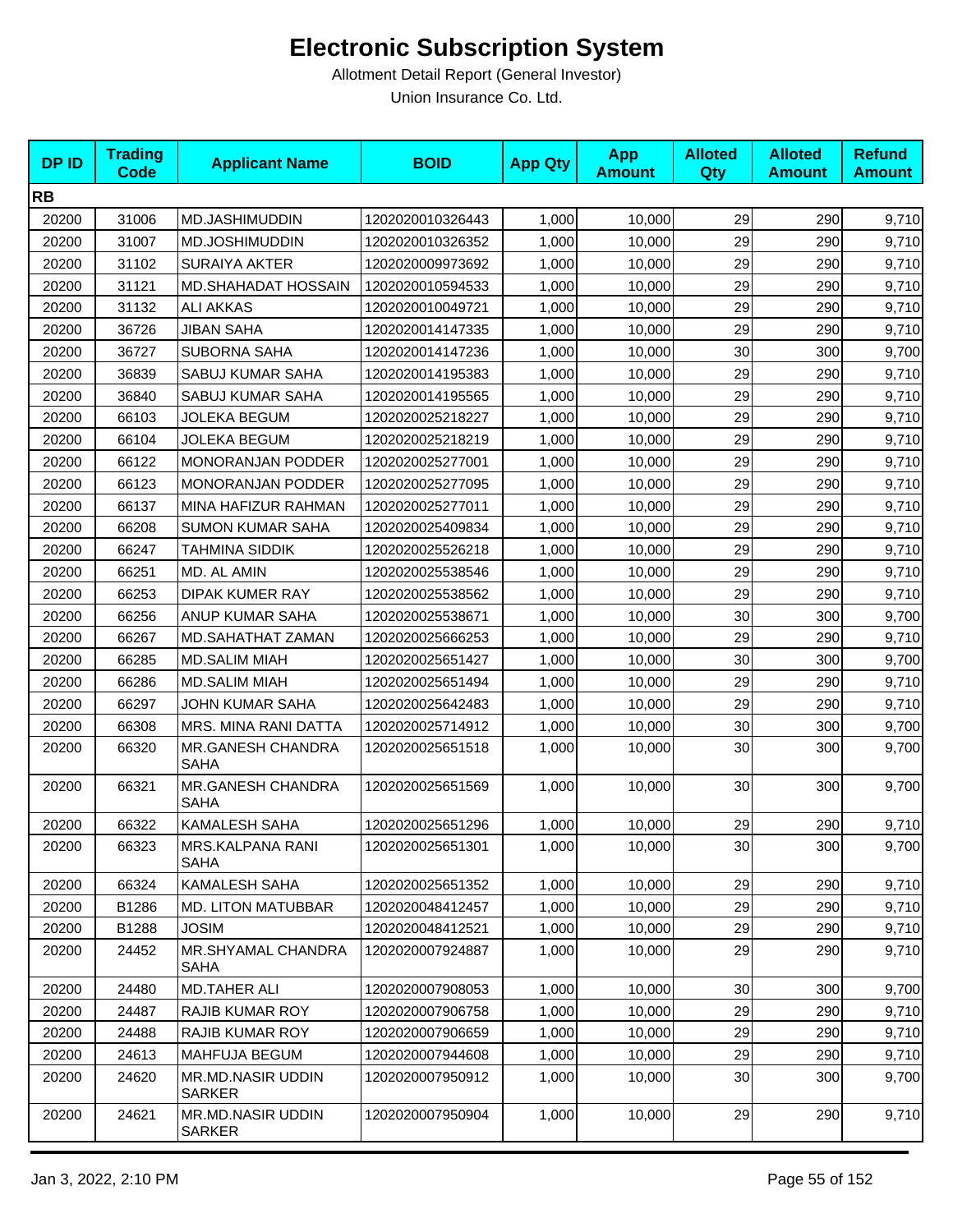| <b>DPID</b> | <b>Trading</b><br><b>Code</b> | <b>Applicant Name</b>                   | <b>BOID</b>      | <b>App Qty</b> | <b>App</b><br><b>Amount</b> | <b>Alloted</b><br>Qty | <b>Alloted</b><br><b>Amount</b> | <b>Refund</b><br><b>Amount</b> |
|-------------|-------------------------------|-----------------------------------------|------------------|----------------|-----------------------------|-----------------------|---------------------------------|--------------------------------|
| <b>RB</b>   |                               |                                         |                  |                |                             |                       |                                 |                                |
| 20200       | 29500                         | <b>BABUL CHANDRA PAUL</b>               | 1202020009552945 | 1,000          | 10,000                      | 29                    | 290                             | 9,710                          |
| 20200       | 29501                         | <b>BABUL CHANDRA PAUL</b>               | 1202020009553056 | 1,000          | 10,000                      | 29                    | 290                             | 9,710                          |
| 20200       | 29565                         | RAJESH PAUL                             | 1202020009195472 | 1,000          | 10,000                      | 29                    | 290                             | 9,710                          |
| 20200       | 29567                         | <b>MD.JASIM UDDIN</b>                   | 1202020009556084 | 1,000          | 10,000                      | 30                    | 300                             | 9,700                          |
| 20200       | 29568                         | <b>MD.JASIM UDDIN</b>                   | 1202020009564596 | 1,000          | 10,000                      | 29                    | 290                             | 9,710                          |
| 20200       | 29572                         | <b>JANNATUL AFROZ</b>                   | 1202020009316864 | 1,000          | 10,000                      | 29                    | 290                             | 9,710                          |
| 20200       | 29581                         | <b>MD.NABIR MIA</b>                     | 1202020009317636 | 1,000          | 10,000                      | 29                    | 290                             | 9,710                          |
| 20200       | 29587                         | ANWARUL HAQUE                           | 1202020009318234 | 1,000          | 10,000                      | 29                    | 290                             | 9,710                          |
| 20200       | 29641                         | <b>HASANUL BARI</b>                     | 1202020009589146 | 1,000          | 10,000                      | 30                    | 300                             | 9,700                          |
| 20200       | 29731                         | <b>MANIK PAUL</b>                       | 1202020009468293 | 1,000          | 10,000                      | 29                    | 290                             | 9,710                          |
| 20200       | 29732                         | <b>MANIK PAUL</b>                       | 1202020009468368 | 1,000          | 10,000                      | 29                    | 290                             | 9,710                          |
| 20200       | 29733                         | <b>GOBINDA CHANDRA</b><br><b>BISWAS</b> | 1202020009468440 | 1,000          | 10,000                      | 29                    | 290                             | 9,710                          |
| 20200       | 29734                         | <b>GOBINDA CHANDRA</b><br><b>BISWAS</b> | 1202020009468558 | 1,000          | 10,000                      | 29                    | 290                             | 9,710                          |
| 20200       | 29743                         | <b>MD.HOSSAIN</b>                       | 1202020009384518 | 1,000          | 10,000                      | 29                    | 290                             | 9,710                          |
| 20200       | 29744                         | <b>MR.HOSSAN</b>                        | 1202020009385801 | 1,000          | 10,000                      | 30                    | 300                             | 9,700                          |
| 20200       | 34691                         | ABU MUSHA                               | 1202020013043754 | 1,000          | 10,000                      | 30                    | 300                             | 9,700                          |
| 20200       | 34715                         | RIZMA ISLAM                             | 1202020012953174 | 1,000          | 10,000                      | 29                    | 290                             | 9,710                          |
| 20200       | 34747                         | MD.SHAHADAT HOSSAIN                     | 1202020013005797 | 1,000          | 10,000                      | 30                    | 300                             | 9,700                          |
| 20200       | 34748                         | <b>MD.SHAHADAT HOSSAIN</b>              | 1202020013005845 | 1,000          | 10,000                      | 29                    | 290                             | 9,710                          |
| 20200       | 34749                         | <b>MD.SHAHIN HOWLADER</b>               | 1202020013005871 | 1,000          | 10,000                      | 30                    | 300                             | 9,700                          |
| 20200       | 34750                         | <b>MD.SHAHIN HOWLADER</b>               | 1202020013005901 | 1,000          | 10,000                      | 29                    | 290                             | 9,710                          |
| 20200       | 34807                         | <b>MD.OBAIDUR RAHMAN</b>                | 1202020013067532 | 1,000          | 10,000                      | 29                    | 290                             | 9,710                          |
| 20200       | 34820                         | <b>G.M.AZAD MOLLA</b>                   | 1202020013185341 | 1,000          | 10,000                      | 29                    | 290                             | 9,710                          |
| 20200       | 34830                         | SANDA RANI DEY                          | 1202020013081521 | 1,000          | 10,000                      | 29                    | 290                             | 9,710                          |
| 20200       | 34831                         | SANDA RANI DEY                          | 1202020013082831 | 1,000          | 10,000                      | 29                    | 290                             | 9,710                          |
| 20200       | 34842                         | <b>S.M SAHRIAR ARMAN</b>                | 1202020013103400 | 1,000          | 10,000                      | 30                    | 300                             | 9,700                          |
| 20200       | 34861                         | <b>LITON PAUL</b>                       | 1202020013164682 | 1,000          | 10,000                      | 29                    | 290                             | 9,710                          |
| 20200       | 34881                         | <b>NASIMA BEGUM</b>                     | 1202020013176710 | 1,000          | 10,000                      | 29                    | 290                             | 9,710                          |
| 20200       | 34882                         | <b>MD.ANWAR HOSSAIN</b>                 | 1202020013207991 | 1,000          | 10,000                      | 29                    | 290                             | 9,710                          |
| 20200       | 36879                         | A.F.M HABIBUR RAHMAN                    | 1202020014474045 | 1,000          | 10,000                      | 29                    | 290                             | 9,710                          |
| 20200       | 36880                         | REZINA ARZU LOVELY                      | 1202020014474187 | 1,000          | 10,000                      | 29                    | 290                             | 9,710                          |
| 20200       | 36894                         | <b>MARUF HAIDER</b>                     | 1202020014193178 | 1,000          | 10,000                      | 30                    | 300                             | 9,700                          |
| 20200       | 36897                         | <b>SANJOY KRISHNA</b><br><b>PODDER</b>  | 1202020014189764 | 1,000          | 10,000                      | 29                    | 290                             | 9,710                          |
| 20200       | 36898                         | <b>SANJOY KRISHNA</b><br><b>PODDER</b>  | 1202020014188917 | 1,000          | 10,000                      | 29                    | 290                             | 9,710                          |
| 20200       | 36973                         | MD.FOURKAN AHAMMED                      | 1202020014113300 | 1,000          | 10,000                      | 29                    | 290                             | 9,710                          |
| 20200       | 36974                         | <b>MD.FOURKAN AHAMMED</b>               | 1202020014113442 | 1,000          | 10,000                      | 29                    | 290                             | 9,710                          |
| 20200       | 41599                         | MD. RAJIB HASAN                         | 1202020019446290 | 1,000          | 10,000                      | 29                    | 290                             | 9,710                          |
| 20200       | 41646                         | KIRAN CHANDRA SARKER 1202020019563244   |                  | 1,000          | 10,000                      | 30                    | 300                             | 9,700                          |
| 20200       | 41647                         | KIRAN CHANDRA SARKER 1202020019563252   |                  | 1,000          | 10,000                      | 29                    | 290                             | 9,710                          |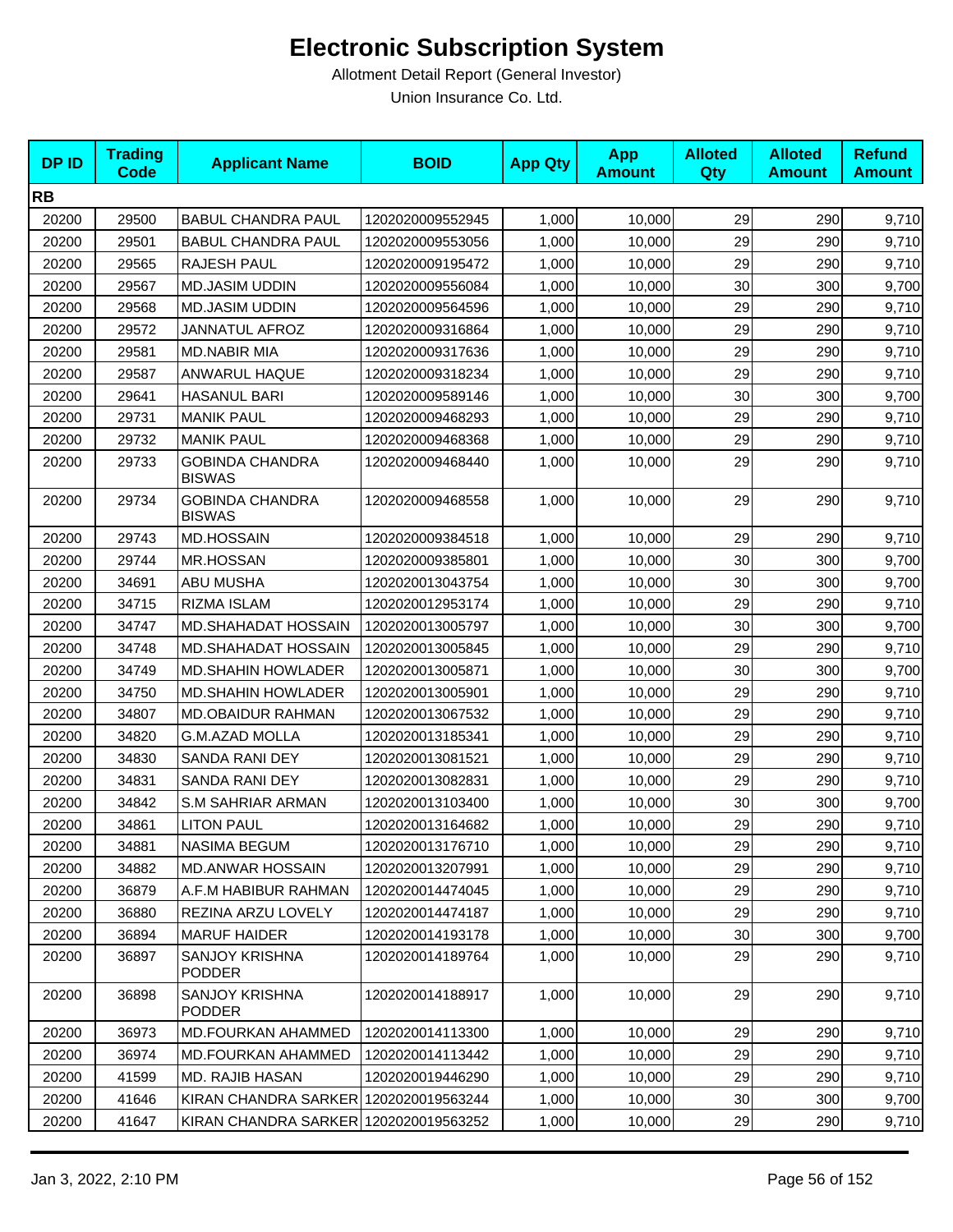| <b>DPID</b> | <b>Trading</b><br><b>Code</b> | <b>Applicant Name</b>                     | <b>BOID</b>      | <b>App Qty</b> | <b>App</b><br><b>Amount</b> | <b>Alloted</b><br>Qty | <b>Alloted</b><br><b>Amount</b> | <b>Refund</b><br><b>Amount</b> |
|-------------|-------------------------------|-------------------------------------------|------------------|----------------|-----------------------------|-----------------------|---------------------------------|--------------------------------|
| <b>RB</b>   |                               |                                           |                  |                |                             |                       |                                 |                                |
| 20200       | 41658                         | <b>HAMIDA AKTER</b>                       | 1202020019600711 | 1,000          | 10,000                      | 29                    | 290                             | 9,710                          |
| 20200       | 41665                         | ANIL CHANDRA BANIK                        | 1202020019600681 | 1,000          | 10,000                      | 29                    | 290                             | 9,710                          |
| 20200       | 41678                         | MD.ASADUJJAMAN                            | 1202020019615358 | 1,000          | 10,000                      | 30                    | 300                             | 9,700                          |
| 20200       | 41679                         | MD.ASADUJJAMAN                            | 1202020019615366 | 1,000          | 10,000                      | 29                    | 290                             | 9,710                          |
| 20200       | 41680                         | MST.MIRAJUNNESA                           | 1202020019615374 | 1,000          | 10,000                      | 29                    | 290                             | 9,710                          |
| 20200       | 41681                         | MST.MIRAJUNNESA                           | 1202020019615382 | 1,000          | 10,000                      | 30                    | 300                             | 9,700                          |
| 20200       | 41687                         | <b>TAHMINA KHANDOKER</b><br><b>SHIBLY</b> | 1202020019615457 | 1,000          | 10,000                      | 29                    | 290                             | 9,710                          |
| 20200       | 41688                         | <b>SHAHEEN AKHTER</b>                     | 1202020019615465 | 1,000          | 10,000                      | 29                    | 290                             | 9,710                          |
| 20200       | 41689                         | <b>BIDHAN CHANDRA</b><br><b>SARKER</b>    | 1202020019615406 | 1,000          | 10,000                      | 29                    | 290                             | 9,710                          |
| 20200       | 41694                         | <b>MAHMUDA AKTER</b>                      | 1202020019627164 | 1,000          | 10,000                      | 29                    | 290                             | 9,710                          |
| 20200       | 41706                         | <b>ASHIFA SIDDIKA</b>                     | 1202020019629982 | 1,000          | 10,000                      | 30                    | 300                             | 9,700                          |
| 20200       | 41707                         | <b>MAHMUDA AKTER</b>                      | 1202020019635478 | 1,000          | 10,000                      | 29                    | 290                             | 9,710                          |
| 20200       | 41723                         | <b>MD.KAIUM</b>                           | 1202020019660980 | 1,000          | 10,000                      | 30                    | 300                             | 9,700                          |
| 20200       | 41736                         | MUHAMMAD JAHID<br><b>SARKAR</b>           | 1202020019685781 | 1,000          | 10,000                      | 30                    | 300                             | 9,700                          |
| 20200       | 41737                         | <b>RESHMA AKTAR</b>                       | 1202020019685771 | 1,000          | 10,000                      | 30                    | 300                             | 9,700                          |
| 20200       | 41739                         | SHUDARAM GHOSH                            | 1202020019692189 | 1,000          | 10,000                      | 29                    | 290                             | 9,710                          |
| 20200       | 41752                         | <b>MRS.SELINA FERDOUS</b>                 | 1202020019730297 | 1,000          | 10,000                      | 29                    | 290                             | 9,710                          |
| 20200       | 41810                         | <b>MD.MOSHARAF HOSSAIN</b><br><b>KHAN</b> | 1202020019835408 | 1,000          | 10,000                      | 29                    | 290                             | 9,710                          |
| 20200       | 50308                         | <b>MD.RAFIQUL ISLAM</b>                   | 1202020018954196 | 1,000          | 10,000                      | 29                    | 290                             | 9,710                          |
| 20200       | 50309                         | <b>MD.RAFIQUL ISLAM</b>                   | 1202020018954201 | 1,000          | 10,000                      | 30                    | 300                             | 9,700                          |
| 20200       | 50330                         | <b>SUMON BAPARI</b>                       | 1202020018928531 | 1,000          | 10,000                      | 29                    | 290                             | 9,710                          |
| 20200       | 50377                         | <b>MD.SHAHIDUL ISLAM</b><br><b>BABUL</b>  | 1202020019216845 | 1,000          | 10,000                      | 30                    | 300                             | 9,700                          |
| 20200       | 50384                         | <b>GOLUM SHAHANAZE</b><br><b>BEGUM</b>    | 1202020019216770 | 1,000          | 10,000                      | 30                    | 300                             | 9,700                          |
| 20200       | 50385                         | <b>GOLAM SHAHANAZE</b><br><b>BEGUM</b>    | 1202020019216789 | 1,000          | 10,000                      | 30                    | 300                             | 9,700                          |
| 20200       | 50387                         | PRADIP KUMAR SAHA                         | 1202020019227491 | 1,000          | 10,000                      | 29                    | 290                             | 9,710                          |
| 20200       | 50389                         | <b>NURUN NAHER</b><br><b>CHOWDHURY</b>    | 1202020019261865 | 1,000          | 10,000                      | 29                    | 290                             | 9,710                          |
| 20200       | 50390                         | <b>NURUN NAHER</b><br><b>CHOWDHURY</b>    | 1202020019261873 | 1,000          | 10,000                      | 30                    | 300                             | 9,700                          |
| 20200       | 50412                         | <b>MD.KABIR HOSEN</b>                     | 1202020019401272 | 1,000          | 10,000                      | 29                    | 290                             | 9,710                          |
| 20200       | 55006                         | <b>FULKUMAR MODAK</b>                     | 1202020017911456 | 1,000          | 10,000                      | 29                    | 290                             | 9,710                          |
| 20200       | 55007                         | <b>FULKUMAR MODAK</b>                     | 1202020017911499 | 1,000          | 10,000                      | 30                    | 300                             | 9,700                          |
| 20200       | A2330                         | MAJADA BEGUM                              | 1202020072752820 | 1,000          | 10,000                      | 29                    | 290                             | 9,710                          |
| 20200       | A2331                         | MD. MOSHARAF HOSSAIN 1202020072773324     |                  | 1,000          | 10,000                      | 30                    | 300                             | 9,700                          |
| 20200       | A2332                         | MD. MOSHARAF HOSSAIN 1202020072773367     |                  | 1,000          | 10,000                      | 29                    | 290                             | 9,710                          |
| 20200       | A2341                         | MD. SURUZZAMMAN<br><b>SURUZ</b>           | 1202020072932352 | 1,000          | 10,000                      | 29                    | 290                             | 9,710                          |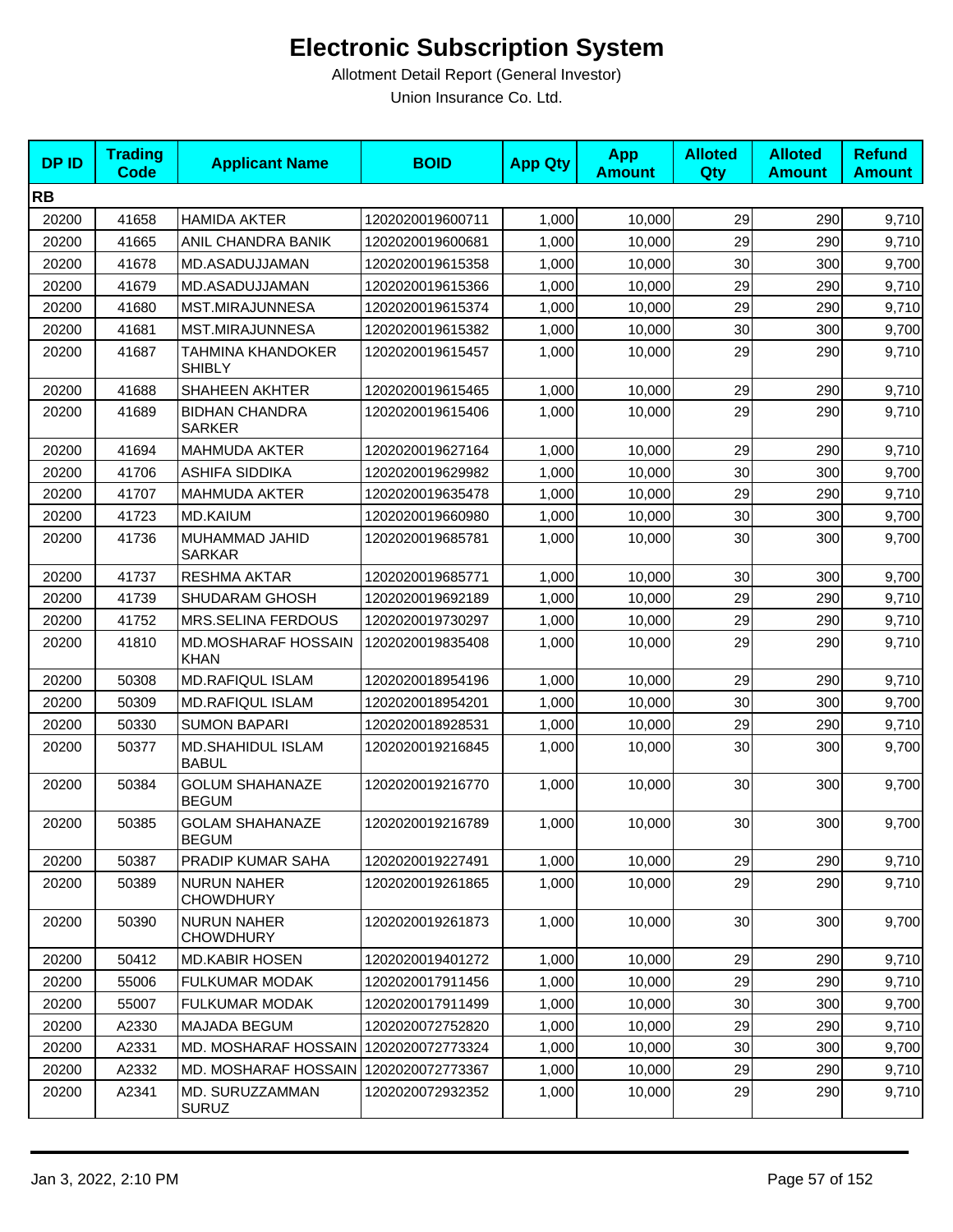| <b>DPID</b> | <b>Trading</b><br><b>Code</b> | <b>Applicant Name</b>                  | <b>BOID</b>      | <b>App Qty</b> | <b>App</b><br><b>Amount</b> | <b>Alloted</b><br>Qty | <b>Alloted</b><br><b>Amount</b> | <b>Refund</b><br><b>Amount</b> |
|-------------|-------------------------------|----------------------------------------|------------------|----------------|-----------------------------|-----------------------|---------------------------------|--------------------------------|
| <b>RB</b>   |                               |                                        |                  |                |                             |                       |                                 |                                |
| 20200       | A2342                         | MD. SURUZZAMMAN<br><b>SURUZ</b>        | 1202020072932344 | 1,000          | 10,000                      | 29                    | 290                             | 9,710                          |
| 20200       | A2344                         | AMINA SULTANA                          | 1202020073205152 | 1,000          | 10,000                      | 29                    | 290                             | 9,710                          |
| 20200       | A2345                         | AMINA SULTANA                          | 1202020073205002 | 1,000          | 10,000                      | 29                    | 290                             | 9,710                          |
| 20200       | A2350                         | MD. ABDULLAH AL MATIN                  | 1202020073601405 | 1,000          | 10,000                      | 29                    | 290                             | 9,710                          |
| 20200       | A2364                         | MD. ABDULLAH AL MATIN                  | 1202020073601381 | 1,000          | 10,000                      | 30                    | 300                             | 9,700                          |
| 20200       | A2395                         | <b>MD. SHAHIN HOSSAIN</b>              | 1202020074393012 | 1,000          | 10,000                      | 29                    | 290                             | 9,710                          |
| 20200       | A2396                         | <b>MD. SHAHIN HOSSAIN</b>              | 1202020074393020 | 1,000          | 10,000                      | 29                    | 290                             | 9,710                          |
| 20200       | A2467                         | MD. BAYJEED BUSTAMI                    | 1202020063785645 | 1,000          | 10,000                      | 30                    | 300                             | 9,700                          |
| 20200       | A2475                         | <b>MOSTASEDA AKTARE</b>                | 1202020049875378 | 1,000          | 10,000                      | 30                    | 300                             | 9,700                          |
| 20200       | A2476                         | MD. MURAD HOSSAIN                      | 1202020069179032 | 1,000          | 10,000                      | 29                    | 290                             | 9,710                          |
| 20200       | A2486                         | MD. MOHIUDDIN BHUIYAN                  | 1202020018409392 | 1,000          | 10,000                      | 29                    | 290                             | 9,710                          |
| 20200       | A2602                         | MD.ABDUR RAHIM MIAH                    | 1202020056554092 | 1,000          | 10,000                      | 29                    | 290                             | 9,710                          |
| 20200       | 32151                         | MD. TAHERUL ISLAM                      | 1202020011366586 | 1,000          | 10,000                      | 29                    | 290                             | 9,710                          |
| 20200       | 34883                         | ROKSANA AKHTER IRIN                    | 1202020013176737 | 1,000          | 10,000                      | 29                    | 290                             | 9,710                          |
| 20200       | 34884                         | ROKSANA AKHTER IRIN                    | 1202020013208000 | 1,000          | 10,000                      | 30                    | 300                             | 9,700                          |
| 20200       | 34885                         | MUKTHA AKHTER                          | 1202020013176745 | 1,000          | 10,000                      | 29                    | 290                             | 9,710                          |
| 20200       | 34886                         | <b>MD.EMRAN HOSSAIN</b>                | 1202020013176761 | 1,000          | 10,000                      | 30                    | 300                             | 9,700                          |
| 20200       | 39811                         | <b>TANBIR LAILA</b>                    | 1202020016970402 | 1,000          | 10,000                      | 29                    | 290                             | 9,710                          |
| 20200       | 39838                         | <b>SUJITA RANI SAHA</b>                | 1202020017002295 | 1,000          | 10,000                      | 29                    | 290                             | 9,710                          |
| 20200       | 39839                         | SUBODH KUMAR SAHA                      | 1202020017003399 | 1,000          | 10,000                      | 29                    | 290                             | 9,710                          |
| 20200       | 39841                         | SUBODH KUMAR SAHA                      | 1202020017002287 | 1,000          | 10,000                      | 30                    | 300                             | 9,700                          |
| 20200       | 39842                         | <b>ABDUL MANNAN</b>                    | 1202020017002260 | 1,000          | 10,000                      | 30                    | 300                             | 9,700                          |
| 20200       | 39862                         | <b>KAMAL UDDIN</b>                     | 1202020017021731 | 1,000          | 10,000                      | 29                    | 290                             | 9,710                          |
| 20200       | 39887                         | MD.ZAKIR HOSSAIN AKON 1202020017043398 |                  | 1,000          | 10,000                      | 29                    | 290                             | 9,710                          |
| 20200       | 39932                         | REBECA FOLIA                           | 1202020017129260 | 1,000          | 10,000                      | 29                    | 290                             | 9,710                          |
| 20200       | 39933                         | MD. MOSLE UDDIN                        | 1202020017129161 | 1,000          | 10,000                      | 29                    | 290                             | 9,710                          |
| 20200       | 40013                         | QUAZI JUNAID AHMED                     | 1202020017182056 | 1,000          | 10,000                      | 29                    | 290                             | 9,710                          |
| 20200       | 40014                         | KAZI FAHRINA JUNAID                    | 1202020017182064 | 1,000          | 10,000                      | 30                    | 300                             | 9,700                          |
| 20200       | 40018                         | MD.MUZAMMEL HAQUE                      | 1202020017182120 | 1,000          | 10,000                      | 29                    | 290                             | 9,710                          |
| 20200       | 40025                         | <b>RAZIB KUMAR SAHA</b>                | 1202020017193489 | 1,000          | 10,000                      | 30                    | 300                             | 9,700                          |
| 20200       | 40040                         | <b>BIKASH BARUA</b>                    | 1202020017237990 | 1,000          | 10,000                      | 30                    | 300                             | 9,700                          |
| 20200       | 40049                         | JOY SHANKAR PAUL                       | 1202020017238001 | 1,000          | 10,000                      | 30                    | 300                             | 9,700                          |
| 20200       | 40068                         | HASNAT JAHAN                           | 1202020017260883 | 1,000          | 10,000                      | 29                    | 290                             | 9,710                          |
| 20200       | 40069                         | MD.ZAKIR HOSSAIN AKON 1202020017260875 |                  | 1,000          | 10,000                      | 30 <sub>0</sub>       | 300                             | 9,700                          |
| 20200       | 40074                         | KHODEZA AKTER                          | 1202020017287250 | 1,000          | 10,000                      | 29                    | 290                             | 9,710                          |
| 20200       | 40075                         | KHODEZA AKTER                          | 1202020017287269 | 1,000          | 10,000                      | 29                    | 290                             | 9,710                          |
| 20200       | 40077                         | <b>MR.PRATAP CHANDRA</b><br>DAS        | 1202020017287277 | 1,000          | 10,000                      | 29                    | 290                             | 9,710                          |
| 20200       | 40111                         | SHARMIN AKTER                          | 1202020017332817 | 1,000          | 10,000                      | 29                    | 290                             | 9,710                          |
| 20200       | 40119                         | <b>BALARAM CHANDRA</b><br>TAPADER      | 1202020017332785 | 1,000          | 10,000                      | 30 <sub>0</sub>       | 300                             | 9,700                          |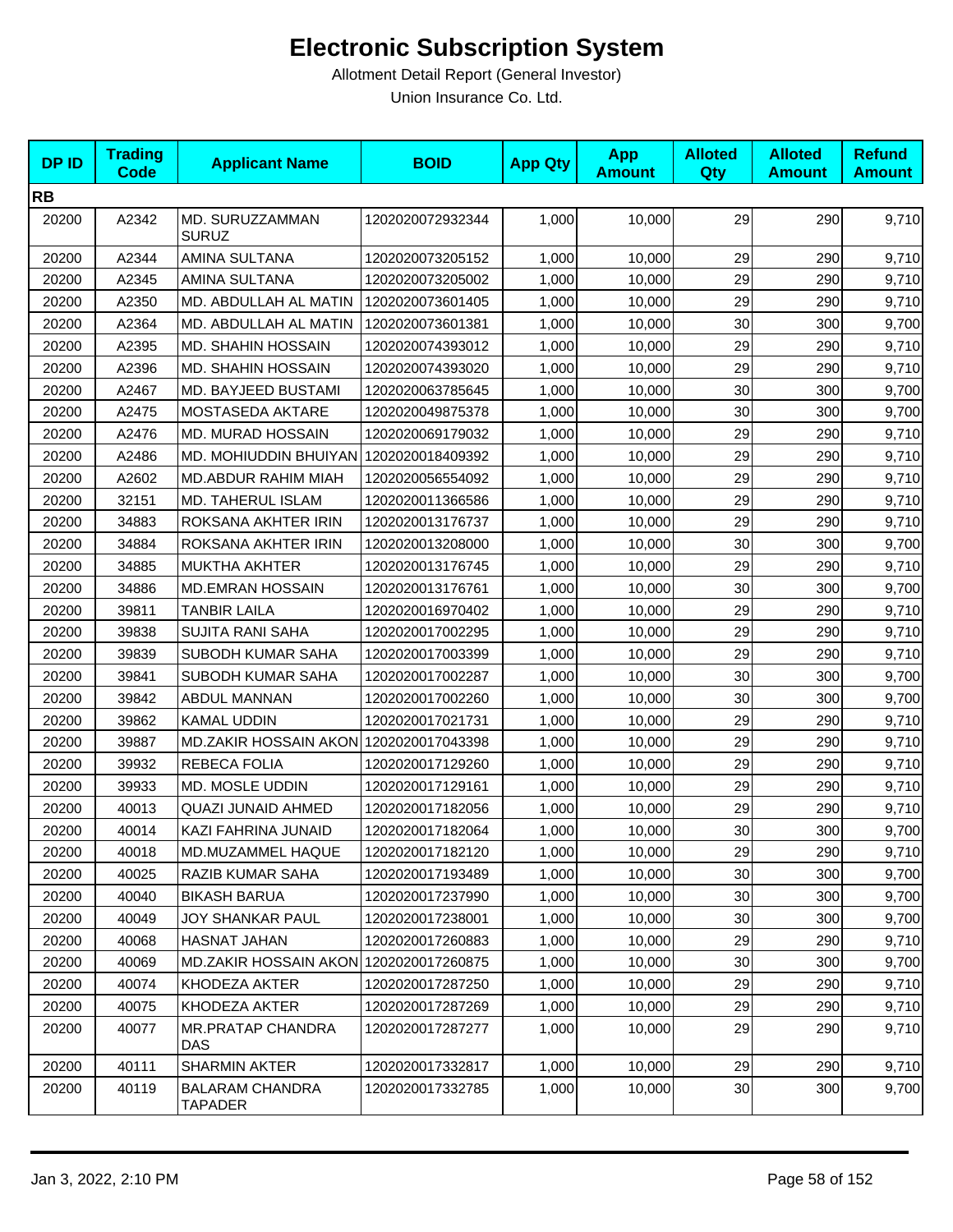| <b>DPID</b> | <b>Trading</b><br><b>Code</b> | <b>Applicant Name</b>                   | <b>BOID</b>      | <b>App Qty</b> | <b>App</b><br><b>Amount</b> | <b>Alloted</b><br><b>Qty</b> | <b>Alloted</b><br><b>Amount</b> | <b>Refund</b><br><b>Amount</b> |
|-------------|-------------------------------|-----------------------------------------|------------------|----------------|-----------------------------|------------------------------|---------------------------------|--------------------------------|
| <b>RB</b>   |                               |                                         |                  |                |                             |                              |                                 |                                |
| 20200       | 40159                         | MD.MOFAZZAL HYDER<br><b>CHOWDHURY</b>   | 1202020017411225 | 1,000          | 10,000                      | 29                           | 290                             | 9,710                          |
| 20200       | 44417                         | MR.JALAL                                | 1202020030004408 | 1,000          | 10,000                      | 30                           | 300                             | 9,700                          |
| 20200       | 44422                         | <b>NAHIDA BEGUM</b>                     | 1202020030004242 | 1,000          | 10,000                      | 29                           | 290                             | 9,710                          |
| 20200       | 44423                         | <b>NAHIDA BEGUM</b>                     | 1202020030004250 | 1,000          | 10,000                      | 29                           | 290                             | 9,710                          |
| 20200       | 44462                         | SYED SHAKUR AHMED                       | 1202020030249621 | 1,000          | 10,000                      | 29                           | 290                             | 9,710                          |
| 20200       | 44516                         | <b>MR.RAJDIP GHOSH</b>                  | 1202020030389525 | 1,000          | 10,000                      | 30                           | 300                             | 9,700                          |
| 20200       | 44551                         | MR.MD.MONIR HOSSAIN                     | 1202020030593308 | 1,000          | 10,000                      | 29                           | 290                             | 9,710                          |
| 20200       | 44600                         | <b>GOPAL CHANDRA</b><br>KARMAKER        | 1202020031097451 | 1,000          | 10,000                      | 29                           | 290                             | 9,710                          |
| 20200       | 44601                         | <b>GOPAL CHANDRA</b><br><b>KARMAKER</b> | 1202020031097516 | 1,000          | 10,000                      | 30                           | 300                             | 9,700                          |
| 20200       | 44627                         | KAZI TARIKUL ISLAM                      | 1202020031369177 | 1,000          | 10,000                      | 29                           | 290                             | 9,710                          |
| 20200       | 44632                         | LABANI ROY TIPU                         | 1202020031463545 | 1,000          | 10,000                      | 29                           | 290                             | 9,710                          |
| 20200       | 44633                         | <b>LABANI ROY TIPU</b>                  | 1202020031463537 | 1,000          | 10,000                      | 30                           | 300                             | 9,700                          |
| 20200       | 44643                         | <b>NARAYAN SARKAR</b>                   | 1202020031463497 | 1,000          | 10,000                      | 30                           | 300                             | 9,700                          |
| 20200       | 44661                         | <b>CHANCHAL SAMADDAR</b>                | 1202020031850209 | 1.000          | 10.000                      | 30                           | 300                             | 9,700                          |
| 20200       | 67086                         | ANJANA RANI SHAH                        | 1202020033363213 | 1,000          | 10,000                      | 30                           | 300                             | 9,700                          |
| 20200       | 67119                         | <b>SANJIT BARMAN</b>                    | 1202020033764370 | 1,000          | 10,000                      | 29                           | 290                             | 9,710                          |
| 20200       | 67126                         | A.K.M RAFIQUL ISLAM                     | 1202020033930442 | 1,000          | 10,000                      | 29                           | 290                             | 9,710                          |
| 20200       | 67130                         | NETAI CHANDRA SAHA                      | 1202020034044206 | 1,000          | 10,000                      | 30                           | 300                             | 9,700                          |
| 20200       | 67141                         | <b>SUME BEGUM</b>                       | 1202020034248244 | 1,000          | 10,000                      | 29                           | 290                             | 9,710                          |
| 20200       | 67142                         | MD.MURAD ALI MOLLA                      | 1202020034248252 | 1,000          | 10,000                      | 29                           | 290                             | 9,710                          |
| 20200       | 67143                         | MD.MURAD ALI MOLLA                      | 1202020034248260 | 1,000          | 10,000                      | 29                           | 290                             | 9,710                          |
| 20200       | 67170                         | <b>MASUDA AKTER</b>                     | 1202020035034261 | 1,000          | 10,000                      | 29                           | 290                             | 9,710                          |
| 20200       | 67174                         | PRANAB KUMAR SAHA                       | 1202020035166885 | 1,000          | 10,000                      | 29                           | 290                             | 9,710                          |
| 20200       | 67180                         | MD. ANISUR RAHMAN                       | 1202020035294921 | 1,000          | 10,000                      | 29                           | 290                             | 9,710                          |
| 20200       | 67204                         | <b>MRINAL CHAKRABORTY</b>               | 1202020035548983 | 1,000          | 10,000                      | 29                           | 290                             | 9,710                          |
| 20200       | 67213                         | <b>ZAKIR HOSSAIN</b>                    | 1202020035866939 | 1,000          | 10,000                      | 30                           | 300                             | 9,700                          |
| 20200       | 67214                         | ZAKIR HOSSAIN                           | 1202020035867007 | 1,000          | 10,000                      | 29                           | 290                             | 9,710                          |
| 20200       | 67241                         | MR. NIRANJAN SAHA                       | 1202020036174213 | 1,000          | 10,000                      | 29                           | 290                             | 9,710                          |
| 20200       | a1028                         | MD. WAZIR ALI                           | 1202020073991915 | 1,000          | 10,000                      | 29                           | 290                             | 9,710                          |
| 20200       | B1551                         | <b>MST. ANITA KHATUN</b>                | 1202020049239747 | 1,000          | 10,000                      | 29                           | 290                             | 9,710                          |
| 20200       | B1559                         | MD. MOFIZ UDDIN                         | 1202020049263048 | 1,000          | 10,000                      | 30                           | 300                             | 9,700                          |
| 20200       | 32159                         | <b>LITON KUMAR MONDAL</b>               | 1202020011671268 | 1,000          | 10,000                      | 30                           | 300                             | 9,700                          |
| 20200       | 32160                         | <b>URMILA MONDAL</b>                    | 1202020011671391 | 1,000          | 10,000                      | 29                           | 290                             | 9,710                          |
| 20200       | 32199                         | SYED JAHANGIR ALAM                      | 1202020011605214 | 1,000          | 10,000                      | 30                           | 300                             | 9,700                          |
| 20200       | 32234                         | <b>MR.MOSHIOUR</b><br>RAHAMAM           | 1202020011351808 | 1,000          | 10.000                      | 29                           | 290                             | 9,710                          |
| 20200       | 36264                         | MD.EMDADUL HOQUE                        | 1202020013957380 | 1,000          | 10,000                      | 29                           | 290                             | 9,710                          |
| 20200       | 36318                         | LIPIKA SAHA                             | 1202020013957206 | 1,000          | 10,000                      | 29                           | 290                             | 9,710                          |
| 20200       | 36366                         | RUBINA AKTHER                           | 1202020014475885 | 1,000          | 10,000                      | 29                           | 290                             | 9,710                          |
| 20200       | 36367                         | RUBINA AKTHER                           | 1202020014475925 | 1,000          | 10,000                      | 29                           | 290                             | 9,710                          |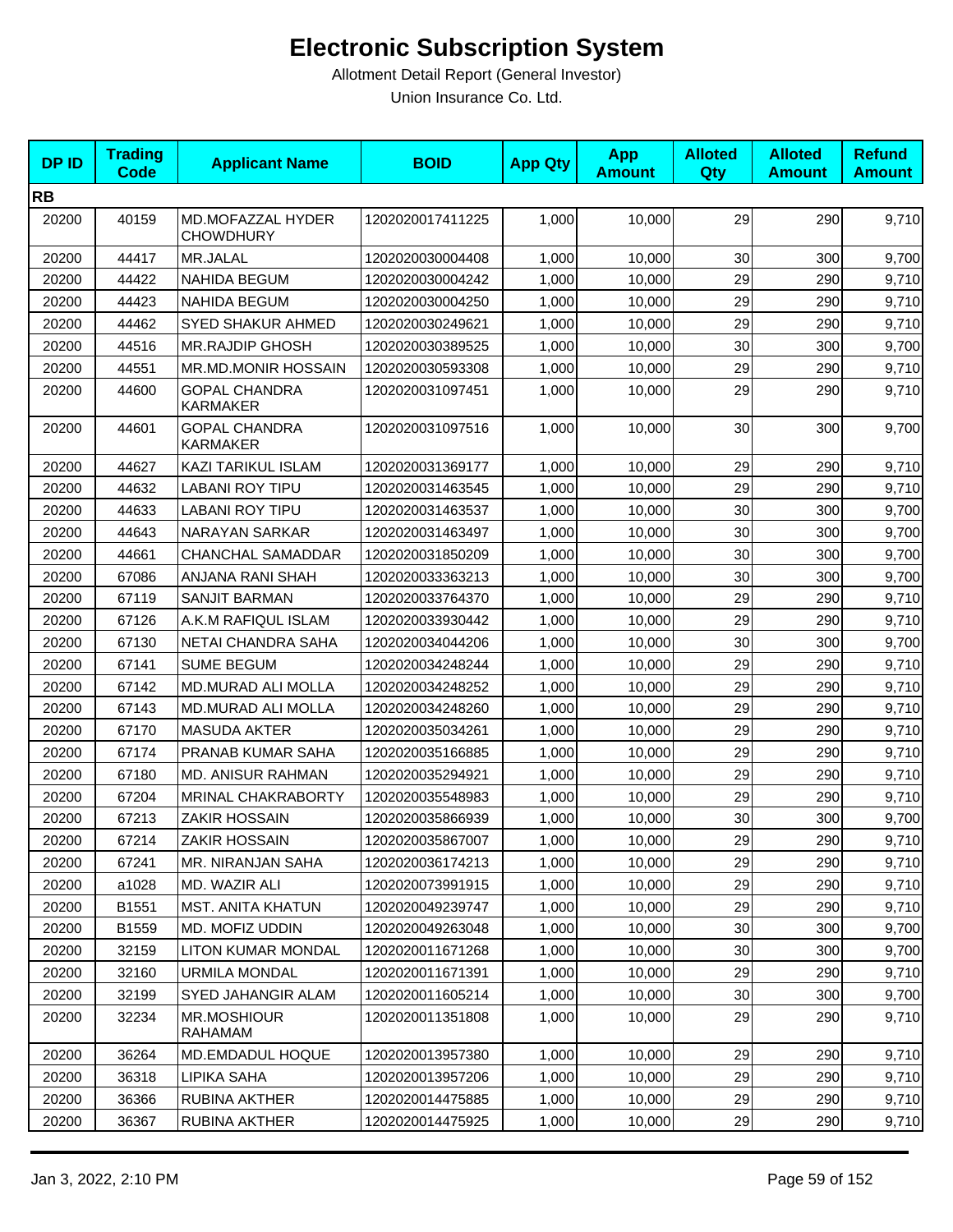| <b>DPID</b> | <b>Trading</b><br><b>Code</b> | <b>Applicant Name</b>                   | <b>BOID</b>      | <b>App Qty</b> | <b>App</b><br><b>Amount</b> | <b>Alloted</b><br>Qty | <b>Alloted</b><br><b>Amount</b> | <b>Refund</b><br><b>Amount</b> |
|-------------|-------------------------------|-----------------------------------------|------------------|----------------|-----------------------------|-----------------------|---------------------------------|--------------------------------|
| <b>RB</b>   |                               |                                         |                  |                |                             |                       |                                 |                                |
| 20200       | 36368                         | <b>MD.SHARIFUL ISLAM</b>                | 1202020014475968 | 1,000          | 10,000                      | 29                    | 290                             | 9,710                          |
| 20200       | 36423                         | MD.HABIBUR RAHMAN                       | 1202020014108258 | 1,000          | 10,000                      | 29                    | 290                             | 9,710                          |
| 20200       | 36525                         | KASHINATH MAJUMDER                      | 1202020014022160 | 1,000          | 10,000                      | 29                    | 290                             | 9,710                          |
| 20200       | 36564                         | ABDULLAH AL RAKIBUR<br><b>RAHIM</b>     | 1202020014019489 | 1,000          | 10,000                      | 29                    | 290                             | 9,710                          |
| 20200       | 36617                         | SAIF-AL-ARAFIN                          | 1202020014674275 | 1,000          | 10,000                      | 30                    | 300                             | 9,700                          |
| 20200       | 36618                         | SAIF-AL-ARAFIN                          | 1202020014674323 | 1,000          | 10,000                      | 29                    | 290                             | 9,710                          |
| 20200       | 41858                         | ROKSANA KABIR                           | 1202020019948057 | 1.000          | 10.000                      | 29                    | 290                             | 9,710                          |
| 20200       | 41859                         | MD.MONOWARUL HAQUE                      | 1202020019948091 | 1,000          | 10,000                      | 30                    | 300                             | 9,700                          |
| 20200       | 41860                         | MD.MONOWARUL HAQUE                      | 1202020019948105 | 1,000          | 10,000                      | 30                    | 300                             | 9,700                          |
| 20200       | 41861                         | ROKSANA KABIR                           | 1202020019948113 | 1,000          | 10,000                      | 29                    | 290                             | 9,710                          |
| 20200       | 41872                         | ABU NAIM MUHAMMAD<br><b>NAZMUL BARI</b> | 1202020019961231 | 1,000          | 10,000                      | 30                    | 300                             | 9,700                          |
| 20200       | 41875                         | MD.SHAJAHAN MAL                         | 1202020019981434 | 1,000          | 10,000                      | 29                    | 290                             | 9,710                          |
| 20200       | 41904                         | <b>MD.ZIAUR RAHMAN</b>                  | 1202020020039147 | 1,000          | 10,000                      | 30                    | 300                             | 9,700                          |
| 20200       | 41905                         | <b>MD.ZIAUR RAHMAN</b>                  | 1202020020039139 | 1,000          | 10,000                      | 30                    | 300                             | 9,700                          |
| 20200       | 41909                         | MD.HAFIZ                                | 1202020020084771 | 1,000          | 10,000                      | 30                    | 300                             | 9,700                          |
| 20200       | 41910                         | <b>MOUSUMI</b><br>CHATTAPADHAYA         | 1202020013520647 | 1,000          | 10.000                      | 29                    | 290                             | 9,710                          |
| 20200       | 41911                         | MD.HAFIZ                                | 1202020020084788 | 1,000          | 10,000                      | 29                    | 290                             | 9,710                          |
| 20200       | 41916                         | <b>BABUL CHANDRA DAS</b>                | 1202020020060281 | 1,000          | 10,000                      | 29                    | 290                             | 9,710                          |
| 20200       | 41917                         | <b>BABUL CHANDRA DAS</b>                | 1202020020060271 | 1,000          | 10,000                      | 29                    | 290                             | 9,710                          |
| 20200       | 41938                         | <b>MD.ABDUR RAHMAN</b>                  | 1202020020139986 | 1,000          | 10,000                      | 29                    | 290                             | 9,710                          |
| 20200       | 41939                         | <b>MD.KAMAL</b>                         | 1202020020139978 | 1,000          | 10,000                      | 29                    | 290                             | 9,710                          |
| 20200       | 41940                         | <b>BABUL KHAN</b>                       | 1202020020139961 | 1,000          | 10,000                      | 29                    | 290                             | 9,710                          |
| 20200       | 41941                         | MD.RAMZAN                               | 1202020020137995 | 1,000          | 10,000                      | 29                    | 290                             | 9,710                          |
| 20200       | 41944                         | <b>MOSSAMAT SHAHINA</b><br><b>BEGUM</b> | 1202020020137960 | 1,000          | 10,000                      | 29                    | 290                             | 9,710                          |
| 20200       | 41947                         | <b>MONIR HOSSAIN BHUIYA</b>             | 1202020020137944 | 1,000          | 10,000                      | 29                    | 290                             | 9,710                          |
| 20200       | 42009                         | <b>NOOR HOSSAIN</b>                     | 1202020020212156 | 1,000          | 10,000                      | 29                    | 290                             | 9,710                          |
| 20200       | 42010                         | FEROZA BEGUM                            | 1202020020212172 | 1,000          | 10,000                      | 29                    | 290                             | 9,710                          |
| 20200       | 42013                         | <b>GOBINDA CHANDRA</b><br>KARMAKER      | 1202020020242249 | 1,000          | 10,000                      | 29                    | 290                             | 9,710                          |
| 20200       | 42018                         | PROVASH CHANDRA ROY   1202020020242206  |                  | 1,000          | 10,000                      | 30                    | 300                             | 9,700                          |
| 20200       | 42040                         | <b>BISWAJIT KUMAR</b><br><b>HALDER</b>  | 1202020020266441 | 1,000          | 10,000                      | 29                    | 290                             | 9,710                          |
| 20200       | 42041                         | <b>BISWAJIT KUMAR</b><br><b>HALDER</b>  | 1202020020266466 | 1,000          | 10,000                      | 30                    | 300                             | 9,700                          |
| 20200       | 42095                         | MD.HARUN-OR-RASHID<br><b>MOLLAH</b>     | 1202020020349260 | 1,000          | 10,000                      | 30                    | 300                             | 9,700                          |
| 20200       | 42100                         | <b>BEBY KHANOM</b>                      | 1202020020394066 | 1,000          | 10,000                      | 29                    | 290                             | 9,710                          |
| 20200       | 42101                         | MD.KAMAL HOSSAN                         | 1202020020394082 | 1,000          | 10,000                      | 29                    | 290                             | 9,710                          |
| 20200       | 42102                         | <b>MD.KAMAL HOSSAN</b>                  | 1202020020394090 | 1,000          | 10,000                      | 29                    | 290                             | 9,710                          |
| 20200       | 42104                         | <b>SALMA CHOWDHURY</b>                  | 1202020020407598 | 1,000          | 10,000                      | 29                    | 290                             | 9,710                          |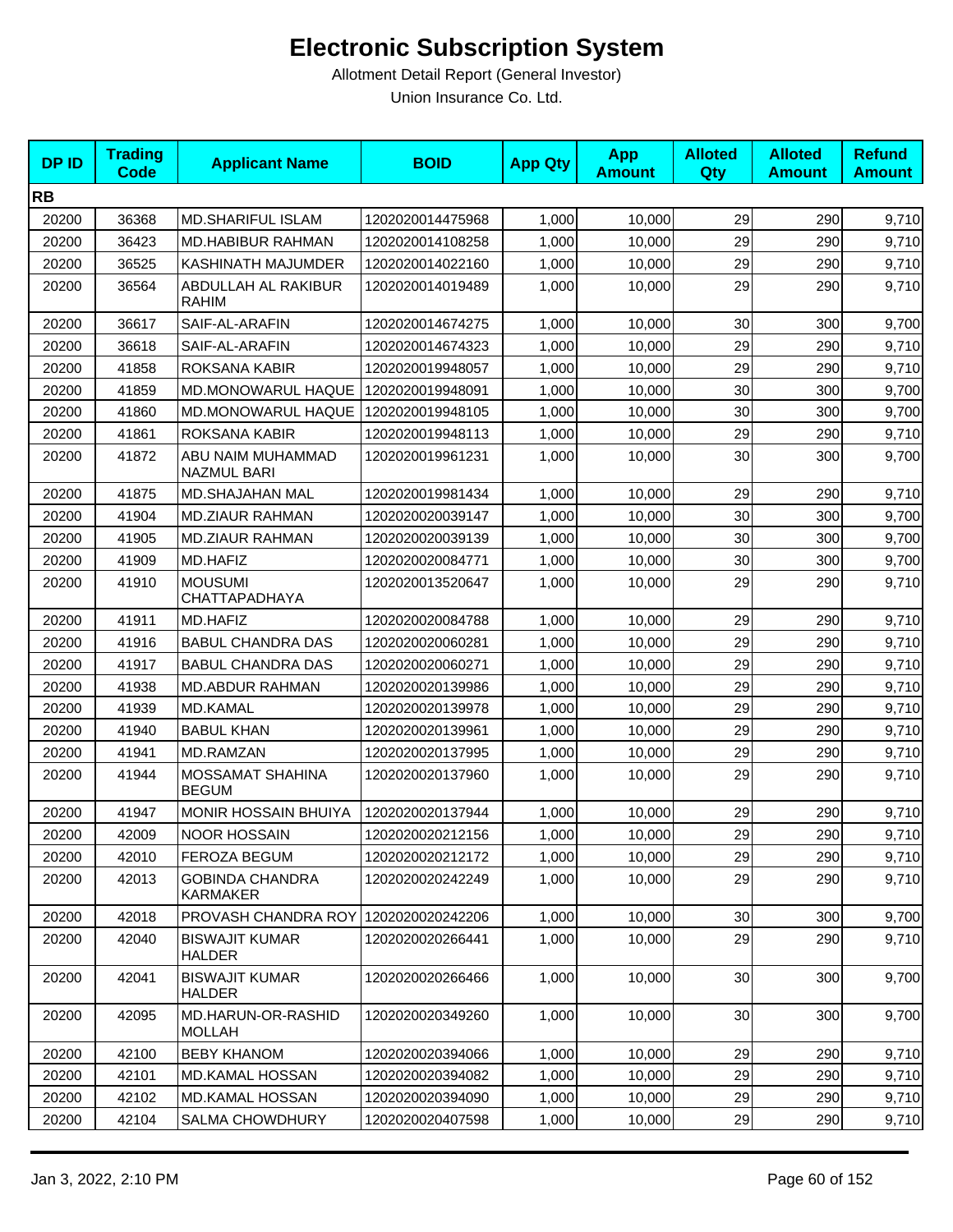| <b>DPID</b> | <b>Trading</b><br><b>Code</b> | <b>Applicant Name</b>          | <b>BOID</b>      | <b>App Qty</b> | <b>App</b><br><b>Amount</b> | <b>Alloted</b><br>Qty | <b>Alloted</b><br><b>Amount</b> | <b>Refund</b><br><b>Amount</b> |
|-------------|-------------------------------|--------------------------------|------------------|----------------|-----------------------------|-----------------------|---------------------------------|--------------------------------|
| <b>RB</b>   |                               |                                |                  |                |                             |                       |                                 |                                |
| 20200       | 42109                         | S.M FARHAD HOSSAIN             | 1202020020440635 | 1,000          | 10,000                      | 29                    | 290                             | 9,710                          |
| 20200       | 42110                         | S.M FARHAD HOSSAIN             | 1202020020440627 | 1,000          | 10.000                      | 29                    | 290                             | 9,710                          |
| 20200       | 42114                         | SOURAV ROY                     | 1202020020481077 | 1,000          | 10,000                      | 29                    | 290                             | 9,710                          |
| 20200       | 42115                         | <b>MD.NURUL ISLAM</b>          | 1202020020482336 | 1,000          | 10,000                      | 29                    | 290                             | 9,710                          |
| 20200       | 42116                         | <b>MD.NURUL ISLAM</b>          | 1202020020482328 | 1,000          | 10,000                      | 29                    | 290                             | 9,710                          |
| 20200       | 60438                         | MD.SHOWKAT ALI KHAN            | 1202020021834062 | 1,000          | 10,000                      | 29                    | 290                             | 9,710                          |
| 20200       | 60481                         | <b>MOHAMMAD</b><br>OHIDUZZAMAN | 1202020022303332 | 1,000          | 10,000                      | 29                    | 290                             | 9,710                          |
| 20200       | 60482                         | MD.EMDADUL ISLAM               | 1202020022303359 | 1,000          | 10,000                      | 29                    | 290                             | 9,710                          |
| 20200       | 60506                         | <b>JINNAT ARA YASMIN</b>       | 1202020022737005 | 1,000          | 10,000                      | 29                    | 290                             | 9,710                          |
| 20200       | 60507                         | KM ABU SAYED KHAN              | 1202020022736996 | 1,000          | 10,000                      | 30                    | 300                             | 9,700                          |
| 20200       | 60510                         | KM ABU SAYED KHAN              | 1202020022782961 | 1,000          | 10,000                      | 29                    | 290                             | 9,710                          |
| 20200       | 60546                         | MR.MD.RASEL SHAIK              | 1202020023626673 | 1,000          | 10,000                      | 29                    | 290                             | 9,710                          |
| 20200       | 60579                         | TAHIDA PARVIN JAMUNA           | 1202020023947384 | 1,000          | 10,000                      | 30                    | 300                             | 9,700                          |
| 20200       | B1563                         | MD. SHAFIUL AZAM               | 1202020049263104 | 1,000          | 10,000                      | 29                    | 290                             | 9,710                          |
| 20200       | B1582                         | MD. MONIRUZZAMAN               | 1202020049142749 | 1,000          | 10,000                      | 30                    | 300                             | 9,700                          |
| 20200       | B1590                         | MD. BILLAL HOSSAIN             | 1202020049165086 | 1,000          | 10,000                      | 29                    | 290                             | 9,710                          |
| 20200       | B1591                         | MST. JOBEDA KHATUN             | 1202020049348743 | 1,000          | 10,000                      | 30                    | 300                             | 9,700                          |
| 20200       | B1592                         | MST. JOBEDA KHATUN             | 1202020049171382 | 1,000          | 10,000                      | 29                    | 290                             | 9,710                          |
| 20200       | B1593                         | MD. AZIZUL HAQUE               | 1202020049213132 | 1,000          | 10,000                      | 30                    | 300                             | 9,700                          |
| 20200       | B1594                         | MD. AZIZUL HAQUE               | 1202020049213349 | 1,000          | 10,000                      | 30                    | 300                             | 9,700                          |
| 20200       | 29902                         | <b>MD.IQBAL HOSSAIN</b>        | 1202020009555518 | 1,000          | 10,000                      | 30                    | 300                             | 9,700                          |
| 20200       | 29918                         | <b>MD.ZIAUL AHSAN</b>          | 1202020009576137 | 1,000          | 10,000                      | 30                    | 300                             | 9,700                          |
| 20200       | 29919                         | <b>MD.ZIAUL AHSAN</b>          | 1202020009576201 | 1,000          | 10,000                      | 29                    | 290                             | 9,710                          |
| 20200       | 29921                         | <b>SANJIT PAUL</b>             | 1202020009576335 | 1,000          | 10,000                      | 30                    | 300                             | 9,700                          |
| 20200       | 29952                         | ZABA SULTANA                   | 1202020009466722 | 1,000          | 10,000                      | 29                    | 290                             | 9,710                          |
| 20200       | 30002                         | <b>SANGITA BADHRA</b>          | 1202020009473362 | 1,000          | 10,000                      | 29                    | 290                             | 9,710                          |
| 20200       | 30007                         | MINU PODDER                    | 1202020009465412 | 1,000          | 10,000                      | 29                    | 290                             | 9,710                          |
| 20200       | 30055                         | <b>MD.SABDER RAHMAN</b>        | 1202020009564636 | 1,000          | 10,000                      | 30                    | 300                             | 9,700                          |
| 20200       | 30056                         | <b>MD.SABDER RAHMAN</b>        | 1202020009564735 | 1,000          | 10,000                      | 29                    | 290                             | 9,710                          |
| 20200       | 35289                         | AFM NAZRUL ISLAM               | 1202020013367361 | 1,000          | 10,000                      | 30                    | 300                             | 9,700                          |
| 20200       | 35291                         | SHAMEEMA SULTANA               | 1202020013367551 | 1,000          | 10,000                      | 30 <sub>0</sub>       | 300                             | 9,700                          |
| 20200       | 35292                         | A.M.SERAJUL HAQUE              | 1202020013367576 | 1,000          | 10,000                      | 29                    | 290                             | 9,710                          |
| 20200       | 35294                         | AKHTER JAHAN                   | 1202020013377664 | 1,000          | 10,000                      | 29                    | 290                             | 9,710                          |
| 20200       | 35384                         | SWAPAN CHANDRA DAS             | 1202020013473643 | 1,000          | 10,000                      | 30                    | 300                             | 9,700                          |
| 20200       | 35385                         | PROKASH CHANDRA<br><b>PAUL</b> | 1202020013473726 | 1,000          | 10,000                      | 29                    | 290                             | 9,710                          |
| 20200       | 35386                         | PROKASH CHANDRA<br>PAUL        | 1202020013473785 | 1,000          | 10,000                      | 29                    | 290                             | 9,710                          |
| 20200       | 35409                         | RAJKUMAR PAL                   | 1202020013519188 | 1,000          | 10,000                      | 30                    | 300                             | 9,700                          |
| 20200       | 35410                         | RAJKUMAR PAL                   | 1202020013519228 | 1,000          | 10,000                      | 29                    | 290                             | 9,710                          |
| 20200       | 35424                         | <b>SHAFIUL ALAM</b>            | 1202020013448114 | 1,000          | 10,000                      | 29                    | 290                             | 9,710                          |
| 20200       | 35425                         | SHAFIUL ALAM                   | 1202020013448130 | 1,000          | 10,000                      | 30 <sub>0</sub>       | 300                             | 9,700                          |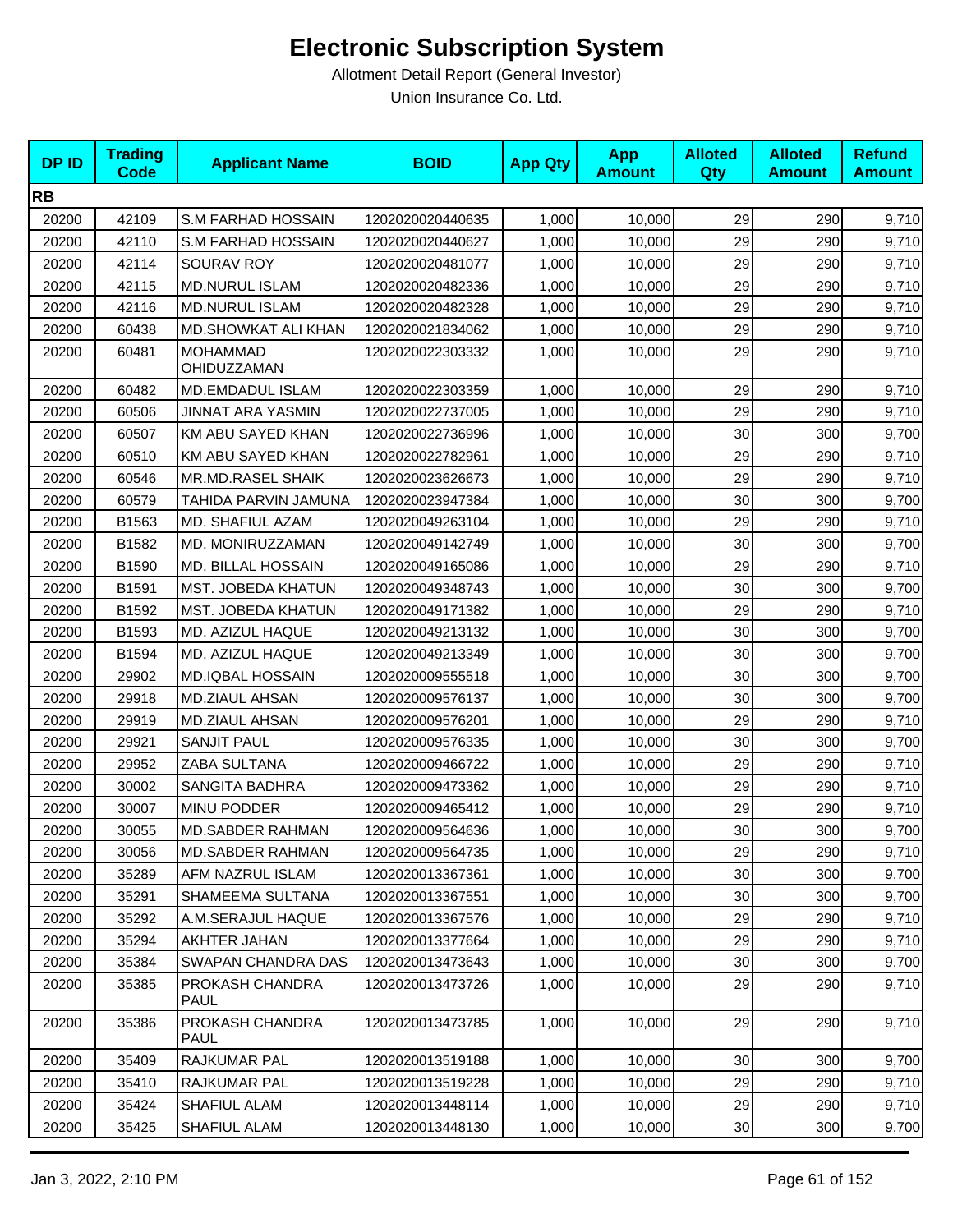| <b>DPID</b> | <b>Trading</b><br><b>Code</b> | <b>Applicant Name</b>                  | <b>BOID</b>      | <b>App Qty</b> | <b>App</b><br><b>Amount</b> | <b>Alloted</b><br>Qty | <b>Alloted</b><br><b>Amount</b> | <b>Refund</b><br><b>Amount</b> |
|-------------|-------------------------------|----------------------------------------|------------------|----------------|-----------------------------|-----------------------|---------------------------------|--------------------------------|
| <b>RB</b>   |                               |                                        |                  |                |                             |                       |                                 |                                |
| 20200       | 35469                         | <b>MANEKA RANI SAHA</b>                | 1202020013473975 | 1,000          | 10,000                      | 29                    | 290                             | 9,710                          |
| 20200       | 35471                         | DELIP CHANDRA SAHA                     | 1202020013474704 | 1,000          | 10,000                      | 29                    | 290                             | 9,710                          |
| 20200       | 35472                         | DELIP CHANDRA SAHA                     | 1202020013473817 | 1,000          | 10,000                      | 30                    | 300                             | 9,700                          |
| 20200       | 35473                         | <b>MANEKA RANI SAHA</b>                | 1202020013473892 | 1,000          | 10,000                      | 29                    | 290                             | 9,710                          |
| 20200       | 35483                         | <b>SHARMIN CHOWDHURY</b>               | 1202020013459919 | 1,000          | 10,000                      | 29                    | 290                             | 9,710                          |
| 20200       | 35484                         | <b>SHARMIN CHOWDHURY</b>               | 1202020013459828 | 1,000          | 10,000                      | 29                    | 290                             | 9,710                          |
| 20200       | 35618                         | <b>DELWAR HOSSAIN</b>                  | 1202020013566389 | 1,000          | 10,000                      | 29                    | 290                             | 9,710                          |
| 20200       | 35619                         | <b>DELWAR HOSSAIN</b>                  | 1202020013566429 | 1,000          | 10,000                      | 30                    | 300                             | 9,700                          |
| 20200       | 41264                         | <b>MD.SHAMSUL BARI</b>                 | 1202020018958691 | 1,000          | 10,000                      | 30                    | 300                             | 9,700                          |
| 20200       | 41265                         | <b>MD.SHAMSUL BARI</b>                 | 1202020018958673 | 1,000          | 10,000                      | 29                    | 290                             | 9,710                          |
| 20200       | 41298                         | SHAMOL KUMAR BASAK                     | 1202020018875986 | 1,000          | 10,000                      | 29                    | 290                             | 9,710                          |
| 20200       | 41299                         | SHAMOL KUMAR BASAK                     | 1202020018875994 | 1,000          | 10,000                      | 29                    | 290                             | 9,710                          |
| 20200       | 41300                         | <b>LOKENATH BASAK</b>                  | 1202020018876003 | 1,000          | 10,000                      | 29                    | 290                             | 9,710                          |
| 20200       | 41301                         | TARUN KUMAR BASAK                      | 1202020018876011 | 1,000          | 10,000                      | 30                    | 300                             | 9,700                          |
| 20200       | 41327                         | <b>MRS.RATNA ROY</b>                   | 1202020019007861 | 1,000          | 10,000                      | 30                    | 300                             | 9,700                          |
| 20200       | 41345                         | <b>MD.KHOKAN MIAH</b>                  | 1202020018954137 | 1,000          | 10,000                      | 29                    | 290                             | 9,710                          |
| 20200       | 41348                         | <b>MD.KHOKAN MIAH</b>                  | 1202020018954228 | 1,000          | 10,000                      | 29                    | 290                             | 9,710                          |
| 20200       | 41354                         | PRAYSH BASAK                           | 1202020018966414 | 1,000          | 10,000                      | 29                    | 290                             | 9,710                          |
| 20200       | 41364                         | <b>MANASH KUMAR DAS</b>                | 1202020018961066 | 1,000          | 10,000                      | 30 <sub>0</sub>       | 300                             | 9,700                          |
| 20200       | 41373                         | <b>MD.ABDUL BAREK</b><br><b>MOLLAH</b> | 1202020018999302 | 1,000          | 10,000                      | 29                    | 290                             | 9,710                          |
| 20200       | 41388                         | <b>AJIT KUMAR BASAK</b>                | 1202020019048089 | 1,000          | 10,000                      | 29                    | 290                             | 9,710                          |
| 20200       | 41389                         | AJIT KUMAR BASAK                       | 1202020019048097 | 1,000          | 10,000                      | 29                    | 290                             | 9,710                          |
| 20200       | 41400                         | <b>MIRA SINGH</b>                      | 1202020018928505 | 1,000          | 10,000                      | 29                    | 290                             | 9,710                          |
| 20200       | 41401                         | <b>MIRA SINGH</b>                      | 1202020018928620 | 1,000          | 10,000                      | 29                    | 290                             | 9,710                          |
| 20200       | 41407                         | <b>MD.AMIR HOSSAIN</b>                 | 1202020019091728 | 1,000          | 10,000                      | 30                    | 300                             | 9,700                          |
| 20200       | 41432                         | <b>MD.KAJAL HOWLADER</b>               | 1202020019137693 | 1,000          | 10,000                      | 30                    | 300                             | 9,700                          |
| 20200       | 41433                         | KAJAL HOWLADER                         | 1202020019137709 | 1,000          | 10,000                      | 30                    | 300                             | 9,700                          |
| 20200       | 41459                         | ANIL CHANDRA BANIK                     | 1202020019211090 | 1,000          | 10,000                      | 30 <sub>l</sub>       | 300                             | 9,700                          |
| 20200       | 41559                         | DEBANSHU<br><b>CHAKROBORTI</b>         | 1202020019382661 | 1,000          | 10,000                      | 30                    | 300                             | 9,700                          |
| 20200       | 41561                         | ANJANA RANI BASAK                      | 1202020019382303 | 1,000          | 10,000                      | 29                    | 290                             | 9,710                          |
| 20200       | 60616                         | <b>BIJOY SHEN PAL</b>                  | 1202020024341189 | 1,000          | 10,000                      | 29                    | 290                             | 9,710                          |
| 20200       | 60621                         | SHAHIDA AKTER                          | 1202020024462601 | 1,000          | 10,000                      | 29                    | 290                             | 9,710                          |
| 20200       | 60624                         | SARA BEGUM                             | 1202020024462660 | 1,000          | 10,000                      | 29                    | 290                             | 9,710                          |
| 20200       | 60635                         | TAHMINA AKTER                          | 1202020024570879 | 1,000          | 10,000                      | 30                    | 300                             | 9,700                          |
| 20200       | 60725                         | RABEYA PARVIN                          | 1202020025597130 | 1,000          | 10,000                      | 29                    | 290                             | 9,710                          |
| 20200       | 60727                         | NAZMUL HAQUE                           | 1202020025597122 | 1,000          | 10,000                      | 30                    | 300                             | 9,700                          |
| 20200       | 60728                         | NAZMUL HAQUE                           | 1202020025597106 | 1,000          | 10,000                      | 29                    | 290                             | 9,710                          |
| 20200       | 60747                         | CHITRA BHADRA                          | 1202020025822922 | 1,000          | 10,000                      | 29                    | 290                             | 9,710                          |
| 20200       | 60749                         | TRISHNA BHADRA                         | 1202020025822949 | 1,000          | 10,000                      | 29                    | 290                             | 9,710                          |
| 20200       | A3518                         | <b>MD ANWAR HOSSAIN</b>                | 1202020060072199 | 1,000          | 10,000                      | 29                    | 290                             | 9,710                          |
| 20200       | A3531                         | MD. JASHIM UDDIN                       | 1202020060434490 | 1,000          | 10,000                      | 29                    | 290                             | 9,710                          |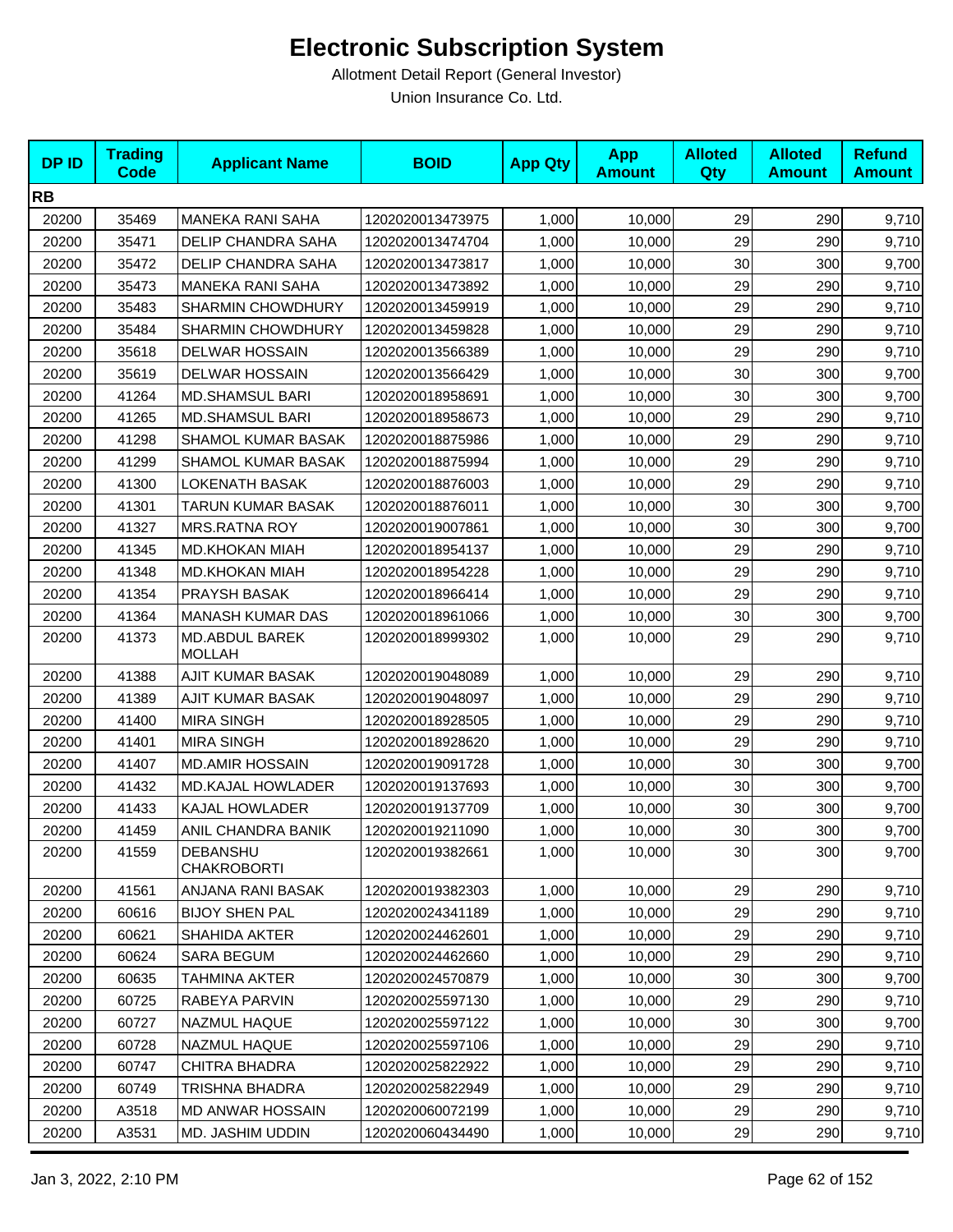| <b>DPID</b> | <b>Trading</b><br><b>Code</b> | <b>Applicant Name</b>                    | <b>BOID</b>      | <b>App Qty</b> | <b>App</b><br><b>Amount</b> | <b>Alloted</b><br><b>Qty</b> | <b>Alloted</b><br><b>Amount</b> | <b>Refund</b><br><b>Amount</b> |
|-------------|-------------------------------|------------------------------------------|------------------|----------------|-----------------------------|------------------------------|---------------------------------|--------------------------------|
| <b>RB</b>   |                               |                                          |                  |                |                             |                              |                                 |                                |
| 20200       | A3532                         | MD. JASHIM UDDIN                         | 1202020060434324 | 1,000          | 10,000                      | 29                           | 290                             | 9,710                          |
| 20200       | A3533                         | MD. MORE ALAM                            | 1202020060299042 | 1,000          | 10,000                      | 29                           | 290                             | 9,710                          |
| 20200       | A3544                         | RAZIA SULTANA                            | 1202020060342353 | 1,000          | 10,000                      | 29                           | 290                             | 9,710                          |
| 20200       | A3554                         | <b>SHAHIDA MOMEN</b>                     | 1202020060435974 | 1,000          | 10,000                      | 29                           | 290                             | 9,710                          |
| 20200       | A3555                         | <b>SHAHIDA MOMEN</b>                     | 1202020060436077 | 1,000          | 10,000                      | 30                           | 300                             | 9,700                          |
| 20200       | A3557                         | MD. KAMRUL ISLAM                         | 1202020060434846 | 1,000          | 10,000                      | 30                           | 300                             | 9,700                          |
| 20200       | A3558                         | MD. KAMRUL ISLAM                         | 1202020060503878 | 1,000          | 10,000                      | 29                           | 290                             | 9,710                          |
| 20200       | A3575                         | <b>MOHAMMAD FORHAD</b><br><b>HOSSAIN</b> | 1202020060605209 | 1,000          | 10,000                      | 29                           | 290                             | 9,710                          |
| 20200       | A3580                         | <b>SAROAR KHA</b>                        | 1202020060643897 | 1,000          | 10,000                      | 29                           | 290                             | 9,710                          |
| 20200       | A3611                         | <b>MD ARIFUR RAHMAN</b>                  | 1202020061113286 | 1,000          | 10,000                      | 30                           | 300                             | 9,700                          |
| 20200       | A3617                         | <b>ARIFUN NESA</b>                       | 1202020061143138 | 1,000          | 10,000                      | 29                           | 290                             | 9,710                          |
| 20200       | A3619                         | SATYAJIT KUMAR MODAK                     | 1202020010242743 | 1,000          | 10,000                      | 29                           | 290                             | 9,710                          |
| 20200       | A3627                         | MRS. ROWSHARA BEGUM                      | 1202020061319015 | 1,000          | 10,000                      | 29                           | 290                             | 9,710                          |
| 20200       | A3628                         | MRS. ROWSHARA BEGUM 1202020061318623     |                  | 1,000          | 10,000                      | 29                           | 290                             | 9,710                          |
| 20200       | A3638                         | TAMANNA JAHAN TULI                       | 1202020061506260 | 1,000          | 10,000                      | 29                           | 290                             | 9,710                          |
| 20200       | A3641                         | MD. HELAL UDDIN                          | 1202020061657420 | 1,000          | 10,000                      | 29                           | 290                             | 9,710                          |
| 20200       | A3642                         | MD. HELAL UDDIN                          | 1202020061657455 | 1,000          | 10,000                      | 30                           | 300                             | 9,700                          |
| 20200       | a3657                         | MD. LIAKAT HOSSAIN                       | 1202020061994922 | 1,000          | 10,000                      | 29                           | 290                             | 9,710                          |
| 20200       | A3660                         | MD. RASEL                                | 1202020062047945 | 1,000          | 10,000                      | 30                           | 300                             | 9,700                          |
| 20200       | A3661                         | <b>MAHBUBUR RAHMAN</b>                   | 1202020021684441 | 1,000          | 10,000                      | 29                           | 290                             | 9,710                          |
| 20200       | A3670                         | <b>MD. TAHIR HOSSAIN</b>                 | 1202020062146703 | 1,000          | 10,000                      | 29                           | 290                             | 9,710                          |
| 20200       | A3684                         | <b>MONSUR RAHMAN</b><br><b>SUMAN</b>     | 1202020062454033 | 1,000          | 10,000                      | 29                           | 290                             | 9,710                          |
| 20200       | A3708                         | <b>MD.ATIQUR RAHMAN</b>                  | 1202020062719913 | 1,000          | 10,000                      | 29                           | 290                             | 9,710                          |
| 20200       | A3709                         | <b>ANNY RAHMAN</b>                       | 1202020062809580 | 1,000          | 10,000                      | 29                           | 290                             | 9,710                          |
| 20200       | A3713                         | <b>MD. RAFIQUL ISLAM</b>                 | 1202020062830292 | 1,000          | 10,000                      | 30                           | 300                             | 9,700                          |
| 20200       | A3725                         | <b>AHMED KABIR</b>                       | 1202020063007891 | 1,000          | 10,000                      | 29                           | 290                             | 9,710                          |
| 20200       | a3758                         | MOSTAFA JAMAL NASER                      | 1202020062437728 | 1,000          | 10,000                      | 30                           | 300                             | 9,700                          |
| 20200       | A3765                         | MD. RIYADH HOSSAIN                       | 1202020062568075 | 1,000          | 10,000                      | 29                           | 290                             | 9,710                          |
| 20200       | A3768                         | <b>MD. ABUL BASHAR</b>                   | 1202020014976224 | 1,000          | 10,000                      | 29                           | 290                             | 9,710                          |
| 20200       | A3776                         | ABUL HASAN                               | 1202020062883209 | 1,000          | 10,000                      | 30                           | 300                             | 9,700                          |
| 20200       | A3786                         | NAYAN KRISHNA TOKDAR 1202020063781671    |                  | 1,000          | 10,000                      | 30                           | 300                             | 9,700                          |
| 20200       | A3789                         | MD. MABIN SARKAR                         | 1202020064146145 | 1,000          | 10,000                      | 29                           | 290                             | 9,710                          |
| 20200       | A3791                         | <b>HASHTAG TRADERS</b>                   | 1202020064711811 | 1,000          | 10.000                      | 29                           | 290                             | 9,710                          |
| 20200       | 22284                         | MOHSENA BEGUM                            | 1202020007172751 | 1,000          | 10,000                      | 29                           | 290                             | 9,710                          |
| 20200       | 22286                         | MOHSENA BEGUM                            | 1202020007174471 | 1,000          | 10,000                      | 29                           | 290                             | 9,710                          |
| 20200       | 27848                         | MD.SOLAIMAN                              | 1202020009101891 | 1,000          | 10,000                      | 29                           | 290                             | 9,710                          |
| 20200       | 27856                         | <b>FRANCIS LITON D'COSTA</b>             | 1202020009109001 | 1,000          | 10,000                      | 30                           | 300                             | 9,700                          |
| 20200       | 27857                         | JULIAT STALA D'COSTA                     | 1202020009108941 | 1,000          | 10,000                      | 30                           | 300                             | 9,700                          |
| 20200       | 27858                         | <b>JULIAT STALA D'COSTA</b>              | 1202020009108893 | 1,000          | 10,000                      | 29                           | 290                             | 9,710                          |
| 20200       | 28109                         | MUSTAQUE AHMED                           | 1202020009058681 | 1,000          | 10,000                      | 29                           | 290                             | 9,710                          |
| 20200       | 28110                         | MUSTAQUE AHMED                           | 1202020009059692 | 1,000          | 10,000                      | 29                           | 290                             | 9,710                          |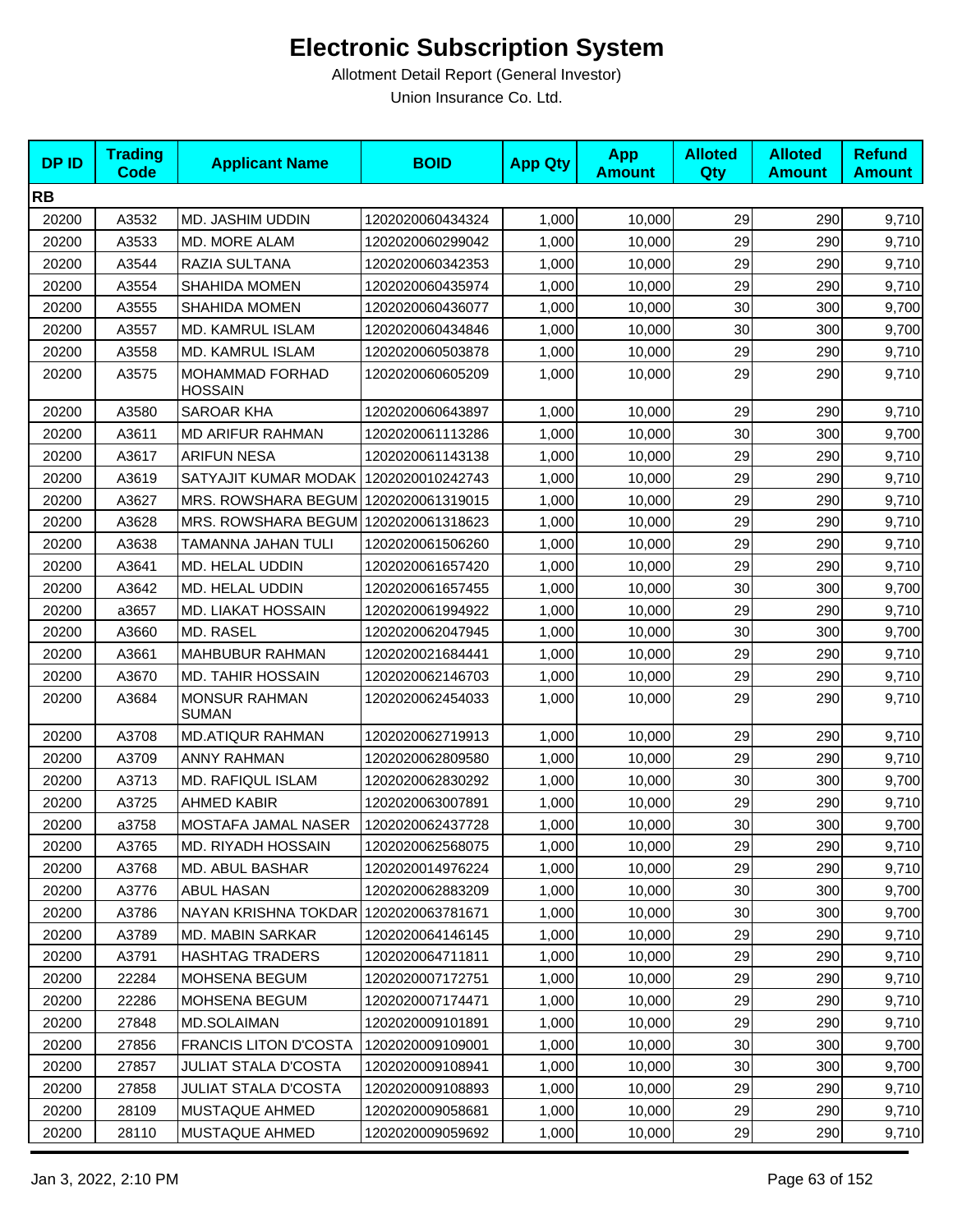| <b>DPID</b> | <b>Trading</b><br><b>Code</b> | <b>Applicant Name</b>                     | <b>BOID</b>      | <b>App Qty</b> | <b>App</b><br><b>Amount</b> | <b>Alloted</b><br>Qty | <b>Alloted</b><br><b>Amount</b> | <b>Refund</b><br><b>Amount</b> |
|-------------|-------------------------------|-------------------------------------------|------------------|----------------|-----------------------------|-----------------------|---------------------------------|--------------------------------|
| <b>RB</b>   |                               |                                           |                  |                |                             |                       |                                 |                                |
| 20200       | 28111                         | <b>MOMOTA MOSTAK</b>                      | 1202020009060591 | 1,000          | 10,000                      | 30                    | 300                             | 9,700                          |
| 20200       | 28117                         | <b>SUBASH HOWLADER</b>                    | 1202020008992575 | 1,000          | 10,000                      | 29                    | 290                             | 9,710                          |
| 20200       | 28118                         | <b>SUBASH HOWLADER</b>                    | 1202020008992607 | 1,000          | 10,000                      | 29                    | 290                             | 9,710                          |
| 20200       | 28121                         | <b>BIPLOB DEY</b>                         | 1202020008991546 | 1,000          | 10,000                      | 29                    | 290                             | 9,710                          |
| 20200       | 28122                         | <b>BIPLOB DEY</b>                         | 1202020008991562 | 1,000          | 10,000                      | 30                    | 300                             | 9,700                          |
| 20200       | 28128                         | <b>RINA AKTER</b>                         | 1202020008991736 | 1,000          | 10,000                      | 30                    | 300                             | 9,700                          |
| 20200       | 41562                         | ANJANA RANI BASAK                         | 1202020019382298 | 1,000          | 10,000                      | 30                    | 300                             | 9,700                          |
| 20200       | 41563                         | SAMVU NATH PAUL                           | 1202020019418180 | 1,000          | 10,000                      | 29                    | 290                             | 9,710                          |
| 20200       | 41564                         | SAMVUNATH PAUL                            | 1202020019418199 | 1,000          | 10,000                      | 29                    | 290                             | 9,710                          |
| 20200       | 41565                         | <b>MST.BEAUTI KHATUN</b>                  | 1202020019418204 | 1,000          | 10,000                      | 29                    | 290                             | 9,710                          |
| 20200       | 41569                         | <b>MRS.DIPTI RANI</b><br><b>HAOWLADER</b> | 1202020019399198 | 1,000          | 10,000                      | 29                    | 290                             | 9,710                          |
| 20200       | 41581                         | NAMITA RANI DEY                           | 1202020019466948 | 1,000          | 10,000                      | 30                    | 300                             | 9,700                          |
| 20200       | 41582                         | NAMITA RANI DEY                           | 1202020019466931 | 1,000          | 10.000                      | 30                    | 300                             | 9,700                          |
| 20200       | 41583                         | NIPA RANI DEY                             | 1202020019466964 | 1,000          | 10,000                      | 29                    | 290                             | 9,710                          |
| 20200       | 41584                         | NIPA RANI DEY                             | 1202020019466921 | 1,000          | 10,000                      | 29                    | 290                             | 9,710                          |
| 20200       | 55015                         | AMIN HASSAN                               | 1202020018547371 | 1,000          | 10,000                      | 29                    | 290                             | 9,710                          |
| 20200       | 55020                         | <b>MD.ABUL HOSSAIN</b>                    | 1202020018914708 | 1,000          | 10,000                      | 29                    | 290                             | 9,710                          |
| 20200       | 55021                         | <b>MD.ABUL HOSSAIN</b>                    | 1202020018914732 | 1,000          | 10,000                      | 29                    | 290                             | 9,710                          |
| 20200       | 55040                         | MAHMUDUR RAHMAN                           | 1202020019165728 | 1,000          | 10,000                      | 30                    | 300                             | 9,700                          |
| 20200       | 55047                         | MD.KAMAL                                  | 1202020019468484 | 1,000          | 10,000                      | 30                    | 300                             | 9,700                          |
| 20200       | 55048                         | <b>MD.KAMAL</b>                           | 1202020019468476 | 1,000          | 10,000                      | 29                    | 290                             | 9,710                          |
| 20200       | 55057                         | <b>MUHAMMAD</b><br>ASHANULLAH BAHAR       | 1202020019467016 | 1,000          | 10,000                      | 29                    | 290                             | 9,710                          |
| 20200       | 55066                         | MOHAMMAD ABDUL<br>AHAD                    | 1202020021051495 | 1,000          | 10,000                      | 29                    | 290                             | 9,710                          |
| 20200       | 55067                         | MOHAMMAD ABDUL<br>AHAD                    | 1202020021051519 | 1,000          | 10,000                      | 29                    | 290                             | 9,710                          |
| 20200       | 55141                         | MD.SHAJIBUL HOSSAIN                       | 1202020027045231 | 1,000          | 10,000                      | 29                    | 290                             | 9,710                          |
| 20200       | 55142                         | MD.SHA ALAM                               | 1202020027137872 | 1,000          | 10,000                      | 30 <sup>1</sup>       | 300                             | 9,700                          |
| 20200       | 55143                         | <b>MD.SHA ALAM</b>                        | 1202020027137864 | 1,000          | 10,000                      | 29                    | 290                             | 9,710                          |
| 20200       | 55145                         | MD.NAZRUL ISLAM                           | 1202020027392268 | 1,000          | 10,000                      | 30                    | 300                             | 9,700                          |
| 20200       | 55146                         | <b>MISS FARJANA PARVIN</b>                | 1202020027380435 | 1,000          | 10,000                      | 30                    | 300                             | 9,700                          |
| 20200       | 55163                         | <b>MD.NAYEM HOSSAIN</b><br>MANIK          | 1202020030953346 | 1,000          | 10,000                      | 29                    | 290                             | 9,710                          |
| 20200       | 55164                         | <b>MD.NAYEM HOSSAIN</b><br><b>MANIK</b>   | 1202020030953338 | 1,000          | 10,000                      | 29                    | 290                             | 9,710                          |
| 20200       | 55173                         | MAHFUZA SULTANA                           | 1202020030953321 | 1,000          | 10,000                      | 29                    | 290                             | 9,710                          |
| 20200       | 55200                         | <b>HOSNE ARA</b>                          | 1202020032957075 | 1,000          | 10,000                      | 29                    | 290                             | 9,710                          |
| 20200       | 55201                         | <b>HOSNE ARA</b>                          | 1202020032957083 | 1,000          | 10,000                      | 29                    | 290                             | 9,710                          |
| 20200       | 55203                         | NAZMI ARA KHAN                            | 1202020034248327 | 1,000          | 10,000                      | 30 <sub>0</sub>       | 300                             | 9,700                          |
| 20200       | 55204                         | <b>MAHMUDUR RAHMAN</b>                    | 1202020034248343 | 1,000          | 10,000                      | 30                    | 300                             | 9,700                          |
| 20200       | 55205                         | NAZMI ARA KHAN                            | 1202020034248361 | 1,000          | 10,000                      | $30\,$                | 300                             | 9,700                          |
| 20200       | 60010                         | <b>MD.ALAMGIR HOSSAIN</b>                 | 1202020018161835 | 1,000          | 10,000                      | 29                    | 290                             | 9,710                          |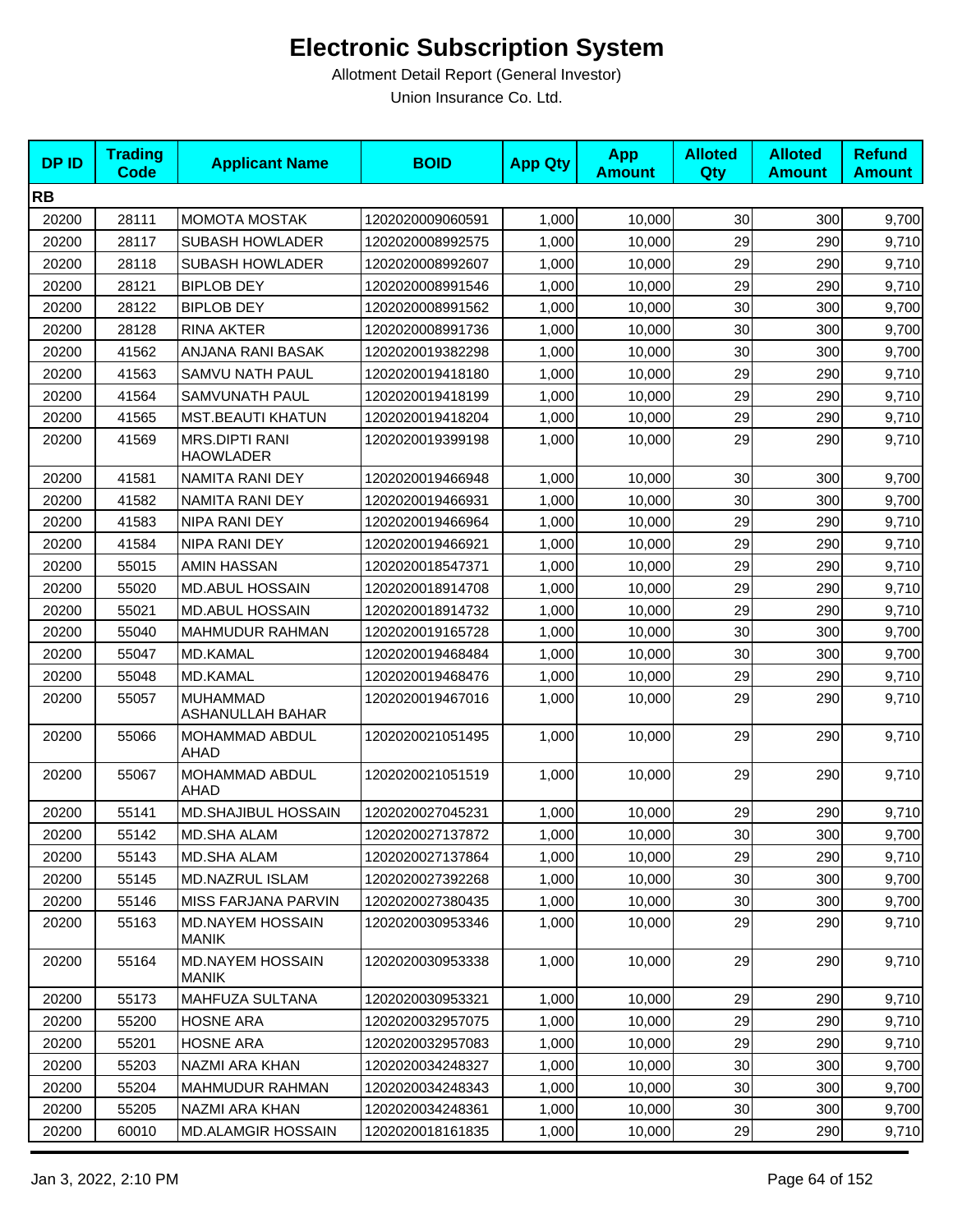| <b>DPID</b> | <b>Trading</b><br><b>Code</b> | <b>Applicant Name</b>                  | <b>BOID</b>      | <b>App Qty</b> | <b>App</b><br><b>Amount</b> | <b>Alloted</b><br><b>Qty</b> | <b>Alloted</b><br><b>Amount</b> | <b>Refund</b><br><b>Amount</b> |
|-------------|-------------------------------|----------------------------------------|------------------|----------------|-----------------------------|------------------------------|---------------------------------|--------------------------------|
| <b>RB</b>   |                               |                                        |                  |                |                             |                              |                                 |                                |
| 20200       | 60015                         | <b>NADIR UDDIN</b>                     | 1202020018169526 | 1,000          | 10,000                      | 29                           | 290                             | 9,710                          |
| 20200       | 60026                         | <b>KANON PAUL</b>                      | 1202020018244763 | 1,000          | 10,000                      | 30                           | 300                             | 9,700                          |
| 20200       | 60044                         | MD. SHAHEDUL ALAM                      | 1202020018326322 | 1,000          | 10,000                      | 30                           | 300                             | 9,700                          |
| 20200       | 60046                         | <b>KANON PAUL</b>                      | 1202020018440315 | 1,000          | 10,000                      | 29                           | 290                             | 9,710                          |
| 20200       | A2623                         | MD. MASUD MIAH                         | 1202020063482196 | 1,000          | 10,000                      | 29                           | 290                             | 9,710                          |
| 20200       | A2626                         | <b>MST. FARIDA BEGUM</b>               | 1202020063533768 | 1,000          | 10,000                      | 29                           | 290                             | 9,710                          |
| 20200       | A2635                         | <b>MASUDA AKTER</b>                    | 1202020067492993 | 1,000          | 10,000                      | 29                           | 290                             | 9,710                          |
| 20200       | A2636                         | SARIYA MOMOTAJ<br><b>UPOMA</b>         | 1202020072609485 | 1,000          | 10,000                      | 29                           | 290                             | 9,710                          |
| 20200       | A2677                         | MD. ZAHIRUL ISLAM                      | 1202020063541062 | 1,000          | 10,000                      | 30                           | 300                             | 9,700                          |
| 20200       | A2698                         | MRS. MORSHEDA BANU                     | 1202020074221078 | 1,000          | 10,000                      | 29                           | 290                             | 9,710                          |
| 20200       | A2699                         | MR. MUZAMMEL HAQUE                     | 1202020074223267 | 1,000          | 10,000                      | 29                           | 290                             | 9,710                          |
| 20200       | A2702                         | MD. ABDUR RASHID                       | 1202020062571972 | 1,000          | 10,000                      | 29                           | 290                             | 9,710                          |
| 20200       | A2725                         | MD. ARIF TALUKDER                      | 1202020062579639 | 1,000          | 10,000                      | 29                           | 290                             | 9,710                          |
| 20200       | A2811                         | ARIFUR RAHMAN                          | 1202020058264282 | 1,000          | 10,000                      | 29                           | 290                             | 9,710                          |
| 20200       | A2982                         | MOHAMMAD SHOHIDUL<br><b>ISLAM</b>      | 1202020062132692 | 1,000          | 10,000                      | 29                           | 290                             | 9,710                          |
| 20200       | A2983                         | <b>SHAHNAJ KHATUN</b>                  | 1202020062132732 | 1,000          | 10,000                      | 29                           | 290                             | 9,710                          |
| 20200       | A2984                         | <b>SHAHNAJ KHATUN</b>                  | 1202020062132716 | 1,000          | 10,000                      | 29                           | 290                             | 9,710                          |
| 20200       | B2712                         | <b>MD. MUSTAFIJUR</b><br><b>RAHMAN</b> | 1202020051866272 | 1,000          | 10,000                      | 29                           | 290                             | 9,710                          |
| 20200       | B2713                         | MD. SHAMIM                             | 1202020051866299 | 1,000          | 10,000                      | 29                           | 290                             | 9,710                          |
| 20200       | B2715                         | MD. SHAMIM                             | 1202020051868940 | 1,000          | 10,000                      | 29                           | 290                             | 9,710                          |
| 20200       | B2734                         | KHADIJATUL KOBRA                       | 1202020051812136 | 1,000          | 10,000                      | 29                           | 290                             | 9,710                          |
| 20200       | B2735                         | <b>KHADIJATUL KOBRA</b>                | 1202020051816581 | 1,000          | 10,000                      | 29                           | 290                             | 9,710                          |
| 20200       | B2736                         | WASHIM UDDIN                           | 1202020051816605 | 1,000          | 10,000                      | 29                           | 290                             | 9,710                          |
| 20200       | B2737                         | <b>WASHIM UDDIN</b>                    | 1202020052151161 | 1,000          | 10,000                      | 29                           | 290                             | 9,710                          |
| 20200       | 31491                         | MD.MOFIZ                               | 1202020011094545 | 1,000          | 10,000                      | 29                           | 290                             | 9,710                          |
| 20200       | 31502                         | SHYAMAL CHANDRA<br><b>SAHA</b>         | 1202020010705050 | 1,000          | 10,000                      | 30                           | 300                             | 9,700                          |
| 20200       | 28129                         | MD.HAYE MEAH                           | 1202020008991795 | 1,000          | 10,000                      | 30                           | 300                             | 9,700                          |
| 20200       | 28130                         | MD.HAYE MEAH                           | 1202020008991819 | 1,000          | 10,000                      | 30                           | 300                             | 9,700                          |
| 20200       | 28135                         | SHILLA RANI PAUL                       | 1202020009110985 | 1,000          | 10,000                      | 29                           | 290                             | 9,710                          |
| 20200       | 28136                         | SHILLA RANI PAUL                       | 1202020009111136 | 1,000          | 10,000                      | 29                           | 290                             | 9,710                          |
| 20200       | 28140                         | <b>KHANDAKER RAKIB</b><br>AHMED        | 1202020009111947 | 1,000          | 10,000                      | 29                           | 290                             | 9,710                          |
| 20200       | 28141                         | KHANDAKER RAKIB<br>AHMED               | 1202020009111856 | 1,000          | 10,000                      | 29                           | 290                             | 9,710                          |
| 20200       | 28142                         | MD.ASADUZZAMAN                         | 1202020009111706 | 1,000          | 10,000                      | 29                           | 290                             | 9,710                          |
| 20200       | 28148                         | MD.MINHAJUL ISLAM                      | 1202020009120031 | 1,000          | 10,000                      | 29                           | 290                             | 9,710                          |
| 20200       | 28150                         | MD.ABUL KALAM                          | 1202020009113226 | 1,000          | 10,000                      | 29                           | 290                             | 9,710                          |
| 20200       | 28152                         | REHANA KHANAM                          | 1202020009113087 | 1,000          | 10,000                      | 29                           | 290                             | 9,710                          |
| 20200       | 28153                         | MORSHDA BEGUM                          | 1202020009112381 | 1,000          | 10,000                      | 29                           | 290                             | 9,710                          |
| 20200       | 28154                         | MORSHEDA BEGUM                         | 1202020009112165 | 1,000          | 10,000                      | 30                           | 300                             | 9,700                          |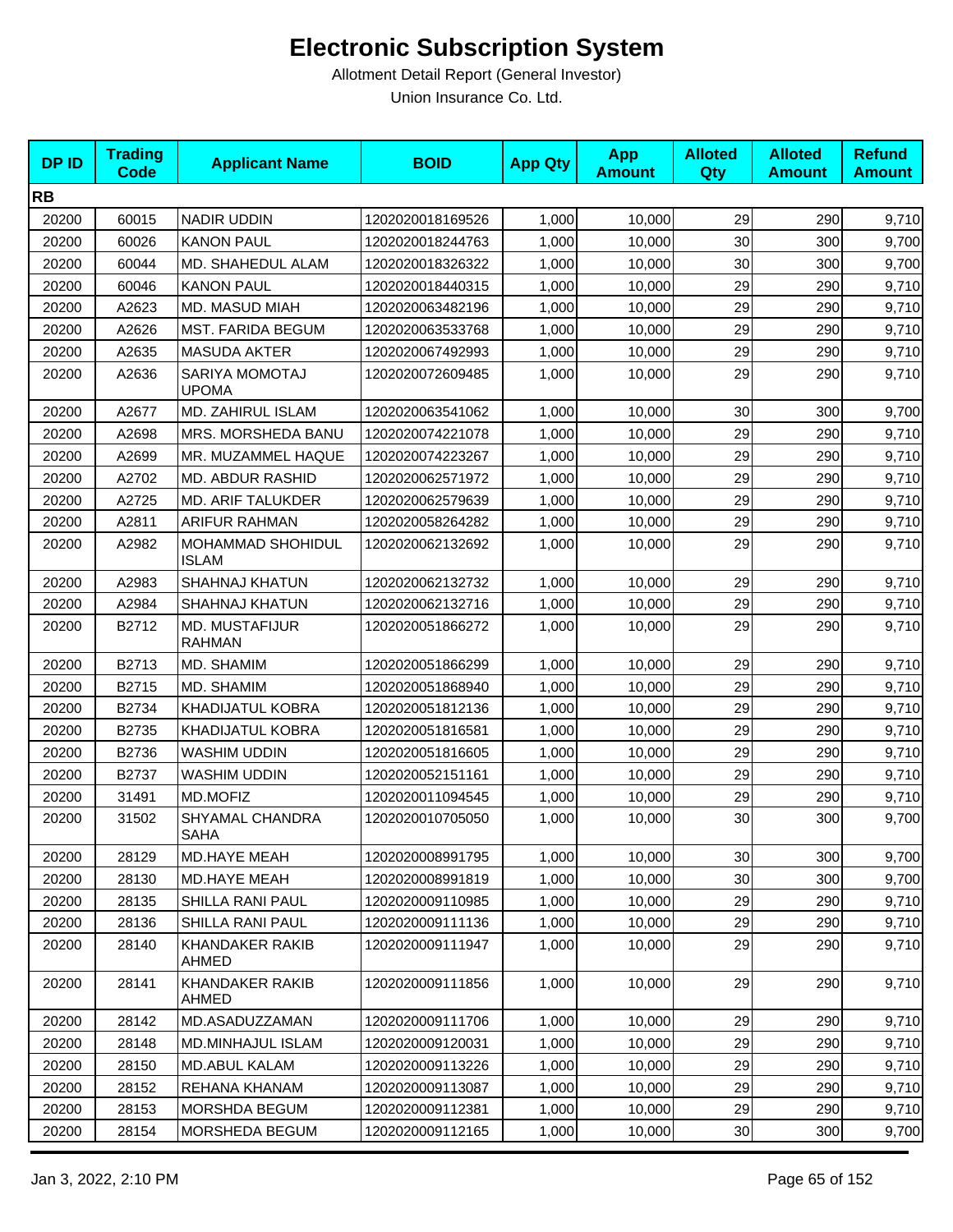| <b>DPID</b> | <b>Trading</b><br><b>Code</b> | <b>Applicant Name</b>                | <b>BOID</b>      | <b>App Qty</b> | <b>App</b><br><b>Amount</b> | <b>Alloted</b><br>Qty | <b>Alloted</b><br><b>Amount</b> | <b>Refund</b><br><b>Amount</b> |
|-------------|-------------------------------|--------------------------------------|------------------|----------------|-----------------------------|-----------------------|---------------------------------|--------------------------------|
| <b>RB</b>   |                               |                                      |                  |                |                             |                       |                                 |                                |
| 20200       | 28155                         | <b>JASMIN BEGUM</b>                  | 1202020009112992 | 1,000          | 10,000                      | 29                    | 290                             | 9,710                          |
| 20200       | 33847                         | <b>MD.ATIQUGGAMAN</b>                | 1202020012724891 | 1,000          | 10,000                      | 30                    | 300                             | 9,700                          |
| 20200       | 33930                         | DINESH CHANDRA ROY                   | 1202020012714311 | 1,000          | 10,000                      | 30                    | 300                             | 9,700                          |
| 20200       | 33931                         | DINESH CHANDRA ROY                   | 1202020012714281 | 1,000          | 10,000                      | 29                    | 290                             | 9,710                          |
| 20200       | 33962                         | MAINUL ISLAM BHUIYA                  | 1202020012647291 | 1,000          | 10,000                      | 29                    | 290                             | 9,710                          |
| 20200       | 33994                         | <b>RATAN SARKER</b>                  | 1202020012714552 | 1,000          | 10,000                      | 29                    | 290                             | 9,710                          |
| 20200       | 33995                         | <b>RATAN SARKER</b>                  | 1202020012714635 | 1,000          | 10,000                      | 29                    | 290                             | 9,710                          |
| 20200       | 39150                         | <b>MD.MONIR HOSSAIN</b>              | 1202020016335711 | 1,000          | 10,000                      | 30                    | 300                             | 9,700                          |
| 20200       | 39152                         | SHILPY RANI BANIK                    | 1202020016351210 | 1,000          | 10,000                      | 29                    | 290                             | 9,710                          |
| 20200       | 39169                         | <b>MAKSUDA KHATUN</b>                | 1202020016351387 | 1,000          | 10,000                      | 29                    | 290                             | 9,710                          |
| 20200       | 39205                         | <b>MD.HOSSAIN ALI</b>                | 1202020016386504 | 1,000          | 10,000                      | 29                    | 290                             | 9,710                          |
| 20200       | 39212                         | SAKINA RAHMAN                        | 1202020016394213 | 1,000          | 10,000                      | 30                    | 300                             | 9,700                          |
| 20200       | 39226                         | ROWSAN ARA BEGUM                     | 1202020016419840 | 1,000          | 10,000                      | 29                    | 290                             | 9,710                          |
| 20200       | 39231                         | <b>SHAMMI AKTER</b>                  | 1202020016437591 | 1,000          | 10,000                      | 30                    | 300                             | 9,700                          |
| 20200       | 39248                         | <b>BHAKTA DAS ROY</b>                | 1202020016449363 | 1,000          | 10,000                      | 30                    | 300                             | 9,700                          |
| 20200       | 39259                         | <b>MR.DULAL PONDIT</b>               | 1202020016456953 | 1,000          | 10,000                      | 29                    | 290                             | 9,710                          |
| 20200       | 39322                         | MOHAMMAD FAISAL<br>AHMED             | 1202020016539401 | 1,000          | 10,000                      | 30                    | 300                             | 9,700                          |
| 20200       | 39344                         | SUKUMAR CHANDRA ROY 1202020016556081 |                  | 1,000          | 10,000                      | 29                    | 290                             | 9,710                          |
| 20200       | 39349                         | MD.MONIRUZZAMAN                      | 1202020016562624 | 1,000          | 10,000                      | 29                    | 290                             | 9,710                          |
| 20200       | 39366                         | <b>SIMA ROY</b>                      | 1202020016591631 | 1,000          | 10,000                      | 29                    | 290                             | 9,710                          |
| 20200       | 39388                         | NAZMA BEGUM                          | 1202020016608971 | 1,000          | 10,000                      | 29                    | 290                             | 9,710                          |
| 20200       | 39401                         | SATTYA RANJAN<br><b>CHAKRABORTY</b>  | 1202020016618546 | 1,000          | 10,000                      | 29                    | 290                             | 9,710                          |
| 20200       | 39425                         | <b>KAMAL UDDIN</b>                   | 1202020016644226 | 1,000          | 10,000                      | 30                    | 300                             | 9,700                          |
| 20200       | 39437                         | MRS.BANI DAS                         | 1202020016642706 | 1,000          | 10,000                      | 29                    | 290                             | 9,710                          |
| 20200       | 39445                         | <b>RAJESH DAS</b>                    | 1202020016659161 | 1,000          | 10,000                      | 30                    | 300                             | 9,700                          |
| 20200       | 39455                         | SHEIKH HARUN OR<br><b>RASHID</b>     | 1202020016705506 | 1,000          | 10,000                      | 30                    | 300                             | 9,700                          |
| 20200       | 44181                         | ALOK KUMAR KUNDU                     | 1202020028628521 | 1,000          | 10,000                      | 29                    | 290                             | 9,710                          |
| 20200       | 44243                         | <b>MRS.NAMITA DUTTA</b>              | 1202020028978596 | 1,000          | 10.000                      | 30                    | 300                             | 9,700                          |
| 20200       | 44244                         | MRS.NAMITA DUTTA                     | 1202020028978652 | 1,000          | 10,000                      | 29                    | 290                             | 9,710                          |
| 20200       | 44253                         | SONALI BHADRA                        | 1202020028978611 | 1,000          | 10,000                      | 30                    | 300                             | 9,700                          |
| 20200       | 44261                         | <b>SALMA KABIR</b>                   | 1202020029013703 | 1,000          | 10,000                      | 29                    | 290                             | 9,710                          |
| 20200       | 44265                         | MAHBUBUR RAHMAN                      | 1202020029013604 | 1,000          | 10,000                      | 29                    | 290                             | 9,710                          |
| 20200       | 44266                         | MAHBUBUR RAHMAN                      | 1202020029013612 | 1,000          | 10,000                      | 30                    | 300                             | 9,700                          |
| 20200       | 44273                         | AUPU CHAKRABORTY                     | 1202020029111906 | 1,000          | 10,000                      | 29                    | 290                             | 9,710                          |
| 20200       | 44281                         | <b>SUFIA KHATUN</b>                  | 1202020029111807 | 1,000          | 10,000                      | 30 <sub>0</sub>       | 300                             | 9,700                          |
| 20200       | 44282                         | <b>SUFIA KHATUN</b>                  | 1202020029111815 | 1,000          | 10,000                      | 29                    | 290                             | 9,710                          |
| 20200       | 44283                         | MONOWARA KHATUN                      | 1202020029111823 | 1,000          | 10,000                      | 29                    | 290                             | 9,710                          |
| 20200       | 44284                         | <b>MONOWARA KHATUN</b>               | 1202020029111831 | 1,000          | 10,000                      | 30                    | 300                             | 9,700                          |
| 20200       | 44285                         | MRS. MILI                            | 1202020029111841 | 1,000          | 10,000                      | 30                    | 300                             | 9,700                          |
| 20200       | 44286                         | MRS.MILI                             | 1202020029111858 | 1,000          | 10,000                      | 29                    | 290                             | 9,710                          |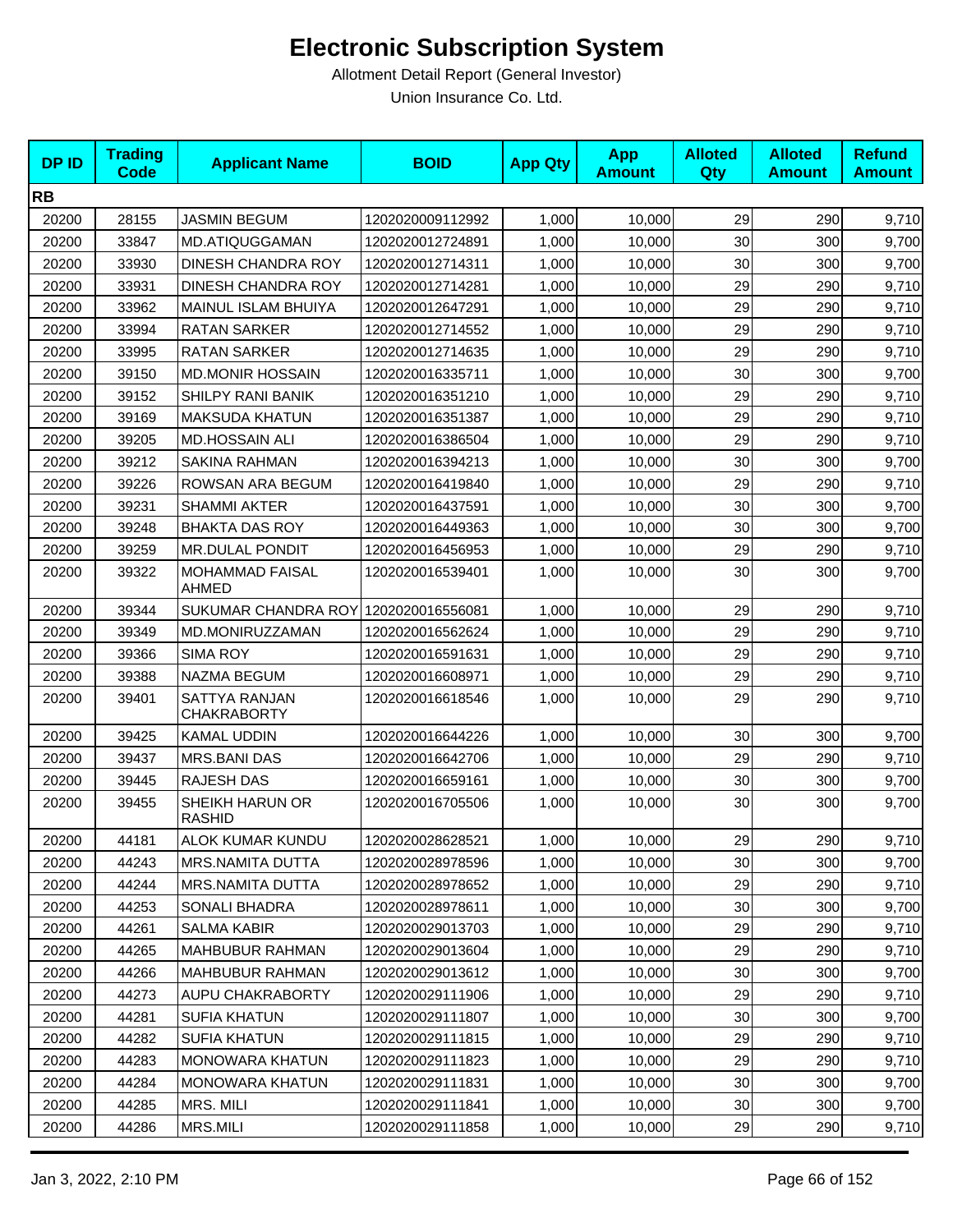| <b>DPID</b> | <b>Trading</b><br><b>Code</b> | <b>Applicant Name</b>                     | <b>BOID</b>      | <b>App Qty</b> | <b>App</b><br><b>Amount</b> | <b>Alloted</b><br><b>Qty</b> | <b>Alloted</b><br><b>Amount</b> | <b>Refund</b><br><b>Amount</b> |
|-------------|-------------------------------|-------------------------------------------|------------------|----------------|-----------------------------|------------------------------|---------------------------------|--------------------------------|
| <b>RB</b>   |                               |                                           |                  |                |                             |                              |                                 |                                |
| 20200       | 44301                         | SWAPAN KUMAR NANDI                        | 1202020029191615 | 1,000          | 10,000                      | 29                           | 290                             | 9,710                          |
| 20200       | 44302                         | SWAPAN KUMAR NANDI                        | 1202020029191631 | 1,000          | 10,000                      | 29                           | 290                             | 9,710                          |
| 20200       | 44307                         | PABITRA KUMAR NANDI                       | 1202020029191730 | 1,000          | 10,000                      | 29                           | 290                             | 9,710                          |
| 20200       | 44308                         | PABITRA KUMAR NANDI                       | 1202020029191765 | 1,000          | 10,000                      | 29                           | 290                             | 9,710                          |
| 20200       | 44309                         | JHUMUR RANI NANDI                         | 1202020029191781 | 1,000          | 10,000                      | 29                           | 290                             | 9,710                          |
| 20200       | 44310                         | JHUMUR RANI NANDI                         | 1202020029191805 | 1,000          | 10,000                      | 30                           | 300                             | 9,700                          |
| 20200       | A3833                         | MD. MUNEER HUSSAIN                        | 1202020045148674 | 1,000          | 10,000                      | 29                           | 290                             | 9,710                          |
| 20200       | A3854                         | Nadira Sultana                            | 1202020061456397 | 1,000          | 10,000                      | 29                           | 290                             | 9,710                          |
| 20200       | A3860                         | <b>SAWPNA GHOSH</b>                       | 1202020064608250 | 1,000          | 10,000                      | 30                           | 300                             | 9,700                          |
| 20200       | A3863                         | MD. MOKTERUZZAMAN                         | 1202020064649601 | 1,000          | 10,000                      | 29                           | 290                             | 9,710                          |
| 20200       | A3534                         | MD. MORE ALAM                             | 1202020060299117 | 1,000          | 10,000                      | 29                           | 290                             | 9,710                          |
| 20200       | A3536                         | <b>MOMTAJ BEGUM</b>                       | 1202020060299655 | 1,000          | 10,000                      | 29                           | 290                             | 9,710                          |
| 20200       | A3537                         | KAZI HABIBUR RAHMAN                       | 1202020060300510 | 1,000          | 10,000                      | 29                           | 290                             | 9,710                          |
| 20200       | A3596                         | ANUP DATTA                                | 1202020061007491 | 1,000          | 10,000                      | 29                           | 290                             | 9,710                          |
| 20200       | A3625                         | MD. JEWEL                                 | 1202020061309077 | 1,000          | 10,000                      | 30                           | 300                             | 9,700                          |
| 20200       | A3626                         | MD. JEWEL                                 | 1202020061309267 | 1,000          | 10,000                      | 29                           | 290                             | 9,710                          |
| 20200       | A3672                         | MD. BAIZID FARUQUE                        | 1202020062203359 | 1,000          | 10,000                      | 30                           | 300                             | 9,700                          |
| 20200       | A3710                         | KAZI AHASAN HABIB                         | 1202020043802602 | 1,000          | 10,000                      | 29                           | 290                             | 9,710                          |
| 20200       | A3741                         | <b>FERDOUS ARA</b>                        | 1202020063605148 | 1,000          | 10,000                      | 29                           | 290                             | 9,710                          |
| 20200       | A3787                         | RANJAN KANTI PANDIT                       | 1202020063825107 | 1,000          | 10,000                      | 29                           | 290                             | 9,710                          |
| 20200       | 44245                         | SIMU RANI DUTTA                           | 1202020028978660 | 1,000          | 10,000                      | 30                           | 300                             | 9,700                          |
| 20200       | 44246                         | SIMU RANI DUTTA                           | 1202020028978679 | 1,000          | 10,000                      | 30                           | 300                             | 9,700                          |
| 20200       | 44249                         | KRISHNA RANI DUTTA                        | 1202020028978700 | 1,000          | 10,000                      | 30                           | 300                             | 9,700                          |
| 20200       | 44250                         | KRISHNA RANI DUTTA                        | 1202020028978719 | 1,000          | 10,000                      | 29                           | 290                             | 9,710                          |
| 20200       | 44298                         | TRISHNA BAROI                             | 1202020029191899 | 1,000          | 10,000                      | 29                           | 290                             | 9,710                          |
| 20200       | 31505                         | <b>MONI RANI SAHA</b>                     | 1202020010693939 | 1,000          | 10,000                      | 30                           | 300                             | 9,700                          |
| 20200       | 37057                         | LITON KUMAR ROY                           | 1202020014345756 | 1,000          | 10,000                      | 29                           | 290                             | 9,710                          |
| 20200       | 37112                         | MINTU CHANDRA BAROI                       | 1202020014465133 | 1,000          | 10,000                      | 29                           | 290                             | 9,710                          |
| 20200       | 37131                         | <b>SHAMIM AHMED</b>                       | 1202020014453260 | 1,000          | 10,000                      | 29                           | 290                             | 9,710                          |
| 20200       | 37307                         | MD.MONAEM HOSSAIN                         | 1202020014479452 | 1,000          | 10,000                      | 29                           | 290                             | 9,710                          |
| 20200       | 37313                         | <b>MD.MOSHARAF HOSSAIN</b><br><b>KHAN</b> | 1202020014478019 | 1,000          | 10,000                      | 30                           | 300                             | 9,700                          |
| 20200       | 42145                         | <b>KRISHNA RANI DAS</b>                   | 1202020020589829 | 1,000          | 10,000                      | 29                           | 290                             | 9,710                          |
| 20200       | 42146                         | <b>KRISHAN RANI DAS</b>                   | 1202020020589837 | 1,000          | 10,000                      | 30                           | 300                             | 9,700                          |
| 20200       | 42155                         | MRINMAYEE DAS                             | 1202020020797171 | 1,000          | 10,000                      | 29                           | 290                             | 9,710                          |
| 20200       | 42156                         | MRINMAYEE DAS                             | 1202020020797181 | 1,000          | 10,000                      | 29                           | 290                             | 9,710                          |
| 20200       | 42180                         | <b>MD.SHORIOT MIA</b>                     | 1202020020699581 | 1,000          | 10,000                      | 29                           | 290                             | 9,710                          |
| 20200       | 42184                         | MD.AL-AMIN                                | 1202020020725586 | 1,000          | 10,000                      | 29                           | 290                             | 9,710                          |
| 20200       | 42185                         | MD.AL-AMIN                                | 1202020020725594 | 1,000          | 10,000                      | 29                           | 290                             | 9,710                          |
| 20200       | 42190                         | <b>MD.SHORIOT MIA</b>                     | 1202020020725642 | 1,000          | 10,000                      | 29                           | 290                             | 9,710                          |
| 20200       | 42193                         | <b>GOPAL CHANDRA PAL</b>                  | 1202020020737044 | 1,000          | 10,000                      | 29                           | 290                             | 9,710                          |
| 20200       | 42195                         | <b>JWEL KUMAR SAHA</b>                    | 1202020020754749 | 1,000          | 10,000                      | 29                           | 290                             | 9,710                          |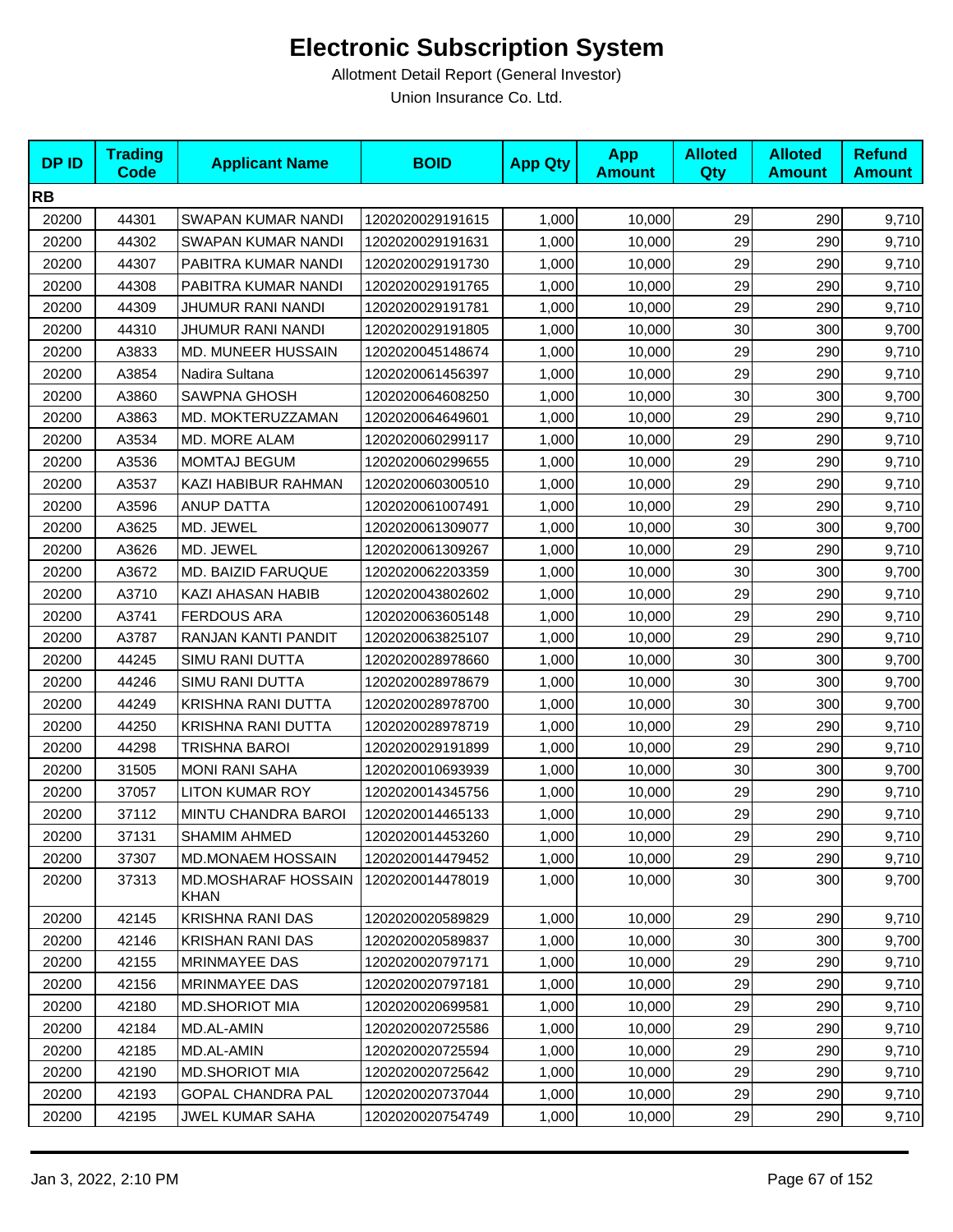| <b>DPID</b> | <b>Trading</b><br><b>Code</b> | <b>Applicant Name</b>                   | <b>BOID</b>      | <b>App Qty</b> | <b>App</b><br><b>Amount</b> | <b>Alloted</b><br>Qty | <b>Alloted</b><br><b>Amount</b> | <b>Refund</b><br><b>Amount</b> |
|-------------|-------------------------------|-----------------------------------------|------------------|----------------|-----------------------------|-----------------------|---------------------------------|--------------------------------|
| <b>RB</b>   |                               |                                         |                  |                |                             |                       |                                 |                                |
| 20200       | 42196                         | <b>JWEL KUMAR SAHA</b>                  | 1202020020754757 | 1,000          | 10,000                      | 29                    | 290                             | 9,710                          |
| 20200       | 42215                         | DELOWARA BEGUM                          | 1202020020806373 | 1,000          | 10.000                      | 29                    | 290                             | 9,710                          |
| 20200       | 42217                         | DELOWARA BEGUM                          | 1202020020806349 | 1,000          | 10,000                      | 29                    | 290                             | 9,710                          |
| 20200       | 42227                         | <b>MD.RAFIQUL ISLAM</b>                 | 1202020020848090 | 1,000          | 10,000                      | 29                    | 290                             | 9,710                          |
| 20200       | 42228                         | MD.SHAH ALAM                            | 1202020020848041 | 1,000          | 10,000                      | 29                    | 290                             | 9,710                          |
| 20200       | 42245                         | MD.HASAN MAHMUD                         | 1202020020917419 | 1,000          | 10,000                      | 29                    | 290                             | 9,710                          |
| 20200       | 42247                         | <b>AMINA KHATUN</b>                     | 1202020020917395 | 1,000          | 10,000                      | 30                    | 300                             | 9,700                          |
| 20200       | 42248                         | MD.HASAN MAHMUD                         | 1202020020917387 | 1,000          | 10,000                      | 29                    | 290                             | 9,710                          |
| 20200       | 42250                         | <b>AMINA KHATUN</b>                     | 1202020020917360 | 1,000          | 10,000                      | 30                    | 300                             | 9,700                          |
| 20200       | 42281                         | JHANTU KUMAR PAUL                       | 1202020021013021 | 1,000          | 10,000                      | 29                    | 290                             | 9,710                          |
| 20200       | 42282                         | <b>JHANTU KUMAR PAUL</b>                | 1202020021013013 | 1,000          | 10,000                      | 29                    | 290                             | 9,710                          |
| 20200       | 42291                         | <b>SUMON CHANDRA</b><br><b>MAJUMDER</b> | 1202020021051479 | 1,000          | 10,000                      | 29                    | 290                             | 9,710                          |
| 20200       | 42292                         | <b>SUMON CHANDRA</b><br><b>MAJUMDER</b> | 1202020021051452 | 1,000          | 10,000                      | 29                    | 290                             | 9,710                          |
| 20200       | 42294                         | MD.SHAHABUDDIN                          | 1202020021097574 | 1,000          | 10,000                      | 30                    | 300                             | 9,700                          |
| 20200       | 42318                         | <b>MD.MAHEDI HASAN</b>                  | 1202020021200250 | 1,000          | 10,000                      | 30                    | 300                             | 9,700                          |
| 20200       | 42321                         | <b>MD.MAHEDI HASAN</b>                  | 1202020021200226 | 1,000          | 10,000                      | 30                    | 300                             | 9,700                          |
| 20200       | 42323                         | ZAKIR MAHMUD                            | 1202020021200325 | 1,000          | 10,000                      | 29                    | 290                             | 9,710                          |
| 20200       | 42324                         | ZAKIR MAHMUD                            | 1202020021200333 | 1,000          | 10,000                      | 29                    | 290                             | 9,710                          |
| 20200       | 42391                         | AMRITA LAL DAS                          | 1202020021491710 | 1,000          | 10,000                      | 29                    | 290                             | 9,710                          |
| 20200       | 42394                         | <b>MD.ENAYET KARIM</b>                  | 1202020021523324 | 1,000          | 10,000                      | 29                    | 290                             | 9,710                          |
| 20200       | 42395                         | <b>MD.ENAYET KARIM</b>                  | 1202020021523332 | 1,000          | 10,000                      | 30                    | 300                             | 9,700                          |
| 20200       | 42400                         | PORITUSH SAHA                           | 1202020021544465 | 1,000          | 10,000                      | 29                    | 290                             | 9,710                          |
| 20200       | 42401                         | PORITUSH SAHA                           | 1202020021544473 | 1,000          | 10,000                      | 29                    | 290                             | 9,710                          |
| 20200       | 42402                         | VAJANA RANI SAHA                        | 1202020021551201 | 1,000          | 10,000                      | 29                    | 290                             | 9,710                          |
| 20200       | 42403                         | VAJANA RANI SAHA                        | 1202020021545111 | 1,000          | 10,000                      | 29                    | 290                             | 9,710                          |
| 20200       | 42404                         | <b>SUMAN SAHA</b>                       | 1202020021545138 | 1,000          | 10,000                      | 29                    | 290                             | 9,710                          |
| 20200       | 42448                         | NITYANANDA KUNDU                        | 1202020021555649 | 1,000          | 10,000                      | 30                    | 300                             | 9,700                          |
| 20200       | 42449                         | NITYANANDA KUNDU                        | 1202020021555657 | 1,000          | 10,000                      | 29                    | 290                             | 9,710                          |
| 20200       | 61055                         | RASHIDA BEGUM                           | 1202020031463611 | 1,000          | 10,000                      | 29                    | 290                             | 9,710                          |
| 20200       | 61077                         | ANJANA MONDAL                           | 1202020032113657 | 1,000          | 10,000                      | 30                    | 300                             | 9,700                          |
| 20200       | 61112                         | MD.SHAMSUL ALAM                         | 1202020033254821 | 1,000          | 10,000                      | 30                    | 300                             | 9,700                          |
| 20200       | 61132                         | <b>KULSUM AKTER</b>                     | 1202020033637526 | 1,000          | 10,000                      | 30                    | 300                             | 9,700                          |
| 20200       | 61134                         | <b>KULSUM AKTER</b>                     | 1202020033637534 | 1,000          | 10,000                      | 29                    | 290                             | 9,710                          |
| 20200       | 61142                         | <b>MD.TAIUM UDDIN</b>                   | 1202020034044182 | 1,000          | 10,000                      | 29                    | 290                             | 9,710                          |
| 20200       | 61148                         | MR. KISHOR KUMAR KHA                    | 1202020034320501 | 1,000          | 10,000                      | 30                    | 300                             | 9,700                          |
| 20200       | 61156                         | <b>IMRAN RAIHAN</b>                     | 1202020034574589 | 1,000          | 10,000                      | 29                    | 290                             | 9,710                          |
| 20200       | 61169                         | <b>MD.TAIUM UDDIN</b>                   | 1202020035866805 | 1,000          | 10,000                      | 29                    | 290                             | 9,710                          |
| 20200       | 61175                         | SHAHARA AKTER EKRAM                     | 1202020036089948 | 1,000          | 10,000                      | 30                    | 300                             | 9,700                          |
| 20200       | 61176                         | SHAHARA AKTER EKRAM                     | 1202020036089980 | 1,000          | 10,000                      | 29                    | 290                             | 9,710                          |
| 20200       | 61193                         | <b>MD.SAFI IMAM</b>                     | 1202020037102306 | 1,000          | 10,000                      | 29                    | 290                             | 9,710                          |
| 20200       | 61226                         | HOSNEARA BEGUM                          | 1202020000719831 | 1,000          | 10,000                      | 29                    | 290                             | 9,710                          |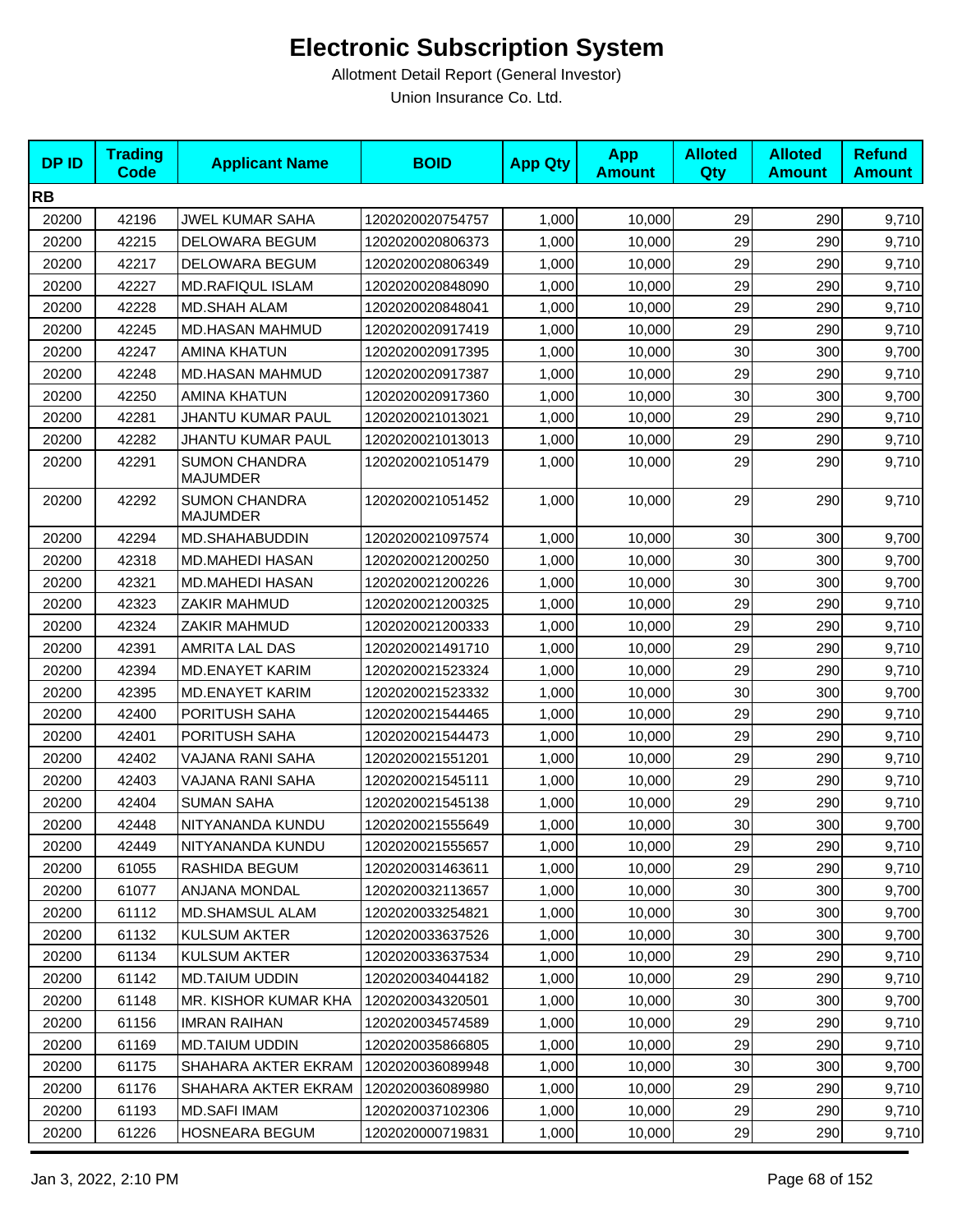| <b>DPID</b> | <b>Trading</b><br><b>Code</b> | <b>Applicant Name</b>                      | <b>BOID</b>      | <b>App Qty</b> | <b>App</b><br><b>Amount</b> | <b>Alloted</b><br><b>Qty</b> | <b>Alloted</b><br><b>Amount</b> | <b>Refund</b><br><b>Amount</b> |
|-------------|-------------------------------|--------------------------------------------|------------------|----------------|-----------------------------|------------------------------|---------------------------------|--------------------------------|
| <b>RB</b>   |                               |                                            |                  |                |                             |                              |                                 |                                |
| 20200       | 61246                         | <b>HASINA AHKTER</b>                       | 1202020043114025 | 1,000          | 10,000                      | 29                           | 290                             | 9,710                          |
| 20200       | A4026                         | MOHAMMAD NAZIM<br><b>UDDIN</b>             | 1202020067526167 | 1,000          | 10,000                      | 29                           | 290                             | 9,710                          |
| 20200       | A4036                         | <b>SURANJIT SIKDER</b>                     | 1202020067918221 | 1,000          | 10,000                      | 29                           | 290                             | 9,710                          |
| 20200       | A4037                         | <b>SURANJIT SIKDER</b>                     | 1202020067918211 | 1,000          | 10,000                      | 29                           | 290                             | 9,710                          |
| 20200       | A4038                         | <b>TAPASI RANI ROY</b>                     | 1202020067918388 | 1,000          | 10,000                      | 30                           | 300                             | 9,700                          |
| 20200       | A4039                         | TAPASI RANI ROY                            | 1202020067918396 | 1,000          | 10,000                      | 29                           | 290                             | 9,710                          |
| 20200       | A4063                         | <b>HOSSEN EMAM</b>                         | 1202020068611759 | 1,000          | 10,000                      | 30                           | 300                             | 9,700                          |
| 20200       | a4066                         | AYESHA HOQUE                               | 1202020068751205 | 1,000          | 10,000                      | 29                           | 290                             | 9,710                          |
| 20200       | 0C332                         | <b>SHAHANA AKTER</b>                       | 1202020047503745 | 1,000          | 10,000                      | 29                           | 290                             | 9,710                          |
| 20200       | 0C334                         | MOHAMMAD ABDUS<br><b>SOBUR</b>             | 1202020047516366 | 1,000          | 10,000                      | 29                           | 290                             | 9,710                          |
| 20200       | 0C335                         | MOHAMMAD ABDUS<br><b>SOBUR</b>             | 1202020047517301 | 1,000          | 10,000                      | 30                           | 300                             | 9,700                          |
| 20200       | 0C350                         | MD.BELAL UDDIN                             | 1202020047613323 | 1,000          | 10,000                      | 29                           | 290                             | 9,710                          |
| 20200       | 0C351                         | MD. BELAL UDDIN                            | 1202020047613901 | 1,000          | 10,000                      | 29                           | 290                             | 9,710                          |
| 20200       | 0C355                         | MOAREF HOWSEN                              | 1202020048171886 | 1,000          | 10,000                      | 29                           | 290                             | 9,710                          |
| 20200       | 0c358                         | MD. MAHFUZER RAHMAN                        | 1202020048167016 | 1,000          | 10,000                      | 29                           | 290                             | 9,710                          |
| 20200       | 0C379                         | MD. AYNAL HAQ                              | 1202020048283934 | 1,000          | 10,000                      | 30 <sup>°</sup>              | 300                             | 9,700                          |
| 20200       | 0C381                         | SHAKAWAT HOSSAIN                           | 1202020048272239 | 1,000          | 10,000                      | 29                           | 290                             | 9,710                          |
| 20200       | 0C382                         | SHAKAWAT HOSSAIN                           | 1202020048271970 | 1,000          | 10,000                      | 30                           | 300                             | 9,700                          |
| 20200       | 0c458                         | <b>MST AKTER BANU</b>                      | 1202020049827876 | 1,000          | 10,000                      | 29                           | 290                             | 9,710                          |
| 20200       | 0c459                         | RASHIDA BEGUM                              | 1202020049812619 | 1,000          | 10,000                      | 30                           | 300                             | 9,700                          |
| 20200       | 0c461                         | ANOWARA BEGUM                              | 1202020049991327 | 1,000          | 10,000                      | 29                           | 290                             | 9,710                          |
| 20200       | 0c462                         | ANOWARA BEGUM                              | 1202020050119925 | 1,000          | 10,000                      | 30 <sup>°</sup>              | 300                             | 9,700                          |
| 20200       | 0G535                         | <b>SHIRINA BEGUM</b>                       | 1202020060774631 | 1,000          | 10,000                      | 29                           | 290                             | 9,710                          |
| 20200       | 0G551                         | MD. TUKU                                   | 1202020060790687 | 1,000          | 10,000                      | 29                           | 290                             | 9,710                          |
| 20200       | 0G552                         | MD. TUKU                                   | 1202020060790917 | 1,000          | 10,000                      | 29                           | 290                             | 9,710                          |
| 20200       | 0G584                         | <b>MISSES PARVEEN</b><br><b>AKTER MITU</b> | 1202020060831325 | 1,000          | 10,000                      | 29                           | 290                             | 9,710                          |
| 20200       | 0G585                         | <b>MD KASHEM KHAN</b>                      | 1202020060830561 | 1,000          | 10,000                      | 29                           | 290                             | 9,710                          |
| 20200       | 0G614                         | MD. HASAN                                  | 1202020061005811 | 1,000          | 10,000                      | 30                           | 300                             | 9,700                          |
| 20200       | 0G623                         | MD. SHAMIM HOSSAIN                         | 1202020060991266 | 1,000          | 10,000                      | 30                           | 300                             | 9,700                          |
| 20200       | 0G638                         | UTTAM KUMAR PAUL                           | 1202020061018566 | 1,000          | 10,000                      | 29                           | 290                             | 9,710                          |
| 20200       | 0G639                         | UTTAM KUMAR PAUL                           | 1202020061018622 | 1,000          | 10,000                      | 29                           | 290                             | 9,710                          |
| 20200       | 0G653                         | KAMRUN NAHAR                               | 1202020061017421 | 1,000          | 10,000                      | 29                           | 290                             | 9,710                          |
| 20200       | 0G654                         | <b>FARID AHMED</b>                         | 1202020061017537 | 1,000          | 10,000                      | 30                           | 300                             | 9,700                          |
| 20200       | 0G656                         | MD. MIRAZ                                  | 1202020061020831 | 1,000          | 10,000                      | 29                           | 290                             | 9,710                          |
| 20200       | 0G657                         | MD. MIRAZ                                  | 1202020061020899 | 1,000          | 10,000                      | 30                           | 300                             | 9,700                          |
| 20200       | 0G661                         | MD. SOMUN BHUIYAN                          | 1202020061063396 | 1,000          | 10,000                      | 29                           | 290                             | 9,710                          |
| 20200       | 0G662                         | <b>MD. SOMUN BHUIYAN</b>                   | 1202020061063411 | 1,000          | 10,000                      | 29                           | 290                             | 9,710                          |
| 20200       | 0G729                         | DR. SHAMIM IMAM                            | 1202020061490511 | 1,000          | 10,000                      | 30                           | 300                             | 9,700                          |
| 20200       | 0G752                         | MD. ANWAR HOSSAIN                          | 1202020061548384 | 1,000          | 10,000                      | 29                           | 290                             | 9,710                          |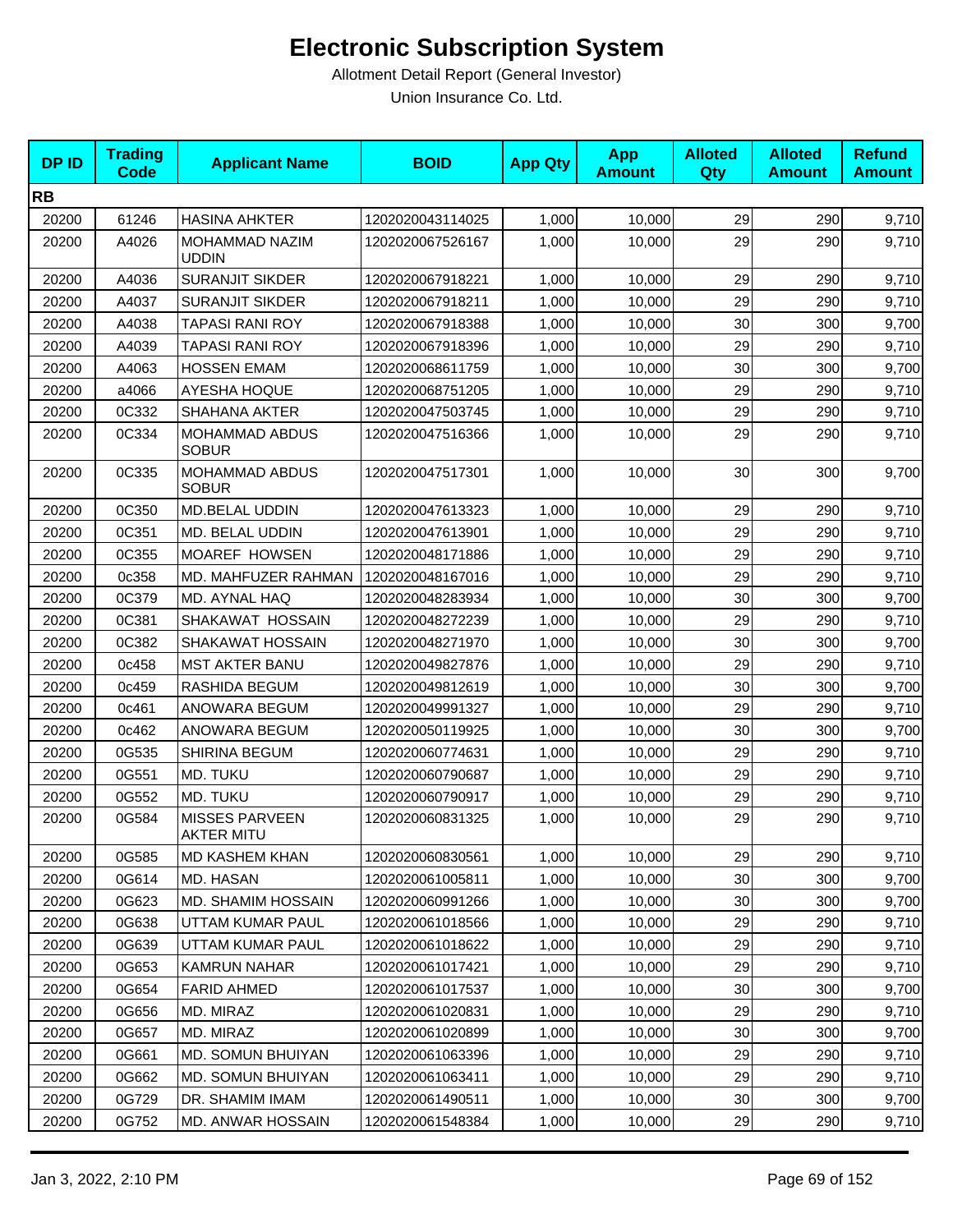| <b>DPID</b> | <b>Trading</b><br><b>Code</b> | <b>Applicant Name</b>                   | <b>BOID</b>      | <b>App Qty</b> | <b>App</b><br><b>Amount</b> | <b>Alloted</b><br><b>Qty</b> | <b>Alloted</b><br><b>Amount</b> | <b>Refund</b><br><b>Amount</b> |
|-------------|-------------------------------|-----------------------------------------|------------------|----------------|-----------------------------|------------------------------|---------------------------------|--------------------------------|
| <b>RB</b>   |                               |                                         |                  |                |                             |                              |                                 |                                |
| 20200       | 0G753                         | MD. ANWAR HOSSAIN                       | 1202020061549595 | 1,000          | 10,000                      | 30                           | 300                             | 9,700                          |
| 20200       | 0G754                         | <b>HASINA AKTER</b>                     | 1202020061510418 | 1,000          | 10,000                      | 30                           | 300                             | 9,700                          |
| 20200       | 0G779                         | <b>RATAN DAS</b>                        | 1202020061627940 | 1,000          | 10,000                      | 29                           | 290                             | 9,710                          |
| 20200       | 0G802                         | SK. MONIRUL ISLAM                       | 1202020061652677 | 1,000          | 10,000                      | 30                           | 300                             | 9,700                          |
| 20200       | 0G806                         | LUTFAR RAHAMAN                          | 1202020061655571 | 1,000          | 10,000                      | 30                           | 300                             | 9,700                          |
| 20200       | 0G807                         | LUTFAR RAHAMAN                          | 1202020061655689 | 1,000          | 10,000                      | 29                           | 290                             | 9,710                          |
| 20200       | 0G808                         | MONOYARA BEGUM                          | 1202020061655986 | 1,000          | 10,000                      | 29                           | 290                             | 9,710                          |
| 20200       | 0G810                         | <b>MOHAMMAD HANIF KHAN</b>              | 1202020061665742 | 1,000          | 10,000                      | 30                           | 300                             | 9,700                          |
| 20200       | 0G827                         | <b>RUNU BEGUM</b>                       | 1202020061760320 | 1,000          | 10,000                      | 30                           | 300                             | 9,700                          |
| 20200       | 0G828                         | <b>RUNU BEGUM</b>                       | 1202020061760347 | 1,000          | 10,000                      | 29                           | 290                             | 9,710                          |
| 20200       | 0G842                         | MD. YEAHIA JONY                         | 1202020061970721 | 1,000          | 10,000                      | 29                           | 290                             | 9,710                          |
| 20200       | 12636                         | MR.S.M.FARAHADUL<br>ALAM                | 1202020004436392 | 1,000          | 10,000                      | 29                           | 290                             | 9,710                          |
| 20200       | 12705                         | MR.MD.ABDUL AWAL<br><b>BABLU</b>        | 1202020004451576 | 1,000          | 10,000                      | 29                           | 290                             | 9,710                          |
| 20200       | 12706                         | <b>NASIMA KHATUN</b>                    | 1202020004451551 | 1,000          | 10,000                      | 30                           | 300                             | 9,700                          |
| 20200       | 12707                         | <b>MR.PRADIP KUMAR</b><br><b>GHOSH</b>  | 1202020004467610 | 1,000          | 10,000                      | 29                           | 290                             | 9,710                          |
| 20200       | 12708                         | <b>MR.PRADIP KUMAR</b><br><b>GHOSH</b>  | 1202020004469917 | 1,000          | 10,000                      | 29                           | 290                             | 9,710                          |
| 20200       | 12754                         | MR.NARAYAN CHANDRA<br><b>BANIK</b>      | 1202020004473695 | 1,000          | 10,000                      | 29                           | 290                             | 9,710                          |
| 20200       | 12756                         | <b>MRS.ARCHANA RANI</b><br><b>BANIK</b> | 1202020004472722 | 1,000          | 10,000                      | 29                           | 290                             | 9,710                          |
| 20200       | 12798                         | MRS.SABIHA SULTANA                      | 1202020004498288 | 1,000          | 10,000                      | 30                           | 300                             | 9,700                          |
| 20200       | 12809                         | MR.MD.ZIAUL KARIM                       | 1202020004500014 | 1,000          | 10,000                      | 30                           | 300                             | 9,700                          |
| 20200       | 12843                         | ARJUN CHANDRA SAHA                      | 1202020004514424 | 1,000          | 10,000                      | 30                           | 300                             | 9,700                          |
| 20200       | 12881                         | MR.ABU SALEH MD<br><b>YUNUS</b>         | 1202020004594085 | 1,000          | 10,000                      | 29                           | 290                             | 9,710                          |
| 20200       | 17627                         | <b>DELIP KUMAR NATTA</b>                | 1202020005987765 | 1,000          | 10,000                      | 29                           | 290                             | 9,710                          |
| 20200       | 17635                         | MINA RANI PAUL                          | 1202020006024617 | 1,000          | 10,000                      | 29                           | 290                             | 9,710                          |
| 20200       | 17636                         | SUSANTA KUMAR PAUL                      | 1202020006024708 | 1,000          | 10,000                      | 29                           | 290                             | 9,710                          |
| 20200       | 17637                         | <b>MINA RANI PAUL</b>                   | 1202020006028524 | 1,000          | 10,000                      | 29                           | 290                             | 9,710                          |
| 20200       | i3735                         | <b>SERAJUL ISLAM</b>                    | 1202020059455601 | 1,000          | 10,000                      | 29                           | 290                             | 9,710                          |
| 20200       | i3738                         | MST. NASIMA AKTER                       | 1202020024380951 | 1,000          | 10,000                      | 30                           | 300                             | 9,700                          |
| 20200       | i3748                         | ABEDA BEGUM                             | 1202020059684564 | 1,000          | 10,000                      | 29                           | 290                             | 9,710                          |
| 20200       | i3797                         | NASRIN JAHAN                            | 1202020059884727 | 1,000          | 10,000                      | 30                           | 300                             | 9,700                          |
| 20200       | i3840                         | YESMIN HOSSAIN                          | 1202020060132897 | 1,000          | 10,000                      | 29                           | 290                             | 9,710                          |
| 20200       | G2060                         | <b>RANJIT KUMAR SHILL</b>               | 1202020072668433 | 1,000          | 10,000                      | 29                           | 290                             | 9,710                          |
| 20200       | G2062                         | SHILPI SAHA                             | 1202020072759110 | 1,000          | 10,000                      | 29                           | 290                             | 9,710                          |
| 20200       | G2065                         | <b>TUSHER CHANDRA DEB</b>               | 1202020072746468 | 1,000          | 10,000                      | 29                           | 290                             | 9,710                          |
| 20200       | G2066                         | TUSHER CHANDRA DEB                      | 1202020072746451 | 1,000          | 10,000                      | 29                           | 290                             | 9,710                          |
| 20200       | G2067                         | AYESHA AKTER                            | 1202020072699771 | 1,000          | 10,000                      | 29                           | 290                             | 9,710                          |
| 20200       | G2068                         | AYESHA AKTER                            | 1202020072699828 | 1,000          | 10,000                      | 29                           | 290                             | 9,710                          |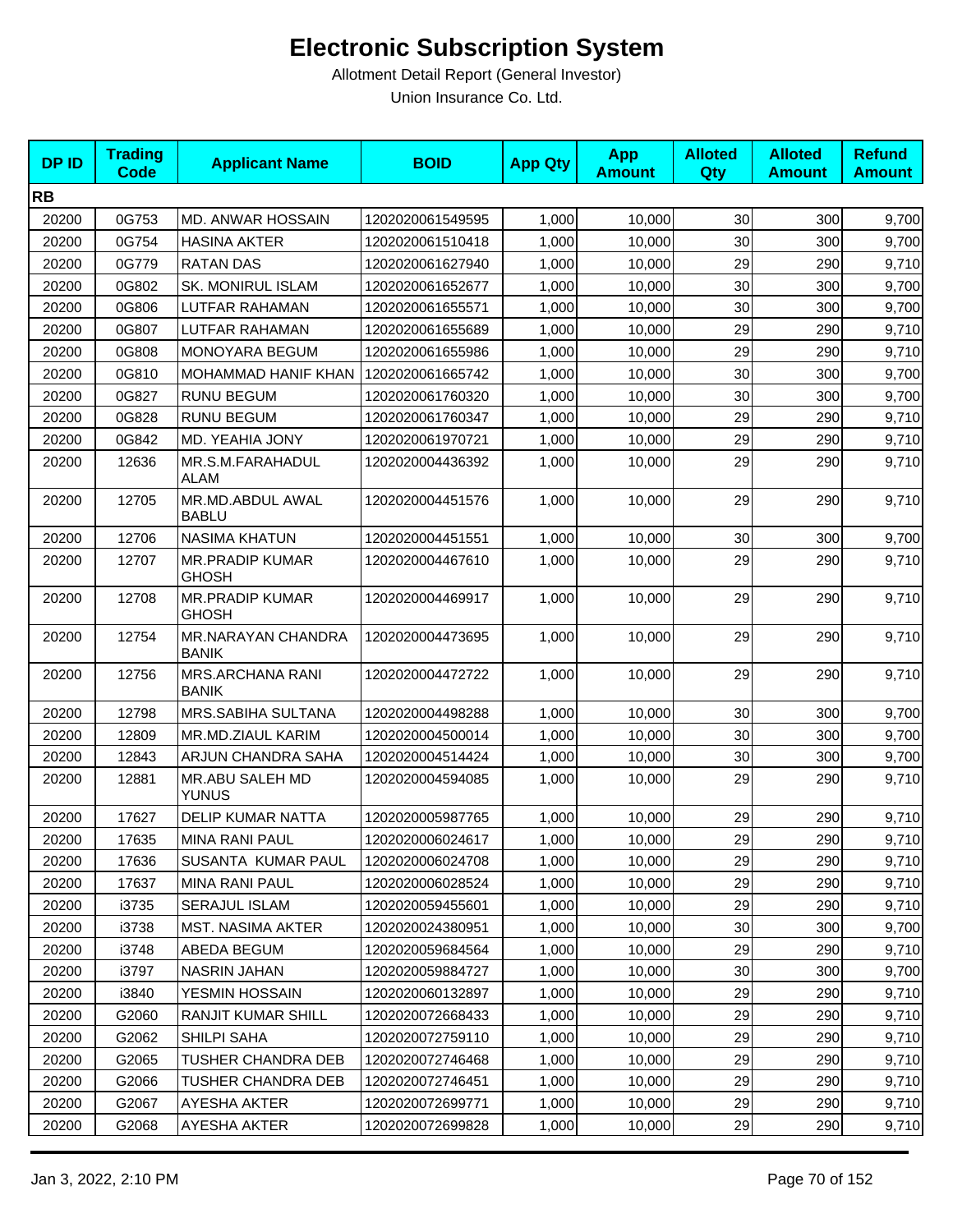| <b>DPID</b> | <b>Trading</b><br><b>Code</b> | <b>Applicant Name</b>              | <b>BOID</b>      | <b>App Qty</b> | <b>App</b><br><b>Amount</b> | <b>Alloted</b><br>Qty | <b>Alloted</b><br><b>Amount</b> | <b>Refund</b><br><b>Amount</b> |
|-------------|-------------------------------|------------------------------------|------------------|----------------|-----------------------------|-----------------------|---------------------------------|--------------------------------|
| <b>RB</b>   |                               |                                    |                  |                |                             |                       |                                 |                                |
| 20200       | G2069                         | <b>JAHIR UDDIN BABAR</b>           | 1202020072699009 | 1,000          | 10,000                      | 30 <sub>0</sub>       | 300                             | 9,700                          |
| 20200       | G2070                         | <b>JAHIR UDDIN BABAR</b>           | 1202020072699041 | 1,000          | 10,000                      | 30                    | 300                             | 9,700                          |
| 20200       | G2083                         | SHAHIDUL ISLAM                     | 1202020072766687 | 1,000          | 10,000                      | 29                    | 290                             | 9,710                          |
| 20200       | G2096                         | MD. TANVIR AHMED                   | 1202020072857115 | 1,000          | 10,000                      | 29                    | 290                             | 9,710                          |
| 20200       | G2098                         | SNIGHDA RANI BISWAS                | 1202020072858152 | 1,000          | 10,000                      | 30                    | 300                             | 9,700                          |
| 20200       | G2099                         | SNIGHDA RANI BISWAS                | 1202020072858179 | 1,000          | 10,000                      | 30                    | 300                             | 9,700                          |
| 20200       | G2112                         | Subra Paul                         | 1202020049691385 | 1,000          | 10,000                      | 29                    | 290                             | 9,710                          |
| 20200       | G2113                         | Subra Paul                         | 1202020049691393 | 1,000          | 10,000                      | 29                    | 290                             | 9,710                          |
| 20200       | G2134                         | PURABI BASAK                       | 1202020073048752 | 1,000          | 10,000                      | 30                    | 300                             | 9,700                          |
| 20200       | G2135                         | <b>LOKENATH BASAK</b>              | 1202020073048498 | 1,000          | 10,000                      | 29                    | 290                             | 9,710                          |
| 20200       | G2138                         | MD. SHAFIQUL ISLAM<br><b>MOLLA</b> | 1202020073128695 | 1,000          | 10,000                      | 29                    | 290                             | 9,710                          |
| 20200       | G2150                         | H.N. ASHIQUR RAHMAN                | 1202020073301174 | 1,000          | 10,000                      | 30                    | 300                             | 9,700                          |
| 20200       | G2151                         | <b>SHAMIMA NASRIN</b>              | 1202020073301321 | 1,000          | 10,000                      | 29                    | 290                             | 9,710                          |
| 20200       | G2152                         | MST. SELINA BEGUM                  | 1202020073315921 | 1,000          | 10,000                      | 30                    | 300                             | 9,700                          |
| 20200       | G2153                         | MST. SELINA BEGUM                  | 1202020073315956 | 1,000          | 10,000                      | 29                    | 290                             | 9,710                          |
| 20200       | G2156                         | SONIA AKTER                        | 1202020073313991 | 1,000          | 10,000                      | 29                    | 290                             | 9,710                          |
| 20200       | G2157                         | SHAYAMA RANI PAUL                  | 1202020073314729 | 1,000          | 10,000                      | 30                    | 300                             | 9,700                          |
| 20200       | G2158                         | SHAYAMA RANI PAUL                  | 1202020073314710 | 1,000          | 10,000                      | 30                    | 300                             | 9,700                          |
| 20200       | G2159                         | <b>JOY PAUL</b>                    | 1202020073315171 | 1,000          | 10,000                      | 30                    | 300                             | 9,700                          |
| 20200       | G2160                         | <b>JOY PAUL</b>                    | 1202020073315153 | 1,000          | 10,000                      | 29                    | 290                             | 9,710                          |
| 20200       | G2161                         | <b>TUMPA PAUL</b>                  | 1202020073320736 | 1,000          | 10,000                      | 29                    | 290                             | 9,710                          |
| 20200       | G2162                         | <b>TUMPA PAUL</b>                  | 1202020073320760 | 1,000          | 10,000                      | 29                    | 290                             | 9,710                          |
| 20200       | G2163                         | RINA BEGUM                         | 1202020073320439 | 1,000          | 10,000                      | 30                    | 300                             | 9,700                          |
| 20200       | G2164                         | RINA BEGUM                         | 1202020073320447 | 1,000          | 10,000                      | 29                    | 290                             | 9,710                          |
| 20200       | G2171                         | <b>MAYA AKTER</b>                  | 1202020073587101 | 1,000          | 10,000                      | 29                    | 290                             | 9,710                          |
| 20200       | G2174                         | <b>MAYA AKTER</b>                  | 1202020073587118 | 1,000          | 10,000                      | 29                    | 290                             | 9,710                          |
| 20200       | 00668                         | MR.SYED GIAS HUSSAIN               | 1202020007727966 | 1,000          | 10,000                      | 29                    | 290                             | 9,710                          |
| 20200       | 00683                         | <b>MEHRUBA TABASSUM</b>            | 1202020013507537 | 1,000          | 10,000                      | 30                    | 300                             | 9,700                          |
| 20200       | 00687                         | ARIF MOHAMMAD TOHA                 | 1202020013507877 | 1,000          | 10,000                      | 29                    | 290                             | 9,710                          |
| 20200       | 00688                         | MAYA RANI SAHA                     | 1202020014833849 | 1,000          | 10,000                      | 29                    | 290                             | 9,710                          |
| 20200       | 00689                         | MAYA RANI SAHA                     | 1202020014842121 | 1,000          | 10,000                      | 29                    | 290                             | 9,710                          |
| 20200       | 00690                         | SWADESH RANJAN SAHA                | 1202020014842113 | 1,000          | 10,000                      | 30                    | 300                             | 9,700                          |
| 20200       | 00704                         | MAHMOOD ALAM<br><b>CHOWDHURY</b>   | 1202020000042132 | 1,000          | 10.000                      | 29                    | 290                             | 9,710                          |
| 20200       | 00705                         | MR. MD. SHAHJAHAN                  | 1202020000038132 | 1,000          | 10,000                      | 29                    | 290                             | 9,710                          |
| 20200       | 00707                         | LT.COL<br>MAZHARALICHOWDHURY(      | 1202020000134261 | 1,000          | 10,000                      | 30                    | 300                             | 9,700                          |
| 20200       | 00708                         | <b>MD.MASUD CHOWDHURY</b>          | 1202020003845114 | 1,000          | 10,000                      | 29                    | 290                             | 9,710                          |
| 20200       | 00710                         | MR.MD. NAZRUL ISLAM                | 1202020000037949 | 1,000          | 10,000                      | 30                    | 300                             | 9,700                          |
| 20200       | 00715                         | <b>MD.HASHMAT ULLAH</b>            | 1202020000037981 | 1,000          | 10,000                      | 29                    | 290                             | 9,710                          |
| 20200       | 00724                         | MS.SYEDA SHEGUFTA<br>AMEER         | 1202020000077857 | 1,000          | 10,000                      | 30 <sub>o</sub>       | 300                             | 9,700                          |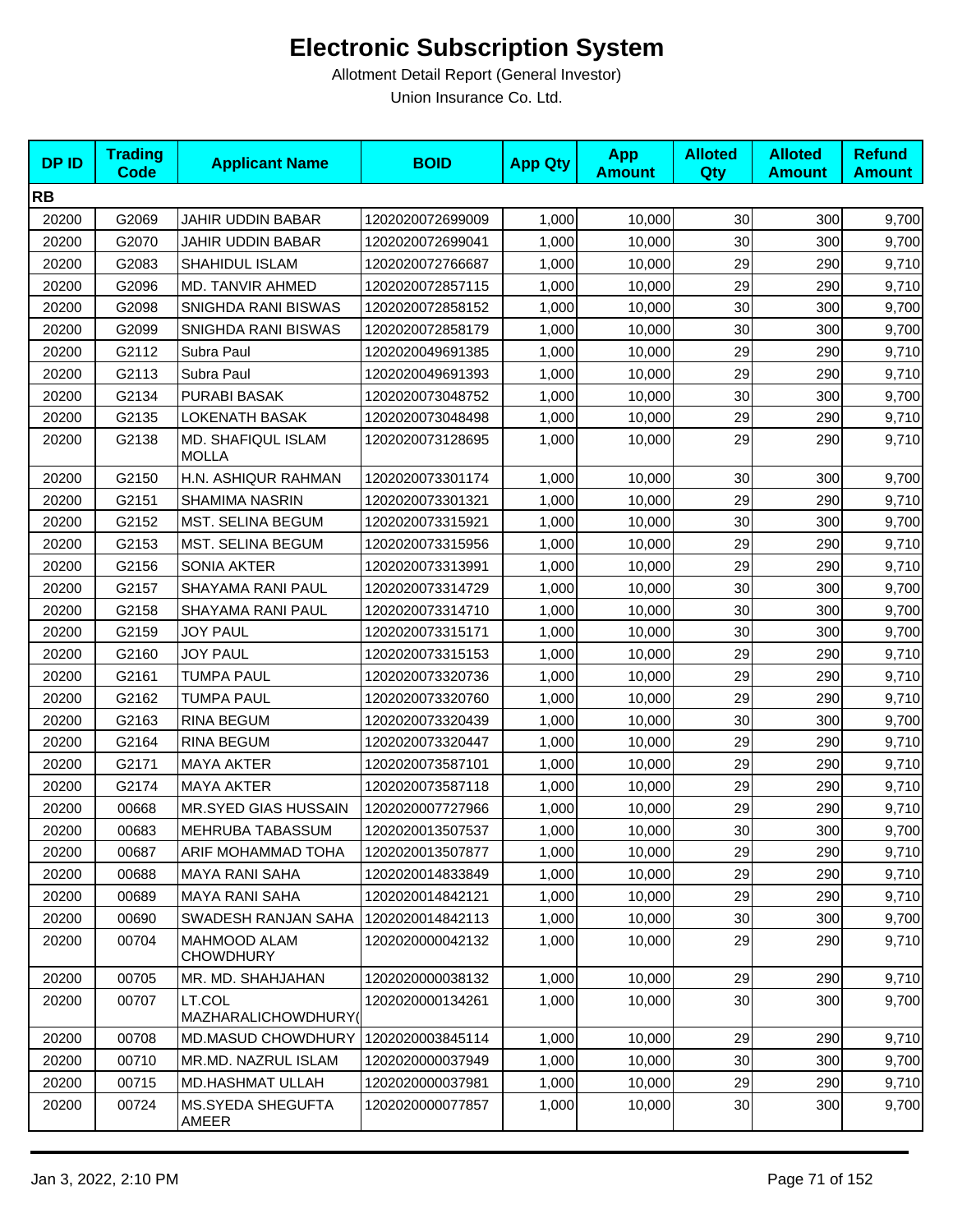| <b>DPID</b> | <b>Trading</b><br><b>Code</b> | <b>Applicant Name</b>                         | <b>BOID</b>      | <b>App Qty</b> | <b>App</b><br><b>Amount</b> | <b>Alloted</b><br>Qty | <b>Alloted</b><br><b>Amount</b> | <b>Refund</b><br><b>Amount</b> |
|-------------|-------------------------------|-----------------------------------------------|------------------|----------------|-----------------------------|-----------------------|---------------------------------|--------------------------------|
| <b>RB</b>   |                               |                                               |                  |                |                             |                       |                                 |                                |
| 20200       | 06149                         | MD.MOZAMMEL HOSSAIN                           | 1202020002160483 | 1,000          | 10,000                      | 30                    | 300                             | 9,700                          |
| 20200       | 06158                         | <b>MD.MOHIUDDIN</b>                           | 1202020002074153 | 1,000          | 10,000                      | 30                    | 300                             | 9,700                          |
| 20200       | 06167                         | MRS. MONZURA SALMA<br><b>KHAN</b>             | 1202020002061433 | 1,000          | 10,000                      | 29                    | 290                             | 9,710                          |
| 20200       | 06287                         | MR.MD.RUHUL AMIN                              | 1202020002108740 | 1,000          | 10,000                      | 29                    | 290                             | 9,710                          |
| 20200       | 09997                         | <b>MR.SUBHASH CHANDRA</b><br><b>DAS</b>       | 1202020003031722 | 1,000          | 10,000                      | 29                    | 290                             | 9,710                          |
| 20200       | 0A129                         | MR.MD.MONIR HOSSAIN                           | 1202020031822123 | 1,000          | 10,000                      | 30                    | 300                             | 9,700                          |
| 20200       | 0A133                         | PROSHANTA KUMAR<br><b>SAHA</b>                | 1202020006817505 | 1,000          | 10,000                      | 30                    | 300                             | 9,700                          |
| 20200       | 0A138                         | MD. MAMUNUL ISLAM                             | 1202020027740085 | 1,000          | 10,000                      | 29                    | 290                             | 9,710                          |
| 20200       | 0A148                         | Md.Nazmul Hoque                               | 1202020000049142 | 1,000          | 10,000                      | 29                    | 290                             | 9,710                          |
| 20200       | 0A167                         | <b>MAMTAZ BEGUM</b>                           | 1202020044802837 | 1,000          | 10,000                      | 29                    | 290                             | 9,710                          |
| 20200       | 0A176                         | PROSHANTA KUMAR<br><b>SAHA</b>                | 1202020007906394 | 1,000          | 10,000                      | 29                    | 290                             | 9,710                          |
| 20200       | 0A188                         | Mohammed Shahed Hasan                         | 1202020018226669 | 1,000          | 10,000                      | 29                    | 290                             | 9,710                          |
| 20200       | 0D467                         | <b>MD. SHARIF HOSSAIN</b>                     | 1202020046613455 | 1,000          | 10,000                      | 30                    | 300                             | 9,700                          |
| 20200       | 0D602                         | MD. SHAFIQUL ISLAM<br>RAJU                    | 1202020047613746 | 1,000          | 10,000                      | 29                    | 290                             | 9,710                          |
| 20200       | 0D605                         | LIPI RAY (DURGA)                              | 1202020048015961 | 1,000          | 10,000                      | 29                    | 290                             | 9,710                          |
| 20200       | 0D711                         | RUBEL KUMAR SAHA                              | 1202020048317951 | 1,000          | 10,000                      | 30                    | 300                             | 9,700                          |
| 20200       | 0D712                         | ANTU MODAK                                    | 1202020048382794 | 1,000          | 10,000                      | 29                    | 290                             | 9,710                          |
| 20200       | 0D713                         | ANTU MODAK                                    | 1202020048383011 | 1,000          | 10,000                      | 30                    | 300                             | 9,700                          |
| 20200       | 0D714                         | <b>LIPON SAHA</b>                             | 1202020048386685 | 1,000          | 10,000                      | 29                    | 290                             | 9,710                          |
| 20200       | 0D715                         | <b>LIPON SAHA</b>                             | 1202020048364938 | 1,000          | 10,000                      | 29                    | 290                             | 9,710                          |
| 20200       | 0D733                         | MD. TAFAZZAL HOSSAIN                          | 1202020048417939 | 1,000          | 10,000                      | 30                    | 300                             | 9,700                          |
| 20200       | 0D780                         | MD. WAHID MURAD                               | 1202020048532083 | 1,000          | 10,000                      | 29                    | 290                             | 9,710                          |
| 20200       | 0D781                         | MD. WAHID MURAD                               | 1202020048532364 | 1,000          | 10,000                      | 30                    | 300                             | 9,700                          |
| 20200       | 0D782                         | MRS. SHAHNAZ PARVIN                           | 1202020048580990 | 1,000          | 10,000                      | 29                    | 290                             | 9,710                          |
| 20200       | 0D783                         | MRS. SHAHNAZ PARVIN                           | 1202020048581457 | 1,000          | 10,000                      | 29                    | 290                             | 9,710                          |
| 20200       | 0D784                         | SHAH ALAM                                     | 1202020048581845 | 1,000          | 10,000                      | 30 <sub>0</sub>       | 300                             | 9,700                          |
| 20200       | 01135                         | MR. MIR KERAMAT ALI                           | 1202020052045169 | 1,000          | 10,000                      | 29                    | 290                             | 9,710                          |
| 20200       | 01148                         | NAZMUL HUSEN                                  | 1202020052167926 | 1,000          | 10,000                      | 30                    | 300                             | 9,700                          |
| 20200       | 01159                         | MD. MAMUN HOSEN                               | 1202020052159853 | 1,000          | 10,000                      | 29                    | 290                             | 9,710                          |
| 20200       | 01207                         | <b>HASHI BEGUM</b>                            | 1202020052367974 | 1,000          | 10,000                      | 29                    | 290                             | 9,710                          |
| 20200       | 01221                         | MOHAMMAD BAYAZID<br><b>SIKDER</b>             | 1202020052332846 | 1,000          | 10,000                      | 29                    | 290                             | 9,710                          |
| 20200       | 01256                         | <b>MD. SHAMSUR RAHMAN</b><br><b>CHOWDHURY</b> | 1202020052592052 | 1,000          | 10,000                      | 30 <sub>1</sub>       | 300                             | 9,700                          |
| 20200       | 01258                         | <b>SULTANA PARVIN</b>                         | 1202020052703091 | 1,000          | 10,000                      | 29                    | 290                             | 9,710                          |
| 20200       | 01259                         | MD. ARIFUR RAHMAN                             | 1202020052592060 | 1,000          | 10,000                      | 30                    | 300                             | 9,700                          |
| 20200       | 01332                         | MD. ISMAIL HOSSAIN                            | 1202020052778812 | 1,000          | 10,000                      | 30                    | 300                             | 9,700                          |
| 20200       | 01334                         | MD. ISMAIL HOSSAIN                            | 1202020052778820 | 1,000          | 10,000                      | 29                    | 290                             | 9,710                          |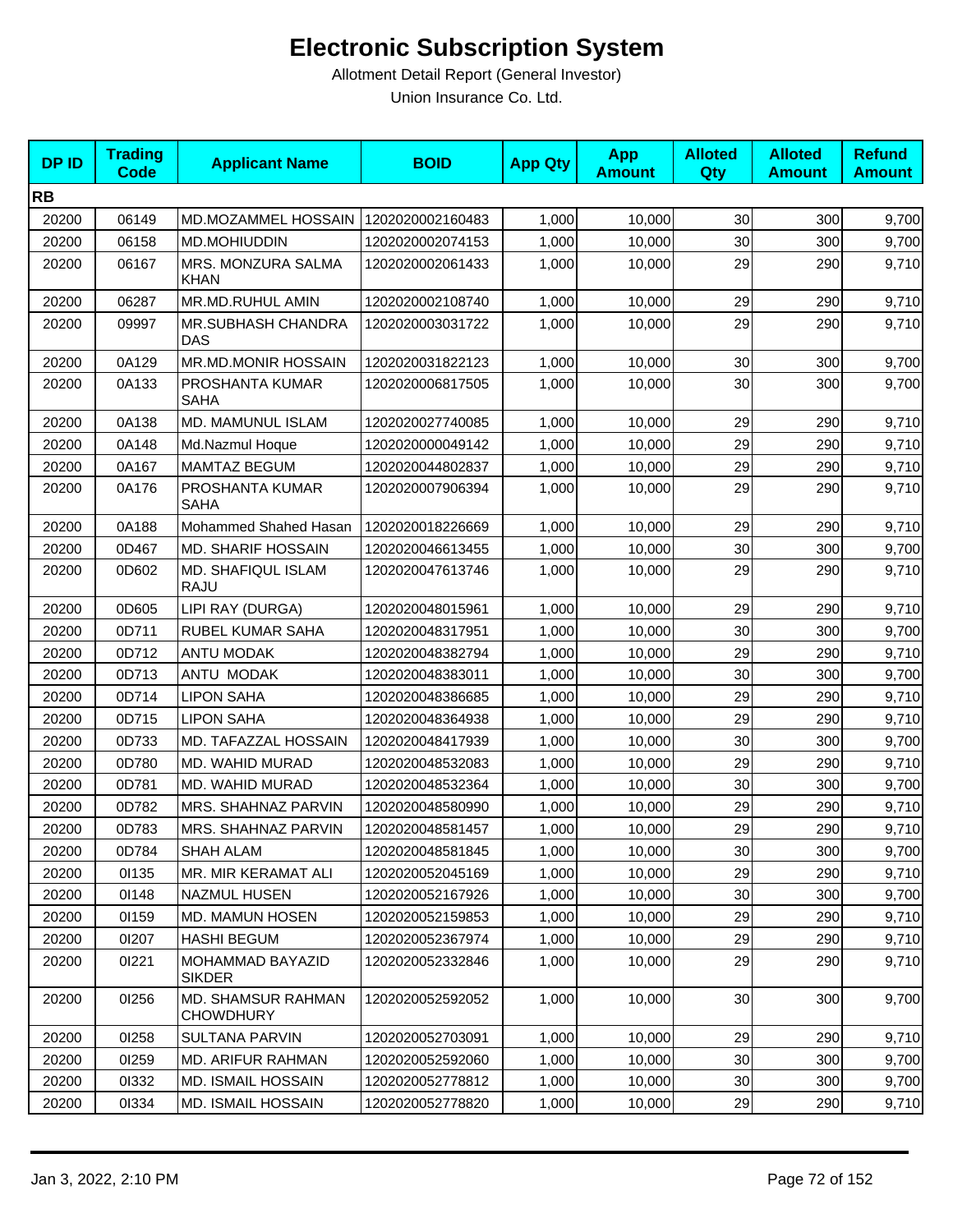| <b>DPID</b> | <b>Trading</b><br><b>Code</b> | <b>Applicant Name</b>                   | <b>BOID</b>      | <b>App Qty</b> | <b>App</b><br><b>Amount</b> | <b>Alloted</b><br>Qty | <b>Alloted</b><br><b>Amount</b> | <b>Refund</b><br><b>Amount</b> |
|-------------|-------------------------------|-----------------------------------------|------------------|----------------|-----------------------------|-----------------------|---------------------------------|--------------------------------|
| <b>RB</b>   |                               |                                         |                  |                |                             |                       |                                 |                                |
| 20200       | 13947                         | MD. NAZRUL ISLAM<br><b>BHUIYAN</b>      | 1202020004896721 | 1,000          | 10,000                      | 29                    | 290                             | 9,710                          |
| 20200       | 13948                         | MD. NAZRUL ISLAM<br><b>BHUIYAN</b>      | 1202020004896746 | 1,000          | 10,000                      | 30                    | 300                             | 9,700                          |
| 20200       | 14046                         | <b>MR.MOHAN LAL KUNDU</b>               | 1202020004945071 | 1,000          | 10,000                      | 29                    | 290                             | 9,710                          |
| 20200       | 14049                         | MR.MD.AKHTER HOSSAIN                    | 1202020004917703 | 1,000          | 10.000                      | 29                    | 290                             | 9,710                          |
| 20200       | 14050                         | MR.MD.AKHTER HOSSAIN                    | 1202020004921928 | 1,000          | 10,000                      | 29                    | 290                             | 9,710                          |
| 20200       | 14101                         | MR.JAHID ALI SUZAN                      | 1202020004955556 | 1,000          | 10,000                      | 30                    | 300                             | 9,700                          |
| 20200       | 14116                         | MR.MD.RIPON SHEIKH                      | 1202020004951566 | 1,000          | 10,000                      | 29                    | 290                             | 9,710                          |
| 20200       | F3199                         | <b>SREE NONI CHANDRO</b>                | 1202020055014663 | 1,000          | 10,000                      | 29                    | 290                             | 9,710                          |
| 20200       | F3200                         | <b>SREE NONI CHANDRO</b>                | 1202020055014671 | 1,000          | 10,000                      | 30                    | 300                             | 9,700                          |
| 20200       | F3201                         | <b>SREE SUDEN CHONDRA</b><br><b>RAY</b> | 1202020055014829 | 1,000          | 10,000                      | 29                    | 290                             | 9,710                          |
| 20200       | F3202                         | <b>SREE SUDEN CHONDRA</b><br><b>RAY</b> | 1202020055014845 | 1,000          | 10,000                      | 29                    | 290                             | 9,710                          |
| 20200       | F3203                         | A M M MUHAIMIN                          | 1202020055015767 | 1,000          | 10,000                      | 30                    | 300                             | 9,700                          |
| 20200       | F3207                         | MD. SHAKHWAT HOSSAIN 1202020055016836   |                  | 1,000          | 10,000                      | 29                    | 290                             | 9,710                          |
| 20200       | F3208                         | MD. SHAKHWAT HOSSAIN 1202020055016986   |                  | 1,000          | 10,000                      | 30                    | 300                             | 9,700                          |
| 20200       | F3209                         | MD. RAZIBUL ISLAM                       | 1202020055016801 | 1,000          | 10,000                      | 29                    | 290                             | 9,710                          |
| 20200       | F3211                         | <b>MRS. NEERA NARGIS</b>                | 1202020055017426 | 1,000          | 10,000                      | 29                    | 290                             | 9,710                          |
| 20200       | F3212                         | <b>MRS. NEERA NARGIS</b>                | 1202020055015585 | 1,000          | 10,000                      | 29                    | 290                             | 9,710                          |
| 20200       | F3214                         | MRS. NAZMA KABIR                        | 1202020055016421 | 1,000          | 10,000                      | 29                    | 290                             | 9,710                          |
| 20200       | F3223                         | MD. SAEED ANOWER                        | 1202020055032211 | 1,000          | 10,000                      | 30                    | 300                             | 9,700                          |
| 20200       | F3265                         | MD. MINHAZ                              | 1202020055155264 | 1,000          | 10,000                      | 29                    | 290                             | 9,710                          |
| 20200       | F3266                         | MD. MINHAZ                              | 1202020055155529 | 1,000          | 10,000                      | 29                    | 290                             | 9,710                          |
| 20200       | i4265                         | MD. ZAHANGIR HOSSAIN                    | 1202020060976023 | 1,000          | 10,000                      | 30                    | 300                             | 9,700                          |
| 20200       | i4291                         | <b>MD SALIM UDDIN</b>                   | 1202020061155631 | 1,000          | 10,000                      | 30                    | 300                             | 9,700                          |
| 20200       | i4292                         | MD ZAHIDUL ISLAM                        | 1202020061155514 | 1,000          | 10,000                      | 29                    | 290                             | 9,710                          |
| 20200       | i4310                         | MD. ABDUL JALIL<br><b>BHUIYAN</b>       | 1202020061417044 | 1,000          | 10,000                      | 29                    | 290                             | 9,710                          |
| 20200       | 14344                         | RABIA BEGUM                             | 1202020061566695 | 1,000          | 10,000                      | 29                    | 290                             | 9,710                          |
| 20200       | i4364                         | <b>RIPAN MATUBBER</b>                   | 1202020061702666 | 1,000          | 10,000                      | 29                    | 290                             | 9,710                          |
| 20200       | i4396                         | MOHD. MAINUL HAQUE<br><b>GHAZI</b>      | 1202020062041236 | 1,000          | 10,000                      | 29                    | 290                             | 9,710                          |
| 20200       | i4398                         | MD. NASIR UDDIN                         | 1202020062100485 | 1,000          | 10,000                      | 30                    | 300                             | 9,700                          |
| 20200       | 14409                         | MST. ANJUMAN ARA                        | 1202020062151866 | 1,000          | 10,000                      | 29                    | 290                             | 9,710                          |
| 20200       | i4731                         | TANVIR INTERNATIONAL                    | 1202020066101171 | 1,000          | 10,000                      | 29                    | 290                             | 9,710                          |
| 20200       | 14732                         | <b>TANVIR ACCESSORIES</b>               | 1202020066129817 | 1,000          | 10,000                      | 30                    | 300                             | 9,700                          |
| 20200       | i4736                         | AFRUZA BEGUM                            | 1202020066589651 | 1,000          | 10,000                      | 29                    | 290                             | 9,710                          |
| 20200       | 14737                         | AFRUZA BEGUM                            | 1202020066589866 | 1,000          | 10,000                      | 30                    | 300                             | 9,700                          |
| 20200       | 14738                         | <b>MOHAMMAD SHAFIQUL</b><br>ALAM        | 1202020066640671 | 1,000          | 10,000                      | 29                    | 290                             | 9,710                          |
| 20200       | 14739                         | MOHAMMAD SHAFIQUL<br>ALAM               | 1202020066640851 | 1,000          | 10,000                      | 30                    | 300                             | 9,700                          |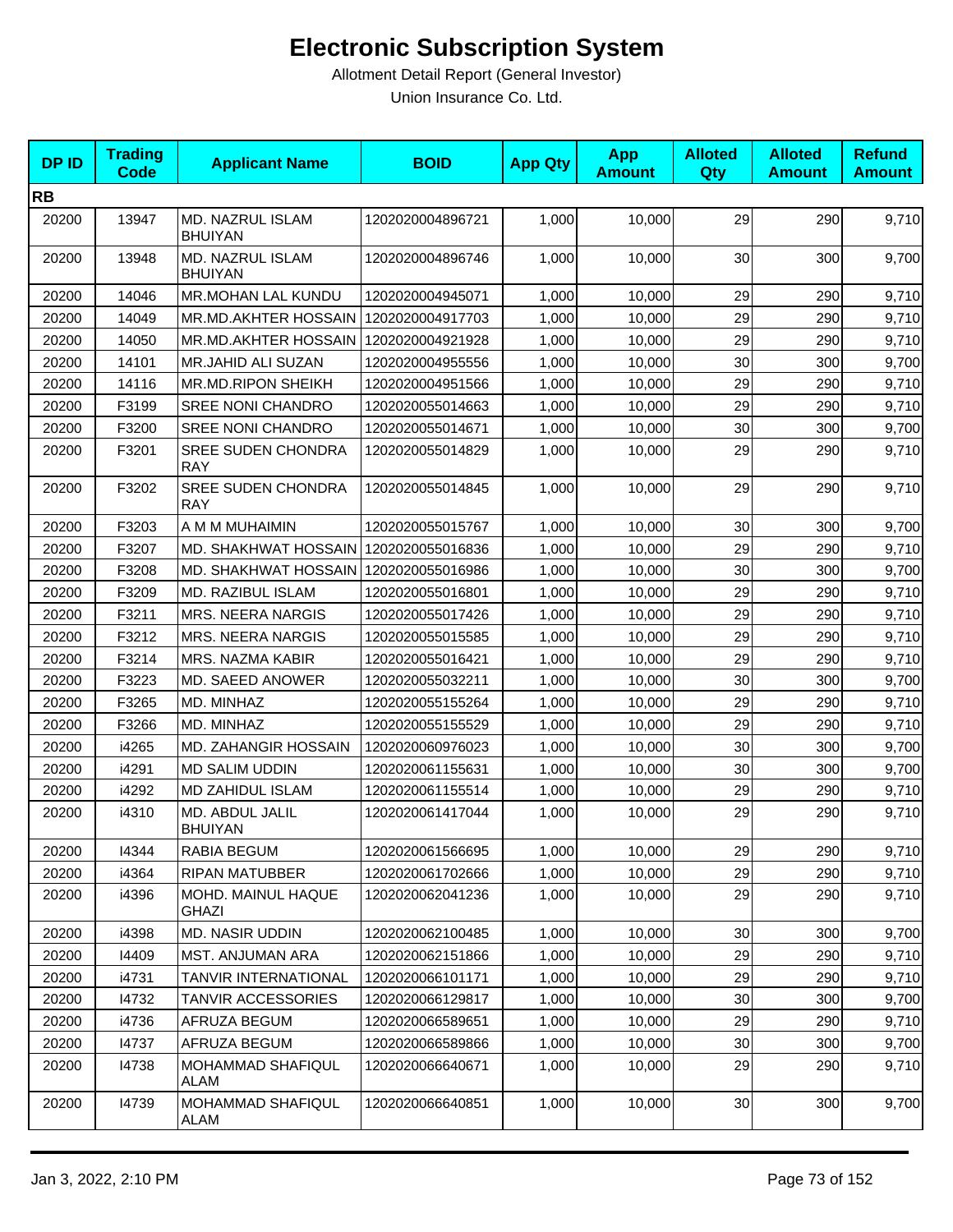| <b>DPID</b> | <b>Trading</b><br><b>Code</b> | <b>Applicant Name</b>             | <b>BOID</b>      | <b>App Qty</b> | <b>App</b><br><b>Amount</b> | <b>Alloted</b><br>Qty | <b>Alloted</b><br><b>Amount</b> | <b>Refund</b><br><b>Amount</b> |
|-------------|-------------------------------|-----------------------------------|------------------|----------------|-----------------------------|-----------------------|---------------------------------|--------------------------------|
| <b>RB</b>   |                               |                                   |                  |                |                             |                       |                                 |                                |
| 20200       | 14740                         | AMBIYA KHATUN                     | 1202020066595822 | 1,000          | 10,000                      | 29                    | 290                             | 9,710                          |
| 20200       | 14741                         | AMBIYA KHATUN                     | 1202020066596481 | 1,000          | 10,000                      | 29                    | 290                             | 9,710                          |
| 20200       | 14742                         | MUHAMMAD SAJIBUL<br><b>ISLAM</b>  | 1202020066641326 | 1,000          | 10,000                      | 30                    | 300                             | 9,700                          |
| 20200       | 14743                         | MUHAMMAD SAJIBUL<br><b>ISLAM</b>  | 1202020066641476 | 1,000          | 10,000                      | 29                    | 290                             | 9,710                          |
| 20200       | 14745                         | MD. EBRAHIM<br>KHALILULLAH        | 1202020066660409 | 1,000          | 10,000                      | 29                    | 290                             | 9,710                          |
| 20200       | 14758                         | MUHAMMAD GOLAM<br><b>KIBRIA</b>   | 1202020067236859 | 1,000          | 10,000                      | 29                    | 290                             | 9,710                          |
| 20200       | 14770                         | ROKSANA AKTER                     | 1202020067425094 | 1,000          | 10,000                      | 29                    | 290                             | 9,710                          |
| 20200       | 14794                         | MD. MAHABUB ALAM                  | 1202020067841574 | 1,000          | 10,000                      | 29                    | 290                             | 9,710                          |
| 20200       | 14815                         | <b>MST. MONIRA AKTHER</b>         | 1202020068032812 | 1,000          | 10,000                      | 30                    | 300                             | 9,700                          |
| 20200       | 14823                         | RONDHIR DAS                       | 1202020068120788 | 1,000          | 10,000                      | 29                    | 290                             | 9,710                          |
| 20200       | 14825                         | <b>HAPPY</b>                      | 1202020068122016 | 1,000          | 10,000                      | 29                    | 290                             | 9,710                          |
| 20200       | 14827                         | SANKAR KUMAR MONDOL               | 1202020068121517 | 1,000          | 10,000                      | 29                    | 290                             | 9,710                          |
| 20200       | 14862                         | TANVEER AHMED                     | 1202020068845954 | 1,000          | 10,000                      | 29                    | 290                             | 9,710                          |
| 20200       | 14873                         | MD. NAZMUL HOQUE                  | 1202020068938989 | 1,000          | 10.000                      | 30 <sup>°</sup>       | 300                             | 9,700                          |
| 20200       | 14876                         | NAFIZA YEASMIN                    | 1202020069001221 | 1,000          | 10,000                      | 29                    | 290                             | 9,710                          |
| 20200       | 14877                         | <b>B. M. RAFIQUL ISLAM</b>        | 1202020069117634 | 1,000          | 10,000                      | 29                    | 290                             | 9,710                          |
| 20200       | i4878                         | MD. ABDUL MANNAN                  | 1202020069220684 | 1,000          | 10,000                      | 29                    | 290                             | 9,710                          |
| 20200       | 14879                         | MST. UMMEHANI AKTER               | 1202020069248709 | 1,000          | 10,000                      | 29                    | 290                             | 9,710                          |
| 20200       | 14881                         | MOHAMMED MUZAMMEL<br><b>HAQUE</b> | 1202020069392257 | 1,000          | 10,000                      | 29                    | 290                             | 9,710                          |
| 20200       | 14882                         | <b>MAHMUDA AKTER</b>              | 1202020069426638 | 1,000          | 10,000                      | 30                    | 300                             | 9,700                          |
| 20200       | 14883                         | <b>MAHMUDA AKTER</b>              | 1202020069426654 | 1,000          | 10,000                      | 30                    | 300                             | 9,700                          |
| 20200       | 14884                         | MD. ZANE ALAM                     | 1202020069426025 | 1,000          | 10,000                      | 29                    | 290                             | 9,710                          |
| 20200       | 14885                         | MD. ZANE ALAM                     | 1202020069426009 | 1,000          | 10,000                      | 30                    | 300                             | 9,700                          |
| 20200       | 14888                         | TANVIR WAHAB                      | 1202020069439521 | 1,000          | 10,000                      | 30                    | 300                             | 9,700                          |
| 20200       | 14889                         | <b>TANVIR WAHAB</b>               | 1202020069466752 | 1,000          | 10,000                      | 29                    | 290                             | 9,710                          |
| 20200       | 15119                         | MST. KOHINOOR AKTER               | 1202020072375238 | 1,000          | 10,000                      | 29                    | 290                             | 9,710                          |
| 20200       | i5122                         | A.T.M. SHAMIM KABIR               | 1202020072420845 | 1,000          | 10,000                      | 30                    | 300                             | 9,700                          |
| 20200       | i5123                         | MD. GOLAM KABIR                   | 1202020072451338 | 1,000          | 10,000                      | 29                    | 290                             | 9,710                          |
| 20200       | 15128                         | MD. MOSHARAF HOSSEN<br>TOTA MAZI  | 1202020072515391 | 1,000          | 10,000                      | 30                    | 300                             | 9,700                          |
| 20200       | i5132                         | <b>TOFAEL AHMED</b>               | 1202020072570797 | 1,000          | 10,000                      | 29                    | 290                             | 9,710                          |
| 20200       | i5133                         | LAILA NASIMA ISLAM                | 1202020072573211 | 1,000          | 10,000                      | 29                    | 290                             | 9,710                          |
| 20200       | 15135                         | MOWAZZAM HOSSAIN                  | 1202020072564490 | 1,000          | 10,000                      | 29                    | 290                             | 9,710                          |
| 20200       | i5136                         | <b>IQBAL HOSSAIN</b>              | 1202020072574249 | 1,000          | 10,000                      | 29                    | 290                             | 9,710                          |
| 20200       | i5138                         | MD. ARSHADUZZAMAN                 | 1202020072572175 | 1,000          | 10,000                      | 29                    | 290                             | 9,710                          |
| 20200       | i5139                         | NURJAHAN BEGUM                    | 1202020072617574 | 1,000          | 10,000                      | 29                    | 290                             | 9,710                          |
| 20200       | 15140                         | NURJAHAN BEGUM                    | 1202020072617863 | 1,000          | 10,000                      | 29                    | 290                             | 9,710                          |
| 20200       | 15141                         | MD. ZAHIRUL ISLAM                 | 1202020072640921 | 1,000          | 10,000                      | 29                    | 290                             | 9,710                          |
| 20200       | 15145                         | MD. MASUDUL KABIR                 | 1202020072638241 | 1,000          | 10,000                      | 29                    | 290                             | 9,710                          |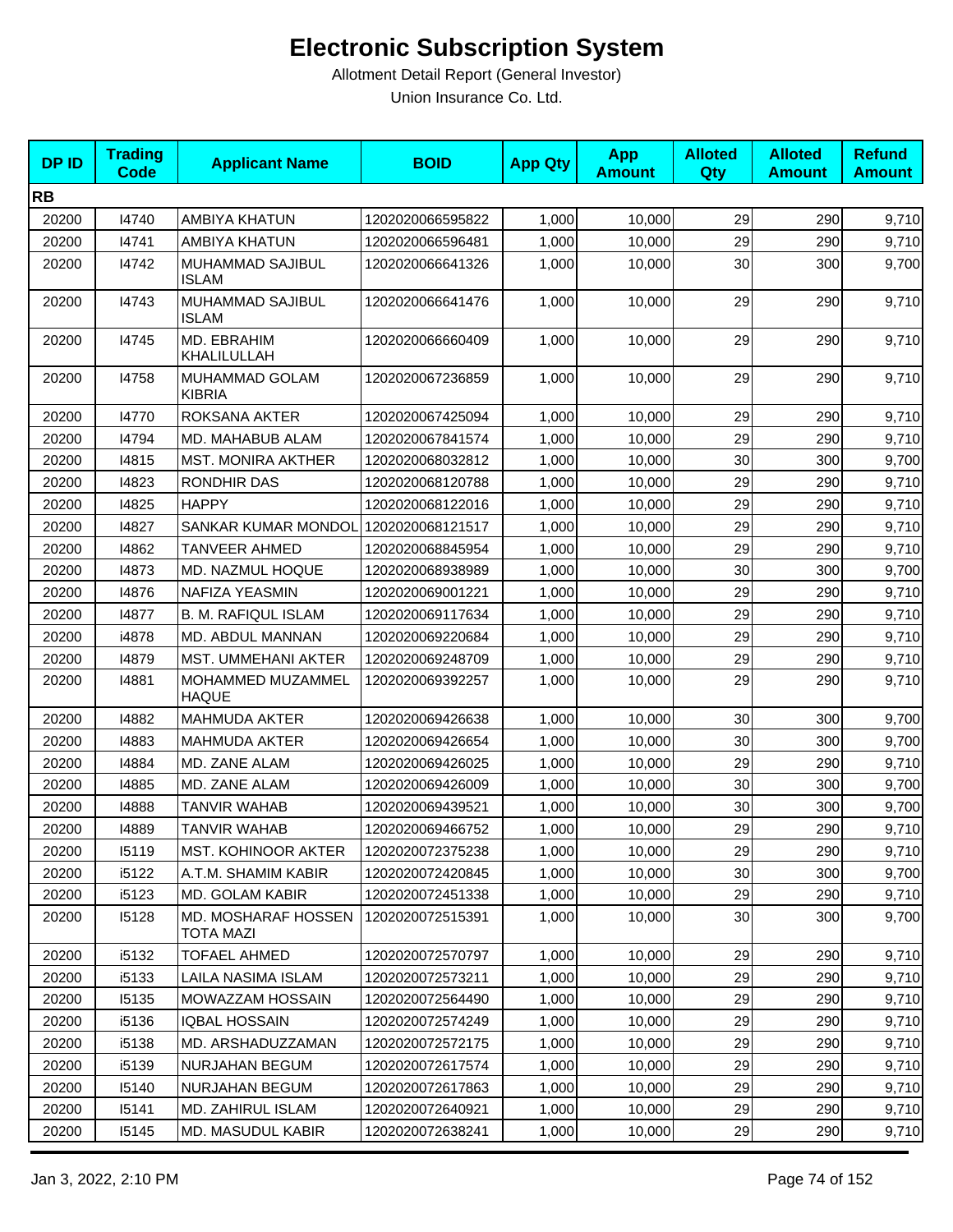| <b>DPID</b> | <b>Trading</b><br><b>Code</b> | <b>Applicant Name</b>                    | <b>BOID</b>      | <b>App Qty</b> | <b>App</b><br><b>Amount</b> | <b>Alloted</b><br>Qty | <b>Alloted</b><br><b>Amount</b> | <b>Refund</b><br><b>Amount</b> |
|-------------|-------------------------------|------------------------------------------|------------------|----------------|-----------------------------|-----------------------|---------------------------------|--------------------------------|
| <b>RB</b>   |                               |                                          |                  |                |                             |                       |                                 |                                |
| 20200       | i5146                         | MD. MASUDUL KABIR                        | 1202020072638276 | 1,000          | 10,000                      | 29                    | 290                             | 9,710                          |
| 20200       | i5147                         | MUHAMMAD MAINUL<br><b>ISLAM NEAZ</b>     | 1202020072707348 | 1,000          | 10,000                      | 29                    | 290                             | 9,710                          |
| 20200       | i5148                         | MUHAMMAD MAINUL<br><b>ISLAM NEAZ</b>     | 1202020072707331 | 1,000          | 10,000                      | 29                    | 290                             | 9,710                          |
| 20200       | i5149                         | <b>HABIBA RASHID</b>                     | 1202020072756473 | 1,000          | 10,000                      | 29                    | 290                             | 9,710                          |
| 20200       | 15151                         | MOHAMMAD ABDUL<br><b>MANNAN</b>          | 1202020072774072 | 1,000          | 10,000                      | 29                    | 290                             | 9,710                          |
| 20200       | 15153                         | MD. ANWAR HOSSAIN                        | 1202020072860054 | 1,000          | 10,000                      | 29                    | 290                             | 9,710                          |
| 20200       | i5154                         | MD. ANWAR HOSSAIN                        | 1202020072860089 | 1,000          | 10,000                      | 30                    | 300                             | 9,700                          |
| 20200       | i5157                         | A.T.M. SHAMIM KABIR                      | 1202020073068294 | 1,000          | 10,000                      | 29                    | 290                             | 9,710                          |
| 20200       | 15159                         | <b>HABIBA RASHID</b>                     | 1202020073053912 | 1,000          | 10,000                      | 29                    | 290                             | 9,710                          |
| 20200       | 15175                         | <b>RONI SHAHA</b>                        | 1202020073220271 | 1,000          | 10,000                      | 29                    | 290                             | 9,710                          |
| 20200       | 15178                         | JIBAN CHANDRA ROY                        | 1202020073219843 | 1,000          | 10,000                      | 29                    | 290                             | 9,710                          |
| 20200       | 15180                         | YEAMINAR RASHID                          | 1202020073305255 | 1,000          | 10,000                      | 30                    | 300                             | 9,700                          |
| 20200       | i5181                         | SELINA NAZRUL MUKTA                      | 1202020073972859 | 1,000          | 10,000                      | 30                    | 300                             | 9,700                          |
| 20200       | 15188                         | MD. ZAHANGIR HOSSAIN                     | 1202020073337280 | 1,000          | 10,000                      | 29                    | 290                             | 9,710                          |
| 20200       | i5189                         | MD. ABDUR RAHMAN<br><b>SHEIKH</b>        | 1202020073527041 | 1,000          | 10,000                      | 30                    | 300                             | 9,700                          |
| 20200       | 15193                         | SAJIB AHMED                              | 1202020073395938 | 1,000          | 10,000                      | 29                    | 290                             | 9,710                          |
| 20200       | 15194                         | <b>SAJIB AHMED</b>                       | 1202020073395946 | 1,000          | 10,000                      | 30                    | 300                             | 9,700                          |
| 20200       | 15198                         | <b>MILONI HALDER</b>                     | 1202020073430852 | 1,000          | 10,000                      | 29                    | 290                             | 9,710                          |
| 20200       | 15199                         | <b>MILONI HALDER</b>                     | 1202020073430860 | 1,000          | 10,000                      | 30                    | 300                             | 9,700                          |
| 20200       | 15200                         | NIRMAL ROY                               | 1202020073431129 | 1,000          | 10,000                      | 29                    | 290                             | 9,710                          |
| 20200       | 15201                         | <b>NIRMAL ROY</b>                        | 1202020073431153 | 1,000          | 10,000                      | 29                    | 290                             | 9,710                          |
| 20200       | 15212                         | SANZIDA SHARMIN                          | 1202020073793794 | 1,000          | 10,000                      | 29                    | 290                             | 9,710                          |
| 20200       | 15225                         | <b>SAROJ KUMAR DAS</b>                   | 1202020073720128 | 1,000          | 10,000                      | 29                    | 290                             | 9,710                          |
| 20200       | i5233                         | MD. NAZMUL HOQUE                         | 1202020073767956 | 1,000          | 10,000                      | 29                    | 290                             | 9,710                          |
| 20200       | 15239                         | KAZI AYESHA                              | 1202020073793700 | 1,000          | 10,000                      | 29                    | 290                             | 9,710                          |
| 20200       | i5242                         | SHUKLA SUR<br><b>CHOWDHURY</b>           | 1202020074572658 | 1,000          | 10,000                      | 29                    | 290                             | 9,710                          |
| 20200       | 15245                         | MD. MOZAMMEL HOQUE                       | 1202020073834135 | 1,000          | 10,000                      | 30                    | 300                             | 9,700                          |
| 20200       | i5246                         | MEHERUNNESA.                             | 1202020073834079 | 1,000          | 10,000                      | 30                    | 300                             | 9,700                          |
| 20200       | 15247                         | SHAHIDA SULTANA                          | 1202020073833925 | 1,000          | 10,000                      | 30                    | 300                             | 9,700                          |
| 20200       | 15248                         | SHAHIDA SULTANA                          | 1202020073833933 | 1,000          | 10,000                      | 30                    | 300                             | 9,700                          |
| 20200       | i5250                         | MD. REZAUL ISLAM                         | 1202020073856021 | 1,000          | 10,000                      | 29                    | 290                             | 9,710                          |
| 20200       | i5251                         | <b>SHABBIR AHMED</b><br><b>CHOUDHURY</b> | 1202020073856784 | 1,000          | 10,000                      | 30                    | 300                             | 9,700                          |
| 20200       | i5256                         | <b>MASHFIKA HOSSAIN</b>                  | 1202020073927087 | 1,000          | 10,000                      | 29                    | 290                             | 9,710                          |
| 20200       | 15257                         | TANIA YEASMIN SHAMPA                     | 1202020073926951 | 1,000          | 10,000                      | 29                    | 290                             | 9,710                          |
| 20200       | i5258                         | <b>MD. ATIQUR RAHMAN</b>                 | 1202020073927151 | 1,000          | 10,000                      | 30                    | 300                             | 9,700                          |
| 20200       | i5261                         | SHAHEENA HAQUE                           | 1202020073984079 | 1,000          | 10,000                      | 30                    | 300                             | 9,700                          |
| 20200       | i5262                         | SHAHEENA HAQUE                           | 1202020073961632 | 1,000          | 10,000                      | 29                    | 290                             | 9,710                          |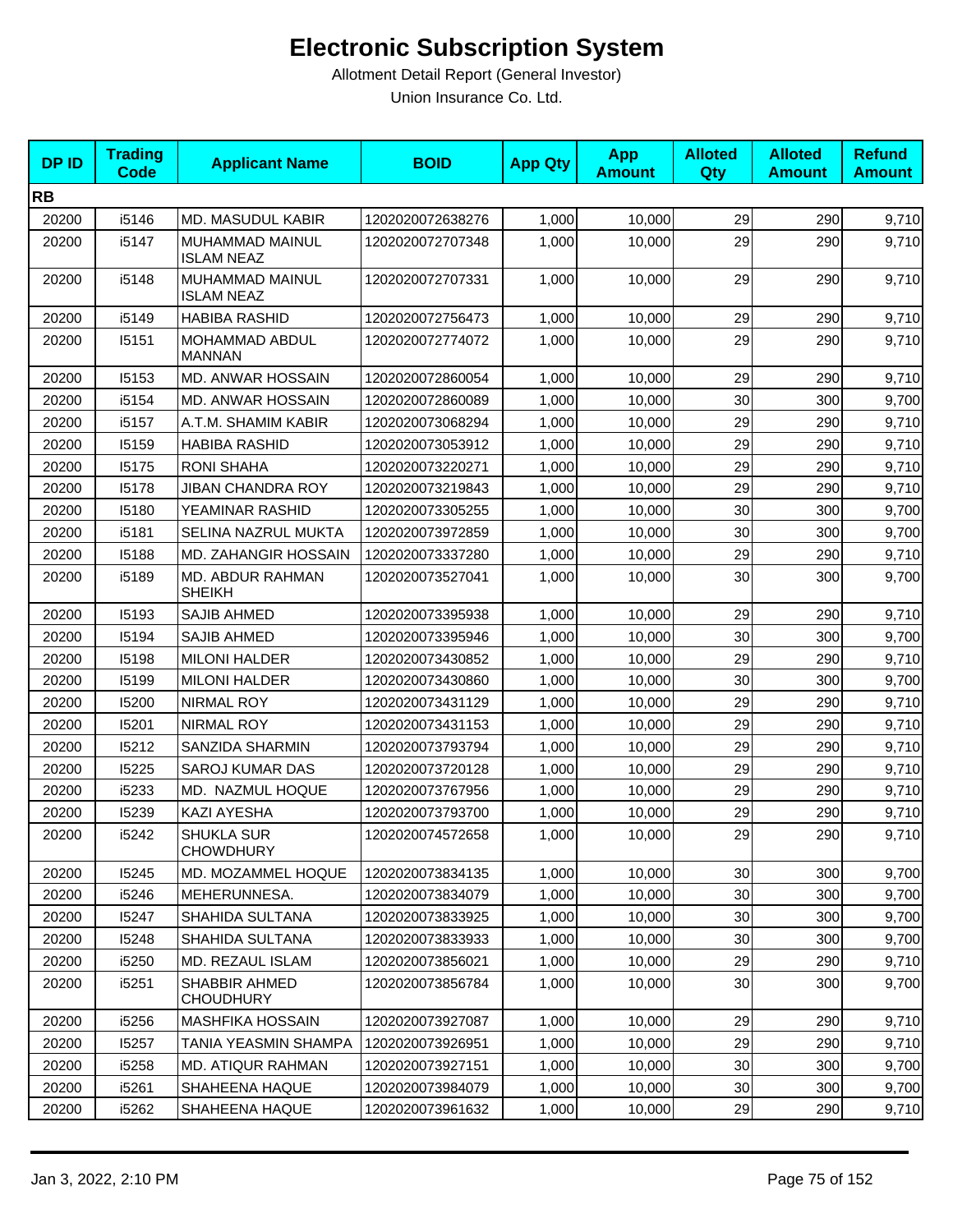| <b>DPID</b> | <b>Trading</b><br><b>Code</b> | <b>Applicant Name</b>                       | <b>BOID</b>      | <b>App Qty</b> | <b>App</b><br><b>Amount</b> | <b>Alloted</b><br>Qty | <b>Alloted</b><br><b>Amount</b> | <b>Refund</b><br><b>Amount</b> |
|-------------|-------------------------------|---------------------------------------------|------------------|----------------|-----------------------------|-----------------------|---------------------------------|--------------------------------|
| <b>RB</b>   |                               |                                             |                  |                |                             |                       |                                 |                                |
| 20200       | i5264                         | A.K.M. SHAKHAWAT<br><b>HUSSAIN</b>          | 1202020074042516 | 1,000          | 10,000                      | 29                    | 290                             | 9,710                          |
| 20200       | i5266                         | MD. AFJAL ALI RATAN                         | 1202020074052888 | 1,000          | 10,000                      | 29                    | 290                             | 9,710                          |
| 20200       | i5268                         | <b>TANIA AKTER</b>                          | 1202020074050035 | 1,000          | 10,000                      | 30                    | 300                             | 9,700                          |
| 20200       | i5274                         | SYEDA TANJIDA ALAM                          | 1202020074083932 | 1,000          | 10,000                      | 29                    | 290                             | 9,710                          |
| 20200       | 15275                         | MRS. MORSHEDA BANU                          | 1202020074221094 | 1,000          | 10,000                      | 30                    | 300                             | 9,700                          |
| 20200       | i5280                         | <b>IFTEKHAR BHUIYAN</b>                     | 1202020074118269 | 1,000          | 10,000                      | 29                    | 290                             | 9,710                          |
| 20200       | i5281                         | <b>MST. SUFIA BEGUM</b>                     | 1202020074132852 | 1.000          | 10,000                      | 29                    | 290                             | 9,710                          |
| 20200       | 15282                         | MST. SUFIA BEGUM                            | 1202020074132836 | 1,000          | 10,000                      | 30                    | 300                             | 9,700                          |
| 20200       | i5283                         | <b>MD. JAHANGIR ALAM</b>                    | 1202020074134182 | 1,000          | 10,000                      | 29                    | 290                             | 9,710                          |
| 20200       | G1320                         | MD. FAISAL BIN HAFIZ                        | 1202020066858571 | 1,000          | 10,000                      | 29                    | 290                             | 9,710                          |
| 20200       | G1374                         | KISHORE KUMAR SAHA                          | 1202020067185624 | 1,000          | 10,000                      | 29                    | 290                             | 9,710                          |
| 20200       | G1387                         | MD. ABDUL KADER                             | 1202020001010770 | 1,000          | 10,000                      | 29                    | 290                             | 9,710                          |
| 20200       | G1453                         | MD. ATAUR RAHMAN                            | 1202020067290541 | 1,000          | 10,000                      | 29                    | 290                             | 9,710                          |
| 20200       | G1484                         | <b>HABIBA HOSSAIN</b>                       | 1202020067322624 | 1,000          | 10,000                      | 29                    | 290                             | 9,710                          |
| 20200       | G1485                         | MD. AKHTER HOSSAIN                          | 1202020067322667 | 1,000          | 10,000                      | 29                    | 290                             | 9,710                          |
| 20200       | G1488                         | MD. SALIM                                   | 1202020067352642 | 1,000          | 10,000                      | 29                    | 290                             | 9,710                          |
| 20200       | G1489                         | AMBIA KHANAM                                | 1202020067394335 | 1,000          | 10,000                      | 29                    | 290                             | 9,710                          |
| 20200       | G1490                         | AMBIA KHANAM                                | 1202020067394426 | 1,000          | 10,000                      | 30                    | 300                             | 9,700                          |
| 20200       | G1503                         | <b>KANCHAN MALA</b>                         | 1202020067497699 | 1,000          | 10,000                      | 30                    | 300                             | 9,700                          |
| 20200       | G1507                         | MD. ABDUL ALIM                              | 1202020067542792 | 1,000          | 10,000                      | 29                    | 290                             | 9,710                          |
| 20200       | G1516                         | <b>BASANTI RANI</b><br><b>SUTRADAR</b>      | 1202020067775861 | 1,000          | 10,000                      | 29                    | 290                             | 9,710                          |
| 20200       | G1517                         | NAYAN SUTRADHAR                             | 1202020067776451 | 1,000          | 10,000                      | 30                    | 300                             | 9,700                          |
| 20200       | G1521                         | KANAI SUTRADHAR                             | 1202020067777264 | 1,000          | 10,000                      | 29                    | 290                             | 9,710                          |
| 20200       | G1523                         | <b>BISHWAJIT CHANDRA</b><br><b>SUTRADAR</b> | 1202020067780377 | 1,000          | 10,000                      | 29                    | 290                             | 9,710                          |
| 20200       | G1525                         | <b>KANAI SUTRADHAR</b>                      | 1202020067777256 | 1,000          | 10,000                      | 29                    | 290                             | 9,710                          |
| 20200       | G1526                         | <b>KAMOL SUTRADHAR</b>                      | 1202020067781403 | 1,000          | 10,000                      | 29                    | 290                             | 9,710                          |
| 20200       | G1527                         | KAMOL SUTRADHAR                             | 1202020067781438 | 1,000          | 10,000                      | 29                    | 290                             | 9,710                          |
| 20200       | G1531                         | <b>SAJOL KANTI</b><br><b>SUTRADHAR</b>      | 1202020067792330 | 1,000          | 10,000                      | 29                    | 290                             | 9,710                          |
| 20200       | G1533                         | SOUMEN SUTRADHAR                            | 1202020067793551 | 1,000          | 10,000                      | 30                    | 300                             | 9,700                          |
| 20200       | 25446                         | <b>MR.SHISHIR RANJAN</b><br><b>HOWLADER</b> | 1202020008207981 | 1,000          | 10,000                      | 29                    | 290                             | 9,710                          |
| 20200       | 25450                         | SABINA EIASMIN                              | 1202020008206802 | 1,000          | 10,000                      | 30                    | 300                             | 9,700                          |
| 20200       | 25451                         | SABINA EIASMIN                              | 1202020008206829 | 1,000          | 10,000                      | 30                    | 300                             | 9,700                          |
| 20200       | 25524                         | <b>MD.ABDUR RASHID</b>                      | 1202020008235751 | 1,000          | 10,000                      | 30                    | 300                             | 9,700                          |
| 20200       | 25525                         | <b>MD.ABDUR RASHID</b>                      | 1202020008235761 | 1,000          | 10,000                      | 29                    | 290                             | 9,710                          |
| 20200       | 25543                         | <b>KAMALESH ROY</b>                         | 1202020008243021 | 1,000          | 10,000                      | 30                    | 300                             | 9,700                          |
| 20200       | 25591                         | <b>SARWAR ALAM</b>                          | 1202020000495921 | 1,000          | 10,000                      | 29                    | 290                             | 9,710                          |
| 20200       | 29842                         | <b>SURAJIT ROY</b>                          | 1202020009386972 | 1,000          | 10,000                      | 29                    | 290                             | 9,710                          |
| 20200       | 29843                         | SURAJIT ROY                                 | 1202020009387214 | 1,000          | 10,000                      | 30 <sup>°</sup>       | 300                             | 9,700                          |
| 20200       | 29874                         | NIKHIL CHANDRA DEY                          | 1202020009333188 | 1,000          | 10,000                      | 29                    | 290                             | 9,710                          |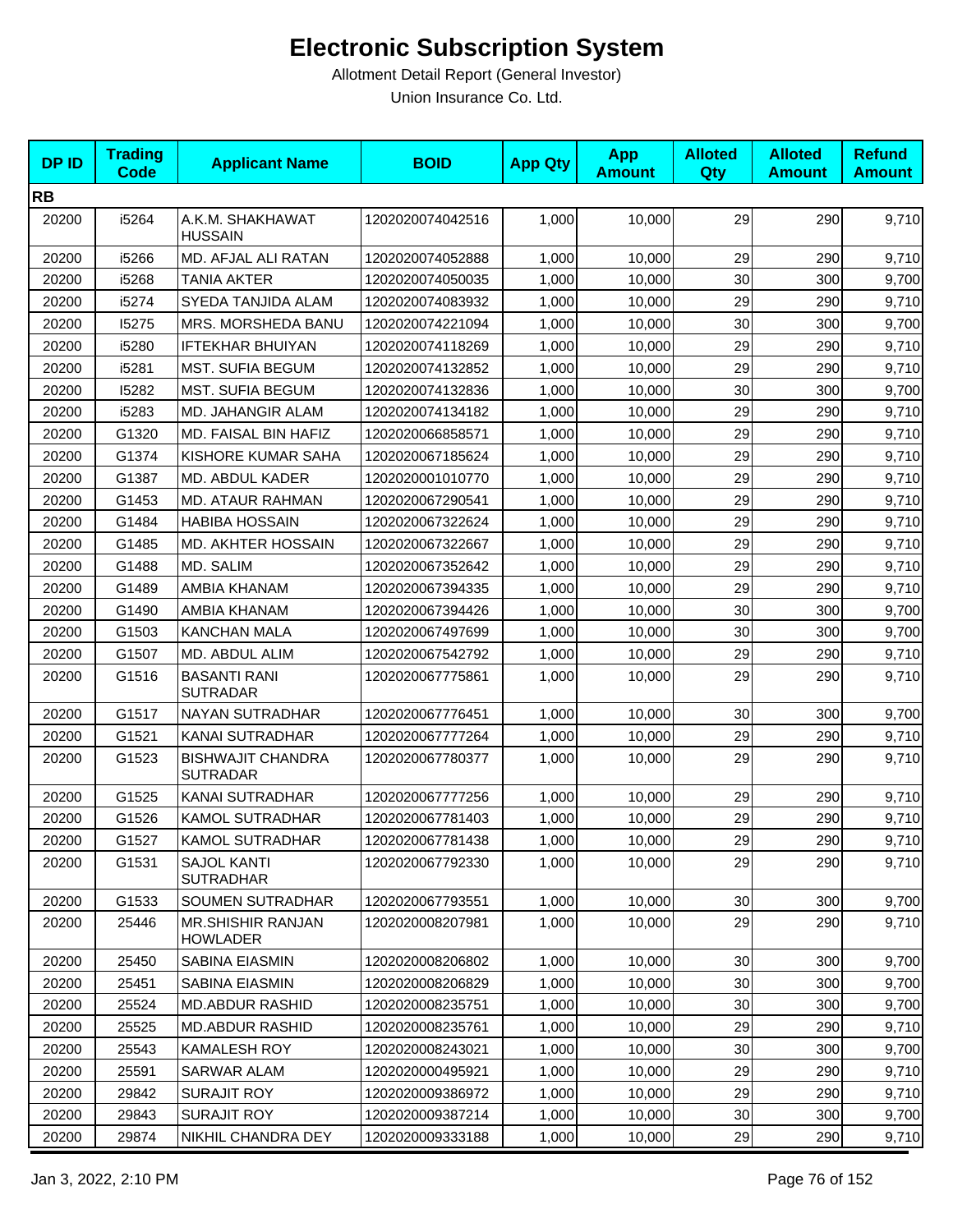| <b>DPID</b> | <b>Trading</b><br><b>Code</b> | <b>Applicant Name</b>                      | <b>BOID</b>      | <b>App Qty</b> | <b>App</b><br><b>Amount</b> | <b>Alloted</b><br>Qty | <b>Alloted</b><br><b>Amount</b> | <b>Refund</b><br><b>Amount</b> |
|-------------|-------------------------------|--------------------------------------------|------------------|----------------|-----------------------------|-----------------------|---------------------------------|--------------------------------|
| <b>RB</b>   |                               |                                            |                  |                |                             |                       |                                 |                                |
| 20200       | 29901                         | <b>MD.IQBAL HOSSAIN</b>                    | 1202020009555494 | 1,000          | 10,000                      | 29                    | 290                             | 9,710                          |
| 20200       | 02885                         | <b>MR.M MOSHAROF</b><br><b>HOSSAIN</b>     | 1202020001114614 | 1,000          | 10,000                      | 29                    | 290                             | 9,710                          |
| 20200       | 02890                         | MR.MD.AZHARUL HOQUE<br><b>CHOWDHURY</b>    | 1202020001179273 | 1,000          | 10,000                      | 30                    | 300                             | 9,700                          |
| 20200       | 02893                         | MRS.HALIMA BEGUM                           | 1202020001179305 | 1,000          | 10,000                      | 29                    | 290                             | 9,710                          |
| 20200       | 02901                         | MRS.RASHIDA BEGUM                          | 1202020001116897 | 1,000          | 10,000                      | 29                    | 290                             | 9,710                          |
| 20200       | 02909                         | MUNJURA KHATUN<br><b>BHUIYAN</b>           | 1202020001121262 | 1,000          | 10,000                      | 29                    | 290                             | 9,710                          |
| 20200       | 02914                         | <b>MD ABUL KHAIR</b>                       | 1202020001121270 | 1,000          | 10,000                      | 29                    | 290                             | 9,710                          |
| 20200       | 02923                         | <b>MD ZAKIR HOSSAIN</b><br><b>MOZUMDER</b> | 1202020001154142 | 1,000          | 10,000                      | 29                    | 290                             | 9,710                          |
| 20200       | 02935                         | MR.MD.RABIUL ISALM                         | 1202020001154680 | 1,000          | 10,000                      | 29                    | 290                             | 9,710                          |
| 20200       | 02944                         | <b>MR.SHUVRA DAS</b>                       | 1202020001130950 | 1,000          | 10,000                      | 29                    | 290                             | 9,710                          |
| 20200       | 02959                         | MR.NABI-US-SALEEM                          | 1202020001154530 | 1,000          | 10,000                      | 29                    | 290                             | 9,710                          |
| 20200       | 02962                         | MR.A.K.M.FIROZ KHAN                        | 1202020001154126 | 1,000          | 10,000                      | 29                    | 290                             | 9,710                          |
| 20200       | 02971                         | <b>SRUTI KANA BARAL</b>                    | 1202020001156513 | 1,000          | 10,000                      | 29                    | 290                             | 9,710                          |
| 20200       | 03000                         | <b>KAZAL KUMAR SARKAR</b>                  | 1202020001522585 | 1,000          | 10,000                      | 29                    | 290                             | 9,710                          |
| 20200       | 03020                         | MRS.RAMA RANI GOON                         | 1202020001179455 | 1,000          | 10.000                      | 30                    | 300                             | 9,700                          |
| 20200       | 03093                         | MR. OBAIDUR RAHMAN                         | 1202020001158017 | 1,000          | 10,000                      | 30                    | 300                             | 9,700                          |
| 20200       | 06667                         | MR.MD.ZAKIR HOSSAIN                        | 1202020002341935 | 1,000          | 10,000                      | 30                    | 300                             | 9,700                          |
| 20200       | 07002                         | MR.MD.MAHMUDUR<br><b>RAHMAN</b>            | 1202020002232111 | 1,000          | 10,000                      | 29                    | 290                             | 9,710                          |
| 20200       | 0c484                         | MD. NAZRUL ISLAM                           | 1202020050958565 | 1,000          | 10,000                      | 29                    | 290                             | 9,710                          |
| 20200       | 0C485                         | MD. NAZRUL ISLAM                           | 1202020050958591 | 1,000          | 10,000                      | 30                    | 300                             | 9,700                          |
| 20200       | 0C577                         | RUMANA KHANDAKER                           | 1202020052901619 | 1,000          | 10,000                      | 29                    | 290                             | 9,710                          |
| 20200       | 0C614                         | MIRZA ABDUL HAI                            | 1202020053176294 | 1,000          | 10,000                      | 30                    | 300                             | 9,700                          |
| 20200       | 0C636                         | ABDUOLLAH AL IMAM                          | 1202020053334424 | 1,000          | 10,000                      | 29                    | 290                             | 9,710                          |
| 20200       | 0C754                         | <b>SHARIF AHMED</b>                        | 1202020053841188 | 1,000          | 10,000                      | 29                    | 290                             | 9,710                          |
| 20200       | 0C772                         | <b>MAHMUDA AKTER</b>                       | 1202020053895404 | 1,000          | 10,000                      | 29                    | 290                             | 9,710                          |
| 20200       | 0C773                         | MAHBUBA SULTANA                            | 1202020053897438 | 1,000          | 10,000                      | 30 <sub>0</sub>       | 300                             | 9,700                          |
| 20200       | 0C774                         | <b>MAHBUBA SULTANA</b>                     | 1202020053898044 | 1,000          | 10,000                      | 29                    | 290                             | 9,710                          |
| 20200       | 0H302                         | <b>ASHKER IBNA SHAHID</b>                  | 1202020033792581 | 1,000          | 10,000                      | 29                    | 290                             | 9,710                          |
| 20200       | 0H308                         | ABU MD. JAKIR HOSSAIN                      | 1202020027506142 | 1,000          | 10,000                      | 30                    | 300                             | 9,700                          |
| 20200       | 0H309                         | <b>MD. TAHIR HOSSAIN</b>                   | 1202020028310733 | 1,000          | 10,000                      | 29                    | 290                             | 9,710                          |
| 20200       | 0H329                         | SHAHADAT HOSSAIN                           | 1202020030670057 | 1,000          | 10,000                      | 29                    | 290                             | 9,710                          |
| 20200       | 0H412                         | <b>TOFAYAL AHMED</b>                       | 1202020050882630 | 1,000          | 10,000                      | 29                    | 290                             | 9,710                          |
| 20200       | 0H435                         | MD. AMINUL ISLAM<br>BHUIYAN                | 1202020051315787 | 1,000          | 10,000                      | 30                    | 300                             | 9,700                          |
| 20200       | 0H436                         | MD. AMINUL ISLAM<br><b>BHUIYAN</b>         | 1202020051344768 | 1,000          | 10,000                      | 30                    | 300                             | 9,700                          |
| 20200       | 0H462                         | MOHAMMAD OLIULLAH                          | 1202020009065806 | 1,000          | 10,000                      | 29                    | 290                             | 9,710                          |
| 20200       | 0H484                         | ABU MD. JAKIR HOSSAIN                      | 1202020051769596 | 1,000          | 10,000                      | 29                    | 290                             | 9,710                          |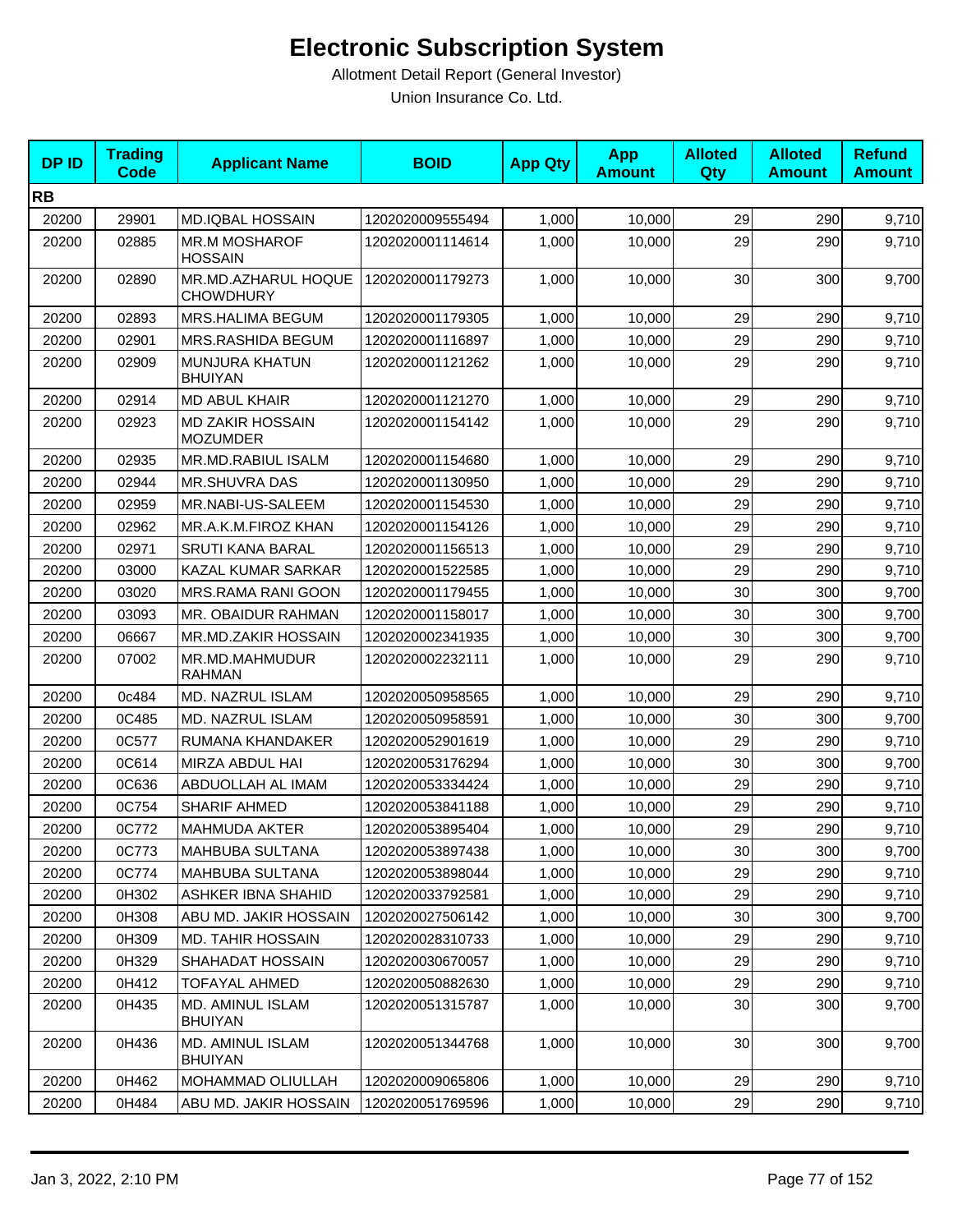| <b>DPID</b> | <b>Trading</b><br><b>Code</b> | <b>Applicant Name</b>                         | <b>BOID</b>      | <b>App Qty</b> | <b>App</b><br><b>Amount</b> | <b>Alloted</b><br>Qty | <b>Alloted</b><br><b>Amount</b> | <b>Refund</b><br><b>Amount</b> |
|-------------|-------------------------------|-----------------------------------------------|------------------|----------------|-----------------------------|-----------------------|---------------------------------|--------------------------------|
| <b>RB</b>   |                               |                                               |                  |                |                             |                       |                                 |                                |
| 20200       | 12320                         | MR.MOHAMMAD OSMAN<br><b>GHANI</b>             | 1202020004303880 | 1,000          | 10,000                      | 30                    | 300                             | 9,700                          |
| 20200       | 12321                         | <b>MOHAMMAD OSMAN</b><br><b>GHANI</b>         | 1202020004303899 | 1,000          | 10,000                      | 30                    | 300                             | 9,700                          |
| 20200       | 12331                         | MR.MD.ABDUR RAHMAN                            | 1202020004312824 | 1,000          | 10,000                      | 29                    | 290                             | 9,710                          |
| 20200       | 12388                         | MRS.HOSNE ARA SHAFIQ                          | 1202020004327958 | 1,000          | 10,000                      | 29                    | 290                             | 9,710                          |
| 20200       | 12391                         | MR.MD.ZILLUR RAHMAN                           | 1202020004327931 | 1,000          | 10,000                      | 29                    | 290                             | 9,710                          |
| 20200       | 12392                         | MR.MD.ZILLUR RAHMAN                           | 1202020004327941 | 1,000          | 10,000                      | 30                    | 300                             | 9,700                          |
| 20200       | 12395                         | MR.MD.DULAL<br><b>HOWLADER</b>                | 1202020004328176 | 1,000          | 10,000                      | 29                    | 290                             | 9,710                          |
| 20200       | 12428                         | <b>MR.SUDIP KUMAR</b><br><b>BHATTACHARJEE</b> | 1202020004338205 | 1,000          | 10,000                      | 29                    | 290                             | 9,710                          |
| 20200       | 12430                         | MR.MOHD.IBRAHIM KABIR 1202020004345000        |                  | 1,000          | 10,000                      | 29                    | 290                             | 9,710                          |
| 20200       | 12431                         | MOHD. IBRAHIM KABIR                           | 1202020004342130 | 1,000          | 10,000                      | 29                    | 290                             | 9,710                          |
| 20200       | 12491                         | <b>MR.APOLLO SARKER</b>                       | 1202020004378718 | 1,000          | 10,000                      | 29                    | 290                             | 9,710                          |
| 20200       | 12514                         | <b>MD.JAHANGIR HOSSAIN</b>                    | 1202020004388683 | 1,000          | 10,000                      | 29                    | 290                             | 9,710                          |
| 20200       | 12554                         | MR.MD.FAZLUL HAQUE                            | 1202020004403311 | 1,000          | 10,000                      | 30                    | 300                             | 9,700                          |
| 20200       | 16662                         | <b>TRIPTI DAS</b>                             | 1202020005716358 | 1,000          | 10,000                      | 29                    | 290                             | 9,710                          |
| 20200       | 16663                         | <b>TRIPTI DAS</b>                             | 1202020005716374 | 1,000          | 10,000                      | 29                    | 290                             | 9,710                          |
| 20200       | 16729                         | <b>NAHEDA PARVIN</b>                          | 1202020005734883 | 1,000          | 10,000                      | 29                    | 290                             | 9,710                          |
| 20200       | 16757                         | MD.NAZMUL ANOWAR                              | 1202020005751983 | 1,000          | 10,000                      | 29                    | 290                             | 9,710                          |
| 20200       | 16782                         | <b>IQBAL SHARIF</b>                           | 1202020005762281 | 1,000          | 10,000                      | 29                    | 290                             | 9,710                          |
| 20200       | 16794                         | MD.ABUBAKAR SIDDIQUE                          | 1202020005765713 | 1,000          | 10,000                      | 30                    | 300                             | 9,700                          |
| 20200       | 21280                         | <b>MD.ABU TAHER</b>                           | 1202020006921964 | 1,000          | 10,000                      | 29                    | 290                             | 9,710                          |
| 20200       | 21308                         | <b>BISHAWAZIT BHOWMIK</b>                     | 1202020006874176 | 1,000          | 10,000                      | 30                    | 300                             | 9,700                          |
| 20200       | 21331                         | <b>AMINUL AZAM</b>                            | 1202020006903993 | 1,000          | 10,000                      | 30                    | 300                             | 9,700                          |
| 20200       | 21333                         | LUTFOR RAHMAN                                 | 1202020006903918 | 1,000          | 10,000                      | 30                    | 300                             | 9,700                          |
| 20200       | 21335                         | <b>ASHIQUR RAHMAN</b>                         | 1202020006901159 | 1,000          | 10,000                      | 29                    | 290                             | 9,710                          |
| 20200       | 21336                         | <b>ISHA MOLLAH</b>                            | 1202020006901116 | 1,000          | 10,000                      | 29                    | 290                             | 9,710                          |
| 20200       | 21337                         | MD.MOJIBUR RAHMAN                             | 1202020006812191 | 1,000          | 10,000                      | 30 <sup>°</sup>       | 300                             | 9,700                          |
| 20200       | 21338                         | <b>MD.MOJIBUR RAHMAN</b>                      | 1202020006812213 | 1,000          | 10,000                      | 29                    | 290                             | 9,710                          |
| 20200       | 21350                         | SHAHNAZ PARVIN                                | 1202020006909262 | 1,000          | 10,000                      | 30                    | 300                             | 9,700                          |
| 20200       | 21415                         | <b>MD.JAHANGIR HOSSAIN</b><br>KHAN            | 1202020006832772 | 1,000          | 10,000                      | 29                    | 290                             | 9,710                          |
| 20200       | 21416                         | <b>MD.JAHANGIR HOSSAIN</b><br><b>KHAN</b>     | 1202020006832756 | 1,000          | 10,000                      | 30                    | 300                             | 9,700                          |
| 20200       | 21427                         | MD.SHAHJAMAL<br><b>HOWLADER</b>               | 1202020006962561 | 1,000          | 10,000                      | 30                    | 300                             | 9,700                          |
| 20200       | 21465                         | MD FARHADUL ISLAM                             | 1202020006960736 | 1,000          | 10,000                      | 29                    | 290                             | 9,710                          |
| 20200       | 21468                         | <b>MD.NASIR UDDIN</b>                         | 1202020006956222 | 1,000          | 10,000                      | 29                    | 290                             | 9,710                          |
| 20200       | 21489                         | <b>HASMAT ARA</b>                             | 1202020006984763 | 1,000          | 10,000                      | 29                    | 290                             | 9,710                          |
| 20200       | 21490                         | KERAMAT ALI HOWLADER 1202020006999241         |                  | 1,000          | 10,000                      | 29                    | 290                             | 9,710                          |
| 20200       | 21491                         | KERAMAT ALI HOWLADER 1202020006999383         |                  | 1,000          | 10,000                      | 29                    | 290                             | 9,710                          |
| 20200       | 21582                         | SK.NAZIA NAFIZ                                | 1202020006998983 | 1,000          | 10,000                      | 30                    | 300                             | 9,700                          |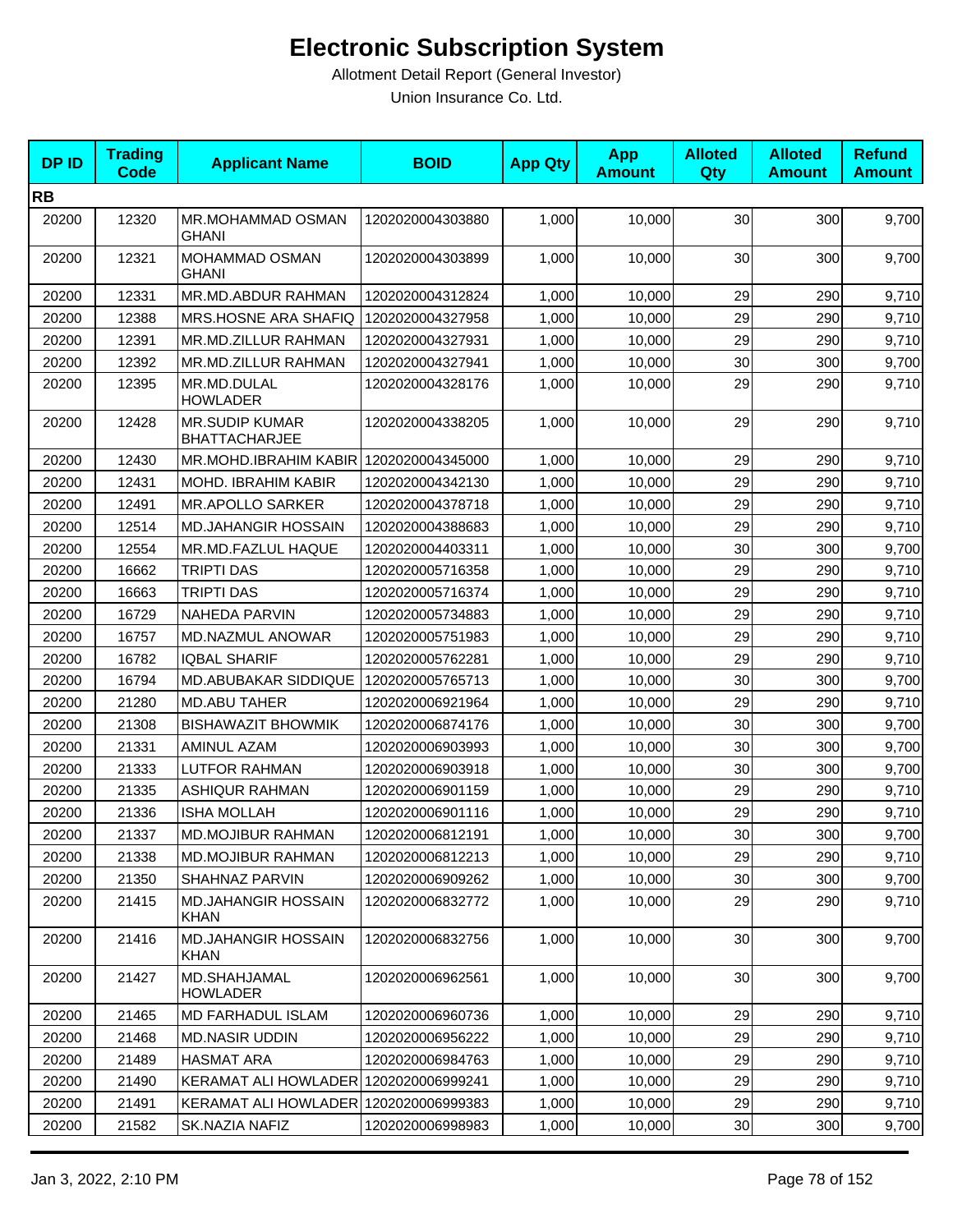| <b>DPID</b> | <b>Trading</b><br><b>Code</b> | <b>Applicant Name</b>                   | <b>BOID</b>      | <b>App Qty</b> | <b>App</b><br><b>Amount</b> | <b>Alloted</b><br>Qty | <b>Alloted</b><br><b>Amount</b> | <b>Refund</b><br><b>Amount</b> |
|-------------|-------------------------------|-----------------------------------------|------------------|----------------|-----------------------------|-----------------------|---------------------------------|--------------------------------|
| <b>RB</b>   |                               |                                         |                  |                |                             |                       |                                 |                                |
| 20200       | 21583                         | <b>MOMOTAZ BEGUM</b>                    | 1202020006999118 | 1,000          | 10,000                      | 29                    | 290                             | 9,710                          |
| 20200       | 25662                         | SHOHEL AHMED                            | 1202020008374238 | 1,000          | 10,000                      | 29                    | 290                             | 9,710                          |
| 20200       | 25664                         | RABEKA YASMIN                           | 1202020008374262 | 1,000          | 10,000                      | 29                    | 290                             | 9,710                          |
| 20200       | 25665                         | MRS.SHAHNAJ                             | 1202020008374270 | 1,000          | 10,000                      | 29                    | 290                             | 9,710                          |
| 20200       | 25675                         | <b>MS.MANIKA RANI TARUA</b>             | 1202020008336181 | 1,000          | 10,000                      | 29                    | 290                             | 9,710                          |
| 20200       | 25676                         | <b>MS.MANIKA RANI TARUA</b>             | 1202020008336221 | 1,000          | 10,000                      | 30                    | 300                             | 9,700                          |
| 20200       | 25727                         | <b>MD.HARUNUR RASHID</b>                | 1202020008374371 | 1,000          | 10,000                      | 30                    | 300                             | 9,700                          |
| 20200       | 25825                         | <b>KOHINOR BEGUM</b>                    | 1202020008400151 | 1,000          | 10,000                      | 29                    | 290                             | 9,710                          |
| 20200       | 25848                         | <b>MR.JAKIR</b>                         | 1202020008383273 | 1,000          | 10,000                      | 30                    | 300                             | 9,700                          |
| 20200       | 25850                         | <b>MD.KHAKON BAPERY</b>                 | 1202020008383696 | 1,000          | 10,000                      | 29                    | 290                             | 9,710                          |
| 20200       | 25851                         | <b>MD.KHAKON BAPERY</b>                 | 1202020008383728 | 1,000          | 10,000                      | 29                    | 290                             | 9,710                          |
| 20200       | 25852                         | <b>DESHAI SARATHI</b><br><b>BRAHMMA</b> | 1202020008374551 | 1,000          | 10,000                      | 30                    | 300                             | 9,700                          |
| 20200       | 25853                         | <b>DESHAI SARATHI</b><br><b>BRAHMMA</b> | 1202020008374561 | 1,000          | 10,000                      | 29                    | 290                             | 9,710                          |
| 20200       | 25862                         | MD.JANE ALAM                            | 1202020008374543 | 1,000          | 10,000                      | 30                    | 300                             | 9,700                          |
| 20200       | 25891                         | MR.TOFAEL AHMED                         | 1202020008402381 | 1,000          | 10,000                      | 29                    | 290                             | 9,710                          |
| 20200       | 25894                         | MR.MASUDUR RAHMAN                       | 1202020008402571 | 1,000          | 10,000                      | 29                    | 290                             | 9,710                          |
| 20200       | 25900                         | MD.MAZEDUR RAHMAN                       | 1202020008402943 | 1,000          | 10,000                      | 30                    | 300                             | 9,700                          |
| 20200       | 25916                         | <b>MD.ABU SUFIAN</b>                    | 1202020008428177 | 1,000          | 10,000                      | 30                    | 300                             | 9,700                          |
| 20200       | 25917                         | <b>MD.SHAHIDUL ISLAM</b>                | 1202020008428193 | 1,000          | 10,000                      | 29                    | 290                             | 9,710                          |
| 20200       | 30491                         | SAFIQUL ISLAM                           | 1202020009653159 | 1,000          | 10,000                      | 29                    | 290                             | 9,710                          |
| 20200       | 30492                         | <b>MD.SAFIQUL ISLAM</b>                 | 1202020009653167 | 1,000          | 10,000                      | 29                    | 290                             | 9,710                          |
| 20200       | 30498                         | MD.ASLAM                                | 1202020009643143 | 1,000          | 10,000                      | 29                    | 290                             | 9,710                          |
| 20200       | 30499                         | <b>MD.ABDUR RAHMAN</b>                  | 1202020009643151 | 1,000          | 10,000                      | 29                    | 290                             | 9,710                          |
| 20200       | 30500                         | <b>MD.ABDUR RAHAMAN</b>                 | 1202020009643161 | 1,000          | 10,000                      | 29                    | 290                             | 9,710                          |
| 20200       | 30501                         | MD.ISLAM                                | 1202020009643178 | 1,000          | 10,000                      | 29                    | 290                             | 9,710                          |
| 20200       | 30502                         | <b>MD.ISLAM</b>                         | 1202020009643186 | 1,000          | 10,000                      | 29                    | 290                             | 9,710                          |
| 20200       | 30513                         | MD.AMDADUL HAQUE                        | 1202020009808920 | 1,000          | 10,000                      | 29                    | 290                             | 9,710                          |
| 20200       | 30514                         | <b>MD.AMDADUL HAQUE</b>                 | 1202020009808939 | 1,000          | 10,000                      | 29                    | 290                             | 9,710                          |
| 20200       | 30516                         | <b>MOHAMMAD ANOWER</b>                  | 1202020009818911 | 1,000          | 10,000                      | 29                    | 290                             | 9,710                          |
| 20200       | 30517                         | <b>MOHAMMAD ANOWAR</b>                  | 1202020009818928 | 1,000          | 10,000                      | 30                    | 300                             | 9,700                          |
| 20200       | 30531                         | <b>BARNA CHOWDHURY</b>                  | 1202020009846864 | 1,000          | 10,000                      | 29                    | 290                             | 9,710                          |
| 20200       | 30532                         | <b>BARNA CHOWDHURY</b>                  | 1202020009846880 | 1,000          | 10,000                      | 29                    | 290                             | 9,710                          |
| 20200       | 30533                         | <b>SENTO KUNDO</b>                      | 1202020009846904 | 1,000          | 10,000                      | 29                    | 290                             | 9,710                          |
| 20200       | 30534                         | <b>SENTO KUNDO</b>                      | 1202020009846516 | 1,000          | 10,000                      | 30                    | 300                             | 9,700                          |
| 20200       | 30539                         | JUTHI RANI DAS                          | 1202020009846615 | 1,000          | 10,000                      | 30                    | 300                             | 9,700                          |
| 20200       | 30540                         | <b>JUTHI RANI DAS</b>                   | 1202020009846631 | 1,000          | 10,000                      | 29                    | 290                             | 9,710                          |
| 20200       | 00A15                         | <b>SHARIFA HAQUE</b>                    | 1202020043469306 | 1,000          | 10,000                      | 30                    | 300                             | 9,700                          |
| 20200       | 00A17                         | <b>RSA CAPITAL</b>                      | 1202020043501200 | 1,000          | 10,000                      | 29                    | 290                             | 9,710                          |
| 20200       | 00A33                         | <b>KHITISH CHANDRA</b><br><b>BACHER</b> | 1202020033311541 | 1,000          | 10,000                      | 29                    | 290                             | 9,710                          |
| 20200       | 00A35                         | Ashraf Uddin Ahmed                      | 1202020025573732 | 1,000          | 10,000                      | 30 <sub>1</sub>       | 300                             | 9,700                          |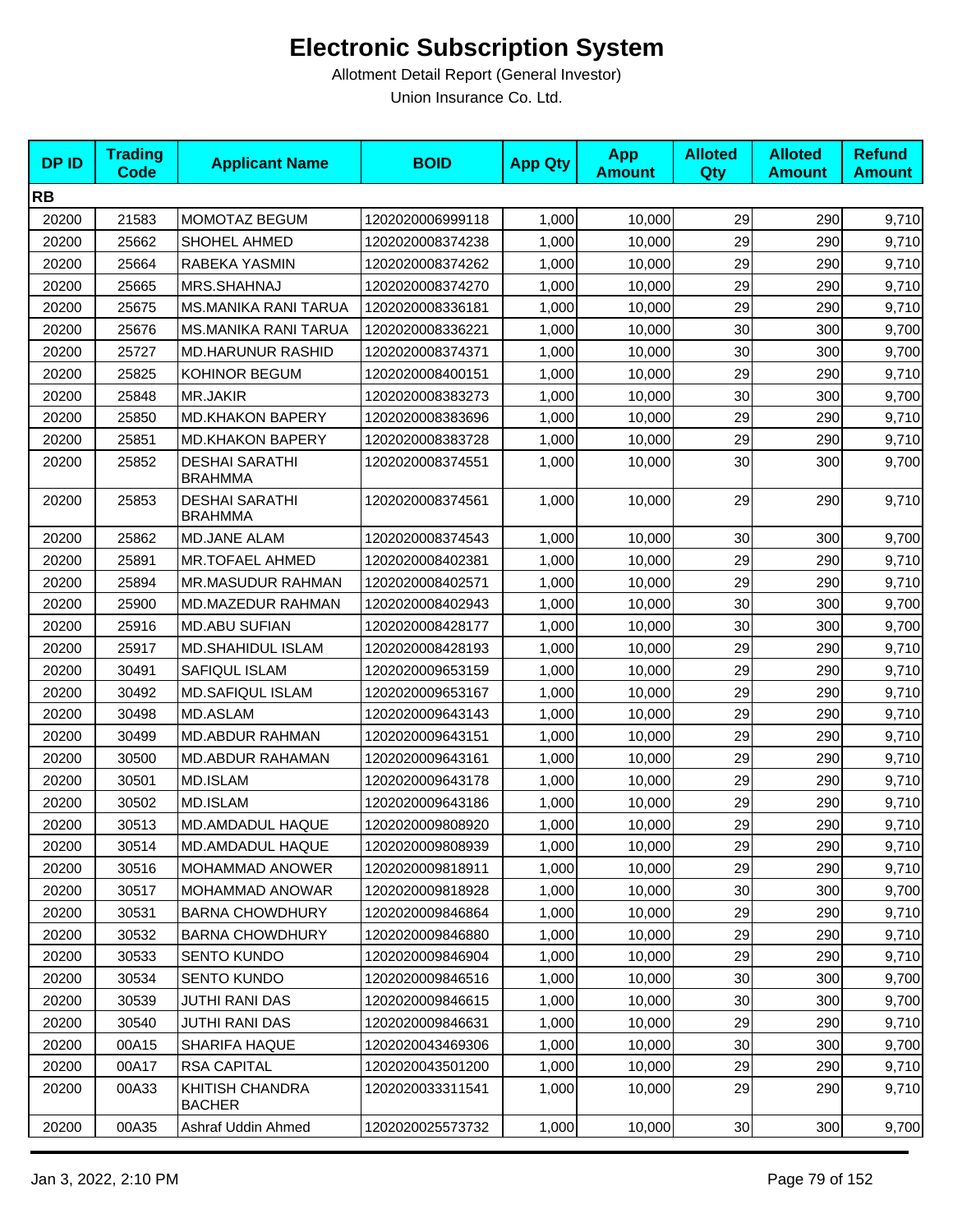| <b>DPID</b> | <b>Trading</b><br><b>Code</b> | <b>Applicant Name</b>                        | <b>BOID</b>      | <b>App Qty</b> | <b>App</b><br><b>Amount</b> | <b>Alloted</b><br>Qty | <b>Alloted</b><br><b>Amount</b> | <b>Refund</b><br><b>Amount</b> |
|-------------|-------------------------------|----------------------------------------------|------------------|----------------|-----------------------------|-----------------------|---------------------------------|--------------------------------|
| <b>RB</b>   |                               |                                              |                  |                |                             |                       |                                 |                                |
| 20200       | 00B46                         | <b>ABDUR ROUF</b>                            | 1202020043604042 | 1,000          | 10,000                      | 29                    | 290                             | 9,710                          |
| 20200       | 00B57                         | <b>SUBIR PAUL</b>                            | 1202020044216525 | 1,000          | 10,000                      | 29                    | 290                             | 9,710                          |
| 20200       | 00B58                         | MR. ASHADULLAH                               | 1202020043699141 | 1,000          | 10,000                      | 30                    | 300                             | 9,700                          |
| 20200       | 00B63                         | <b>SIKDER MOHAMMAD</b><br><b>NURUL MOMEN</b> | 1202020027663202 | 1,000          | 10,000                      | 29                    | 290                             | 9,710                          |
| 20200       | 00B89                         | PALASH DUTTA                                 | 1202020044173109 | 1,000          | 10.000                      | 29                    | 290                             | 9,710                          |
| 20200       | 00B90                         | PALASH DUTTA                                 | 1202020044178053 | 1,000          | 10,000                      | 29                    | 290                             | 9,710                          |
| 20200       | 00B91                         | <b>BILASH KUMAR DUTTA</b>                    | 1202020044178071 | 1,000          | 10,000                      | 29                    | 290                             | 9,710                          |
| 20200       | 00B92                         | <b>MITU SARKAR</b>                           | 1202020044178045 | 1,000          | 10,000                      | 30                    | 300                             | 9,700                          |
| 20200       | 00B93                         | <b>MINA RANI DUTTA</b>                       | 1202020044178061 | 1,000          | 10,000                      | 29                    | 290                             | 9,710                          |
| 20200       | 00B94                         | MINA RANI DUTTA                              | 1202020044178088 | 1,000          | 10,000                      | 29                    | 290                             | 9,710                          |
| 20200       | 00C36                         | MD. OBAIDUL HAQUE                            | 1202020008580507 | 1,000          | 10,000                      | 29                    | 290                             | 9,710                          |
| 20200       | 00C55                         | SAKIA SULTANA                                | 1202020043818880 | 1,000          | 10,000                      | 30                    | 300                             | 9,700                          |
| 20200       | 00C64                         | <b>ZARIN TASNEEM</b>                         | 1202020044663712 | 1,000          | 10,000                      | 30                    | 300                             | 9,700                          |
| 20200       | 00C65                         | <b>ZARIN TASNEEM</b>                         | 1202020044663720 | 1,000          | 10,000                      | 29                    | 290                             | 9,710                          |
| 20200       | 00C66                         | <b>SALMA KABIR</b>                           | 1202020044681983 | 1,000          | 10,000                      | 29                    | 290                             | 9,710                          |
| 20200       | 05093                         | MR.MD.AMZAD HOSSAIN                          | 1202020001795876 | 1,000          | 10,000                      | 29                    | 290                             | 9,710                          |
| 20200       | 09199                         | <b>MRS.ANGUMAN ARA</b>                       | 1202020003099955 | 1,000          | 10,000                      | 29                    | 290                             | 9,710                          |
| 20200       | 09200                         | MR.MD.SANWAR<br><b>HOSSAIN</b>               | 1202020003752339 | 1,000          | 10,000                      | 30                    | 300                             | 9,700                          |
| 20200       | 09244                         | <b>MR.RIPON SAHA</b>                         | 1202020003171021 | 1,000          | 10,000                      | 29                    | 290                             | 9,710                          |
| 20200       | 09325                         | MR.SHYAMAL KUMAR<br><b>DHAR</b>              | 1202020002734109 | 1,000          | 10,000                      | 29                    | 290                             | 9,710                          |
| 20200       | 09342                         | MR.BIMAL KUMAR ROY                           | 1202020002760102 | 1,000          | 10,000                      | 29                    | 290                             | 9,710                          |
| 20200       | 09344                         | MR.BIMAL KUMAR ROY                           | 1202020002759149 | 1,000          | 10,000                      | 29                    | 290                             | 9,710                          |
| 20200       | 09361                         | MR.MD.BABAR ALI                              | 1202020003047869 | 1,000          | 10,000                      | 29                    | 290                             | 9,710                          |
| 20200       | 09426                         | MRS.NASREEN TAMANNA                          | 1202020003161835 | 1,000          | 10,000                      | 30                    | 300                             | 9,700                          |
| 20200       | 0F518                         | <b>FAHIMA KHANOM</b>                         | 1202020044836620 | 1,000          | 10,000                      | 29                    | 290                             | 9,710                          |
| 20200       | 0F567                         | SHAFIQUR RAHMAN                              | 1202020023466517 | 1,000          | 10,000                      | 30                    | 300                             | 9,700                          |
| 20200       | 0F575                         | SARKER FORHAD AHMED   1202020000035428       |                  | 1,000          | 10,000                      | 29                    | 290                             | 9,710                          |
| 20200       | 0F579                         | SUNANDA BEPARI                               | 1202020024922105 | 1,000          | 10,000                      | 29                    | 290                             | 9,710                          |
| 20200       | 0F580                         | <b>FARAH TAHMIN RUBU</b>                     | 1202020044980749 | 1,000          | 10,000                      | 29                    | 290                             | 9,710                          |
| 20200       | 0F581                         | <b>NAZMUL HASAN</b>                          | 1202020044988539 | 1,000          | 10,000                      | 29                    | 290                             | 9,710                          |
| 20200       | 0F624                         | NAZMUL HASAN                                 | 1202020045150171 | 1,000          | 10,000                      | 30                    | 300                             | 9,700                          |
| 20200       | 0F671                         | <b>MOHAMMAD SAIFUL</b><br><b>ISLAM</b>       | 1202020045585540 | 1,000          | 10,000                      | 29                    | 290                             | 9,710                          |
| 20200       | 0F697                         | <b>SHAMIMA KHATUN</b>                        | 1202020045679320 | 1,000          | 10,000                      | 30                    | 300                             | 9,700                          |
| 20200       | 0F716                         | SHELINA AZAD                                 | 1202020020458738 | 1,000          | 10,000                      | 29                    | 290                             | 9,710                          |
| 20200       | 0F733                         | JAHANARA HAQUE                               | 1202020045804803 | 1,000          | 10,000                      | 30                    | 300                             | 9,700                          |
| 20200       | 11248                         | MR.MD.SABIR UDDIN<br><b>MAZUMDER</b>         | 1202020003812127 | 1,000          | 10,000                      | 30                    | 300                             | 9,700                          |
| 20200       | 11250                         | MRS.FERDOUS AKTER                            | 1202020003812143 | 1,000          | 10,000                      | 30 <sub>0</sub>       | 300                             | 9,700                          |
| 20200       | 11251                         | MR.MD.SABIR UDDIN<br>MAZUMDER                | 1202020003812151 | 1,000          | 10,000                      | 29                    | 290                             | 9,710                          |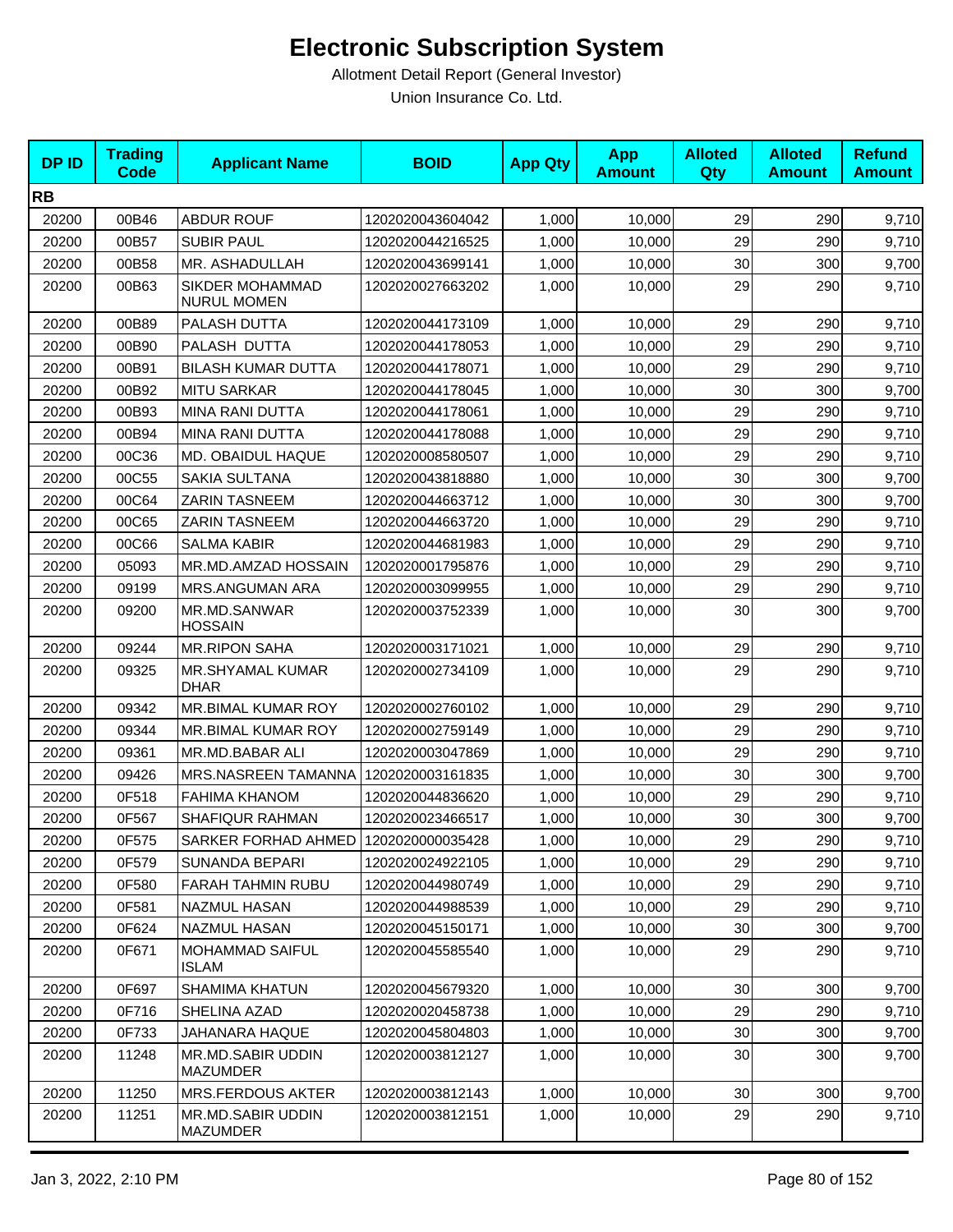| <b>DPID</b> | <b>Trading</b><br><b>Code</b> | <b>Applicant Name</b>                     | <b>BOID</b>      | <b>App Qty</b> | <b>App</b><br><b>Amount</b> | <b>Alloted</b><br>Qty | <b>Alloted</b><br><b>Amount</b> | <b>Refund</b><br><b>Amount</b> |
|-------------|-------------------------------|-------------------------------------------|------------------|----------------|-----------------------------|-----------------------|---------------------------------|--------------------------------|
| <b>RB</b>   |                               |                                           |                  |                |                             |                       |                                 |                                |
| 20200       | 11322                         | <b>NASIMA AKTER</b>                       | 1202020003682388 | 1,000          | 10,000                      | 29                    | 290                             | 9,710                          |
| 20200       | 11327                         | MRS.NILUFAR YASMIN                        | 1202020003693510 | 1,000          | 10,000                      | 29                    | 290                             | 9,710                          |
| 20200       | 11329                         | MR.MD.KHALID HOSSAIN<br><b>BHUIYAN</b>    | 1202020003693497 | 1,000          | 10,000                      | 29                    | 290                             | 9,710                          |
| 20200       | 11365                         | <b>MRS.KANKAN DAS</b>                     | 1202020003705981 | 1,000          | 10,000                      | 30                    | 300                             | 9,700                          |
| 20200       | 11377                         | MR.GOPAL CHANDRA<br><b>GHOSH</b>          | 1202020003709227 | 1,000          | 10,000                      | 30                    | 300                             | 9,700                          |
| 20200       | 11420                         | <b>MRS.MIRA RANI DAS</b>                  | 1202020003738738 | 1,000          | 10,000                      | 30                    | 300                             | 9,700                          |
| 20200       | 11421                         | <b>BIJOY KUMAR ADITYA</b>                 | 1202020003738746 | 1,000          | 10,000                      | 29                    | 290                             | 9,710                          |
| 20200       | 11422                         | <b>BIJOY KUMAR ADITYA</b>                 | 1202020003738754 | 1,000          | 10,000                      | 29                    | 290                             | 9,710                          |
| 20200       | 11425                         | <b>MR.SRIKANTA SEN</b>                    | 1202020003738789 | 1,000          | 10,000                      | 30                    | 300                             | 9,700                          |
| 20200       | 11426                         | <b>MR.SRIKANTA SEN</b>                    | 1202020003738556 | 1,000          | 10,000                      | 30                    | 300                             | 9,700                          |
| 20200       | 11427                         | <b>MS.MUKTA DAS</b>                       | 1202020003738564 | 1,000          | 10,000                      | 30                    | 300                             | 9,700                          |
| 20200       | 11507                         | MR.SHEIKH HUMAYUN<br><b>AZAD</b>          | 1202020003870841 | 1,000          | 10,000                      | 29                    | 290                             | 9,710                          |
| 20200       | 11508                         | MR.SHEIKH HUMAYUN<br><b>AZAD</b>          | 1202020003870851 | 1,000          | 10,000                      | 29                    | 290                             | 9,710                          |
| 20200       | 11554                         | MR.MD.ABDUL<br><b>KHALEQUE</b>            | 1202020003842244 | 1,000          | 10,000                      | 30                    | 300                             | 9,700                          |
| 20200       | 11558                         | <b>MR.RATAN KUMAR</b><br>SOMADDER         | 1202020003841421 | 1,000          | 10,000                      | 30                    | 300                             | 9,700                          |
| 20200       | 11577                         | MRS. MANIKA RANI SAHA                     | 1202020003845074 | 1,000          | 10,000                      | 30                    | 300                             | 9,700                          |
| 20200       | 11589                         | <b>AKTERY KHANAM</b>                      | 1202020003849411 | 1,000          | 10,000                      | 30                    | 300                             | 9,700                          |
| 20200       | 11590                         | <b>AKTERY KHANAM</b>                      | 1202020003849428 | 1,000          | 10,000                      | 30                    | 300                             | 9,700                          |
| 20200       | 11591                         | MR.MD.WAHEED AKHTAR                       | 1202020003849436 | 1,000          | 10,000                      | 30                    | 300                             | 9,700                          |
| 20200       | 11593                         | MRS.SHARMIN RAHMAN                        | 1202020003850839 | 1,000          | 10,000                      | 30                    | 300                             | 9,700                          |
| 20200       | 16918                         | SIKDER MOHAMMAD<br><b>NURUL MOMEN</b>     | 1202020005804312 | 1,000          | 10,000                      | 29                    | 290                             | 9,710                          |
| 20200       | 16933                         | <b>MRS.SULATA SARKER</b>                  | 1202020005809770 | 1,000          | 10,000                      | 29                    | 290                             | 9,710                          |
| 20200       | 16934                         | <b>MR.RANJIT CHANDRA</b><br><b>SARKER</b> | 1202020005809861 | 1,000          | 10,000                      | 29                    | 290                             | 9,710                          |
| 20200       | 16935                         | <b>MR.RANJIT CHANDRA</b><br><b>SARKER</b> | 1202020005809928 | 1,000          | 10,000                      | 29                    | 290                             | 9,710                          |
| 20200       | 16976                         | MD.WALIUL ISLAM                           | 1202020005810726 | 1,000          | 10,000                      | 29                    | 290                             | 9,710                          |
| 20200       | 17044                         | MD.HABIB ULLAH                            | 1202020005813797 | 1,000          | 10,000                      | 29                    | 290                             | 9,710                          |
| 20200       | 17213                         | <b>ENAMUL KABIR</b>                       | 1202020005882726 | 1,000          | 10,000                      | 30                    | 300                             | 9,700                          |
| 20200       | 17226                         | KHONDAKER SULTAN<br><b>GOLAMMAQSOOD</b>   | 1202020005876272 | 1,000          | 10,000                      | 29                    | 290                             | 9,710                          |
| 20200       | 21701                         | SAZAL KUMAR SARKAR                        | 1202020006939571 | 1,000          | 10,000                      | 29                    | 290                             | 9,710                          |
| 20200       | 21702                         | SAZAL KUMAR SARKAR                        | 1202020006939588 | 1,000          | 10,000                      | 29                    | 290                             | 9,710                          |
| 20200       | 21703                         | <b>MD.ZAHIDUL KABIR</b>                   | 1202020006939596 | 1,000          | 10,000                      | 29                    | 290                             | 9,710                          |
| 20200       | 21704                         | <b>MD.ZAHIDUL KABIR</b>                   | 1202020006939601 | 1,000          | 10,000                      | 29                    | 290                             | 9,710                          |
| 20200       | 21705                         | SHIPRA SARKAR                             | 1202020006939628 | 1,000          | 10,000                      | 30                    | 300                             | 9,700                          |
| 20200       | 21706                         | SHIPRA SARKAR                             | 1202020006939743 | 1,000          | 10,000                      | 29                    | 290                             | 9,710                          |
| 20200       | 21733                         | PARASA BEGUM                              | 1202020007030345 | 1,000          | 10,000                      | 29                    | 290                             | 9,710                          |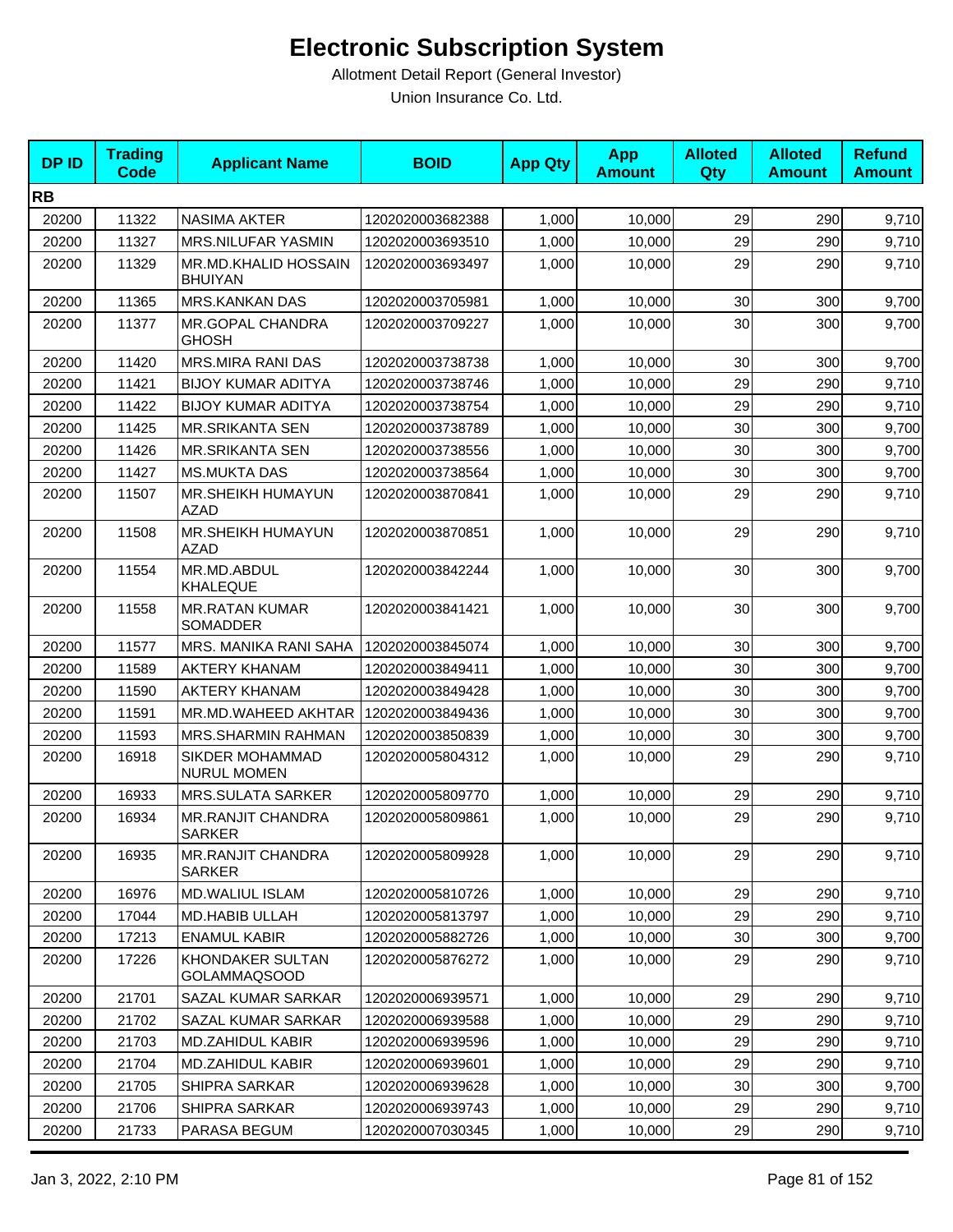| <b>DPID</b> | <b>Trading</b><br><b>Code</b> | <b>Applicant Name</b>                    | <b>BOID</b>      | <b>App Qty</b> | <b>App</b><br><b>Amount</b> | <b>Alloted</b><br>Qty | <b>Alloted</b><br><b>Amount</b> | <b>Refund</b><br><b>Amount</b> |
|-------------|-------------------------------|------------------------------------------|------------------|----------------|-----------------------------|-----------------------|---------------------------------|--------------------------------|
| <b>RB</b>   |                               |                                          |                  |                |                             |                       |                                 |                                |
| 20200       | 21734                         | PARSHA BEGUM                             | 1202020007030361 | 1,000          | 10,000                      | 29                    | 290                             | 9,710                          |
| 20200       | 21794                         | <b>RONY FRANCIS GOMES</b>                | 1202020006970586 | 1,000          | 10,000                      | 30                    | 300                             | 9,700                          |
| 20200       | 21797                         | REBECA FOLIA                             | 1202020006970709 | 1,000          | 10,000                      | 30                    | 300                             | 9,700                          |
| 20200       | 21800                         | PURNIMA RANI SARKER                      | 1202020006939877 | 1,000          | 10,000                      | 30                    | 300                             | 9,700                          |
| 20200       | 21801                         | PURNIMA RANI SARKER                      | 1202020006938791 | 1,000          | 10,000                      | 30                    | 300                             | 9,700                          |
| 20200       | 21802                         | SUBODH KUMAR AICH                        | 1202020006938831 | 1,000          | 10,000                      | 29                    | 290                             | 9,710                          |
| 20200       | 21803                         | SUBODH KUMAR AICH                        | 1202020006938920 | 1,000          | 10,000                      | 30                    | 300                             | 9,700                          |
| 20200       | 21804                         | <b>DHANU BHOWMICK</b>                    | 1202020006938947 | 1,000          | 10,000                      | 29                    | 290                             | 9,710                          |
| 20200       | 21805                         | DHANU BHOWMICK                           | 1202020006938955 | 1,000          | 10,000                      | 29                    | 290                             | 9,710                          |
| 20200       | 21808                         | <b>SANJIB CHANDA</b>                     | 1202020006940129 | 1,000          | 10,000                      | 30                    | 300                             | 9,700                          |
| 20200       | 21809                         | SANJIB CHANDA                            | 1202020006940145 | 1,000          | 10,000                      | 30                    | 300                             | 9,700                          |
| 20200       | 21810                         | RUNU RANI CHANDA                         | 1202020006940153 | 1,000          | 10,000                      | 30                    | 300                             | 9,700                          |
| 20200       | 21811                         | RUNU RANI CHANDA                         | 1202020006940161 | 1,000          | 10,000                      | 29                    | 290                             | 9,710                          |
| 20200       | 21812                         | <b>MD.MIZANUR RAHMAN</b>                 | 1202020006940394 | 1,000          | 10,000                      | 30                    | 300                             | 9,700                          |
| 20200       | 26566                         | <b>ETI ISLAM</b>                         | 1202020008613645 | 1,000          | 10,000                      | 29                    | 290                             | 9,710                          |
| 20200       | 26577                         | <b>MD.EUNUS ALI</b>                      | 1202020008615114 | 1,000          | 10,000                      | 30                    | 300                             | 9,700                          |
| 20200       | 26604                         | MR. SHAMIM AHMED                         | 1202020000495881 | 1,000          | 10,000                      | 30                    | 300                             | 9,700                          |
| 20200       | 26607                         | <b>TANJINA AHMED</b>                     | 1202020001728638 | 1,000          | 10,000                      | 29                    | 290                             | 9,710                          |
| 20200       | 26628                         | Mrs. Lina Islam                          | 1202020000714341 | 1,000          | 10,000                      | 29                    | 290                             | 9,710                          |
| 20200       | 26664                         | KAZI JALAL                               | 1202020008671559 | 1,000          | 10,000                      | 29                    | 290                             | 9,710                          |
| 20200       | 26665                         | <b>KAZI JALAL</b>                        | 1202020008671567 | 1,000          | 10,000                      | 29                    | 290                             | 9,710                          |
| 20200       | 26761                         | <b>MUNSUR AHMAD</b>                      | 1202020008728649 | 1,000          | 10,000                      | 29                    | 290                             | 9,710                          |
| 20200       | 26786                         | <b>MD.ABUL HOSSAIN</b>                   | 1202020008720578 | 1,000          | 10,000                      | 29                    | 290                             | 9,710                          |
| 20200       | 26787                         | MR.MD.ABUL HOSSAIN                       | 1202020008720586 | 1,000          | 10,000                      | 29                    | 290                             | 9,710                          |
| 20200       | 26790                         | MR.A.K.AZAD                              | 1202020008720618 | 1,000          | 10,000                      | 29                    | 290                             | 9,710                          |
| 20200       | 26791                         | MR.A.K.AZAD                              | 1202020008720452 | 1,000          | 10,000                      | 29                    | 290                             | 9,710                          |
| 20200       | 30192                         | <b>BIPLOB PODDER</b>                     | 1202020009591840 | 1,000          | 10,000                      | 29                    | 290                             | 9,710                          |
| 20200       | 30193                         | <b>BABUL CHANDRA SAHA</b>                | 1202020009591832 | 1,000          | 10,000                      | 29                    | 290                             | 9,710                          |
| 20200       | 30194                         | IMTIAZ AHMED<br><b>CHOWDHURY</b>         | 1202020009591824 | 1,000          | 10,000                      | 29                    | 290                             | 9,710                          |
| 20200       | 30195                         | <b>IMTIAZ AHMED</b><br><b>CHOWDHURY</b>  | 1202020009591816 | 1,000          | 10,000                      | 29                    | 290                             | 9,710                          |
| 20200       | 03465                         | MR.TARIQUL ALAM TITU                     | 1202020001297529 | 1,000          | 10,000                      | 29                    | 290                             | 9,710                          |
| 20200       | 03466                         | <b>TASHMINA HAQ RITA</b>                 | 1202020001297561 | 1,000          | 10,000                      | 30                    | 300                             | 9,700                          |
| 20200       | 03658                         | MR.ABUL KALAM KHAN                       | 1202020001289448 | 1,000          | 10,000                      | 29                    | 290                             | 9,710                          |
| 20200       | 03659                         | MRS.MOMOTAZ BEGUM                        | 1202020001289456 | 1,000          | 10,000                      | 30                    | 300                             | 9,700                          |
| 20200       | 03660                         | <b>MR.ABUL KALAM KAHAN</b>               | 1202020001290535 | 1,000          | 10,000                      | 29                    | 290                             | 9,710                          |
| 20200       | 03740                         | <b>MR.RANJIT KUMAR</b><br><b>DEBNATH</b> | 1202020001296451 | 1,000          | 10,000                      | 30                    | 300                             | 9,700                          |
| 20200       | 03789                         | MR.MD.NAZMUL HASAN                       | 1202020001688282 | 1,000          | 10,000                      | 29                    | 290                             | 9,710                          |
| 20200       | 03801                         | ANJAN KUMAR ADITYA                       | 1202020001672111 | 1,000          | 10,000                      | 29                    | 290                             | 9,710                          |
| 20200       | 03802                         | MRS.SHIPRA RANI DAS                      | 1202020001672138 | 1,000          | 10,000                      | 29                    | 290                             | 9,710                          |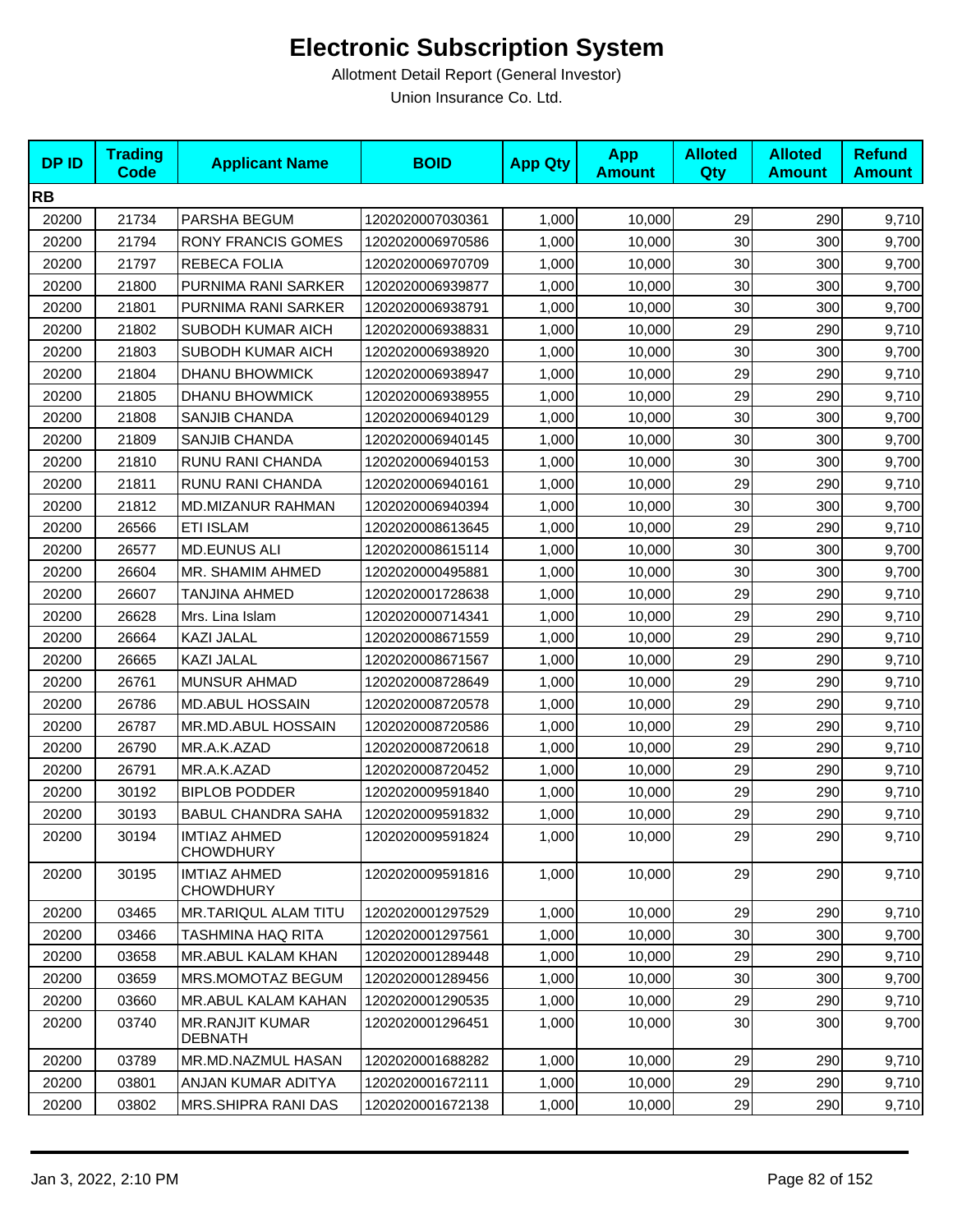| <b>DPID</b> | <b>Trading</b><br><b>Code</b> | <b>Applicant Name</b>              | <b>BOID</b>      | <b>App Qty</b> | <b>App</b><br><b>Amount</b> | <b>Alloted</b><br>Qty | <b>Alloted</b><br><b>Amount</b> | <b>Refund</b><br><b>Amount</b> |
|-------------|-------------------------------|------------------------------------|------------------|----------------|-----------------------------|-----------------------|---------------------------------|--------------------------------|
| <b>RB</b>   |                               |                                    |                  |                |                             |                       |                                 |                                |
| 20200       | 0A312                         | Mohammad Rakib Uddin<br>Ahammad    | 1202020006218524 | 1,000          | 10,000                      | 30                    | 300                             | 9,700                          |
| 20200       | 0A510                         | <b>MOHAMMAD AROJ MIA</b>           | 1202020051601675 | 1,000          | 10,000                      | 30                    | 300                             | 9,700                          |
| 20200       | 0A514                         | <b>SYED SHIHAB UDDIN</b>           | 1202020051808278 | 1,000          | 10,000                      | 29                    | 290                             | 9,710                          |
| 20200       | 0A528                         | MR.AHSANUL HAQUE                   | 1202020014969014 | 1,000          | 10,000                      | 30                    | 300                             | 9,700                          |
| 20200       | 0A531                         | RUMANA BINTE NOMAN<br><b>KANTA</b> | 1202020052363869 | 1,000          | 10,000                      | 29                    | 290                             | 9,710                          |
| 20200       | 0A558                         | A.K.M. ROIS UDDIN                  | 1202020052832464 | 1,000          | 10,000                      | 30                    | 300                             | 9,700                          |
| 20200       | 0A563                         | <b>MOST. SHULY AKTER</b>           | 1202020053059455 | 1,000          | 10,000                      | 30                    | 300                             | 9,700                          |
| 20200       | 0A564                         | MD. AL AMIN KHAN                   | 1202020053137291 | 1,000          | 10,000                      | 29                    | 290                             | 9,710                          |
| 20200       | 0A567                         | <b>SULTANA AKHTER</b>              | 1202020053160554 | 1,000          | 10,000                      | 29                    | 290                             | 9,710                          |
| 20200       | 0A595                         | MD ABDUL MANNAN                    | 1202020043467077 | 1,000          | 10,000                      | 29                    | 290                             | 9,710                          |
| 20200       | 0A685                         | MD. ABUL HASAN<br><b>SARDER</b>    | 1202020054485291 | 1,000          | 10,000                      | 29                    | 290                             | 9,710                          |
| 20200       | 0A704                         | MD. SALAH UDDIN                    | 1202020054771434 | 1,000          | 10,000                      | 29                    | 290                             | 9,710                          |
| 20200       | 0A705                         | AHAMED ASHRAF SHARIF               | 1202020054787399 | 1,000          | 10,000                      | 29                    | 290                             | 9,710                          |
| 20200       | 0H639                         | DR. TARIQ AKHTAR KHAN              | 1202020055096992 | 1,000          | 10,000                      | 30                    | 300                             | 9,700                          |
| 20200       | 0H681                         | MOHAMMED NAZIBUR<br><b>RAHMAN</b>  | 1202020041125438 | 1,000          | 10.000                      | 29                    | 290                             | 9,710                          |
| 20200       | 0H859                         | <b>MD. QUDDUS MRIDHA</b>           | 1202020061172691 | 1,000          | 10,000                      | 29                    | 290                             | 9,710                          |
| 20200       | 01118                         | MD. ENAMUL HAQ                     | 1202020052078263 | 1,000          | 10,000                      | 29                    | 290                             | 9,710                          |
| 20200       | 14305                         | MR.MD.FARID UDDIN                  | 1202020005034901 | 1,000          | 10,000                      | 30                    | 300                             | 9,700                          |
| 20200       | 14368                         | MR.DIPAK KUMAR DUTTA               | 1202020005051019 | 1,000          | 10,000                      | 30                    | 300                             | 9,700                          |
| 20200       | 14370                         | MR.SHAKHOR CHANDRA<br><b>HORE</b>  | 1202020005050560 | 1,000          | 10,000                      | 29                    | 290                             | 9,710                          |
| 20200       | 14392                         | SHYAMAL KUMAR DHAR                 | 1202020005062219 | 1,000          | 10,000                      | 29                    | 290                             | 9,710                          |
| 20200       | 14393                         | <b>MRS.SUPRIYA DHAR</b>            | 1202020005062227 | 1,000          | 10,000                      | 29                    | 290                             | 9,710                          |
| 20200       | 14424                         | DIL AFROZ                          | 1202020005075541 | 1,000          | 10,000                      | 30                    | 300                             | 9,700                          |
| 20200       | 14427                         | <b>NILUFA AKTER</b>                | 1202020005075576 | 1,000          | 10,000                      | 29                    | 290                             | 9,710                          |
| 20200       | 14463                         | <b>HARIPADA SAHA</b>               | 1202020005090080 | 1,000          | 10,000                      | 29                    | 290                             | 9,710                          |
| 20200       | 14506                         | <b>BIJAY KRISHNA SARKAR</b>        | 1202020005118735 | 1,000          | 10,000                      | 29                    | 290                             | 9,710                          |
| 20200       | 14507                         | <b>BIJAY KRISHNA SARKAR</b>        | 1202020005118727 | 1,000          | 10,000                      | 29                    | 290                             | 9,710                          |
| 20200       | 14512                         | MD.MONIRUZZAMAN                    | 1202020005118761 | 1,000          | 10,000                      | 29                    | 290                             | 9,710                          |
| 20200       | 14537                         | <b>FATEMA AKTHER</b>               | 1202020005138459 | 1,000          | 10,000                      | 29                    | 290                             | 9,710                          |
| 20200       | 14558                         | <b>MD.NASAR UDDIN</b>              | 1202020005156909 | 1,000          | 10,000                      | 29                    | 290                             | 9,710                          |
| 20200       | 14559                         | <b>MD. NASAR UDDIN</b>             | 1202020005156917 | 1,000          | 10,000                      | 29                    | 290                             | 9,710                          |
| 20200       | 19362                         | SHARMIN KABIR KANTA                | 1202020006487429 | 1,000          | 10,000                      | 29                    | 290                             | 9,710                          |
| 20200       | 19442                         | MD. FARUK HOSSAIN                  | 1202020006507459 | 1,000          | 10,000                      | 29                    | 290                             | 9,710                          |
| 20200       | 19449                         | MD KAMAL HOSSAIN                   | 1202020006507161 | 1,000          | 10,000                      | 29                    | 290                             | 9,710                          |
| 20200       | 19479                         | <b>UMME SALMA</b>                  | 1202020003426856 | 1,000          | 10,000                      | 29                    | 290                             | 9,710                          |
| 20200       | 19518                         | <b>ABDUL BATEN (SAE)</b>           | 1202020006516890 | 1,000          | 10,000                      | 29                    | 290                             | 9,710                          |
| 20200       | 19519                         | SHAKIA NASRIN                      | 1202020006517092 | 1,000          | 10,000                      | 30                    | 300                             | 9,700                          |
| 20200       | 25020                         | RABEYA KHATON                      | 1202020008053329 | 1,000          | 10,000                      | 30                    | 300                             | 9,700                          |
| 20200       | 25022                         | <b>MD.ZAHIR HOSSAIN</b>            | 1202020008053345 | 1,000          | 10,000                      | 29                    | 290                             | 9,710                          |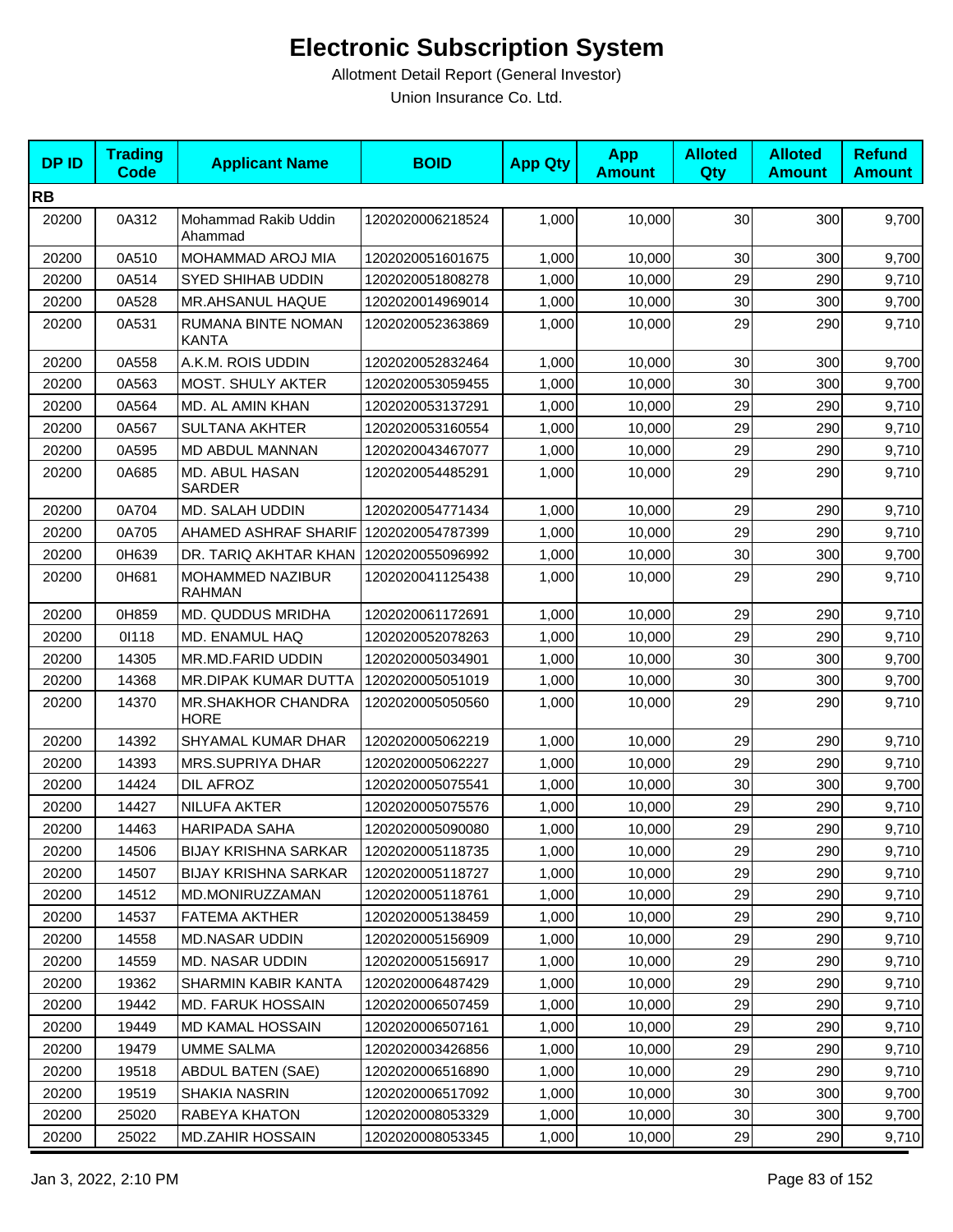| <b>DPID</b> | <b>Trading</b><br><b>Code</b> | <b>Applicant Name</b>                   | <b>BOID</b>      | <b>App Qty</b> | <b>App</b><br><b>Amount</b> | <b>Alloted</b><br><b>Qty</b> | <b>Alloted</b><br><b>Amount</b> | <b>Refund</b><br><b>Amount</b> |
|-------------|-------------------------------|-----------------------------------------|------------------|----------------|-----------------------------|------------------------------|---------------------------------|--------------------------------|
| <b>RB</b>   |                               |                                         |                  |                |                             |                              |                                 |                                |
| 20200       | 25024                         | FEROZA BEGUM                            | 1202020008053361 | 1,000          | 10,000                      | 29                           | 290                             | 9,710                          |
| 20200       | 25026                         | <b>SELINA RAHMAN</b>                    | 1202020008053388 | 1,000          | 10,000                      | 29                           | 290                             | 9,710                          |
| 20200       | 25027                         | <b>MD.ABU BAKKAR</b>                    | 1202020008053396 | 1,000          | 10,000                      | 29                           | 290                             | 9,710                          |
| 20200       | 25028                         | <b>MD.ABU BAKKAR</b>                    | 1202020008053915 | 1,000          | 10,000                      | 29                           | 290                             | 9,710                          |
| 20200       | 25030                         | <b>BABUL KHAN</b>                       | 1202020008053931 | 1,000          | 10,000                      | 29                           | 290                             | 9,710                          |
| 20200       | 25032                         | <b>ASIT KUMER PAL</b>                   | 1202020008054853 | 1,000          | 10,000                      | 29                           | 290                             | 9,710                          |
| 20200       | 25033                         | <b>ASIT KUMER PAL</b>                   | 1202020008054861 | 1,000          | 10,000                      | 30                           | 300                             | 9,700                          |
| 20200       | 25055                         | <b>SUKLA BARUA</b>                      | 1202020008057252 | 1,000          | 10,000                      | 29                           | 290                             | 9,710                          |
| 20200       | 25062                         | MR.ABU MIRJA<br>MD.SAYEM                | 1202020008060431 | 1,000          | 10,000                      | 30                           | 300                             | 9,700                          |
| 20200       | 25068                         | MD.ABDUR RAHMAN                         | 1202020008063682 | 1,000          | 10,000                      | 29                           | 290                             | 9,710                          |
| 20200       | 25070                         | <b>MD.ROFIQUL ISLAM</b>                 | 1202020008063765 | 1,000          | 10,000                      | 29                           | 290                             | 9,710                          |
| 20200       | 25071                         | <b>MR.ROFIQUL ISLAM</b>                 | 1202020008063773 | 1,000          | 10,000                      | 29                           | 290                             | 9,710                          |
| 20200       | 25072                         | <b>MD.SOHIDUL ISLAM</b>                 | 1202020008063781 | 1,000          | 10,000                      | 30                           | 300                             | 9,700                          |
| 20200       | 25073                         | <b>MD.SOHIDUL ISLAM</b>                 | 1202020008063791 | 1,000          | 10,000                      | 29                           | 290                             | 9,710                          |
| 20200       | 25076                         | S M ASRAFUL HAQUE                       | 1202020008063821 | 1,000          | 10,000                      | 30                           | 300                             | 9,700                          |
| 20200       | 25077                         | S M ASRAFUL HAQUE                       | 1202020008063690 | 1,000          | 10,000                      | 30                           | 300                             | 9,700                          |
| 20200       | 25078                         | <b>BIBI FATEMA KHATON</b>               | 1202020008063714 | 1,000          | 10,000                      | 29                           | 290                             | 9,710                          |
| 20200       | 25080                         | SYED A.K.M.SHAFIQUE                     | 1202020008064181 | 1,000          | 10,000                      | 29                           | 290                             | 9,710                          |
| 20200       | 25116                         | AZHAR ALI CHOWDHURY                     | 1202020008074841 | 1,000          | 10,000                      | 29                           | 290                             | 9,710                          |
| 20200       | 25138                         | MRS.SARABAN TAHURA                      | 1202020008119403 | 1,000          | 10,000                      | 29                           | 290                             | 9,710                          |
| 20200       | 25167                         | SUBHASH CHANDRA DAS                     | 1202020008096546 | 1,000          | 10,000                      | 30                           | 300                             | 9,700                          |
| 20200       | 25175                         | <b>TASLIMA AKTER</b>                    | 1202020008101849 | 1,000          | 10,000                      | 29                           | 290                             | 9,710                          |
| 20200       | 25176                         | <b>SHAMIMA AKTER</b>                    | 1202020008101857 | 1,000          | 10,000                      | 29                           | 290                             | 9,710                          |
| 20200       | 25218                         | <b>MD.SAIFUL AZAM</b>                   | 1202020008118674 | 1,000          | 10,000                      | 30                           | 300                             | 9,700                          |
| 20200       | 25219                         | <b>MD.SAIFUL AZAM</b>                   | 1202020008118682 | 1,000          | 10,000                      | 30                           | 300                             | 9,700                          |
| 20200       | 25231                         | MR.MD.MONIR HOSSAIN                     | 1202020008114451 | 1,000          | 10,000                      | 29                           | 290                             | 9,710                          |
| 20200       | 25232                         | MR.MD.MONIR HOSSAIN                     | 1202020008114461 | 1,000          | 10,000                      | 29                           | 290                             | 9,710                          |
| 20200       | 25238                         | MR.MD.MASUD RANA                        | 1202020008123545 | 1,000          | 10,000                      | 29                           | 290                             | 9,710                          |
| 20200       | 25239                         | MR.MD.MASUD RANA                        | 1202020008123553 | 1,000          | 10,000                      | 29                           | 290                             | 9,710                          |
| 20200       | 25267                         | MR.ABDULLAH AL IMTIAZ<br><b>FAISAL</b>  | 1202020008149520 | 1,000          | 10,000                      | 29                           | 290                             | 9,710                          |
| 20200       | 25268                         | MR.ABDULLAH AL IMTIAZ<br><b>FAISAL</b>  | 1202020008149654 | 1,000          | 10,000                      | 29                           | 290                             | 9,710                          |
| 20200       | 25269                         | MD.SHAHJALAL                            | 1202020008149702 | 1,000          | 10,000                      | 29                           | 290                             | 9,710                          |
| 20200       | 25270                         | MD.SHAHJALAL                            | 1202020008149689 | 1,000          | 10,000                      | 29                           | 290                             | 9,710                          |
| 20200       | 25273                         | ABDULLAH AL REAZ                        | 1202020008149710 | 1,000          | 10,000                      | 29                           | 290                             | 9,710                          |
| 20200       | 25274                         | ABDULLAH AL REAZ                        | 1202020008149745 | 1,000          | 10,000                      | 30                           | 300                             | 9,700                          |
| 20200       | 25275                         | <b>MD.FORMAN ALI</b>                    | 1202020008149563 | 1,000          | 10,000                      | 29                           | 290                             | 9,710                          |
| 20200       | 25276                         | <b>MD.FORMAN ALI</b>                    | 1202020008149547 | 1,000          | 10,000                      | 29                           | 290                             | 9,710                          |
| 20200       | 25277                         | MD.RAFIQUL ISLAM<br><b>MONTU</b>        | 1202020008149638 | 1,000          | 10,000                      | 29                           | 290                             | 9,710                          |
| 20200       | 25278                         | <b>MD.RAFIQUL ISLAM</b><br><b>MONTU</b> | 1202020008149598 | 1,000          | 10,000                      | 29                           | 290                             | 9,710                          |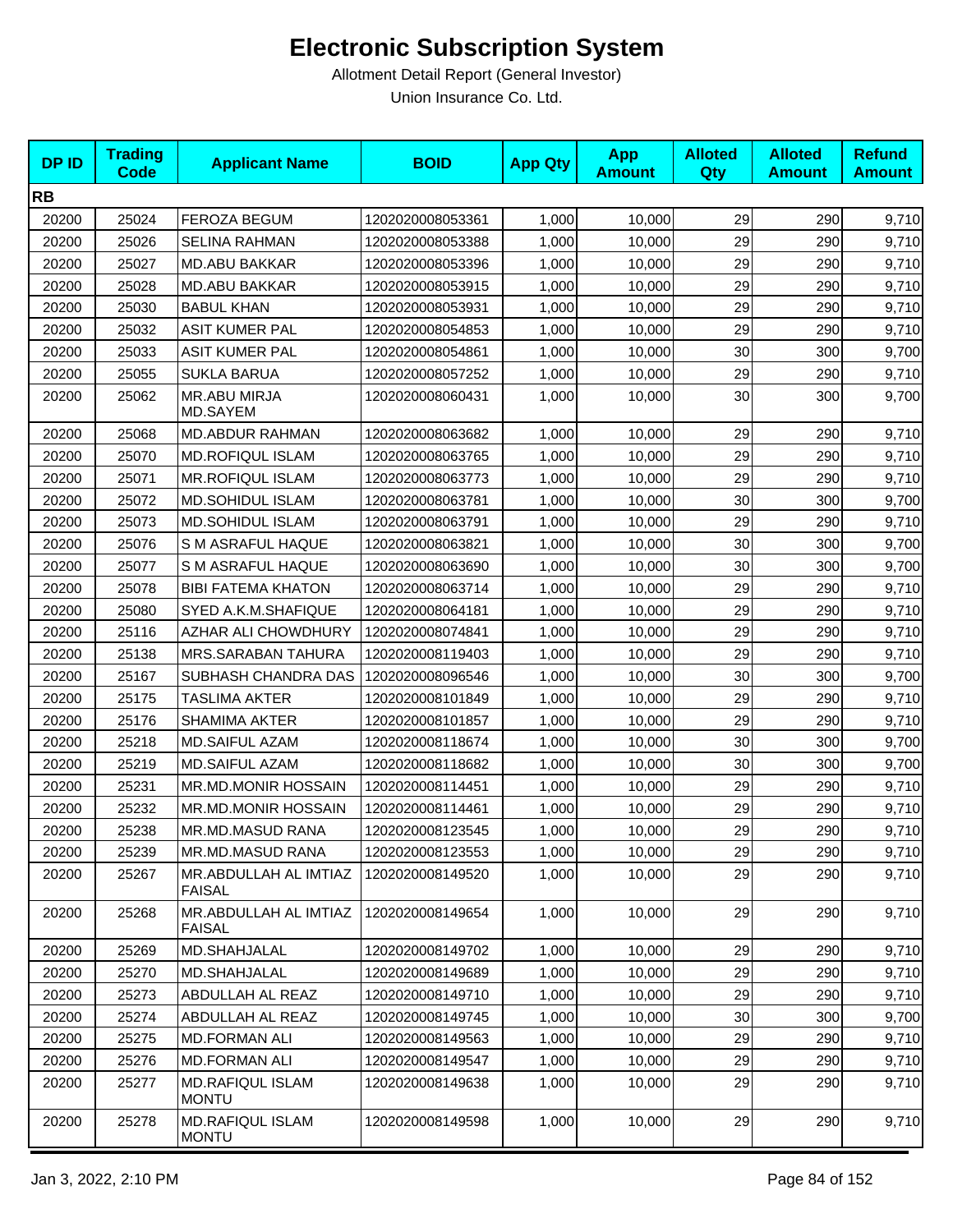| <b>DPID</b> | <b>Trading</b><br><b>Code</b> | <b>Applicant Name</b>                   | <b>BOID</b>      | <b>App Qty</b> | <b>App</b><br><b>Amount</b> | <b>Alloted</b><br>Qty | <b>Alloted</b><br><b>Amount</b> | <b>Refund</b><br><b>Amount</b> |
|-------------|-------------------------------|-----------------------------------------|------------------|----------------|-----------------------------|-----------------------|---------------------------------|--------------------------------|
| <b>RB</b>   |                               |                                         |                  |                |                             |                       |                                 |                                |
| 20200       | 25280                         | MD.KAMAL                                | 1202020008150578 | 1,000          | 10,000                      | 30                    | 300                             | 9,700                          |
| 20200       | 25283                         | MR.MD.ROBIUL                            | 1202020008149737 | 1,000          | 10,000                      | 29                    | 290                             | 9,710                          |
| 20200       | 25284                         | MR.MD.ROBIUL                            | 1202020008149539 | 1,000          | 10,000                      | 30                    | 300                             | 9,700                          |
| 20200       | 25285                         | <b>JORNA AKTER</b>                      | 1202020008149571 | 1,000          | 10,000                      | 30                    | 300                             | 9,700                          |
| 20200       | 25288                         | <b>MD.BABUL HOSSAIN</b>                 | 1202020008149611 | 1,000          | 10,000                      | 29                    | 290                             | 9,710                          |
| 20200       | 25289                         | MD.ABUL KALAM                           | 1202020008149662 | 1,000          | 10,000                      | 29                    | 290                             | 9,710                          |
| 20200       | 25290                         | <b>MD.ABUL KALAM</b>                    | 1202020008149670 | 1,000          | 10,000                      | 30                    | 300                             | 9,700                          |
| 20200       | 31985                         | SHAHNAZ PARVIN                          | 1202020011065406 | 1,000          | 10,000                      | 30                    | 300                             | 9,700                          |
| 20200       | 31990                         | <b>MRS.ZAKIA MOHSIN</b>                 | 1202020011084620 | 1,000          | 10,000                      | 29                    | 290                             | 9,710                          |
| 20200       | G1540                         | SABNAM SABERA                           | 1202020067842212 | 1,000          | 10,000                      | 29                    | 290                             | 9,710                          |
| 20200       | G1547                         | <b>ABUL KALAM</b>                       | 1202020067915408 | 1,000          | 10,000                      | 29                    | 290                             | 9,710                          |
| 20200       | G1551                         | <b>HALIMA AKTER</b>                     | 1202020067963520 | 1,000          | 10,000                      | 29                    | 290                             | 9,710                          |
| 20200       | G1556                         | MD. IBRAHIM                             | 1202020067963900 | 1,000          | 10,000                      | 29                    | 290                             | 9,710                          |
| 20200       | i5286                         | <b>MD. HASHEM ALI</b>                   | 1202020074155149 | 1,000          | 10,000                      | 30                    | 300                             | 9,700                          |
| 20200       | 15287                         | MD. HASHEM ALI                          | 1202020074155157 | 1,000          | 10,000                      | 29                    | 290                             | 9,710                          |
| 20200       | 15290                         | SHAMIMA AKTER                           | 1202020074230667 | 1,000          | 10,000                      | 29                    | 290                             | 9,710                          |
| 20200       | 15291                         | MD. ABUL HALIM                          | 1202020074230418 | 1,000          | 10,000                      | 30                    | 300                             | 9,700                          |
| 20200       | 15292                         | SHEIKA MD. SHAJAHAN                     | 1202020074231412 | 1,000          | 10,000                      | 29                    | 290                             | 9,710                          |
| 20200       | 15294                         | MD. ABUL HALIM                          | 1202020074230361 | 1,000          | 10,000                      | 30                    | 300                             | 9,700                          |
| 20200       | 15295                         | RASIK HALDER                            | 1202020074223746 | 1,000          | 10,000                      | 29                    | 290                             | 9,710                          |
| 20200       | i5296                         | <b>RASIK HALDER</b>                     | 1202020074223754 | 1,000          | 10,000                      | 29                    | 290                             | 9,710                          |
| 20200       | 15299                         | TOFAZZAL HOSSAIN                        | 1202020074337919 | 1,000          | 10,000                      | 29                    | 290                             | 9,710                          |
| 20200       | i5300                         | MAHABUBUR RAHMAN                        | 1202020074243311 | 1,000          | 10,000                      | 29                    | 290                             | 9,710                          |
| 20200       | 15301                         | MAHABUBUR RAHMAN                        | 1202020074243360 | 1,000          | 10,000                      | 30                    | 300                             | 9,700                          |
| 20200       | 15302                         | MIR AMIR HOSSAIN RAJIB                  | 1202020074233122 | 1,000          | 10,000                      | 30                    | 300                             | 9,700                          |
| 20200       | 15303                         | MIR AMIR HOSSAIN RAJIB                  | 1202020074233149 | 1,000          | 10,000                      | 30                    | 300                             | 9,700                          |
| 20200       | i5306                         | MD. SHAMIM AHMED                        | 1202020074251920 | 1,000          | 10,000                      | 29                    | 290                             | 9,710                          |
| 20200       | i5307                         | MD. SHAFIQUL ISLAM                      | 1202020074254437 | 1,000          | 10,000                      | 30                    | 300                             | 9,700                          |
| 20200       | i5308                         | RUKHSANA FERDOUSY                       | 1202020074260005 | 1,000          | 10,000                      | 29                    | 290                             | 9,710                          |
| 20200       | 15309                         | ZAKIYA HAFEEZ                           | 1202020074339404 | 1,000          | 10,000                      | 30                    | 300                             | 9,700                          |
| 20200       | 15310                         | ZAKIYA HAFEEZ                           | 1202020074339399 | 1,000          | 10,000                      | 29                    | 290                             | 9,710                          |
| 20200       | i5313                         | MD. MOSHARRAF<br><b>HOSSAIN SHAHEEN</b> | 1202020074318290 | 1,000          | 10,000                      | 30                    | 300                             | 9,700                          |
| 20200       | i5321                         | SHAHADAT HOSSAIN                        | 1202020074412551 | 1,000          | 10,000                      | 30                    | 300                             | 9,700                          |
| 20200       | 15322                         | SHAHADAT HOSSAIN                        | 1202020074412535 | 1,000          | 10,000                      | 30 <sub>0</sub>       | 300                             | 9,700                          |
| 20200       | i5325                         | MIR MD. TANVIR NUR                      | 1202020074487828 | 1,000          | 10,000                      | 29                    | 290                             | 9,710                          |
| 20200       | 15334                         | SHAFALI HALDER                          | 1202020074528632 | 1,000          | 10,000                      | 29                    | 290                             | 9,710                          |
| 20200       | 15335                         | SHAFALI HALDER                          | 1202020074528640 | 1,000          | 10,000                      | 29                    | 290                             | 9,710                          |
| 20200       | 15336                         | <b>SUPARNA BISWAS</b>                   | 1202020074529795 | 1,000          | 10,000                      | 30                    | 300                             | 9,700                          |
| 20200       | 15337                         | SHARIF ABUL KALAM<br>AZAD               | 1202020068164022 | 1,000          | 10,000                      | 29                    | 290                             | 9,710                          |
| 20200       | 15339                         | <b>SUPARNA BISWAS</b>                   | 1202020074529787 | 1,000          | 10,000                      | 29                    | 290                             | 9,710                          |
| 20200       | G1036                         | MOHAMMAD ULLAH                          | 1202020063157758 | 1,000          | 10,000                      | 30 <sub>2</sub>       | 300                             | 9,700                          |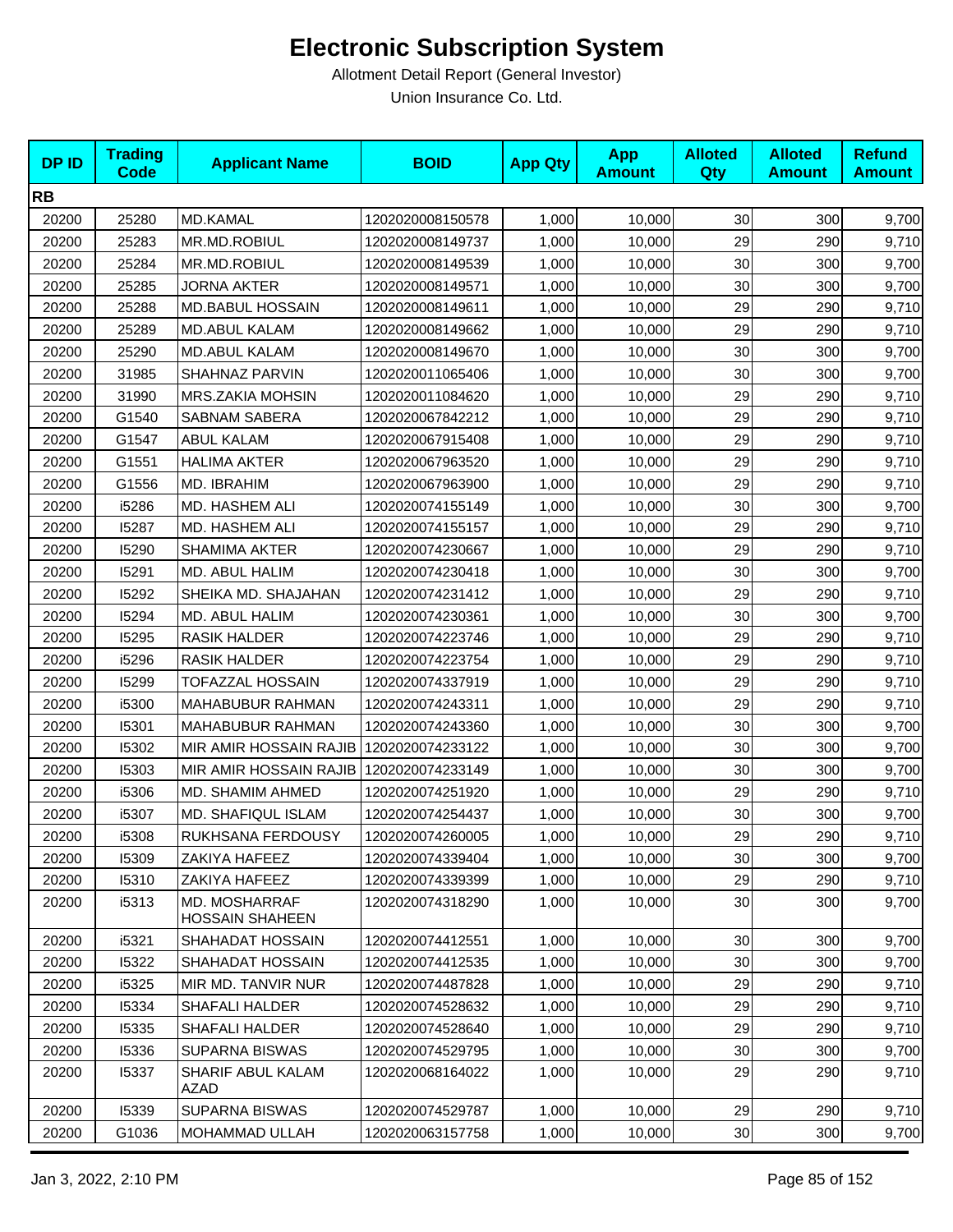| <b>DPID</b> | <b>Trading</b><br><b>Code</b> | <b>Applicant Name</b>                        | <b>BOID</b>      | <b>App Qty</b> | <b>App</b><br><b>Amount</b> | <b>Alloted</b><br>Qty | <b>Alloted</b><br><b>Amount</b> | <b>Refund</b><br><b>Amount</b> |
|-------------|-------------------------------|----------------------------------------------|------------------|----------------|-----------------------------|-----------------------|---------------------------------|--------------------------------|
| <b>RB</b>   |                               |                                              |                  |                |                             |                       |                                 |                                |
| 20200       | G1040                         | MOHAMMAD MOMINUL<br><b>ISLAM</b>             | 1202020063188382 | 1,000          | 10,000                      | 29                    | 290                             | 9,710                          |
| 20200       | G1042                         | MD. GOLAM MOSTAFA                            | 1202020063270531 | 1,000          | 10,000                      | 29                    | 290                             | 9,710                          |
| 20200       | G1043                         | MD. GOLAM MOSTAFA                            | 1202020063270620 | 1,000          | 10,000                      | 29                    | 290                             | 9,710                          |
| 20200       | G1066                         | <b>KANAI ROY</b>                             | 1202020029688238 | 1,000          | 10,000                      | 29                    | 290                             | 9,710                          |
| 20200       | G1074                         | ABDUL HAQUE SIKDER                           | 1202020063735293 | 1,000          | 10,000                      | 30                    | 300                             | 9,700                          |
| 20200       | G1079                         | NUPUR RANI BHADRA                            | 1202020063794720 | 1,000          | 10,000                      | 30                    | 300                             | 9,700                          |
| 20200       | G1096                         | LUBNA YEASMIN                                | 1202020064224426 | 1,000          | 10,000                      | 29                    | 290                             | 9,710                          |
| 20200       | G1100                         | <b>SWAPAN MIA</b>                            | 1202020062966351 | 1,000          | 10,000                      | 30                    | 300                             | 9,700                          |
| 20200       | G1106                         | ANEE RANI SARKER                             | 1202020064282206 | 1,000          | 10,000                      | 30                    | 300                             | 9,700                          |
| 20200       | G1107                         | ANEE RANI SARKER                             | 1202020064282222 | 1,000          | 10,000                      | 30                    | 300                             | 9,700                          |
| 20200       | G1108                         | MD. MOTIUR RAHMAN<br><b>KHAN</b>             | 1202020064282305 | 1,000          | 10,000                      | 29                    | 290                             | 9,710                          |
| 20200       | G1111                         | MD. ASHRAF UDDIN                             | 1202020064283468 | 1,000          | 10,000                      | 30                    | 300                             | 9,700                          |
| 20200       | G1112                         | MD. ENAMUL HOSSAIN                           | 1202020064283567 | 1,000          | 10,000                      | 30                    | 300                             | 9,700                          |
| 20200       | G1116                         | <b>FEROZA YESMIN</b>                         | 1202020064392499 | 1,000          | 10,000                      | 29                    | 290                             | 9,710                          |
| 20200       | G1117                         | ABU SAYED ABDULLAH                           | 1202020064402398 | 1,000          | 10,000                      | 30                    | 300                             | 9,700                          |
| 20200       | G1118                         | ABU SAYED ABDULLAH                           | 1202020064403351 | 1,000          | 10,000                      | 29                    | 290                             | 9,710                          |
| 20200       | G1119                         | MST. MORSHEDA BEGUM                          | 1202020064408311 | 1,000          | 10,000                      | 29                    | 290                             | 9,710                          |
| 20200       | G1120                         | MST. MORSHEDA BEGUM                          | 1202020064408451 | 1,000          | 10,000                      | 29                    | 290                             | 9,710                          |
| 20200       | G1191                         | MD. HAFIZUR RAHMAN                           | 1202020064974751 | 1,000          | 10,000                      | 29                    | 290                             | 9,710                          |
| 20200       | G1216                         | MD. IBNUL HOSSAIN                            | 1202020065061252 | 1,000          | 10,000                      | 29                    | 290                             | 9,710                          |
| 20200       | G1222                         | <b>AZIZA FATEMA</b>                          | 1202020065229985 | 1,000          | 10,000                      | 29                    | 290                             | 9,710                          |
| 20200       | G1225                         | <b>SALMA ISLAM</b>                           | 1202020065265306 | 1,000          | 10,000                      | 30                    | 300                             | 9,700                          |
| 20200       | G1231                         | RANJIT KUMAR DAS                             | 1202020065268111 | 1,000          | 10,000                      | 29                    | 290                             | 9,710                          |
| 20200       | 14891                         | MD. ABDUL MANNAN                             | 1202020069510291 | 1,000          | 10,000                      | 29                    | 290                             | 9,710                          |
| 20200       | 14896                         | MD. SANOWAR HOSSEN                           | 1202020069554064 | 1,000          | 10,000                      | 29                    | 290                             | 9,710                          |
| 20200       | 14905                         | <b>MST. SHAHEN AKTER</b>                     | 1202020069706262 | 1,000          | 10,000                      | 29                    | 290                             | 9,710                          |
| 20200       | 14906                         | SHOMONA AKTER                                | 1202020069713116 | 1,000          | 10,000                      | 30                    | 300                             | 9,700                          |
| 20200       | 14907                         | SHOMONA AKTER                                | 1202020069713108 | 1,000          | 10,000                      | 30 <sub>0</sub>       | 300                             | 9,700                          |
| 20200       | 14909                         | MD. MANIR HOSSAIN                            | 1202020069762051 | 1,000          | 10,000                      | 29                    | 290                             | 9,710                          |
| 20200       | 14910                         | TAHMINA AKTER<br>CHOWDHURANI                 | 1202020069779564 | 1,000          | 10,000                      | 29                    | 290                             | 9,710                          |
| 20200       | 14911                         | ZAHIRUL ALAM                                 | 1202020069779513 | 1,000          | 10,000                      | 29                    | 290                             | 9,710                          |
| 20200       | 14914                         | <b>MOHAMMAD SANJID</b><br><b>KABIR ORIAN</b> | 1202020069908100 | 1,000          | 10,000                      | 29                    | 290                             | 9,710                          |
| 20200       | 14916                         | MD. ROBEL MIA                                | 1202020069912756 | 1,000          | 10,000                      | 29                    | 290                             | 9,710                          |
| 20200       | 14917                         | MD. ROBEL MIA                                | 1202020069912839 | 1,000          | 10,000                      | 29                    | 290                             | 9,710                          |
| 20200       | 14918                         | <b>TOMALIKA</b>                              | 1202020070064017 | 1,000          | 10,000                      | 29                    | 290                             | 9,710                          |
| 20200       | 14919                         | <b>TOMALIKA</b>                              | 1202020070063991 | 1,000          | 10,000                      | 30                    | 300                             | 9,700                          |
| 20200       | 14922                         | MD. NIZAMUDDIN                               | 1202020070039491 | 1,000          | 10,000                      | 29                    | 290                             | 9,710                          |
| 20200       | 14923                         | MD. NIZAMUDDIN                               | 1202020070039580 | 1,000          | 10,000                      | 30                    | 300                             | 9,700                          |
| 20200       | 14925                         | NAFIS AL GANI                                | 1202020070166060 | 1,000          | 10,000                      | 30 <sub>0</sub>       | 300                             | 9,700                          |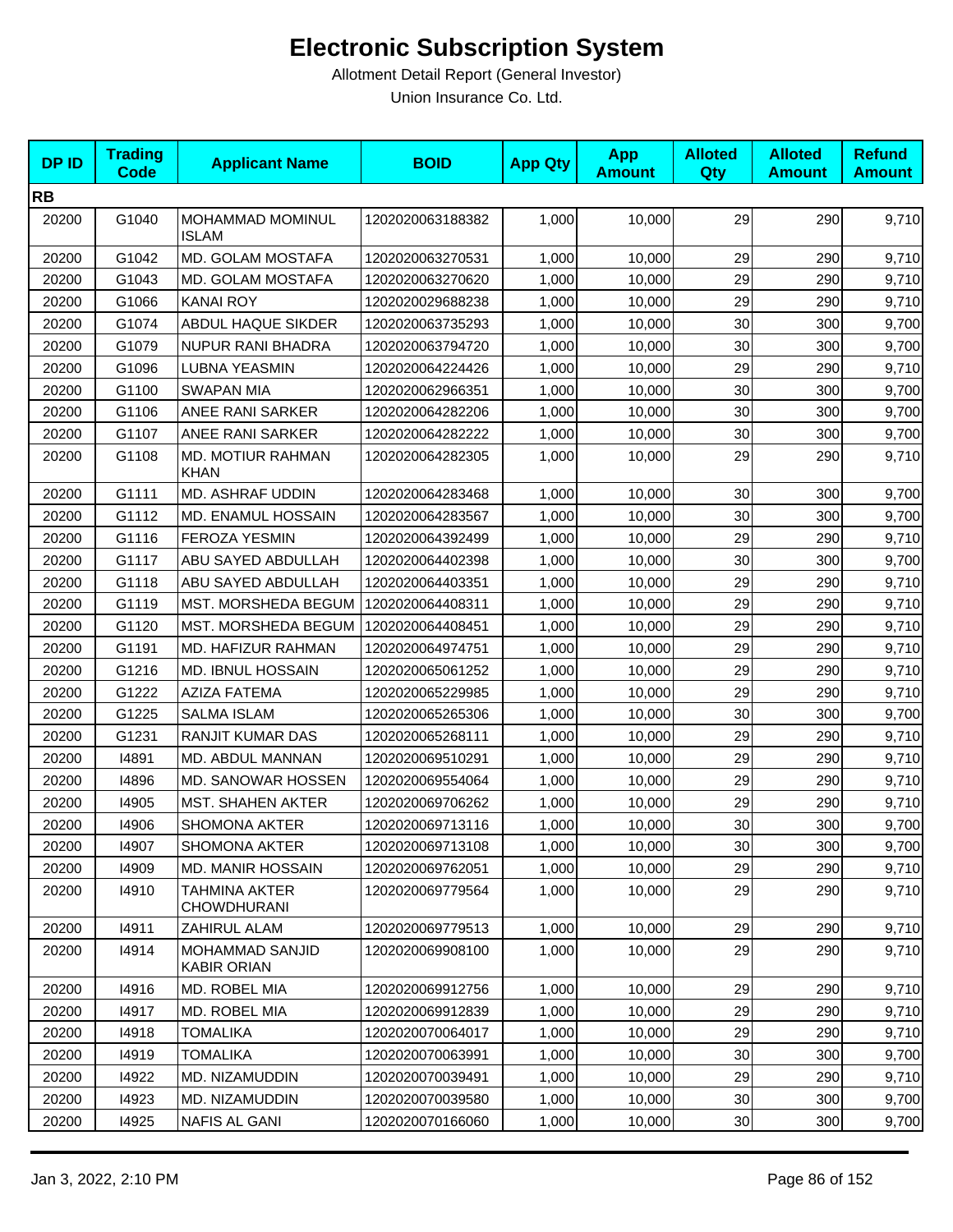| <b>DPID</b> | <b>Trading</b><br><b>Code</b> | <b>Applicant Name</b>      | <b>BOID</b>      | <b>App Qty</b> | <b>App</b><br><b>Amount</b> | <b>Alloted</b><br>Qty | <b>Alloted</b><br><b>Amount</b> | <b>Refund</b><br><b>Amount</b> |
|-------------|-------------------------------|----------------------------|------------------|----------------|-----------------------------|-----------------------|---------------------------------|--------------------------------|
| <b>RB</b>   |                               |                            |                  |                |                             |                       |                                 |                                |
| 20200       | 14927                         | <b>ABDUL BATEN</b>         | 1202020070153000 | 1,000          | 10,000                      | 29                    | 290                             | 9,710                          |
| 20200       | 14949                         | RABIA BEGUM                | 1202020070450610 | 1,000          | 10,000                      | 29                    | 290                             | 9,710                          |
| 20200       | 14954                         | <b>RIPAN MATUBBER</b>      | 1202020070472060 | 1,000          | 10,000                      | 29                    | 290                             | 9,710                          |
| 20200       | 14956                         | MD. BHURHAN UDDIN          | 1202020070560431 | 1,000          | 10,000                      | 29                    | 290                             | 9,710                          |
| 20200       | 14962                         | KAMRUN NAHAR NISAT         | 1202020070715326 | 1,000          | 10,000                      | 29                    | 290                             | 9,710                          |
| 20200       | 14967                         | TASLIMA AKTHER             | 1202020070800694 | 1,000          | 10,000                      | 29                    | 290                             | 9,710                          |
| 20200       | 14968                         | TASLIMA AKTHER             | 1202020070800932 | 1,000          | 10,000                      | 29                    | 290                             | 9,710                          |
| 20200       | 14969                         | MD. ROBIUL AWAL            | 1202020070801821 | 1,000          | 10,000                      | 30                    | 300                             | 9,700                          |
| 20200       | 14972                         | KAMRUN NAHAR NISAT         | 1202020070715451 | 1,000          | 10,000                      | 29                    | 290                             | 9,710                          |
| 20200       | 14976                         | <b>DULU AKTER</b>          | 1202020071013738 | 1,000          | 10,000                      | 29                    | 290                             | 9,710                          |
| 20200       | 14983                         | AFRUKUZZAMAN KHAN          | 1202020071173909 | 1,000          | 10,000                      | 29                    | 290                             | 9,710                          |
| 20200       | 14984                         | AFRUKUZZAMAN KHAN          | 1202020071173984 | 1,000          | 10,000                      | 29                    | 290                             | 9,710                          |
| 20200       | 14986                         | <b>MST. NURJAHAN BEGUM</b> | 1202020071174946 | 1,000          | 10,000                      | 30                    | 300                             | 9,700                          |
| 20200       | 14987                         | <b>KAMRUN NAHAR</b>        | 1202020071175410 | 1,000          | 10,000                      | 30                    | 300                             | 9,700                          |
| 20200       | 15006                         | MD. TOFAZZOL HOSSAIN       | 1202020071292415 | 1,000          | 10,000                      | 29                    | 290                             | 9,710                          |
| 20200       | 15008                         | MST. FIROJA BEGUM          | 1202020071560720 | 1,000          | 10,000                      | 29                    | 290                             | 9,710                          |
| 20200       | 15010                         | MD. FAISAL HOSSAIN         | 1202020071552053 | 1,000          | 10,000                      | 29                    | 290                             | 9,710                          |
| 20200       | 15012                         | <b>ASMA BEGUM</b>          | 1202020071565401 | 1,000          | 10,000                      | 30                    | 300                             | 9,700                          |
| 20200       | 15014                         | <b>SOHAG MIA</b>           | 1202020071567591 | 1,000          | 10,000                      | 29                    | 290                             | 9,710                          |
| 20200       | 15015                         | SOHAG MIA                  | 1202020071567516 | 1,000          | 10,000                      | 29                    | 290                             | 9,710                          |
| 20200       | 15024                         | MD. RAJU HOSSEN            | 1202020071330459 | 1,000          | 10,000                      | 29                    | 290                             | 9,710                          |
| 20200       | 15025                         | MD. RAJU HOSSEN            | 1202020071330384 | 1,000          | 10,000                      | 30                    | 300                             | 9,700                          |
| 20200       | 15026                         | MST. SELINA BEGUM          | 1202020071329289 | 1,000          | 10,000                      | 29                    | 290                             | 9,710                          |
| 20200       | 15030                         | <b>BILKIS BEGUM</b>        | 1202020071593204 | 1,000          | 10,000                      | 30                    | 300                             | 9,700                          |
| 20200       | 15031                         | <b>BILKIS BEGUM</b>        | 1202020071593220 | 1,000          | 10,000                      | 30                    | 300                             | 9,700                          |
| 20200       | 15046                         | <b>BILAL MIA</b>           | 1202020071781510 | 1,000          | 10,000                      | 29                    | 290                             | 9,710                          |
| 20200       | 15047                         | <b>BILAL MIA</b>           | 1202020071646679 | 1,000          | 10,000                      | 29                    | 290                             | 9,710                          |
| 20200       | 15048                         | MD. KAMAL HOSSAIN          | 1202020071648742 | 1,000          | 10,000                      | 30                    | 300                             | 9,700                          |
| 20200       | 15049                         | MD. KAMAL HOSSAIN          | 1202020071648528 | 1,000          | 10,000                      | 29                    | 290                             | 9,710                          |
| 20200       | 15050                         | RIKTAMANI                  | 1202020071650893 | 1,000          | 10,000                      | 29                    | 290                             | 9,710                          |
| 20200       | 15051                         | RIKTAMANI                  | 1202020071650925 | 1,000          | 10,000                      | 30                    | 300                             | 9,700                          |
| 20200       | 15052                         | ABU HANIF MOLLA            | 1202020071652785 | 1,000          | 10,000                      | 29                    | 290                             | 9,710                          |
| 20200       | 15059                         | RAJIA BEGUM                | 1202020071671600 | 1,000          | 10,000                      | 30                    | 300                             | 9,700                          |
| 20200       | 15060                         | <b>FARIYA TABASSUM</b>     | 1202020071668474 | 1,000          | 10,000                      | 29                    | 290                             | 9,710                          |
| 20200       | 15061                         | ABDULLAH AL MUGNI          | 1202020071667851 | 1,000          | 10,000                      | 29                    | 290                             | 9,710                          |
| 20200       | 15062                         | ABDULLAH AL MUGNI          | 1202020071667552 | 1,000          | 10,000                      | 29                    | 290                             | 9,710                          |
| 20200       | 15063                         | SONIA NARGIS               | 1202020071684058 | 1,000          | 10,000                      | 30                    | 300                             | 9,700                          |
| 20200       | 15064                         | <b>SYED GOLAM MUKTADIR</b> | 1202020071781951 | 1,000          | 10,000                      | 29                    | 290                             | 9,710                          |
| 20200       | 15073                         | <b>NARGIS AKTER</b>        | 1202020071984249 | 1,000          | 10,000                      | 29                    | 290                             | 9,710                          |
| 20200       | i5074                         | <b>FAIRUZ HOSSAIN</b>      | 1202020071992471 | 1,000          | 10,000                      | 30                    | 300                             | 9,700                          |
| 20200       | 15077                         | NURUNNABI KHAN             | 1202020072064037 | 1,000          | 10,000                      | 29                    | 290                             | 9,710                          |
| 20200       | 15079                         | MD. AHIDUL ISLAM           | 1202020072062814 | 1,000          | 10,000                      | 29                    | 290                             | 9,710                          |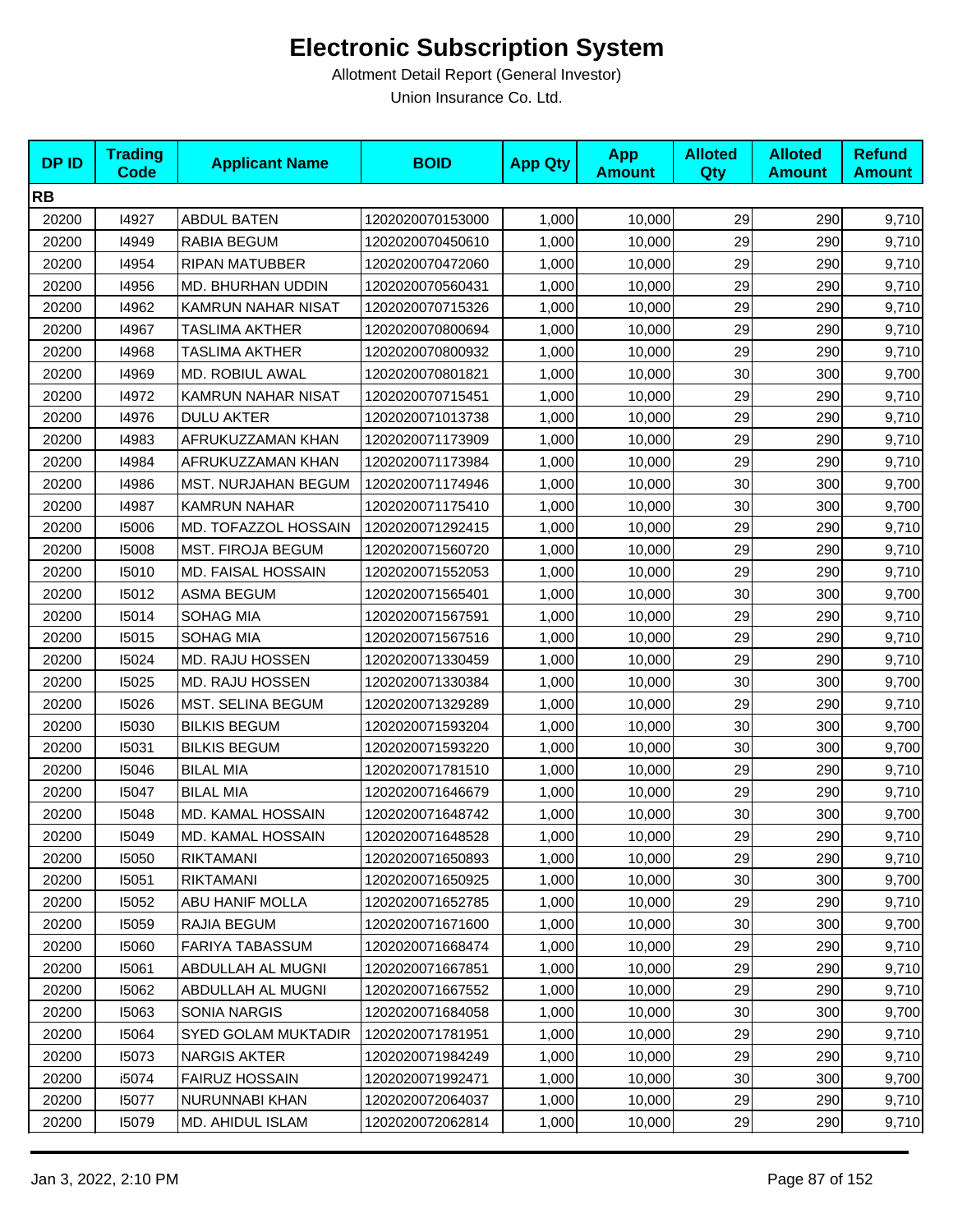| <b>DPID</b> | <b>Trading</b><br><b>Code</b> | <b>Applicant Name</b>                     | <b>BOID</b>      | <b>App Qty</b> | <b>App</b><br><b>Amount</b> | <b>Alloted</b><br>Qty | <b>Alloted</b><br><b>Amount</b> | <b>Refund</b><br><b>Amount</b> |
|-------------|-------------------------------|-------------------------------------------|------------------|----------------|-----------------------------|-----------------------|---------------------------------|--------------------------------|
| <b>RB</b>   |                               |                                           |                  |                |                             |                       |                                 |                                |
| 20200       | 15080                         | MD. AHIDUL ISLAM                          | 1202020072062881 | 1,000          | 10,000                      | 29                    | 290                             | 9,710                          |
| 20200       | 15081                         | <b>MST. NURUNNAHAR</b><br><b>KALPONA</b>  | 1202020072062319 | 1.000          | 10,000                      | 29                    | 290                             | 9,710                          |
| 20200       | 15082                         | MD. MOTAHAR                               | 1202020072061836 | 1,000          | 10,000                      | 30                    | 300                             | 9,700                          |
| 20200       | 15083                         | MD. MOTAHAR                               | 1202020072061796 | 1,000          | 10,000                      | 29                    | 290                             | 9,710                          |
| 20200       | 15085                         | HASAN MUHAMMAD                            | 1202020072074746 | 1,000          | 10,000                      | 30                    | 300                             | 9,700                          |
| 20200       | 17663                         | JYOTSNA RANI SAHA                         | 1202020006004604 | 1,000          | 10,000                      | 30                    | 300                             | 9,700                          |
| 20200       | 01564                         | <b>KAMRUN MONIRA</b>                      | 1202020000420711 | 1,000          | 10,000                      | 29                    | 290                             | 9,710                          |
| 20200       | 01566                         | MR.MD.FAZLUL HOQUE                        | 1202020000420698 | 1,000          | 10,000                      | 29                    | 290                             | 9,710                          |
| 20200       | 01578                         | <b>MR.LITON KUMAR SAHA</b>                | 1202020000430462 | 1,000          | 10,000                      | 30                    | 300                             | 9,700                          |
| 20200       | 01579                         | ASIT BARAN ADITYA                         | 1202020000430470 | 1,000          | 10,000                      | 29                    | 290                             | 9,710                          |
| 20200       | 01606                         | MRS. MUNMUN TAMJID                        | 1202020000420837 | 1,000          | 10,000                      | 29                    | 290                             | 9,710                          |
| 20200       | 01687                         | <b>MR.HARADHAN BANIK</b>                  | 1202020000470643 | 1,000          | 10,000                      | 30                    | 300                             | 9,700                          |
| 20200       | 01688                         | MRS.PENU RANI BANIK                       | 1202020000470635 | 1,000          | 10,000                      | 30                    | 300                             | 9,700                          |
| 20200       | 01689                         | MD. MONIRUZZAMAN                          | 1202020000470627 | 1,000          | 10,000                      | 30                    | 300                             | 9,700                          |
| 20200       | 01691                         | MR.MOHD.ABDUL MAJID                       | 1202020000470600 | 1,000          | 10,000                      | 29                    | 290                             | 9,710                          |
| 20200       | 01693                         | MR.MD.ANOWAR<br><b>HOSSAIN</b>            | 1202020000470496 | 1,000          | 10,000                      | 29                    | 290                             | 9,710                          |
| 20200       | 01694                         | MR.MD.ANOWAR<br><b>HOSSAIN</b>            | 1202020000470501 | 1,000          | 10,000                      | 29                    | 290                             | 9,710                          |
| 20200       | 01695                         | MRS.HOSNEARA                              | 1202020000470511 | 1,000          | 10,000                      | 29                    | 290                             | 9,710                          |
| 20200       | 01709                         | <b>MR.SAMIR KUMAR SAHA</b>                | 1202020000500961 | 1,000          | 10,000                      | 29                    | 290                             | 9,710                          |
| 20200       | 01720                         | <b>MRS NASHIMA KHANEM</b>                 | 1202020000501070 | 1,000          | 10,000                      | 30                    | 300                             | 9,700                          |
| 20200       | 01721                         | <b>MRS.NILUFA AKTER</b>                   | 1202020000501089 | 1,000          | 10,000                      | 30                    | 300                             | 9,700                          |
| 20200       | 01722                         | MRS.RAWSHAN ARA                           | 1202020000501102 | 1,000          | 10,000                      | 29                    | 290                             | 9,710                          |
| 20200       | 01758                         | MR.A.B.M. ZAKIR<br><b>HOSSAIN</b>         | 1202020000530101 | 1,000          | 10,000                      | 29                    | 290                             | 9,710                          |
| 20200       | 01766                         | <b>MR.BABUL KUMAR</b><br><b>BISWAS</b>    | 1202020000530292 | 1,000          | 10,000                      | 29                    | 290                             | 9,710                          |
| 20200       | 01776                         | MR.MD.HAROUN-OR-<br>RASHID SARKER         | 1202020000560235 | 1,000          | 10,000                      | 29                    | 290                             | 9,710                          |
| 20200       | 01778                         | SWAPAN KUMAR NATH                         | 1202020000560251 | 1,000          | 10,000                      | 30                    | 300                             | 9,700                          |
| 20200       | 01815                         | <b>MR.SHARIF MAHMUDUL</b><br><b>MATIN</b> | 1202020000569386 | 1,000          | 10,000                      | 30                    | 300                             | 9,700                          |
| 20200       | 01816                         | MR.S.M.ASHRAFUL<br><b>MATIN PHILIP</b>    | 1202020000569394 | 1,000          | 10,000                      | 29                    | 290                             | 9,710                          |
| 20200       | 01824                         | MR.MUHAMMAD HAJJAJ-<br><b>BIN-MAHFOOZ</b> | 1202020000573865 | 1,000          | 10,000                      | 29                    | 290                             | 9,710                          |
| 20200       | 07410                         | KAZI SALAH UDDIN<br>AHMED                 | 1202020005511184 | 1,000          | 10,000                      | 29                    | 290                             | 9,710                          |
| 20200       | 07419                         | MRS.BALY RAHMAN                           | 1202020005569749 | 1,000          | 10,000                      | 29                    | 290                             | 9,710                          |
| 20200       | 07423                         | <b>MD.DELWAR HOSSAIN</b><br><b>KHAN</b>   | 1202020005610159 | 1,000          | 10,000                      | 29                    | 290                             | 9,710                          |
| 20200       | 07433                         | MOHAMMAD HOSSAIN                          | 1202020005667058 | 1,000          | 10,000                      | 29                    | 290                             | 9,710                          |
| 20200       | 07434                         | MRS.FERDOUSHI BEGUM                       | 1202020005668218 | 1,000          | 10,000                      | 29                    | 290                             | 9,710                          |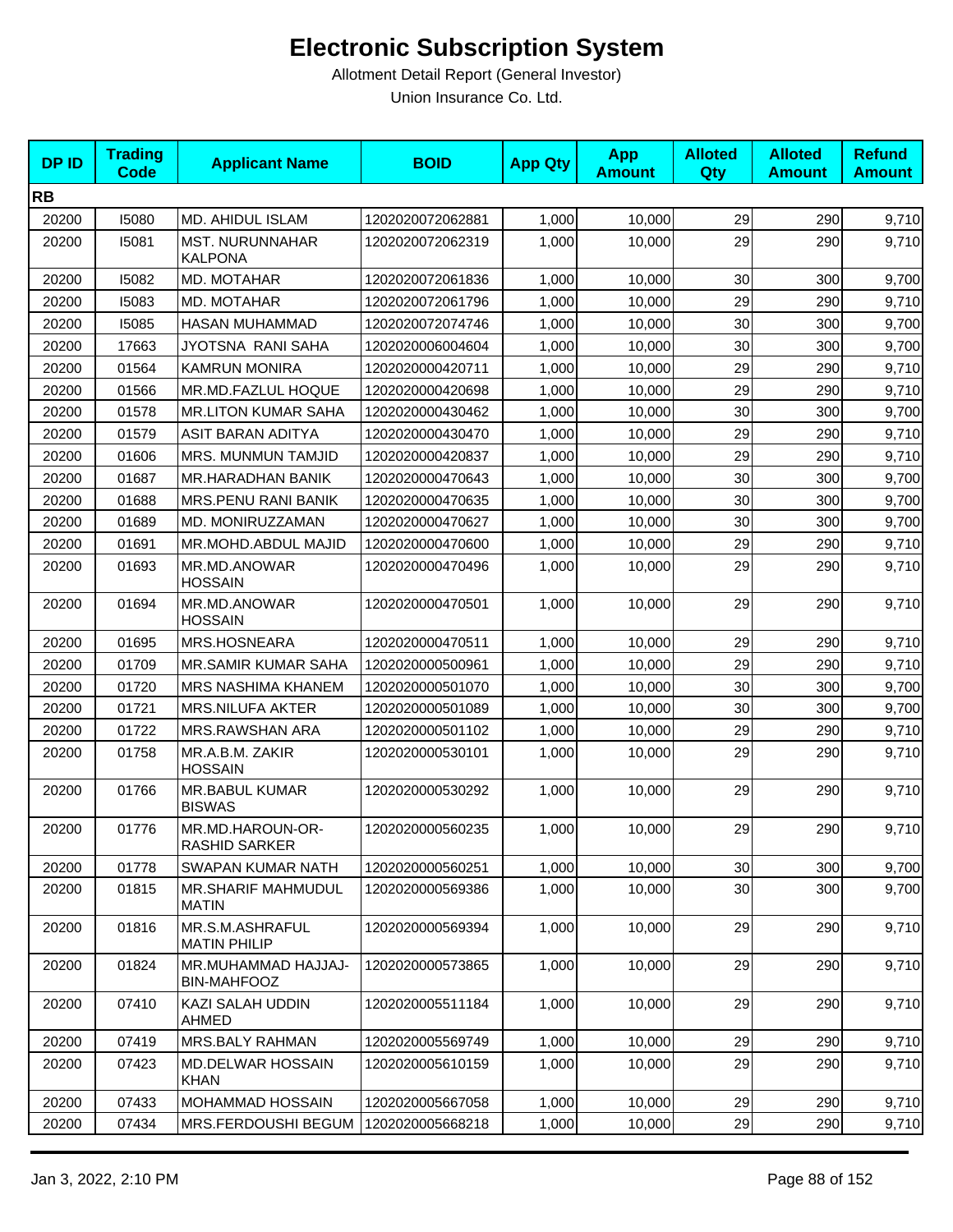| <b>DPID</b> | <b>Trading</b><br><b>Code</b> | <b>Applicant Name</b>                 | <b>BOID</b>      | <b>App Qty</b> | <b>App</b><br><b>Amount</b> | <b>Alloted</b><br>Qty | <b>Alloted</b><br><b>Amount</b> | <b>Refund</b><br><b>Amount</b> |
|-------------|-------------------------------|---------------------------------------|------------------|----------------|-----------------------------|-----------------------|---------------------------------|--------------------------------|
| <b>RB</b>   |                               |                                       |                  |                |                             |                       |                                 |                                |
| 20200       | 07435                         | MR.MOHAMMAD HOSSAIN 1202020005668234  |                  | 1,000          | 10,000                      | 30                    | 300                             | 9,700                          |
| 20200       | 07436                         | MOHAMMED ZAKIR<br><b>HOSSAIN</b>      | 1202020005747065 | 1,000          | 10,000                      | 29                    | 290                             | 9,710                          |
| 20200       | 07437                         | <b>HASHIB AHSAN</b>                   | 1202020005766148 | 1,000          | 10,000                      | 29                    | 290                             | 9,710                          |
| 20200       | 07479                         | SHAMSA ARA SHILPI                     | 1202020005908456 | 1,000          | 10,000                      | 30                    | 300                             | 9,700                          |
| 20200       | 07480                         | SHAMSA ARA SHILPI                     | 1202020005908464 | 1,000          | 10,000                      | 29                    | 290                             | 9,710                          |
| 20200       | 07546                         | MR.MD.BABAR ALI                       | 1202020003680619 | 1,000          | 10,000                      | 29                    | 290                             | 9,710                          |
| 20200       | 07550                         | MR.MD.ABDUL HALIM                     | 1202020003680694 | 1,000          | 10,000                      | 29                    | 290                             | 9,710                          |
| 20200       | 07551                         | MRS.SHAMIMA AKTER<br><b>REKHA</b>     | 1202020003680734 | 1,000          | 10,000                      | 30                    | 300                             | 9,700                          |
| 20200       | 07556                         | MR.MD.MONIRUL ISLAM                   | 1202020003680777 | 1,000          | 10,000                      | 29                    | 290                             | 9,710                          |
| 20200       | 07597                         | MR.SHAKHAOUT<br><b>HOSSAIN SIKDER</b> | 1202020002913158 | 1,000          | 10,000                      | 29                    | 290                             | 9,710                          |
| 20200       | 07666                         | MD.KHAIRUZZAMAN                       | 1202020002982858 | 1,000          | 10,000                      | 30                    | 300                             | 9,700                          |
| 20200       | 07687                         | MRS. DOLLY ROY                        | 1202020002960118 | 1,000          | 10,000                      | 30                    | 300                             | 9,700                          |
| 20200       | 0F209                         | MRS. KHALEDA BEGUM                    | 1202020044314455 | 1,000          | 10,000                      | 30                    | 300                             | 9,700                          |
| 20200       | 0F211                         | <b>MD. MONJU MIAH</b>                 | 1202020044314471 | 1,000          | 10,000                      | 30                    | 300                             | 9,700                          |
| 20200       | 0F212                         | <b>MIZANUR RAHAMAN</b>                | 1202020038408480 | 1,000          | 10,000                      | 29                    | 290                             | 9,710                          |
| 20200       | 0F227                         | Md. Habibur Rahman                    | 1202020019632292 | 1,000          | 10,000                      | 29                    | 290                             | 9,710                          |
| 20200       | 0F247                         | MD. ASHRAFUZZAMAN                     | 1202020044703268 | 1,000          | 10,000                      | 29                    | 290                             | 9,710                          |
| 20200       | 0F282                         | SANDHA RANI DAS                       | 1202020020784534 | 1,000          | 10,000                      | 29                    | 290                             | 9,710                          |
| 20200       | 0F288                         | Mohammed Sadikur<br>Rahman            | 1202020007457263 | 1,000          | 10,000                      | 29                    | 290                             | 9,710                          |
| 20200       | 0F291                         | DR. MD. SHAHIN REZA                   | 1202020041085992 | 1,000          | 10,000                      | 29                    | 290                             | 9,710                          |
| 20200       | 0F292                         | <b>MONOTOSH SIKDER</b>                | 1202020018678725 | 1,000          | 10,000                      | 29                    | 290                             | 9,710                          |
| 20200       | 0F428                         | MD. SUZAN HOSSAIN                     | 1202020044848437 | 1,000          | 10,000                      | 29                    | 290                             | 9,710                          |
| 20200       | 0F429                         | <b>MST. RAHIMAN BEGUM</b>             | 1202020044848496 | 1,000          | 10,000                      | 29                    | 290                             | 9,710                          |
| 20200       | 0F434                         | MD. RAZU                              | 1202020044848471 | 1,000          | 10,000                      | 29                    | 290                             | 9,710                          |
| 20200       | 0F437                         | MD. KHALILUR RAHMAN<br><b>MALLIK</b>  | 1202020044848726 | 1,000          | 10,000                      | 30                    | 300                             | 9,700                          |
| 20200       | 0F438                         | MD. SUZAN HOSSAIN                     | 1202020044848734 | 1,000          | 10,000                      | 30 <sub>0</sub>       | 300                             | 9,700                          |
| 20200       | 0F439                         | MD. LITON HOSSAIN                     | 1202020044847820 | 1,000          | 10,000                      | 29                    | 290                             | 9,710                          |
| 20200       | 14130                         | <b>MS.URMILA DAS</b>                  | 1202020004958236 | 1,000          | 10,000                      | 29                    | 290                             | 9,710                          |
| 20200       | 14131                         | MR.GOPAL CHANDRA<br>DAS               | 1202020004958211 | 1,000          | 10,000                      | 29                    | 290                             | 9,710                          |
| 20200       | 14243                         | MR.SUDIP KUMAR SAHA                   | 1202020004986579 | 1,000          | 10,000                      | 30 <sub>0</sub>       | 300                             | 9,700                          |
| 20200       | 14275                         | MR.MD.ANOWAR<br><b>HOSSAIN</b>        | 1202020005018493 | 1,000          | 10,000                      | 29                    | 290                             | 9,710                          |
| 20200       | 14276                         | MR.MD.ANOWAR<br><b>HOSSAIN</b>        | 1202020005018485 | 1,000          | 10,000                      | 29                    | 290                             | 9,710                          |
| 20200       | 14295                         | MR.MD.AZAM KHAN                       | 1202020005031220 | 1,000          | 10,000                      | 30 <sub>0</sub>       | 300                             | 9,700                          |
| 20200       | 18656                         | ABDULLAH AL MAMON                     | 1202020006262812 | 1,000          | 10,000                      | 29                    | 290                             | 9,710                          |
| 20200       | 18708                         | <b>GOPAL KRISHNA KUNDU</b>            | 1202020006315981 | 1,000          | 10,000                      | 30                    | 300                             | 9,700                          |
| 20200       | 18805                         | MD ZIAUL AHSAN                        | 1202020006322595 | 1,000          | 10,000                      | 29                    | 290                             | 9,710                          |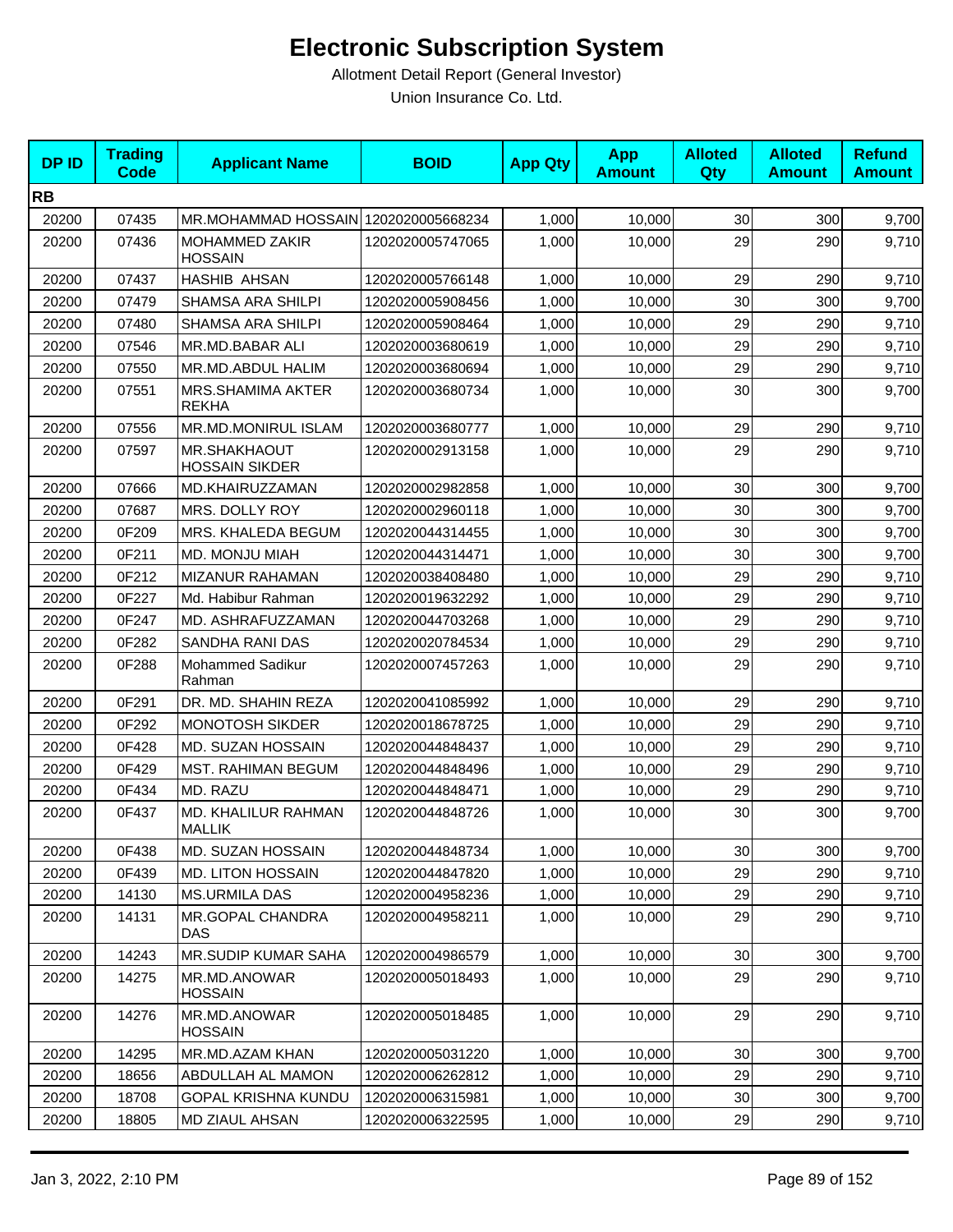| <b>DPID</b> | <b>Trading</b><br><b>Code</b> | <b>Applicant Name</b>                   | <b>BOID</b>      | <b>App Qty</b> | <b>App</b><br><b>Amount</b> | <b>Alloted</b><br><b>Qty</b> | <b>Alloted</b><br><b>Amount</b> | <b>Refund</b><br><b>Amount</b> |
|-------------|-------------------------------|-----------------------------------------|------------------|----------------|-----------------------------|------------------------------|---------------------------------|--------------------------------|
| <b>RB</b>   |                               |                                         |                  |                |                             |                              |                                 |                                |
| 20200       | 18806                         | MD.REAZUL AHSAN                         | 1202020006322600 | 1,000          | 10,000                      | 30 <sub>0</sub>              | 300                             | 9,700                          |
| 20200       | 18861                         | RINA KHANAM                             | 1202020006322884 | 1,000          | 10,000                      | 29                           | 290                             | 9,710                          |
| 20200       | 18862                         | JOYDEV CHANDRA DAS                      | 1202020006322892 | 1,000          | 10,000                      | 29                           | 290                             | 9,710                          |
| 20200       | 18863                         | JOYDEV CHANDRA DAS                      | 1202020006322908 | 1,000          | 10,000                      | 30                           | 300                             | 9,700                          |
| 20200       | 18867                         | MD.SEKANDER ALI KHAN                    | 1202020006325026 | 1,000          | 10,000                      | 29                           | 290                             | 9,710                          |
| 20200       | 18877                         | PALLAB KUMAR ROY                        | 1202020006334045 | 1,000          | 10,000                      | 29                           | 290                             | 9,710                          |
| 20200       | 18908                         | AL-HAJ HAZERA KHATUN                    | 1202020006348787 | 1,000          | 10,000                      | 29                           | 290                             | 9,710                          |
| 20200       | 18925                         | <b>SHAILA RAHMAN</b>                    | 1202020006350456 | 1,000          | 10,000                      | 29                           | 290                             | 9,710                          |
| 20200       | 18926                         | SADIA RAHMAN                            | 1202020006350464 | 1,000          | 10,000                      | 29                           | 290                             | 9,710                          |
| 20200       | 18927                         | <b>SHAILA RAHMAN</b>                    | 1202020006350472 | 1,000          | 10,000                      | 29                           | 290                             | 9,710                          |
| 20200       | 24291                         | MR.MD.MOJAMMEL<br><b>HAQUE</b>          | 1202020007881479 | 1,000          | 10,000                      | 29                           | 290                             | 9,710                          |
| 20200       | 24294                         | <b>MST.SABEKUN NAHAR</b>                | 1202020007884290 | 1,000          | 10,000                      | 29                           | 290                             | 9,710                          |
| 20200       | 24322                         | <b>INDRAJIT SAHA</b>                    | 1202020007870287 | 1,000          | 10,000                      | 29                           | 290                             | 9,710                          |
| 20200       | 24330                         | MR.PRABIR KUMAR SAHA                    | 1202020007870228 | 1,000          | 10,000                      | 29                           | 290                             | 9,710                          |
| 20200       | 24335                         | <b>MR.JONY KUMAR SAHA</b>               | 1202020007870260 | 1,000          | 10,000                      | 29                           | 290                             | 9,710                          |
| 20200       | 24352                         | MR.MD.ASADULLAH                         | 1202020007870196 | 1,000          | 10,000                      | 30                           | 300                             | 9,700                          |
| 20200       | 24355                         | MR.MD.ASADULLAH                         | 1202020007870161 | 1,000          | 10,000                      | 29                           | 290                             | 9,710                          |
| 20200       | 24363                         | ASHIFA SIDDIKA                          | 1202020007870948 | 1,000          | 10,000                      | 29                           | 290                             | 9,710                          |
| 20200       | 24370                         | MR.MD.FAZLUL HOQUE                      | 1202020007893186 | 1,000          | 10,000                      | 29                           | 290                             | 9,710                          |
| 20200       | 24387                         | <b>MD.IQBAL HOSSAIN</b>                 | 1202020007890503 | 1,000          | 10,000                      | 30                           | 300                             | 9,700                          |
| 20200       | 24389                         | MR.MD.TAHER ALI                         | 1202020007886372 | 1,000          | 10,000                      | 30                           | 300                             | 9,700                          |
| 20200       | 24396                         | <b>MD.ROFIQUL ISLAM</b>                 | 1202020007895522 | 1,000          | 10,000                      | 30                           | 300                             | 9,700                          |
| 20200       | 00007                         | TAPAN KUMAR DEBNATH                     | 1202020014917359 | 1,000          | 10,000                      | 30                           | 300                             | 9,700                          |
| 20200       | 00016                         | <b>SHARIF AHMED</b>                     | 1202020015256044 | 1,000          | 10,000                      | 29                           | 290                             | 9,710                          |
| 20200       | 00028                         | <b>MD.SHAMSUL ALAM</b>                  | 1202020015464363 | 1,000          | 10,000                      | 30                           | 300                             | 9,700                          |
| 20200       | 00055                         | PARESH CHANDRA<br><b>HALDER</b>         | 1202020015804985 | 1,000          | 10,000                      | 29                           | 290                             | 9,710                          |
| 20200       | 00073                         | MR JITENDRA CHANDRA<br><b>BARMAN</b>    | 1202020001499525 | 1,000          | 10,000                      | 30                           | 300                             | 9,700                          |
| 20200       | 00080                         | <b>SWPAN KUMAR MITRA</b>                | 1202020016165261 | 1,000          | 10,000                      | 29                           | 290                             | 9,710                          |
| 20200       | 00103                         | MR. ANJAN KUMAR ROY                     | 1202020000138301 | 1,000          | 10,000                      | 30                           | 300                             | 9,700                          |
| 20200       | 00111                         | MR. MD. SHAFIQUL<br><b>ISLAM MOLLAH</b> | 1202020000184747 | 1,000          | 10,000                      | 29                           | 290                             | 9,710                          |
| 20200       | 00118                         | <b>GANESH CHANDRA</b><br><b>BHADRA</b>  | 1202020014926723 | 1,000          | 10,000                      | 29                           | 290                             | 9,710                          |
| 20200       | 00149                         | <b>MR.BISHWAJIT</b><br><b>SUTRADHAR</b> | 1202020000037922 | 1,000          | 10,000                      | 29                           | 290                             | 9,710                          |
| 20200       | 00150                         | MR.MD.ALI HOSSAIN                       | 1202020000180261 | 1,000          | 10,000                      | 29                           | 290                             | 9,710                          |
| 20200       | 00185                         | MR.APURBA KUMAR DAS                     | 1202020000103671 | 1,000          | 10,000                      | 30                           | 300                             | 9,700                          |
| 20200       | 00191                         | <b>MRS.MANIRA BEGUM</b>                 | 1202020000116611 | 1,000          | 10,000                      | 29                           | 290                             | 9,710                          |
| 20200       | 00193                         | <b>MR.IFTAKHER UDDIN</b><br>AHMED       | 1202020000805781 | 1,000          | 10,000                      | 30                           | 300                             | 9,700                          |
| 20200       | 00194                         | MR. MD. ABDUL WAHAB                     | 1202020000097950 | 1,000          | 10,000                      | 29                           | 290                             | 9,710                          |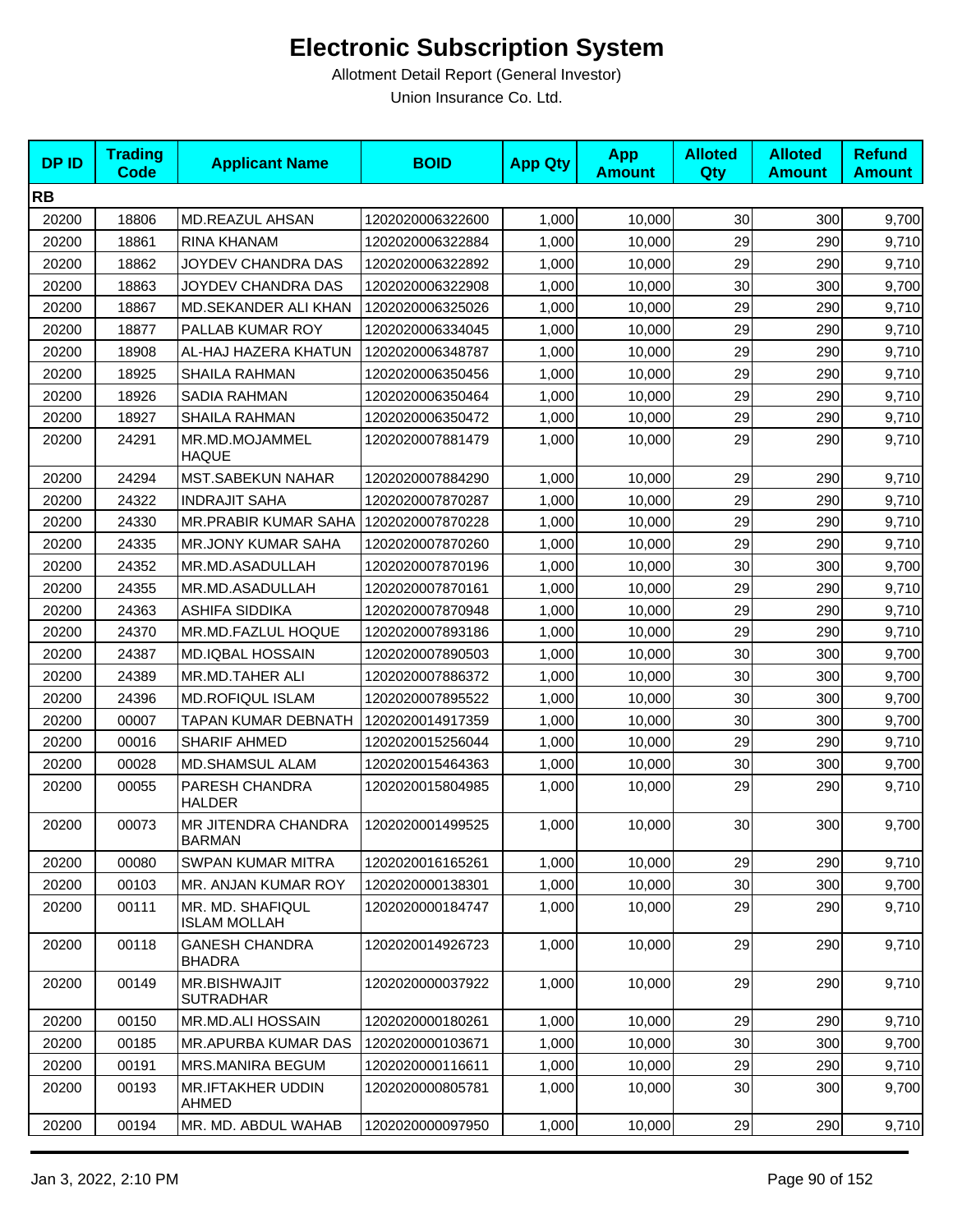| <b>DPID</b> | <b>Trading</b><br><b>Code</b> | <b>Applicant Name</b>                           | <b>BOID</b>      | <b>App Qty</b> | <b>App</b><br><b>Amount</b> | <b>Alloted</b><br>Qty | <b>Alloted</b><br><b>Amount</b> | <b>Refund</b><br><b>Amount</b> |
|-------------|-------------------------------|-------------------------------------------------|------------------|----------------|-----------------------------|-----------------------|---------------------------------|--------------------------------|
| <b>RB</b>   |                               |                                                 |                  |                |                             |                       |                                 |                                |
| 20200       | 00234                         | MR. JASHIM UDDIN<br><b>AHMED</b>                | 1202020000047277 | 1,000          | 10,000                      | 29                    | 290                             | 9,710                          |
| 20200       | 00246                         | <b>MR.PRAKASH BARUA</b>                         | 1202020000530233 | 1,000          | 10,000                      | 29                    | 290                             | 9,710                          |
| 20200       | 00256                         | MR.KAZI RUHUL AMIN                              | 1202020000040556 | 1,000          | 10,000                      | 30                    | 300                             | 9,700                          |
| 20200       | 00269                         | <b>MOHAMMAD FARID</b><br><b>UDDIN CHOWDHURY</b> | 1202020000048488 | 1,000          | 10,000                      | 30                    | 300                             | 9,700                          |
| 20200       | 04796                         | MR.DIN MOHAMMAD<br><b>DULAL</b>                 | 1202020001583278 | 1,000          | 10,000                      | 29                    | 290                             | 9,710                          |
| 20200       | 04797                         | <b>MR.SHAKHAR SARKAR</b>                        | 1202020001523241 | 1,000          | 10,000                      | 30                    | 300                             | 9,700                          |
| 20200       | 04798                         | <b>MR.SAHKHAR SARKAR</b>                        | 1202020001523322 | 1,000          | 10,000                      | 30                    | 300                             | 9,700                          |
| 20200       | 04822                         | <b>MR.LITON KUMAR SAHA</b>                      | 1202020001597637 | 1,000          | 10,000                      | 29                    | 290                             | 9,710                          |
| 20200       | 09567                         | <b>MR.LITON CHANDRA</b><br><b>SAHA</b>          | 1202020003059089 | 1,000          | 10,000                      | 29                    | 290                             | 9,710                          |
| 20200       | 09679                         | MR.MD.LAHAZUDDIN                                | 1202020003179847 | 1,000          | 10,000                      | 29                    | 290                             | 9,710                          |
| 20200       | 0F440                         | <b>MD. TAKIB HOSSAIN</b>                        | 1202020044847839 | 1,000          | 10,000                      | 29                    | 290                             | 9,710                          |
| 20200       | 0F441                         | MD. HASAN HOWLADAR                              | 1202020044847847 | 1,000          | 10,000                      | 30                    | 300                             | 9,700                          |
| 20200       | 0F442                         | MD. MUNSUR AKON                                 | 1202020044847855 | 1,000          | 10,000                      | 29                    | 290                             | 9,710                          |
| 20200       | 0F481                         | <b>MD. TUHIN SARDER</b>                         | 1202020016605248 | 1,000          | 10,000                      | 29                    | 290                             | 9,710                          |
| 20200       | 0F509                         | RAHILA AKTER                                    | 1202020044823961 | 1,000          | 10.000                      | 29                    | 290                             | 9,710                          |
| 20200       | 13252                         | MR.MD.NAZRUL ISLAM                              | 1202020004695503 | 1,000          | 10,000                      | 29                    | 290                             | 9,710                          |
| 20200       | 13254                         | MR.MD.NAZRUL ISLAM                              | 1202020004700509 | 1,000          | 10,000                      | 30                    | 300                             | 9,700                          |
| 20200       | 13296                         | <b>MR.SUSANTA KUMAR</b><br>PAUL                 | 1202020004712481 | 1,000          | 10,000                      | 29                    | 290                             | 9,710                          |
| 20200       | 13331                         | <b>MD.MONJUR KADER</b><br><b>HOSSAIN</b>        | 1202020004732534 | 1,000          | 10,000                      | 29                    | 290                             | 9,710                          |
| 20200       | 13383                         | <b>MS.MALLIKA KARMAKER</b>                      | 1202020004743199 | 1,000          | 10,000                      | 29                    | 290                             | 9,710                          |
| 20200       | 13384                         | <b>MRS.SABITA KARMAKER</b>                      | 1202020004743777 | 1,000          | 10,000                      | 29                    | 290                             | 9,710                          |
| 20200       | 13415                         | MR.MD.ABUL KALAM<br>AZAD                        | 1202020004756786 | 1,000          | 10,000                      | 29                    | 290                             | 9,710                          |
| 20200       | 13425                         | MR.MD.MOKBUL HOSSAIN 1202020004756801           |                  | 1,000          | 10,000                      | 30                    | 300                             | 9,700                          |
| 20200       | 13432                         | MR.NILIMA SARKER                                | 1202020004764931 | 1,000          | 10,000                      | 29                    | 290                             | 9,710                          |
| 20200       | 13437                         | <b>MR.TOWHIDUL ALAM</b><br><b>CHOWDHURY</b>     | 1202020004764768 | 1,000          | 10,000                      | 29                    | 290                             | 9,710                          |
| 20200       | 13439                         | MR.MD.MONIR HOSSAIN                             | 1202020004764883 | 1,000          | 10,000                      | 29                    | 290                             | 9,710                          |
| 20200       | 13460                         | MR.MD.MOSARAP<br><b>HOSSAIN</b>                 | 1202020004767512 | 1,000          | 10,000                      | 29                    | 290                             | 9,710                          |
| 20200       | 13464                         | MR.MD.ZAKIR HOSSAIN                             | 1202020004767520 | 1,000          | 10,000                      | 29                    | 290                             | 9,710                          |
| 20200       | 13465                         | <b>MR.ZAKIR HOSSAIN</b>                         | 1202020004767539 | 1,000          | 10,000                      | 30                    | 300                             | 9,700                          |
| 20200       | 13466                         | <b>MR.JAHANGIR KABIR</b>                        | 1202020004767611 | 1,000          | 10,000                      | 29                    | 290                             | 9,710                          |
| 20200       | 13470                         | MR.A.K.M.ATIQUZZAMAN<br><b>BADAL</b>            | 1202020004774658 | 1,000          | 10,000                      | 30                    | 300                             | 9,700                          |
| 20200       | 13471                         | MR.A.K.M.ATIQUZZAMAN<br><b>BADAL</b>            | 1202020004774623 | 1,000          | 10,000                      | 30                    | 300                             | 9,700                          |
| 20200       | 20231                         | SABITA DEBNATH                                  | 1202020008281618 | 1,000          | 10,000                      | 29                    | 290                             | 9,710                          |
| 20200       | 20265                         | <b>MD.SAHIDUL ISLAM</b>                         | 1202020008281601 | 1,000          | 10,000                      | 29                    | 290                             | 9,710                          |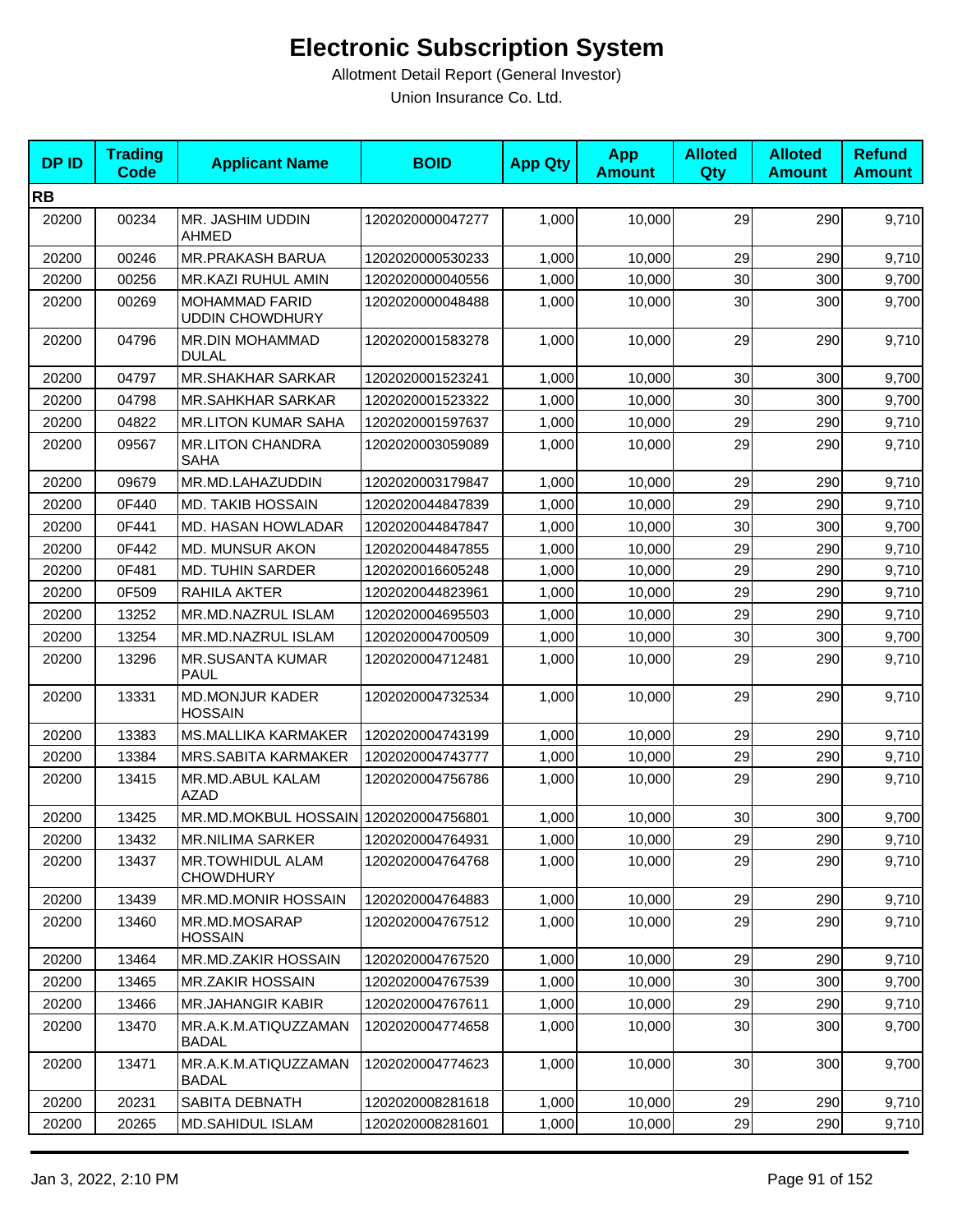| <b>DPID</b> | <b>Trading</b><br><b>Code</b> | <b>Applicant Name</b>                        | <b>BOID</b>      | <b>App Qty</b> | <b>App</b><br><b>Amount</b> | <b>Alloted</b><br><b>Qty</b> | <b>Alloted</b><br><b>Amount</b> | <b>Refund</b><br><b>Amount</b> |
|-------------|-------------------------------|----------------------------------------------|------------------|----------------|-----------------------------|------------------------------|---------------------------------|--------------------------------|
| <b>RB</b>   |                               |                                              |                  |                |                             |                              |                                 |                                |
| 20200       | 20267                         | <b>MD.SALAHUDDIN</b>                         | 1202020008281551 | 1,000          | 10,000                      | 30                           | 300                             | 9,700                          |
| 20200       | 20324                         | <b>MD.ZAKIR HOSSAIN</b>                      | 1202020008370181 | 1,000          | 10,000                      | 29                           | 290                             | 9,710                          |
| 20200       | 20325                         | <b>MR.PARTHA ROY</b>                         | 1202020008291326 | 1,000          | 10,000                      | 30                           | 300                             | 9,700                          |
| 20200       | 20397                         | NAZMA KHATUN                                 | 1202020008313695 | 1,000          | 10,000                      | 30                           | 300                             | 9,700                          |
| 20200       | 20399                         | <b>MD.ANOWAR HOSSAIN</b><br><b>CHOWDHURY</b> | 1202020008313818 | 1,000          | 10,000                      | 29                           | 290                             | 9,710                          |
| 20200       | 20429                         | <b>MD.LIAQAT HOSSAIN</b>                     | 1202020008304311 | 1,000          | 10,000                      | 29                           | 290                             | 9,710                          |
| 20200       | 20430                         | <b>MD.LIAQAT HOSSAIN</b>                     | 1202020008304336 | 1,000          | 10,000                      | 29                           | 290                             | 9,710                          |
| 20200       | 20443                         | <b>MD.RUSTOM ALI</b><br><b>HOWLADER</b>      | 1202020008368817 | 1,000          | 10,000                      | 29                           | 290                             | 9,710                          |
| 20200       | 20444                         | SHAHNAZ PARVIN                               | 1202020008368868 | 1,000          | 10,000                      | 30                           | 300                             | 9,700                          |
| 20200       | 20453                         | <b>MD.ABUL KALAM</b>                         | 1202020008344948 | 1,000          | 10.000                      | 29                           | 290                             | 9,710                          |
| 20200       | 20454                         | <b>MD.ABUL KALAM</b>                         | 1202020008347149 | 1,000          | 10,000                      | 30                           | 300                             | 9,700                          |
| 20200       | 20455                         | <b>ASHOK BIWSAS</b>                          | 1202020008368678 | 1,000          | 10,000                      | 29                           | 290                             | 9,710                          |
| 20200       | 20456                         | <b>MD.MILON</b>                              | 1202020008368701 | 1,000          | 10,000                      | 30                           | 300                             | 9,700                          |
| 20200       | 00726                         | MR.MD.ABDUR RAZZAK                           | 1202020000042191 | 1,000          | 10,000                      | 29                           | 290                             | 9,710                          |
| 20200       | 00735                         | MR.A.T.M.ABDUL HYE<br><b>KHAN</b>            | 1202020000071635 | 1,000          | 10,000                      | 29                           | 290                             | 9,710                          |
| 20200       | 00746                         | MR MD NAIMUL ISLAM                           | 1202020000230987 | 1,000          | 10,000                      | 30                           | 300                             | 9,700                          |
| 20200       | 00772                         | MR.MD.MAHMUDUR<br><b>RAHMAN</b>              | 1202020000040125 | 1,000          | 10,000                      | 29                           | 290                             | 9,710                          |
| 20200       | 00789                         | MR.G.M.MAMUNUR<br><b>RASHID</b>              | 1202020000044861 | 1,000          | 10,000                      | 30                           | 300                             | 9,700                          |
| 20200       | 00792                         | <b>MD.NASIRUL ISLAM</b><br><b>CHOWDHURY</b>  | 1202020000230979 | 1,000          | 10,000                      | 29                           | 290                             | 9,710                          |
| 20200       | 00795                         | <b>MR.IMRAN AHMED</b>                        | 1202020000470402 | 1,000          | 10,000                      | 29                           | 290                             | 9,710                          |
| 20200       | 00804                         | <b>SK.GOLAM AHAMMED</b>                      | 1202020000056486 | 1,000          | 10,000                      | 29                           | 290                             | 9,710                          |
| 20200       | 00838                         | <b>KHAIRUN NESSA</b>                         | 1202020000585572 | 1,000          | 10,000                      | 29                           | 290                             | 9,710                          |
| 20200       | 00839                         | MR.MD.BAZLUR RAHMAN                          | 1202020000608796 | 1,000          | 10,000                      | 29                           | 290                             | 9,710                          |
| 20200       | 00840                         | MRS.RAFEZA YEASMIN                           | 1202020000631167 | 1,000          | 10,000                      | 29                           | 290                             | 9,710                          |
| 20200       | 00881                         | MRS.MUSHFEQUA<br><b>CHOWDHURY</b>            | 1202020001037429 | 1,000          | 10,000                      | 29                           | 290                             | 9,710                          |
| 20200       | 00905                         | <b>MD.HASHMAT ULLAH</b>                      | 1202020001627846 | 1,000          | 10,000                      | 29                           | 290                             | 9,710                          |
| 20200       | 00934                         | <b>MR.ASM AHSAN HABIB</b>                    | 1202020001664113 | 1,000          | 10,000                      | 29                           | 290                             | 9,710                          |
| 20200       | 00950                         | MD. RAFIQUL ISLAM                            | 1202020001435293 | 1,000          | 10,000                      | 29                           | 290                             | 9,710                          |
| 20200       | 04274                         | MR.AZHARUL HOQUE<br><b>CHOWDHURY</b>         | 1202020001408196 | 1,000          | 10,000                      | 29                           | 290                             | 9,710                          |
| 20200       | 04288                         | MR.MA HAMID                                  | 1202020001460035 | 1,000          | 10,000                      | 29                           | 290                             | 9,710                          |
| 20200       | 04316                         | MRS.ENA SIDDIQA<br>AFROZE                    | 1202020001441557 | 1,000          | 10,000                      | 29                           | 290                             | 9,710                          |
| 20200       | 04320                         | MR.BIMAL MAJUMDER                            | 1202020001435847 | 1,000          | 10,000                      | 30                           | 300                             | 9,700                          |
| 20200       | 09680                         | MR.MD.LAHAZUDDIN                             | 1202020003179911 | 1,000          | 10,000                      | 30                           | 300                             | 9,700                          |
| 20200       | 09683                         | MR.MD.AMIN UDDIN                             | 1202020003184081 | 1,000          | 10,000                      | 30 <sub>0</sub>              | 300                             | 9,700                          |
| 20200       | 09812                         | <b>MRS.SHAFALY AKTER</b>                     | 1202020003310914 | 1,000          | 10,000                      | 30 <sub>0</sub>              | 300                             | 9,700                          |
| 20200       | 09841                         | TAJ NAHAR                                    | 1202020003161589 | 1,000          | 10,000                      | 29                           | 290                             | 9,710                          |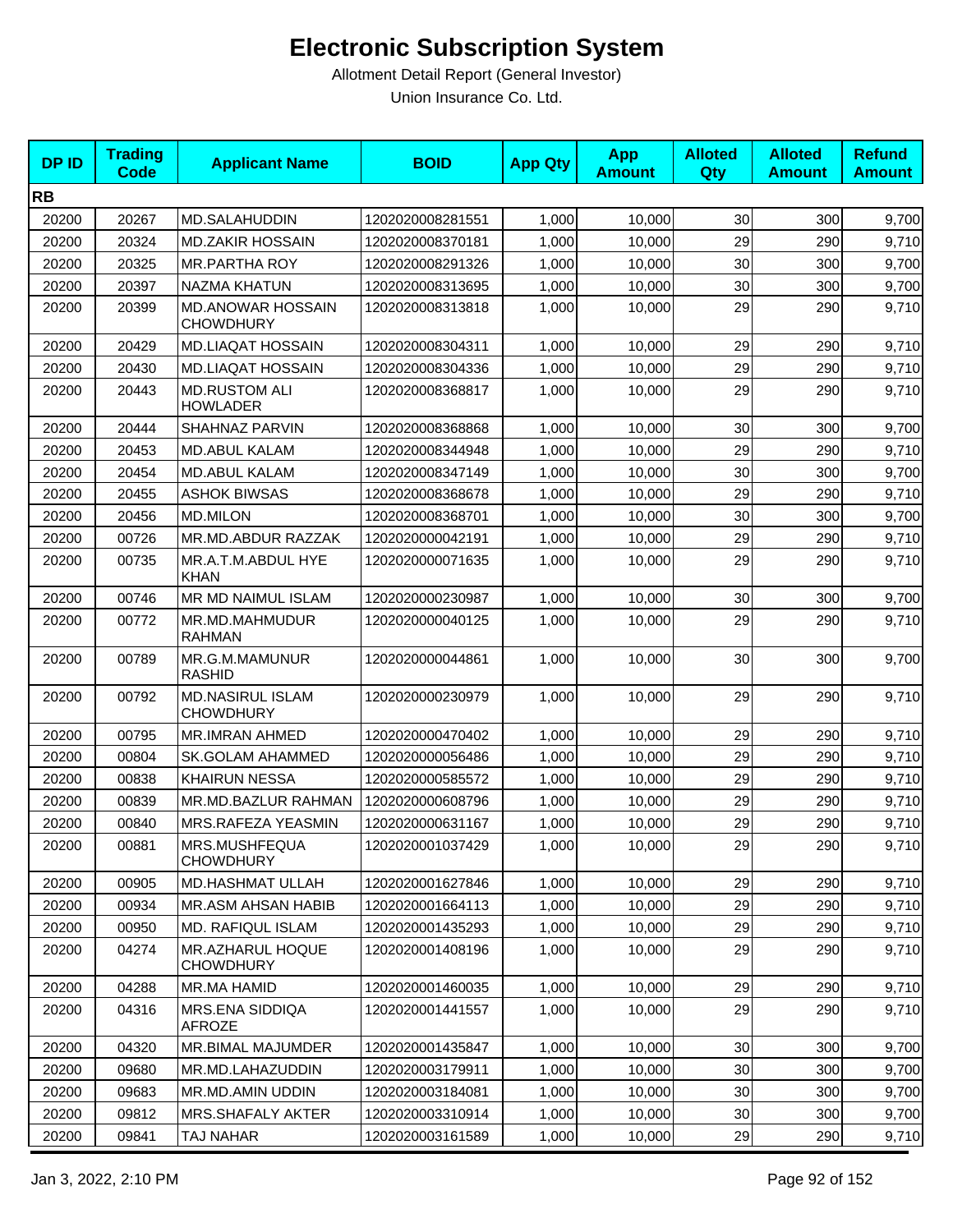| <b>DPID</b> | <b>Trading</b><br><b>Code</b> | <b>Applicant Name</b>                  | <b>BOID</b>      | <b>App Qty</b> | <b>App</b><br><b>Amount</b> | <b>Alloted</b><br>Qty | <b>Alloted</b><br><b>Amount</b> | <b>Refund</b><br><b>Amount</b> |
|-------------|-------------------------------|----------------------------------------|------------------|----------------|-----------------------------|-----------------------|---------------------------------|--------------------------------|
| <b>RB</b>   |                               |                                        |                  |                |                             |                       |                                 |                                |
| 20200       | 09847                         | TAJ NAHAR                              | 1202020003162690 | 1,000          | 10,000                      | 30                    | 300                             | 9,700                          |
| 20200       | 09848                         | MD. ALAUDDIN                           | 1202020003186155 | 1,000          | 10,000                      | 29                    | 290                             | 9,710                          |
| 20200       | 09856                         | MR.MD.SOGIR HOSSAIN                    | 1202020003673821 | 1,000          | 10,000                      | 30                    | 300                             | 9,700                          |
| 20200       | 09857                         | MD.SOGIR                               | 1202020003673831 | 1,000          | 10,000                      | 30                    | 300                             | 9,700                          |
| 20200       | 0F759                         | RASHIDUL HASAN                         | 1202020045944948 | 1,000          | 10,000                      | 29                    | 290                             | 9,710                          |
| 20200       | 0F761                         | <b>MD. SHOWKET HOSSAIN</b>             | 1202020045926348 | 1,000          | 10,000                      | 29                    | 290                             | 9,710                          |
| 20200       | 0F763                         | <b>ABIDA AKTER</b>                     | 1202020045989974 | 1,000          | 10,000                      | 30                    | 300                             | 9,700                          |
| 20200       | 0F820                         | MD. SHOWKET HOSSAIN                    | 1202020046095568 | 1,000          | 10,000                      | 30                    | 300                             | 9,700                          |
| 20200       | 0F823                         | RASHIDUL HASAN                         | 1202020046052591 | 1,000          | 10,000                      | 29                    | 290                             | 9,710                          |
| 20200       | 0F824                         | <b>ABIDA AKTER</b>                     | 1202020046052557 | 1,000          | 10,000                      | 29                    | 290                             | 9,710                          |
| 20200       | 0F880                         | MD. ZAFAR ULLAH KHAN                   | 1202020046369910 | 1,000          | 10,000                      | 29                    | 290                             | 9,710                          |
| 20200       | 0F881                         | MAJOR MD. HASMAT<br>ULLAH KHAN         | 1202020046369902 | 1,000          | 10,000                      | 29                    | 290                             | 9,710                          |
| 20200       | 0F883                         | KHALEDA BEGUM                          | 1202020046391600 | 1,000          | 10,000                      | 29                    | 290                             | 9,710                          |
| 20200       | 0F884                         | KHALEDA BEGUM                          | 1202020046395973 | 1,000          | 10,000                      | 29                    | 290                             | 9,710                          |
| 20200       | 0F885                         | <b>HAFSA ABEDIN</b>                    | 1202020046394151 | 1,000          | 10,000                      | 29                    | 290                             | 9,710                          |
| 20200       | 0F886                         | <b>HAFSA ABEDIN</b>                    | 1202020046395486 | 1,000          | 10,000                      | 29                    | 290                             | 9,710                          |
| 20200       | 0F905                         | MD. SIDDQUE                            | 1202020046487754 | 1,000          | 10,000                      | 29                    | 290                             | 9,710                          |
| 20200       | 0F911                         | RAWSHAN ARA                            | 1202020046491267 | 1,000          | 10,000                      | 29                    | 290                             | 9,710                          |
| 20200       | 0F912                         | RAWSHAN ARA                            | 1202020046491275 | 1,000          | 10,000                      | 29                    | 290                             | 9,710                          |
| 20200       | 0F914                         | MD. BILLAL HOSSAIN                     | 1202020046497304 | 1,000          | 10,000                      | 29                    | 290                             | 9,710                          |
| 20200       | 0F915                         | MD. BILLAL HOSSAIN                     | 1202020046497074 | 1,000          | 10,000                      | 29                    | 290                             | 9,710                          |
| 20200       | 0F921                         | <b>NASIR UDDIN</b>                     | 1202020046522231 | 1,000          | 10,000                      | 29                    | 290                             | 9,710                          |
| 20200       | 0F922                         | <b>NASIR UDDIN</b>                     | 1202020046533191 | 1,000          | 10,000                      | 29                    | 290                             | 9,710                          |
| 20200       | 0F942                         | MD. LUTFOR RAHMAN                      | 1202020046568171 | 1,000          | 10,000                      | 29                    | 290                             | 9,710                          |
| 20200       | 0F955                         | <b>ANWARA</b>                          | 1202020046620351 | 1,000          | 10,000                      | 29                    | 290                             | 9,710                          |
| 20200       | 0F956                         | MD. MOMIN MIA                          | 1202020046619112 | 1,000          | 10,000                      | 29                    | 290                             | 9,710                          |
| 20200       | 0F965                         | MD. SANJU MIA                          | 1202020046613471 | 1,000          | 10,000                      | 30                    | 300                             | 9,700                          |
| 20200       | 0F993                         | MD. LUTFUR RAHMAN                      | 1202020046667200 | 1,000          | 10,000                      | 29                    | 290                             | 9,710                          |
| 20200       | 0F999                         | MD. ZAFAR ULLAH KHAN                   | 1202020046686674 | 1,000          | 10,000                      | 30                    | 300                             | 9,700                          |
| 20200       | 0G154                         | <b>GAURANGA CHANDRA</b><br><b>SHIL</b> | 1202020043987219 | 1,000          | 10,000                      | 30                    | 300                             | 9,700                          |
| 20200       | 0G155                         | <b>GAURANGA CHANDRA</b><br><b>SHIL</b> | 1202020043987294 | 1,000          | 10,000                      | 30                    | 300                             | 9,700                          |
| 20200       | 0G156                         | <b>ABU RAIHAN</b>                      | 1202020044066318 | 1,000          | 10,000                      | 29                    | 290                             | 9,710                          |
| 20200       | 11982                         | MR.HARADHAN<br>CHANDRA BAROI           | 1202020004046360 | 1,000          | 10,000                      | 30                    | 300                             | 9,700                          |
| 20200       | 11983                         | MR.HARADHAN<br>CHANDRA BAROI           | 1202020004046352 | 1,000          | 10,000                      | 29                    | 290                             | 9,710                          |
| 20200       | 12025                         | RASANDU KANTA<br><b>CHOWDHURY</b>      | 1202020004097246 | 1,000          | 10,000                      | 29                    | 290                             | 9,710                          |
| 20200       | 12077                         | MR.MD.NURUN NABI<br><b>MOJUMDER</b>    | 1202020004142802 | 1,000          | 10,000                      | 29                    | 290                             | 9,710                          |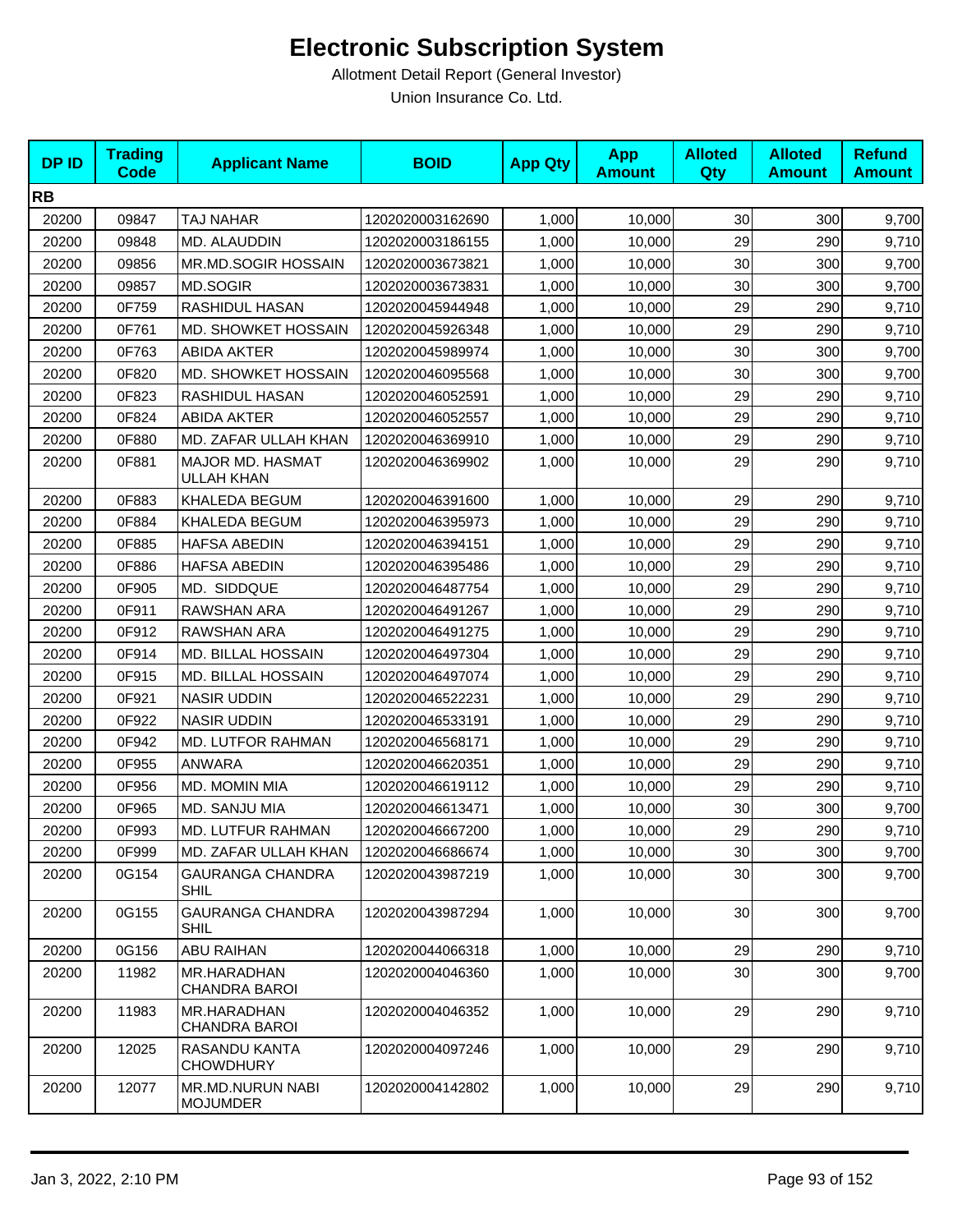| <b>DPID</b> | <b>Trading</b><br><b>Code</b> | <b>Applicant Name</b>                      | <b>BOID</b>      | <b>App Qty</b> | <b>App</b><br><b>Amount</b> | <b>Alloted</b><br>Qty | <b>Alloted</b><br><b>Amount</b> | <b>Refund</b><br><b>Amount</b> |
|-------------|-------------------------------|--------------------------------------------|------------------|----------------|-----------------------------|-----------------------|---------------------------------|--------------------------------|
| <b>RB</b>   |                               |                                            |                  |                |                             |                       |                                 |                                |
| 20200       | 12078                         | MR.MD.NURUN NABI<br><b>MOJUMDER</b>        | 1202020004142810 | 1,000          | 10,000                      | 29                    | 290                             | 9,710                          |
| 20200       | 12097                         | <b>MR.MD.MYNUL HOSSAIN</b><br><b>KABIR</b> | 1202020004158379 | 1,000          | 10,000                      | 29                    | 290                             | 9,710                          |
| 20200       | 12099                         | <b>MR.MOHAMMAD ZOBAER</b>                  | 1202020004160527 | 1,000          | 10,000                      | 30                    | 300                             | 9,700                          |
| 20200       | 12122                         | <b>MR.PRANTUSH</b><br><b>CHANDRA SHAHA</b> | 1202020004188528 | 1,000          | 10.000                      | 29                    | 290                             | 9,710                          |
| 20200       | 12123                         | MR.PRANTUSH<br><b>CHANDRA SHAHA</b>        | 1202020004188511 | 1,000          | 10,000                      | 30                    | 300                             | 9,700                          |
| 20200       | 12124                         | MR.WAHEED ABDULLAH                         | 1202020004189268 | 1,000          | 10,000                      | 29                    | 290                             | 9,710                          |
| 20200       | 12181                         | <b>MR.PALASH KUMAR</b><br>DUTTA            | 1202020004217775 | 1,000          | 10,000                      | 29                    | 290                             | 9,710                          |
| 20200       | 12199                         | MRS.KANTA GHOSHAL                          | 1202020004224819 | 1,000          | 10,000                      | 30                    | 300                             | 9,700                          |
| 20200       | 12225                         | MR.MD.ABU KAWSAR                           | 1202020004241689 | 1,000          | 10,000                      | 29                    | 290                             | 9,710                          |
| 20200       | 12275                         | <b>MRS.NAHIDA PARVIN</b>                   | 1202020004286747 | 1,000          | 10,000                      | 30                    | 300                             | 9,700                          |
| 20200       | 12301                         | KANIJ FATEMA MUNMUN                        | 1202020004296800 | 1,000          | 10,000                      | 30                    | 300                             | 9,700                          |
| 20200       | 12306                         | MR.MD.HAFIZUR RAHMAN                       | 1202020004295171 | 1,000          | 10,000                      | 29                    | 290                             | 9,710                          |
| 20200       | 17984                         | <b>MD.SHOFIKUL ISLAM</b>                   | 1202020006150804 | 1,000          | 10,000                      | 29                    | 290                             | 9,710                          |
| 20200       | 17985                         | MRS.LUTFA YASMIN                           | 1202020006150820 | 1,000          | 10,000                      | 29                    | 290                             | 9,710                          |
| 20200       | 18034                         | PALASH KUMAR PAUL                          | 1202020006169738 | 1,000          | 10,000                      | 29                    | 290                             | 9,710                          |
| 20200       | 18036                         | <b>BISHWAJIT CHANDRA</b><br><b>PAUL</b>    | 1202020006169770 | 1,000          | 10,000                      | 29                    | 290                             | 9,710                          |
| 20200       | 18053                         | RAJU AHAMED                                | 1202020006116315 | 1,000          | 10,000                      | 30                    | 300                             | 9,700                          |
| 20200       | 04448                         | <b>MS.NAZNIN AKTER</b>                     | 1202020001460193 | 1,000          | 10,000                      | 29                    | 290                             | 9,710                          |
| 20200       | 08829                         | <b>MR.RANJAN KUMAR</b><br><b>TALUKDER</b>  | 1202020002936496 | 1,000          | 10,000                      | 29                    | 290                             | 9,710                          |
| 20200       | 08854                         | MR.MD.SHEOKH SAADI                         | 1202020002936560 | 1,000          | 10,000                      | 30                    | 300                             | 9,700                          |
| 20200       | 08866                         | MR.RONU CHANDRA DEY                        | 1202020002640931 | 1,000          | 10,000                      | 30                    | 300                             | 9,700                          |
| 20200       | 08895                         | MR.M.A.ROUF                                | 1202020002607629 | 1,000          | 10,000                      | 29                    | 290                             | 9,710                          |
| 20200       | 09036                         | MR.MOHAMMAD FOYEZ<br>AHMAD                 | 1202020003113118 | 1,000          | 10,000                      | 29                    | 290                             | 9,710                          |
| 20200       | 0D812                         | MINA HAFIZUR RAHMAN                        | 1202020048712648 | 1,000          | 10,000                      | 29                    | 290                             | 9,710                          |
| 20200       | 0D839                         | SHAH ALAM                                  | 1202020048884708 | 1,000          | 10,000                      | 29                    | 290                             | 9,710                          |
| 20200       | 0D852                         | MOST. SHAHIDA KHANAM                       | 1202020049260234 | 1,000          | 10,000                      | 29                    | 290                             | 9,710                          |
| 20200       | 0D853                         | MOST. SHAHIDA KHANAM                       | 1202020049334903 | 1,000          | 10,000                      | 29                    | 290                             | 9,710                          |
| 20200       | 0D861                         | MD. BELAYET HOSSAIN                        | 1202020049423715 | 1,000          | 10,000                      | 30                    | 300                             | 9,700                          |
| 20200       | 0D862                         | <b>MRS NURJAHAN BEGUM</b>                  | 1202020049424141 | 1,000          | 10,000                      | 29                    | 290                             | 9,710                          |
| 20200       | 0D866                         | MD. MOAZZEN HOSSAIN                        | 1202020049526035 | 1,000          | 10,000                      | 29                    | 290                             | 9,710                          |
| 20200       | 0D867                         | MRS MASUDA BEGUM                           | 1202020049427903 | 1,000          | 10,000                      | 30                    | 300                             | 9,700                          |
| 20200       | 0D868                         | MD EAKUB HOSSAIN                           | 1202020049428908 | 1,000          | 10,000                      | 30                    | 300                             | 9,700                          |
| 20200       | 0D869                         | MD KHABIR UDDIN                            | 1202020049429431 | 1,000          | 10,000                      | 29                    | 290                             | 9,710                          |
| 20200       | 0D870                         | MD ABDUL AZIZ                              | 1202020049430106 | 1,000          | 10,000                      | 29                    | 290                             | 9,710                          |
| 20200       | 0D880                         | MD. MONIRUZZAMAN<br>ZULHAS                 | 1202020049611336 | 1,000          | 10,000                      | 29                    | 290                             | 9,710                          |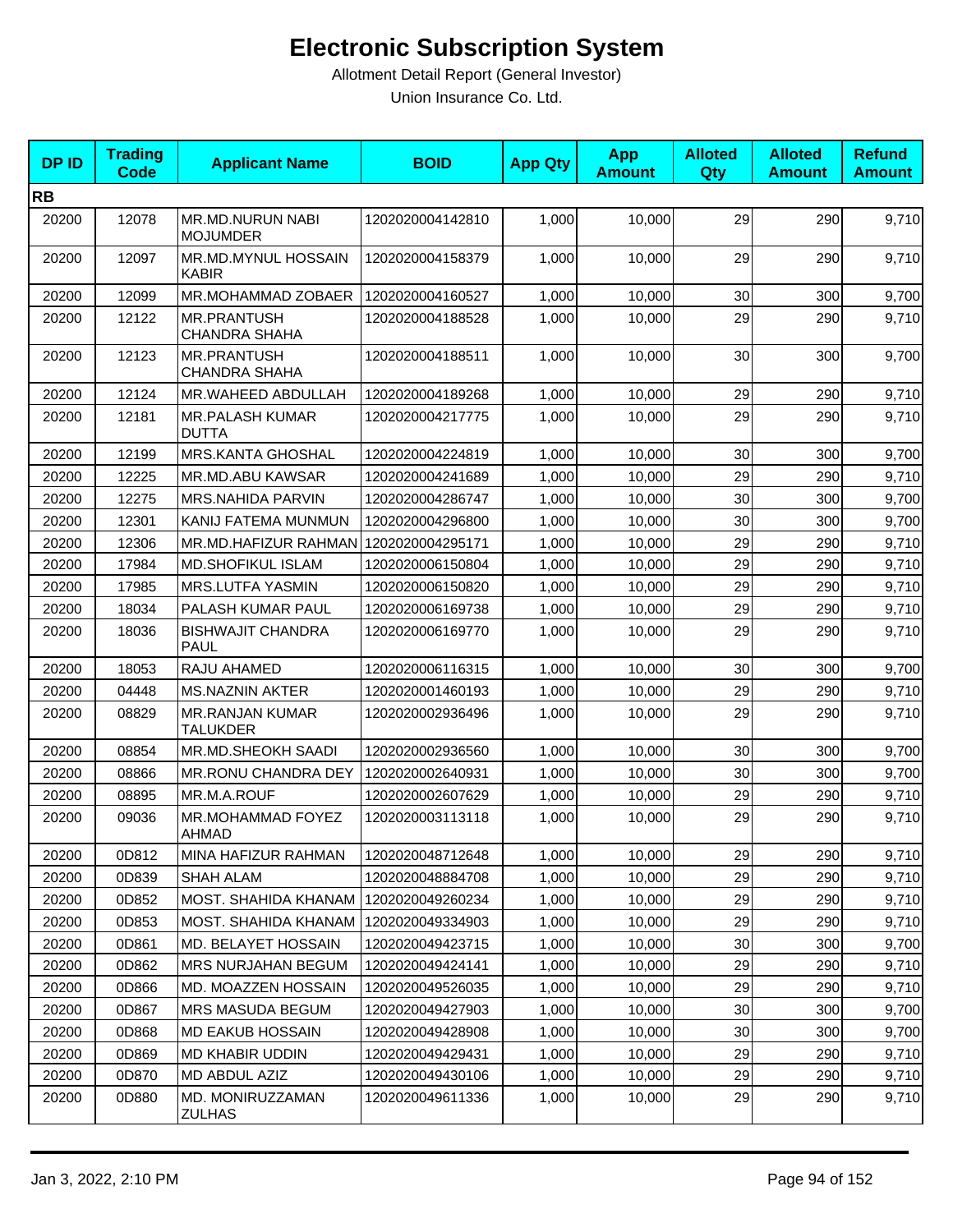| <b>DPID</b> | <b>Trading</b><br><b>Code</b> | <b>Applicant Name</b>                 | <b>BOID</b>      | <b>App Qty</b> | <b>App</b><br><b>Amount</b> | <b>Alloted</b><br><b>Qty</b> | <b>Alloted</b><br><b>Amount</b> | <b>Refund</b><br><b>Amount</b> |
|-------------|-------------------------------|---------------------------------------|------------------|----------------|-----------------------------|------------------------------|---------------------------------|--------------------------------|
| <b>RB</b>   |                               |                                       |                  |                |                             |                              |                                 |                                |
| 20200       | 0D881                         | MD. MONIRUZZAMAN<br><b>ZULHAS</b>     | 1202020049612033 | 1,000          | 10,000                      | 29                           | 290                             | 9,710                          |
| 20200       | 0D894                         | MST. AMINA BEGUM                      | 1202020050148890 | 1,000          | 10,000                      | 29                           | 290                             | 9,710                          |
| 20200       | 0D896                         | <b>RUSHO AKTER</b>                    | 1202020049750468 | 1,000          | 10,000                      | 29                           | 290                             | 9,710                          |
| 20200       | 0D897                         | RAHIMA AKTER KEYA                     | 1202020049750342 | 1,000          | 10,000                      | 29                           | 290                             | 9,710                          |
| 20200       | 0D898                         | MD. ALAMGIR HOSSAIN                   | 1202020049758084 | 1,000          | 10,000                      | 29                           | 290                             | 9,710                          |
| 20200       | 0D900                         | MRS. SHIKHA DAS                       | 1202020049795716 | 1,000          | 10,000                      | 29                           | 290                             | 9,710                          |
| 20200       | 0D907                         | <b>MD. SHARIF HOSSAIN</b>             | 1202020049984911 | 1,000          | 10,000                      | 29                           | 290                             | 9,710                          |
| 20200       | 0D908                         | NIPA RANI DEY                         | 1202020049861024 | 1,000          | 10,000                      | 30                           | 300                             | 9,700                          |
| 20200       | 0D909                         | MD. EANUS MIA                         | 1202020049862029 | 1,000          | 10,000                      | 29                           | 290                             | 9,710                          |
| 20200       | 0D910                         | <b>DULAL MIAH</b>                     | 1202020049879087 | 1,000          | 10,000                      | 29                           | 290                             | 9,710                          |
| 20200       | 0D911                         | <b>AMJAD HOSSAIN</b>                  | 1202020049882122 | 1,000          | 10,000                      | 30                           | 300                             | 9,700                          |
| 20200       | 0D912                         | <b>BADAL CHANDRA DEY</b>              | 1202020049879630 | 1,000          | 10,000                      | 29                           | 290                             | 9,710                          |
| 20200       | 0D923                         | <b>UMA RANI SAHA</b>                  | 1202020049994601 | 1,000          | 10,000                      | 30                           | 300                             | 9,700                          |
| 20200       | 0D924                         | MD. RUHUL AMIN                        | 1202020050323973 | 1,000          | 10,000                      | 30                           | 300                             | 9,700                          |
| 20200       | 0D954                         | MR. KASHINATH<br><b>MAJUMDER</b>      | 1202020050383032 | 1,000          | 10,000                      | 29                           | 290                             | 9,710                          |
| 20200       | 0D960                         | MALY RANI HALDAR                      | 1202020050317840 | 1,000          | 10,000                      | 29                           | 290                             | 9,710                          |
| 20200       | 0D978                         | MD. SHAHEDUL ISLAM<br>SAJU            | 1202020051145904 | 1,000          | 10,000                      | 29                           | 290                             | 9,710                          |
| 20200       | 0D979                         | MD. SHAHEDUL ISLAM<br>SAJU            | 1202020051133131 | 1,000          | 10,000                      | 30                           | 300                             | 9,700                          |
| 20200       | 0D982                         | <b>BISHAWJIT SAHA SUJAN</b>           | 1202020051122783 | 1,000          | 10,000                      | 29                           | 290                             | 9,710                          |
| 20200       | 0E100                         | MD. JAHANGIR PARDDAN 1202020044079691 |                  | 1,000          | 10,000                      | 29                           | 290                             | 9,710                          |
| 20200       | 0E131                         | MD. RUHUL AMIN<br><b>TARAFDER</b>     | 1202020026161444 | 1,000          | 10,000                      | 29                           | 290                             | 9,710                          |
| 20200       | 0E137                         | MUSTAFA ALAMGIR                       | 1202020032128839 | 1,000          | 10,000                      | 29                           | 290                             | 9,710                          |
| 20200       | 0e146                         | SHEIKH MOINUL ISLAM                   | 1202020043779173 | 1,000          | 10,000                      | 29                           | 290                             | 9,710                          |
| 20200       | 0E166                         | PARTHA DAS                            | 1202020043807482 | 1,000          | 10,000                      | 29                           | 290                             | 9,710                          |
| 20200       | 0E171                         | Md. Jahangir Hossain<br>Sikder        | 1202020032601774 | 1,000          | 10,000                      | 30                           | 300                             | 9,700                          |
| 20200       | 0E173                         | <b>MD. MOHIUDDIN MERAZ</b>            | 1202020043863587 | 1,000          | 10,000                      | 30                           | 300                             | 9,700                          |
| 20200       | 10155                         | <b>MRS.ZAKIA MOHSIN</b>               | 1202020003737056 | 1,000          | 10,000                      | 29                           | 290                             | 9,710                          |
| 20200       | 10159                         | MR.BELAL UDDIN AHMED                  | 1202020003736838 | 1,000          | 10,000                      | 29                           | 290                             | 9,710                          |
| 20200       | 10192                         | MD. NURUL AMIN                        | 1202020003695180 | 1,000          | 10,000                      | 29                           | 290                             | 9,710                          |
| 20200       | 10194                         | MRS.FARIDA YASMIN                     | 1202020003695164 | 1,000          | 10,000                      | 30                           | 300                             | 9,700                          |
| 20200       | 10195                         | MR.MONZURUL WAHAB                     | 1202020003695156 | 1,000          | 10,000                      | 29                           | 290                             | 9,710                          |
| 20200       | 10196                         | <b>MR.MONZURUL WAHAB</b>              | 1202020003695148 | 1,000          | 10,000                      | 30                           | 300                             | 9,700                          |
| 20200       | 10328                         | MR.MD.OHIDUZZAMAN                     | 1202020003645548 | 1,000          | 10,000                      | 29                           | 290                             | 9,710                          |
| 20200       | 10365                         | MR.MD.HOSSAIN ALI                     | 1202020003645620 | 1,000          | 10,000                      | 29                           | 290                             | 9,710                          |
| 20200       | 10441                         | <b>MUKTA MAJUMDER</b>                 | 1202020003878872 | 1,000          | 10,000                      | 30                           | 300                             | 9,700                          |
| 20200       | 10559                         | <b>MD MASUD RANA</b>                  | 1202020006874125 | 1,000          | 10,000                      | 30                           | 300                             | 9,700                          |
| 20200       | 15108                         | CHANDAN KUMAR SAHA                    | 1202020005268700 | 1,000          | 10,000                      | 29                           | 290                             | 9,710                          |
| 20200       | 15118                         | MD.ABDUL KADER                        | 1202020005310439 | 1,000          | 10,000                      | 30                           | 300                             | 9,700                          |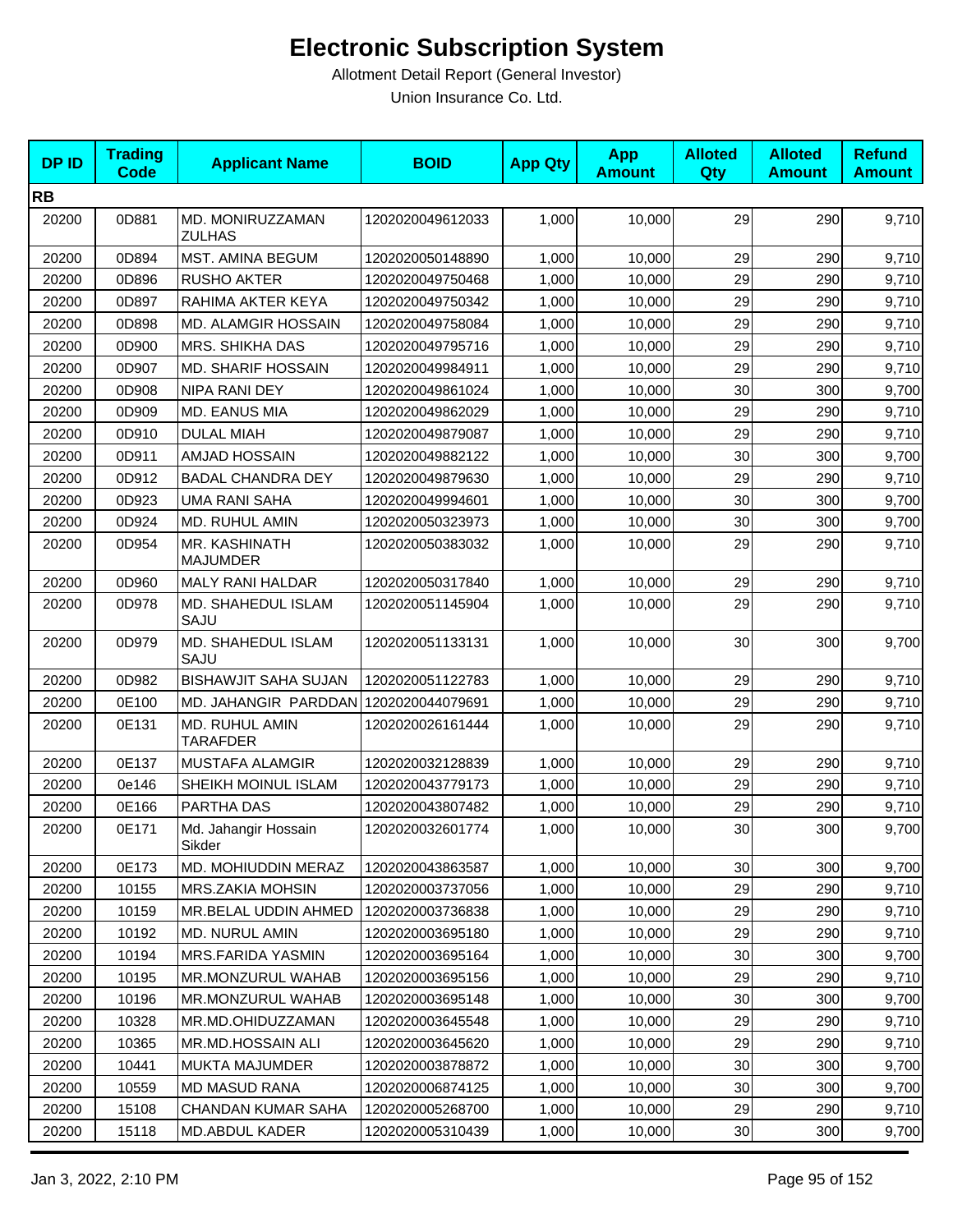| <b>DPID</b> | <b>Trading</b><br><b>Code</b> | <b>Applicant Name</b>                    | <b>BOID</b>      | <b>App Qty</b> | <b>App</b><br><b>Amount</b> | <b>Alloted</b><br><b>Qty</b> | <b>Alloted</b><br><b>Amount</b> | <b>Refund</b><br><b>Amount</b> |
|-------------|-------------------------------|------------------------------------------|------------------|----------------|-----------------------------|------------------------------|---------------------------------|--------------------------------|
| <b>RB</b>   |                               |                                          |                  |                |                             |                              |                                 |                                |
| 20200       | 15120                         | <b>MR.MONIR</b>                          | 1202020005310281 | 1,000          | 10,000                      | 29                           | 290                             | 9,710                          |
| 20200       | 18054                         | RAJU AHAMED                              | 1202020006116216 | 1,000          | 10,000                      | 29                           | 290                             | 9,710                          |
| 20200       | 18159                         | <b>AKTER JAHAN</b>                       | 1202020006172642 | 1,000          | 10,000                      | 30                           | 300                             | 9,700                          |
| 20200       | 18160                         | <b>GOLAM AZAM</b>                        | 1202020006172601 | 1,000          | 10,000                      | 29                           | 290                             | 9,710                          |
| 20200       | 18161                         | <b>GOLAM AZAM</b>                        | 1202020006172551 | 1,000          | 10,000                      | 30                           | 300                             | 9,700                          |
| 20200       | 18171                         | M.A.SUMAN                                | 1202020006189461 | 1,000          | 10,000                      | 30                           | 300                             | 9,700                          |
| 20200       | 18172                         | <b>MD.JASHIM UDDIN</b>                   | 1202020006189534 | 1,000          | 10,000                      | 29                           | 290                             | 9,710                          |
| 20200       | 18173                         | <b>MD.JASHIM UDDIN</b>                   | 1202020006189518 | 1,000          | 10,000                      | 30                           | 300                             | 9,700                          |
| 20200       | 18174                         | <b>MD.ABU SUFIAN</b>                     | 1202020006190027 | 1,000          | 10,000                      | 29                           | 290                             | 9,710                          |
| 20200       | 18199                         | PRANNATH SAHA                            | 1202020006236348 | 1,000          | 10,000                      | 29                           | 290                             | 9,710                          |
| 20200       | 18200                         | PRANNATH SAHA                            | 1202020006230530 | 1,000          | 10,000                      | 29                           | 290                             | 9,710                          |
| 20200       | 18233                         | MD.ABDUL KHALEQUE                        | 1202020006215431 | 1,000          | 10,000                      | 30                           | 300                             | 9,700                          |
| 20200       | 18236                         | MRS.KHALIDA NARGISH                      | 1202020006215499 | 1,000          | 10,000                      | 30                           | 300                             | 9,700                          |
| 20200       | 21981                         | <b>SUJAN KUMAR PAUL</b>                  | 1202020007182271 | 1,000          | 10,000                      | 29                           | 290                             | 9,710                          |
| 20200       | 21982                         | <b>SUJAN KUMAR PAUL</b>                  | 1202020007182360 | 1,000          | 10,000                      | 29                           | 290                             | 9,710                          |
| 20200       | 22000                         | MR.KAZAL SARKAR                          | 1202020008720444 | 1,000          | 10,000                      | 29                           | 290                             | 9,710                          |
| 20200       | 22100                         | MD. ABDUL WAHAB                          | 1202020007226757 | 1,000          | 10,000                      | 30                           | 300                             | 9,700                          |
| 20200       | 22128                         | <b>MD ARIF HOSSEN</b>                    | 1202020007180859 | 1,000          | 10,000                      | 30                           | 300                             | 9,700                          |
| 20200       | 22241                         | <b>SHAGOTOM BASAK</b>                    | 1202020007056553 | 1,000          | 10,000                      | 30                           | 300                             | 9,700                          |
| 20200       | 22279                         | NAZMA HOSSAIN                            | 1202020007317774 | 1,000          | 10,000                      | 30                           | 300                             | 9,700                          |
| 20200       | 22281                         | NAZMA HOSSAIN                            | 1202020007317477 | 1,000          | 10,000                      | 29                           | 290                             | 9,710                          |
| 20200       | 02545                         | <b>MR.SHAMAL KANTI</b><br><b>BHOWMIK</b> | 1202020001034791 | 1,000          | 10,000                      | 30                           | 300                             | 9,700                          |
| 20200       | 02574                         | <b>MRS.UMA SARKER</b>                    | 1202020001045427 | 1,000          | 10,000                      | 29                           | 290                             | 9,710                          |
| 20200       | 02586                         | <b>SHAMSUN NAHAR</b><br><b>BHUIYAN</b>   | 1202020001045400 | 1,000          | 10,000                      | 29                           | 290                             | 9,710                          |
| 20200       | 02590                         | MR.MEER JABED KAYSER                     | 1202020001064981 | 1,000          | 10,000                      | 29                           | 290                             | 9,710                          |
| 20200       | 02591                         | MR.MIR ABDUL WADUD                       | 1202020001064973 | 1,000          | 10,000                      | 29                           | 290                             | 9,710                          |
| 20200       | 02593                         | <b>MRS.MUN MUN TANJID</b>                | 1202020001051211 | 1,000          | 10,000                      | 29                           | 290                             | 9,710                          |
| 20200       | 02602                         | MR.MAHBUBUR RAHMAN<br><b>KHAN</b>        | 1202020001067918 | 1,000          | 10,000                      | 29                           | 290                             | 9,710                          |
| 20200       | 02607                         | MR.BASU DEV<br><b>CHAKRABORTY</b>        | 1202020001067878 | 1,000          | 10,000                      | 29                           | 290                             | 9,710                          |
| 20200       | 02690                         | MD. REZAWUL HOQUE<br><b>CHOWDHURY</b>    | 1202020001154316 | 1,000          | 10,000                      | 29                           | 290                             | 9,710                          |
| 20200       | 02691                         | <b>MOHAMMAD YESIN</b><br><b>BHUIYAN</b>  | 1202020001154332 | 1,000          | 10,000                      | 29                           | 290                             | 9,710                          |
| 20200       | 02700                         | MRS.HALIMA<br><b>CHOWDHURY</b>           | 1202020001154415 | 1,000          | 10,000                      | 29                           | 290                             | 9,710                          |
| 20200       | 02701                         | MRS.HALIMA<br><b>CHOWDHURY</b>           | 1202020001154431 | 1,000          | 10,000                      | 29                           | 290                             | 9,710                          |
| 20200       | 02702                         | MR.MOSTAFA SHAHRIAR                      | 1202020001154441 | 1,000          | 10,000                      | 29                           | 290                             | 9,710                          |
| 20200       | 02703                         | <b>MOSTAFA SHAHRIAR</b>                  | 1202020001154458 | 1,000          | 10,000                      | 29                           | 290                             | 9,710                          |
| 20200       | 02704                         | MR.MUHIUDDIN KHAN                        | 1202020001154466 | 1,000          | 10,000                      | 29                           | 290                             | 9,710                          |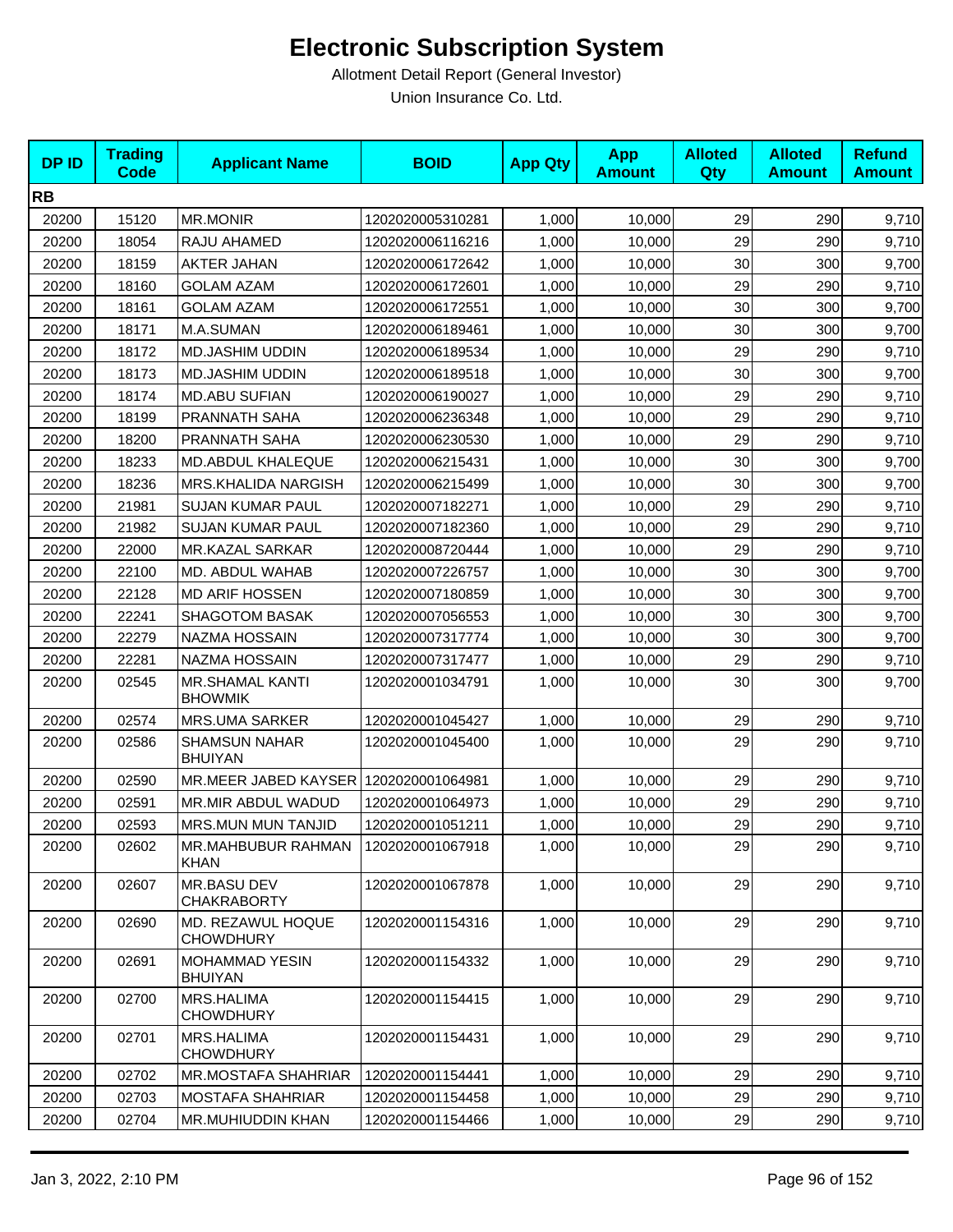| <b>DPID</b> | <b>Trading</b><br>Code | <b>Applicant Name</b>                    | <b>BOID</b>      | <b>App Qty</b> | <b>App</b><br><b>Amount</b> | <b>Alloted</b><br>Qty | <b>Alloted</b><br><b>Amount</b> | <b>Refund</b><br><b>Amount</b> |
|-------------|------------------------|------------------------------------------|------------------|----------------|-----------------------------|-----------------------|---------------------------------|--------------------------------|
| <b>RB</b>   |                        |                                          |                  |                |                             |                       |                                 |                                |
| 20200       | 02706                  | <b>MRS.FAHIMA AKHTER</b>                 | 1202020001154482 | 1,000          | 10,000                      | 29                    | 290                             | 9,710                          |
| 20200       | 02714                  | <b>MR.GOBINDA CHANDRA</b><br><b>SAHA</b> | 1202020001158084 | 1,000          | 10,000                      | 29                    | 290                             | 9,710                          |
| 20200       | 02715                  | <b>GOBINDA CHANDRA</b><br><b>SAHA</b>    | 1202020001159980 | 1,000          | 10,000                      | 29                    | 290                             | 9,710                          |
| 20200       | 02719                  | MR.NARAYAN CHANDRA<br><b>BARDHAN</b>     | 1202020001158258 | 1,000          | 10.000                      | 29                    | 290                             | 9,710                          |
| 20200       | 02722                  | MRS.HENA BARDHAN                         | 1202020001158413 | 1,000          | 10,000                      | 30                    | 300                             | 9,700                          |
| 20200       | 02727                  | MR.SHIMUL BARUA                          | 1202020001159948 | 1,000          | 10,000                      | 29                    | 290                             | 9,710                          |
| 20200       | 02746                  | <b>INDRAJIT KUMAR DAS</b>                | 1202020001158571 | 1,000          | 10,000                      | 29                    | 290                             | 9,710                          |
| 20200       | 02784                  | MR.JAGANMOY<br>KARMAKER                  | 1202020001158108 | 1,000          | 10,000                      | 29                    | 290                             | 9,710                          |
| 20200       | 02785                  | <b>MR.HIRONMOY</b><br><b>KARMAKER</b>    | 1202020001158241 | 1,000          | 10,000                      | 30                    | 300                             | 9,700                          |
| 20200       | 02786                  | <b>MR.HIRONMOY</b><br><b>KARMAKER</b>    | 1202020001159766 | 1,000          | 10,000                      | 30                    | 300                             | 9,700                          |
| 20200       | 02787                  | <b>MR.CHINMOY KARMAKER</b>               | 1202020001158124 | 1,000          | 10,000                      | 29                    | 290                             | 9,710                          |
| 20200       | 08495                  | MR.NARAYAN CHANDRA<br><b>BARDHAN</b>     | 1202020002936488 | 1,000          | 10,000                      | 29                    | 290                             | 9,710                          |
| 20200       | 08718                  | MRS. SEAKHA RANI ROY                     | 1202020002558941 | 1,000          | 10,000                      | 29                    | 290                             | 9,710                          |
| 20200       | 08719                  | MS. SHOMA CHANDA                         | 1202020002558931 | 1,000          | 10,000                      | 30                    | 300                             | 9,700                          |
| 20200       | 0E449                  | MD. NAJRUL ISLAM                         | 1202020046504772 | 1,000          | 10,000                      | 29                    | 290                             | 9,710                          |
| 20200       | 0E450                  | MD. NAJRUL ISLAM                         | 1202020046504764 | 1,000          | 10,000                      | 30 <sup>°</sup>       | 300                             | 9,700                          |
| 20200       | 0E466                  | MOST. NAZMUNNAHAR                        | 1202020046576100 | 1,000          | 10,000                      | 30                    | 300                             | 9,700                          |
| 20200       | 0E467                  | MOST. NAZMUNNAHAR                        | 1202020046658414 | 1,000          | 10,000                      | 29                    | 290                             | 9,710                          |
| 20200       | 0E476                  | MR. RAMJAN ALI                           | 1202020046638535 | 1,000          | 10,000                      | 30                    | 300                             | 9,700                          |
| 20200       | 0E533                  | FAIZ AHMED MONZU                         | 1202020047520521 | 1,000          | 10.000                      | 29                    | 290                             | 9,710                          |
| 20200       | 0E563                  | MD. JALAL                                | 1202020048428965 | 1,000          | 10,000                      | 30                    | 300                             | 9,700                          |
| 20200       | 0E573                  | KAMRUN NAHAR KULSUM 1202020048570901     |                  | 1,000          | 10,000                      | 30                    | 300                             | 9,700                          |
| 20200       | 15187                  | MRS.RAHAT ARA MAYA                       | 1202020005276112 | 1,000          | 10,000                      | 29                    | 290                             | 9,710                          |
| 20200       | 15188                  | MRS.RAHAT ARA MAYA                       | 1202020005276139 | 1,000          | 10,000                      | 29                    | 290                             | 9,710                          |
| 20200       | 15242                  | MR.SHAHID ULLAH                          | 1202020005405231 | 1,000          | 10,000                      | 30                    | 300                             | 9,700                          |
| 20200       | 15243                  | <b>MR.SHAHID ULLAH</b>                   | 1202020005405264 | 1,000          | 10,000                      | 29                    | 290                             | 9,710                          |
| 20200       | 15262                  | <b>MD.MONIR AHAMED</b>                   | 1202020005406911 | 1,000          | 10,000                      | 30                    | 300                             | 9,700                          |
| 20200       | 15263                  | <b>MD.MONIR AHAMED</b>                   | 1202020005406938 | 1,000          | 10,000                      | 29                    | 290                             | 9,710                          |
| 20200       | 15266                  | MD MAHBUB HOSSAIN                        | 1202020005331636 | 1,000          | 10,000                      | 29                    | 290                             | 9,710                          |
| 20200       | 15269                  | MD.SHAHABUDDIN<br><b>SERKER</b>          | 1202020005335155 | 1,000          | 10.000                      | 29                    | 290                             | 9,710                          |
| 20200       | 15270                  | MD.MAHBUB HOSSAIN                        | 1202020005331794 | 1,000          | 10,000                      | 30                    | 300                             | 9,700                          |
| 20200       | 15271                  | MD.SHAHABUDDIN<br><b>SERKER</b>          | 1202020005331850 | 1,000          | 10,000                      | 30                    | 300                             | 9,700                          |
| 20200       | 19737                  | <b>MD MONJUR KARIM</b>                   | 1202020006573098 | 1,000          | 10,000                      | 29                    | 290                             | 9,710                          |
| 20200       | 19739                  | <b>MD. MONJUR KARIM</b>                  | 1202020006573138 | 1,000          | 10,000                      | 29                    | 290                             | 9,710                          |
| 20200       | 19859                  | ASIM KRISHNA NATH                        | 1202020006608639 | 1,000          | 10,000                      | 29                    | 290                             | 9,710                          |
| 20200       | 19860                  | ASHOK KRISHNA NATH                       | 1202020006608647 | 1,000          | 10,000                      | 30 <sup>°</sup>       | 300                             | 9,700                          |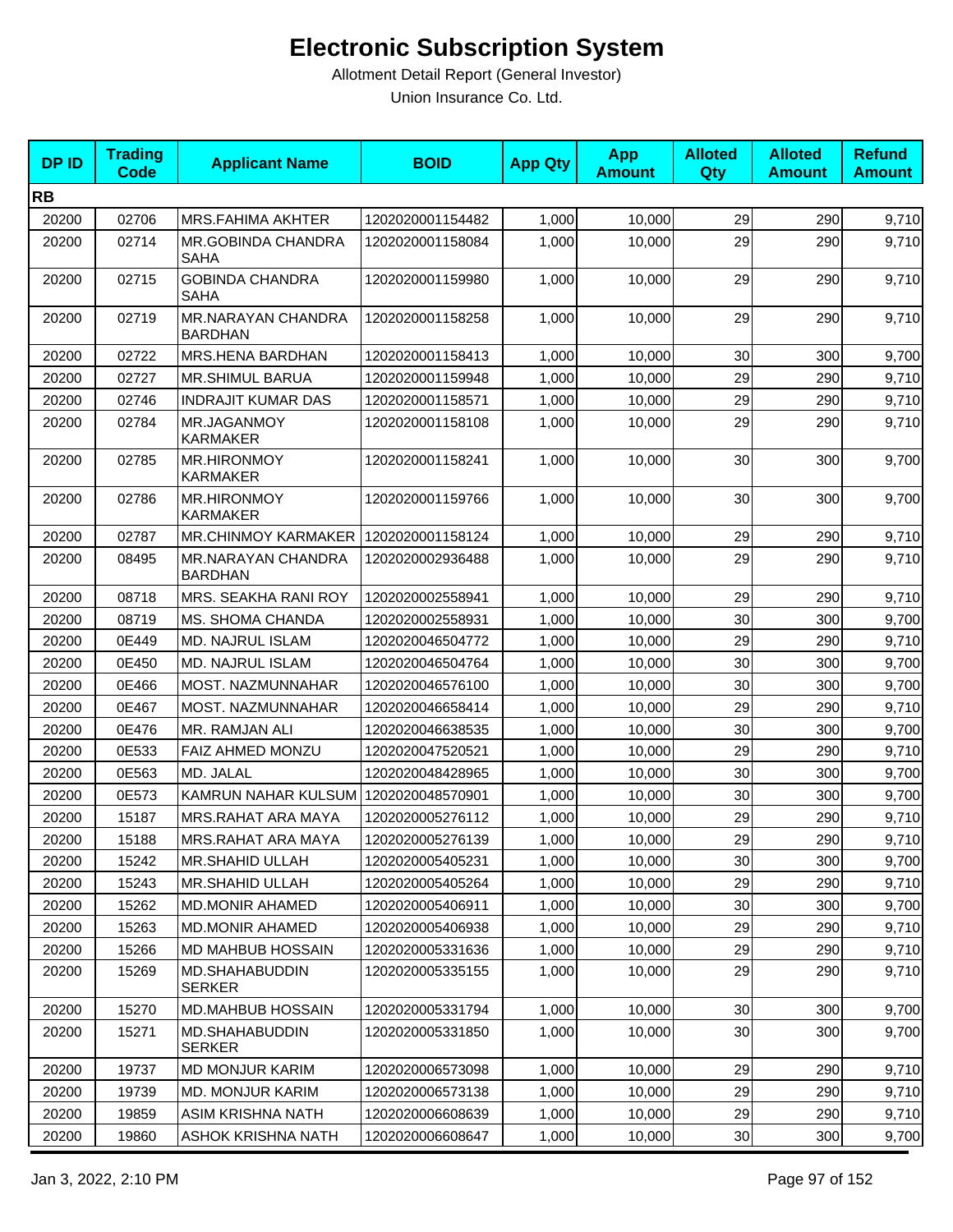| <b>DPID</b> | <b>Trading</b><br><b>Code</b> | <b>Applicant Name</b>                   | <b>BOID</b>      | <b>App Qty</b> | <b>App</b><br><b>Amount</b> | <b>Alloted</b><br>Qty | <b>Alloted</b><br><b>Amount</b> | <b>Refund</b><br><b>Amount</b> |
|-------------|-------------------------------|-----------------------------------------|------------------|----------------|-----------------------------|-----------------------|---------------------------------|--------------------------------|
| <b>RB</b>   |                               |                                         |                  |                |                             |                       |                                 |                                |
| 20200       | 19861                         | ROBINDRA NATH                           | 1202020006608655 | 1,000          | 10,000                      | 30                    | 300                             | 9,700                          |
| 20200       | B1728                         | ABDULLAH AL MAMUN                       | 1202020049698526 | 1,000          | 10,000                      | 29                    | 290                             | 9,710                          |
| 20200       | B1729                         | MD. MOTIUR RAHMAN                       | 1202020049644291 | 1,000          | 10,000                      | 29                    | 290                             | 9,710                          |
| 20200       | B1766                         | <b>JOBAIDA AKTER</b>                    | 1202020049850793 | 1,000          | 10,000                      | 29                    | 290                             | 9,710                          |
| 20200       | B6277                         | <b>MD. REFAT HOSSAN</b><br><b>MRIDA</b> | 1202020056297490 | 1,000          | 10,000                      | 29                    | 290                             | 9,710                          |
| 20200       | B6282                         | JOLEKHA AKTER JULLY                     | 1202020057282002 | 1,000          | 10,000                      | 29                    | 290                             | 9,710                          |
| 20200       | B6304                         | <b>AMIR HOSSAIN</b>                     | 1202020056254787 | 1,000          | 10,000                      | 29                    | 290                             | 9,710                          |
| 20200       | B6371                         | <b>MST. SHAMIMA AKTER</b>               | 1202020056322739 | 1,000          | 10,000                      | 30                    | 300                             | 9,700                          |
| 20200       | B6372                         | <b>MST. HASINA AKTER</b>                | 1202020056323099 | 1,000          | 10,000                      | 29                    | 290                             | 9,710                          |
| 20200       | B6468                         | MST. DELWARA BEGUM                      | 1202020056369946 | 1,000          | 10,000                      | 29                    | 290                             | 9,710                          |
| 20200       | B6470                         | MD. SHOHEL SARKER                       | 1202020056370942 | 1,000          | 10,000                      | 29                    | 290                             | 9,710                          |
| 20200       | B6494                         | RAJU PAUL                               | 1202020056424632 | 1,000          | 10,000                      | 29                    | 290                             | 9,710                          |
| 20200       | C1653                         | MD. HABIB                               | 1202020057644968 | 1,000          | 10,000                      | 29                    | 290                             | 9,710                          |
| 20200       | C1726                         | <b>NASIMA AKTAR</b>                     | 1202020057907963 | 1,000          | 10,000                      | 29                    | 290                             | 9,710                          |
| 20200       | C1815                         | <b>SUSANTO SIKDER</b>                   | 1202020058240471 | 1,000          | 10,000                      | 29                    | 290                             | 9,710                          |
| 20200       | C1820                         | KALI POD MONDOL                         | 1202020058241027 | 1,000          | 10,000                      | 29                    | 290                             | 9,710                          |
| 20200       | C1822                         | <b>SAMLAL MITRA</b>                     | 1202020058242642 | 1,000          | 10,000                      | 29                    | 290                             | 9,710                          |
| 20200       | C1823                         | <b>SONJOY MITRA</b>                     | 1202020058242741 | 1,000          | 10,000                      | 29                    | 290                             | 9,710                          |
| 20200       | C1825                         | <b>SAMIR MITRA</b>                      | 1202020058243018 | 1,000          | 10,000                      | 29                    | 290                             | 9,710                          |
| 20200       | C1826                         | <b>SAMIR MITRO</b>                      | 1202020058247372 | 1,000          | 10,000                      | 29                    | 290                             | 9,710                          |
| 20200       | C1828                         | SHISHIR MITRA                           | 1202020058280776 | 1,000          | 10,000                      | 29                    | 290                             | 9,710                          |
| 20200       | D3046                         | ARUNA RANI ROY                          | 1202020057750406 | 1,000          | 10,000                      | 29                    | 290                             | 9,710                          |
| 20200       | D3047                         | ARUNA RANI ROY                          | 1202020057750995 | 1,000          | 10,000                      | 29                    | 290                             | 9,710                          |
| 20200       | D3124                         | ABDUL KYUM MOLLA                        | 1202020058111401 | 1,000          | 10,000                      | 29                    | 290                             | 9,710                          |
| 20200       | D3132                         | <b>BIDYUT KUMAR DAS</b>                 | 1202020058206301 | 1,000          | 10,000                      | 29                    | 290                             | 9,710                          |
| 20200       | D3278                         | Mollika Rani Mazumder                   | 1202020024660677 | 1,000          | 10,000                      | 30                    | 300                             | 9,700                          |
| 20200       | F2760                         | SHIKHA RANI GHOSH                       | 1202020053680051 | 1,000          | 10,000                      | 29                    | 290                             | 9,710                          |
| 20200       | D1407                         | <b>GETA SAHA</b>                        | 1202020053363183 | 1,000          | 10,000                      | 29                    | 290                             | 9,710                          |
| 20200       | D1431                         | AMAR BARDHAN                            | 1202020053522451 | 1,000          | 10,000                      | 29                    | 290                             | 9,710                          |
| 20200       | D1471                         | SANDHA RANI SAHA                        | 1202020053515499 | 1,000          | 10,000                      | 29                    | 290                             | 9,710                          |
| 20200       | D <sub>1505</sub>             | RANI KUMAR SAHA                         | 1202020053608737 | 1,000          | 10,000                      | 30                    | 300                             | 9,700                          |
| 20200       | D1506                         | RANI KUMAR SAHA                         | 1202020053608753 | 1,000          | 10,000                      | 30                    | 300                             | 9,700                          |
| 20200       | D1518                         | MD. DIDARUL ALAM                        | 1202020053633861 | 1,000          | 10,000                      | 29                    | 290                             | 9,710                          |
| 20200       | D1519                         | MD. DIDARUL ALAM                        | 1202020053633886 | 1,000          | 10,000                      | 30                    | 300                             | 9,700                          |
| 20200       | D1521                         | MRS. SALEHA BEGUM                       | 1202020053635679 | 1,000          | 10,000                      | 29                    | 290                             | 9,710                          |
| 20200       | F2126                         | MD. SAMSUL HAQ HIRA                     | 1202020052646082 | 1,000          | 10,000                      | 29                    | 290                             | 9,710                          |
| 20200       | F2158                         | MD. SHAMSUZZOHA                         | 1202020053612927 | 1,000          | 10,000                      | 29                    | 290                             | 9,710                          |
| 20200       | F2263                         | MUHAMMAD AMIR<br>ABDULLAH               | 1202020052928468 | 1,000          | 10,000                      | 29                    | 290                             | 9,710                          |
| 20200       | F2337                         | <b>MD. WOHIDUR RAHMAN</b>               | 1202020053290782 | 1,000          | 10,000                      | 30                    | 300                             | 9,700                          |
| 20200       | i1519                         | MD. MAMNUR RASHID                       | 1202020055488691 | 1,000          | 10,000                      | 29                    | 290                             | 9,710                          |
| 20200       | i1592                         | MD. ABU TAHER ALI                       | 1202020055585675 | 1,000          | 10,000                      | 29                    | 290                             | 9,710                          |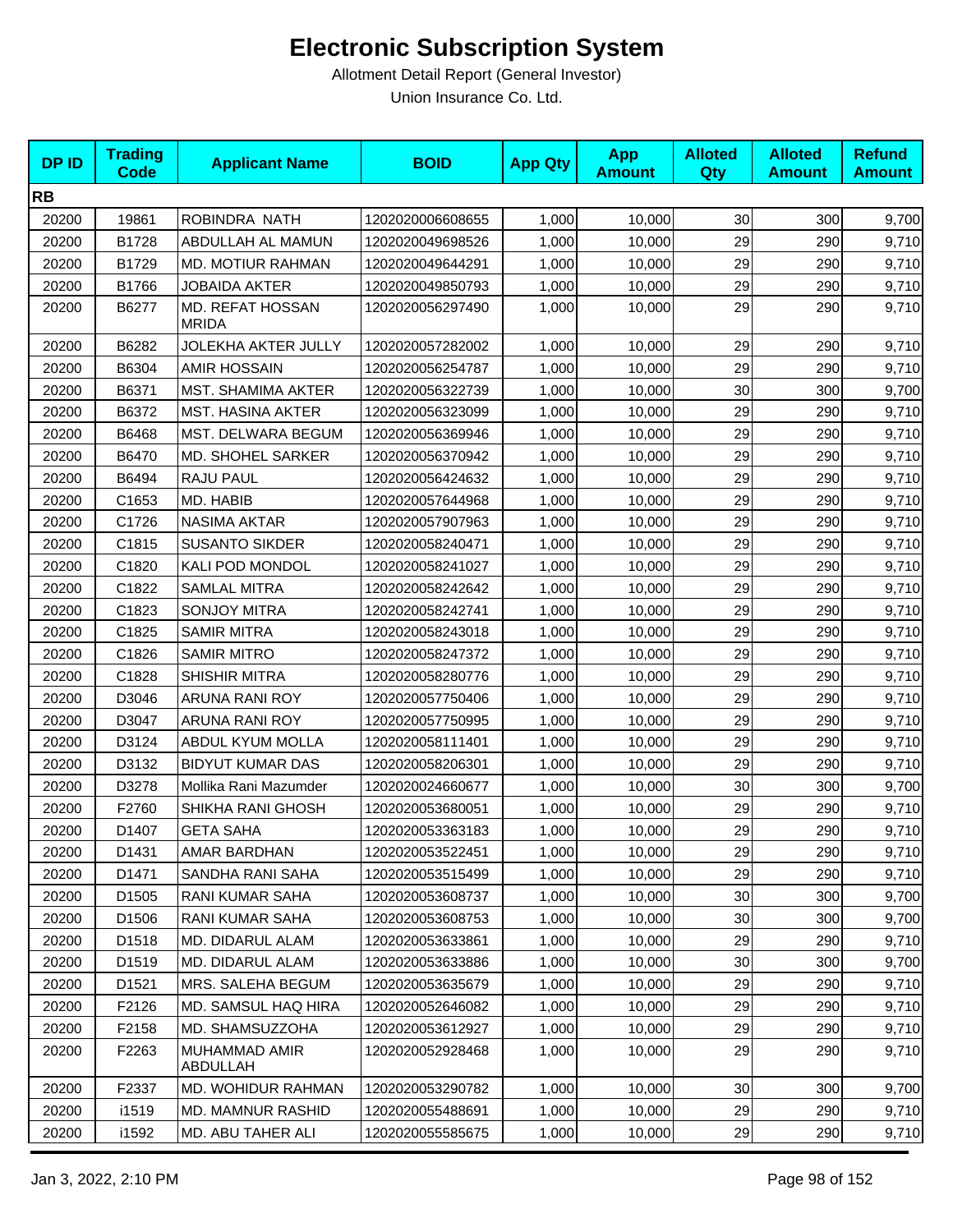| <b>DPID</b> | <b>Trading</b><br><b>Code</b> | <b>Applicant Name</b>                   | <b>BOID</b>      | <b>App Qty</b> | <b>App</b><br><b>Amount</b> | <b>Alloted</b><br>Qty | <b>Alloted</b><br><b>Amount</b> | <b>Refund</b><br><b>Amount</b> |
|-------------|-------------------------------|-----------------------------------------|------------------|----------------|-----------------------------|-----------------------|---------------------------------|--------------------------------|
| <b>RB</b>   |                               |                                         |                  |                |                             |                       |                                 |                                |
| 20200       | i1711                         | <b>MD.MASUD MATUBBER</b>                | 1202020055857242 | 1,000          | 10,000                      | 29                    | 290                             | 9,710                          |
| 20200       | i1713                         | <b>MD.MAMNUR RASHID</b>                 | 1202020055858726 | 1,000          | 10,000                      | 30                    | 300                             | 9,700                          |
| 20200       | 0E632                         | QUAZI MUSHFIKA NAHER                    | 1202020037007420 | 1,000          | 10,000                      | 29                    | 290                             | 9,710                          |
| 20200       | 0E672                         | MD. JAFRUL ISLAM                        | 1202020051192329 | 1,000          | 10,000                      | 29                    | 290                             | 9,710                          |
| 20200       | 0E673                         | MD. JAFRUL ISLAM                        | 1202020051192337 | 1,000          | 10,000                      | 29                    | 290                             | 9,710                          |
| 20200       | 0F120                         | MD. SHOWKAT HASAN                       | 1202020032873086 | 1,000          | 10,000                      | 29                    | 290                             | 9,710                          |
| 20200       | 0F145                         | PARVEJ HOSAIN                           | 1202020043324723 | 1,000          | 10,000                      | 29                    | 290                             | 9,710                          |
| 20200       | 0F157                         | TASLIMA KHONDOKER                       | 1202020037031002 | 1,000          | 10,000                      | 29                    | 290                             | 9,710                          |
| 20200       | 0F159                         | SYED MAKSUDUL HAQUE                     | 1202020044063365 | 1,000          | 10,000                      | 29                    | 290                             | 9,710                          |
| 20200       | 0F161                         | SHAIKHA SHAMEEM                         | 1202020044032730 | 1,000          | 10,000                      | 29                    | 290                             | 9,710                          |
| 20200       | 0F163                         | SHAIKHA SHAMEEM                         | 1202020044153883 | 1,000          | 10,000                      | 30                    | 300                             | 9,700                          |
| 20200       | 0F164                         | <b>SHAMS ARA SHAMEEM</b>                | 1202020044032749 | 1,000          | 10,000                      | 30                    | 300                             | 9,700                          |
| 20200       | 0F166                         | <b>SHAMS ARA SHAMEEM</b>                | 1202020044153891 | 1,000          | 10,000                      | 29                    | 290                             | 9,710                          |
| 20200       | 0F167                         | RESHADUL ISLAM                          | 1202020044025654 | 1,000          | 10,000                      | 29                    | 290                             | 9,710                          |
| 20200       | 0F168                         | RESHADUL ISLAM                          | 1202020044030948 | 1,000          | 10,000                      | 30                    | 300                             | 9,700                          |
| 20200       | 0F169                         | MR. MD. ABDUL HANNAN                    | 1202020000388595 | 1,000          | 10,000                      | 29                    | 290                             | 9,710                          |
| 20200       | 0F189                         | MD. MIRAJUL ISLAM<br>KAZOL              | 1202020044260417 | 1,000          | 10,000                      | 30                    | 300                             | 9,700                          |
| 20200       | 12963                         | MR.PRADIP BHOWMIK                       | 1202020004561047 | 1,000          | 10,000                      | 29                    | 290                             | 9,710                          |
| 20200       | 12964                         | MR.PRADIP BHOWMIK                       | 1202020004561039 | 1,000          | 10,000                      | 30                    | 300                             | 9,700                          |
| 20200       | 12983                         | <b>MONOARA ALAM</b>                     | 1202020004572718 | 1,000          | 10,000                      | 29                    | 290                             | 9,710                          |
| 20200       | 12989                         | <b>MONJUR HOSSAIN RONY</b>              | 1202020004572635 | 1,000          | 10,000                      | 29                    | 290                             | 9,710                          |
| 20200       | 13005                         | MRS.HOSNE ARA SHAFIQ                    | 1202020004585122 | 1,000          | 10,000                      | 30                    | 300                             | 9,700                          |
| 20200       | 13018                         | MRS.SABIHA SULTANA                      | 1202020004594109 | 1,000          | 10,000                      | 29                    | 290                             | 9,710                          |
| 20200       | 13082                         | RASANDU KANTA<br><b>CHOWDHURY</b>       | 1202020004619942 | 1,000          | 10,000                      | 29                    | 290                             | 9,710                          |
| 20200       | 13186                         | MR.A.K.M.KHORSHED<br>ALAM               | 1202020004655068 | 1,000          | 10,000                      | 30                    | 300                             | 9,700                          |
| 20200       | 13197                         | MR.MD.ABDULLA AL<br><b>NOMAN</b>        | 1202020004664847 | 1,000          | 10,000                      | 30                    | 300                             | 9,700                          |
| 20200       | 13198                         | MR.HARUN-AR-RASHID                      | 1202020004664863 | 1,000          | 10,000                      | 29                    | 290                             | 9,710                          |
| 20200       | 13200                         | <b>MR.HARUN AR RASHID</b>               | 1202020004664903 | 1,000          | 10,000                      | 29                    | 290                             | 9,710                          |
| 20200       | 13202                         | <b>MR.MOSTAFA ZABED</b><br><b>IQBAL</b> | 1202020004658251 | 1,000          | 10,000                      | 29                    | 290                             | 9,710                          |
| 20200       | 13221                         | MR.MD.ABDUL KADER                       | 1202020004668789 | 1,000          | 10,000                      | 29                    | 290                             | 9,710                          |
| 20200       | 18967                         | <b>MD.RABIUL ISLAM</b>                  | 1202020006360030 | 1,000          | 10,000                      | 29                    | 290                             | 9,710                          |
| 20200       | 18983                         | HOSNA YESMIN SHEMU                      | 1202020006366196 | 1,000          | 10,000                      | 29                    | 290                             | 9,710                          |
| 20200       | 18984                         | <b>SHAMSUN NAHAR</b>                    | 1202020006366201 | 1,000          | 10,000                      | 29                    | 290                             | 9,710                          |
| 20200       | 18985                         | <b>MAHBUBUR RAHMAN</b>                  | 1202020006366211 | 1,000          | 10,000                      | 30                    | 300                             | 9,700                          |
| 20200       | 18999                         | MUHAMMAD MAHIUDDIN                      | 1202020006373941 | 1,000          | 10,000                      | 29                    | 290                             | 9,710                          |
| 20200       | 19140                         | SAZAL SARKAR                            | 1202020006414523 | 1,000          | 10,000                      | 30                    | 300                             | 9,700                          |
| 20200       | 19141                         | SAZAL SARKAR                            | 1202020006414970 | 1,000          | 10,000                      | 30                    | 300                             | 9,700                          |
| 20200       | 19142                         | JAYANTA ROY                             | 1202020006414989 | 1,000          | 10,000                      | 30 <sub>0</sub>       | 300                             | 9,700                          |
| 20200       | 19143                         | JAYANTA ROY                             | 1202020006414997 | 1,000          | 10,000                      | 29                    | 290                             | 9,710                          |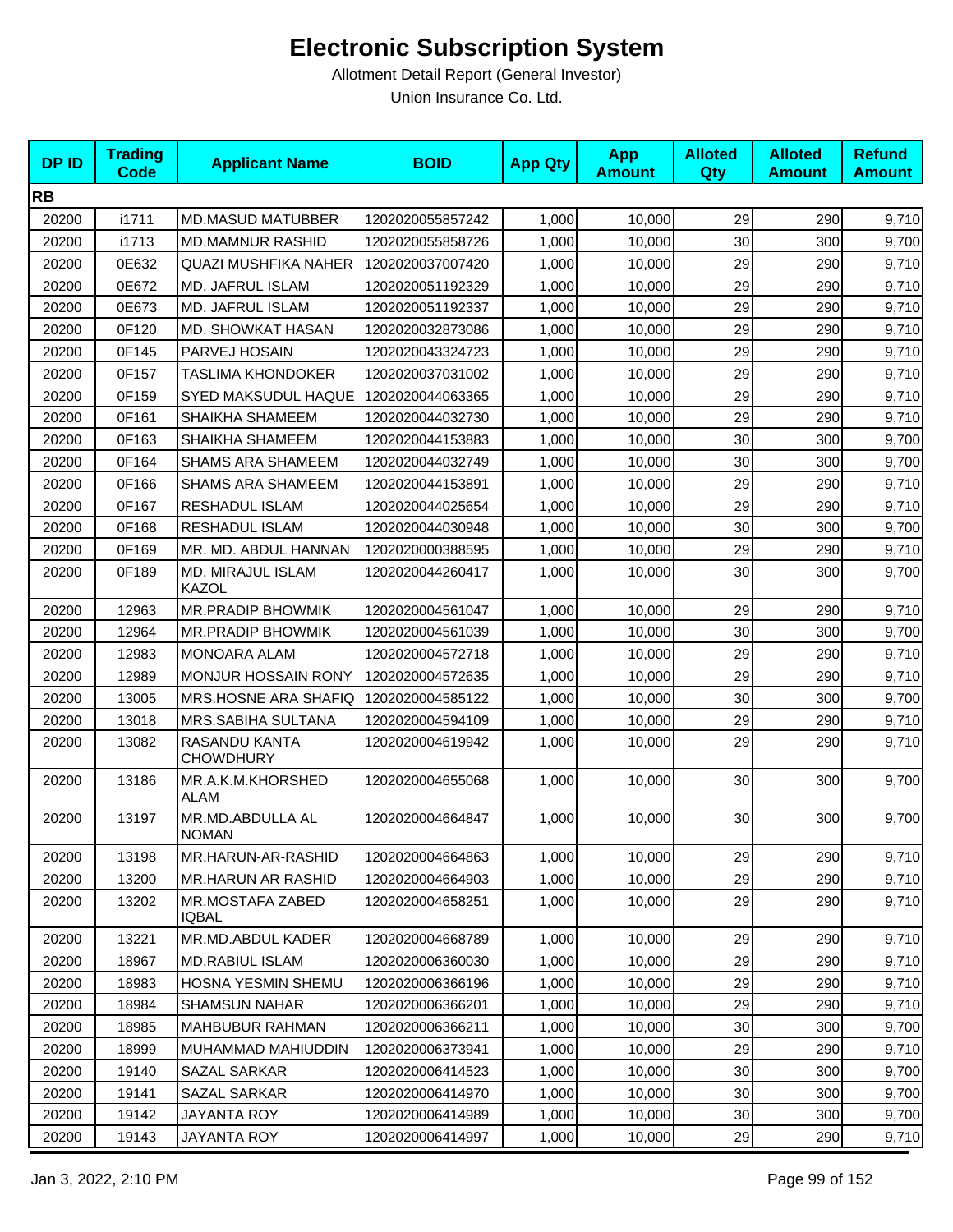| <b>DPID</b> | <b>Trading</b><br><b>Code</b> | <b>Applicant Name</b>                        | <b>BOID</b>      | <b>App Qty</b> | <b>App</b><br><b>Amount</b> | <b>Alloted</b><br>Qty | <b>Alloted</b><br><b>Amount</b> | <b>Refund</b><br><b>Amount</b> |
|-------------|-------------------------------|----------------------------------------------|------------------|----------------|-----------------------------|-----------------------|---------------------------------|--------------------------------|
| <b>RB</b>   |                               |                                              |                  |                |                             |                       |                                 |                                |
| 20200       | 19144                         | REZAUL ISLAM                                 | 1202020006415006 | 1,000          | 10,000                      | 29                    | 290                             | 9,710                          |
| 20200       | 19145                         | REZAUL ISLAM                                 | 1202020006415014 | 1,000          | 10,000                      | 29                    | 290                             | 9,710                          |
| 20200       | 19162                         | MD.DELOWER HOSSAIN                           | 1202020006420910 | 1,000          | 10,000                      | 29                    | 290                             | 9,710                          |
| 20200       | 19215                         | <b>ALLO BARUA</b>                            | 1202020006431631 | 1,000          | 10,000                      | 29                    | 290                             | 9,710                          |
| 20200       | 19219                         | RAM PROSHAD SARKER                           | 1202020006431468 | 1,000          | 10,000                      | 30                    | 300                             | 9,700                          |
| 20200       | 19241                         | JAMUNA DEV                                   | 1202020006443662 | 1,000          | 10,000                      | 29                    | 290                             | 9,710                          |
| 20200       | 19243                         | MD ABDUL JALIL                               | 1202020006443689 | 1,000          | 10,000                      | 30                    | 300                             | 9,700                          |
| 20200       | 19244                         | MD ABDUL JALIL                               | 1202020006443697 | 1,000          | 10,000                      | 29                    | 290                             | 9,710                          |
| 20200       | 19247                         | PRADEP GHOSH                                 | 1202020006444616 | 1,000          | 10,000                      | 29                    | 290                             | 9,710                          |
| 20200       | 19248                         | PRADEP GHOSH                                 | 1202020006444624 | 1,000          | 10,000                      | 30                    | 300                             | 9,700                          |
| 20200       | 19251                         | <b>ASHIM GOSH</b>                            | 1202020006444659 | 1,000          | 10,000                      | 30                    | 300                             | 9,700                          |
| 20200       | 19256                         | MD JALAL MIA                                 | 1202020006448186 | 1,000          | 10,000                      | 29                    | 290                             | 9,710                          |
| 20200       | 19257                         | MD JALAL MIA                                 | 1202020006448194 | 1,000          | 10,000                      | 29                    | 290                             | 9,710                          |
| 20200       | 25347                         | <b>MR.BIPLAB KUMAR</b><br><b>CHAKRABORTY</b> | 1202020008171676 | 1,000          | 10,000                      | 29                    | 290                             | 9,710                          |
| 20200       | 25348                         | <b>MR.BIPLAB KUMAR</b><br><b>CHAKRABORTY</b> | 1202020008171684 | 1,000          | 10,000                      | 29                    | 290                             | 9,710                          |
| 20200       | 25396                         | <b>MRTUTON KUMAR SAHA</b>                    | 1202020008194781 | 1,000          | 10,000                      | 30                    | 300                             | 9,700                          |
| 20200       | 25400                         | KAZI SHAMSUL HAQUE                           | 1202020008199479 | 1,000          | 10,000                      | 29                    | 290                             | 9,710                          |
| 20200       | 25404                         | KAZI MAHFUJA KHANAM                          | 1202020008198474 | 1,000          | 10,000                      | 29                    | 290                             | 9,710                          |
| 20200       | 25405                         | KAZI MAHFUJA KHANAM                          | 1202020008198466 | 1,000          | 10,000                      | 29                    | 290                             | 9,710                          |
| 20200       | 25428                         | MR.PROMOD CHANDRA<br><b>DAS</b>              | 1202020008206703 | 1,000          | 10,000                      | 30                    | 300                             | 9,700                          |
| 20200       | i1268                         | SHILPE ISLAM                                 | 1202020055190097 | 1,000          | 10,000                      | 30                    | 300                             | 9,700                          |
| 20200       | i1279                         | MD. YAKUB ALI                                | 1202020055211972 | 1,000          | 10,000                      | 30                    | 300                             | 9,700                          |
| 20200       | B1597                         | <b>MILON BARUA</b>                           | 1202020049220029 | 1,000          | 10,000                      | 30                    | 300                             | 9,700                          |
| 20200       | B1598                         | <b>MILON BARUA</b>                           | 1202020049222523 | 1,000          | 10,000                      | 29                    | 290                             | 9,710                          |
| 20200       | B1600                         | MD. ABDUR RASHID<br><b>SARKAR</b>            | 1202020049224953 | 1,000          | 10,000                      | 29                    | 290                             | 9,710                          |
| 20200       | B1610                         | MD. PARVEZ                                   | 1202020049641113 | 1,000          | 10,000                      | 29                    | 290                             | 9,710                          |
| 20200       | B1700                         | <b>MST RAJIA KHATUN</b>                      | 1202020049525180 | 1,000          | 10,000                      | 29                    | 290                             | 9,710                          |
| 20200       | 25429                         | MR.PROMOD CHANDRA<br><b>DAS</b>              | 1202020008206762 | 1,000          | 10,000                      | 29                    | 290                             | 9,710                          |
| 20200       | 25430                         | <b>KAKALI RANI DAS</b>                       | 1202020008206770 | 1,000          | 10,000                      | 29                    | 290                             | 9,710                          |
| 20200       | 14413                         | MIRZA MD. AMIR KHASRU                        | 1202020062185451 | 1,000          | 10,000                      | 29                    | 290                             | 9,710                          |
| 20200       | 14561                         | NUSRAT JAHAN                                 | 1202020062540679 | 1,000          | 10,000                      | 30                    | 300                             | 9,700                          |
| 20200       | i4599                         | MOHAMMED MUZAMMEL<br><b>HAQUE</b>            | 1202020062846650 | 1,000          | 10,000                      | 29                    | 290                             | 9,710                          |
| 20200       | i4600                         | <b>JULAKHA BEGUM</b>                         | 1202020062625654 | 1,000          | 10,000                      | 29                    | 290                             | 9,710                          |
| 20200       | 14619                         | MD. SHAMSUDDIN                               | 1202020063199622 | 1,000          | 10,000                      | 29                    | 290                             | 9,710                          |
| 20200       | 14620                         | MD. SHAMSUDDIN                               | 1202020063200132 | 1,000          | 10,000                      | 30                    | 300                             | 9,700                          |
| 20200       | 14622                         | DEWAN MAHMUDUL<br><b>HAQUE</b>               | 1202020063228698 | 1,000          | 10,000                      | 29                    | 290                             | 9,710                          |
| 20200       | 14623                         | MD. ABU SAYED                                | 1202020063260872 | 1,000          | 10,000                      | 29                    | 290                             | 9,710                          |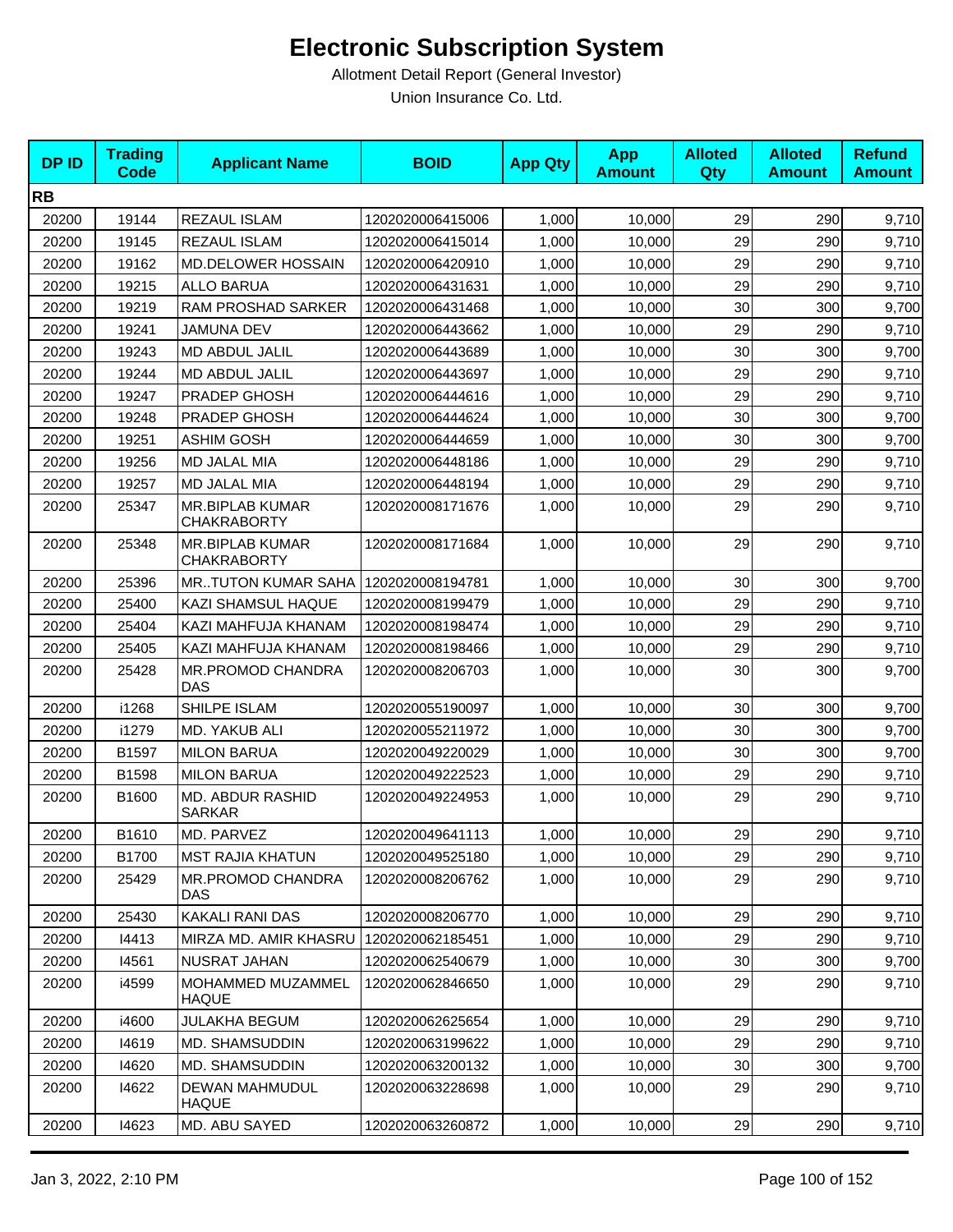| <b>DPID</b> | <b>Trading</b><br><b>Code</b> | <b>Applicant Name</b>                   | <b>BOID</b>      | <b>App Qty</b> | <b>App</b><br><b>Amount</b> | <b>Alloted</b><br><b>Qty</b> | <b>Alloted</b><br><b>Amount</b> | <b>Refund</b><br><b>Amount</b> |
|-------------|-------------------------------|-----------------------------------------|------------------|----------------|-----------------------------|------------------------------|---------------------------------|--------------------------------|
| <b>RB</b>   |                               |                                         |                  |                |                             |                              |                                 |                                |
| 20200       | 14624                         | MD. ABU SAYED                           | 1202020063261320 | 1,000          | 10,000                      | 30                           | 300                             | 9,700                          |
| 20200       | 14625                         | MD. MIZANUR RAHMAN                      | 1202020063423534 | 1,000          | 10,000                      | 29                           | 290                             | 9,710                          |
| 20200       | 14641                         | <b>MD. SANOWAR HOSSEN</b>               | 1202020063513755 | 1,000          | 10,000                      | 29                           | 290                             | 9,710                          |
| 20200       | G1972                         | <b>GAUTAM CHANDRA SEN</b>               | 1202020072188207 | 1,000          | 10,000                      | 29                           | 290                             | 9,710                          |
| 20200       | G1983                         | <b>SWAPNA RANI BISWAS</b>               | 1202020072206181 | 1,000          | 10,000                      | 30                           | 300                             | 9,700                          |
| 20200       | i3866                         | MD. ABU HANIF MIA                       | 1202020060314540 | 1,000          | 10,000                      | 29                           | 290                             | 9,710                          |
| 20200       | i3958                         | MST. SELINA KHAN                        | 1202020060545338 | 1,000          | 10,000                      | 29                           | 290                             | 9,710                          |
| 20200       | i3974                         | <b>MD TAREKUL ISLAM</b>                 | 1202020060607837 | 1,000          | 10,000                      | 30                           | 300                             | 9,700                          |
| 20200       | i3975                         | <b>MD TAREKUL ISLAM</b>                 | 1202020060607944 | 1,000          | 10,000                      | 30                           | 300                             | 9,700                          |
| 20200       | i4017                         | MD. LUTFUL HAQUE                        | 1202020015286442 | 1,000          | 10,000                      | 30                           | 300                             | 9,700                          |
| 20200       | i4020                         | ATAUR RAHAMAN MITUL<br><b>KHAN</b>      | 1202020060658284 | 1,000          | 10,000                      | 29                           | 290                             | 9,710                          |
| 20200       | b5067                         | <b>BEGUM SWEETY</b>                     | 1202020055330611 | 1,000          | 10,000                      | 30                           | 300                             | 9,700                          |
| 20200       | B5100                         | <b>JAMELA KHATUN</b>                    | 1202020055341167 | 1,000          | 10,000                      | 29                           | 290                             | 9,710                          |
| 20200       | B5154                         | LAXMAN CHANDRA<br><b>SARKER</b>         | 1202020055439962 | 1,000          | 10,000                      | 29                           | 290                             | 9,710                          |
| 20200       | B5155                         | <b>LAXMAN CHANDRA</b><br><b>SARKER</b>  | 1202020055440701 | 1,000          | 10,000                      | 29                           | 290                             | 9,710                          |
| 20200       | B5229                         | MD. MASUD AL FARUK                      | 1202020055435999 | 1,000          | 10,000                      | 29                           | 290                             | 9,710                          |
| 20200       | B5230                         | MD. MASUD AL FARUK                      | 1202020055436645 | 1,000          | 10,000                      | 29                           | 290                             | 9,710                          |
| 20200       | C1357                         | MD. MONGURUL HAQUE                      | 1202020057208001 | 1,000          | 10,000                      | 29                           | 290                             | 9,710                          |
| 20200       | C1358                         | MD. MONGURUL HAQUE                      | 1202020057212721 | 1,000          | 10,000                      | 30                           | 300                             | 9,700                          |
| 20200       | C1369                         | MOHAMMAD LUTFAR<br><b>RAHMAN</b>        | 1202020057202197 | 1,000          | 10,000                      | 30                           | 300                             | 9,700                          |
| 20200       | F2835                         | MD. AHSAN                               | 1202020053817132 | 1,000          | 10,000                      | 29                           | 290                             | 9,710                          |
| 20200       | F2836                         | MD. AHSAN                               | 1202020053817191 | 1,000          | 10,000                      | 30                           | 300                             | 9,700                          |
| 20200       | F2839                         | <b>SALMA AKTER</b>                      | 1202020053823404 | 1,000          | 10,000                      | 29                           | 290                             | 9,710                          |
| 20200       | F2840                         | <b>SALMA AKTER</b>                      | 1202020053823447 | 1,000          | 10,000                      | 29                           | 290                             | 9,710                          |
| 20200       | F2843                         | MST. SHAHANARA<br><b>KHATUN</b>         | 1202020053826582 | 1,000          | 10,000                      | 30                           | 300                             | 9,700                          |
| 20200       | F2845                         | <b>SALMA YESMINE</b>                    | 1202020053835146 | 1,000          | 10,000                      | 29                           | 290                             | 9,710                          |
| 20200       | F2846                         | MD. HABIB                               | 1202020053835154 | 1,000          | 10,000                      | 29                           | 290                             | 9,710                          |
| 20200       | F2865                         | MAHMUDUL HAQ                            | 1202020053909170 | 1,000          | 10,000                      | 29                           | 290                             | 9,710                          |
| 20200       | F2911                         | TAHMINA AKHTER                          | 1202020054162191 | 1,000          | 10,000                      | 30                           | 300                             | 9,700                          |
| 20200       | F2950                         | MD. TAIBUR RAHMAN                       | 1202020054335059 | 1,000          | 10,000                      | 29                           | 290                             | 9,710                          |
| 20200       | i2125                         | <b>MD KHABIRUL ISLAM</b>                | 1202020056688591 | 1,000          | 10,000                      | 29                           | 290                             | 9,710                          |
| 20200       | i2201                         | <b>FARUK HOWLADER</b>                   | 1202020056962541 | 1,000          | 10,000                      | 30                           | 300                             | 9,700                          |
| 20200       | i2255                         | MD. ABDUL WAHAB                         | 1202020057496353 | 1,000          | 10,000                      | 30                           | 300                             | 9,700                          |
| 20200       | C3139                         | MD. JAHID HASAN                         | 1202020061620957 | 1,000          | 10,000                      | 30                           | 300                             | 9,700                          |
| 20200       | C3237                         | MST KHADIZA AKTER ANI                   | 1202020048450093 | 1,000          | 10,000                      | 30                           | 300                             | 9,700                          |
| 20200       | C3286                         | <b>ASMA AKTER</b>                       | 1202020062164586 | 1,000          | 10,000                      | 29                           | 290                             | 9,710                          |
| 20200       | C3287                         | ASMA AKTER                              | 1202020062164601 | 1,000          | 10,000                      | 29                           | 290                             | 9,710                          |
| 20200       | C3297                         | <b>SHACHINDRA NATH</b><br><b>MONDAL</b> | 1202020062383912 | 1,000          | 10,000                      | 30 <sub>0</sub>              | 300                             | 9,700                          |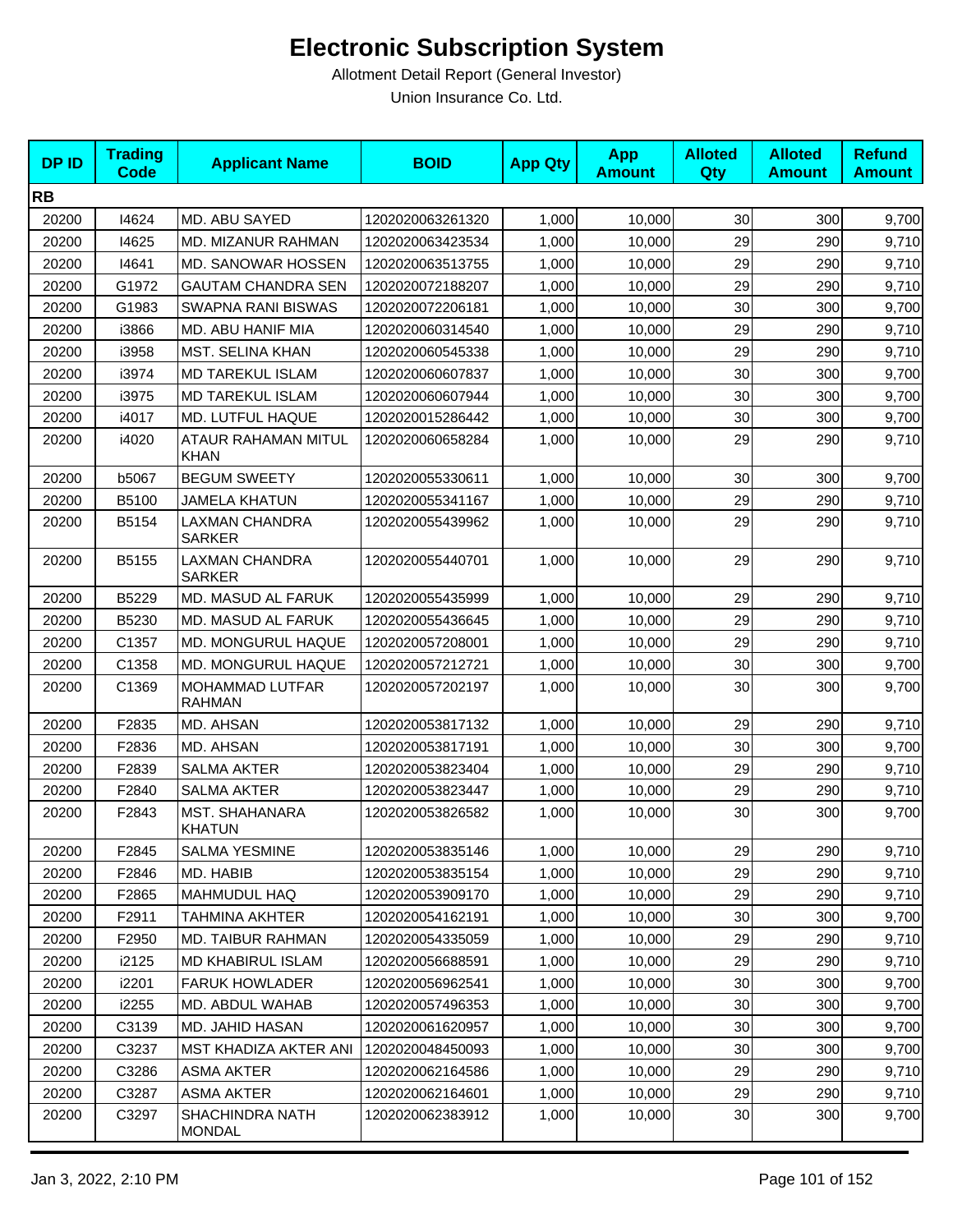| <b>DPID</b> | <b>Trading</b><br><b>Code</b> | <b>Applicant Name</b>            | <b>BOID</b>      | <b>App Qty</b> | <b>App</b><br><b>Amount</b> | <b>Alloted</b><br><b>Qty</b> | <b>Alloted</b><br><b>Amount</b> | <b>Refund</b><br><b>Amount</b> |
|-------------|-------------------------------|----------------------------------|------------------|----------------|-----------------------------|------------------------------|---------------------------------|--------------------------------|
| <b>RB</b>   |                               |                                  |                  |                |                             |                              |                                 |                                |
| 20200       | C3370                         | MOHAMMAD JASHIM<br><b>UDDIN</b>  | 1202020044264316 | 1,000          | 10,000                      | 29                           | 290                             | 9,710                          |
| 20200       | F1893                         | MST. RENU BEGUM                  | 1202020051315503 | 1,000          | 10,000                      | 29                           | 290                             | 9,710                          |
| 20200       | F1894                         | <b>MST. RENU BEGUM</b>           | 1202020051315521 | 1,000          | 10,000                      | 29                           | 290                             | 9,710                          |
| 20200       | G1765                         | <b>MST. HASINA AKTER</b>         | 1202020069437902 | 1,000          | 10,000                      | 29                           | 290                             | 9,710                          |
| 20200       | i3329                         | DR. ANOWER FARAZY                | 1202020058499027 | 1,000          | 10,000                      | 29                           | 290                             | 9,710                          |
| 20200       | i3366                         | RIFAT JAHAN SETU                 | 1202020058546138 | 1,000          | 10,000                      | 29                           | 290                             | 9,710                          |
| 20200       | i3369                         | MD. FAZLUR RAHMAN                | 1202020058610710 | 1,000          | 10,000                      | 29                           | 290                             | 9,710                          |
| 20200       | i3384                         | <b>NAZRUL ISLAM</b>              | 1202020058607814 | 1,000          | 10,000                      | 29                           | 290                             | 9,710                          |
| 20200       | i3437                         | <b>SHAHINA BEGUM</b>             | 1202020058758894 | 1,000          | 10,000                      | 29                           | 290                             | 9,710                          |
| 20200       | 00170                         | <b>NAZMUL HUSEN</b>              | 1202020051874915 | 1,000          | 10,000                      | 30                           | 300                             | 9,700                          |
| 20200       | 0c209                         | MD. MATLUBUR RAHMAN              | 1202020045184097 | 1,000          | 10,000                      | 29                           | 290                             | 9,710                          |
| 20200       | 0C227                         | MOHAMMED FUAD UDDIN              | 1202020045353103 | 1,000          | 10,000                      | 30                           | 300                             | 9,700                          |
| 20200       | 0C296                         | <b>CHAITI SAHA</b>               | 1202020046169956 | 1,000          | 10,000                      | 30                           | 300                             | 9,700                          |
| 20200       | 0C331                         | <b>SHAHANA AKTER</b>             | 1202020047507023 | 1,000          | 10,000                      | 29                           | 290                             | 9,710                          |
| 20200       | 0C359                         | MD. MAHFUZER RAHMAN              | 1202020048167610 | 1,000          | 10,000                      | 29                           | 290                             | 9,710                          |
| 20200       | 0C380                         | MD. AYNAL HAQ                    | 1202020048284583 | 1,000          | 10,000                      | 30                           | 300                             | 9,700                          |
| 20200       | 0C465                         | IFTAKHAIRUL ALAM                 | 1202020050142256 | 1,000          | 10,000                      | 30                           | 300                             | 9,700                          |
| 20200       | 0G534                         | <b>MST. RIKTA BEGUM</b>          | 1202020060775021 | 1,000          | 10,000                      | 29                           | 290                             | 9,710                          |
| 20200       | 0G637                         | MD. SHAJU MIA                    | 1202020061017106 | 1,000          | 10,000                      | 30                           | 300                             | 9,700                          |
| 20200       | 0G647                         | RAJU PAUL                        | 1202020061019006 | 1,000          | 10,000                      | 29                           | 290                             | 9,710                          |
| 20200       | 0G655                         | <b>SHAMIMA AKHTER</b>            | 1202020061017700 | 1,000          | 10,000                      | 29                           | 290                             | 9,710                          |
| 20200       | 0G658                         | MISS. NURANY AKTER               | 1202020061020301 | 1,000          | 10,000                      | 30                           | 300                             | 9,700                          |
| 20200       | 0G659                         | MISS. NURANY AKTER               | 1202020061020350 | 1,000          | 10,000                      | 29                           | 290                             | 9,710                          |
| 20200       | 0G660                         | MD. JANE ALAM                    | 1202020061021842 | 1,000          | 10,000                      | 30                           | 300                             | 9,700                          |
| 20200       | 0G663                         | KAZI SHAMIMA NASRIN              | 1202020061063345 | 1,000          | 10,000                      | 29                           | 290                             | 9,710                          |
| 20200       | 0G664                         | KAZI SHAMIMA NASRIN              | 1202020061063361 | 1,000          | 10,000                      | 29                           | 290                             | 9,710                          |
| 20200       | 0G725                         | ECSL EE0921                      | 1202020046990426 | 1,000          | 10,000                      | 29                           | 290                             | 9,710                          |
| 20200       | 0G728                         | MD. SAIFUL ISLAM                 | 1202020061490372 | 1,000          | 10,000                      | 29                           | 290                             | 9,710                          |
| 20200       | 0G755                         | <b>HASINA AKTER</b>              | 1202020061549908 | 1,000          | 10,000                      | 29                           | 290                             | 9,710                          |
| 20200       | 0G759                         | <b>SAHANAJ</b>                   | 1202020061600473 | 1,000          | 10,000                      | 29                           | 290                             | 9,710                          |
| 20200       | 0G803                         | SK. MONIRUL ISLAM                | 1202020061652915 | 1,000          | 10,000                      | 30                           | 300                             | 9,700                          |
| 20200       | 0F203                         | A.K.M. SHAFIQUR<br><b>RAHMAN</b> | 1202020044314141 | 1,000          | 10,000                      | 29                           | 290                             | 9,710                          |
| 20200       | 0F204                         | MD. SUBBIRUL HUQUE               | 1202020044314107 | 1,000          | 10,000                      | 29                           | 290                             | 9,710                          |
| 20200       | 0F205                         | MRS. RUKHSANA BEGUM              | 1202020044314115 | 1,000          | 10,000                      | 30                           | 300                             | 9,700                          |
| 20200       | i1728                         | MD.SAMSUDDIN                     | 1202020055879875 | 1,000          | 10,000                      | 30                           | 300                             | 9,700                          |
| 20200       | i1761                         | MD. SAMSUDDIN                    | 1202020055869934 | 1,000          | 10,000                      | 30                           | 300                             | 9,700                          |
| 20200       | i1833                         | <b>LATIFA BEGUM</b>              | 1202020055970602 | 1,000          | 10,000                      | 29                           | 290                             | 9,710                          |
| 20200       | i1914                         | <b>HASINA MOMTAZ SEMU</b>        | 1202020056171974 | 1,000          | 10,000                      | 29                           | 290                             | 9,710                          |
| 20200       | D2162                         | <b>SHOVAN SAHA</b>               | 1202020056171990 | 1,000          | 10,000                      | 29                           | 290                             | 9,710                          |
| 20200       | B9081                         | <b>SUKUMAR MODAK</b>             | 1202020058648421 | 1,000          | 10,000                      | 29                           | 290                             | 9,710                          |
| 20200       | B9141                         | MD. ARIF HOSSAIN                 | 1202020058782045 | 1,000          | 10,000                      | 29                           | 290                             | 9,710                          |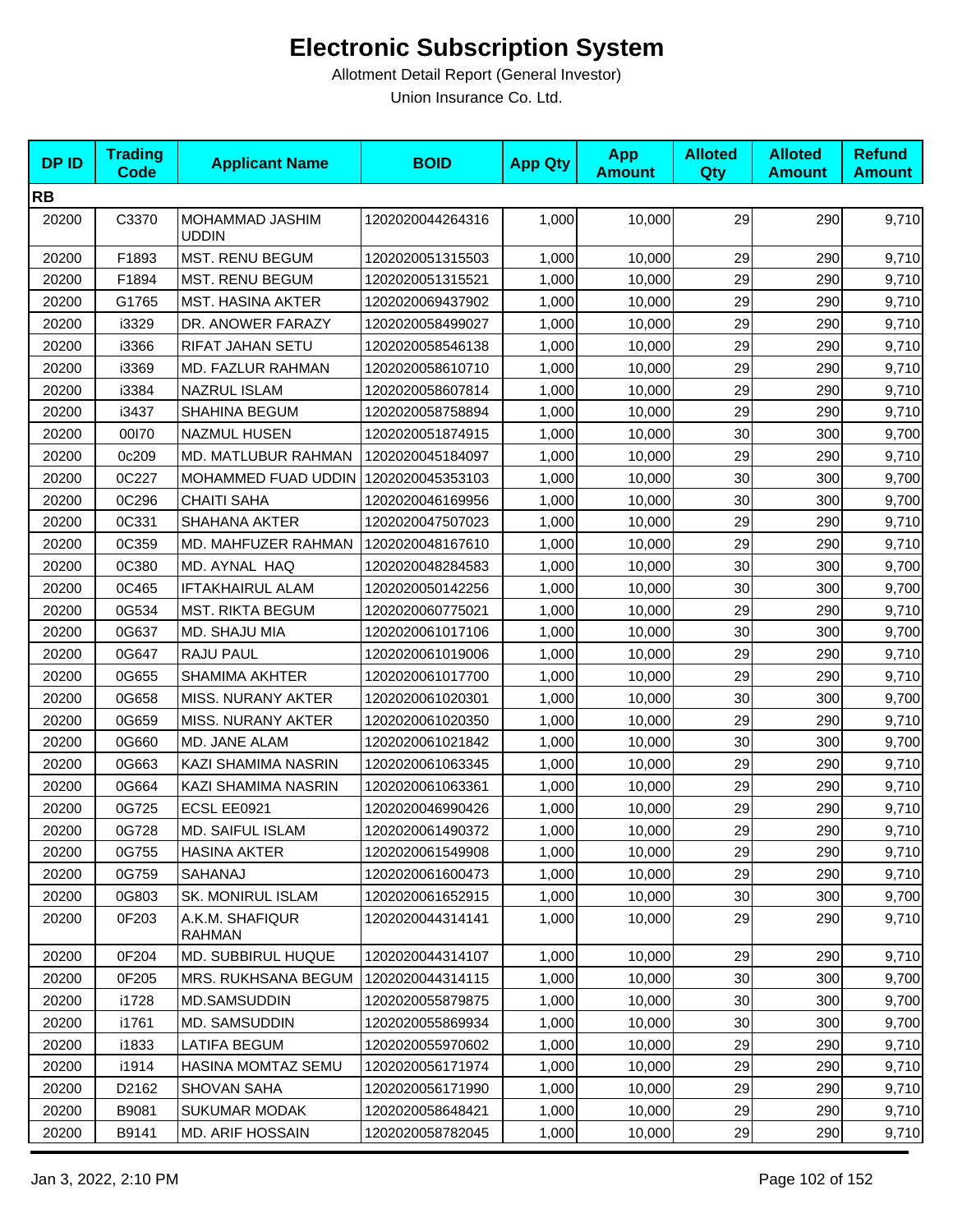| <b>DPID</b> | <b>Trading</b><br><b>Code</b> | <b>Applicant Name</b>              | <b>BOID</b>      | <b>App Qty</b> | <b>App</b><br><b>Amount</b> | <b>Alloted</b><br>Qty | <b>Alloted</b><br><b>Amount</b> | <b>Refund</b><br><b>Amount</b> |
|-------------|-------------------------------|------------------------------------|------------------|----------------|-----------------------------|-----------------------|---------------------------------|--------------------------------|
| <b>RB</b>   |                               |                                    |                  |                |                             |                       |                                 |                                |
| 20200       | B9184                         | <b>TANJIBA HAQUE</b>               | 1202020058857312 | 1,000          | 10,000                      | 29                    | 290                             | 9,710                          |
| 20200       | B9199                         | MOMTAZ AKTER SONIYA                | 1202020058857992 | 1,000          | 10,000                      | 29                    | 290                             | 9,710                          |
| 20200       | D2096                         | SHIPRA RANI ROY                    | 1202020055964448 | 1,000          | 10,000                      | 29                    | 290                             | 9,710                          |
| 20200       | D2110                         | AMJAD HOSSAIN                      | 1202020056000402 | 1,000          | 10,000                      | 30                    | 300                             | 9,700                          |
| 20200       | D2111                         | MD. ABDUL AZIZ                     | 1202020056000959 | 1,000          | 10,000                      | 30                    | 300                             | 9,700                          |
| 20200       | D2149                         | MD. RAJIB                          | 1202020056161985 | 1,000          | 10,000                      | 29                    | 290                             | 9,710                          |
| 20200       | D2200                         | ELORA AFSIN MUNA                   | 1202020055920459 | 1,000          | 10,000                      | 30                    | 300                             | 9,700                          |
| 20200       | D2258                         | <b>JAMONA SAHA</b>                 | 1202020056349231 | 1,000          | 10,000                      | 29                    | 290                             | 9,710                          |
| 20200       | D2291                         | MD. LOCKMAN HOSSAIN                | 1202020056383994 | 1,000          | 10,000                      | 30                    | 300                             | 9,700                          |
| 20200       | F3543                         | MST. KHADIZA KHATUN                | 1202020055918910 | 1,000          | 10,000                      | 29                    | 290                             | 9,710                          |
| 20200       | F3548                         | MD. ABDUS SALAM                    | 1202020055918193 | 1,000          | 10,000                      | 29                    | 290                             | 9,710                          |
| 20200       | i2655                         | <b>MD. AMIR HOSSAIN</b>            | 1202020057417657 | 1,000          | 10,000                      | 29                    | 290                             | 9,710                          |
| 20200       | F3823                         | SHEFALI KHATUN                     | 1202020056581398 | 1,000          | 10,000                      | 29                    | 290                             | 9,710                          |
| 20200       | F3894                         | FARJANA HADI                       | 1202020056706051 | 1,000          | 10,000                      | 30                    | 300                             | 9,700                          |
| 20200       | F3895                         | <b>MST. RAJIYA KHATUN</b>          | 1202020056705914 | 1,000          | 10,000                      | 29                    | 290                             | 9,710                          |
| 20200       | F3904                         | DIPAK KUMAR PODDAR                 | 1202020056692369 | 1,000          | 10,000                      | 30                    | 300                             | 9,700                          |
| 20200       | F3906                         | MD. MAHAMUDUL<br><b>HASSAN</b>     | 1202020056690525 | 1,000          | 10,000                      | 29                    | 290                             | 9,710                          |
| 20200       | F3941                         | <b>TANIA FERDOUSI</b>              | 1202020056788511 | 1,000          | 10,000                      | 29                    | 290                             | 9,710                          |
| 20200       | F3944                         | <b>MD.MASUM REZA</b>               | 1202020056791178 | 1,000          | 10,000                      | 29                    | 290                             | 9,710                          |
| 20200       | F3950                         | <b>MOMTAZ ALAM</b>                 | 1202020056774514 | 1,000          | 10,000                      | 30                    | 300                             | 9,700                          |
| 20200       | i3736                         | <b>SERAJUL ISLAM</b>               | 1202020059456473 | 1,000          | 10,000                      | 29                    | 290                             | 9,710                          |
| 20200       | i3741                         | MST. SALMA BEGUM                   | 1202020059456358 | 1,000          | 10,000                      | 29                    | 290                             | 9,710                          |
| 20200       | i3749                         | ABEDA BEGUM                        | 1202020059684176 | 1,000          | 10,000                      | 30                    | 300                             | 9,700                          |
| 20200       | G2082                         | SHAHIDUL ISLAM                     | 1202020072766636 | 1,000          | 10,000                      | 29                    | 290                             | 9,710                          |
| 20200       | 0F206                         | KHALEDA BEGUM                      | 1202020044314123 | 1,000          | 10,000                      | 30                    | 300                             | 9,700                          |
| 20200       | 0F207                         | MD. NAZMUL HAQUE                   | 1202020044314131 | 1,000          | 10,000                      | 29                    | 290                             | 9,710                          |
| 20200       | 0F236                         | <b>MASUDA YASMIN</b>               | 1202020044714243 | 1,000          | 10,000                      | 29                    | 290                             | 9,710                          |
| 20200       | 0F283                         | JESMIN NAHAR                       | 1202020044779413 | 1,000          | 10,000                      | 29                    | 290                             | 9,710                          |
| 20200       | 0F294                         | MD. ASHRAFUZZAMAN                  | 1202020037260173 | 1,000          | 10,000                      | 29                    | 290                             | 9,710                          |
| 20200       | 0F423                         | MD. RUME                           | 1202020044787510 | 1,000          | 10,000                      | 30                    | 300                             | 9,700                          |
| 20200       | 0F424                         | MD. MUNSUR AKON                    | 1202020044787502 | 1,000          | 10,000                      | 29                    | 290                             | 9,710                          |
| 20200       | 0F425                         | <b>MD. LITON HOSSAIN</b>           | 1202020044848488 | 1,000          | 10,000                      | 29                    | 290                             | 9,710                          |
| 20200       | 0F431                         | MD. HASAN HOWLADAR                 | 1202020044823231 | 1,000          | 10,000                      | 30                    | 300                             | 9,700                          |
| 20200       | 0F453                         | <b>SAMIMA SULTANA</b><br>LABONI    | 1202020044792911 | 1,000          | 10,000                      | 29                    | 290                             | 9,710                          |
| 20200       | 0F454                         | <b>UMME KULSUM</b>                 | 1202020044792921 | 1,000          | 10,000                      | 29                    | 290                             | 9,710                          |
| 20200       | 0F457                         | MD. MASUDUR RAHMAN                 | 1202020044797146 | 1,000          | 10,000                      | 30                    | 300                             | 9,700                          |
| 20200       | 0D863                         | MD. DELWAR HOSSAIN<br><b>SHEKH</b> | 1202020049426272 | 1,000          | 10,000                      | 29                    | 290                             | 9,710                          |
| 20200       | 0D864                         | <b>MD. RIPON SHEIKH</b>            | 1202020049426644 | 1,000          | 10,000                      | 30 <sup>°</sup>       | 300                             | 9,700                          |
| 20200       | 0D865                         | MR. BAKIBILLA KHAN                 | 1202020049427392 | 1,000          | 10,000                      | 29                    | 290                             | 9,710                          |
| 20200       | 0D895                         | HAFAZ MD RAKIB HASAN               | 1202020049750631 | 1,000          | 10,000                      | 29                    | 290                             | 9,710                          |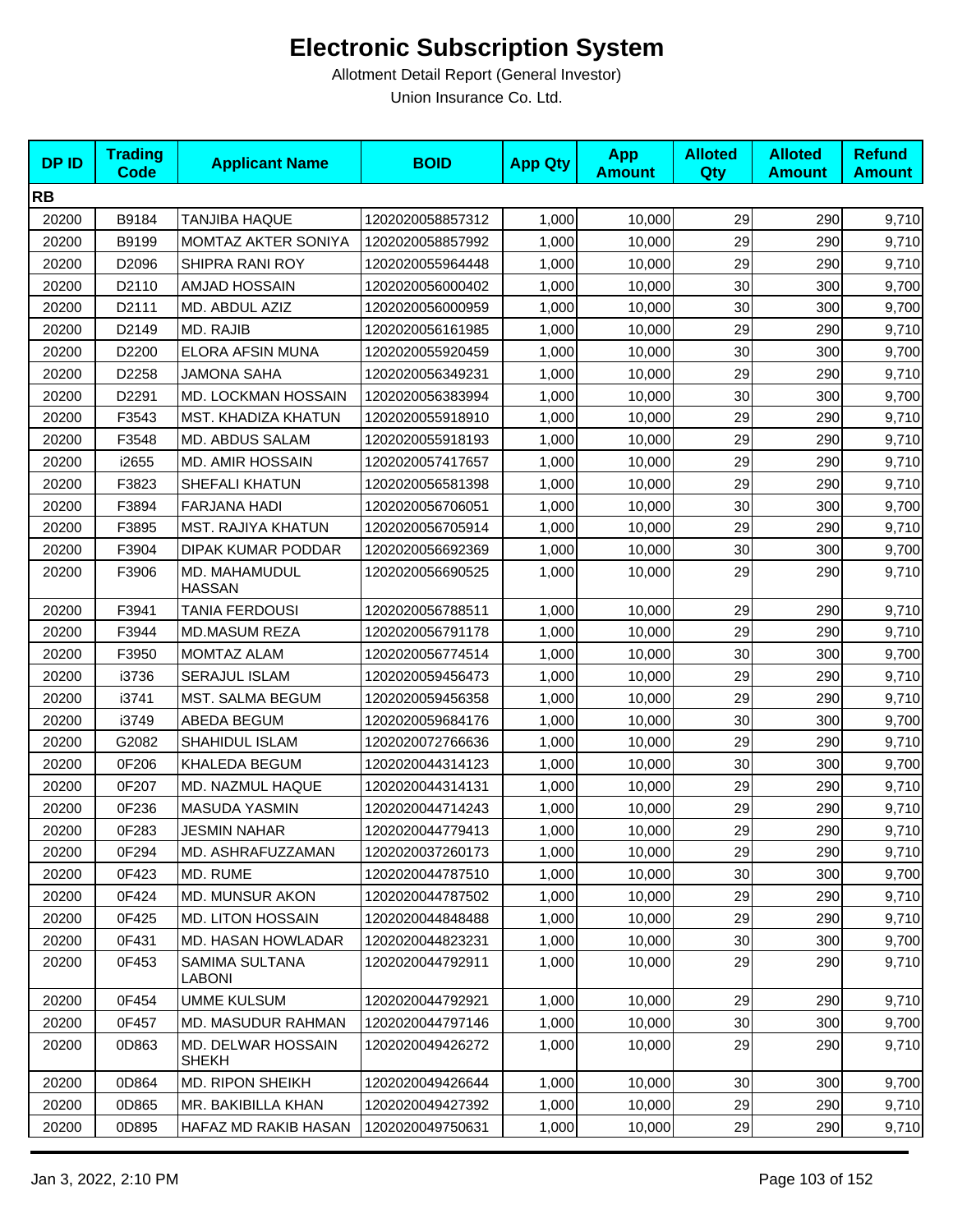| <b>DPID</b> | <b>Trading</b><br><b>Code</b> | <b>Applicant Name</b>                    | <b>BOID</b>      | <b>App Qty</b> | <b>App</b><br><b>Amount</b> | <b>Alloted</b><br>Qty | <b>Alloted</b><br><b>Amount</b> | <b>Refund</b><br><b>Amount</b> |
|-------------|-------------------------------|------------------------------------------|------------------|----------------|-----------------------------|-----------------------|---------------------------------|--------------------------------|
| <b>RB</b>   |                               |                                          |                  |                |                             |                       |                                 |                                |
| 20200       | 0D906                         | MD. SHAFIQUL ISLAM<br><b>RAJU</b>        | 1202020049854973 | 1,000          | 10,000                      | 29                    | 290                             | 9,710                          |
| 20200       | 0D917                         | MD. AKTERUZZAMAN<br><b>BHUIYAN</b>       | 1202020049971258 | 1,000          | 10,000                      | 29                    | 290                             | 9,710                          |
| 20200       | 0D922                         | <b>UMA RANI SAHA</b>                     | 1202020049994074 | 1,000          | 10,000                      | 29                    | 290                             | 9,710                          |
| 20200       | 0D948                         | SANJIT KUMAR BARMAN                      | 1202020050118880 | 1,000          | 10,000                      | 29                    | 290                             | 9,710                          |
| 20200       | 0E132                         | RUHUL AMIN TARAFDER                      | 1202020043594681 | 1,000          | 10,000                      | 29                    | 290                             | 9,710                          |
| 20200       | 0E179                         | <b>MD. NASIR UDDIN</b>                   | 1202020043914447 | 1,000          | 10,000                      | 29                    | 290                             | 9,710                          |
| 20200       | B6305                         | ASMA BEGUM                               | 1202020056256735 | 1,000          | 10,000                      | 29                    | 290                             | 9,710                          |
| 20200       | B6306                         | <b>ASMA BEGUM</b>                        | 1202020056257392 | 1,000          | 10,000                      | 30                    | 300                             | 9,700                          |
| 20200       | B6459                         | <b>MD. FARUK BHUIYAN</b>                 | 1202020062162726 | 1,000          | 10,000                      | 29                    | 290                             | 9,710                          |
| 20200       | B6469                         | RASEDA BEGUM                             | 1202020056370364 | 1,000          | 10,000                      | 30                    | 300                             | 9,700                          |
| 20200       | C1727                         | <b>NASIMA AKTER</b>                      | 1202020057908090 | 1,000          | 10,000                      | 29                    | 290                             | 9,710                          |
| 20200       | D3044                         | <b>GOPAL KRISHNA SHOME</b>               | 1202020057740010 | 1,000          | 10,000                      | 30                    | 300                             | 9,700                          |
| 20200       | D3045                         | <b>GOPAL KRISHNA SHOME</b>               | 1202020057740061 | 1,000          | 10,000                      | 29                    | 290                             | 9,710                          |
| 20200       | D3279                         | <b>MOLLIKA RANI</b><br><b>MAZUMAER</b>   | 1202020058461904 | 1,000          | 10,000                      | 29                    | 290                             | 9,710                          |
| 20200       | F2816                         | <b>DULARY</b>                            | 1202020053797873 | 1,000          | 10,000                      | 29                    | 290                             | 9,710                          |
| 20200       | F2817                         | <b>DULARY</b>                            | 1202020053797881 | 1,000          | 10,000                      | 29                    | 290                             | 9,710                          |
| 20200       | F2829                         | MD. ASHRAF ALI                           | 1202020053812876 | 1,000          | 10,000                      | 30                    | 300                             | 9,700                          |
| 20200       | F2822                         | MD. HIRON MIA                            | 1202020053812619 | 1,000          | 10,000                      | 30                    | 300                             | 9,700                          |
| 20200       | F2823                         | MD. HIRON MIA                            | 1202020053812627 | 1,000          | 10,000                      | 29                    | 290                             | 9,710                          |
| 20200       | F2824                         | MD. HAFIZUL ISLAM                        | 1202020053812643 | 1,000          | 10,000                      | 29                    | 290                             | 9,710                          |
| 20200       | F2825                         | MD. HAFIZUL ISLAM                        | 1202020053812661 | 1,000          | 10,000                      | 29                    | 290                             | 9,710                          |
| 20200       | F2826                         | MD. ABDUL HAQUE                          | 1202020053812908 | 1,000          | 10,000                      | 29                    | 290                             | 9,710                          |
| 20200       | F2827                         | MD. ABDUL HAQUE                          | 1202020053812916 | 1,000          | 10,000                      | 30                    | 300                             | 9,700                          |
| 20200       | F2828                         | MD. ASHRAF ALI                           | 1202020053812851 | 1,000          | 10,000                      | 30                    | 300                             | 9,700                          |
| 20200       | F2830                         | <b>DILARA AKHTER</b>                     | 1202020053812884 | 1,000          | 10,000                      | 29                    | 290                             | 9,710                          |
| 20200       | F2831                         | <b>DILARA AKHTER</b>                     | 1202020053813284 | 1,000          | 10,000                      | 29                    | 290                             | 9,710                          |
| 20200       | F2833                         | EATI                                     | 1202020053817084 | 1,000          | 10,000                      | 29                    | 290                             | 9,710                          |
| 20200       | F2834                         | EATI                                     | 1202020053817108 | 1,000          | 10,000                      | 30                    | 300                             | 9,700                          |
| 20200       | F2852                         | <b>SK.HASAN MURSHED</b>                  | 1202020002084821 | 1,000          | 10,000                      | 30                    | 300                             | 9,700                          |
| 20200       | F2912                         | <b>TAHMINA AKHTER</b>                    | 1202020054162801 | 1,000          | 10,000                      | 30                    | 300                             | 9,700                          |
| 20200       | F2915                         | <b>MD. MASUDUR RAHMAN</b>                | 1202020054829007 | 1,000          | 10,000                      | 29                    | 290                             | 9,710                          |
| 20200       | F2978                         | TAHMINA KHANAM<br><b>CHOWDURY</b>        | 1202020054382961 | 1,000          | 10.000                      | 29                    | 290                             | 9,710                          |
| 20200       | F2979                         | <b>TAHMINA KHANAM</b><br><b>CHOWDURY</b> | 1202020054383139 | 1,000          | 10.000                      | 30                    | 300                             | 9,700                          |
| 20200       | i2122                         | ZAHEDA BEGUM                             | 1202020056685986 | 1,000          | 10,000                      | 30                    | 300                             | 9,700                          |
| 20200       | i2123                         | ZAHEDA BEGUM                             | 1202020056686011 | 1,000          | 10,000                      | 30                    | 300                             | 9,700                          |
| 20200       | i2124                         | MD KHABIRUL ISLAM                        | 1202020056688002 | 1,000          | 10,000                      | 30                    | 300                             | 9,700                          |
| 20200       | i2126                         | MD AMANAT ULLAH<br><b>PRODHAN</b>        | 1202020056689529 | 1,000          | 10,000                      | 30                    | 300                             | 9,700                          |
| 20200       | i2202                         | <b>FARUK HOWLADER</b>                    | 1202020056963131 | 1,000          | 10,000                      | 29                    | 290                             | 9,710                          |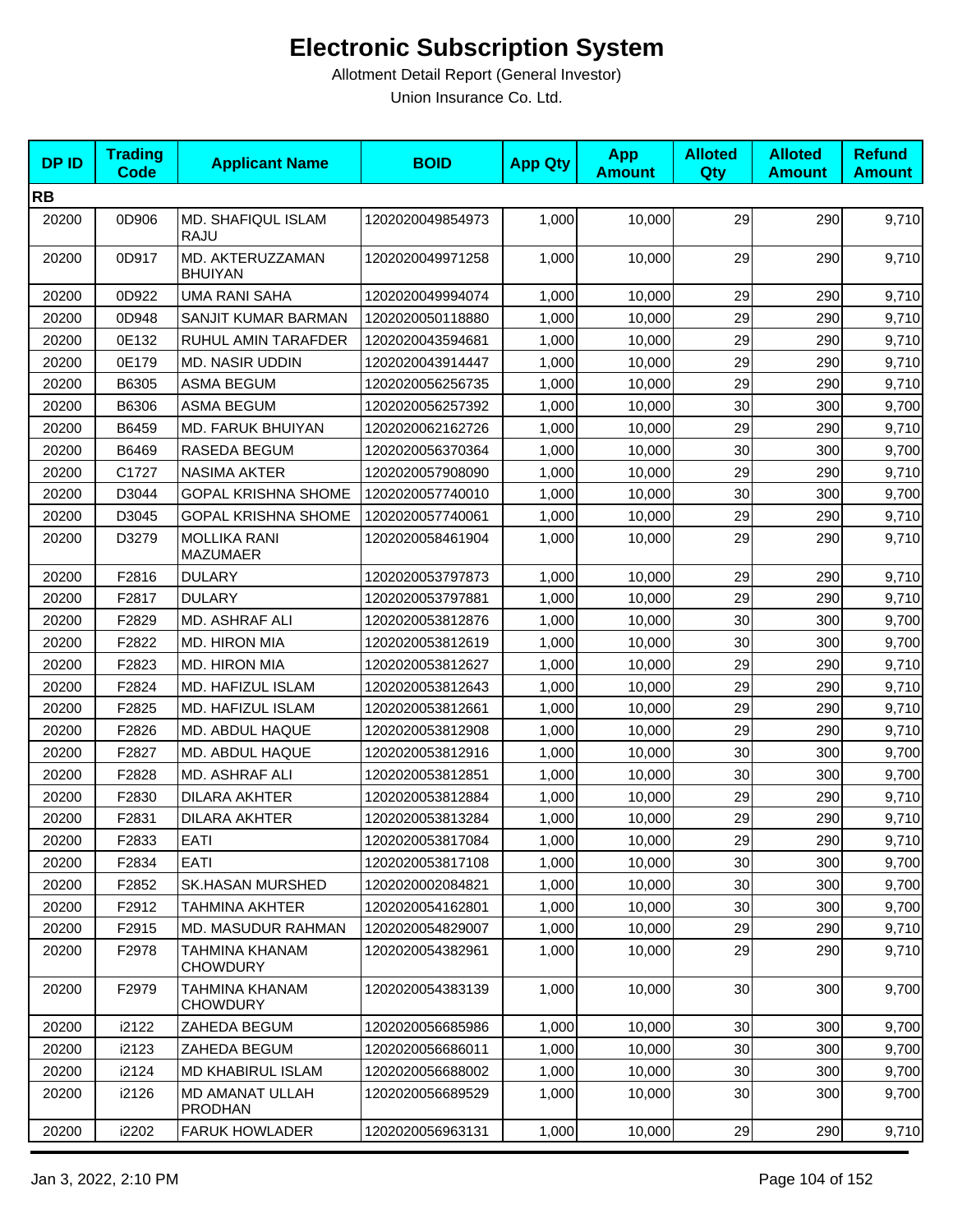| <b>DPID</b> | <b>Trading</b><br><b>Code</b> | <b>Applicant Name</b>                 | <b>BOID</b>      | <b>App Qty</b> | <b>App</b><br><b>Amount</b> | <b>Alloted</b><br>Qty | <b>Alloted</b><br><b>Amount</b> | <b>Refund</b><br><b>Amount</b> |
|-------------|-------------------------------|---------------------------------------|------------------|----------------|-----------------------------|-----------------------|---------------------------------|--------------------------------|
| <b>RB</b>   |                               |                                       |                  |                |                             |                       |                                 |                                |
| 20200       | i2297                         | MD. ABDUR RAHMAN<br><b>SHEIKH</b>     | 1202020057214268 | 1,000          | 10,000                      | 29                    | 290                             | 9,710                          |
| 20200       | i2301                         | S.K.M SHAHINUZZAMAN                   | 1202020057170607 | 1,000          | 10,000                      | 29                    | 290                             | 9,710                          |
| 20200       | i2302                         | S,K,M SHAHINUZZAMAN                   | 1202020057171700 | 1,000          | 10,000                      | 30                    | 300                             | 9,700                          |
| 20200       | 0A170                         | TAHMIDA MUSTAFIZ                      | 1202020044803004 | 1,000          | 10.000                      | 29                    | 290                             | 9,710                          |
| 20200       | 0D710                         | RUBEL KUMAR SAHA                      | 1202020048317223 | 1,000          | 10,000                      | 29                    | 290                             | 9,710                          |
| 20200       | 0F877                         | MUHAMMAD ASHRAF<br>UZZAMAN KHAN       | 1202020046357914 | 1,000          | 10,000                      | 30                    | 300                             | 9,700                          |
| 20200       | 0F901                         | TAYEBA ABEDIN                         | 1202020046483566 | 1,000          | 10,000                      | 29                    | 290                             | 9,710                          |
| 20200       | 0F902                         | TAYEBA ABEDIN                         | 1202020046483558 | 1,000          | 10,000                      | 30                    | 300                             | 9,700                          |
| 20200       | 0F906                         | MD. SIDDQUE                           | 1202020046487604 | 1,000          | 10,000                      | 30                    | 300                             | 9,700                          |
| 20200       | 0F954                         | <b>ANWARA</b>                         | 1202020046620234 | 1,000          | 10,000                      | 30                    | 300                             | 9,700                          |
| 20200       | C3187                         | KUHINUR BEGUM                         | 1202020061500643 | 1,000          | 10,000                      | 30                    | 300                             | 9,700                          |
| 20200       | C3188                         | KUHINUR BEGUM                         | 1202020061500204 | 1,000          | 10,000                      | 29                    | 290                             | 9,710                          |
| 20200       | C3189                         | MD. EBRAHIM SARDER                    | 1202020061500975 | 1,000          | 10,000                      | 29                    | 290                             | 9,710                          |
| 20200       | C3190                         | MD. EBRAHIM SARDER                    | 1202020061501027 | 1,000          | 10,000                      | 29                    | 290                             | 9,710                          |
| 20200       | C3191                         | HUMAYUN KABIR KHAN                    | 1202020061540238 | 1,000          | 10,000                      | 29                    | 290                             | 9,710                          |
| 20200       | C3192                         | HUMAYUN KABIR KHAN                    | 1202020061540594 | 1,000          | 10,000                      | 30                    | 300                             | 9,700                          |
| 20200       | C3193                         | MAJOR MD. HASMAT<br>ULLAH KHAN        | 1202020061496990 | 1,000          | 10,000                      | 29                    | 290                             | 9,710                          |
| 20200       | C3194                         | MD. ROMJAN ALI                        | 1202020061497026 | 1,000          | 10,000                      | 29                    | 290                             | 9,710                          |
| 20200       | C3196                         | <b>HASAN MOLLA</b>                    | 1202020061496982 | 1,000          | 10,000                      | 29                    | 290                             | 9,710                          |
| 20200       | C3226                         | MD. JAMAL UDDIN (JOY)                 | 1202020040638815 | 1,000          | 10,000                      | 29                    | 290                             | 9,710                          |
| 20200       | C3238                         | <b>ABDUL MALAK</b><br><b>HOWLADER</b> | 1202020019314229 | 1,000          | 10,000                      | 29                    | 290                             | 9,710                          |
| 20200       | C3240                         | <b>MD. MOHIN UDDIN</b>                | 1202020018888069 | 1,000          | 10,000                      | 30                    | 300                             | 9,700                          |
| 20200       | C3267                         | <b>TAMIMA ISHRAT</b>                  | 1202020072507391 | 1,000          | 10,000                      | 29                    | 290                             | 9,710                          |
| 20200       | C3269                         | MD. MUFAKKARUL ISLAM                  | 1202020073909298 | 1,000          | 10,000                      | 29                    | 290                             | 9,710                          |
| 20200       | C3279                         | <b>CHAMPA AKTER</b>                   | 1202020062852858 | 1,000          | 10,000                      | 29                    | 290                             | 9,710                          |
| 20200       | C3280                         | <b>CHAMPA AKTER</b>                   | 1202020062429797 | 1,000          | 10,000                      | 29                    | 290                             | 9,710                          |
| 20200       | C3283                         | MD. ABDUL JALIL                       | 1202020062132708 | 1,000          | 10,000                      | 29                    | 290                             | 9,710                          |
| 20200       | C3284                         | MD. ABDUL JALIL                       | 1202020062132724 | 1,000          | 10,000                      | 29                    | 290                             | 9,710                          |
| 20200       | C3317                         | MD. NURUDDIN AL-<br><b>MASUD</b>      | 1202020062443660 | 1,000          | 10,000                      | 29                    | 290                             | 9,710                          |
| 20200       | C3335                         | <b>FAYES AHAMOD</b>                   | 1202020062559411 | 1,000          | 10,000                      | 29                    | 290                             | 9,710                          |
| 20200       | C3336                         | <b>FAYES AHAMOD</b>                   | 1202020062559337 | 1,000          | 10,000                      | 29                    | 290                             | 9,710                          |
| 20200       | C3349                         | MONIRUZ ZAMAN KHAN                    | 1202020015227807 | 1,000          | 10,000                      | 29                    | 290                             | 9,710                          |
| 20200       | C3361                         | <b>EKRAMUL KABIR</b>                  | 1202020062690438 | 1,000          | 10,000                      | 29                    | 290                             | 9,710                          |
| 20200       | C3363                         | MD. MAHBUBUR RAHMAN                   | 1202020062707398 | 1,000          | 10,000                      | 29                    | 290                             | 9,710                          |
| 20200       | C3373                         | MD. AZAD RAHMAN                       | 1202020062773888 | 1,000          | 10,000                      | 29                    | 290                             | 9,710                          |
| 20200       | F1693                         | <b>MD. SOLAIMAN HOSSAIN</b>           | 1202020050234334 | 1,000          | 10,000                      | 30                    | 300                             | 9,700                          |
| 20200       | F1729                         | MAHFUZUR RAHMAN                       | 1202020050348459 | 1,000          | 10,000                      | 29                    | 290                             | 9,710                          |
| 20200       | F1746                         | MD. NASIR                             | 1202020050444114 | 1,000          | 10,000                      | 30                    | 300                             | 9,700                          |
| 20200       | F1748                         | ABDUL MANNAN                          | 1202020050442950 | 1,000          | 10,000                      | 29                    | 290                             | 9,710                          |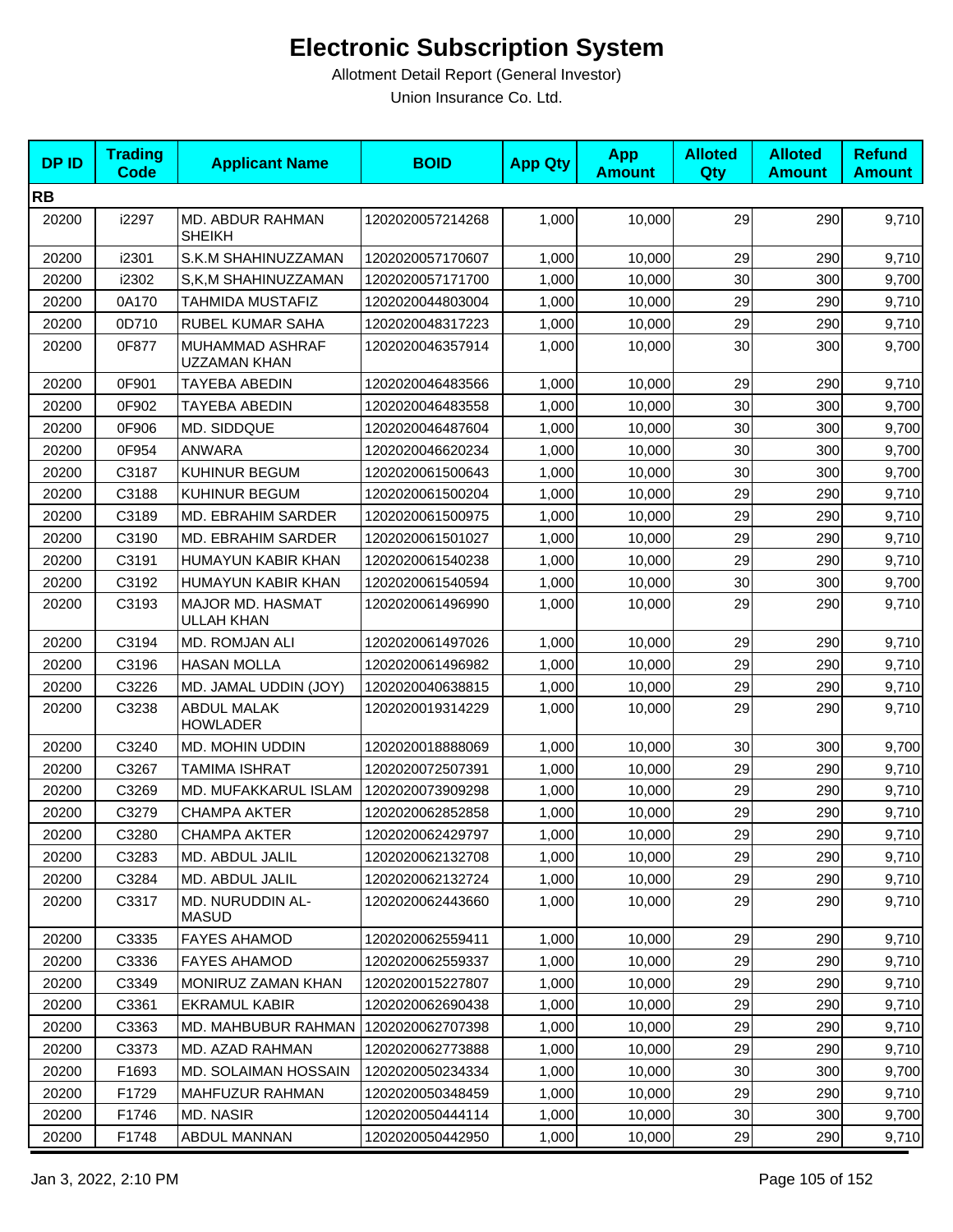| <b>DPID</b> | <b>Trading</b><br>Code | <b>Applicant Name</b>                 | <b>BOID</b>      | <b>App Qty</b> | <b>App</b><br><b>Amount</b> | <b>Alloted</b><br><b>Qty</b> | <b>Alloted</b><br><b>Amount</b> | <b>Refund</b><br><b>Amount</b> |
|-------------|------------------------|---------------------------------------|------------------|----------------|-----------------------------|------------------------------|---------------------------------|--------------------------------|
| <b>RB</b>   |                        |                                       |                  |                |                             |                              |                                 |                                |
| 20200       | F1768                  | RIAZUR RAHMAN                         | 1202020050593053 | 1,000          | 10,000                      | 30                           | 300                             | 9,700                          |
| 20200       | F1782                  | <b>MASUDA ISLAM</b>                   | 1202020050772251 | 1,000          | 10,000                      | 29                           | 290                             | 9,710                          |
| 20200       | F1783                  | <b>MASUDA ISLAM</b>                   | 1202020050841321 | 1,000          | 10,000                      | 30                           | 300                             | 9,700                          |
| 20200       | F1810                  | TAHMINA BEGUM                         | 1202020050929551 | 1,000          | 10,000                      | 29                           | 290                             | 9,710                          |
| 20200       | F1811                  | <b>TAHMINA BEGUM</b>                  | 1202020050929731 | 1,000          | 10,000                      | 29                           | 290                             | 9,710                          |
| 20200       | F1817                  | MD. RUBEL MIYA                        | 1202020050963163 | 1,000          | 10,000                      | 29                           | 290                             | 9,710                          |
| 20200       | F1852                  | <b>DEBADAS SIKDER</b>                 | 1202020051096050 | 1,000          | 10,000                      | 29                           | 290                             | 9,710                          |
| 20200       | F1853                  | <b>DEBADAS SIKDER</b>                 | 1202020051106570 | 1,000          | 10,000                      | 29                           | 290                             | 9,710                          |
| 20200       | F1860                  | SAYMA ABEDIN                          | 1202020051148595 | 1,000          | 10,000                      | 30                           | 300                             | 9,700                          |
| 20200       | F1861                  | SAYMA ABEDIN                          | 1202020051148600 | 1,000          | 10,000                      | 29                           | 290                             | 9,710                          |
| 20200       | F1889                  | <b>MABIA BEGUM</b>                    | 1202020051406581 | 1,000          | 10,000                      | 29                           | 290                             | 9,710                          |
| 20200       | F1890                  | <b>MABIA BEGUM</b>                    | 1202020051406611 | 1,000          | 10,000                      | 29                           | 290                             | 9,710                          |
| 20200       | F1891                  | <b>DALIM BEGUM</b>                    | 1202020051315736 | 1,000          | 10,000                      | 30                           | 300                             | 9,700                          |
| 20200       | F1892                  | <b>DALIM BEGUM</b>                    | 1202020051316540 | 1,000          | 10,000                      | 30                           | 300                             | 9,700                          |
| 20200       | F1897                  | SHAHANAZ BEGUM                        | 1202020051361600 | 1,000          | 10,000                      | 29                           | 290                             | 9,710                          |
| 20200       | F1898                  | SHAHANAZ BEGUM                        | 1202020051467066 | 1,000          | 10,000                      | 29                           | 290                             | 9,710                          |
| 20200       | F1899                  | MD. AMIN                              | 1202020051363021 | 1,000          | 10,000                      | 29                           | 290                             | 9,710                          |
| 20200       | F1900                  | MD. AMIN                              | 1202020051365823 | 1,000          | 10,000                      | 29                           | 290                             | 9,710                          |
| 20200       | F1901                  | MD. JAMIL MIA                         | 1202020051430707 | 1,000          | 10,000                      | 30                           | 300                             | 9,700                          |
| 20200       | F1902                  | MD. JAMIL MIA                         | 1202020051423871 | 1,000          | 10,000                      | 30                           | 300                             | 9,700                          |
| 20200       | F1927                  | MOHAMMAD JALAL<br><b>UDDIN SARKER</b> | 1202020051275040 | 1,000          | 10,000                      | 29                           | 290                             | 9,710                          |
| 20200       | F1930                  | MOHAMMAD JALAL<br><b>UDDIN SARKER</b> | 1202020051558265 | 1,000          | 10,000                      | 29                           | 290                             | 9,710                          |
| 20200       | F1957                  | MD. MOKUL HOSSAIN                     | 1202020051685663 | 1,000          | 10,000                      | 30                           | 300                             | 9,700                          |
| 20200       | G1763                  | NAZMUL HOSSAN                         | 1202020069445811 | 1,000          | 10,000                      | 29                           | 290                             | 9,710                          |
| 20200       | G1764                  | NAZMUL HOSSAN                         | 1202020069445771 | 1,000          | 10,000                      | 29                           | 290                             | 9,710                          |
| 20200       | G1766                  | <b>MST. HASINA AKTER</b>              | 1202020069437889 | 1,000          | 10,000                      | 29                           | 290                             | 9,710                          |
| 20200       | G1767                  | MD. HASAN                             | 1202020069438883 | 1,000          | 10,000                      | 29                           | 290                             | 9,710                          |
| 20200       | G1768                  | MD. HASAN                             | 1202020069438923 | 1,000          | 10,000                      | 29                           | 290                             | 9,710                          |
| 20200       | G1769                  | MD. SARIFUL ISLAM                     | 1202020069446675 | 1,000          | 10,000                      | 29                           | 290                             | 9,710                          |
| 20200       | 0F957                  | MD. MOMIN MIA                         | 1202020046620226 | 1,000          | 10,000                      | 29                           | 290                             | 9,710                          |
| 20200       | 0F966                  | MD. SANJU MIA                         | 1202020046614101 | 1,000          | 10,000                      | 30                           | 300                             | 9,700                          |
| 20200       | 0F994                  | <b>LAILA SHARMEN KHAN</b>             | 1202020046667623 | 1,000          | 10,000                      | 30                           | 300                             | 9,700                          |
| 20200       | 0G173                  | KHADIZA NASRIN                        | 1202020044500042 | 1,000          | 10,000                      | 30                           | 300                             | 9,700                          |
| 20200       | 0E468                  | MR. RAMJAN ALI                        | 1202020046614831 | 1,000          | 10,000                      | 29                           | 290                             | 9,710                          |
| 20200       | 0E564                  | MD. JALAL                             | 1202020048429258 | 1,000          | 10,000                      | 30                           | 300                             | 9,700                          |
| 20200       | 0F162                  | SUMAIYA SHAMEEM                       | 1202020044153741 | 1,000          | 10,000                      | 29                           | 290                             | 9,710                          |
| 20200       | 0F165                  | SUMAIYA SHAMEEM                       | 1202020044033601 | 1,000          | 10,000                      | 30                           | 300                             | 9,700                          |
| 20200       | 14621                  | DEWAN MAHMUDUL<br><b>HAQUE</b>        | 1202020063200961 | 1,000          | 10,000                      | 30                           | 300                             | 9,700                          |
| 20200       | i3867                  | MD. ABU HANIF MIA                     | 1202020060313985 | 1,000          | 10,000                      | 29                           | 290                             | 9,710                          |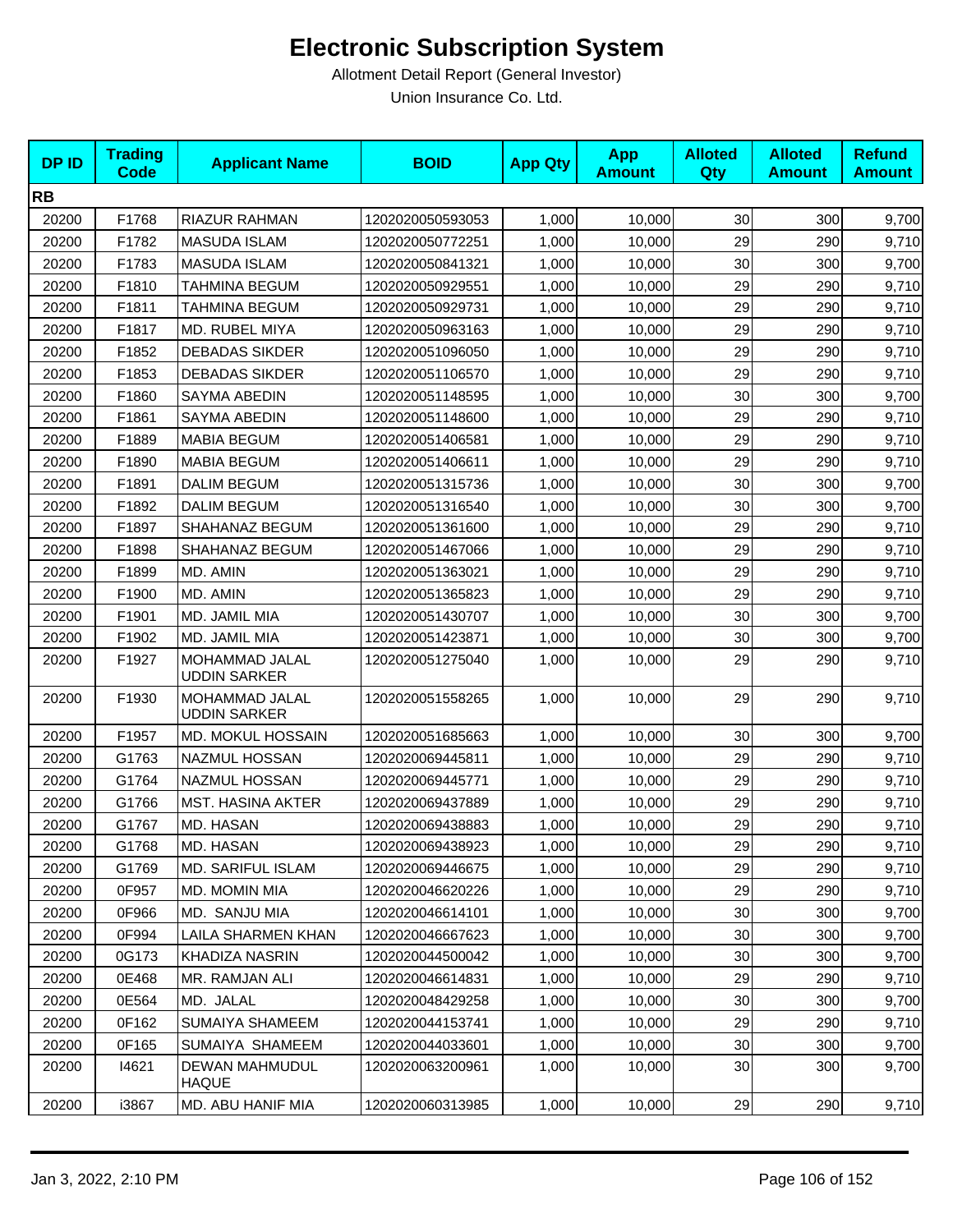| <b>DPID</b> | <b>Trading</b><br><b>Code</b> | <b>Applicant Name</b>                  | <b>BOID</b>      | <b>App Qty</b> | <b>App</b><br><b>Amount</b> | <b>Alloted</b><br>Qty | <b>Alloted</b><br><b>Amount</b> | <b>Refund</b><br><b>Amount</b> |
|-------------|-------------------------------|----------------------------------------|------------------|----------------|-----------------------------|-----------------------|---------------------------------|--------------------------------|
| <b>RB</b>   |                               |                                        |                  |                |                             |                       |                                 |                                |
| 20200       | i3976                         | <b>MOST FARJANA TUJ</b><br>JOHORA      | 1202020060607979 | 1,000          | 10,000                      | 30                    | 300                             | 9,700                          |
| 20200       | i3977                         | MOST. FARZANA TUJ<br><b>JOHORA</b>     | 1202020060607681 | 1,000          | 10,000                      | 29                    | 290                             | 9,710                          |
| 20200       | B5049                         | MD. NASARUL HOQUE                      | 1202020055951032 | 1,000          | 10,000                      | 30                    | 300                             | 9,700                          |
| 20200       | B5068                         | <b>BEGUM SWEETY</b>                    | 1202020055330917 | 1,000          | 10,000                      | 29                    | 290                             | 9,710                          |
| 20200       | B5167                         | MD. MAHBUBUR RAHMAN                    | 1202020055343182 | 1,000          | 10,000                      | 29                    | 290                             | 9,710                          |
| 20200       | B5231                         | A.K.M. MAHAFOJUL<br><b>HAQUE MASUD</b> | 1202020055437781 | 1,000          | 10,000                      | 29                    | 290                             | 9,710                          |
| 20200       | C1513                         | <b>KAMRUN NAHAR</b>                    | 1202020057259029 | 1,000          | 10,000                      | 30                    | 300                             | 9,700                          |
| 20200       | D2747                         | <b>SWARNA PANDIT</b>                   | 1202020057263037 | 1,000          | 10,000                      | 30                    | 300                             | 9,700                          |
| 20200       | D2748                         | SWARNA PANDIT                          | 1202020057263623 | 1,000          | 10,000                      | 30                    | 300                             | 9,700                          |
| 20200       | F2351                         | <b>KHORSHIDA</b>                       | 1202020053320298 | 1,000          | 10,000                      | 30                    | 300                             | 9,700                          |
| 20200       | F2354                         | <b>MST. ASMA AKTER</b>                 | 1202020053320726 | 1,000          | 10,000                      | 30                    | 300                             | 9,700                          |
| 20200       | F2355                         | MD. ABDUL QUDDUS MIA                   | 1202020053320769 | 1,000          | 10,000                      | 29                    | 290                             | 9,710                          |
| 20200       | F2356                         | MD. ABDUL QUDDUS MIA                   | 1202020053320777 | 1,000          | 10,000                      | 29                    | 290                             | 9,710                          |
| 20200       | F2357                         | MD. TAIZUDDIN                          | 1202020053322436 | 1,000          | 10,000                      | 29                    | 290                             | 9,710                          |
| 20200       | F2360                         | <b>RAOSHONARA</b>                      | 1202020053323093 | 1,000          | 10,000                      | 30                    | 300                             | 9,700                          |
| 20200       | F2361                         | KHADIZA KHANOM SHETU 1202020053323117  |                  | 1,000          | 10,000                      | 29                    | 290                             | 9,710                          |
| 20200       | F2362                         | KHADIZA KHANOM SHETU 1202020053323125  |                  | 1,000          | 10,000                      | 29                    | 290                             | 9,710                          |
| 20200       | F2365                         | <b>MST. NASHIMA AKTER</b>              | 1202020053338323 | 1,000          | 10,000                      | 29                    | 290                             | 9,710                          |
| 20200       | F2371                         | REZWANUL HAQUE                         | 1202020053338390 | 1,000          | 10,000                      | 30                    | 300                             | 9,700                          |
| 20200       | F2372                         | REZWANUL HAQUE                         | 1202020053338698 | 1,000          | 10,000                      | 29                    | 290                             | 9,710                          |
| 20200       | F2373                         | RAHIMA BEGUM                           | 1202020053338681 | 1,000          | 10,000                      | 29                    | 290                             | 9,710                          |
| 20200       | F2374                         | RAHIMA BEGUM                           | 1202020053338711 | 1,000          | 10,000                      | 30                    | 300                             | 9,700                          |
| 20200       | F2375                         | <b>NAZIFA AKTER</b>                    | 1202020053338671 | 1,000          | 10,000                      | 29                    | 290                             | 9,710                          |
| 20200       | F2376                         | <b>NAZIFA AKTER</b>                    | 1202020053338291 | 1,000          | 10,000                      | 30                    | 300                             | 9,700                          |
| 20200       | F2377                         | TANIA AKTHER                           | 1202020053338414 | 1,000          | 10,000                      | 29                    | 290                             | 9,710                          |
| 20200       | F2378                         | <b>TANIA AKTHER</b>                    | 1202020053338647 | 1,000          | 10,000                      | 29                    | 290                             | 9,710                          |
| 20200       | F2390                         | SHOMPA KARMAKER                        | 1202020053352885 | 1,000          | 10,000                      | 30                    | 300                             | 9,700                          |
| 20200       | F2414                         | ABU TAHER                              | 1202020053406377 | 1,000          | 10,000                      | 29                    | 290                             | 9,710                          |
| 20200       | F2415                         | MD. ALI AKBAR                          | 1202020053408799 | 1,000          | 10,000                      | 29                    | 290                             | 9,710                          |
| 20200       | F2416                         | <b>SHOMPA KARMAKER</b>                 | 1202020053408847 | 1,000          | 10,000                      | 29                    | 290                             | 9,710                          |
| 20200       | F2420                         | <b>BILKIS</b>                          | 1202020053408691 | 1,000          | 10,000                      | 29                    | 290                             | 9,710                          |
| 20200       | F2469                         | <b>DURJOY NANDI</b>                    | 1202020053455170 | 1,000          | 10,000                      | 30                    | 300                             | 9,700                          |
| 20200       | F2477                         | MD. GANO MIA                           | 1202020053449436 | 1,000          | 10,000                      | 30                    | 300                             | 9,700                          |
| 20200       | F2478                         | MD. A. KUDDUS MIA                      | 1202020053450194 | 1,000          | 10.000                      | 29                    | 290                             | 9,710                          |
| 20200       | F2558                         | MD. JOBAYER MIA                        | 1202020053495062 | 1,000          | 10,000                      | 29                    | 290                             | 9,710                          |
| 20200       | F2559                         | MD. JOBAYER MIA                        | 1202020053495097 | 1,000          | 10,000                      | 29                    | 290                             | 9,710                          |
| 20200       | F2562                         | MD. A. KUDDUS MIA                      | 1202020053499673 | 1,000          | 10,000                      | 29                    | 290                             | 9,710                          |
| 20200       | F2563                         | MD. GANO MIA                           | 1202020053499681 | 1,000          | 10,000                      | 29                    | 290                             | 9,710                          |
| 20200       | F2647                         | APURBA GHOSH                           | 1202020053611949 | 1,000          | 10,000                      | 29                    | 290                             | 9,710                          |
| 20200       | F2649                         | APURBA GHOSH                           | 1202020053611965 | 1,000          | 10,000                      | 29                    | 290                             | 9,710                          |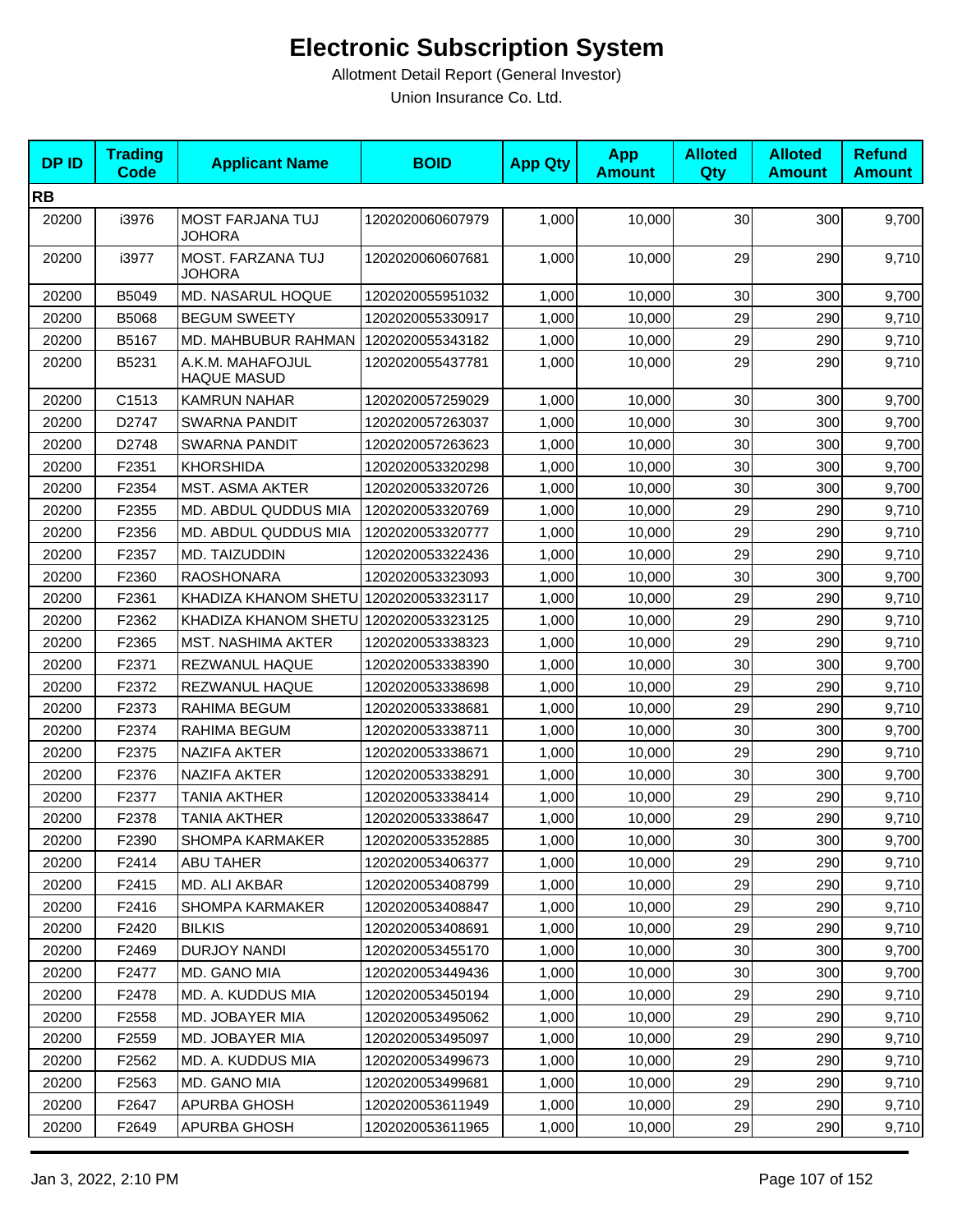| <b>DPID</b> | <b>Trading</b><br><b>Code</b> | <b>Applicant Name</b>                   | <b>BOID</b>      | <b>App Qty</b> | <b>App</b><br><b>Amount</b> | <b>Alloted</b><br>Qty | <b>Alloted</b><br><b>Amount</b> | <b>Refund</b><br><b>Amount</b> |
|-------------|-------------------------------|-----------------------------------------|------------------|----------------|-----------------------------|-----------------------|---------------------------------|--------------------------------|
| <b>RB</b>   |                               |                                         |                  |                |                             |                       |                                 |                                |
| 20200       | i3002                         | <b>MONOARA NEWAJ</b>                    | 1202020057780151 | 1,000          | 10,000                      | 30                    | 300                             | 9,700                          |
| 20200       | i3127                         | <b>SEULY AKTER</b>                      | 1202020058008461 | 1,000          | 10,000                      | 29                    | 290                             | 9,710                          |
| 20200       | i3145                         | MOHAMMAD LUTFAR<br><b>RAHMAN</b>        | 1202020058019439 | 1,000          | 10,000                      | 29                    | 290                             | 9,710                          |
| 20200       | i3146                         | <b>MOHAMMAD LUTFAR</b><br><b>RAHMAN</b> | 1202020058037450 | 1,000          | 10,000                      | 29                    | 290                             | 9,710                          |
| 20200       | i3147                         | <b>MOHAMMAD SAIDUR</b><br><b>RAHMAN</b> | 1202020058037972 | 1,000          | 10,000                      | 29                    | 290                             | 9,710                          |
| 20200       | i3212                         | M.A KHALIQUE                            | 1202020037463878 | 1,000          | 10,000                      | 30                    | 300                             | 9,700                          |
| 20200       | 13227                         | <b>TASLIMA AKTER</b>                    | 1202020058275565 | 1,000          | 10,000                      | 29                    | 290                             | 9,710                          |
| 20200       | B4833                         | ABDULLAH AL ANAM                        | 1202020029609250 | 1,000          | 10,000                      | 29                    | 290                             | 9,710                          |
| 20200       | G1770                         | <b>MD. SARIFUL ISLAM</b>                | 1202020069446640 | 1,000          | 10,000                      | 29                    | 290                             | 9,710                          |
| 20200       | G1771                         | MD. MAHSIN BWAIN                        | 1202020069447851 | 1,000          | 10,000                      | 29                    | 290                             | 9,710                          |
| 20200       | G1772                         | <b>MST. ROUSHANARA</b><br><b>BEGUM</b>  | 1202020069448607 | 1,000          | 10,000                      | 29                    | 290                             | 9,710                          |
| 20200       | G1773                         | MD. LATIF                               | 1202020069450865 | 1,000          | 10,000                      | 29                    | 290                             | 9,710                          |
| 20200       | G1774                         | MD. SAIDUL HAQUE                        | 1202020069453909 | 1,000          | 10,000                      | 29                    | 290                             | 9,710                          |
| 20200       | G1775                         | MD. AL AMIN                             | 1202020069454440 | 1,000          | 10,000                      | 30                    | 300                             | 9,700                          |
| 20200       | G1776                         | <b>SAHANAJ</b>                          | 1202020069435036 | 1,000          | 10.000                      | 29                    | 290                             | 9,710                          |
| 20200       | G1780                         | MD. TOFAZZAL HOSSAIN                    | 1202020020771021 | 1,000          | 10,000                      | 30                    | 300                             | 9,700                          |
| 20200       | G1781                         | MD. TOFAZZAL HOSSIN                     | 1202020069229302 | 1,000          | 10,000                      | 29                    | 290                             | 9,710                          |
| 20200       | G1797                         | <b>LITON PODDER</b>                     | 1202020069365620 | 1,000          | 10,000                      | 29                    | 290                             | 9,710                          |
| 20200       | G1809                         | KAZI ADIBA                              | 1202020069501535 | 1,000          | 10,000                      | 29                    | 290                             | 9,710                          |
| 20200       | i3350                         | <b>MONIR H FARAZY</b>                   | 1202020058514361 | 1,000          | 10,000                      | 29                    | 290                             | 9,710                          |
| 20200       | i3357                         | YESMIN HOSSAIN                          | 1202020058573468 | 1,000          | 10,000                      | 30                    | 300                             | 9,700                          |
| 20200       | i3375                         | Md. Rashidul Hassan                     | 1202020053677460 | 1,000          | 10,000                      | 29                    | 290                             | 9,710                          |
| 20200       | i3376                         | ANAYET                                  | 1202020058600384 | 1,000          | 10,000                      | 30                    | 300                             | 9,700                          |
| 20200       | i3377                         | <b>ANAYET</b>                           | 1202020058601199 | 1,000          | 10,000                      | 30                    | 300                             | 9,700                          |
| 20200       | i3380                         | MD. TULU MATUBBAR                       | 1202020058601825 | 1,000          | 10,000                      | 30                    | 300                             | 9,700                          |
| 20200       | i3381                         | MD. TULU MATUBBAR                       | 1202020058602126 | 1,000          | 10,000                      | 30 <sup>1</sup>       | 300                             | 9,700                          |
| 20200       | i3385                         | NAZRUL ISLAM                            | 1202020058619240 | 1,000          | 10,000                      | 29                    | 290                             | 9,710                          |
| 20200       | i3388                         | MD. MILON MATUBBOR                      | 1202020058609342 | 1,000          | 10,000                      | 30                    | 300                             | 9,700                          |
| 20200       | i3391                         | <b>MASUM FAKIR</b>                      | 1202020058880363 | 1,000          | 10,000                      | 29                    | 290                             | 9,710                          |
| 20200       | i3392                         | <b>MASUM FAKIR</b>                      | 1202020058880462 | 1,000          | 10,000                      | 29                    | 290                             | 9,710                          |
| 20200       | i3407                         | <b>HAMIDA BEGUM</b>                     | 1202020058618005 | 1,000          | 10,000                      | 29                    | 290                             | 9,710                          |
| 20200       | i3408                         | HAMIDA BEGUM                            | 1202020058617781 | 1,000          | 10,000                      | 29                    | 290                             | 9,710                          |
| 20200       | i3422                         | MD. YEASIN                              | 1202020058669496 | 1,000          | 10,000                      | 30                    | 300                             | 9,700                          |
| 20200       | i1726                         | <b>MD.SYFUL ISLAM</b>                   | 1202020055873230 | 1,000          | 10,000                      | 29                    | 290                             | 9,710                          |
| 20200       | i1727                         | <b>MD.SYFUL ISLAM</b>                   | 1202020055874781 | 1,000          | 10,000                      | 29                    | 290                             | 9,710                          |
| 20200       | i1856                         | MST. SALMA BEGUM                        | 1202020056101651 | 1,000          | 10,000                      | 29                    | 290                             | 9,710                          |
| 20200       | i1857                         | MST. TASLIMA LIJU                       | 1202020056003414 | 1,000          | 10,000                      | 29                    | 290                             | 9,710                          |
| 20200       | i1858                         | <b>MST. TASLIMA LIZU</b>                | 1202020056003698 | 1,000          | 10,000                      | 29                    | 290                             | 9,710                          |
| 20200       | 11868                         | MD.MOFAZZAL HOSSAIN                     | 1202020056026348 | 1,000          | 10,000                      | 30                    | 300                             | 9,700                          |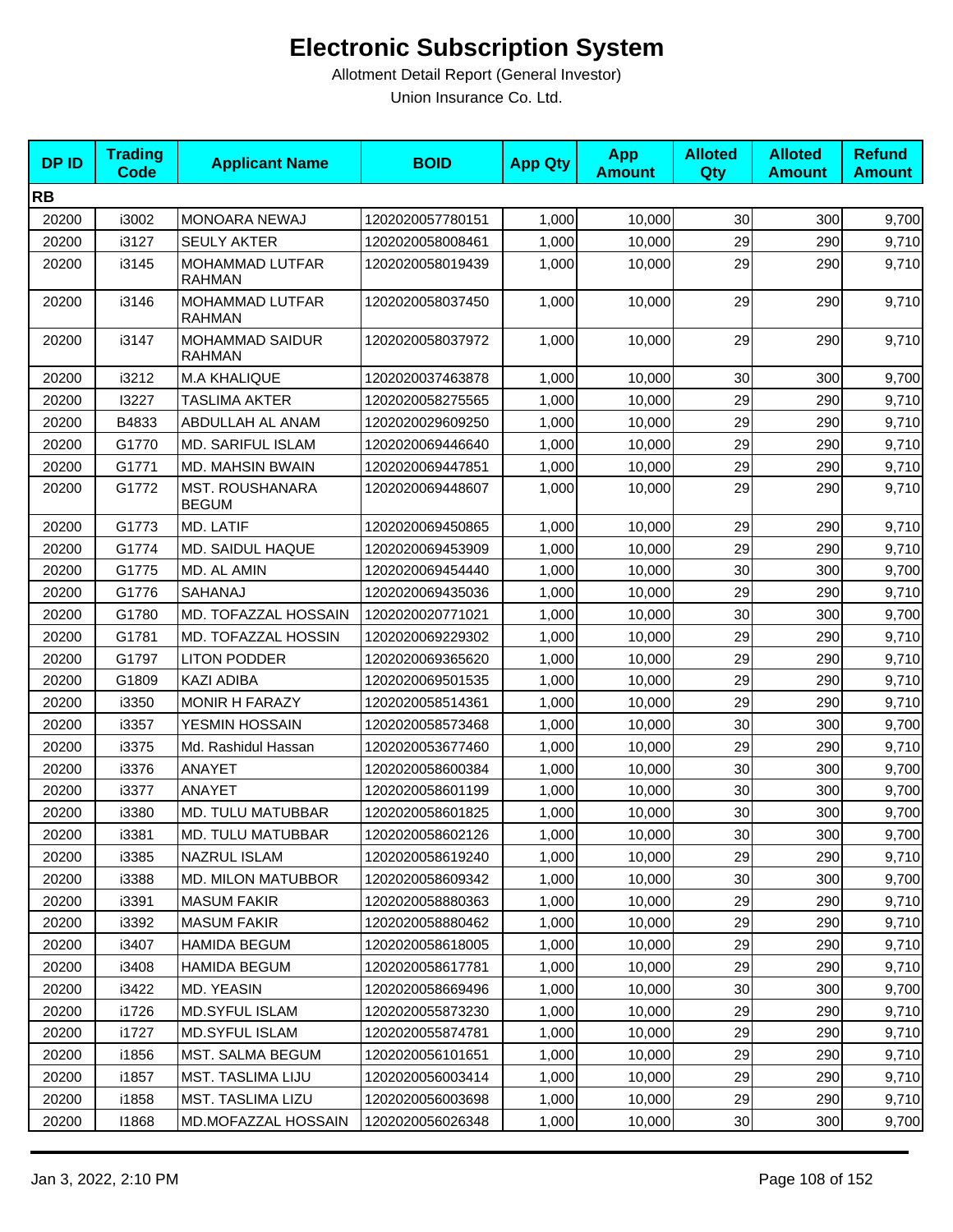| <b>DPID</b> | <b>Trading</b><br><b>Code</b> | <b>Applicant Name</b>                    | <b>BOID</b>      | <b>App Qty</b> | <b>App</b><br><b>Amount</b> | <b>Alloted</b><br>Qty | <b>Alloted</b><br><b>Amount</b> | <b>Refund</b><br><b>Amount</b> |
|-------------|-------------------------------|------------------------------------------|------------------|----------------|-----------------------------|-----------------------|---------------------------------|--------------------------------|
| <b>RB</b>   |                               |                                          |                  |                |                             |                       |                                 |                                |
| 20200       | i1869                         | <b>MD.MOFAZZAL HOSSAIN</b>               | 1202020056029119 | 1,000          | 10,000                      | 29                    | 290                             | 9,710                          |
| 20200       | i1915                         | <b>GIAS UDDIN</b>                        | 1202020056172655 | 1,000          | 10,000                      | 30                    | 300                             | 9,700                          |
| 20200       | i1916                         | <b>GIAS UDDIN</b>                        | 1202020056175632 | 1,000          | 10,000                      | 29                    | 290                             | 9,710                          |
| 20200       | i1934                         | RABEYA SULTANA                           | 1202020056243030 | 1,000          | 10,000                      | 30                    | 300                             | 9,700                          |
| 20200       | i1935                         | RABEYA SULTANA                           | 1202020056243528 | 1,000          | 10,000                      | 30                    | 300                             | 9,700                          |
| 20200       | i1939                         | <b>MD SHAHIDUL ISLAM</b>                 | 1202020056259284 | 1,000          | 10,000                      | 30                    | 300                             | 9,700                          |
| 20200       | i1942                         | <b>MD.ANWAR HOSSAIN</b>                  | 1202020056269800 | 1,000          | 10,000                      | 29                    | 290                             | 9,710                          |
| 20200       | i1943                         | <b>MD.ANWAR HOSSAIN</b>                  | 1202020056270271 | 1,000          | 10,000                      | 29                    | 290                             | 9,710                          |
| 20200       | B9054                         | RATAN CHANDRA SAHA                       | 1202020058674862 | 1,000          | 10,000                      | 30                    | 300                             | 9,700                          |
| 20200       | B9072                         | <b>DIPA SORKER</b>                       | 1202020058654429 | 1,000          | 10,000                      | 29                    | 290                             | 9,710                          |
| 20200       | B9086                         | MOHAMMAD MIZANUR<br><b>RAHMAN</b>        | 1202020058672432 | 1,000          | 10,000                      | 29                    | 290                             | 9,710                          |
| 20200       | B9088                         | MD. ABDUL AWAL<br><b>AKANDA</b>          | 1202020058673338 | 1,000          | 10,000                      | 29                    | 290                             | 9,710                          |
| 20200       | B9134                         | MOHAMMAD HASAN                           | 1202020058782920 | 1,000          | 10,000                      | 30                    | 300                             | 9,700                          |
| 20200       | B9136                         | <b>MOHAMMAD MASUDUR</b><br><b>RAHMAN</b> | 1202020058781760 | 1,000          | 10,000                      | 29                    | 290                             | 9,710                          |
| 20200       | B9137                         | <b>MOHAMMAD MASUDUR</b><br><b>RAHMAN</b> | 1202020058781629 | 1,000          | 10.000                      | 29                    | 290                             | 9,710                          |
| 20200       | B9138                         | <b>MD. KABIR HOSSAIN</b>                 | 1202020058782872 | 1,000          | 10,000                      | 29                    | 290                             | 9,710                          |
| 20200       | B9142                         | MOHAMMAD MIZANUR<br><b>RAHMAN</b>        | 1202020058786747 | 1,000          | 10,000                      | 30                    | 300                             | 9,700                          |
| 20200       | B9144                         | A.K.M. NAZMUZ SYEM<br><b>AKANDA</b>      | 1202020058788307 | 1,000          | 10,000                      | 30                    | 300                             | 9,700                          |
| 20200       | B9148                         | <b>MOHAMMAD FORHAD</b><br>ALAM           | 1202020058848328 | 1,000          | 10,000                      | 29                    | 290                             | 9,710                          |
| 20200       | B9150                         | MOHAMMAD AMZAD<br><b>HOSSEN</b>          | 1202020058847797 | 1,000          | 10,000                      | 29                    | 290                             | 9,710                          |
| 20200       | B9151                         | MOHAMMAD AMZAD<br><b>HOSSEN</b>          | 1202020058789841 | 1,000          | 10,000                      | 30                    | 300                             | 9,700                          |
| 20200       | B9177                         | MST. DELUARA BEGUM                       | 1202020058856096 | 1,000          | 10,000                      | 29                    | 290                             | 9,710                          |
| 20200       | D2097                         | <b>SHIPRA RANI ROY</b>                   | 1202020055964994 | 1,000          | 10,000                      | 29                    | 290                             | 9,710                          |
| 20200       | D2104                         | MD. EAKUB HOSSAIN                        | 1202020055997197 | 1,000          | 10,000                      | 29                    | 290                             | 9,710                          |
| 20200       | D <sub>2105</sub>             | MD. KHABIR UDDIN                         | 1202020055996952 | 1,000          | 10,000                      | 29                    | 290                             | 9,710                          |
| 20200       | D2106                         | <b>MD. ALAMGIR HOSSAIN</b>               | 1202020055997569 | 1,000          | 10,000                      | 29                    | 290                             | 9,710                          |
| 20200       | B4843                         | MD. ZIAUDDIN                             | 1202020054892750 | 1,000          | 10,000                      | 29                    | 290                             | 9,710                          |
| 20200       | B4851                         | MD. AMINUL ISLAM                         | 1202020054884744 | 1,000          | 10,000                      | 30                    | 300                             | 9,700                          |
| 20200       | B4893                         | <b>MOHAMMAD ABUL</b><br>KALAM AZAD       | 1202020054920240 | 1,000          | 10,000                      | 29                    | 290                             | 9,710                          |
| 20200       | B4902                         | MOHAMMAD HOSSAIN                         | 1202020055112197 | 1,000          | 10,000                      | 29                    | 290                             | 9,710                          |
| 20200       | B4915                         | <b>INDRAZID HALADER</b>                  | 1202020054945553 | 1,000          | 10,000                      | 29                    | 290                             | 9,710                          |
| 20200       | B4927                         | YEASMIN TAMANNA                          | 1202020054995731 | 1,000          | 10,000                      | 30                    | 300                             | 9,700                          |
| 20200       | B9469                         | AMIT KUMAR SAHA                          | 1202020059337560 | 1,000          | 10,000                      | 29                    | 290                             | 9,710                          |
| 20200       | B9483                         | MST. MAFUJA BEGUM                        | 1202020058876850 | 1,000          | 10,000                      | 29                    | 290                             | 9,710                          |
| 20200       | B9487                         | MD. SAIFUL ISLAM                         | 1202020058878121 | 1,000          | 10,000                      | 29                    | 290                             | 9,710                          |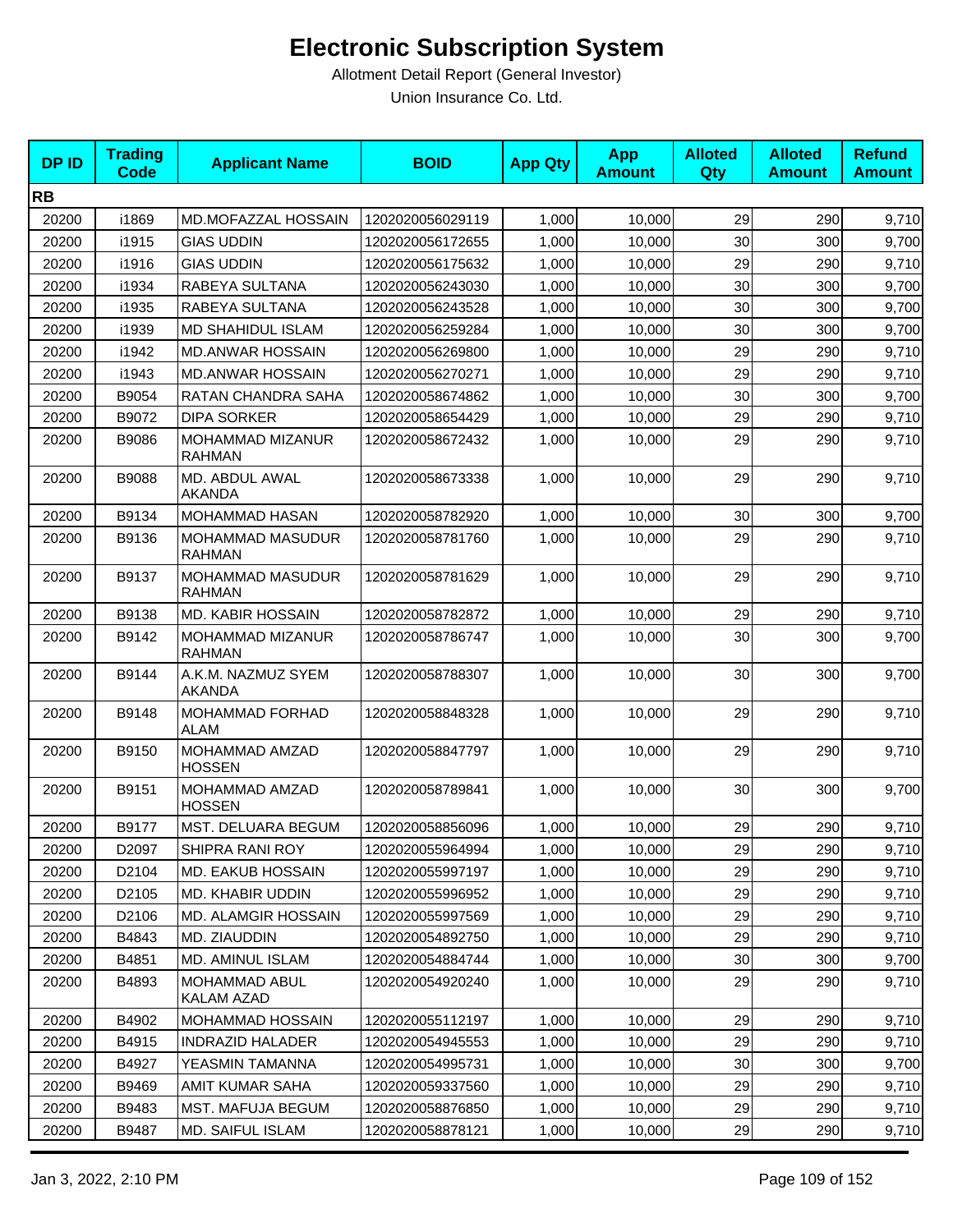| <b>DPID</b> | <b>Trading</b><br><b>Code</b> | <b>Applicant Name</b>                    | <b>BOID</b>      | <b>App Qty</b> | <b>App</b><br><b>Amount</b> | <b>Alloted</b><br><b>Qty</b> | <b>Alloted</b><br><b>Amount</b> | <b>Refund</b><br><b>Amount</b> |
|-------------|-------------------------------|------------------------------------------|------------------|----------------|-----------------------------|------------------------------|---------------------------------|--------------------------------|
| <b>RB</b>   |                               |                                          |                  |                |                             |                              |                                 |                                |
| 20200       | B9502                         | <b>DALIA BEGUM</b>                       | 1202020059424900 | 1,000          | 10,000                      | 29                           | 290                             | 9,710                          |
| 20200       | B9503                         | <b>LAILY BEGUM</b>                       | 1202020059425046 | 1,000          | 10,000                      | 30                           | 300                             | 9,700                          |
| 20200       | B9504                         | <b>LAILY BEGUM</b>                       | 1202020059425137 | 1,000          | 10,000                      | 29                           | 290                             | 9,710                          |
| 20200       | B9507                         | ABU SYED KHAN                            | 1202020059426404 | 1,000          | 10,000                      | 29                           | 290                             | 9,710                          |
| 20200       | B9508                         | ABU SYED KHAN                            | 1202020059426562 | 1,000          | 10,000                      | 29                           | 290                             | 9,710                          |
| 20200       | B9532                         | KOHINUR BEGUM                            | 1202020058991061 | 1,000          | 10,000                      | 30                           | 300                             | 9,700                          |
| 20200       | B9533                         | KOHINUR BEGUM                            | 1202020058988700 | 1,000          | 10,000                      | 30                           | 300                             | 9,700                          |
| 20200       | B9536                         | MD. ASHADUL HAQUE                        | 1202020059121914 | 1,000          | 10,000                      | 29                           | 290                             | 9,710                          |
| 20200       | B9538                         | MST. ZAMILA KHATUN                       | 1202020059121427 | 1,000          | 10,000                      | 29                           | 290                             | 9,710                          |
| 20200       | B9539                         | <b>MST. TASIRON BEGUM</b>                | 1202020058986779 | 1,000          | 10,000                      | 30                           | 300                             | 9,700                          |
| 20200       | B9540                         | <b>MST. TASIRON BEGUM</b>                | 1202020059122258 | 1,000          | 10,000                      | 30                           | 300                             | 9,700                          |
| 20200       | B9541                         | <b>MST. FULMOTI</b>                      | 1202020058999231 | 1,000          | 10,000                      | 30                           | 300                             | 9,700                          |
| 20200       | B9542                         | <b>MST.FULMOTI</b>                       | 1202020058998435 | 1,000          | 10,000                      | 29                           | 290                             | 9,710                          |
| 20200       | B9543                         | MD. ABU HOSSAIN                          | 1202020059003345 | 1,000          | 10,000                      | 29                           | 290                             | 9,710                          |
| 20200       | B9544                         | MD. ABU HOSSAIN                          | 1202020059122852 | 1,000          | 10,000                      | 29                           | 290                             | 9,710                          |
| 20200       | B9567                         | MD. ALI AKBAR                            | 1202020059043732 | 1,000          | 10,000                      | 30                           | 300                             | 9,700                          |
| 20200       | B9568                         | MD. ALI AKBAR                            | 1202020059043039 | 1,000          | 10,000                      | 30                           | 300                             | 9,700                          |
| 20200       | B9572                         | MOHAMMAD MOSHLEE<br><b>UDDIN SARKER</b>  | 1202020059044520 | 1,000          | 10,000                      | 29                           | 290                             | 9,710                          |
| 20200       | B9573                         | MOHAMMED MOSHLEE<br><b>UDDIN SARKER</b>  | 1202020059046083 | 1,000          | 10,000                      | 29                           | 290                             | 9,710                          |
| 20200       | B9583                         | MD. KHARUL ALAM                          | 1202020059206967 | 1,000          | 10,000                      | 29                           | 290                             | 9,710                          |
| 20200       | B9652                         | PETER ADHIKARY                           | 1202020059257023 | 1,000          | 10,000                      | 29                           | 290                             | 9,710                          |
| 20200       | B9671                         | <b>MD. NASIR UDDIN</b><br><b>PATWARY</b> | 1202020059234598 | 1,000          | 10,000                      | 29                           | 290                             | 9,710                          |
| 20200       | B9679                         | MD. KAMAL HOSSAIN                        | 1202020059209341 | 1,000          | 10,000                      | 29                           | 290                             | 9,710                          |
| 20200       | B9680                         | MD. KAMAL HOSSAIN                        | 1202020059209810 | 1,000          | 10,000                      | 29                           | 290                             | 9,710                          |
| 20200       | D2542                         | <b>NIRPAN CHANDRA DAS</b>                | 1202020056778697 | 1,000          | 10,000                      | 29                           | 290                             | 9,710                          |
| 20200       | D2543                         | ARUN CHANDRA SAHA                        | 1202020056778961 | 1,000          | 10,000                      | 29                           | 290                             | 9,710                          |
| 20200       | F3058                         | MD. MASUM HOSSAIN                        | 1202020054679742 | 1,000          | 10,000                      | 30                           | 300                             | 9,700                          |
| 20200       | F3073                         | MD. SHOHAG                               | 1202020054735342 | 1,000          | 10,000                      | 29                           | 290                             | 9,710                          |
| 20200       | F3076                         | MST. LIZOO BEGUM                         | 1202020054688745 | 1,000          | 10,000                      | 30                           | 300                             | 9,700                          |
| 20200       | F3077                         | MST. LIZOO BEGUM                         | 1202020054688801 | 1,000          | 10,000                      | 29                           | 290                             | 9,710                          |
| 20200       | F3086                         | MD. NURA ALAM                            | 1202020054692076 | 1,000          | 10,000                      | 29                           | 290                             | 9,710                          |
| 20200       | F3087                         | MD. NURA ALAM                            | 1202020054693003 | 1,000          | 10,000                      | 29                           | 290                             | 9,710                          |
| 20200       | F3090                         | DIPTI RANI                               | 1202020054695334 | 1,000          | 10,000                      | 29                           | 290                             | 9,710                          |
| 20200       | F3141                         | <b>MST. ROZINA KHATUN</b>                | 1202020054965997 | 1,000          | 10,000                      | 29                           | 290                             | 9,710                          |
| 20200       | F3142                         | <b>MST. ROZINA KHATUN</b>                | 1202020054966014 | 1,000          | 10,000                      | 29                           | 290                             | 9,710                          |
| 20200       | F3143                         | NASRIN AHAMED                            | 1202020054966471 | 1,000          | 10,000                      | 29                           | 290                             | 9,710                          |
| 20200       | F3144                         | <b>NASRIN AHAMED</b>                     | 1202020054966501 | 1,000          | 10,000                      | 30                           | 300                             | 9,700                          |
| 20200       | F3145                         | <b>FARUK ISLAM</b>                       | 1202020054966587 | 1,000          | 10,000                      | 30                           | 300                             | 9,700                          |
| 20200       | F3146                         | <b>FARUK ISLAM</b>                       | 1202020054966600 | 1,000          | 10,000                      | 30                           | 300                             | 9,700                          |
| 20200       | F3157                         | MD. DALOUR HOSSAN                        | 1202020054951916 | 1,000          | 10,000                      | 29                           | 290                             | 9,710                          |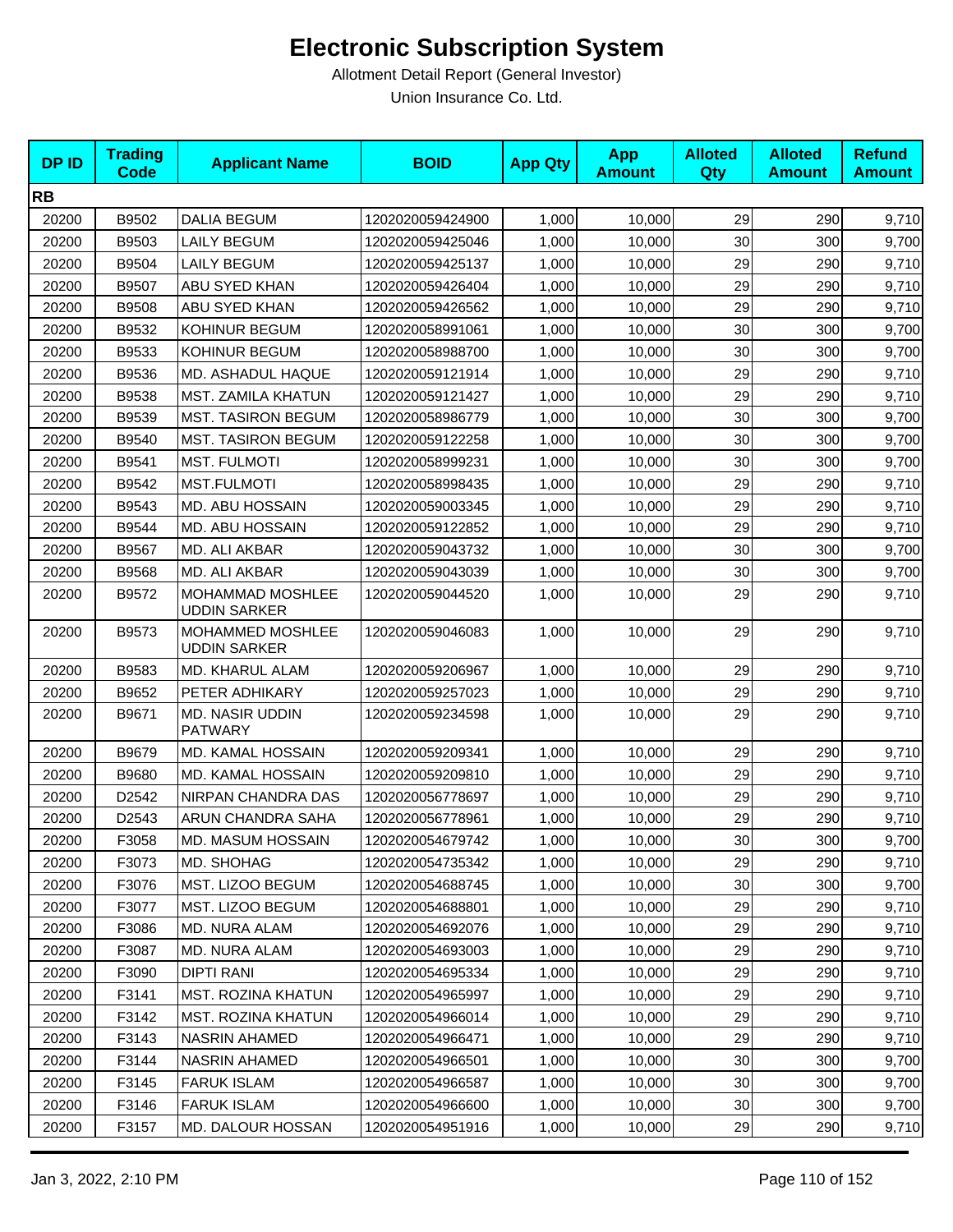| <b>DPID</b> | <b>Trading</b><br><b>Code</b> | <b>Applicant Name</b>                  | <b>BOID</b>      | <b>App Qty</b> | <b>App</b><br><b>Amount</b> | <b>Alloted</b><br>Qty | <b>Alloted</b><br><b>Amount</b> | <b>Refund</b><br><b>Amount</b> |
|-------------|-------------------------------|----------------------------------------|------------------|----------------|-----------------------------|-----------------------|---------------------------------|--------------------------------|
| <b>RB</b>   |                               |                                        |                  |                |                             |                       |                                 |                                |
| 20200       | F3158                         | MD. DALOUR HOSSAN                      | 1202020054952251 | 1,000          | 10,000                      | 29                    | 290                             | 9,710                          |
| 20200       | F3159                         | MD. BABUL HOSSEN                       | 1202020054996439 | 1,000          | 10,000                      | 29                    | 290                             | 9,710                          |
| 20200       | F3160                         | MD. BABUL HOSSEN                       | 1202020054956761 | 1,000          | 10,000                      | 30                    | 300                             | 9,700                          |
| 20200       | F3161                         | SOHAILE SULTANA                        | 1202020054955379 | 1,000          | 10,000                      | 29                    | 290                             | 9,710                          |
| 20200       | F3162                         | SOHAILE SULTANA                        | 1202020054955641 | 1,000          | 10,000                      | 30                    | 300                             | 9,700                          |
| 20200       | F3169                         | <b>ILIN JOBAYDA JHILIK</b>             | 1202020054965341 | 1,000          | 10,000                      | 29                    | 290                             | 9,710                          |
| 20200       | F3171                         | APLE MAHAMUD                           | 1202020054966975 | 1,000          | 10,000                      | 29                    | 290                             | 9,710                          |
| 20200       | F3172                         | APLE MAHAMUD                           | 1202020054967169 | 1,000          | 10,000                      | 29                    | 290                             | 9,710                          |
| 20200       | 0G977                         | <b>MOHAMMAD SARIF</b><br><b>SARKER</b> | 1202020062642481 | 1,000          | 10,000                      | 30                    | 300                             | 9,700                          |
| 20200       | 0G978                         | MD. MIRAJUL ISLAM<br><b>KAZOL</b>      | 1202020062642754 | 1,000          | 10,000                      | 29                    | 290                             | 9,710                          |
| 20200       | 0G990                         | MD.TANVIR AHMED SAIF                   | 1202020004954221 | 1,000          | 10,000                      | 30                    | 300                             | 9,700                          |
| 20200       | 0H107                         | MD. ASHRAFUL ISLAM                     | 1202020045523556 | 1,000          | 10,000                      | 29                    | 290                             | 9,710                          |
| 20200       | 0H135                         | <b>MD. ATIKUL ISLAM</b>                | 1202020045979257 | 1,000          | 10,000                      | 29                    | 290                             | 9,710                          |
| 20200       | 0H140                         | MD. HELALUR RAHMAN                     | 1202020046024471 | 1,000          | 10,000                      | 29                    | 290                             | 9,710                          |
| 20200       | 0H155                         | MD SHAHANUR ISLAM                      | 1202020035163999 | 1,000          | 10,000                      | 29                    | 290                             | 9,710                          |
| 20200       | 00F71                         | MD. SAYADUL ISLAM                      | 1202020020021574 | 1,000          | 10,000                      | 29                    | 290                             | 9,710                          |
| 20200       | 00F90                         | MD. IBRAHIM MIR                        | 1202020021527702 | 1,000          | 10,000                      | 30                    | 300                             | 9,700                          |
| 20200       | 00G74                         | MR.MD. ABDUL WADUD                     | 1202020001665530 | 1,000          | 10,000                      | 29                    | 290                             | 9,710                          |
| 20200       | 00G80                         | MR. A. K. M. ZAFOR ULLA                | 1202020001340342 | 1,000          | 10,000                      | 29                    | 290                             | 9,710                          |
| 20200       | 00G85                         | <b>SHILPI BARUA</b>                    | 1202020005148092 | 1,000          | 10,000                      | 30                    | 300                             | 9,700                          |
| 20200       | 00G86                         | <b>DILIP BARUA</b>                     | 1202020004344362 | 1,000          | 10,000                      | 29                    | 290                             | 9,710                          |
| 20200       | 00H14                         | NRURL ALAM MOZUMDER                    | 1202020016145538 | 1,000          | 10,000                      | 30                    | 300                             | 9,700                          |
| 20200       | 00H53                         | Md. Shariful Islam                     | 1202020020285549 | 1,000          | 10,000                      | 29                    | 290                             | 9,710                          |
| 20200       | 00135                         | MD. ABDUL QUDDUS                       | 1202020051637749 | 1,000          | 10,000                      | 29                    | 290                             | 9,710                          |
| 20200       | 00144                         | MD. ZAHIRUL ISLAM<br><b>MAJUMDER</b>   | 1202020024453815 | 1,000          | 10,000                      | 29                    | 290                             | 9,710                          |
| 20200       | 00160                         | KAZI YEAKUB                            | 1202020051795712 | 1,000          | 10,000                      | 29                    | 290                             | 9,710                          |
| 20200       | 00166                         | <b>KAZI YEAKUB</b>                     | 1202020051834255 | 1,000          | 10,000                      | 29                    | 290                             | 9,710                          |
| 20200       | 00167                         | MD. NIZAM UDDIN                        | 1202020051834281 | 1,000          | 10,000                      | 29                    | 290                             | 9,710                          |
| 20200       | 00168                         | MD. SABUJ MIA                          | 1202020051970431 | 1,000          | 10,000                      | 29                    | 290                             | 9,710                          |
| 20200       | 00169                         | MD. SABUJ MIA                          | 1202020051970423 | 1,000          | 10,000                      | 29                    | 290                             | 9,710                          |
| 20200       | 00179                         | MD. NIZAM UDDIN                        | 1202020052057248 | 1,000          | 10,000                      | 30                    | 300                             | 9,700                          |
| 20200       | 06442                         | MR.NAJATUL AKTHER                      | 1202020002210191 | 1,000          | 10,000                      | 30                    | 300                             | 9,700                          |
| 20200       | 06455                         | <b>MS.NAJATUL AKTHER</b>               | 1202020002215079 | 1,000          | 10,000                      | 29                    | 290                             | 9,710                          |
| 20200       | 06508                         | MRS.ANJUMAN ARA<br><b>BEGUM</b>        | 1202020002210563 | 1,000          | 10,000                      | 29                    | 290                             | 9,710                          |
| 20200       | 06564                         | <b>MR.LITON CHANDAR</b><br>SAHA        | 1202020002212993 | 1,000          | 10,000                      | 30                    | 300                             | 9,700                          |
| 20200       | 06581                         | MR.MD.SAIFUL ISLAM                     | 1202020002212412 | 1,000          | 10,000                      | 30                    | 300                             | 9,700                          |
| 20200       | 06582                         | MR.MD.SAIFUL ISLAM                     | 1202020002212439 | 1,000          | 10,000                      | 30                    | 300                             | 9,700                          |
| 20200       | 0C147                         | MRS. ROKSANA BEGUM                     | 1202020015785826 | 1,000          | 10,000                      | 30                    | 300                             | 9,700                          |
| 20200       | 0c162                         | MD. ABBAS                              | 1202020015786201 | 1,000          | 10,000                      | 29                    | 290                             | 9,710                          |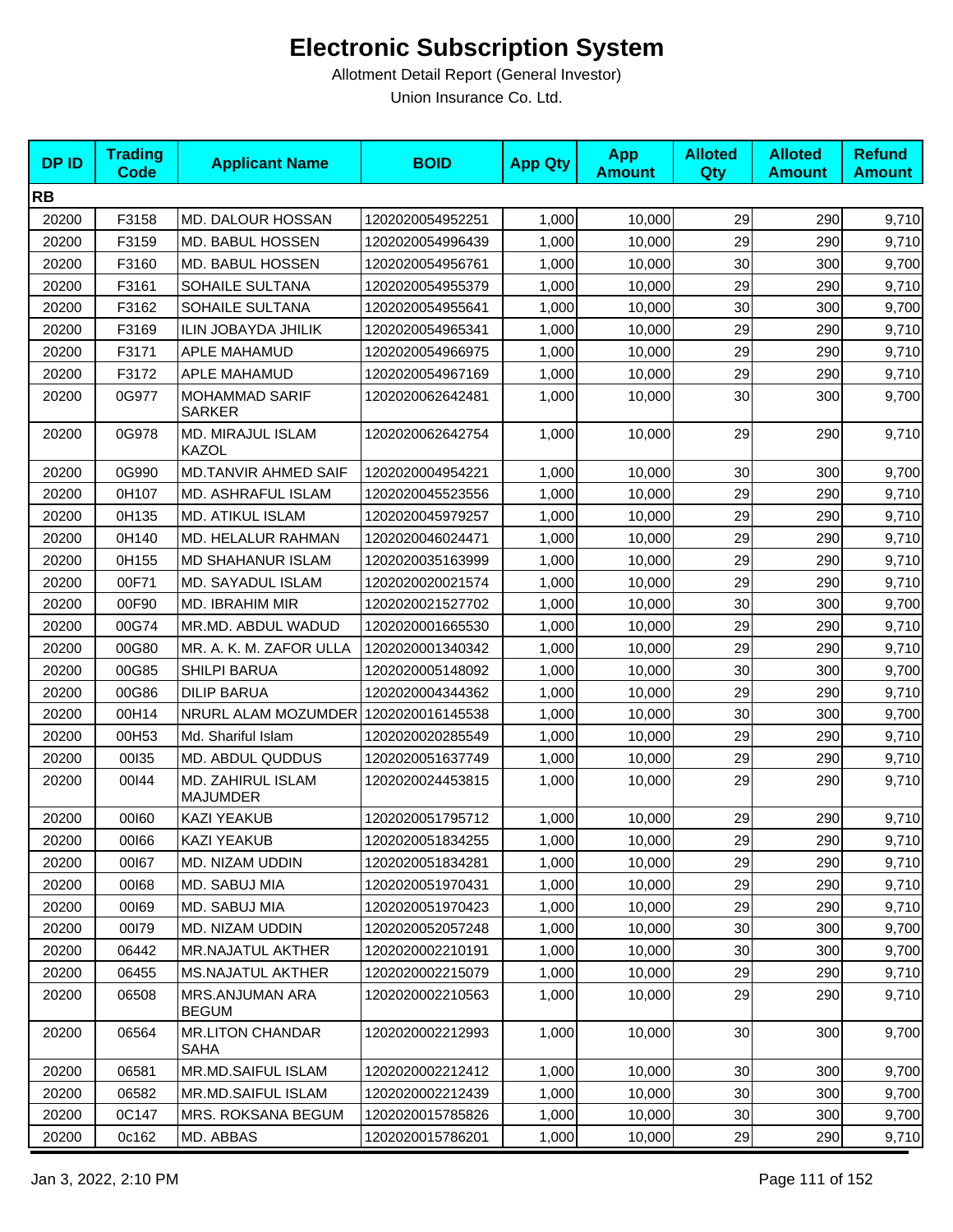| <b>DPID</b> | <b>Trading</b><br><b>Code</b> | <b>Applicant Name</b>                   | <b>BOID</b>      | <b>App Qty</b> | <b>App</b><br><b>Amount</b> | <b>Alloted</b><br>Qty | <b>Alloted</b><br><b>Amount</b> | <b>Refund</b><br><b>Amount</b> |
|-------------|-------------------------------|-----------------------------------------|------------------|----------------|-----------------------------|-----------------------|---------------------------------|--------------------------------|
| <b>RB</b>   |                               |                                         |                  |                |                             |                       |                                 |                                |
| 20200       | 0C172                         | KHODIZA AKHTER<br><b>BEGUM</b>          | 1202020045264037 | 1,000          | 10,000                      | 30                    | 300                             | 9,700                          |
| 20200       | 0C175                         | <b>TAZIN AKHTER</b>                     | 1202020045264010 | 1,000          | 10.000                      | 29                    | 290                             | 9,710                          |
| 20200       | 0C202                         | <b>MUKTA BEGUM</b>                      | 1202020010801883 | 1,000          | 10,000                      | 29                    | 290                             | 9,710                          |
| 20200       | 0C210                         | <b>MD.MATLUBUR RAHMAN</b>               | 1202020045183994 | 1,000          | 10,000                      | 30                    | 300                             | 9,700                          |
| 20200       | 0c228                         | MOHAMMED FUAD UDDIN                     | 1202020045353651 | 1,000          | 10,000                      | 29                    | 290                             | 9,710                          |
| 20200       | 0c230                         | HUSNE JANNAT TANNY                      | 1202020045516627 | 1,000          | 10,000                      | 29                    | 290                             | 9,710                          |
| 20200       | 0C278                         | <b>MAHUA RASHID</b>                     | 1202020045753413 | 1,000          | 10,000                      | 29                    | 290                             | 9,710                          |
| 20200       | 0C292                         | BABITA RANI BARMAN                      | 1202020046125651 | 1,000          | 10,000                      | 29                    | 290                             | 9,710                          |
| 20200       | D2107                         | MR. BAKIBILLA KHAN                      | 1202020056228210 | 1,000          | 10,000                      | 29                    | 290                             | 9,710                          |
| 20200       | D2108                         | MD. MOAZZEN HOSSAIN                     | 1202020055996762 | 1,000          | 10,000                      | 29                    | 290                             | 9,710                          |
| 20200       | D2109                         | MRS. MASUDA BEGUM                       | 1202020056000121 | 1,000          | 10,000                      | 29                    | 290                             | 9,710                          |
| 20200       | D2112                         | NIPA RANI DEY                           | 1202020056025145 | 1,000          | 10,000                      | 29                    | 290                             | 9,710                          |
| 20200       | D2121                         | MOHAMMAD SHAHADAT<br><b>HOSSAIN</b>     | 1202020058806263 | 1,000          | 10,000                      | 30                    | 300                             | 9,700                          |
| 20200       | D2222                         | ELORA AFSIN MUNA                        | 1202020055920756 | 1,000          | 10,000                      | 29                    | 290                             | 9,710                          |
| 20200       | D2257                         | <b>JAMONA SAHA</b>                      | 1202020056328439 | 1,000          | 10,000                      | 30                    | 300                             | 9,700                          |
| 20200       | D2338                         | <b>RATNA RANI DAS</b>                   | 1202020056487292 | 1,000          | 10,000                      | 29                    | 290                             | 9,710                          |
| 20200       | D2339                         | NIRPAN CHANDRA DAS                      | 1202020056489018 | 1,000          | 10,000                      | 30                    | 300                             | 9,700                          |
| 20200       | D2381                         | ARUN CHANDRA SAHA                       | 1202020056492824 | 1,000          | 10,000                      | 30                    | 300                             | 9,700                          |
| 20200       | D <sub>2400</sub>             | SHAMIMA AKTER LIPA                      | 1202020056645358 | 1,000          | 10,000                      | 30                    | 300                             | 9,700                          |
| 20200       | F3325                         | MD. MOSHIN ALI                          | 1202020056114891 | 1,000          | 10,000                      | 29                    | 290                             | 9,710                          |
| 20200       | F3539                         | MST. MAHAFUZA KHATUN                    | 1202020055927905 | 1,000          | 10,000                      | 30                    | 300                             | 9,700                          |
| 20200       | F3540                         | MST. MAHAFUZA KHATUN   1202020055922078 |                  | 1,000          | 10,000                      | 30                    | 300                             | 9,700                          |
| 20200       | F3541                         | MD. ABU TOAB AL BAKI                    | 1202020055921734 | 1,000          | 10,000                      | 30                    | 300                             | 9,700                          |
| 20200       | F3542                         | MD. ABU TOAB AL BAKI                    | 1202020055920804 | 1,000          | 10,000                      | 30                    | 300                             | 9,700                          |
| 20200       | F3545                         | MD. SHAMIM AL MAHMUD<br><b>HASAN</b>    | 1202020055917643 | 1,000          | 10,000                      | 30                    | 300                             | 9,700                          |
| 20200       | F3546                         | MD. SHAMIM AL MAHMUD<br><b>HASAN</b>    | 1202020055917501 | 1,000          | 10,000                      | 30                    | 300                             | 9,700                          |
| 20200       | i2654                         | <b>MD. AMIR HOSSAIN</b>                 | 1202020057416818 | 1,000          | 10,000                      | 29                    | 290                             | 9,710                          |
| 20200       | F3764                         | KAZI DALOWAR<br><b>HOSSSAIN</b>         | 1202020056324979 | 1,000          | 10,000                      | 29                    | 290                             | 9,710                          |
| 20200       | F3766                         | KAZI MIZANUR RAHMAN                     | 1202020056321833 | 1,000          | 10,000                      | 29                    | 290                             | 9,710                          |
| 20200       | F3771                         | <b>MD. RUHUL AMIN</b>                   | 1202020056326116 | 1,000          | 10,000                      | 29                    | 290                             | 9,710                          |
| 20200       | F3824                         | SHEFALI KHATUN                          | 1202020056583271 | 1,000          | 10,000                      | 30                    | 300                             | 9,700                          |
| 20200       | F3859                         | <b>TARIK ULLAH</b>                      | 1202020056617652 | 1,000          | 10,000                      | 29                    | 290                             | 9,710                          |
| 20200       | F3860                         | <b>TARIK ULLAH</b>                      | 1202020056641269 | 1,000          | 10,000                      | 29                    | 290                             | 9,710                          |
| 20200       | F3865                         | SHARIFF ULLAH                           | 1202020056644396 | 1,000          | 10,000                      | 29                    | 290                             | 9,710                          |
| 20200       | F3866                         | SHARIFF ULLAH                           | 1202020056645109 | 1,000          | 10,000                      | 30                    | 300                             | 9,700                          |
| 20200       | F3867                         | MD. SAIFUL ISLAM                        | 1202020056645789 | 1,000          | 10,000                      | 29                    | 290                             | 9,710                          |
| 20200       | F3868                         | MD. SAIFUL ISLAM                        | 1202020056646443 | 1,000          | 10,000                      | 30 <sub>0</sub>       | 300                             | 9,700                          |
| 20200       | F3871                         | SALIM                                   | 1202020056682181 | 1,000          | 10,000                      | 29                    | 290                             | 9,710                          |
| 20200       | F3872                         | <b>SALIM</b>                            | 1202020056686021 | 1,000          | 10,000                      | 29                    | 290                             | 9,710                          |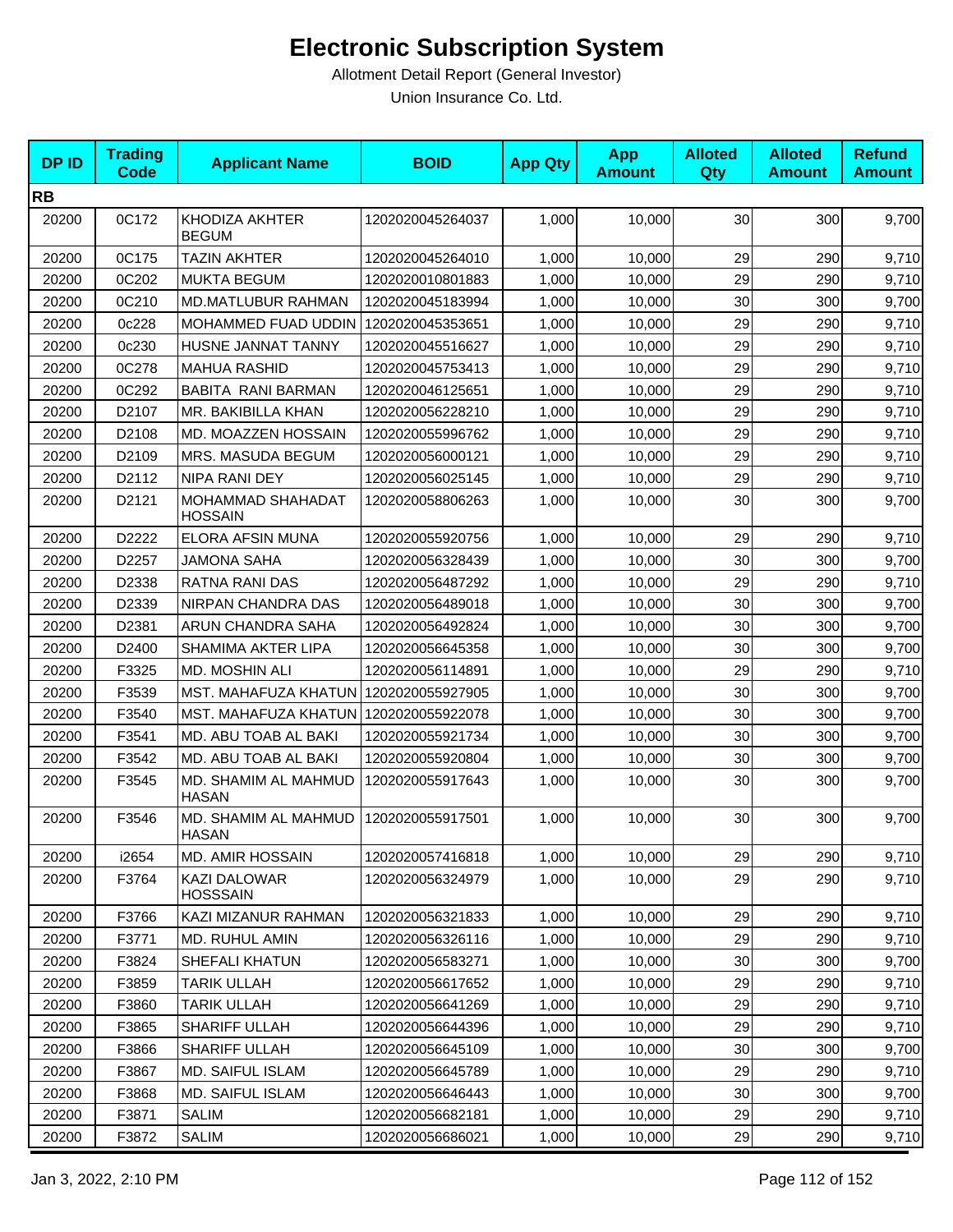| <b>DPID</b> | <b>Trading</b><br><b>Code</b> | <b>Applicant Name</b>                        | <b>BOID</b>      | <b>App Qty</b> | <b>App</b><br><b>Amount</b> | <b>Alloted</b><br>Qty | <b>Alloted</b><br><b>Amount</b> | <b>Refund</b><br><b>Amount</b> |
|-------------|-------------------------------|----------------------------------------------|------------------|----------------|-----------------------------|-----------------------|---------------------------------|--------------------------------|
| <b>RB</b>   |                               |                                              |                  |                |                             |                       |                                 |                                |
| 20200       | F3877                         | <b>MST.HOSNA ARA</b>                         | 1202020056693826 | 1,000          | 10,000                      | 29                    | 290                             | 9,710                          |
| 20200       | F3878                         | <b>MST.HOSNA ARA</b>                         | 1202020056699708 | 1,000          | 10,000                      | 29                    | 290                             | 9,710                          |
| 20200       | F3893                         | FARJANA HADI                                 | 1202020056706512 | 1,000          | 10,000                      | 29                    | 290                             | 9,710                          |
| 20200       | F3896                         | <b>MST. RAJIYA KHATUN</b>                    | 1202020056707814 | 1,000          | 10,000                      | 30                    | 300                             | 9,700                          |
| 20200       | F3897                         | <b>MIR SHOHEL</b>                            | 1202020056707667 | 1,000          | 10,000                      | 29                    | 290                             | 9,710                          |
| 20200       | F3898                         | <b>MIR SHOHEL</b>                            | 1202020056707608 | 1,000          | 10,000                      | 30                    | 300                             | 9,700                          |
| 20200       | F3899                         | <b>ASRAFAT AHAMED</b><br><b>RIYADH</b>       | 1202020056707576 | 1,000          | 10,000                      | 30                    | 300                             | 9,700                          |
| 20200       | F3900                         | <b>ASRAFAT AHAMED</b><br><b>RIYADH</b>       | 1202020056700325 | 1,000          | 10,000                      | 30                    | 300                             | 9,700                          |
| 20200       | F3901                         | SHEBAN KUMAR NAHA                            | 1202020056698531 | 1,000          | 10,000                      | 30                    | 300                             | 9,700                          |
| 20200       | F3902                         | SHEBAN KUMAR NAHA                            | 1202020056697974 | 1,000          | 10,000                      | 29                    | 290                             | 9,710                          |
| 20200       | F3903                         | <b>DIPAK KUMAR PODDAR</b>                    | 1202020056693687 | 1,000          | 10,000                      | 29                    | 290                             | 9,710                          |
| 20200       | F3905                         | MD. MAHAMUDUL<br><b>HASSAN</b>               | 1202020056694226 | 1,000          | 10,000                      | 30                    | 300                             | 9,700                          |
| 20200       | F3907                         | <b>FAZLE ALAHI</b>                           | 1202020056705542 | 1,000          | 10,000                      | 29                    | 290                             | 9,710                          |
| 20200       | F3908                         | <b>FAZLE ALAHI</b>                           | 1202020056705451 | 1,000          | 10,000                      | 29                    | 290                             | 9,710                          |
| 20200       | F3909                         | SHAIFUL ISLAM                                | 1202020056705288 | 1,000          | 10,000                      | 29                    | 290                             | 9,710                          |
| 20200       | F3910                         | SHAIFUL ISLAM                                | 1202020056705047 | 1,000          | 10,000                      | 30                    | 300                             | 9,700                          |
| 20200       | F3911                         | SHAMIM AL MAMUN                              | 1202020056704928 | 1,000          | 10,000                      | 30                    | 300                             | 9,700                          |
| 20200       | F3912                         | SHAMIM AL MAMUN                              | 1202020056704861 | 1,000          | 10,000                      | 29                    | 290                             | 9,710                          |
| 20200       | F3947                         | <b>MOHELA KHATUN</b>                         | 1202020056793565 | 1,000          | 10,000                      | 29                    | 290                             | 9,710                          |
| 20200       | i3540                         | MD. ABDUL HAI                                | 1202020013361281 | 1,000          | 10,000                      | 30                    | 300                             | 9,700                          |
| 20200       | i3541                         | MD. RABIUL ISLAM                             | 1202020058943254 | 1,000          | 10,000                      | 29                    | 290                             | 9,710                          |
| 20200       | i3542                         | MD. RABIUL ISLAM                             | 1202020058943345 | 1,000          | 10,000                      | 30                    | 300                             | 9,700                          |
| 20200       | i3571                         | MD. GOLAM MOSTAFA                            | 1202020059201161 | 1,000          | 10,000                      | 29                    | 290                             | 9,710                          |
| 20200       | i3586                         | MD. CHAND MIAH                               | 1202020059201426 | 1,000          | 10,000                      | 29                    | 290                             | 9,710                          |
| 20200       | i3587                         | MD. CHAND MIAH                               | 1202020059201683 | 1,000          | 10,000                      | 30                    | 300                             | 9,700                          |
| 20200       | i3625                         | <b>MD.JAHIR AHMED</b>                        | 1202020059265371 | 1,000          | 10,000                      | 30                    | 300                             | 9,700                          |
| 20200       | 23952                         | AFSANA CHOWDHURY                             | 1202020007786957 | 1,000          | 10,000                      | 29                    | 290                             | 9,710                          |
| 20200       | 23953                         | AFSANA CHOWDHURY                             | 1202020007786949 | 1,000          | 10,000                      | 30                    | 300                             | 9,700                          |
| 20200       | 24000                         | MR. SAGAR DIP (BARUN)                        | 1202020008765181 | 1,000          | 10,000                      | 30                    | 300                             | 9,700                          |
| 20200       | 24002                         | LILA RANI SAHA                               | 1202020007791009 | 1,000          | 10,000                      | 29                    | 290                             | 9,710                          |
| 20200       | 24004                         | PRAN KRISHNA SAHA                            | 1202020007790981 | 1,000          | 10,000                      | 29                    | 290                             | 9,710                          |
| 20200       | 24012                         | <b>KAMALESH ROY</b>                          | 1202020003997579 | 1,000          | 10,000                      | 29                    | 290                             | 9,710                          |
| 20200       | 24020                         | <b>MD.ANOWAR HOSSAIN</b><br><b>CHOWDHURY</b> | 1202020007796989 | 1,000          | 10,000                      | 30                    | 300                             | 9,700                          |
| 20200       | 24021                         | NAZMA KHATUN                                 | 1202020007796997 | 1,000          | 10,000                      | 29                    | 290                             | 9,710                          |
| 20200       | 24059                         | <b>MS.RASHEDA KABIR</b>                      | 1202020007809608 | 1,000          | 10,000                      | 30                    | 300                             | 9,700                          |
| 20200       | 00292                         | MR.NIRMAL KANTI SAHA                         | 1202020000559959 | 1,000          | 10,000                      | 29                    | 290                             | 9,710                          |
| 20200       | 00295                         | MR. LUTFOR RAHMAN<br><b>KHAN</b>             | 1202020000116710 | 1,000          | 10,000                      | 29                    | 290                             | 9,710                          |
| 20200       | 00299                         | <b>MR.MD TAHERUL ISLAM</b>                   | 1202020000530251 | 1,000          | 10,000                      | 29                    | 290                             | 9,710                          |
| 20200       | 00312                         | MD.KHAIRUZZAMAN                              | 1202020000085044 | 1,000          | 10,000                      | 29                    | 290                             | 9,710                          |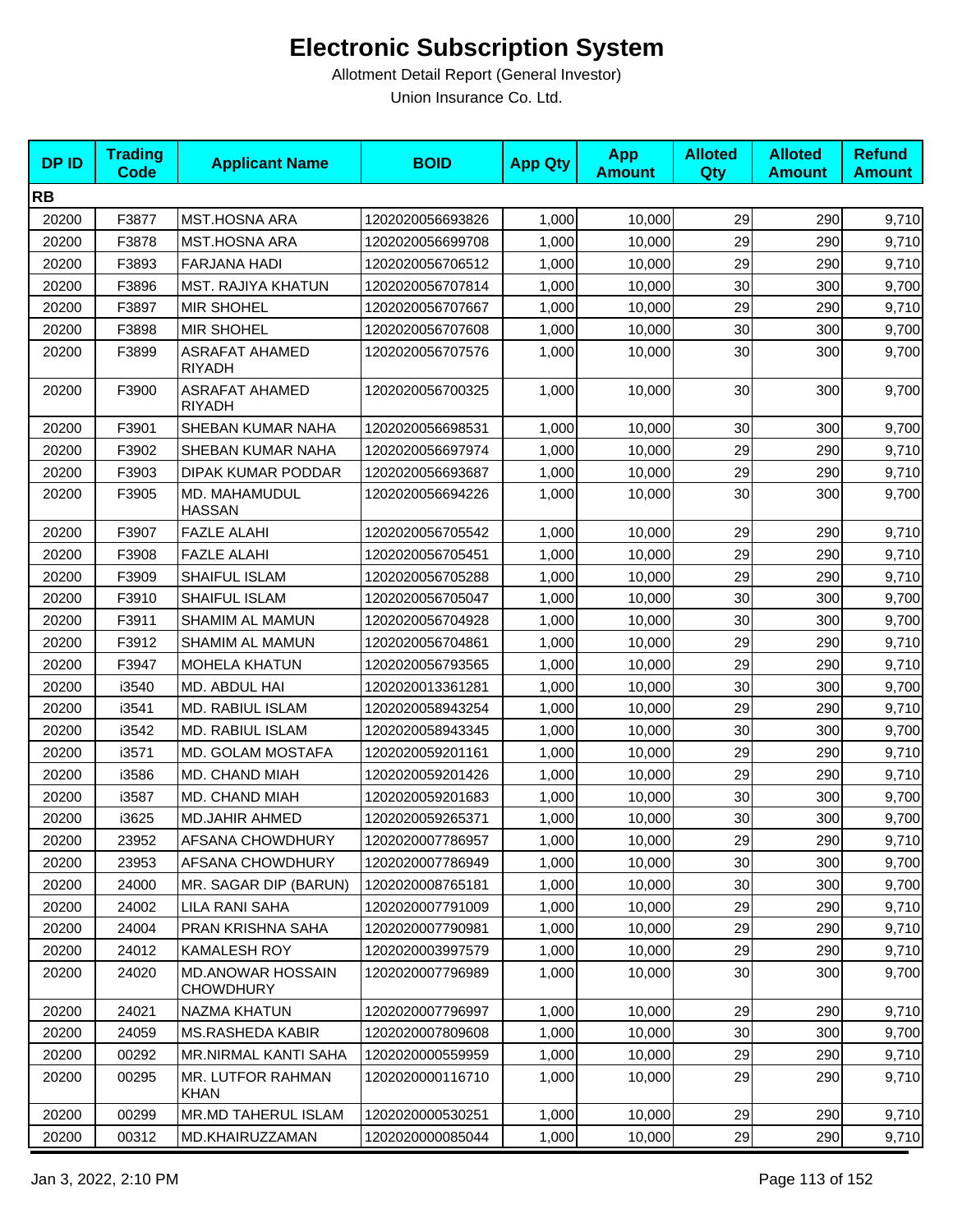| <b>DPID</b> | <b>Trading</b><br><b>Code</b> | <b>Applicant Name</b>                   | <b>BOID</b>      | <b>App Qty</b> | <b>App</b><br><b>Amount</b> | <b>Alloted</b><br><b>Qty</b> | <b>Alloted</b><br><b>Amount</b> | <b>Refund</b><br><b>Amount</b> |
|-------------|-------------------------------|-----------------------------------------|------------------|----------------|-----------------------------|------------------------------|---------------------------------|--------------------------------|
| <b>RB</b>   |                               |                                         |                  |                |                             |                              |                                 |                                |
| 20200       | 00323                         | MD. SAYED ULLAH<br><b>SHAHEEN</b>       | 1202020007400439 | 1,000          | 10,000                      | 30 <sub>0</sub>              | 300                             | 9,700                          |
| 20200       | 00326                         | MR.MD.AMINUDDIN                         | 1202020000053482 | 1,000          | 10,000                      | 29                           | 290                             | 9,710                          |
| 20200       | 00335                         | MD. SHALAUDDIN                          | 1202020000116563 | 1,000          | 10,000                      | 30                           | 300                             | 9,700                          |
| 20200       | 00395                         | MR.KAZI AHMADUL ISLAM                   | 1202020000039110 | 1,000          | 10,000                      | 30                           | 300                             | 9,700                          |
| 20200       | 00417                         | <b>ABDUS SALAM</b><br>TALUKDER          | 1202020000042159 | 1,000          | 10,000                      | 29                           | 290                             | 9,710                          |
| 20200       | 00423                         | MR.SHAMIM AHMED                         | 1202020000230928 | 1,000          | 10,000                      | 30                           | 300                             | 9,700                          |
| 20200       | 00428                         | <b>MR.SONJAY KUMAR</b><br><b>SAHA</b>   | 1202020000037914 | 1,000          | 10,000                      | 30                           | 300                             | 9,700                          |
| 20200       | 00439                         | MR. PRASANTA KUMAR<br><b>GUHA</b>       | 1202020000050700 | 1,000          | 10,000                      | 30                           | 300                             | 9,700                          |
| 20200       | 00449                         | MRS. MAQSUDA MASUD                      | 1202020000052156 | 1,000          | 10,000                      | 29                           | 290                             | 9,710                          |
| 20200       | 00453                         | MR.MD.MOHIUDDIN                         | 1202020000072177 | 1,000          | 10,000                      | 29                           | 290                             | 9,710                          |
| 20200       | 00460                         | MR. MIR ABDUL HYE                       | 1202020000103760 | 1,000          | 10,000                      | 29                           | 290                             | 9,710                          |
| 20200       | 00489                         | MRS. SHAHANARA<br><b>BEGUM</b>          | 1202020000048544 | 1,000          | 10,000                      | 29                           | 290                             | 9,710                          |
| 20200       | 00511                         | <b>MAMUN HASAN</b>                      | 1202020019876388 | 1,000          | 10,000                      | 30                           | 300                             | 9,700                          |
| 20200       | 00666                         | MR. SAGAR DIP (BARUN)                   | 1202020007744496 | 1,000          | 10,000                      | 29                           | 290                             | 9,710                          |
| 20200       | B8013                         | MST. SELINA BEGUM                       | 1202020057021644 | 1,000          | 10,000                      | 29                           | 290                             | 9,710                          |
| 20200       | B8015                         | <b>MST. SEMA AKTER</b>                  | 1202020057020369 | 1,000          | 10,000                      | 29                           | 290                             | 9,710                          |
| 20200       | B8068                         | <b>MST. NADIRA BEGUM</b>                | 1202020057158949 | 1,000          | 10,000                      | 29                           | 290                             | 9,710                          |
| 20200       | B8069                         | MST. SALEHA BEGUM                       | 1202020057159108 | 1,000          | 10,000                      | 29                           | 290                             | 9,710                          |
| 20200       | B8070                         | MD. BABUL MIA SARKER                    | 1202020057158807 | 1,000          | 10,000                      | 29                           | 290                             | 9,710                          |
| 20200       | B8071                         | <b>MST. NADIRA BEGUM</b>                | 1202020057158866 | 1,000          | 10,000                      | 30                           | 300                             | 9,700                          |
| 20200       | B8072                         | MD. JAMAL MIA                           | 1202020057158882 | 1,000          | 10,000                      | 29                           | 290                             | 9,710                          |
| 20200       | C2575                         | <b>MAJEDA AKTER</b>                     | 1202020060023154 | 1,000          | 10,000                      | 29                           | 290                             | 9,710                          |
| 20200       | C2576                         | <b>MAJEDA AKTER</b>                     | 1202020060023400 | 1,000          | 10,000                      | 29                           | 290                             | 9,710                          |
| 20200       | C2577                         | NISHADUL ISLAM                          | 1202020060140076 | 1,000          | 10,000                      | 29                           | 290                             | 9,710                          |
| 20200       | C2578                         | NISHADUL ISLAM                          | 1202020060139706 | 1,000          | 10,000                      | 30                           | 300                             | 9,700                          |
| 20200       | C2580                         | MOUSUMEE SULTANA                        | 1202020061092971 | 1,000          | 10,000                      | 29                           | 290                             | 9,710                          |
| 20200       | C2733                         | <b>MST. NAZMA KHATUN</b>                | 1202020060547104 | 1,000          | 10,000                      | 29                           | 290                             | 9,710                          |
| 20200       | C2784                         | <b>QUHINUR AKTER</b>                    | 1202020060333441 | 1,000          | 10,000                      | 29                           | 290                             | 9,710                          |
| 20200       | D3658                         | SAFIUDDIN AHAMED                        | 1202020059793769 | 1,000          | 10,000                      | 30                           | 300                             | 9,700                          |
| 20200       | D3661                         | MD. SOHEL RANA                          | 1202020059737474 | 1,000          | 10,000                      | 29                           | 290                             | 9,710                          |
| 20200       | D3662                         | MD. ANOWAR HOSSAIN                      | 1202020059737656 | 1,000          | 10,000                      | 29                           | 290                             | 9,710                          |
| 20200       | D3765                         | SAFIUDDIN AHAMED                        | 1202020059948406 | 1,000          | 10,000                      | 29                           | 290                             | 9,710                          |
| 20200       | D3820                         | <b>BISHOJIT</b><br><b>BHATTACHARJEE</b> | 1202020060000354 | 1,000          | 10,000                      | 30                           | 300                             | 9,700                          |
| 20200       | G1001                         | <b>IMTIAZ HOSSAIN</b>                   | 1202020062949096 | 1,000          | 10,000                      | 30                           | 300                             | 9,700                          |
| 20200       | G1007                         | <b>MEHERUNNECHA</b>                     | 1202020062898704 | 1,000          | 10,000                      | 29                           | 290                             | 9,710                          |
| 20200       | G1019                         | <b>MST. MOMOTAJ PARVIN</b>              | 1202020063014462 | 1,000          | 10,000                      | 29                           | 290                             | 9,710                          |
| 20200       | G1023                         | SAMAPTI MANDAL                          | 1202020063041080 | 1,000          | 10,000                      | 29                           | 290                             | 9,710                          |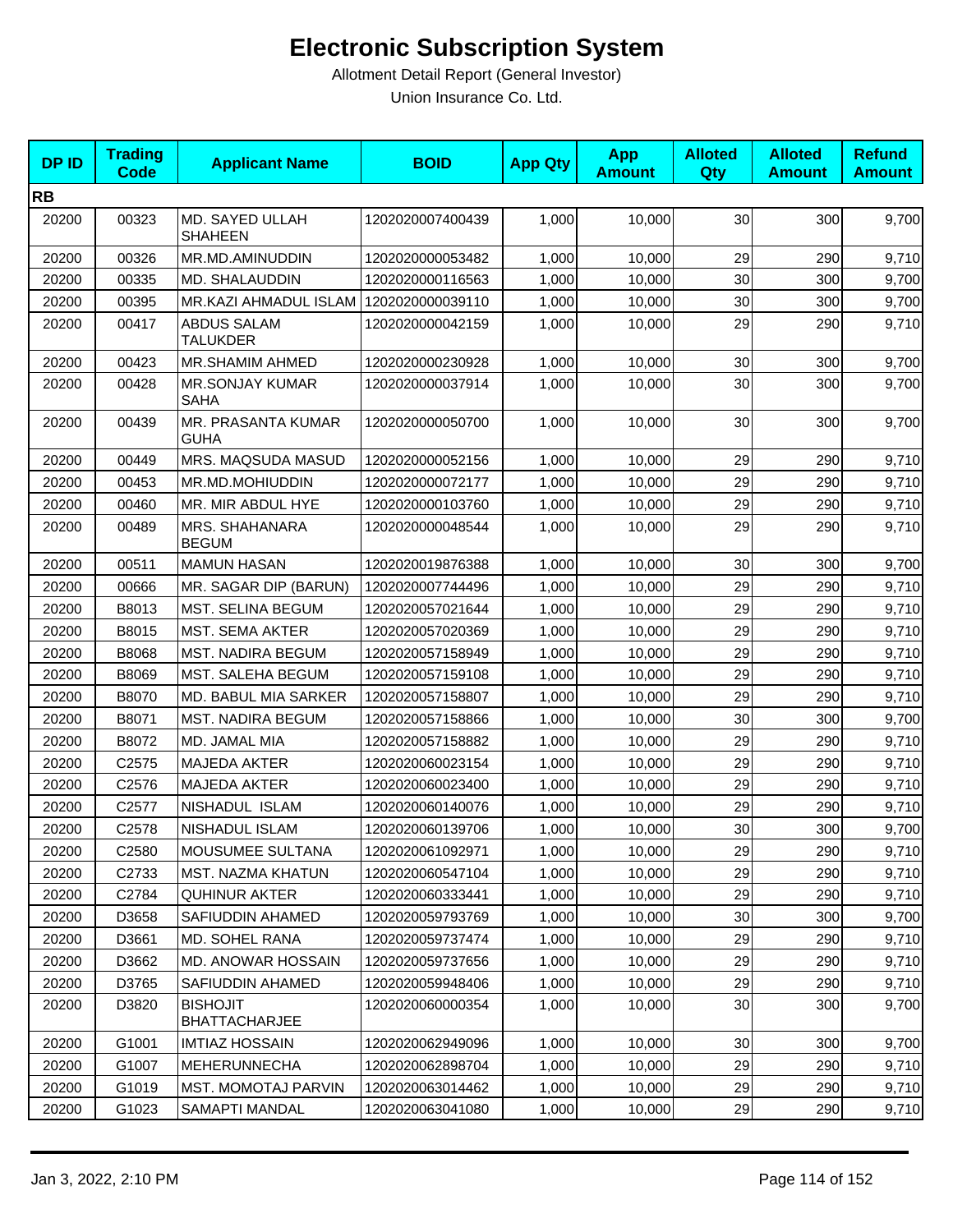| <b>DPID</b> | <b>Trading</b><br><b>Code</b> | <b>Applicant Name</b>             | <b>BOID</b>      | <b>App Qty</b> | <b>App</b><br><b>Amount</b> | <b>Alloted</b><br>Qty | <b>Alloted</b><br><b>Amount</b> | <b>Refund</b><br><b>Amount</b> |
|-------------|-------------------------------|-----------------------------------|------------------|----------------|-----------------------------|-----------------------|---------------------------------|--------------------------------|
| <b>RB</b>   |                               |                                   |                  |                |                             |                       |                                 |                                |
| 20200       | G1025                         | MUHAMMAD ASHRAFUL<br><b>ISLAM</b> | 1202020063055407 | 1,000          | 10,000                      | 29                    | 290                             | 9,710                          |
| 20200       | G1029                         | MST. BELY                         | 1202020063128686 | 1,000          | 10,000                      | 30                    | 300                             | 9,700                          |
| 20200       | G1030                         | MST. BELY                         | 1202020063128777 | 1,000          | 10,000                      | 29                    | 290                             | 9,710                          |
| 20200       | G1033                         | MD. MOMTAJUL HAQUE                | 1202020063144904 | 1,000          | 10,000                      | 29                    | 290                             | 9,710                          |
| 20200       | G1034                         | MD. MOMTAJUL HAQUE                | 1202020063145074 | 1,000          | 10,000                      | 30                    | 300                             | 9,700                          |
| 20200       | G1035                         | MOHAMMAD ULLAH                    | 1202020063157624 | 1,000          | 10,000                      | 29                    | 290                             | 9,710                          |
| 20200       | A2603                         | MD.HUMAYUN KABIR                  | 1202020019617322 | 1,000          | 10,000                      | 29                    | 290                             | 9,710                          |
| 20200       | A2604                         | ABU MUHAMMED<br><b>MAINUDDIN</b>  | 1202020019835799 | 1,000          | 10,000                      | 30                    | 300                             | 9,700                          |
| 20200       | B2453                         | MD. FARID KHAN                    | 1202020060711493 | 1,000          | 10,000                      | 30                    | 300                             | 9,700                          |
| 20200       | B2495                         | SHAYMOLI                          | 1202020051159321 | 1,000          | 10,000                      | 29                    | 290                             | 9,710                          |
| 20200       | B2496                         | <b>SHAYMOLI</b>                   | 1202020051159348 | 1,000          | 10,000                      | 29                    | 290                             | 9,710                          |
| 20200       | B2559                         | MD. KHALED HOSSAIN                | 1202020051334511 | 1,000          | 10,000                      | 29                    | 290                             | 9,710                          |
| 20200       | B2571                         | <b>AFSANA KHATUN</b>              | 1202020051361544 | 1,000          | 10,000                      | 29                    | 290                             | 9,710                          |
| 20200       | B2583                         | <b>MISS: SAIKA AKTER</b>          | 1202020051403031 | 1,000          | 10,000                      | 30                    | 300                             | 9,700                          |
| 20200       | B2585                         | <b>IMTIAZ AHMED</b>               | 1202020051403072 | 1,000          | 10,000                      | 30                    | 300                             | 9,700                          |
| 20200       | B2610                         | MST. KULSUMA AKTER                | 1202020051542343 | 1,000          | 10,000                      | 30                    | 300                             | 9,700                          |
| 20200       | B2611                         | OHIDUJJAMAN                       | 1202020051542378 | 1,000          | 10,000                      | 30                    | 300                             | 9,700                          |
| 20200       | B2613                         | OHIDUJJAMAN                       | 1202020051543795 | 1,000          | 10,000                      | 29                    | 290                             | 9,710                          |
| 20200       | B2629                         | MST. NURJAHAN KHATUN              | 1202020051587792 | 1,000          | 10,000                      | 29                    | 290                             | 9,710                          |
| 20200       | B2630                         | <b>MST. NURJAHAN KHATUN</b>       | 1202020051587808 | 1,000          | 10,000                      | 29                    | 290                             | 9,710                          |
| 20200       | B2633                         | MD. AMINUL ISLAM                  | 1202020051590101 | 1,000          | 10,000                      | 29                    | 290                             | 9,710                          |
| 20200       | B2695                         | KAMRUN NAHAR HOQ                  | 1202020055534591 | 1,000          | 10,000                      | 30                    | 300                             | 9,700                          |
| 20200       | B2706                         | MD. NAZMUL HASAN                  | 1202020052895298 | 1,000          | 10,000                      | 30                    | 300                             | 9,700                          |
| 20200       | B6881                         | <b>MONIRA PARVIN</b>              | 1202020059955881 | 1,000          | 10,000                      | 29                    | 290                             | 9,710                          |
| 20200       | B6882                         | <b>MONIRA PARVIN</b>              | 1202020059956629 | 1,000          | 10,000                      | 29                    | 290                             | 9,710                          |
| 20200       | B6883                         | <b>MAFRUHA KHATUN</b>             | 1202020059957326 | 1,000          | 10,000                      | 29                    | 290                             | 9,710                          |
| 20200       | B6884                         | <b>MAFRUHA KHATUN</b>             | 1202020059957848 | 1,000          | 10,000                      | 30                    | 300                             | 9,700                          |
| 20200       | B6885                         | <b>MOON MOON AKHTER</b>           | 1202020059959748 | 1,000          | 10,000                      | 29                    | 290                             | 9,710                          |
| 20200       | B6887                         | <b>NUR NOBI</b>                   | 1202020059954464 | 1,000          | 10,000                      | 29                    | 290                             | 9,710                          |
| 20200       | B6888                         | <b>NUR NOBI</b>                   | 1202020059954322 | 1,000          | 10,000                      | 29                    | 290                             | 9,710                          |
| 20200       | B6889                         | MOHAMMAD ANISUR<br>RAHMAN PATOARY | 1202020059954223 | 1,000          | 10,000                      | 29                    | 290                             | 9,710                          |
| 20200       | B6890                         | MOHAMMAD ANISUR<br>RAHMAN PATOARY | 1202020059961096 | 1,000          | 10,000                      | 29                    | 290                             | 9,710                          |
| 20200       | B6918                         | MD. MOHIN ULLA                    | 1202020060061344 | 1,000          | 10,000                      | 30                    | 300                             | 9,700                          |
| 20200       | B6919                         | MD. MOHIN ULLA                    | 1202020060061451 | 1,000          | 10,000                      | 29                    | 290                             | 9,710                          |
| 20200       | D5062                         | SAJEDA BEGUM                      | 1202020073816247 | 1,000          | 10,000                      | 29                    | 290                             | 9,710                          |
| 20200       | D5063                         | KAZI SHATIL AHOMMED               | 1202020073816156 | 1,000          | 10,000                      | 30                    | 300                             | 9,700                          |
| 20200       | D5066                         | POPY RANI SAHA                    | 1202020073762971 | 1,000          | 10,000                      | 29                    | 290                             | 9,710                          |
| 20200       | D5069                         | MD. ABDUL BATEN                   | 1202020073869255 | 1,000          | 10,000                      | $30\,$                | 300                             | 9,700                          |
| 20200       | D5070                         | MD. ABDUL BATEN                   | 1202020073869049 | 1,000          | 10,000                      | 29                    | 290                             | 9,710                          |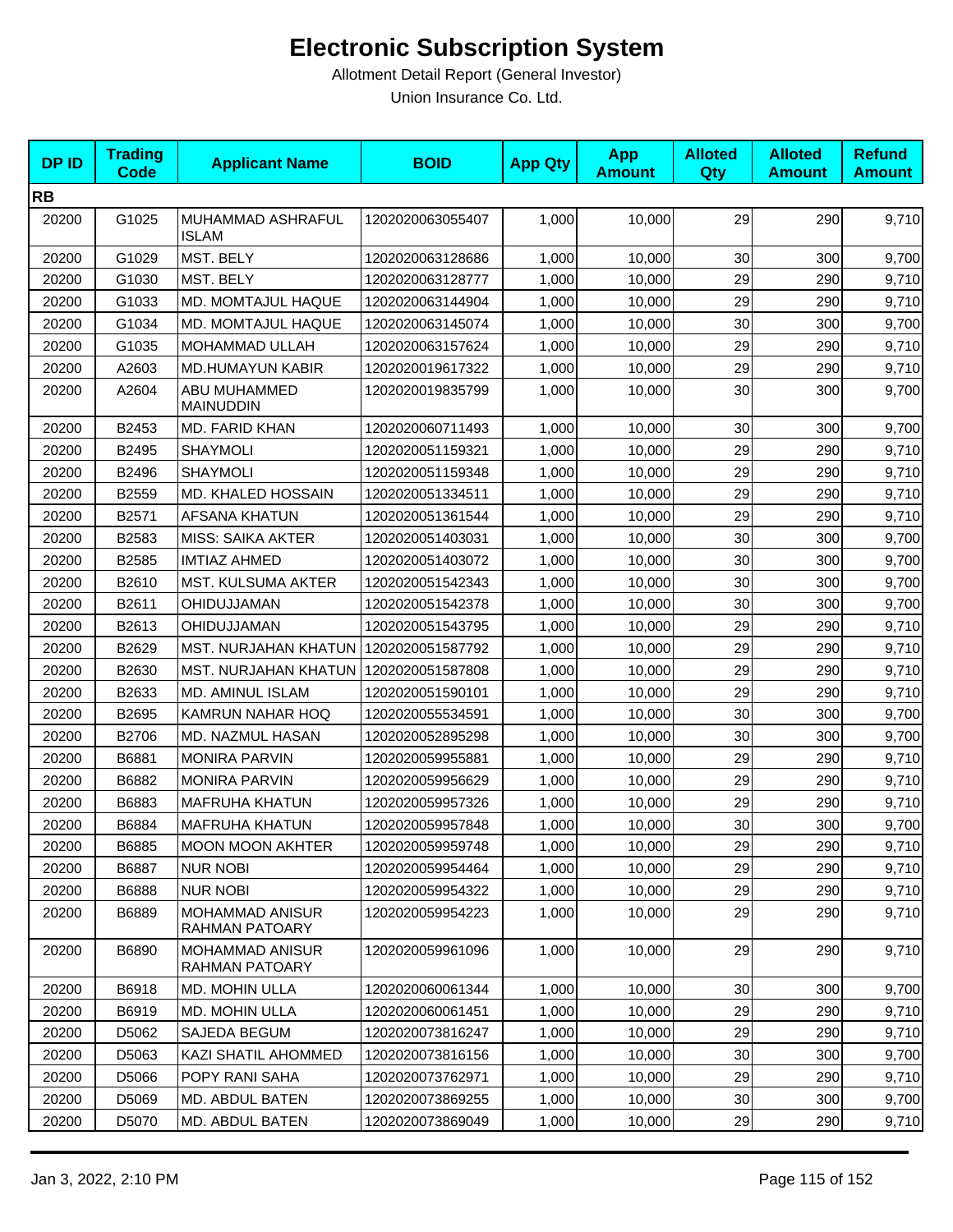| <b>DPID</b> | <b>Trading</b><br><b>Code</b> | <b>Applicant Name</b>                    | <b>BOID</b>      | <b>App Qty</b> | <b>App</b><br><b>Amount</b> | <b>Alloted</b><br>Qty | <b>Alloted</b><br><b>Amount</b> | <b>Refund</b><br><b>Amount</b> |
|-------------|-------------------------------|------------------------------------------|------------------|----------------|-----------------------------|-----------------------|---------------------------------|--------------------------------|
| <b>RB</b>   |                               |                                          |                  |                |                             |                       |                                 |                                |
| 20200       | D5076                         | KAZI NAZIR AHAMED                        | 1202020073906813 | 1,000          | 10,000                      | 29                    | 290                             | 9,710                          |
| 20200       | D5077                         | MST. SAJEDA BEGUM                        | 1202020073907041 | 1,000          | 10,000                      | 29                    | 290                             | 9,710                          |
| 20200       | D5078                         | KAZI SHATIL AHUMMED                      | 1202020073907114 | 1,000          | 10,000                      | 29                    | 290                             | 9,710                          |
| 20200       | D5080                         | ABDULLAH HASSAN<br><b>MAZUMDER</b>       | 1202020073919814 | 1,000          | 10,000                      | 29                    | 290                             | 9,710                          |
| 20200       | D5083                         | MAHMUDUL HOSSAIN<br><b>MAHIM</b>         | 1202020073919905 | 1,000          | 10,000                      | 29                    | 290                             | 9,710                          |
| 20200       | D5084                         | <b>MAHMUDUL HOSSAIN</b><br><b>MAHIM</b>  | 1202020073920192 | 1,000          | 10,000                      | 30                    | 300                             | 9,700                          |
| 20200       | D5086                         | <b>TAPASHI BHOWMIK</b>                   | 1202020073925864 | 1,000          | 10,000                      | 29                    | 290                             | 9,710                          |
| 20200       | D5091                         | <b>MD. MOSTAFA KAMAL</b>                 | 1202020074001373 | 1,000          | 10,000                      | 30                    | 300                             | 9,700                          |
| 20200       | D5095                         | <b>GOLAM HOSSAIN</b>                     | 1202020074043231 | 1,000          | 10,000                      | 30                    | 300                             | 9,700                          |
| 20200       | D5101                         | MOHAMMAD MONIRUL<br><b>ISLAM</b>         | 1202020074109124 | 1,000          | 10,000                      | 29                    | 290                             | 9,710                          |
| 20200       | D5103                         | FARHANA UMMA HONY<br><b>SHANTI</b>       | 1202020074197693 | 1,000          | 10,000                      | 29                    | 290                             | 9,710                          |
| 20200       | D5104                         | FARHANA UMMA HONY<br><b>SHANTI</b>       | 1202020074197669 | 1,000          | 10,000                      | 30                    | 300                             | 9,700                          |
| 20200       | D5105                         | <b>MST. SARMIN AKTER</b><br><b>MUNNI</b> | 1202020074197246 | 1,000          | 10,000                      | 29                    | 290                             | 9,710                          |
| 20200       | D5106                         | <b>MST. SARMIN AKTER</b><br><b>MUNNI</b> | 1202020074197270 | 1,000          | 10,000                      | 30                    | 300                             | 9,700                          |
| 20200       | D5107                         | MD. MOSTAFA KAMAL                        | 1202020074185175 | 1,000          | 10,000                      | 29                    | 290                             | 9,710                          |
| 20200       | D5111                         | MOHAMMAD SHAHADAT<br><b>HOSSAIN</b>      | 1202020074289763 | 1,000          | 10,000                      | 29                    | 290                             | 9,710                          |
| 20200       | D5112                         | MAHAMUDA RAHMAN                          | 1202020074419122 | 1,000          | 10,000                      | 29                    | 290                             | 9,710                          |
| 20200       | D5113                         | MD. PALASH MOLLA                         | 1202020074417257 | 1,000          | 10,000                      | 30                    | 300                             | 9,700                          |
| 20200       | D5114                         | <b>FARZANA RAHMAN</b>                    | 1202020074416980 | 1,000          | 10,000                      | 30                    | 300                             | 9,700                          |
| 20200       | D5115                         | <b>MST. RIPA KHATUN</b>                  | 1202020074416873 | 1,000          | 10,000                      | 29                    | 290                             | 9,710                          |
| 20200       | D5116                         | NAZNIN SULTANA                           | 1202020074416814 | 1,000          | 10,000                      | 29                    | 290                             | 9,710                          |
| 20200       | D5120                         | MAHMUDUL HASAN                           | 1202020074551675 | 1,000          | 10,000                      | 29                    | 290                             | 9,710                          |
| 20200       | D5121                         | <b>MAHMUDUL HASAN</b>                    | 1202020074551691 | 1,000          | 10,000                      | 29                    | 290                             | 9,710                          |
| 20200       | D5122                         | MD. MOSHARAF HOSSAIN 1202020074578531    |                  | 1,000          | 10,000                      | 29                    | 290                             | 9,710                          |
| 20200       | D5123                         | SHEFALI RANI KUNDU                       | 1202020074595838 | 1,000          | 10,000                      | 29                    | 290                             | 9,710                          |
| 20200       | D5124                         | SHEFALI RANI KUNDU                       | 1202020074595846 | 1,000          | 10,000                      | 29                    | 290                             | 9,710                          |
| 20200       | D5125                         | RAHUL KUNDU                              | 1202020074596246 | 1,000          | 10,000                      | 30                    | 300                             | 9,700                          |
| 20200       | D5555                         | <b>MOUSUMI SAHA</b>                      | 1202020073079831 | 1,000          | 10,000                      | 29                    | 290                             | 9,710                          |
| 20200       | DSI01                         | Apex Investments Ltd.-St.<br>Inv.        | 1202020066883511 | 1,000          | 10,000                      | 29                    | 290                             | 9,710                          |
| 20200       | G1569                         | <b>MAKSUDA ALAM</b>                      | 1202020068003922 | 1,000          | 10,000                      | 29                    | 290                             | 9,710                          |
| 20200       | G1570                         | <b>MAKSUDA ALAM</b>                      | 1202020068003981 | 1,000          | 10,000                      | 30                    | 300                             | 9,700                          |
| 20200       | G1576                         | KAZI SHAHIDUL ISLAM<br><b>SOMAR</b>      | 1202020068088618 | 1,000          | 10,000                      | 29                    | 290                             | 9,710                          |
| 20200       | G1579                         | DR. MD. NURUL ISLAM<br><b>CHOWDHURY</b>  | 1202020068163871 | 1,000          | 10,000                      | 30                    | 300                             | 9,700                          |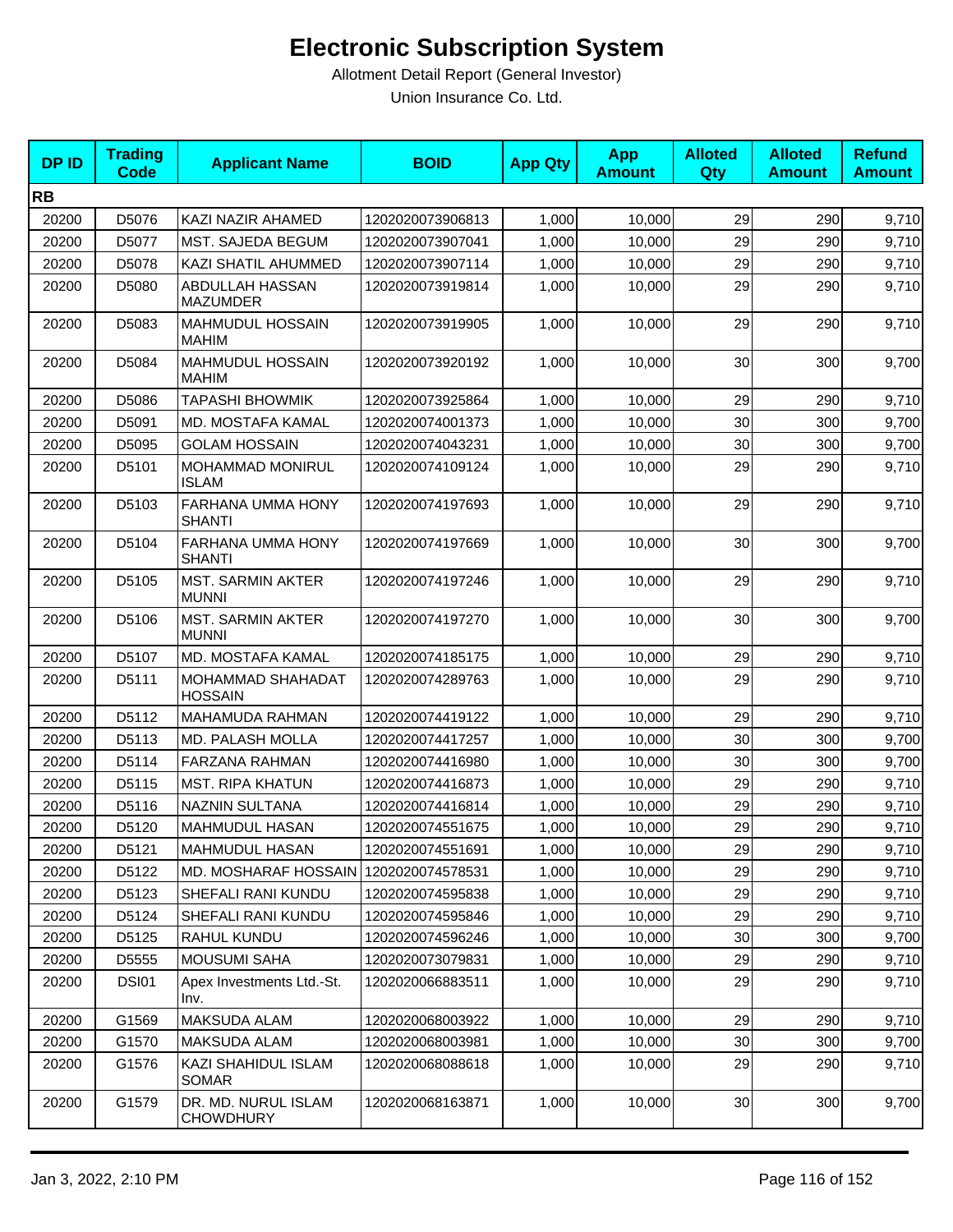| <b>DPID</b> | <b>Trading</b><br><b>Code</b> | <b>Applicant Name</b>                   | <b>BOID</b>      | <b>App Qty</b> | <b>App</b><br><b>Amount</b> | <b>Alloted</b><br>Qty | <b>Alloted</b><br><b>Amount</b> | <b>Refund</b><br><b>Amount</b> |
|-------------|-------------------------------|-----------------------------------------|------------------|----------------|-----------------------------|-----------------------|---------------------------------|--------------------------------|
| <b>RB</b>   |                               |                                         |                  |                |                             |                       |                                 |                                |
| 20200       | G1580                         | RF TOURS & TRAVELS                      | 1202020068167151 | 1,000          | 10,000                      | 29                    | 290                             | 9,710                          |
| 20200       | G1606                         | <b>GIAS UDDIN</b>                       | 1202020068401944 | 1,000          | 10.000                      | 30                    | 300                             | 9,700                          |
| 20200       | G1610                         | <b>HENA BEGUM</b>                       | 1202020068402930 | 1,000          | 10,000                      | 30                    | 300                             | 9,700                          |
| 20200       | G1611                         | <b>HENA BEGUM</b>                       | 1202020068402922 | 1,000          | 10,000                      | 30                    | 300                             | 9,700                          |
| 20200       | G1612                         | MD. BADAL MIA                           | 1202020068406912 | 1,000          | 10,000                      | 29                    | 290                             | 9,710                          |
| 20200       | G1613                         | MD. BADAL MIA                           | 1202020068406856 | 1,000          | 10,000                      | 29                    | 290                             | 9,710                          |
| 20200       | G1616                         | <b>KOHINUR</b>                          | 1202020068408194 | 1,000          | 10,000                      | 29                    | 290                             | 9,710                          |
| 20200       | G1617                         | <b>KOHINUR</b>                          | 1202020068408226 | 1,000          | 10,000                      | 30                    | 300                             | 9,700                          |
| 20200       | G1619                         | <b>MUBARAK HUSSAIN</b>                  | 1202020068454374 | 1,000          | 10,000                      | 29                    | 290                             | 9,710                          |
| 20200       | G1620                         | <b>AHAMMED RIAZ</b>                     | 1202020068524780 | 1,000          | 10,000                      | 29                    | 290                             | 9,710                          |
| 20200       | G1655                         | <b>RABIN GOSH</b>                       | 1202020068938954 | 1,000          | 10,000                      | 29                    | 290                             | 9,710                          |
| 20200       | G1673                         | <b>MRS.JOBAIDA AKTER</b>                | 1202020069002721 | 1,000          | 10,000                      | 30                    | 300                             | 9,700                          |
| 20200       | G1731                         | PROKASH SARKAR                          | 1202020069067546 | 1,000          | 10,000                      | 30                    | 300                             | 9,700                          |
| 20200       | G1732                         | PROKASH SARKAR                          | 1202020069048399 | 1,000          | 10,000                      | 29                    | 290                             | 9,710                          |
| 20200       | G1733                         | <b>AUPU CHAKRABORTY</b>                 | 1202020069048206 | 1,000          | 10,000                      | 29                    | 290                             | 9,710                          |
| 20200       | G1734                         | SOURAV PODDER                           | 1202020069060389 | 1,000          | 10,000                      | 29                    | 290                             | 9,710                          |
| 20200       | G1748                         | MOHAMMAD BORHAN<br><b>UDDIN BHUIYAN</b> | 1202020069106956 | 1,000          | 10,000                      | 30                    | 300                             | 9,700                          |
| 20200       | G1753                         | PROKASH CHANDRA<br><b>SARKER</b>        | 1202020069188996 | 1,000          | 10,000                      | 29                    | 290                             | 9,710                          |
| 20200       | C1132                         | <b>MOURI TANIA</b>                      | 1202020056875373 | 1,000          | 10,000                      | 30                    | 300                             | 9,700                          |
| 20200       | 00C76                         | A.T.M. ABDUL MOMEN                      | 1202020026254112 | 1,000          | 10,000                      | 29                    | 290                             | 9,710                          |
| 20200       | 00C85                         | MD. MASUDUR RAHMAN                      | 1202020036954368 | 1,000          | 10,000                      | 30                    | 300                             | 9,700                          |
| 20200       | 00c88                         | MISHUK KUMAR SAHA                       | 1202020044795907 | 1,000          | 10,000                      | 29                    | 290                             | 9,710                          |
| 20200       | 00D13                         | ANITA RANI SHAHA                        | 1202020001187635 | 1,000          | 10,000                      | 29                    | 290                             | 9,710                          |
| 20200       | 00D31                         | <b>KHOKAN SAHA</b>                      | 1202020043568835 | 1,000          | 10,000                      | 29                    | 290                             | 9,710                          |
| 20200       | 00D54                         | MD. MASUM                               | 1202020044017407 | 1,000          | 10,000                      | 29                    | 290                             | 9,710                          |
| 20200       | 00D55                         | MD. MASUM                               | 1202020044017027 | 1,000          | 10,000                      | 29                    | 290                             | 9,710                          |
| 20200       | 00D57                         | MD. EYNUSL AZAM SHAH                    | 1202020044016338 | 1,000          | 10,000                      | 30                    | 300                             | 9,700                          |
| 20200       | 00D58                         | MD. RAHMAT ULLAH                        | 1202020044016321 | 1,000          | 10,000                      | 30 <sub>0</sub>       | 300                             | 9,700                          |
| 20200       | 00D59                         | <b>MD. OBYDUR RAHMAN</b>                | 1202020044016303 | 1,000          | 10,000                      | 29                    | 290                             | 9,710                          |
| 20200       | 00D60                         | <b>MD. OBYDUR RAHMAN</b>                | 1202020044015541 | 1,000          | 10,000                      | 29                    | 290                             | 9,710                          |
| 20200       | 00D61                         | MD. EYNUSL AZAM SHAH                    | 1202020044015590 | 1,000          | 10,000                      | 29                    | 290                             | 9,710                          |
| 20200       | 00D62                         | <b>MARUF HOSSION OZZUL</b>              | 1202020044015574 | 1,000          | 10,000                      | 29                    | 290                             | 9,710                          |
| 20200       | 00D63                         | <b>ASIA BEGUM</b>                       | 1202020044012795 | 1,000          | 10,000                      | 29                    | 290                             | 9,710                          |
| 20200       | 00D64                         | MD. RAHMAT ULLAH                        | 1202020044015566 | 1,000          | 10,000                      | 29                    | 290                             | 9,710                          |
| 20200       | 00E33                         | <b>MONIRA AKTHER</b>                    | 1202020043342796 | 1,000          | 10,000                      | 29                    | 290                             | 9,710                          |
| 20200       | 00E55                         | FARJANA AHMED                           | 1202020043282387 | 1,000          | 10,000                      | 29                    | 290                             | 9,710                          |
| 20200       | 00E59                         | MUSTAFA ALAMGIR                         | 1202020032128820 | 1,000          | 10,000                      | 29                    | 290                             | 9,710                          |
| 20200       | 00F36                         | SK. GOLAM AHAMMED                       | 1202020043577522 | 1,000          | 10,000                      | 29                    | 290                             | 9,710                          |
| 20200       | 00F39                         | K.M. SAJIBULLAH                         | 1202020043562482 | 1,000          | 10,000                      | 29                    | 290                             | 9,710                          |
| 20200       | 00F48                         | SALMA AKTER                             | 1202020015839722 | 1,000          | 10,000                      | 30 <sub>0</sub>       | 300                             | 9,700                          |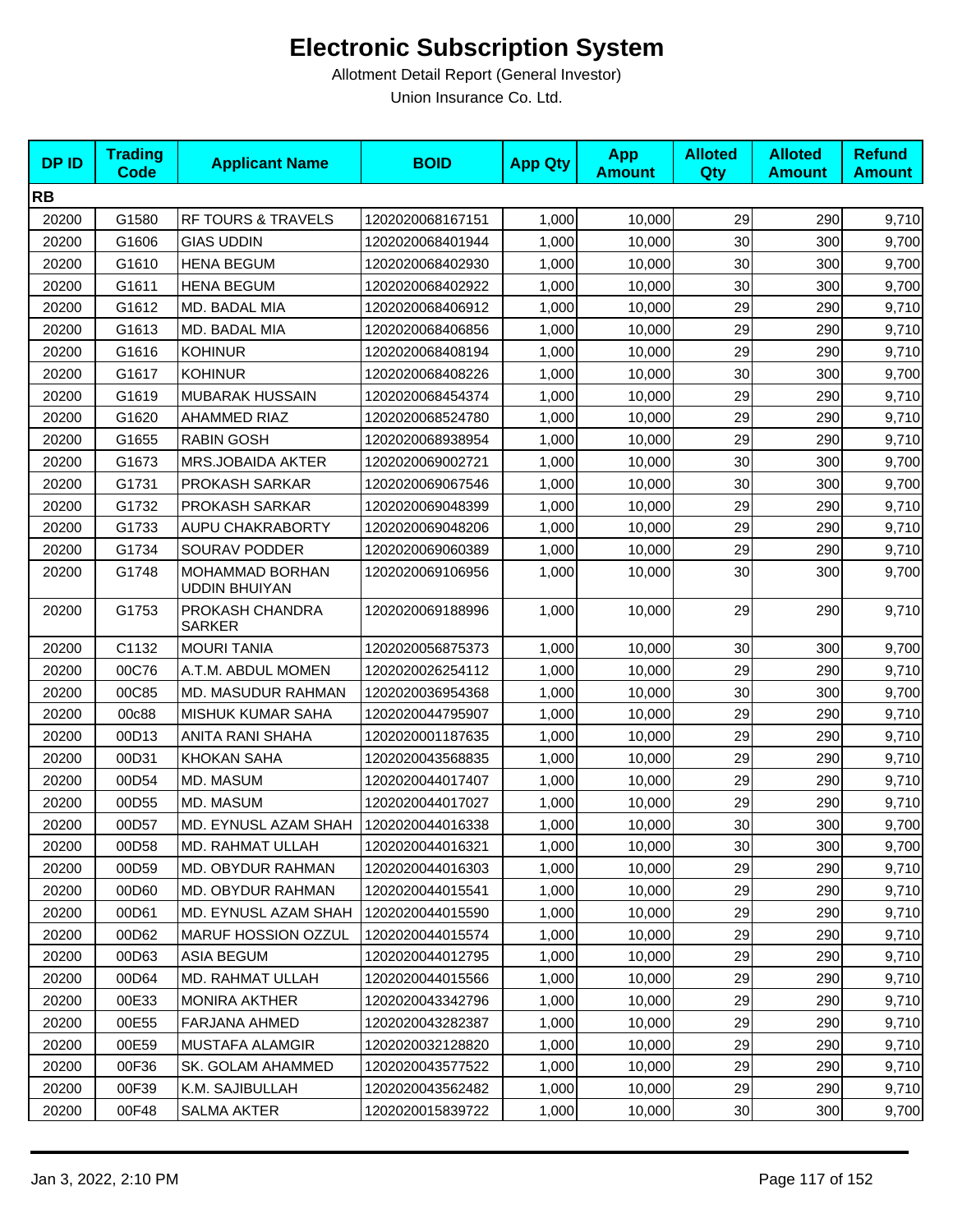| <b>DPID</b> | <b>Trading</b><br><b>Code</b> | <b>Applicant Name</b>                         | <b>BOID</b>      | <b>App Qty</b> | <b>App</b><br><b>Amount</b> | <b>Alloted</b><br>Qty | <b>Alloted</b><br><b>Amount</b> | <b>Refund</b><br><b>Amount</b> |
|-------------|-------------------------------|-----------------------------------------------|------------------|----------------|-----------------------------|-----------------------|---------------------------------|--------------------------------|
| <b>RB</b>   |                               |                                               |                  |                |                             |                       |                                 |                                |
| 20200       | 00F58                         | <b>CHOWDHURY SHIRIN</b><br><b>SULTANA</b>     | 1202020043590196 | 1,000          | 10,000                      | 29                    | 290                             | 9,710                          |
| 20200       | 05260                         | MR.DELWAR HOSSAIN                             | 1202020002079661 | 1,000          | 10,000                      | 29                    | 290                             | 9,710                          |
| 20200       | 05272                         | KALLANI RANI BANIK                            | 1202020001661805 | 1,000          | 10,000                      | 30                    | 300                             | 9,700                          |
| 20200       | 05331                         | MD. JAHIDUR RAHMAN                            | 1202020002119793 | 1,000          | 10.000                      | 30                    | 300                             | 9,700                          |
| 20200       | 05335                         | MR.SUZIT KUMAR ROY                            | 1202020001702489 | 1,000          | 10,000                      | 29                    | 290                             | 9,710                          |
| 20200       | 05336                         | MR.SAJAL KUMAR ROY                            | 1202020001702588 | 1,000          | 10,000                      | 29                    | 290                             | 9,710                          |
| 20200       | 05343                         | MR.SK.MD. ABUL KALAM<br><b>AZAD</b>           | 1202020001694222 | 1,000          | 10,000                      | 29                    | 290                             | 9,710                          |
| 20200       | 05349                         | MR.MD.REAZUL ISLAM                            | 1202020002090259 | 1,000          | 10,000                      | 29                    | 290                             | 9,710                          |
| 20200       | 05357                         | MR.DELWAR HOSSAIN                             | 1202020002090457 | 1,000          | 10,000                      | 29                    | 290                             | 9,710                          |
| 20200       | 05407                         | <b>DINESH CHANDRA</b><br><b>MAJUMDER</b>      | 1202020002079389 | 1,000          | 10,000                      | 29                    | 290                             | 9,710                          |
| 20200       | 05409                         | MR.ASIM KRISHNA NATH                          | 1202020002079793 | 1,000          | 10,000                      | 29                    | 290                             | 9,710                          |
| 20200       | 05410                         | <b>ASHOK KRISHNA NATH</b>                     | 1202020002079777 | 1,000          | 10,000                      | 29                    | 290                             | 9,710                          |
| 20200       | 05412                         | ROBINDRA NATH                                 | 1202020002079742 | 1,000          | 10,000                      | 29                    | 290                             | 9,710                          |
| 20200       | 05503                         | MR.MD.AFJAL HOSSAIN                           | 1202020001764001 | 1,000          | 10,000                      | 30                    | 300                             | 9,700                          |
| 20200       | 05504                         | MR.MD.AFJAL HOSSAIN                           | 1202020001762988 | 1,000          | 10,000                      | 30                    | 300                             | 9,700                          |
| 20200       | 05507                         | MR.ANHAR MAHMUD                               | 1202020001840557 | 1,000          | 10,000                      | 29                    | 290                             | 9,710                          |
| 20200       | 05569                         | MR.ABUL KALAM AZAD                            | 1202020001840549 | 1,000          | 10,000                      | 30                    | 300                             | 9,700                          |
| 20200       | 0B428                         | MD. MAMUNUL HAQUE                             | 1202020012066726 | 1,000          | 10,000                      | 29                    | 290                             | 9,710                          |
| 20200       | 0B476                         | <b>MANIK CHANDRA PAUL</b>                     | 1202020005205845 | 1,000          | 10,000                      | 30                    | 300                             | 9,700                          |
| 20200       | 0B477                         | SHYMAL CHANDRA PAUL                           | 1202020004352344 | 1,000          | 10,000                      | 30                    | 300                             | 9,700                          |
| 20200       | 0B481                         | MD. SHAHIDUL ISLAM<br><b>UZZAL</b>            | 1202020045165493 | 1,000          | 10,000                      | 29                    | 290                             | 9,710                          |
| 20200       | 0B482                         | <b>TAPAN CHANDRA DEB</b>                      | 1202020011043220 | 1,000          | 10,000                      | 30                    | 300                             | 9,700                          |
| 20200       | 0B483                         | <b>TAPAN CHANDRA DEB</b>                      | 1202020011043833 | 1,000          | 10,000                      | 29                    | 290                             | 9,710                          |
| 20200       | 0B487                         | MRS ASMA BEGUM                                | 1202020004672141 | 1,000          | 10,000                      | 29                    | 290                             | 9,710                          |
| 20200       | 0B489                         | RUMANA AFROZ                                  | 1202020004672192 | 1,000          | 10,000                      | 29                    | 290                             | 9,710                          |
| 20200       | 0B490                         | ROKEYA BEGUM                                  | 1202020008524983 | 1,000          | 10,000                      | 29                    | 290                             | 9,710                          |
| 20200       | 0B497                         | <b>GANGA RANI PAUL</b>                        | 1202020038864068 | 1,000          | 10,000                      | 30                    | 300                             | 9,700                          |
| 20200       | 0B498                         | SHADAN CHANDRA PAUL                           | 1202020014546741 | 1,000          | 10,000                      | 29                    | 290                             | 9,710                          |
| 20200       | 0B499                         | SHADAN CHANDRA PAUL                           | 1202020014546891 | 1,000          | 10,000                      | 30                    | 300                             | 9,700                          |
| 20200       | 0B594                         | MD. AKTERUZZAMAN<br><b>MILON</b>              | 1202020045757751 | 1,000          | 10,000                      | 29                    | 290                             | 9,710                          |
| 20200       | 0B595                         | <b>MD. ABDUS SATTAR</b>                       | 1202020050817707 | 1,000          | 10,000                      | 30                    | 300                             | 9,700                          |
| 20200       | 0B600                         | <b>HOSSAIN MOHAMMED</b><br><b>IMAN MRIDHA</b> | 1202020039848328 | 1,000          | 10,000                      | 29                    | 290                             | 9,710                          |
| 20200       | 0B646                         | ABU SAYED SOHAG                               | 1202020045648811 | 1,000          | 10,000                      | 29                    | 290                             | 9,710                          |
| 20200       | 0B653                         | <b>HAREZ MOLLA</b>                            | 1202020046181467 | 1,000          | 10,000                      | 29                    | 290                             | 9,710                          |
| 20200       | 0B655                         | <b>HAREZ MOLLA</b>                            | 1202020046181483 | 1,000          | 10,000                      | 30                    | 300                             | 9,700                          |
| 20200       | 0B679                         | RAJIB CHANDRA PAUL                            | 1202020046075017 | 1,000          | 10,000                      | 29                    | 290                             | 9,710                          |
| 20200       | 0B686                         | <b>REZIA BEGUM</b>                            | 1202020045993642 | 1,000          | 10,000                      | 30                    | 300                             | 9,700                          |
| 20200       | 0B687                         | SHILPI AKTER                                  | 1202020045993064 | 1,000          | 10,000                      | 29                    | 290                             | 9,710                          |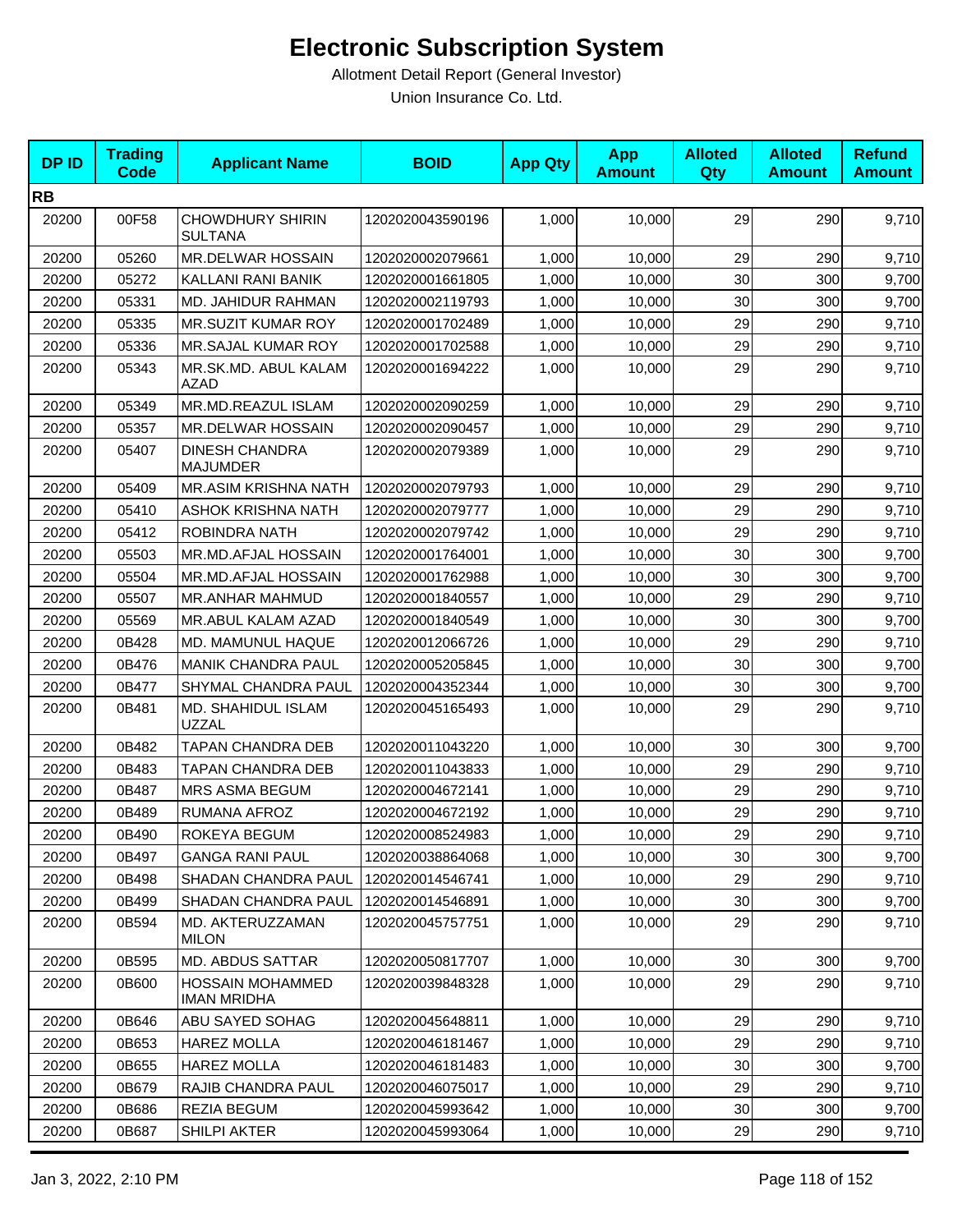| <b>DPID</b> | <b>Trading</b><br><b>Code</b> | <b>Applicant Name</b>                   | <b>BOID</b>      | <b>App Qty</b> | <b>App</b><br><b>Amount</b> | <b>Alloted</b><br><b>Qty</b> | <b>Alloted</b><br><b>Amount</b> | <b>Refund</b><br><b>Amount</b> |
|-------------|-------------------------------|-----------------------------------------|------------------|----------------|-----------------------------|------------------------------|---------------------------------|--------------------------------|
| <b>RB</b>   |                               |                                         |                  |                |                             |                              |                                 |                                |
| 20200       | 0B688                         | MD. AMIR FAKIR                          | 1202020045993056 | 1,000          | 10,000                      | 29                           | 290                             | 9,710                          |
| 20200       | 0B699                         | MD. AMIR FAKIR                          | 1202020046178750 | 1,000          | 10,000                      | 29                           | 290                             | 9,710                          |
| 20200       | 0B717                         | MD. YEAHIA MOLLA                        | 1202020046181491 | 1,000          | 10,000                      | 30                           | 300                             | 9,700                          |
| 20200       | 0B719                         | MD. YEAHIA MOLLA                        | 1202020046186098 | 1,000          | 10,000                      | 29                           | 290                             | 9,710                          |
| 20200       | 0B728                         | MD. MAHABUB ALAM                        | 1202020046233083 | 1,000          | 10,000                      | 29                           | 290                             | 9,710                          |
| 20200       | 0B741                         | MD. ENAMUL HOQUE                        | 1202020046656209 | 1,000          | 10,000                      | 30                           | 300                             | 9,700                          |
| 20200       | 0B742                         | MD. RASHIDUL ISLAM                      | 1202020046662746 | 1,000          | 10,000                      | 29                           | 290                             | 9,710                          |
| 20200       | 0B753                         | MR. S.M. FOYES IQBAL                    | 1202020046333921 | 1,000          | 10,000                      | 29                           | 290                             | 9,710                          |
| 20200       | 0B754                         | MR. S. M. FOYES IQBA                    | 1202020046323012 | 1,000          | 10,000                      | 29                           | 290                             | 9,710                          |
| 20200       | 0B768                         | <b>FARIDA BEGUM</b>                     | 1202020046400315 | 1,000          | 10,000                      | 29                           | 290                             | 9,710                          |
| 20200       | 0B771                         | MD. ALOMGIR MRIDHA                      | 1202020046416103 | 1,000          | 10,000                      | 29                           | 290                             | 9,710                          |
| 20200       | 0G865                         | MOHAMMAD ENAMUL<br><b>HOQUE</b>         | 1202020062086452 | 1,000          | 10,000                      | 29                           | 290                             | 9,710                          |
| 20200       | 0G869                         | MD. EKHTEAR UDDIN                       | 1202020062124389 | 1,000          | 10,000                      | 29                           | 290                             | 9,710                          |
| 20200       | 0G870                         | <b>MOHAMMAD RAKIB</b><br><b>HOSSAIN</b> | 1202020062144514 | 1,000          | 10,000                      | 29                           | 290                             | 9,710                          |
| 20200       | 0G872                         | ABDULLAH AL MAMUN                       | 1202020062151831 | 1,000          | 10,000                      | 29                           | 290                             | 9,710                          |
| 20200       | 0G887                         | <b>MD SAIFUL ISLAM</b>                  | 1202020062302754 | 1,000          | 10,000                      | 30                           | 300                             | 9,700                          |
| 20200       | 0G890                         | MD.SHAMIM HOSSAIN                       | 1202020062251075 | 1,000          | 10,000                      | 30                           | 300                             | 9,700                          |
| 20200       | 0G895                         | MIR FATEMA AKTER LIPI                   | 1202020003780240 | 1,000          | 10,000                      | 29                           | 290                             | 9,710                          |
| 20200       | 0G902                         | RAHIMA BEGUM                            | 1202020062376183 | 1,000          | 10,000                      | 29                           | 290                             | 9,710                          |
| 20200       | 0G907                         | <b>CHABI RANI SAHA</b>                  | 1202020062395322 | 1,000          | 10,000                      | 29                           | 290                             | 9,710                          |
| 20200       | 0G925                         | Mollah Shamsuddoha                      | 1202020016472834 | 1,000          | 10,000                      | 29                           | 290                             | 9,710                          |
| 20200       | 0G926                         | MOLLAH SHAMSUDDOHA                      | 1202020002456641 | 1,000          | 10,000                      | 29                           | 290                             | 9,710                          |
| 20200       | 0G927                         | Kazi Md.Zahir Hossain                   | 1202020026196465 | 1,000          | 10,000                      | 29                           | 290                             | 9,710                          |
| 20200       | 0G928                         | <b>ANISUR RAHMAN</b>                    | 1202020062481941 | 1,000          | 10,000                      | 29                           | 290                             | 9,710                          |
| 20200       | 0G929                         | Md.Abdullahel Kafi                      | 1202020012317155 | 1,000          | 10,000                      | 30                           | 300                             | 9,700                          |
| 20200       | 0G960                         | <b>FAISAL AHMED</b>                     | 1202020062571931 | 1,000          | 10,000                      | 29                           | 290                             | 9,710                          |
| 20200       | 0G970                         | SAIFUL ISLAM                            | 1202020062611632 | 1,000          | 10,000                      | 30                           | 300                             | 9,700                          |
| 20200       | 0G971                         | MD. MUKUL HOSSAIN                       | 1202020062611659 | 1,000          | 10,000                      | 29                           | 290                             | 9,710                          |
| 20200       | 43339                         | <b>BISHAWJIT SAHA</b>                   | 1202020024885018 | 1,000          | 10,000                      | 30                           | 300                             | 9,700                          |
| 20200       | 43340                         | <b>MUNMUN SAHA</b>                      | 1202020024884883 | 1,000          | 10,000                      | 29                           | 290                             | 9,710                          |
| 20200       | 43343                         | RABINDRA NATH PAUL                      | 1202020025014066 | 1,000          | 10,000                      | 29                           | 290                             | 9,710                          |
| 20200       | 43379                         | MOHAMMED ABDUL JALIL                    | 1202020025358099 | 1,000          | 10,000                      | 29                           | 290                             | 9,710                          |
| 20200       | 43401                         | <b>MD.AKTAR UZZAMAN</b>                 | 1202020025127459 | 1,000          | 10.000                      | 29                           | 290                             | 9,710                          |
| 20200       | 43402                         | MD.AKTAR UZZAMAN                        | 1202020025127440 | 1,000          | 10,000                      | 30                           | 300                             | 9,700                          |
| 20200       | 43422                         | HAFIZA AKTER KHANOM                     | 1202020025152747 | 1,000          | 10,000                      | 30                           | 300                             | 9,700                          |
| 20200       | 43427                         | <b>MD.SAEED HASAN</b>                   | 1202020025175266 | 1,000          | 10,000                      | 29                           | 290                             | 9,710                          |
| 20200       | 43430                         | MD.SAEED HASAN                          | 1202020025175258 | 1,000          | 10,000                      | 29                           | 290                             | 9,710                          |
| 20200       | 43431                         | MUHAMMAD NAZIM<br><b>UDDIN</b>          | 1202020025175241 | 1,000          | 10,000                      | 29                           | 290                             | 9,710                          |
| 20200       | 43432                         | MUHAMMAD NAZIM<br><b>UDDIN</b>          | 1202020025175231 | 1,000          | 10,000                      | 29                           | 290                             | 9,710                          |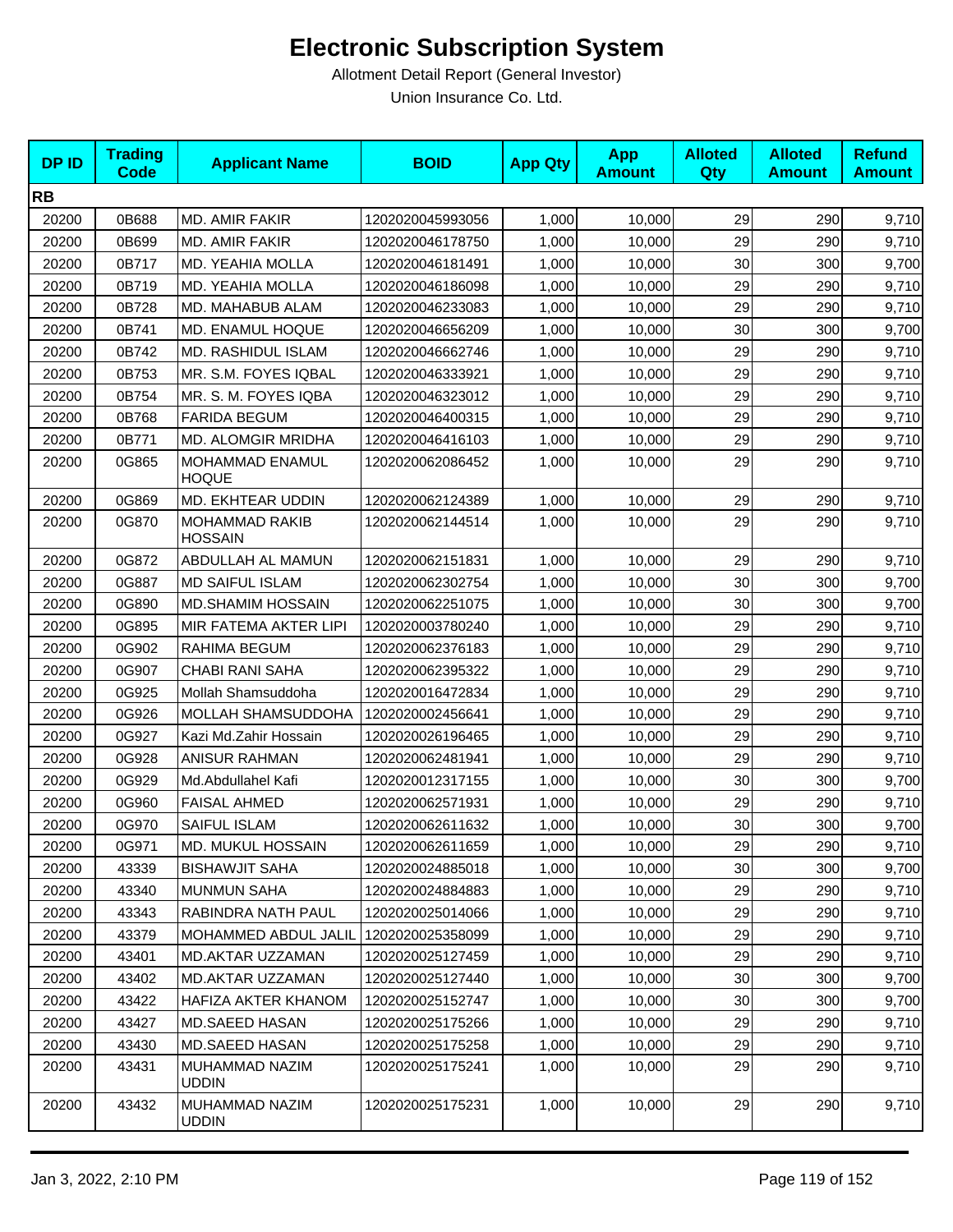| <b>DPID</b> | <b>Trading</b><br><b>Code</b> | <b>Applicant Name</b>                 | <b>BOID</b>      | <b>App Qty</b> | <b>App</b><br><b>Amount</b> | <b>Alloted</b><br>Qty | <b>Alloted</b><br><b>Amount</b> | <b>Refund</b><br><b>Amount</b> |
|-------------|-------------------------------|---------------------------------------|------------------|----------------|-----------------------------|-----------------------|---------------------------------|--------------------------------|
| <b>RB</b>   |                               |                                       |                  |                |                             |                       |                                 |                                |
| 20200       | 65672                         | ABDUL MANNAN                          | 1202020022429967 | 1,000          | 10,000                      | 29                    | 290                             | 9,710                          |
| 20200       | 65685                         | TRINATH CHANDRA SAHA 1202020022555279 |                  | 1,000          | 10,000                      | 29                    | 290                             | 9,710                          |
| 20200       | 65686                         | JOYA RANI SAHA                        | 1202020022555300 | 1,000          | 10,000                      | 29                    | 290                             | 9,710                          |
| 20200       | 65696                         | MD.ASADUL HAQUE<br><b>PANNA</b>       | 1202020022570221 | 1,000          | 10,000                      | 29                    | 290                             | 9,710                          |
| 20200       | 65705                         | MD. SAIFUL ISLAM                      | 1202020022890094 | 1,000          | 10,000                      | 30                    | 300                             | 9,700                          |
| 20200       | 65717                         | UTTAM KUMAR SAHA                      | 1202020022985521 | 1,000          | 10,000                      | 29                    | 290                             | 9,710                          |
| 20200       | 65718                         | <b>UTTAM KUMAR SAHA</b>               | 1202020022932232 | 1,000          | 10,000                      | 30                    | 300                             | 9,700                          |
| 20200       | 65756                         | SUSHIL KUMAR DATTA                    | 1202020022983591 | 1,000          | 10,000                      | 29                    | 290                             | 9,710                          |
| 20200       | 65768                         | LITON CHANDRA DAS                     | 1202020023289271 | 1,000          | 10,000                      | 30                    | 300                             | 9,700                          |
| 20200       | 65769                         | <b>LITON CHANDRA DAS</b>              | 1202020023289261 | 1,000          | 10,000                      | 29                    | 290                             | 9,710                          |
| 20200       | 65778                         | SHANKAR KUMAR SAHA                    | 1202020023334710 | 1,000          | 10,000                      | 29                    | 290                             | 9,710                          |
| 20200       | 65821                         | SHIB SHANKAR SAHA                     | 1202020023595146 | 1,000          | 10,000                      | 29                    | 290                             | 9,710                          |
| 20200       | 65822                         | SHIB SHANKAR SAHA                     | 1202020023595154 | 1,000          | 10,000                      | 29                    | 290                             | 9,710                          |
| 20200       | 65825                         | <b>MRS.DIPIKA SAHA</b>                | 1202020023626341 | 1,000          | 10,000                      | 30                    | 300                             | 9,700                          |
| 20200       | 65826                         | <b>DIPIKA SAHA</b>                    | 1202020023626368 | 1,000          | 10,000                      | 30                    | 300                             | 9,700                          |
| 20200       | 65848                         | <b>BIKASH CHANDRA SAHA</b>            | 1202020023739397 | 1,000          | 10,000                      | 30                    | 300                             | 9,700                          |
| 20200       | 65854                         | <b>JIBAN SAHA</b>                     | 1202020023791469 | 1,000          | 10,000                      | 30                    | 300                             | 9,700                          |
| 20200       | 65855                         | <b>BIKASH CHANDRA SAHA</b>            | 1202020023791493 | 1,000          | 10,000                      | 29                    | 290                             | 9,710                          |
| 20200       | 65856                         | LIPIKA SAHA                           | 1202020023791533 | 1,000          | 10,000                      | 29                    | 290                             | 9,710                          |
| 20200       | 65857                         | <b>SREDAM KUMAR SAHA</b>              | 1202020023791541 | 1,000          | 10,000                      | 29                    | 290                             | 9,710                          |
| 20200       | 65882                         | <b>MONI LAL SAHA</b>                  | 1202020023870059 | 1,000          | 10,000                      | 30                    | 300                             | 9,700                          |
| 20200       | 65883                         | POLI RANI PODDER                      | 1202020023870107 | 1,000          | 10,000                      | 29                    | 290                             | 9,710                          |
| 20200       | 65890                         | MD.MAHABUB ALAM                       | 1202020023947161 | 1,000          | 10,000                      | 29                    | 290                             | 9,710                          |
| 20200       | 65892                         | MD. MUJIBUR RAHMAN                    | 1202020023947242 | 1,000          | 10,000                      | 29                    | 290                             | 9,710                          |
| 20200       | 65895                         | POLI RANI PODDER                      | 1202020024101091 | 1,000          | 10,000                      | 30                    | 300                             | 9,700                          |
| 20200       | 65931                         | <b>SHOVA RANI SAHA</b>                | 1202020024462561 | 1,000          | 10,000                      | 29                    | 290                             | 9,710                          |
| 20200       | 65932                         | RADHA MADHAB SAHA                     | 1202020024462588 | 1,000          | 10,000                      | 29                    | 290                             | 9,710                          |
| 20200       | 65981                         | PRABIR KUMAR SAHA                     | 1202020024570788 | 1,000          | 10,000                      | 29                    | 290                             | 9,710                          |
| 20200       | 65982                         | PRABIR KUMAR SAHA                     | 1202020024570796 | 1,000          | 10,000                      | 29                    | 290                             | 9,710                          |
| 20200       | 65983                         | SANJOY KUMAR SAHA                     | 1202020024570828 | 1,000          | 10,000                      | 29                    | 290                             | 9,710                          |
| 20200       | 65984                         | SANJOY KUMAR SAHA                     | 1202020024585421 | 1,000          | 10,000                      | 30                    | 300                             | 9,700                          |
| 20200       | 66012                         | MOHAMMAD TIJUL ISLAM                  | 1202020024656733 | 1,000          | 10,000                      | 30                    | 300                             | 9,700                          |
| 20200       | 66016                         | FARJANA AKTAR                         | 1202020024665570 | 1,000          | 10,000                      | 29                    | 290                             | 9,710                          |
| 20200       | G2375                         | <b>SAIFUL</b>                         | 1202020074193165 | 1,000          | 10,000                      | 30                    | 300                             | 9,700                          |
| 20200       | G2379                         | MAHMUDUR RAHMAN<br>MAJUMDER           | 1202020074229644 | 1,000          | 10,000                      | 29                    | 290                             | 9,710                          |
| 20200       | G2380                         | WAHIDA HASAN                          | 1202020074229941 | 1,000          | 10,000                      | 29                    | 290                             | 9,710                          |
| 20200       | G2381                         | <b>WAHIDA HASAN</b>                   | 1202020074233363 | 1,000          | 10,000                      | 29                    | 290                             | 9,710                          |
| 20200       | G2382                         | <b>MAHMUDUR RAHMAN</b><br>MAJUMDER    | 1202020074233571 | 1,000          | 10,000                      | 29                    | 290                             | 9,710                          |
| 20200       | G2384                         | DEBDASH KUMAR ROY                     | 1202020074291309 | 1,000          | 10,000                      | 29                    | 290                             | 9,710                          |
| 20200       | G2385                         | DEBDASH KUMAR ROY                     | 1202020074291325 | 1,000          | 10,000                      | 29                    | 290                             | 9,710                          |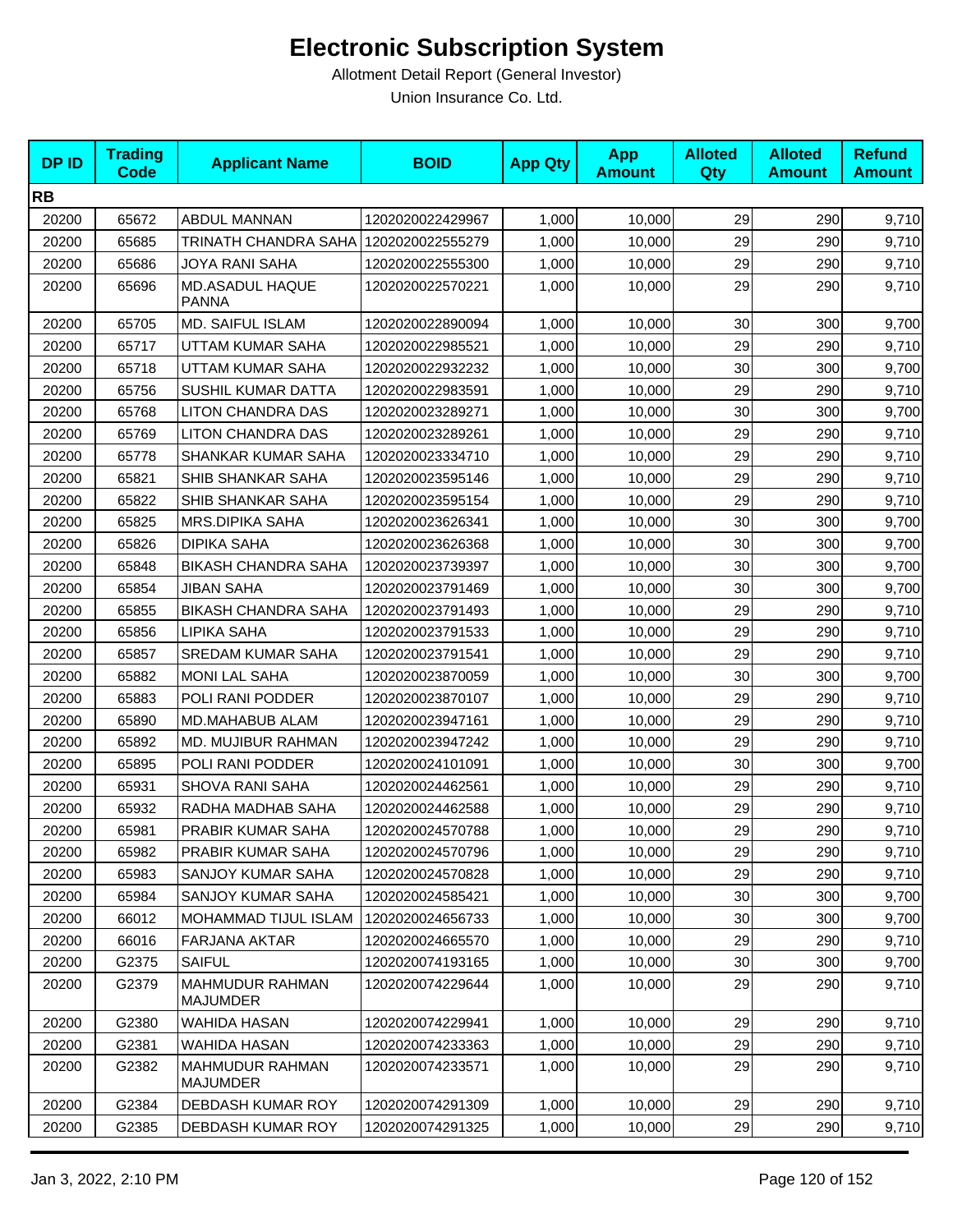| <b>DP ID</b> | <b>Trading</b><br><b>Code</b> | <b>Applicant Name</b>                 | <b>BOID</b>      | <b>App Qty</b> | <b>App</b><br><b>Amount</b> | <b>Alloted</b><br>Qty | <b>Alloted</b><br><b>Amount</b> | <b>Refund</b><br><b>Amount</b> |
|--------------|-------------------------------|---------------------------------------|------------------|----------------|-----------------------------|-----------------------|---------------------------------|--------------------------------|
| <b>RB</b>    |                               |                                       |                  |                |                             |                       |                                 |                                |
| 20200        | G2391                         | SANJOY KUMER BISWAS                   | 1202020074356753 | 1,000          | 10,000                      | 30 <sub>0</sub>       | 300                             | 9,700                          |
| 20200        | G2392                         | <b>RITA RANI BISWAS</b>               | 1202020074356879 | 1,000          | 10,000                      | 30                    | 300                             | 9,700                          |
| 20200        | G2407                         | LIMA AKTER                            | 1202020074409888 | 1,000          | 10,000                      | 29                    | 290                             | 9,710                          |
| 20200        | G2408                         | <b>LIMA AKTER</b>                     | 1202020074409896 | 1,000          | 10,000                      | 29                    | 290                             | 9,710                          |
| 20200        | G2409                         | JESMIN AKTER                          | 1202020074421993 | 1,000          | 10,000                      | 29                    | 290                             | 9,710                          |
| 20200        | G2410                         | <b>JESMIN AKTER</b>                   | 1202020074414882 | 1,000          | 10,000                      | 30                    | 300                             | 9,700                          |
| 20200        | G2416                         | HAFIZA AKTER                          | 1202020074436372 | 1,000          | 10,000                      | 30                    | 300                             | 9,700                          |
| 20200        | G2417                         | <b>HAFIZA AKTER</b>                   | 1202020074436455 | 1,000          | 10,000                      | 30                    | 300                             | 9,700                          |
| 20200        | G2424                         | <b>SUBRATA SARKER</b>                 | 1202020074384036 | 1,000          | 10,000                      | 30                    | 300                             | 9,700                          |
| 20200        | 11001                         | MD. BARREK KHAN                       | 1202020054567678 | 1,000          | 10,000                      | 30                    | 300                             | 9,700                          |
| 20200        | 11002                         | MD. BARREK KHAN                       | 1202020054569072 | 1,000          | 10,000                      | 29                    | 290                             | 9,710                          |
| 20200        | 11003                         | MD. ZAHIRUL ISLAM                     | 1202020054531909 | 1,000          | 10,000                      | 30                    | 300                             | 9,700                          |
| 20200        | 11007                         | MD. ABUL BASHAR<br><b>MOLLA</b>       | 1202020054641901 | 1,000          | 10,000                      | 30                    | 300                             | 9,700                          |
| 20200        | 11008                         | <b>MST. SHAHINUR BEGUM</b>            | 1202020054642864 | 1,000          | 10,000                      | 30                    | 300                             | 9,700                          |
| 20200        | 11009                         | <b>MST. SHAHINUR BEGUM</b>            | 1202020054643644 | 1,000          | 10.000                      | 30                    | 300                             | 9,700                          |
| 20200        | 11066                         | S. M. NASIR UDDIN                     | 1202020054737285 | 1,000          | 10,000                      | 30                    | 300                             | 9,700                          |
| 20200        | i4662                         | RUHUL AMIN KHAN                       | 1202020001171087 | 1,000          | 10,000                      | 29                    | 290                             | 9,710                          |
| 20200        | 14668                         | MD. FAZLUR RAHMAN                     | 1202020064523358 | 1,000          | 10,000                      | 29                    | 290                             | 9,710                          |
| 20200        | 14676                         | ABUL KALAM AZAD                       | 1202020064827183 | 1,000          | 10,000                      | 29                    | 290                             | 9,710                          |
| 20200        | 14685                         | MD. AL- AMIN                          | 1202020065033838 | 1,000          | 10,000                      | 30                    | 300                             | 9,700                          |
| 20200        | i4690                         | MD. ATIQUR RAHMAN                     | 1202020065103912 | 1,000          | 10,000                      | 29                    | 290                             | 9,710                          |
| 20200        | 14695                         | MAHMUD KAISER NAFFEE 1202020065392209 |                  | 1,000          | 10,000                      | 29                    | 290                             | 9,710                          |
| 20200        | 14696                         | MAHMUD KAISER NAFFEE 1202020065392308 |                  | 1,000          | 10,000                      | 29                    | 290                             | 9,710                          |
| 20200        | i4730                         | MAHFUZA AKTHER LIPI                   | 1202020066052690 | 1,000          | 10,000                      | 29                    | 290                             | 9,710                          |
| 20200        | D4710                         | <b>BEAUTY RANI SAHA</b>               | 1202020066797711 | 1,000          | 10,000                      | 29                    | 290                             | 9,710                          |
| 20200        | D4711                         | SHEDIR CHANDRA SHIL                   | 1202020066790166 | 1,000          | 10,000                      | 29                    | 290                             | 9,710                          |
| 20200        | D4712                         | SHEDIR CHANDRA SHIL                   | 1202020066791425 | 1,000          | 10,000                      | 30                    | 300                             | 9,700                          |
| 20200        | D4731                         | ABDUL JABBAR                          | 1202020067200255 | 1,000          | 10,000                      | 30                    | 300                             | 9,700                          |
| 20200        | D4751                         | LUCKY AKTER                           | 1202020067610380 | 1,000          | 10,000                      | 29                    | 290                             | 9,710                          |
| 20200        | D4753                         | MD. SHAHIN SIKDER                     | 1202020067748639 | 1,000          | 10,000                      | 30                    | 300                             | 9,700                          |
| 20200        | D4754                         | <b>MD. SHAHIN SIKDER</b>              | 1202020067748612 | 1,000          | 10,000                      | 29                    | 290                             | 9,710                          |
| 20200        | D4755                         | AFSANA AKTER                          | 1202020067748861 | 1,000          | 10,000                      | 29                    | 290                             | 9,710                          |
| 20200        | D4756                         | AFSANA AKTER                          | 1202020067748853 | 1,000          | 10,000                      | 29                    | 290                             | 9,710                          |
| 20200        | D4758                         | <b>GOUTAM MONDOL</b>                  | 1202020067752936 | 1,000          | 10,000                      | 29                    | 290                             | 9,710                          |
| 20200        | D4759                         | SADIA SULTANA MITUL                   | 1202020067753981 | 1,000          | 10,000                      | 29                    | 290                             | 9,710                          |
| 20200        | D4761                         | SADIA SULTANA MITUL                   | 1202020067753930 | 1,000          | 10,000                      | 29                    | 290                             | 9,710                          |
| 20200        | D4765                         | PRONOB KUMAR ROY                      | 1202020068010671 | 1,000          | 10,000                      | 29                    | 290                             | 9,710                          |
| 20200        | D4776                         | SUSHIL CHANDRA SAHA                   | 1202020068311062 | 1,000          | 10,000                      | 29                    | 290                             | 9,710                          |
| 20200        | D4777                         | SUSHIL CHANDRA SAHA                   | 1202020068311097 | 1,000          | 10,000                      | 30 <sub>0</sub>       | 300                             | 9,700                          |
| 20200        | D4787                         | MOHAMMAD ASHRAFUL<br>HAQ              | 1202020068706822 | 1,000          | 10,000                      | 29                    | 290                             | 9,710                          |
| 20200        | G2184                         | <b>MILTON KUMAR PATHAR</b>            | 1202020073429286 | 1,000          | 10,000                      | 29                    | 290                             | 9,710                          |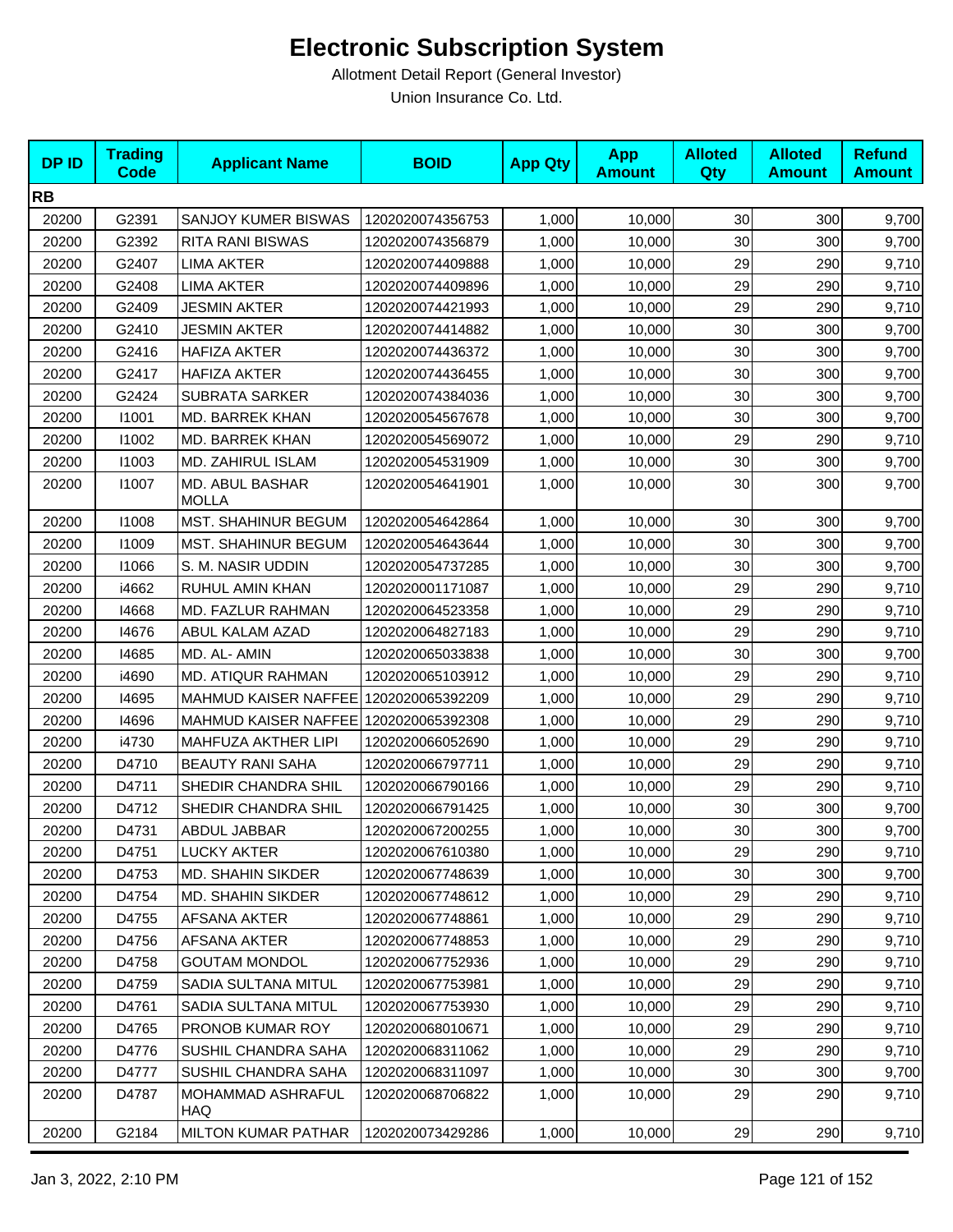| <b>DPID</b> | <b>Trading</b><br><b>Code</b> | <b>Applicant Name</b>                  | <b>BOID</b>      | <b>App Qty</b> | <b>App</b><br><b>Amount</b> | <b>Alloted</b><br>Qty | <b>Alloted</b><br><b>Amount</b> | <b>Refund</b><br><b>Amount</b> |
|-------------|-------------------------------|----------------------------------------|------------------|----------------|-----------------------------|-----------------------|---------------------------------|--------------------------------|
| <b>RB</b>   |                               |                                        |                  |                |                             |                       |                                 |                                |
| 20200       | G2185                         | <b>MILTON KUMAR PATHAR</b>             | 1202020073429294 | 1,000          | 10,000                      | 29                    | 290                             | 9,710                          |
| 20200       | G2186                         | <b>MONDIRA RANI MALO</b>               | 1202020073430290 | 1,000          | 10,000                      | 29                    | 290                             | 9,710                          |
| 20200       | G2187                         | <b>MONDIRA RANI MALO</b>               | 1202020073430306 | 1,000          | 10,000                      | 29                    | 290                             | 9,710                          |
| 20200       | G2193                         | <b>MEHEDY HASAN</b>                    | 1202020073427070 | 1,000          | 10,000                      | 30                    | 300                             | 9,700                          |
| 20200       | G2198                         | MOHOSINA AKHTER                        | 1202020073461875 | 1,000          | 10,000                      | 29                    | 290                             | 9,710                          |
| 20200       | G2199                         | <b>MOHOSINA AKHTER</b>                 | 1202020073461883 | 1,000          | 10,000                      | 30                    | 300                             | 9,700                          |
| 20200       | G2202                         | <b>SYED MASUMUR</b><br><b>RAHAMAN</b>  | 1202020073481513 | 1,000          | 10,000                      | 29                    | 290                             | 9,710                          |
| 20200       | G2205                         | <b>SURIYA AKTER</b>                    | 1202020073515441 | 1,000          | 10,000                      | 29                    | 290                             | 9,710                          |
| 20200       | G2206                         | <b>SURIYA AKTER</b>                    | 1202020073515407 | 1,000          | 10,000                      | 29                    | 290                             | 9,710                          |
| 20200       | G2211                         | <b>MOHAMMED SHAIFULLAH</b>             | 1202020073540960 | 1,000          | 10,000                      | 29                    | 290                             | 9,710                          |
| 20200       | G2212                         | <b>GAUTOM CHANDRA SAHA</b>             | 1202020073555960 | 1,000          | 10,000                      | 29                    | 290                             | 9,710                          |
| 20200       | G2214                         | <b>NAZMUN NAHAR</b>                    | 1202020073582661 | 1,000          | 10,000                      | 29                    | 290                             | 9,710                          |
| 20200       | G2216                         | <b>NAZMUN NAHAR</b>                    | 1202020073586809 | 1,000          | 10,000                      | 29                    | 290                             | 9,710                          |
| 20200       | G2218                         | <b>SIRIN AKTER</b>                     | 1202020073586742 | 1,000          | 10,000                      | 30                    | 300                             | 9,700                          |
| 20200       | G2219                         | <b>SIRIN AKTER</b>                     | 1202020073586734 | 1,000          | 10,000                      | 29                    | 290                             | 9,710                          |
| 20200       | G2220                         | NAZMA AKTER                            | 1202020073586619 | 1,000          | 10,000                      | 29                    | 290                             | 9,710                          |
| 20200       | G2221                         | NAZMA AKTER                            | 1202020073586627 | 1,000          | 10,000                      | 29                    | 290                             | 9,710                          |
| 20200       | G2224                         | <b>NUR NAHAR</b>                       | 1202020073622653 | 1,000          | 10,000                      | 30                    | 300                             | 9,700                          |
| 20200       | G2225                         | <b>NUR NAHAR</b>                       | 1202020073622671 | 1,000          | 10,000                      | 30                    | 300                             | 9,700                          |
| 20200       | G2226                         | RABEYA BOSRI                           | 1202020073622901 | 1,000          | 10,000                      | 29                    | 290                             | 9,710                          |
| 20200       | G2227                         | RABEYA BOSRI                           | 1202020073622894 | 1,000          | 10,000                      | 29                    | 290                             | 9,710                          |
| 20200       | G2231                         | <b>CHADNI AKTER</b>                    | 1202020073628211 | 1,000          | 10,000                      | 30                    | 300                             | 9,700                          |
| 20200       | G2232                         | <b>CHADNI AKTER</b>                    | 1202020073628238 | 1,000          | 10,000                      | 30                    | 300                             | 9,700                          |
| 20200       | G2237                         | <b>SRETTEE AKTER</b>                   | 1202020073656538 | 1,000          | 10,000                      | 30                    | 300                             | 9,700                          |
| 20200       | G2261                         | NAJMA KHANAM                           | 1202020073720757 | 1,000          | 10,000                      | 30                    | 300                             | 9,700                          |
| 20200       | G2263                         | MOHAMMAD SHABIB<br><b>FAIYAB</b>       | 1202020073726184 | 1,000          | 10,000                      | 30                    | 300                             | 9,700                          |
| 20200       | G2266                         | SHAHNAZ FATIMA                         | 1202020019133438 | 1,000          | 10,000                      | 29                    | 290                             | 9,710                          |
| 20200       | G2267                         | SHAHNAZ FATIMA                         | 1202020019133497 | 1,000          | 10,000                      | 30 <sub>0</sub>       | 300                             | 9,700                          |
| 20200       | G2268                         | <b>SWAPNA RANI BISWAS</b>              | 1202020073760095 | 1,000          | 10,000                      | 29                    | 290                             | 9,710                          |
| 20200       | G2272                         | <b>MEHARUN NECA</b>                    | 1202020073769160 | 1,000          | 10,000                      | 29                    | 290                             | 9,710                          |
| 20200       | G2273                         | <b>FAISAL AHMED</b>                    | 1202020073769152 | 1,000          | 10,000                      | 30                    | 300                             | 9,700                          |
| 20200       | G2278                         | AKTER JAHAN TUHIN                      | 1202020073773128 | 1,000          | 10,000                      | 29                    | 290                             | 9,710                          |
| 20200       | G2279                         | MST. MOMENA BEGUM                      | 1202020073785365 | 1,000          | 10,000                      | 29                    | 290                             | 9,710                          |
| 20200       | G2280                         | MST. MOMENA BEGUM                      | 1202020073785373 | 1,000          | 10,000                      | 29                    | 290                             | 9,710                          |
| 20200       | G2281                         | <b>AMITAVA ROY</b><br><b>CHOWDHURY</b> | 1202020073784146 | 1,000          | 10,000                      | 29                    | 290                             | 9,710                          |
| 20200       | G2282                         | <b>AMITAVA ROY</b><br><b>CHOWDHURY</b> | 1202020073784138 | 1,000          | 10,000                      | 29                    | 290                             | 9,710                          |
| 20200       | G2283                         | SUNONDA DATTA                          | 1202020073784419 | 1,000          | 10,000                      | 29                    | 290                             | 9,710                          |
| 20200       | G2284                         | <b>TAHERA KHATUN</b>                   | 1202020073785504 | 1,000          | 10,000                      | 29                    | 290                             | 9,710                          |
| 20200       | G2285                         | KAZI SHAMSUL HAQUE                     | 1202020073785520 | 1,000          | 10,000                      | 30 <sub>o</sub>       | 300                             | 9,700                          |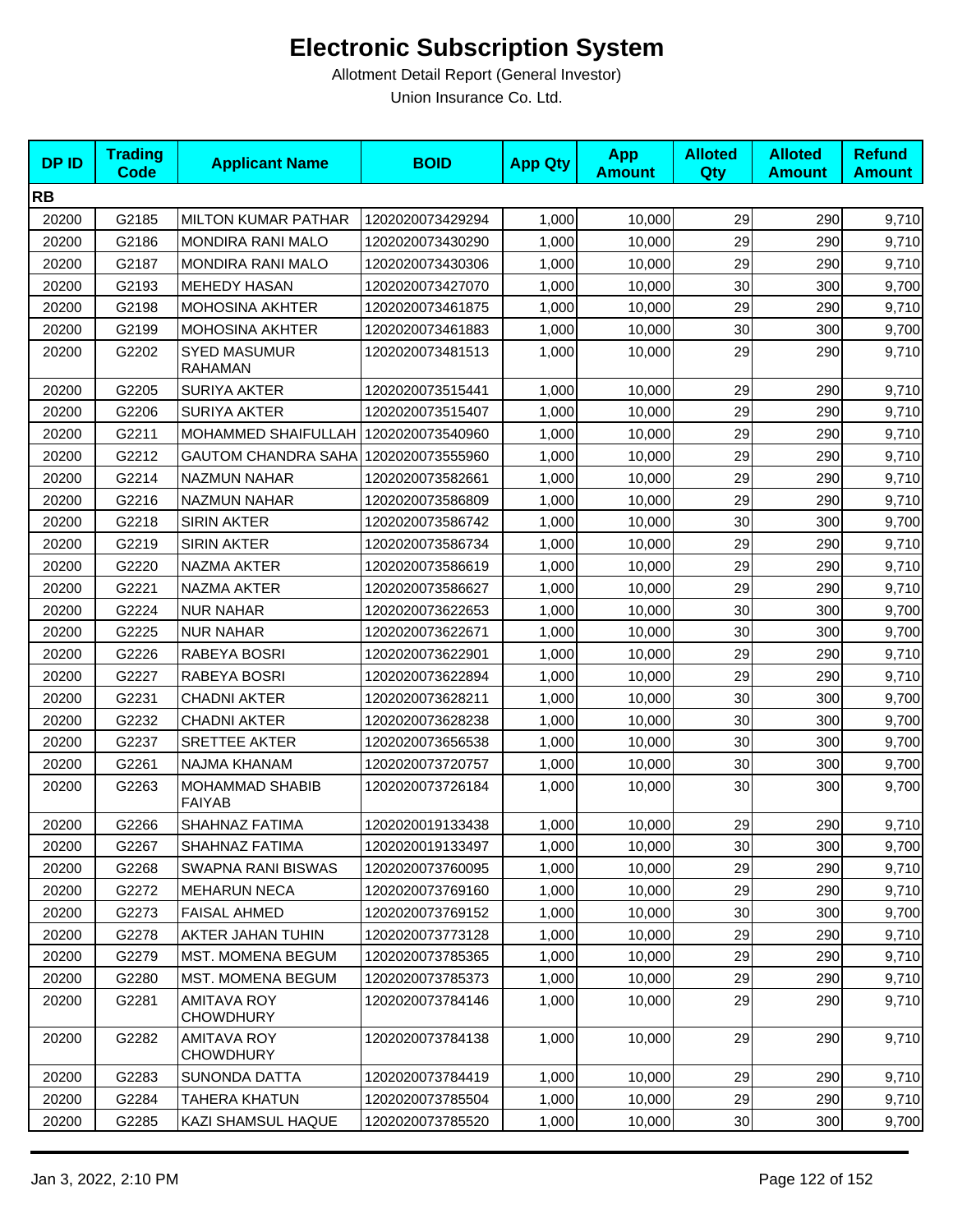| <b>DPID</b> | <b>Trading</b><br><b>Code</b> | <b>Applicant Name</b>                | <b>BOID</b>      | <b>App Qty</b> | <b>App</b><br><b>Amount</b> | <b>Alloted</b><br>Qty | <b>Alloted</b><br><b>Amount</b> | <b>Refund</b><br><b>Amount</b> |
|-------------|-------------------------------|--------------------------------------|------------------|----------------|-----------------------------|-----------------------|---------------------------------|--------------------------------|
| <b>RB</b>   |                               |                                      |                  |                |                             |                       |                                 |                                |
| 20200       | G2286                         | KAZI HUMAYRA SHAMS                   | 1202020073792227 | 1,000          | 10,000                      | 29                    | 290                             | 9,710                          |
| 20200       | G2287                         | KAZI HUMAYRA SHAMS                   | 1202020073792195 | 1,000          | 10,000                      | 29                    | 290                             | 9,710                          |
| 20200       | G2288                         | KAZI SUMAIYA SHAMS                   | 1202020073792409 | 1,000          | 10,000                      | 30                    | 300                             | 9,700                          |
| 20200       | G2289                         | <b>KAZI SUMAIYA SHAMS</b>            | 1202020073792393 | 1,000          | 10,000                      | 29                    | 290                             | 9,710                          |
| 20200       | G2294                         | <b>ANAMIKA PATHOR</b>                | 1202020073831091 | 1,000          | 10,000                      | 30                    | 300                             | 9,700                          |
| 20200       | G2295                         | <b>ANAMIKA PATHOR</b>                | 1202020073831131 | 1,000          | 10,000                      | 29                    | 290                             | 9,710                          |
| 20200       | G2296                         | PARESH CHANDRA<br><b>PATHAR</b>      | 1202020073828947 | 1,000          | 10,000                      | 30                    | 300                             | 9,700                          |
| 20200       | G2297                         | PARESH CHANDRA<br><b>PATHAR</b>      | 1202020073828955 | 1,000          | 10,000                      | 29                    | 290                             | 9,710                          |
| 20200       | G2298                         | JOSNA RANY DAS                       | 1202020073828714 | 1,000          | 10,000                      | 29                    | 290                             | 9,710                          |
| 20200       | G2299                         | JOSNA RANY DAS                       | 1202020073828666 | 1,000          | 10,000                      | 29                    | 290                             | 9,710                          |
| 20200       | G2300                         | MD. ABDUL BATEN<br><b>FARUKI</b>     | 1202020073839501 | 1,000          | 10,000                      | 29                    | 290                             | 9,710                          |
| 20200       | G2301                         | MD. ABDUL BATEN<br><b>FARUKI</b>     | 1202020073839494 | 1,000          | 10,000                      | 29                    | 290                             | 9,710                          |
| 20200       | G2304                         | DEWAN MONIRUZZAMAN                   | 1202020073846886 | 1,000          | 10,000                      | 29                    | 290                             | 9,710                          |
| 20200       | G2306                         | TANJINA AKTER RIPA                   | 1202020073852213 | 1,000          | 10,000                      | 29                    | 290                             | 9,710                          |
| 20200       | G2308                         | <b>MOUSHUMI AKTAR</b>                | 1202020073869868 | 1,000          | 10,000                      | 30                    | 300                             | 9,700                          |
| 20200       | G2309                         | <b>MOUSHUMI AKTAR</b>                | 1202020073869876 | 1,000          | 10,000                      | 30                    | 300                             | 9,700                          |
| 20200       | G2310                         | DEWAN MONIRUZZAMAN                   | 1202020073889407 | 1,000          | 10,000                      | 29                    | 290                             | 9,710                          |
| 20200       | G2313                         | <b>GOPINATH DEY</b>                  | 1202020073907339 | 1,000          | 10,000                      | 30                    | 300                             | 9,700                          |
| 20200       | G2314                         | <b>GOPINATH DEY</b>                  | 1202020073907312 | 1,000          | 10,000                      | 29                    | 290                             | 9,710                          |
| 20200       | G2316                         | <b>KALPANA DEY</b>                   | 1202020073907571 | 1,000          | 10,000                      | 29                    | 290                             | 9,710                          |
| 20200       | G2317                         | <b>CHAMPA ROY</b>                    | 1202020073913560 | 1,000          | 10,000                      | 29                    | 290                             | 9,710                          |
| 20200       | G2318                         | <b>CHAMPA ROY</b>                    | 1202020073913595 | 1,000          | 10,000                      | 29                    | 290                             | 9,710                          |
| 20200       | G2319                         | SHAMPA DEY                           | 1202020073913220 | 1,000          | 10,000                      | 30                    | 300                             | 9,700                          |
| 20200       | G2320                         | SHAMPA DEY                           | 1202020073913255 | 1,000          | 10,000                      | 29                    | 290                             | 9,710                          |
| 20200       | G2321                         | PARIMAL DEY                          | 1202020073913991 | 1,000          | 10,000                      | 30                    | 300                             | 9,700                          |
| 20200       | G2322                         | PARIMAL DEY                          | 1202020073913983 | 1,000          | 10,000                      | 30 <sup>1</sup>       | 300                             | 9,700                          |
| 20200       | G2324                         | <b>SUMON CHANDRA DEY</b>             | 1202020073906227 | 1,000          | 10,000                      | 29                    | 290                             | 9,710                          |
| 20200       | G2325                         | MOBASHARA KHATUN                     | 1202020073914383 | 1,000          | 10,000                      | 30                    | 300                             | 9,700                          |
| 20200       | G2329                         | <b>ISRAT JAHAN</b>                   | 1202020073927515 | 1,000          | 10,000                      | 30                    | 300                             | 9,700                          |
| 20200       | G2331                         | TAMANNA AKHTER                       | 1202020073942881 | 1,000          | 10,000                      | 30                    | 300                             | 9,700                          |
| 20200       | G2337                         | <b>BISHONATH PAL</b>                 | 1202020073953594 | 1,000          | 10,000                      | 30                    | 300                             | 9,700                          |
| 20200       | G2353                         | <b>SALIM</b>                         | 1202020074038261 | 1,000          | 10,000                      | 29                    | 290                             | 9,710                          |
| 20200       | G2357                         | SHUVO DEY                            | 1202020074090853 | 1,000          | 10,000                      | 29                    | 290                             | 9,710                          |
| 20200       | G2358                         | SHUVO DEY                            | 1202020074090861 | 1,000          | 10,000                      | 29                    | 290                             | 9,710                          |
| 20200       | G2359                         | <b>TONMOY DEY</b>                    | 1202020074090721 | 1,000          | 10,000                      | 29                    | 290                             | 9,710                          |
| 20200       | G2360                         | <b>TONMOY DEY</b>                    | 1202020074090746 | 1,000          | 10,000                      | 29                    | 290                             | 9,710                          |
| 20200       | G2365                         | MD. MAMUN MIA                        | 1202020074126125 | 1,000          | 10,000                      | 29                    | 290                             | 9,710                          |
| 20200       | G2368                         | <b>KAMRUN NAHAR</b><br><b>KHANOM</b> | 1202020074177699 | 1,000          | 10,000                      | 29                    | 290                             | 9,710                          |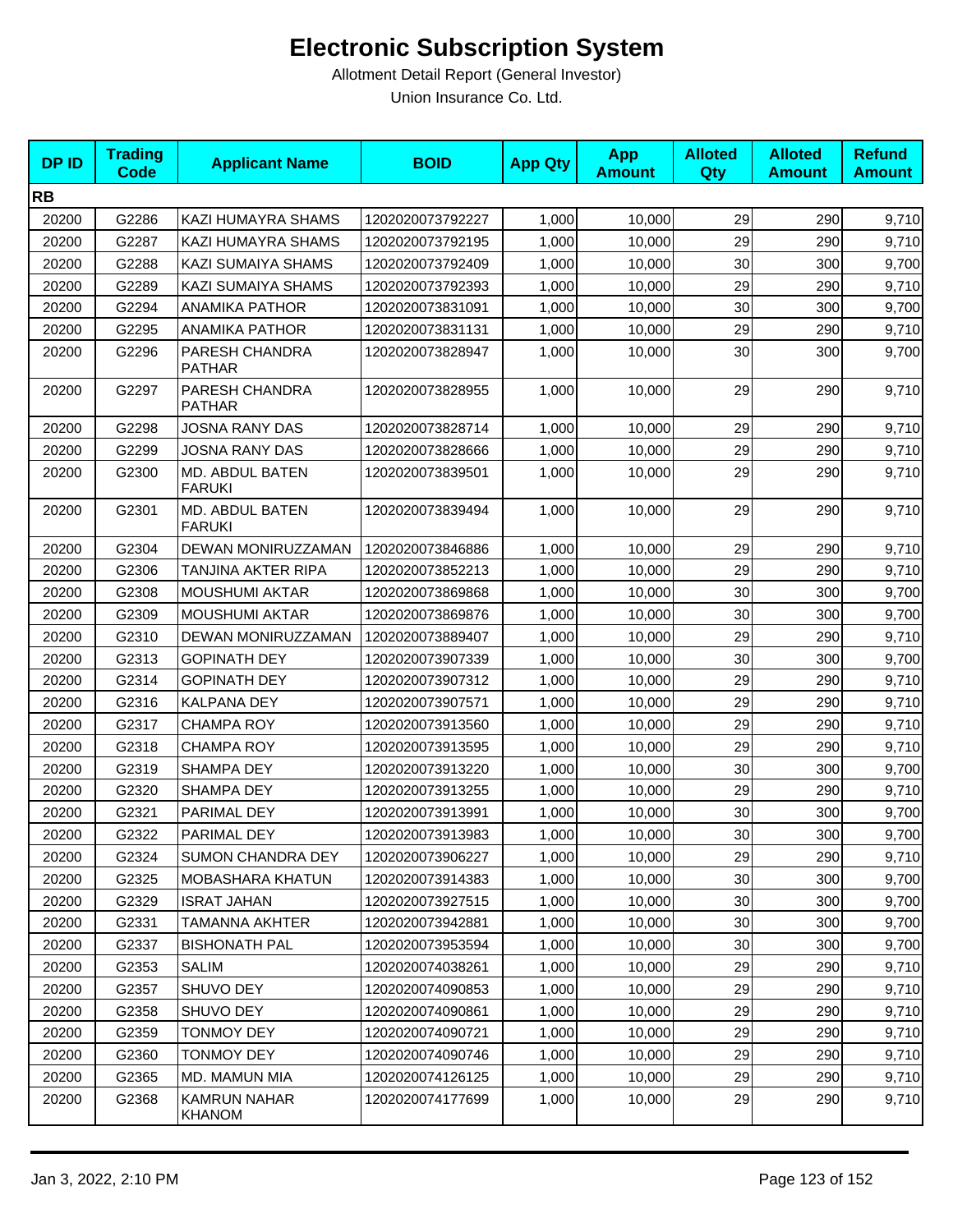| <b>DPID</b> | <b>Trading</b><br><b>Code</b> | <b>Applicant Name</b>                       | <b>BOID</b>      | <b>App Qty</b> | <b>App</b><br><b>Amount</b> | <b>Alloted</b><br>Qty | <b>Alloted</b><br><b>Amount</b> | <b>Refund</b><br><b>Amount</b> |
|-------------|-------------------------------|---------------------------------------------|------------------|----------------|-----------------------------|-----------------------|---------------------------------|--------------------------------|
| <b>RB</b>   |                               |                                             |                  |                |                             |                       |                                 |                                |
| 20200       | G2369                         | <b>KAMRUN NAHAR</b><br><b>KHANOM</b>        | 1202020074177664 | 1,000          | 10,000                      | 30                    | 300                             | 9,700                          |
| 20200       | 15093                         | <b>FAIRUZ HOSSAIN</b>                       | 1202020072178764 | 1,000          | 10,000                      | 29                    | 290                             | 9,710                          |
| 20200       | i5095                         | <b>SALMA ALAM</b>                           | 1202020072206056 | 1,000          | 10,000                      | 29                    | 290                             | 9,710                          |
| 20200       | i5096                         | <b>SHAMSUN NAHAR</b>                        | 1202020072205631 | 1,000          | 10,000                      | 29                    | 290                             | 9,710                          |
| 20200       | i5097                         | <b>SHAMSUN NAHAR</b>                        | 1202020072205704 | 1,000          | 10,000                      | 29                    | 290                             | 9,710                          |
| 20200       | i5098                         | MD. ARAFAT ALAM<br><b>SARKER</b>            | 1202020072200926 | 1,000          | 10,000                      | 30                    | 300                             | 9,700                          |
| 20200       | i5099                         | MD. AYUB                                    | 1202020072205971 | 1,000          | 10,000                      | 29                    | 290                             | 9,710                          |
| 20200       | i5100                         | NUSRAT ZERIN USHA                           | 1202020072200901 | 1,000          | 10,000                      | 29                    | 290                             | 9,710                          |
| 20200       | i5102                         | MOSTAFA MAHMUD                              | 1202020072223247 | 1,000          | 10,000                      | 30                    | 300                             | 9,700                          |
| 20200       | i5109                         | <b>JUBAYER AHMED</b>                        | 1202020072251464 | 1,000          | 10,000                      | 29                    | 290                             | 9,710                          |
| 20200       | i5114                         | <b>MD. JAMAL UDDIN</b>                      | 1202020072304711 | 1,000          | 10,000                      | 29                    | 290                             | 9,710                          |
| 20200       | 15115                         | MONOWARA BEGUM                              | 1202020072304548 | 1,000          | 10,000                      | 29                    | 290                             | 9,710                          |
| 20200       | i5117                         | <b>MST. KOHINOOR AKTER</b>                  | 1202020072375221 | 1,000          | 10,000                      | 30                    | 300                             | 9,700                          |
| 20200       | 15118                         | MOHAMMAD KURBAN ALI                         | 1202020072372847 | 1,000          | 10,000                      | 30                    | 300                             | 9,700                          |
| 20200       | A3798                         | <b>KHURSHID HOSSAIN</b><br><b>CHOWDHURY</b> | 1202020064977405 | 1,000          | 10,000                      | 29                    | 290                             | 9,710                          |
| 20200       | A3804                         | <b>MD. JASIM UDDIN</b>                      | 1202020007911331 | 1,000          | 10,000                      | 30                    | 300                             | 9,700                          |
| 20200       | A3805                         | MR.MD. JASIM UDDIN                          | 1202020004233648 | 1,000          | 10,000                      | 29                    | 290                             | 9,710                          |
| 20200       | B4071                         | <b>ANI SAHA</b>                             | 1202020054160738 | 1,000          | 10,000                      | 29                    | 290                             | 9,710                          |
| 20200       | B4074                         | <b>AKBAR HOSSAIN</b>                        | 1202020054154821 | 1,000          | 10,000                      | 29                    | 290                             | 9,710                          |
| 20200       | B4075                         | AKBAR HOSSAIN                               | 1202020054155966 | 1,000          | 10,000                      | 29                    | 290                             | 9,710                          |
| 20200       | B4087                         | <b>SEMA SARKAR</b>                          | 1202020054191338 | 1,000          | 10,000                      | 30                    | 300                             | 9,700                          |
| 20200       | B4099                         | <b>ITHAR HOSSAIN MRIDHA</b>                 | 1202020054153255 | 1,000          | 10,000                      | 29                    | 290                             | 9,710                          |
| 20200       | B4100                         | <b>ITHAR HOSSAIN MRIDHA</b>                 | 1202020054153560 | 1,000          | 10,000                      | 30                    | 300                             | 9,700                          |
| 20200       | B4276                         | SHUBHRA DHAR                                | 1202020054408434 | 1,000          | 10,000                      | 29                    | 290                             | 9,710                          |
| 20200       | B4316                         | TASLIMA AKHTER                              | 1202020054423586 | 1,000          | 10,000                      | 29                    | 290                             | 9,710                          |
| 20200       | B8434                         | <b>DIZON PAUL</b>                           | 1202020058031298 | 1,000          | 10,000                      | 30                    | 300                             | 9,700                          |
| 20200       | B8472                         | TAPAN KUMAR CHANDA                          | 1202020058044173 | 1,000          | 10,000                      | 29                    | 290                             | 9,710                          |
| 20200       | B8474                         | <b>JAKIR HOSAIN</b>                         | 1202020058046255 | 1,000          | 10,000                      | 29                    | 290                             | 9,710                          |
| 20200       | B8558                         | MD. AMZAD HOSSAIN                           | 1202020058170400 | 1,000          | 10,000                      | 30                    | 300                             | 9,700                          |
| 20200       | B8606                         | <b>POLY AKTER</b>                           | 1202020058332649 | 1,000          | 10,000                      | 30                    | 300                             | 9,700                          |
| 20200       | B8619                         | S. M. MORSHED                               | 1202020058656238 | 1,000          | 10,000                      | 29                    | 290                             | 9,710                          |
| 20200       | B8621                         | <b>GITA RANI PAUL</b>                       | 1202020059117055 | 1,000          | 10,000                      | 30                    | 300                             | 9,700                          |
| 20200       | B8622                         | <b>GITA RANI PAUL</b>                       | 1202020059117170 | 1,000          | 10,000                      | 29                    | 290                             | 9,710                          |
| 20200       | B8627                         | <b>RUMA BEGUM</b>                           | 1202020059827312 | 1,000          | 10,000                      | 30                    | 300                             | 9,700                          |
| 20200       | B8628                         | <b>RUMA BEGUM</b>                           | 1202020059827347 | 1,000          | 10,000                      | 29                    | 290                             | 9,710                          |
| 20200       | B8630                         | <b>JILANI SHIKDER</b>                       | 1202020059830623 | 1,000          | 10,000                      | 29                    | 290                             | 9,710                          |
| 20200       | B8638                         | <b>LAILY BEGUM</b>                          | 1202020059897637 | 1,000          | 10,000                      | 30                    | 300                             | 9,700                          |
| 20200       | B8640                         | MD. MAHABUR MRIDHA                          | 1202020059828341 | 1,000          | 10,000                      | 29                    | 290                             | 9,710                          |
| 20200       | B8641                         | <b>SELIMA BEGUM</b>                         | 1202020059829073 | 1,000          | 10,000                      | 30                    | 300                             | 9,700                          |
| 20200       | B8645                         | ALEYA BEGUM                                 | 1202020059897447 | 1,000          | 10,000                      | 29                    | 290                             | 9,710                          |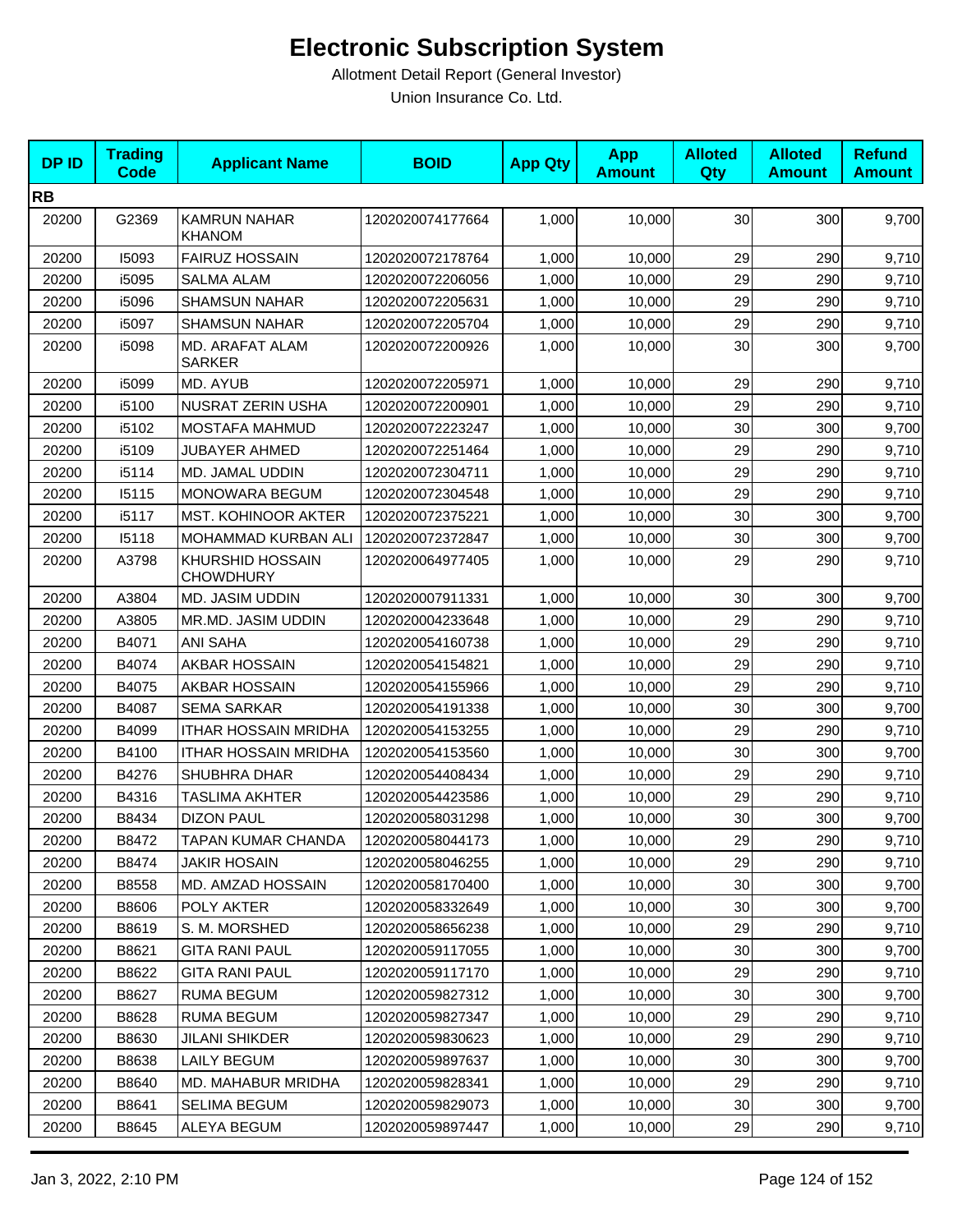| <b>DPID</b> | <b>Trading</b><br><b>Code</b> | <b>Applicant Name</b>                   | <b>BOID</b>      | <b>App Qty</b> | <b>App</b><br><b>Amount</b> | <b>Alloted</b><br><b>Qty</b> | <b>Alloted</b><br><b>Amount</b> | <b>Refund</b><br><b>Amount</b> |
|-------------|-------------------------------|-----------------------------------------|------------------|----------------|-----------------------------|------------------------------|---------------------------------|--------------------------------|
| <b>RB</b>   |                               |                                         |                  |                |                             |                              |                                 |                                |
| 20200       | B8649                         | <b>SUFIA BEGUM</b>                      | 1202020059830301 | 1,000          | 10,000                      | 29                           | 290                             | 9,710                          |
| 20200       | B8651                         | SHAHRIAR RAHMAN                         | 1202020059831066 | 1,000          | 10,000                      | 29                           | 290                             | 9,710                          |
| 20200       | D1284                         | JHOLEAKA AKTER                          | 1202020052939197 | 1,000          | 10,000                      | 30                           | 300                             | 9,700                          |
| 20200       | D1313                         | <b>JHOLEAKA AKTER</b>                   | 1202020052941371 | 1,000          | 10,000                      | 29                           | 290                             | 9,710                          |
| 20200       | D1330                         | MD IMTIAZ AHAMED                        | 1202020053063083 | 1,000          | 10,000                      | 29                           | 290                             | 9,710                          |
| 20200       | D1332                         | AMIT KUMAR SAHA                         | 1202020053066135 | 1,000          | 10,000                      | 29                           | 290                             | 9,710                          |
| 20200       | D1357                         | <b>UPANANDA DAS</b>                     | 1202020053124130 | 1,000          | 10,000                      | 29                           | 290                             | 9,710                          |
| 20200       | D1363                         | ANJANA RANI SAHA                        | 1202020053128337 | 1,000          | 10,000                      | 29                           | 290                             | 9,710                          |
| 20200       | D1364                         | <b>MONI LAL SAHA</b>                    | 1202020053238940 | 1,000          | 10,000                      | 30                           | 300                             | 9,700                          |
| 20200       | D1393                         | <b>MD SHAH ALAM</b><br><b>MOJUMDER</b>  | 1202020053273029 | 1,000          | 10,000                      | 30                           | 300                             | 9,700                          |
| 20200       | D1394                         | <b>MD SHAHABUDDIN</b><br><b>PATOARY</b> | 1202020053274502 | 1,000          | 10,000                      | 29                           | 290                             | 9,710                          |
| 20200       | D1397                         | <b>NARGIS BEGUM</b>                     | 1202020053278048 | 1,000          | 10,000                      | 29                           | 290                             | 9,710                          |
| 20200       | c3641                         | NAZMUL ALAM RIPON                       | 1202020068580371 | 1,000          | 10,000                      | 29                           | 290                             | 9,710                          |
| 20200       | C3662                         | <b>MD. SHAKIL HOSSAIN</b>               | 1202020069198950 | 1,000          | 10,000                      | 29                           | 290                             | 9,710                          |
| 20200       | C3672                         | <b>MAHMUDUL HAQ</b>                     | 1202020069303679 | 1,000          | 10,000                      | 30                           | 300                             | 9,700                          |
| 20200       | F1035                         | MD. RUBEL MIA                           | 1202020046721358 | 1,000          | 10,000                      | 30                           | 300                             | 9,700                          |
| 20200       | F1036                         | MD. RUBEL MIA                           | 1202020046721647 | 1,000          | 10,000                      | 29                           | 290                             | 9,710                          |
| 20200       | F1076                         | <b>LOKMAN</b>                           | 1202020047111532 | 1,000          | 10,000                      | 30                           | 300                             | 9,700                          |
| 20200       | F1077                         | <b>LOKMAN</b>                           | 1202020047113178 | 1,000          | 10,000                      | 30                           | 300                             | 9,700                          |
| 20200       | F1087                         | <b>FAKRUL ISLAM</b>                     | 1202020047510583 | 1,000          | 10,000                      | 29                           | 290                             | 9,710                          |
| 20200       | F1088                         | <b>FAKRUL ISLAM</b>                     | 1202020047510607 | 1,000          | 10,000                      | 30                           | 300                             | 9,700                          |
| 20200       | F1089                         | SOMA AKTAR                              | 1202020047510615 | 1,000          | 10,000                      | 30                           | 300                             | 9,700                          |
| 20200       | F1090                         | SOMA AKTAR                              | 1202020047510524 | 1,000          | 10,000                      | 29                           | 290                             | 9,710                          |
| 20200       | F1091                         | SYED ASIFUR RAHMAN                      | 1202020047510532 | 1,000          | 10,000                      | 29                           | 290                             | 9,710                          |
| 20200       | F1092                         | SYED ASIFUR RAHMAN                      | 1202020047510540 | 1,000          | 10,000                      | 30                           | 300                             | 9,700                          |
| 20200       | F1273                         | MD. MORSHED ALI                         | 1202020048504329 | 1,000          | 10,000                      | 29                           | 290                             | 9,710                          |
| 20200       | F1275                         | <b>SAKERA SAYED</b>                     | 1202020048504717 | 1,000          | 10,000                      | 29                           | 290                             | 9,710                          |
| 20200       | F1293                         | MD. JAMSED                              | 1202020048537854 | 1,000          | 10,000                      | 29                           | 290                             | 9,710                          |
| 20200       | F1350                         | <b>FARIDA RAHMAN</b>                    | 1202020048739842 | 1,000          | 10,000                      | 29                           | 290                             | 9,710                          |
| 20200       | i1182                         | <b>MOHIT AZAM</b>                       | 1202020055048754 | 1,000          | 10,000                      | 29                           | 290                             | 9,710                          |
| 20200       | i1201                         | MD. HAFIJUR RAHAMAN                     | 1202020055093361 | 1,000          | 10,000                      | 29                           | 290                             | 9,710                          |
| 20200       | i1208                         | <b>SWAMPA</b>                           | 1202020055077644 | 1,000          | 10,000                      | 29                           | 290                             | 9,710                          |
| 20200       | i1215                         | <b>JASMINE AKTER</b>                    | 1202020055111556 | 1,000          | 10.000                      | 29                           | 290                             | 9,710                          |
| 20200       | i1263                         | RESHMA KHANOM                           | 1202020055222776 | 1,000          | 10,000                      | 29                           | 290                             | 9,710                          |
| 20200       | 00D56                         | <b>SALIM SARWAR</b>                     | 1202020044016908 | 1,000          | 10,000                      | 29                           | 290                             | 9,710                          |
| 20200       | 00E36                         | <b>KHABIRON BEGUM</b>                   | 1202020043338231 | 1,000          | 10,000                      | 29                           | 290                             | 9,710                          |
| 20200       | 00F30                         | ABANI KUMAR MONDAL                      | 1202020043557362 | 1,000          | 10,000                      | 30                           | 300                             | 9,700                          |
| 20200       | 0b450                         | MD. ALAUDDIN BHUIYA                     | 1202020045145159 | 1,000          | 10,000                      | 30                           | 300                             | 9,700                          |
| 20200       | 0B518                         | SANTUSH CHANDRA<br>SAHA                 | 1202020045264002 | 1,000          | 10,000                      | 29                           | 290                             | 9,710                          |
| 20200       | 0B666                         | MAHMUD BIN ALAM                         | 1202020045551136 | 1,000          | 10,000                      | 30 <sub>o</sub>              | 300                             | 9,700                          |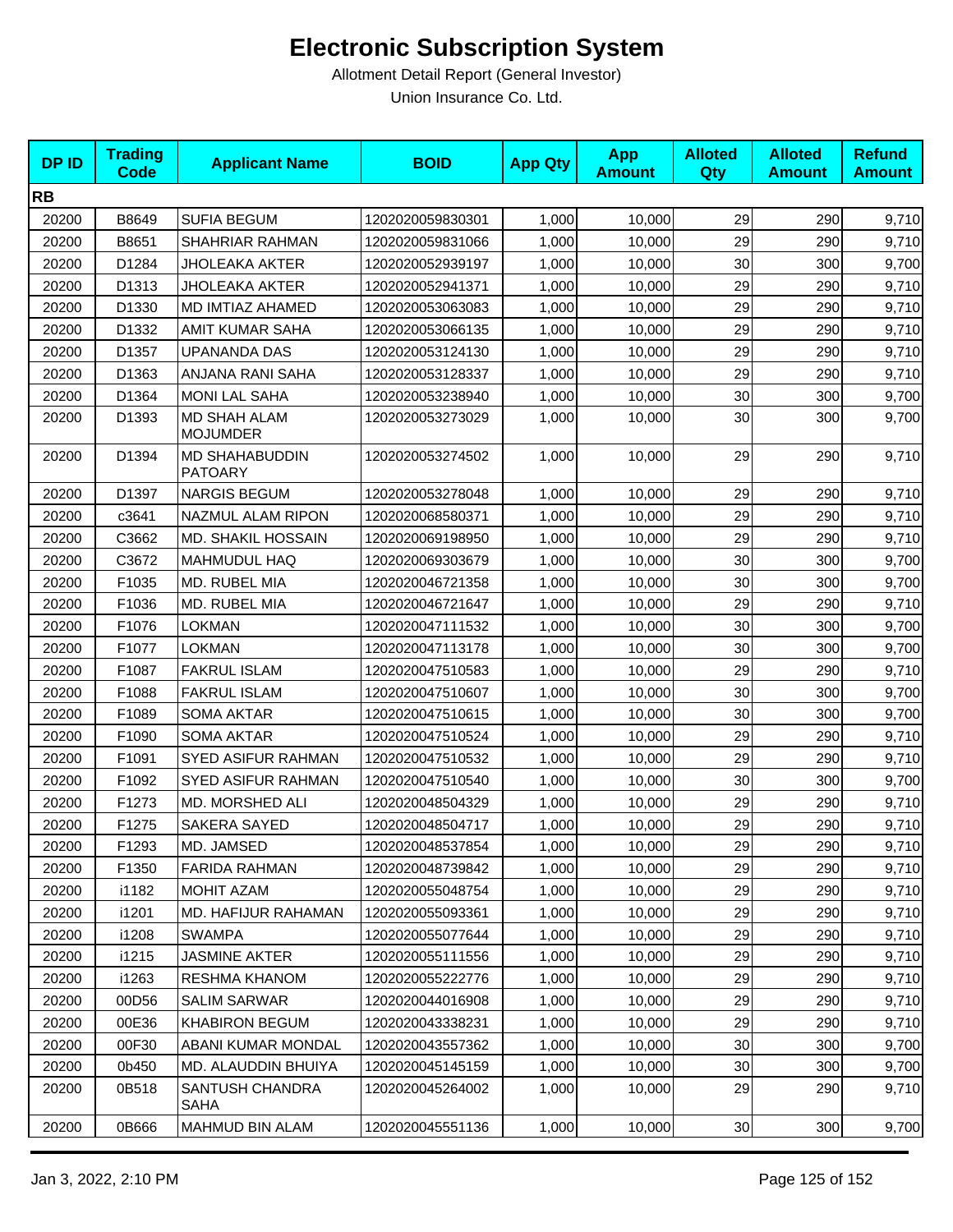| <b>DPID</b> | <b>Trading</b><br><b>Code</b> | <b>Applicant Name</b>                   | <b>BOID</b>      | <b>App Qty</b> | <b>App</b><br><b>Amount</b> | <b>Alloted</b><br>Qty | <b>Alloted</b><br><b>Amount</b> | <b>Refund</b><br><b>Amount</b> |
|-------------|-------------------------------|-----------------------------------------|------------------|----------------|-----------------------------|-----------------------|---------------------------------|--------------------------------|
| <b>RB</b>   |                               |                                         |                  |                |                             |                       |                                 |                                |
| 20200       | 0B672                         | <b>SUJIT KUMAR MODAK</b>                | 1202020045909398 | 1,000          | 10,000                      | 30                    | 300                             | 9,700                          |
| 20200       | 0B677                         | <b>KHANDAKER JOSIM</b><br><b>UDDIN</b>  | 1202020046075504 | 1,000          | 10,000                      | 30                    | 300                             | 9,700                          |
| 20200       | 0B769                         | MD. JAHANGIR MRIDHA                     | 1202020046385850 | 1,000          | 10,000                      | 29                    | 290                             | 9,710                          |
| 20200       | 0B772                         | <b>MUKTA AKTERY</b>                     | 1202020046429104 | 1,000          | 10,000                      | 30                    | 300                             | 9,700                          |
| 20200       | 0G852                         | MD. MEHEDI HASAN                        | 1202020062044893 | 1,000          | 10,000                      | 29                    | 290                             | 9,710                          |
| 20200       | 0G862                         | <b>HALIMA AKTHER</b>                    | 1202020062078842 | 1,000          | 10,000                      | 29                    | 290                             | 9,710                          |
| 20200       | 0G863                         | <b>HALIMA AKTHER</b>                    | 1202020062078850 | 1,000          | 10,000                      | 29                    | 290                             | 9,710                          |
| 20200       | 0G894                         | <b>MD.ANOWAR HOSSAIN</b>                | 1202020062252939 | 1,000          | 10,000                      | 30                    | 300                             | 9,700                          |
| 20200       | G2390                         | SANJOY KUMER BISWAS                     | 1202020074356801 | 1,000          | 10,000                      | 29                    | 290                             | 9,710                          |
| 20200       | 11004                         | MD. ZAHIRUL ISLAM                       | 1202020054532368 | 1,000          | 10,000                      | 29                    | 290                             | 9,710                          |
| 20200       | 11006                         | MD. ABUL BASHAR<br><b>MOLLA</b>         | 1202020054641439 | 1.000          | 10.000                      | 29                    | 290                             | 9,710                          |
| 20200       | 14688                         | MD. MAHBUB                              | 1202020065033897 | 1,000          | 10,000                      | 29                    | 290                             | 9,710                          |
| 20200       | D4728                         | MD. MOHSIN MUNSHI                       | 1202020067190861 | 1,000          | 10,000                      | 29                    | 290                             | 9,710                          |
| 20200       | D4757                         | <b>GOUTAM MONDOL</b>                    | 1202020067752960 | 1,000          | 10,000                      | 29                    | 290                             | 9,710                          |
| 20200       | G2203                         | MUKUL RAHMAN                            | 1202020073505244 | 1,000          | 10,000                      | 29                    | 290                             | 9,710                          |
| 20200       | G2315                         | <b>KALPANA DEY</b>                      | 1202020073907561 | 1,000          | 10,000                      | 29                    | 290                             | 9,710                          |
| 20200       | i5101                         | MOSTAFA MAHMUD                          | 1202020072223212 | 1,000          | 10,000                      | 29                    | 290                             | 9,710                          |
| 20200       | B4077                         | AHMED SHAKIB RAIHAN<br><b>CHOWDHURY</b> | 1202020054168030 | 1,000          | 10,000                      | 30                    | 300                             | 9,700                          |
| 20200       | B4082                         | MD. SHAFIQUL ISLAM<br><b>AKASH</b>      | 1202020054168065 | 1,000          | 10,000                      | 30                    | 300                             | 9,700                          |
| 20200       | B4088                         | <b>SEMA SARKAR</b>                      | 1202020054193401 | 1,000          | 10,000                      | 30                    | 300                             | 9,700                          |
| 20200       | B4191                         | <b>NELI SAHA</b>                        | 1202020054224690 | 1,000          | 10,000                      | 29                    | 290                             | 9,710                          |
| 20200       | B4277                         | <b>SHUBHRA DHAR</b>                     | 1202020054408881 | 1,000          | 10,000                      | 29                    | 290                             | 9,710                          |
| 20200       | B8473                         | JAKIR HOSAIN                            | 1202020058045898 | 1,000          | 10,000                      | 29                    | 290                             | 9,710                          |
| 20200       | B8475                         | <b>MD SARJAHAN</b>                      | 1202020058046809 | 1,000          | 10,000                      | 30                    | 300                             | 9,700                          |
| 20200       | B8476                         | MD. SARJAHAN                            | 1202020058046991 | 1,000          | 10,000                      | 29                    | 290                             | 9,710                          |
| 20200       | B8554                         | MST. TANIYA PARVIN                      | 1202020058170189 | 1,000          | 10,000                      | 30 <sub>o</sub>       | 300                             | 9,700                          |
| 20200       | B8585                         | MST. SHAHANARA<br><b>BEGUM</b>          | 1202020058304539 | 1,000          | 10,000                      | 30                    | 300                             | 9,700                          |
| 20200       | B8605                         | POLY AKTER                              | 1202020058332566 | 1,000          | 10,000                      | 29                    | 290                             | 9,710                          |
| 20200       | B8643                         | <b>HAOWA BEGUM</b>                      | 1202020059828962 | 1,000          | 10,000                      | 29                    | 290                             | 9,710                          |
| 20200       | B8646                         | MUSHARRAF MOLLAH                        | 1202020059897222 | 1,000          | 10,000                      | 30                    | 300                             | 9,700                          |
| 20200       | B8650                         | <b>SUFIA BEGUM</b>                      | 1202020059830524 | 1,000          | 10,000                      | 30                    | 300                             | 9,700                          |
| 20200       | B8652                         | SHAHRAR RAHMAN                          | 1202020059831213 | 1,000          | 10,000                      | 30                    | 300                             | 9,700                          |
| 20200       | D1395                         | MD.KHORSHED ALAM                        | 1202020053275384 | 1,000          | 10,000                      | 30                    | 300                             | 9,700                          |
| 20200       | D1396                         | <b>NARGIS BEGUM</b>                     | 1202020053275713 | 1,000          | 10,000                      | 29                    | 290                             | 9,710                          |
| 20200       | D1406                         | <b>GETA SAHA</b>                        | 1202020053361663 | 1,000          | 10,000                      | 29                    | 290                             | 9,710                          |
| 20200       | D1428                         | <b>MD. JAKIR HOSSAIN</b>                | 1202020053417494 | 1,000          | 10,000                      | 30                    | 300                             | 9,700                          |
| 20200       | D1429                         | <b>MD.JAKIR HOSSAIN</b>                 | 1202020053418033 | 1,000          | 10,000                      | 29                    | 290                             | 9,710                          |
| 20200       | D1430                         | AMAR BARDHAN                            | 1202020053419774 | 1,000          | 10,000                      | 29                    | 290                             | 9,710                          |
| 20200       | D1467                         | NADIRA AKTER                            | 1202020053492698 | 1,000          | 10,000                      | 29                    | 290                             | 9,710                          |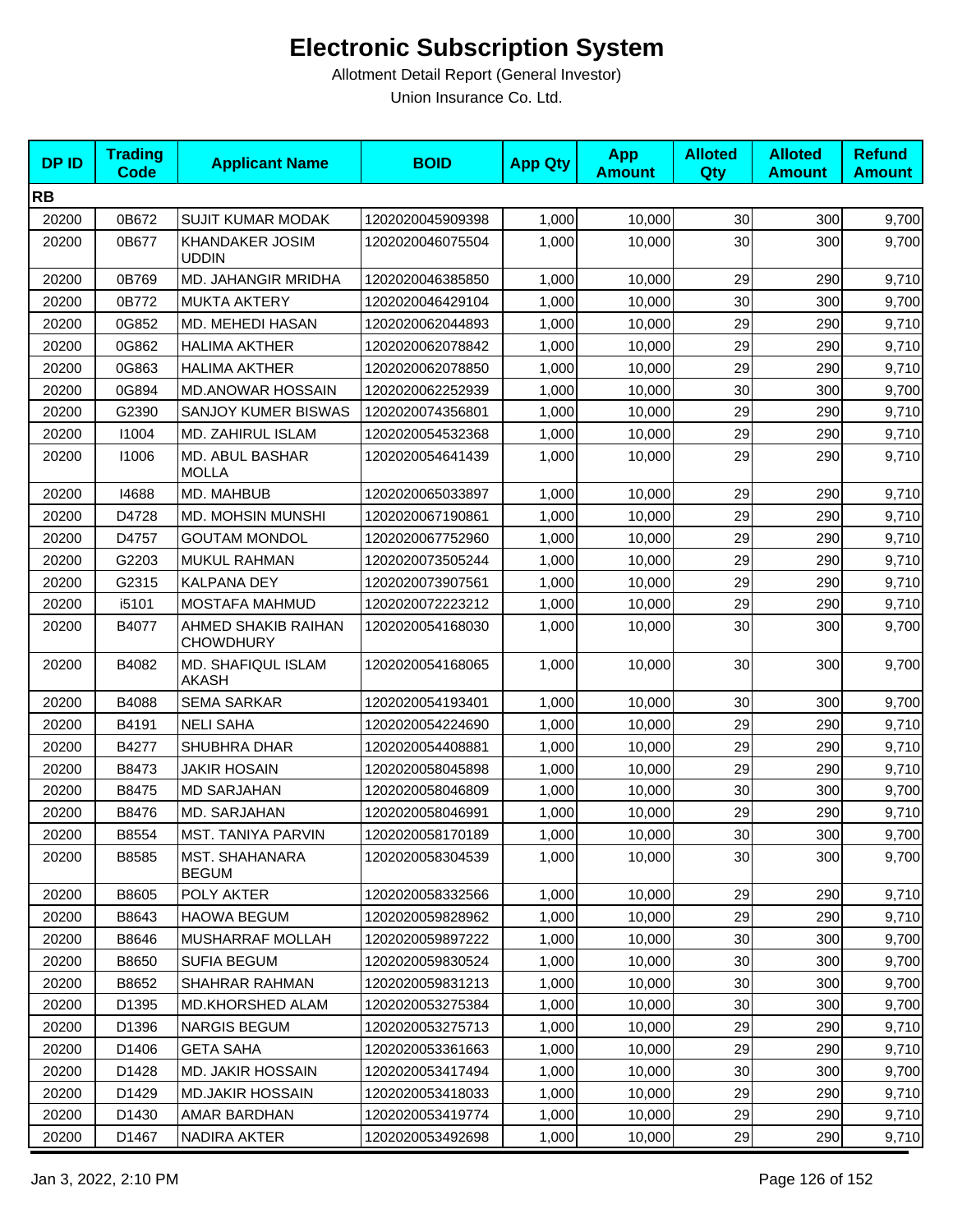| <b>DPID</b> | <b>Trading</b><br><b>Code</b> | <b>Applicant Name</b>                 | <b>BOID</b>      | <b>App Qty</b> | <b>App</b><br><b>Amount</b> | <b>Alloted</b><br>Qty | <b>Alloted</b><br><b>Amount</b> | <b>Refund</b><br><b>Amount</b> |
|-------------|-------------------------------|---------------------------------------|------------------|----------------|-----------------------------|-----------------------|---------------------------------|--------------------------------|
| <b>RB</b>   |                               |                                       |                  |                |                             |                       |                                 |                                |
| 20200       | D1468                         | <b>NADIRA AKTER</b>                   | 1202020053492681 | 1,000          | 10,000                      | 29                    | 290                             | 9,710                          |
| 20200       | D1472                         | <b>SHAHINA AKTER</b>                  | 1202020053518666 | 1,000          | 10,000                      | 29                    | 290                             | 9,710                          |
| 20200       | D1473                         | SHAH REAR KABIR                       | 1202020053521521 | 1,000          | 10,000                      | 29                    | 290                             | 9,710                          |
| 20200       | D1474                         | MD MIZANUR RAHMAN                     | 1202020053521562 | 1,000          | 10,000                      | 29                    | 290                             | 9,710                          |
| 20200       | D1475                         | SHAHINA AKTER                         | 1202020053499649 | 1,000          | 10,000                      | 29                    | 290                             | 9,710                          |
| 20200       | D1476                         | <b>SHAH REAR KABIR</b>                | 1202020053499657 | 1,000          | 10,000                      | 29                    | 290                             | 9,710                          |
| 20200       | D1520                         | <b>AMENA AKTER</b>                    | 1202020053633800 | 1,000          | 10,000                      | 29                    | 290                             | 9,710                          |
| 20200       | D1522                         | MRS. SALEHA BEGUM                     | 1202020053635695 | 1,000          | 10,000                      | 30                    | 300                             | 9,700                          |
| 20200       | F2005                         | MD. MIZANUR RAHMAN                    | 1202020051850730 | 1,000          | 10,000                      | 30                    | 300                             | 9,700                          |
| 20200       | F2095                         | PAROMITA DAS                          | 1202020052947425 | 1,000          | 10,000                      | 30                    | 300                             | 9,700                          |
| 20200       | F2123                         | MD. SAMSUL HAQ HIRA                   | 1202020052596770 | 1,000          | 10,000                      | 29                    | 290                             | 9,710                          |
| 20200       | F2142                         | <b>MEHEDI HASAN</b>                   | 1202020052808949 | 1,000          | 10,000                      | 29                    | 290                             | 9,710                          |
| 20200       | F2143                         | <b>MEHEDI HASAN</b>                   | 1202020052809282 | 1,000          | 10,000                      | 29                    | 290                             | 9,710                          |
| 20200       | F2144                         | <b>MD. SHARIF MIAH</b>                | 1202020052817090 | 1,000          | 10,000                      | 30                    | 300                             | 9,700                          |
| 20200       | F2145                         | <b>MD. SHARIF MIAH</b>                | 1202020052819560 | 1,000          | 10,000                      | 29                    | 290                             | 9,710                          |
| 20200       | F2146                         | MD. MASIDUR RAHMAN                    | 1202020052819587 | 1,000          | 10,000                      | 30                    | 300                             | 9,700                          |
| 20200       | F2147                         | MD. MASIDUR RAHMAN                    | 1202020052820451 | 1,000          | 10,000                      | 29                    | 290                             | 9,710                          |
| 20200       | F2148                         | <b>KANCHON KUMER</b><br><b>SARKER</b> | 1202020052820476 | 1,000          | 10,000                      | 30                    | 300                             | 9,700                          |
| 20200       | F2149                         | <b>KANCHON KUMER</b><br><b>SARKER</b> | 1202020052820492 | 1,000          | 10,000                      | 29                    | 290                             | 9,710                          |
| 20200       | F2157                         | MD. SHAMSUZZOHA                       | 1202020053612702 | 1,000          | 10,000                      | 29                    | 290                             | 9,710                          |
| 20200       | F2164                         | MD. ARIFUL ISLAM                      | 1202020055163717 | 1,000          | 10,000                      | 29                    | 290                             | 9,710                          |
| 20200       | F2165                         | MD. ARIFUL ISLAM                      | 1202020055163974 | 1,000          | 10,000                      | 29                    | 290                             | 9,710                          |
| 20200       | F2166                         | MD. ASRAFUL ISLAM<br><b>SOBUZ</b>     | 1202020055166504 | 1,000          | 10,000                      | 29                    | 290                             | 9,710                          |
| 20200       | F2167                         | MD. ASRAFUL ISLAM<br><b>SOBUZ</b>     | 1202020055167021 | 1,000          | 10,000                      | 30                    | 300                             | 9,700                          |
| 20200       | F2170                         | MD. MEHEDI HASAN                      | 1202020055171806 | 1,000          | 10,000                      | 29                    | 290                             | 9,710                          |
| 20200       | F2171                         | MD. MEHEDI HASAN                      | 1202020055172894 | 1,000          | 10,000                      | 29                    | 290                             | 9,710                          |
| 20200       | F2271                         | MRS. MAHFUJA KHAN                     | 1202020052974889 | 1,000          | 10,000                      | 29                    | 290                             | 9,710                          |
| 20200       | F2338                         | ROKSANA PARVEEN                       | 1202020053291546 | 1,000          | 10,000                      | 30                    | 300                             | 9,700                          |
| 20200       | F2339                         | <b>MD. WOHIDUR RAHMAN</b>             | 1202020053291554 | 1,000          | 10,000                      | 30                    | 300                             | 9,700                          |
| 20200       | i1405                         | <b>MST. MORTUZA ZAMAN</b>             | 1202020055339787 | 1,000          | 10,000                      | 29                    | 290                             | 9,710                          |
| 20200       | i1406                         | <b>MST. MORTUZZA ZAMAN</b>            | 1202020055340121 | 1,000          | 10,000                      | 29                    | 290                             | 9,710                          |
| 20200       | i1513                         | RUMA AKTER MUNA                       | 1202020055622639 | 1,000          | 10,000                      | 30                    | 300                             | 9,700                          |
| 20200       | i1514                         | RUMA AKTER MUNA                       | 1202020055622829 | 1,000          | 10,000                      | 29                    | 290                             | 9,710                          |
| 20200       | i1593                         | MD. ABU TAHER ALI                     | 1202020055586926 | 1,000          | 10,000                      | 30                    | 300                             | 9,700                          |
| 20200       | i1678                         | MD. ANWAR HOSSAIN                     | 1202020055697517 | 1,000          | 10,000                      | 29                    | 290                             | 9,710                          |
| 20200       | i1712                         | <b>MD.MASUD MATUBBER</b>              | 1202020055857764 | 1,000          | 10,000                      | 29                    | 290                             | 9,710                          |
| 20200       | i1269                         | MD. TORAB ALI                         | 1202020055190335 | 1,000          | 10,000                      | 30                    | 300                             | 9,700                          |
| 20200       | i1270                         | MD. TORAB ALI                         | 1202020055190525 | 1,000          | 10,000                      | 29                    | 290                             | 9,710                          |
| 20200       | i1272                         | MD. MOMIN KHAN                        | 1202020055202506 | 1,000          | 10,000                      | 29                    | 290                             | 9,710                          |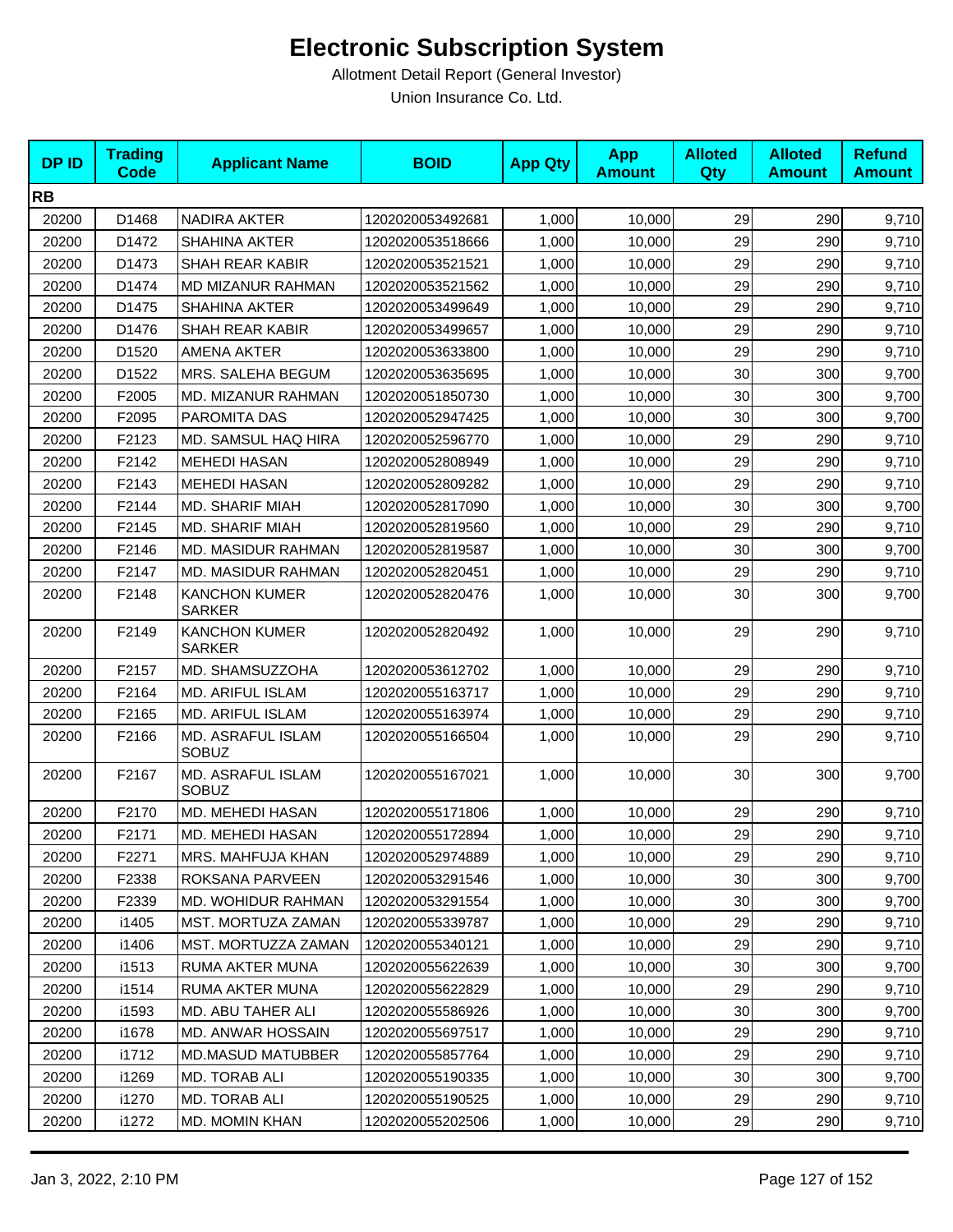| <b>DPID</b> | <b>Trading</b><br><b>Code</b> | <b>Applicant Name</b>                    | <b>BOID</b>      | <b>App Qty</b> | <b>App</b><br><b>Amount</b> | <b>Alloted</b><br><b>Qty</b> | <b>Alloted</b><br><b>Amount</b> | <b>Refund</b><br><b>Amount</b> |
|-------------|-------------------------------|------------------------------------------|------------------|----------------|-----------------------------|------------------------------|---------------------------------|--------------------------------|
| <b>RB</b>   |                               |                                          |                  |                |                             |                              |                                 |                                |
| 20200       | i1280                         | MD. YAKUB ALI                            | 1202020055212206 | 1,000          | 10,000                      | 30                           | 300                             | 9,700                          |
| 20200       | i1285                         | MRS. SHOBHA BEGUM                        | 1202020055228880 | 1,000          | 10,000                      | 30                           | 300                             | 9,700                          |
| 20200       | i1286                         | MRS. SHOBHA BEGUM                        | 1202020055229231 | 1,000          | 10,000                      | 30                           | 300                             | 9,700                          |
| 20200       | i1289                         | <b>MAINA BEGUM</b>                       | 1202020055230913 | 1,000          | 10,000                      | 29                           | 290                             | 9,710                          |
| 20200       | i1290                         | <b>MAINA BEGUM</b>                       | 1202020055230921 | 1,000          | 10,000                      | 29                           | 290                             | 9,710                          |
| 20200       | i1293                         | <b>SHAPNA KHANOM</b>                     | 1202020055313255 | 1,000          | 10.000                      | 30                           | 300                             | 9,700                          |
| 20200       | i1294                         | SHAPNA KHANOM                            | 1202020055313560 | 1,000          | 10,000                      | 29                           | 290                             | 9,710                          |
| 20200       | i1335                         | MD. JASHIM UDDIN                         | 1202020055315396 | 1,000          | 10,000                      | 29                           | 290                             | 9,710                          |
| 20200       | B1595                         | MD. WAZED ALI                            | 1202020049216144 | 1,000          | 10,000                      | 29                           | 290                             | 9,710                          |
| 20200       | B1596                         | MD. WAZED ALI                            | 1202020049217941 | 1,000          | 10,000                      | 29                           | 290                             | 9,710                          |
| 20200       | B1599                         | MD. ABDUR RASHID<br>SARKAR               | 1202020049224332 | 1,000          | 10,000                      | 29                           | 290                             | 9,710                          |
| 20200       | B1609                         | MD. PARVEZ                               | 1202020049655052 | 1,000          | 10,000                      | 29                           | 290                             | 9,710                          |
| 20200       | B1617                         | MD. SHAHIDULLAH<br><b>KHISAR</b>         | 1202020049645146 | 1,000          | 10,000                      | 29                           | 290                             | 9,710                          |
| 20200       | B1619                         | <b>BASUDAB MIRDHA</b>                    | 1202020050734996 | 1,000          | 10,000                      | 29                           | 290                             | 9,710                          |
| 20200       | B1659                         | <b>MST. SALEMA BEGUM</b>                 | 1202020049349309 | 1,000          | 10,000                      | 30                           | 300                             | 9,700                          |
| 20200       | B1727                         | ABDULLAH AL MAMUN                        | 1202020049699116 | 1,000          | 10,000                      | 29                           | 290                             | 9,710                          |
| 20200       | B6920                         | <b>HARUN</b>                             | 1202020060061641 | 1,000          | 10,000                      | 29                           | 290                             | 9,710                          |
| 20200       | B6921                         | <b>HARUN</b>                             | 1202020060061882 | 1,000          | 10,000                      | 29                           | 290                             | 9,710                          |
| 20200       | B6938                         | MD. JUWEL KHAN                           | 1202020060071151 | 1,000          | 10,000                      | 29                           | 290                             | 9,710                          |
| 20200       | B6942                         | MD. WALI ULLAH JUNAED                    | 1202020060066660 | 1,000          | 10,000                      | 29                           | 290                             | 9,710                          |
| 20200       | B6952                         | MD. LOKMAN HOSSAIN                       | 1202020060090881 | 1,000          | 10,000                      | 29                           | 290                             | 9,710                          |
| 20200       | B6981                         | <b>ANOWARA AKTER</b><br><b>CHOWDHURY</b> | 1202020060157249 | 1,000          | 10,000                      | 29                           | 290                             | 9,710                          |
| 20200       | B6983                         | NARAYAN CHANDHAR<br><b>SUTRADHAR</b>     | 1202020060156999 | 1,000          | 10,000                      | 29                           | 290                             | 9,710                          |
| 20200       | B6987                         | <b>MAMTA RANI</b>                        | 1202020060159304 | 1,000          | 10,000                      | 30                           | 300                             | 9,700                          |
| 20200       | B7000                         | <b>TAHERA KHATUN</b>                     | 1202020056876394 | 1,000          | 10,000                      | 29                           | 290                             | 9,710                          |
| 20200       | B7006                         | PITU KAZI                                | 1202020056841349 | 1,000          | 10,000                      | 30 <sup>1</sup>              | 300                             | 9,700                          |
| 20200       | B7074                         | MST. KOLSOM AKTER                        | 1202020057023303 | 1,000          | 10,000                      | 29                           | 290                             | 9,710                          |
| 20200       | B7138                         | NIRMAL CHANDRA PAL                       | 1202020057197365 | 1,000          | 10,000                      | 30                           | 300                             | 9,700                          |
| 20200       | B7139                         | PADMA RANI GHOSH                         | 1202020057198394 | 1,000          | 10,000                      | 30                           | 300                             | 9,700                          |
| 20200       | B7140                         | CHAYA RANI PAUL                          | 1202020057199257 | 1,000          | 10,000                      | 29                           | 290                             | 9,710                          |
| 20200       | B7161                         | MD.JAMAL MIA                             | 1202020057158922 | 1,000          | 10,000                      | 30 <sub>0</sub>              | 300                             | 9,700                          |
| 20200       | B7162                         | MST. SALEHA BEGUM                        | 1202020057159116 | 1,000          | 10,000                      | 29                           | 290                             | 9,710                          |
| 20200       | C <sub>2805</sub>             | <b>NAZROL ISLAM</b><br><b>CHOWDURY</b>   | 1202020060354721 | 1,000          | 10,000                      | 30 <sub>0</sub>              | 300                             | 9,700                          |
| 20200       | C2809                         | SYEDA SUBORNA<br><b>ANOWAR</b>           | 1202020060354341 | 1,000          | 10,000                      | 30 <sub>1</sub>              | 300                             | 9,700                          |
| 20200       | C2867                         | <b>RAFIQUL</b>                           | 1202020060651349 | 1,000          | 10,000                      | 29                           | 290                             | 9,710                          |
| 20200       | C2881                         | MD. SELIM REZA                           | 1202020060652300 | 1,000          | 10,000                      | 29                           | 290                             | 9,710                          |
| 20200       | C3081                         | MOHAMMED JAMAL<br><b>HOSSAIN</b>         | 1202020061038793 | 1,000          | 10,000                      | 29                           | 290                             | 9,710                          |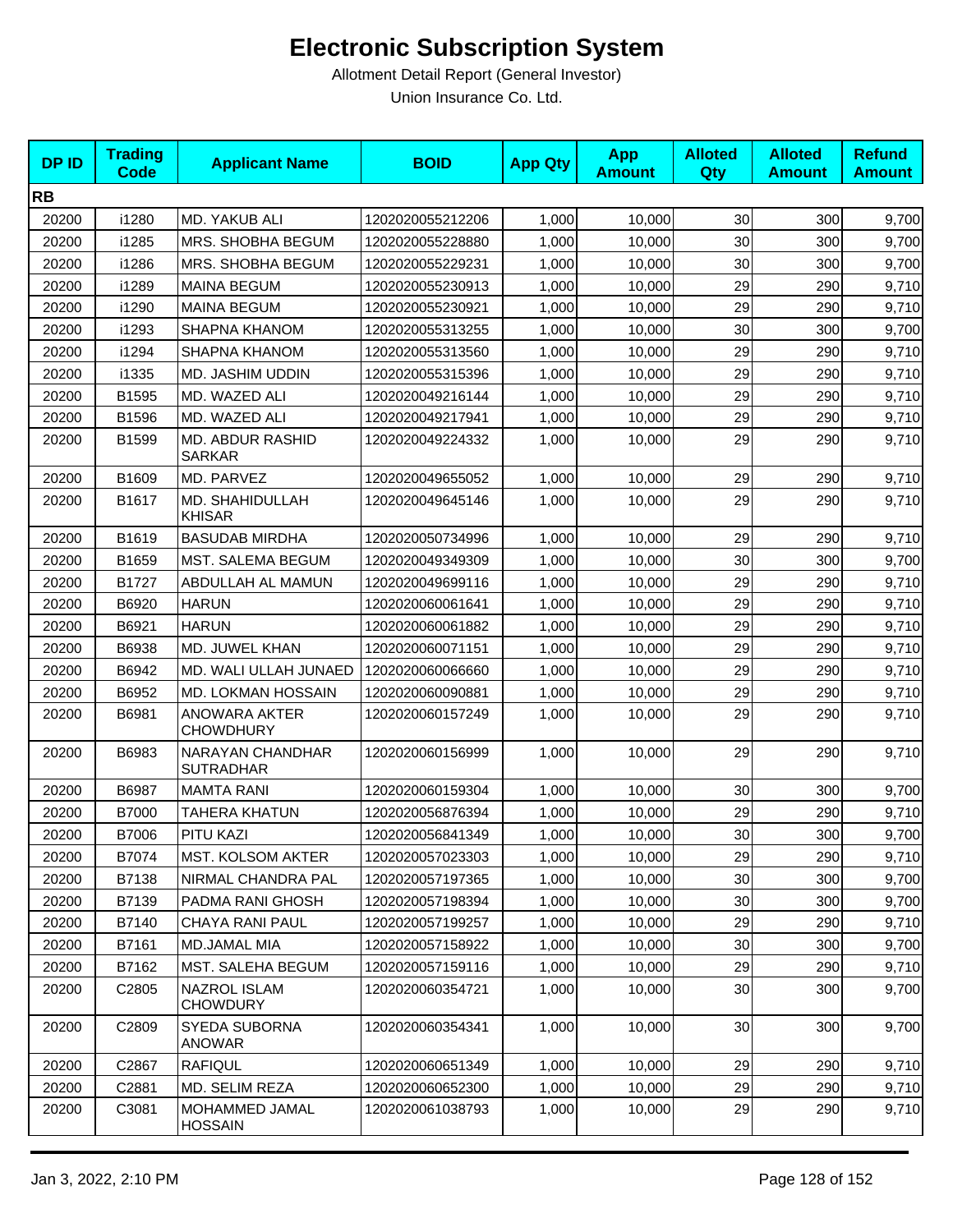| <b>DPID</b> | <b>Trading</b><br><b>Code</b> | <b>Applicant Name</b>               | <b>BOID</b>      | <b>App Qty</b> | <b>App</b><br><b>Amount</b> | <b>Alloted</b><br>Qty | <b>Alloted</b><br><b>Amount</b> | <b>Refund</b><br><b>Amount</b> |
|-------------|-------------------------------|-------------------------------------|------------------|----------------|-----------------------------|-----------------------|---------------------------------|--------------------------------|
| <b>RB</b>   |                               |                                     |                  |                |                             |                       |                                 |                                |
| 20200       | C3086                         | <b>HALIMA AKTER</b>                 | 1202020061039000 | 1,000          | 10,000                      | 29                    | 290                             | 9,710                          |
| 20200       | D3945                         | MD. SHAHADAT HOSSAIN                | 1202020060299837 | 1,000          | 10,000                      | 29                    | 290                             | 9,710                          |
| 20200       | D3946                         | MD. SHAHADAT HOSSAIN                | 1202020060299224 | 1,000          | 10,000                      | 29                    | 290                             | 9,710                          |
| 20200       | D3947                         | MD. JONY                            | 1202020060299307 | 1,000          | 10,000                      | 29                    | 290                             | 9,710                          |
| 20200       | D3949                         | SHANAZ                              | 1202020060299168 | 1,000          | 10,000                      | 29                    | 290                             | 9,710                          |
| 20200       | D3950                         | <b>SHANAZ</b>                       | 1202020060306732 | 1,000          | 10,000                      | 29                    | 290                             | 9,710                          |
| 20200       | D3951                         | <b>SULTANA</b>                      | 1202020060305556 | 1,000          | 10,000                      | 29                    | 290                             | 9,710                          |
| 20200       | D3952                         | <b>SULTANA</b>                      | 1202020060304816 | 1,000          | 10,000                      | 29                    | 290                             | 9,710                          |
| 20200       | D3953                         | KAZI SHERAJUL HAQUE                 | 1202020060306229 | 1,000          | 10,000                      | 30                    | 300                             | 9,700                          |
| 20200       | D3954                         | KAZI SHERAJUL HAQUE                 | 1202020060305513 | 1,000          | 10,000                      | 30                    | 300                             | 9,700                          |
| 20200       | D3955                         | <b>ABDUL MALEK</b>                  | 1202020060852747 | 1,000          | 10,000                      | 29                    | 290                             | 9,710                          |
| 20200       | D3956                         | <b>ABDUL MALEK</b>                  | 1202020060852549 | 1,000          | 10,000                      | 30                    | 300                             | 9,700                          |
| 20200       | D3957                         | MD. ZAMIR                           | 1202020060851694 | 1,000          | 10,000                      | 30                    | 300                             | 9,700                          |
| 20200       | D3958                         | MD. ZAMIR                           | 1202020060851587 | 1,000          | 10,000                      | 30                    | 300                             | 9,700                          |
| 20200       | G1282                         | <b>JANNATUL FERDOUS</b>             | 1202020066053106 | 1,000          | 10,000                      | 29                    | 290                             | 9,710                          |
| 20200       | G1291                         | DEBABRATA DAS                       | 1202020066145451 | 1,000          | 10,000                      | 30                    | 300                             | 9,700                          |
| 20200       | G1297                         | ZAHRAH TASNIA AHMED                 | 1202020066364331 | 1,000          | 10,000                      | 30                    | 300                             | 9,700                          |
| 20200       | G1298                         | MD. AMZAD HOSSAIN                   | 1202020066433173 | 1,000          | 10,000                      | 30                    | 300                             | 9,700                          |
| 20200       | G1301                         | MD. BASHIR UDDIN                    | 1202020066404168 | 1,000          | 10,000                      | 30                    | 300                             | 9,700                          |
| 20200       | G1302                         | MD. FARID UDDIN                     | 1202020066404291 | 1,000          | 10,000                      | 29                    | 290                             | 9,710                          |
| 20200       | G1303                         | MD. SALIM AHMED                     | 1202020066404521 | 1,000          | 10,000                      | 29                    | 290                             | 9,710                          |
| 20200       | G1304                         | <b>MOHAMMAD ILLIAS</b>              | 1202020066406009 | 1,000          | 10,000                      | 29                    | 290                             | 9,710                          |
| 20200       | G1305                         | MD. JASHIM UDDIN                    | 1202020066448537 | 1,000          | 10,000                      | 29                    | 290                             | 9,710                          |
| 20200       | G1307                         | MD. ENAMUL HAQUE                    | 1202020066447010 | 1,000          | 10,000                      | 30                    | 300                             | 9,700                          |
| 20200       | G1314                         | <b>MST. AMINA KHATUN</b>            | 1202020066738664 | 1,000          | 10,000                      | 29                    | 290                             | 9,710                          |
| 20200       | G1315                         | <b>MST AMINA KHATUN</b>             | 1202020066738902 | 1,000          | 10,000                      | 29                    | 290                             | 9,710                          |
| 20200       | G1316                         | MD. RASEL                           | 1202020066751640 | 1,000          | 10,000                      | 29                    | 290                             | 9,710                          |
| 20200       | G1317                         | MD. RASEL                           | 1202020066752602 | 1,000          | 10,000                      | 29                    | 290                             | 9,710                          |
| 20200       | G1318                         | <b>MOHAMMAD RUBEL</b>               | 1202020066737247 | 1,000          | 10,000                      | 29 <sub>l</sub>       | 290                             | 9,710                          |
| 20200       | G1319                         | MOHAMMAD RUBEL                      | 1202020066737511 | 1,000          | 10,000                      | 30 <sub>0</sub>       | 300                             | 9,700                          |
| 20200       | C1841                         | RATNA AKTER                         | 1202020058229981 | 1,000          | 10,000                      | 29                    | 290                             | 9,710                          |
| 20200       | C1843                         | <b>AYUB ALI</b>                     | 1202020058230365 | 1,000          | 10,000                      | 29                    | 290                             | 9,710                          |
| 20200       | C1853                         | SYEDA SUBORNA<br><b>ANOWAR</b>      | 1202020058236635 | 1,000          | 10,000                      | 30                    | 300                             | 9,700                          |
| 20200       | C1856                         | <b>EASIN ALI</b>                    | 1202020058236932 | 1,000          | 10,000                      | 30 <sub>0</sub>       | 300                             | 9,700                          |
| 20200       | C1935                         | MD. SOHEL RANA                      | 1202020058533188 | 1,000          | 10,000                      | 29                    | 290                             | 9,710                          |
| 20200       | C1939                         | ABU BAKAR                           | 1202020058595321 | 1,000          | 10,000                      | 29                    | 290                             | 9,710                          |
| 20200       | C1942                         | RASHEDUL HASAN                      | 1202020058594317 | 1,000          | 10,000                      | 30                    | 300                             | 9,700                          |
| 20200       | C1162                         | MD. ASLAM UDDIN                     | 1202020056922540 | 1,000          | 10,000                      | 29                    | 290                             | 9,710                          |
| 20200       | C1192                         | A K M RAFIQUL ISLAM<br><b>BOKUL</b> | 1202020057320054 | 1,000          | 10,000                      | 29                    | 290                             | 9,710                          |
| 20200       | C1193                         | A K M RAFIQUL ISLAM<br><b>BOKUL</b> | 1202020057320913 | 1,000          | 10,000                      | 29                    | 290                             | 9,710                          |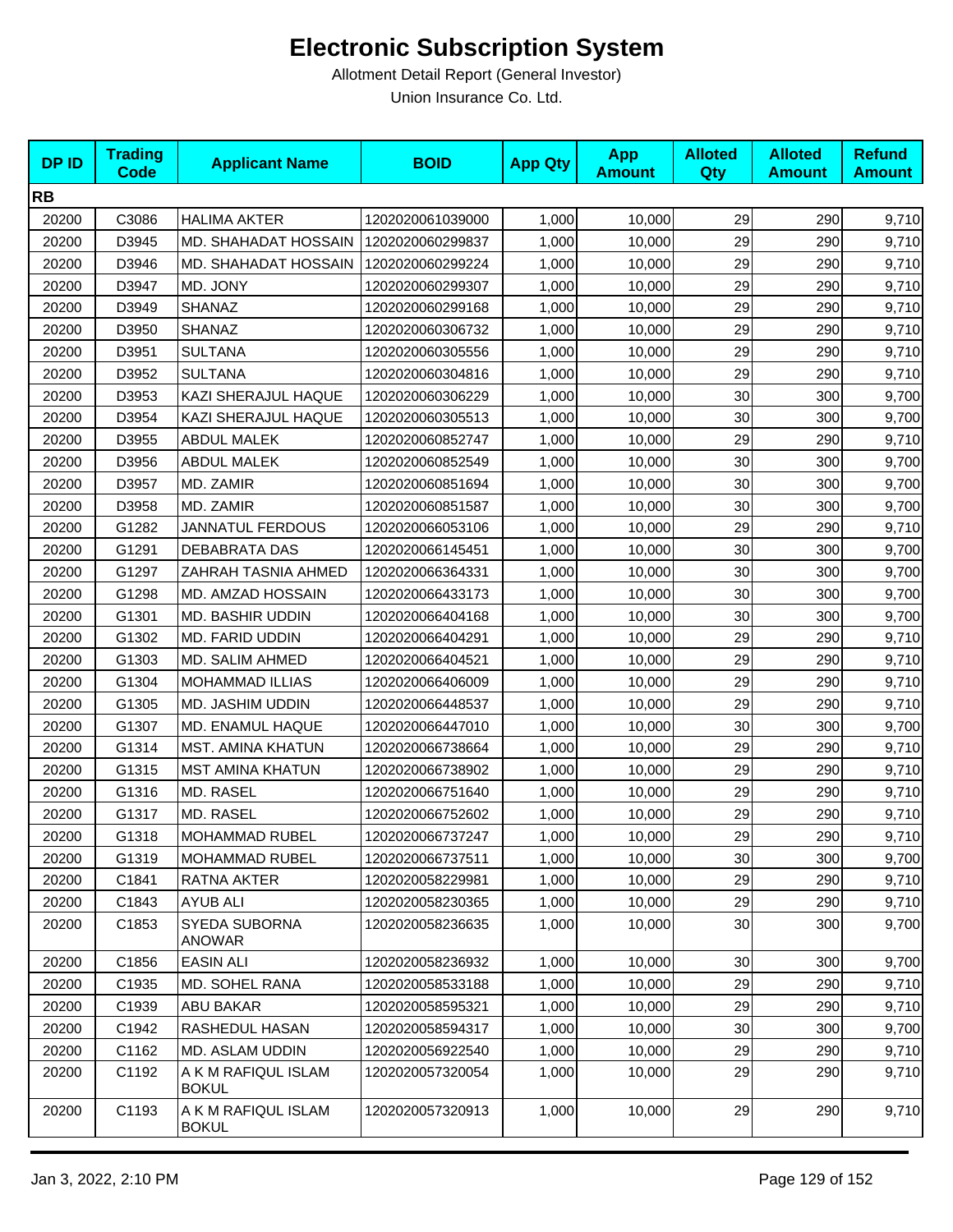| <b>DPID</b> | <b>Trading</b><br><b>Code</b> | <b>Applicant Name</b>                   | <b>BOID</b>      | <b>App Qty</b> | <b>App</b><br><b>Amount</b> | <b>Alloted</b><br>Qty | <b>Alloted</b><br><b>Amount</b> | <b>Refund</b><br><b>Amount</b> |
|-------------|-------------------------------|-----------------------------------------|------------------|----------------|-----------------------------|-----------------------|---------------------------------|--------------------------------|
| <b>RB</b>   |                               |                                         |                  |                |                             |                       |                                 |                                |
| 20200       | C1198                         | MD. SHAKIL JAFAR<br><b>SARKER</b>       | 1202020057319877 | 1,000          | 10,000                      | 29                    | 290                             | 9,710                          |
| 20200       | C1248                         | MD. MASUM REZA                          | 1202020056944841 | 1,000          | 10,000                      | 29                    | 290                             | 9,710                          |
| 20200       | C1250                         | K M TANVIR ALAM                         | 1202020056939855 | 1,000          | 10,000                      | 29                    | 290                             | 9,710                          |
| 20200       | C1257                         | MST. CHISTIA RAHAMAN                    | 1202020056931907 | 1,000          | 10,000                      | 30                    | 300                             | 9,700                          |
| 20200       | C1258                         | MD. UMMAT ALI                           | 1202020056932026 | 1,000          | 10,000                      | 30                    | 300                             | 9,700                          |
| 20200       | C1262                         | <b>MOHELA KHATUN</b>                    | 1202020056932481 | 1,000          | 10,000                      | 30                    | 300                             | 9,700                          |
| 20200       | D <sub>1913</sub>             | JHORNA DAY                              | 1202020055104868 | 1,000          | 10,000                      | 30                    | 300                             | 9,700                          |
| 20200       | D1915                         | <b>MUKTA RANI SHOME</b>                 | 1202020055172878 | 1,000          | 10,000                      | 30                    | 300                             | 9,700                          |
| 20200       | D1916                         | ETI RANI SAHA                           | 1202020055123694 | 1,000          | 10,000                      | 29                    | 290                             | 9,710                          |
| 20200       | D1974                         | <b>MD. RIPON SHEIKH</b>                 | 1202020055430177 | 1,000          | 10,000                      | 29                    | 290                             | 9,710                          |
| 20200       | D1976                         | MRS. NURJAHAN BEGUM                     | 1202020055431181 | 1,000          | 10,000                      | 30                    | 300                             | 9,700                          |
| 20200       | D1977                         | MD. DELWAR HOSSAIN<br><b>SHEKH</b>      | 1202020055431500 | 1,000          | 10,000                      | 30                    | 300                             | 9,700                          |
| 20200       | D1978                         | <b>BADAL CHANDRA DEY</b>                | 1202020055431923 | 1,000          | 10,000                      | 29                    | 290                             | 9,710                          |
| 20200       | D1999                         | <b>MOHAMMAD MONIRUL</b><br><b>ISLAM</b> | 1202020055423489 | 1,000          | 10,000                      | 29                    | 290                             | 9,710                          |
| 20200       | D4805                         | <b>MADHAB CHANDRA SAHA</b>              | 1202020039681443 | 1,000          | 10,000                      | 29                    | 290                             | 9,710                          |
| 20200       | D4813                         | <b>NIL RATAN SAHA</b>                   | 1202020069000947 | 1,000          | 10,000                      | 30                    | 300                             | 9,700                          |
| 20200       | D4826                         | <b>NILOY SARMA</b>                      | 1202020033055760 | 1,000          | 10,000                      | 30                    | 300                             | 9,700                          |
| 20200       | D4827                         | PRANATI SARMA                           | 1202020017365392 | 1,000          | 10,000                      | 30                    | 300                             | 9,700                          |
| 20200       | D4833                         | PINKI SAHA                              | 1202020069552057 | 1,000          | 10,000                      | 29                    | 290                             | 9,710                          |
| 20200       | D4847                         | <b>MAMTAJ BEGUM</b>                     | 1202020030933135 | 1,000          | 10,000                      | 29                    | 290                             | 9,710                          |
| 20200       | D4858                         | <b>ARPITA SAHA</b>                      | 1202020070639135 | 1,000          | 10,000                      | 29                    | 290                             | 9,710                          |
| 20200       | D4859                         | PIYAL SAHA                              | 1202020070638058 | 1,000          | 10,000                      | 29                    | 290                             | 9,710                          |
| 20200       | D4860                         | PIYAL SAHA                              | 1202020070638074 | 1,000          | 10,000                      | 30                    | 300                             | 9,700                          |
| 20200       | D4861                         | <b>SMRITY RANI DEBNATH</b>              | 1202020070635766 | 1,000          | 10,000                      | 30                    | 300                             | 9,700                          |
| 20200       | D4864                         | <b>HASNAT KHANDAKAR</b>                 | 1202020034637560 | 1,000          | 10,000                      | 30                    | 300                             | 9,700                          |
| 20200       | D4866                         | RAFIKUL ISLAM                           | 1202020071206244 | 1,000          | 10,000                      | 29                    | 290                             | 9,710                          |
| 20200       | D4867                         | SYEAM AL ANAN                           | 1202020071206980 | 1,000          | 10,000                      | 29                    | 290                             | 9,710                          |
| 20200       | D4868                         | SHAMIMA AKTER                           | 1202020071207661 | 1,000          | 10,000                      | 30                    | 300                             | 9,700                          |
| 20200       | D4869                         | FAIZA TASNIM TAMA                       | 1202020071208805 | 1,000          | 10,000                      | 30                    | 300                             | 9,700                          |
| 20200       | D4887                         | <b>HASNAT KHANDAKER</b>                 | 1202020071373724 | 1,000          | 10,000                      | 30 <sub>0</sub>       | 300                             | 9,700                          |
| 20200       | D4892                         | <b>SUMAN SHARKER</b>                    | 1202020071780575 | 1,000          | 10,000                      | 30                    | 300                             | 9,700                          |
| 20200       | D4893                         | REBA SARKER                             | 1202020071781041 | 1,000          | 10,000                      | 29                    | 290                             | 9,710                          |
| 20200       | D4900                         | MD. SAHIDUL ISLAM                       | 1202020071378191 | 1,000          | 10,000                      | 29                    | 290                             | 9,710                          |
| 20200       | D4903                         | RIMI AKTER MEEM                         | 1202020072032847 | 1,000          | 10,000                      | 29                    | 290                             | 9,710                          |
| 20200       | D4906                         | MOHAMMAD HASAN<br><b>SAROWAR</b>        | 1202020072044348 | 1,000          | 10,000                      | 29                    | 290                             | 9,710                          |
| 20200       | D4907                         | MOHAMMAD HASAN<br><b>SAROWAR</b>        | 1202020072044321 | 1,000          | 10,000                      | 30                    | 300                             | 9,700                          |
| 20200       | D4908                         | KHADIJA KHATUN                          | 1202020072045714 | 1,000          | 10,000                      | 29                    | 290                             | 9,710                          |
| 20200       | D4909                         | KHADIJA KHATUN                          | 1202020072045749 | 1,000          | 10,000                      | 30                    | 300                             | 9,700                          |
| 20200       | D4912                         | <b>DIPA SAHA</b>                        | 1202020072271865 | 1,000          | 10,000                      | 30 <sub>o</sub>       | 300                             | 9,700                          |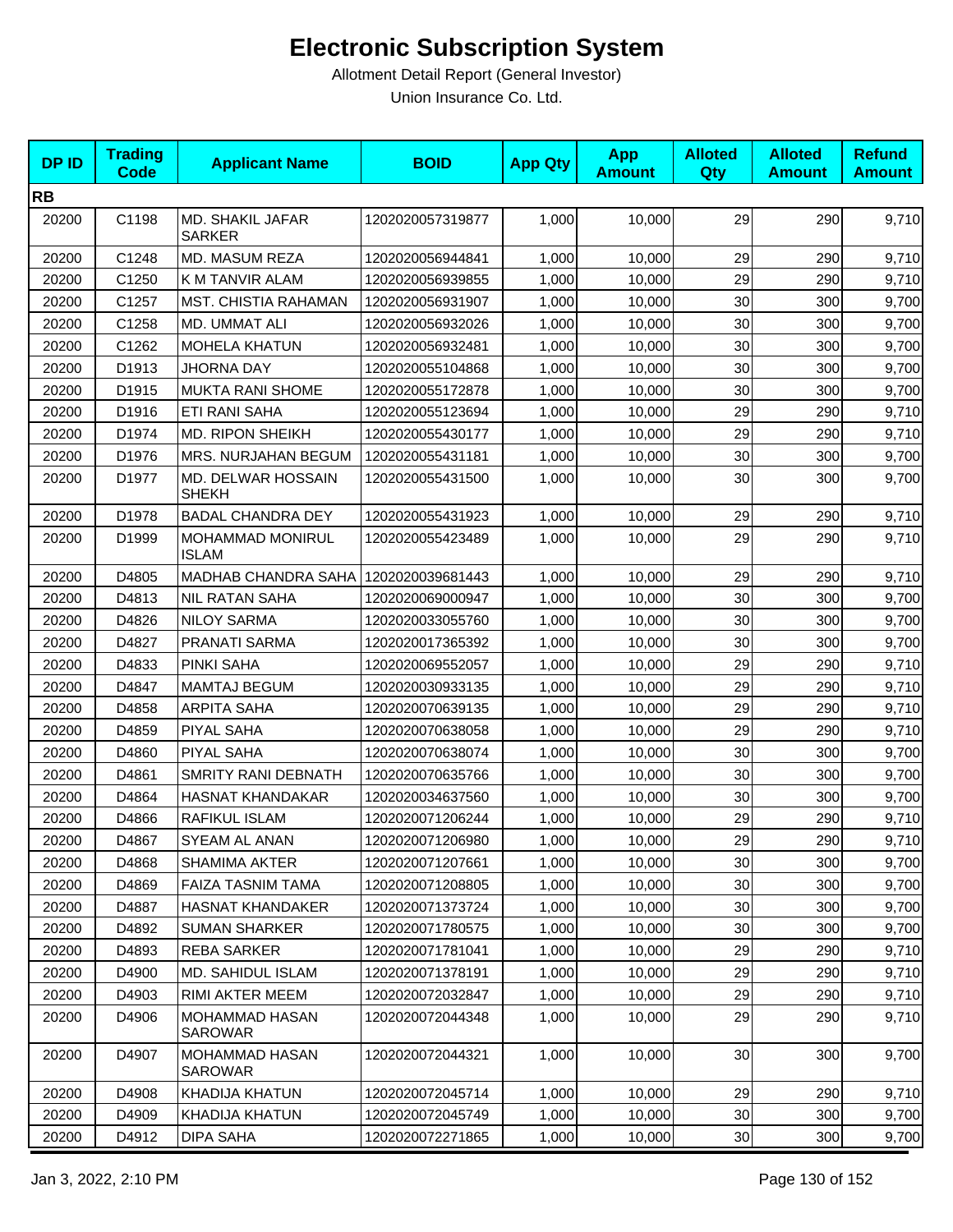| <b>DPID</b> | <b>Trading</b><br><b>Code</b> | <b>Applicant Name</b>                   | <b>BOID</b>      | <b>App Qty</b> | <b>App</b><br><b>Amount</b> | <b>Alloted</b><br><b>Qty</b> | <b>Alloted</b><br><b>Amount</b> | <b>Refund</b><br><b>Amount</b> |
|-------------|-------------------------------|-----------------------------------------|------------------|----------------|-----------------------------|------------------------------|---------------------------------|--------------------------------|
| <b>RB</b>   |                               |                                         |                  |                |                             |                              |                                 |                                |
| 20200       | D4914                         | DIPTI RANI SHAHA                        | 1202020044936659 | 1,000          | 10,000                      | 29                           | 290                             | 9,710                          |
| 20200       | D4916                         | PARNA ROY                               | 1202020072343111 | 1,000          | 10,000                      | 30                           | 300                             | 9,700                          |
| 20200       | D4917                         | NAGERA AKTER MOLLIKA                    | 1202020072344391 | 1,000          | 10,000                      | 29                           | 290                             | 9,710                          |
| 20200       | D4918                         | MD. NAZRUL ISLAM                        | 1202020072397183 | 1,000          | 10,000                      | 29                           | 290                             | 9,710                          |
| 20200       | D4921                         | MAKSUDA PARVIN                          | 1202020072388471 | 1,000          | 10,000                      | 29                           | 290                             | 9,710                          |
| 20200       | D4937                         | MD. ANISUR RAHMAN                       | 1202020072498122 | 1,000          | 10,000                      | 29                           | 290                             | 9,710                          |
| 20200       | D4942                         | SHAMOL CHANDRA<br><b>DATTA</b>          | 1202020072491915 | 1,000          | 10,000                      | 30                           | 300                             | 9,700                          |
| 20200       | D4943                         | SHREE NONDRA DULAL<br><b>CHAKRABOTY</b> | 1202020072491816 | 1,000          | 10,000                      | 29                           | 290                             | 9,710                          |
| 20200       | D4944                         | PROBIR CHANDRA PAUL                     | 1202020072491578 | 1,000          | 10,000                      | 29                           | 290                             | 9,710                          |
| 20200       | D4945                         | <b>SAIDUR RAHMAN</b>                    | 1202020072516921 | 1,000          | 10,000                      | 29                           | 290                             | 9,710                          |
| 20200       | D4951                         | <b>HASNARA BEGUM</b>                    | 1202020072579763 | 1,000          | 10,000                      | 29                           | 290                             | 9,710                          |
| 20200       | D4954                         | KONIKA CHAKRABORTI                      | 1202020072654497 | 1,000          | 10,000                      | 29                           | 290                             | 9,710                          |
| 20200       | D4957                         | <b>MD. MOMEN SORKER</b>                 | 1202020072654834 | 1,000          | 10,000                      | 30                           | 300                             | 9,700                          |
| 20200       | D4959                         | SHAHARIAR HOSSAIN                       | 1202020072706584 | 1,000          | 10,000                      | 29                           | 290                             | 9,710                          |
| 20200       | D4960                         | <b>SHANGKOR MONDAL</b>                  | 1202020072712128 | 1,000          | 10,000                      | 30                           | 300                             | 9,700                          |
| 20200       | C1944                         | <b>MD. MASUM KAZI</b>                   | 1202020058594119 | 1,000          | 10,000                      | 29                           | 290                             | 9,710                          |
| 20200       | C1945                         | MD. MOSTOFA KAMAL                       | 1202020058593941 | 1,000          | 10,000                      | 29                           | 290                             | 9,710                          |
| 20200       | C1946                         | MD. MOSTOFA KAMAL                       | 1202020058596209 | 1,000          | 10,000                      | 30                           | 300                             | 9,700                          |
| 20200       | C1947                         | SHAHALAM DEWAN                          | 1202020058600341 | 1,000          | 10,000                      | 29                           | 290                             | 9,710                          |
| 20200       | C1948                         | SHAHALAM DEWAN                          | 1202020058599494 | 1,000          | 10,000                      | 29                           | 290                             | 9,710                          |
| 20200       | C1951                         | <b>REAZ UDDIN</b>                       | 1202020058595959 | 1,000          | 10,000                      | 29                           | 290                             | 9,710                          |
| 20200       | C1952                         | <b>REAZ UDDIN</b>                       | 1202020058599767 | 1,000          | 10,000                      | 30                           | 300                             | 9,700                          |
| 20200       | C1953                         | MD. ZAKARIA MOHIUDDIN                   | 1202020058595726 | 1,000          | 10,000                      | 29                           | 290                             | 9,710                          |
| 20200       | C1954                         | MD. ZAKARIA MOHIUDDIN                   | 1202020058595908 | 1,000          | 10,000                      | 29                           | 290                             | 9,710                          |
| 20200       | C1955                         | MD. SHAFIQUL ISLAM                      | 1202020058600178 | 1,000          | 10,000                      | 30                           | 300                             | 9,700                          |
| 20200       | C1959                         | MD. SIRAJUL ISLAM<br>SOJOL              | 1202020058599004 | 1,000          | 10,000                      | 30                           | 300                             | 9,700                          |
| 20200       | C1961                         | RUMAIYA BINTE LATIF                     | 1202020058598283 | 1,000          | 10,000                      | 29                           | 290                             | 9,710                          |
| 20200       | C1962                         | RUMAIYA BINTE LATIF                     | 1202020058604315 | 1,000          | 10,000                      | 29                           | 290                             | 9,710                          |
| 20200       | C1963                         | <b>MST. SHANAZ PARVIN</b>               | 1202020058603717 | 1,000          | 10,000                      | 29                           | 290                             | 9,710                          |
| 20200       | C1964                         | <b>MST. SHANAZ PARVIN</b>               | 1202020058604465 | 1,000          | 10,000                      | 29                           | 290                             | 9,710                          |
| 20200       | C1965                         | MD. SALIM MIA                           | 1202020058602458 | 1,000          | 10,000                      | 30                           | 300                             | 9,700                          |
| 20200       | C1983                         | MD. ABUL KALAM AZAD                     | 1202020058632706 | 1,000          | 10,000                      | 30                           | 300                             | 9,700                          |
| 20200       | C1984                         | MD. ROBIUL HOSSAIN                      | 1202020058632773 | 1,000          | 10,000                      | 30                           | 300                             | 9,700                          |
| 20200       | C2030                         | NUSRAT JAHNA                            | 1202020034384985 | 1,000          | 10,000                      | 29                           | 290                             | 9,710                          |
| 20200       | C2042                         | SANKAR KUMAR BHAKTA                     | 1202020058858630 | 1,000          | 10,000                      | 29                           | 290                             | 9,710                          |
| 20200       | C <sub>2043</sub>             | SANKAR KUMAR BHAKTA                     | 1202020058858713 | 1,000          | 10,000                      | 29                           | 290                             | 9,710                          |
| 20200       | C2111                         | MST. SONIA SIDDIKA                      | 1202020059149064 | 1,000          | 10,000                      | 29                           | 290                             | 9,710                          |
| 20200       | C2112                         | MST. SONIA SIDDIKA                      | 1202020059149072 | 1,000          | 10,000                      | 29                           | 290                             | 9,710                          |
| 20200       | C <sub>2113</sub>             | HASIBUL HASAN DIPU                      | 1202020059149479 | 1,000          | 10,000                      | 29                           | 290                             | 9,710                          |
| 20200       | C2114                         | HASIBUL HASAN DIPU                      | 1202020059149859 | 1,000          | 10,000                      | 29                           | 290                             | 9,710                          |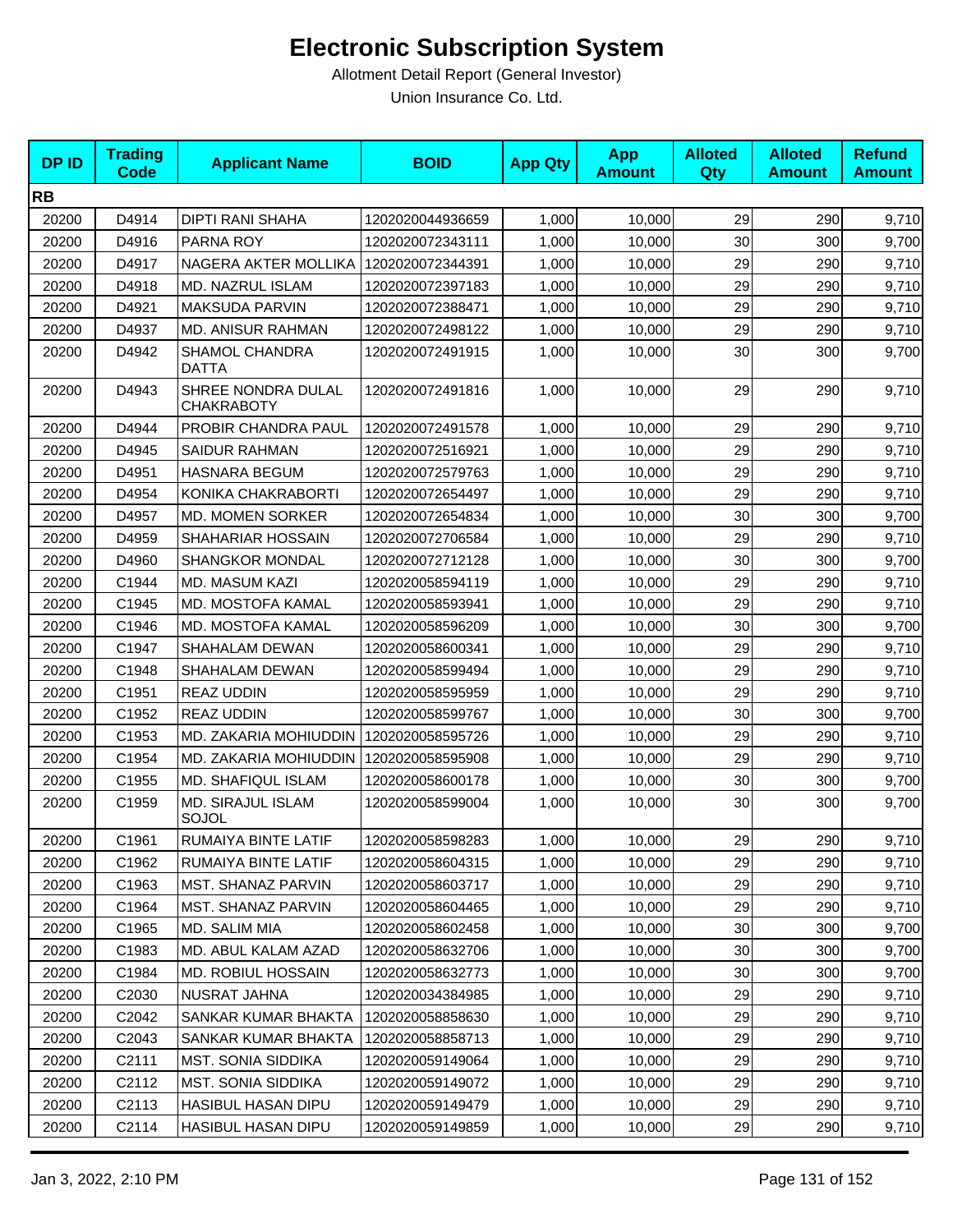| <b>DPID</b> | <b>Trading</b><br><b>Code</b> | <b>Applicant Name</b>              | <b>BOID</b>      | <b>App Qty</b> | <b>App</b><br><b>Amount</b> | <b>Alloted</b><br>Qty | <b>Alloted</b><br><b>Amount</b> | <b>Refund</b><br><b>Amount</b> |
|-------------|-------------------------------|------------------------------------|------------------|----------------|-----------------------------|-----------------------|---------------------------------|--------------------------------|
| <b>RB</b>   |                               |                                    |                  |                |                             |                       |                                 |                                |
| 20200       | C2119                         | <b>MST. SHARMIN AKTER</b>          | 1202020058932707 | 1,000          | 10,000                      | 29                    | 290                             | 9,710                          |
| 20200       | C2120                         | <b>MST. SHARMIN AKTER</b>          | 1202020058933744 | 1,000          | 10,000                      | 29                    | 290                             | 9,710                          |
| 20200       | C2121                         | MD. ARSHAD MIAH                    | 1202020058939444 | 1,000          | 10,000                      | 30                    | 300                             | 9,700                          |
| 20200       | C2122                         | MD. ARSHAD MIAH                    | 1202020058940036 | 1,000          | 10,000                      | 30                    | 300                             | 9,700                          |
| 20200       | C2134                         | SAHERA BEGUM                       | 1202020058988510 | 1,000          | 10,000                      | 29                    | 290                             | 9,710                          |
| 20200       | C2136                         | <b>NASRIN BEGUM</b>                | 1202020058990115 | 1,000          | 10,000                      | 29                    | 290                             | 9,710                          |
| 20200       | C2137                         | <b>NASRIN BEGUM</b>                | 1202020059002284 | 1,000          | 10,000                      | 30                    | 300                             | 9,700                          |
| 20200       | C2138                         | MST. LAL BANU                      | 1202020059003401 | 1,000          | 10,000                      | 29                    | 290                             | 9,710                          |
| 20200       | C2139                         | MST. LAL BANU                      | 1202020059003891 | 1,000          | 10,000                      | 30                    | 300                             | 9,700                          |
| 20200       | C2140                         | <b>BANNA</b>                       | 1202020059006887 | 1,000          | 10,000                      | 30                    | 300                             | 9,700                          |
| 20200       | C2142                         | <b>MD. SHORIFUL ISLAM</b>          | 1202020059007921 | 1,000          | 10,000                      | 29                    | 290                             | 9,710                          |
| 20200       | C2144                         | S. M. TANVIR                       | 1202020059010421 | 1,000          | 10,000                      | 29                    | 290                             | 9,710                          |
| 20200       | C2146                         | <b>RINA</b>                        | 1202020059012305 | 1,000          | 10,000                      | 29                    | 290                             | 9,710                          |
| 20200       | C2148                         | MD. ANOWAR HOSSEN<br><b>MOLLA</b>  | 1202020059022875 | 1,000          | 10,000                      | $30\,$                | 300                             | 9,700                          |
| 20200       | C2149                         | MD. ANOWAR HOSSEN<br><b>MOLLA</b>  | 1202020059024577 | 1,000          | 10,000                      | 29                    | 290                             | 9,710                          |
| 20200       | D4201                         | <b>BINKU BISWAS</b>                | 1202020060995165 | 1,000          | 10,000                      | 29                    | 290                             | 9,710                          |
| 20200       | D4205                         | <b>JASO LAL SAHA</b>               | 1202020061026275 | 1,000          | 10,000                      | 30                    | 300                             | 9,700                          |
| 20200       | D3425                         | ROKSANA BEGUM                      | 1202020058862731 | 1,000          | 10,000                      | 29                    | 290                             | 9,710                          |
| 20200       | D3430                         | <b>MST. ROKEYA BEGUM</b>           | 1202020058859014 | 1,000          | 10,000                      | 30                    | 300                             | 9,700                          |
| 20200       | D3438                         | MST. FORIDA BEGUM                  | 1202020058865401 | 1,000          | 10,000                      | 29                    | 290                             | 9,710                          |
| 20200       | D3441                         | MST. NILOFA BEGUM                  | 1202020058866141 | 1,000          | 10,000                      | 30                    | 300                             | 9,700                          |
| 20200       | D3519                         | <b>MUKTA AKTER</b>                 | 1202020059078017 | 1,000          | 10,000                      | 30                    | 300                             | 9,700                          |
| 20200       | F3677                         | MD SHAFIQUL ISLAM                  | 1202020056237058 | 1,000          | 10,000                      | 29                    | 290                             | 9,710                          |
| 20200       | F3690                         | MOHAMMED ROUF                      | 1202020056289575 | 1,000          | 10,000                      | 29                    | 290                             | 9,710                          |
| 20200       | F3719                         | SHABNAZ AKTER SUMI                 | 1202020056318648 | 1,000          | 10,000                      | 29                    | 290                             | 9,710                          |
| 20200       | D4979                         | <b>SHAMIMA AKTER LIPA</b>          | 1202020072882561 | 1,000          | 10,000                      | 29                    | 290                             | 9,710                          |
| 20200       | D4981                         | MAKSUDA PARVIN                     | 1202020072894279 | 1,000          | 10,000                      | 29                    | 290                             | 9,710                          |
| 20200       | G1815                         | AYESHA KHATUN                      | 1202020012181325 | 1,000          | 10,000                      | 29                    | 290                             | 9,710                          |
| 20200       | G1817                         | <b>ASIK AHMED DIPTO</b>            | 1202020069700787 | 1,000          | 10,000                      | 29                    | 290                             | 9,710                          |
| 20200       | G1823                         | <b>UMME JAMILA</b>                 | 1202020070019353 | 1,000          | 10,000                      | 30                    | 300                             | 9,700                          |
| 20200       | G1824                         | <b>UMME JAMILA</b>                 | 1202020070019371 | 1,000          | 10,000                      | 29                    | 290                             | 9,710                          |
| 20200       | G1825                         | MD. SALAM KHAN                     | 1202020070020011 | 1,000          | 10,000                      | 30                    | 300                             | 9,700                          |
| 20200       | G1826                         | <b>MD. SALAM KHAN</b>              | 1202020070019990 | 1,000          | 10.000                      | 30                    | 300                             | 9,700                          |
| 20200       | G1843                         | <b>RASMA AKTER</b>                 | 1202020070640447 | 1,000          | 10,000                      | 29                    | 290                             | 9,710                          |
| 20200       | G1845                         | MD. JAHIDUR RAHMAN                 | 1202020070640851 | 1,000          | 10,000                      | 29                    | 290                             | 9,710                          |
| 20200       | G1851                         | <b>NASIMA AKTER</b>                | 1202020071035046 | 1,000          | 10,000                      | 29                    | 290                             | 9,710                          |
| 20200       | G1852                         | SHAKHAOUT HOSSAIN<br><b>SIKDER</b> | 1202020071051671 | 1,000          | 10,000                      | 29                    | 290                             | 9,710                          |
| 20200       | G1853                         | NASIMA AKTER                       | 1202020071034927 | 1,000          | 10,000                      | 29                    | 290                             | 9,710                          |
| 20200       | G1857                         | AIYESHA SIDDIQUEA                  | 1202020071320311 | 1,000          | 10,000                      | 29                    | 290                             | 9,710                          |
| 20200       | G1858                         | AIYESHA SIDDIQUEA                  | 1202020071320210 | 1,000          | 10,000                      | 29                    | 290                             | 9,710                          |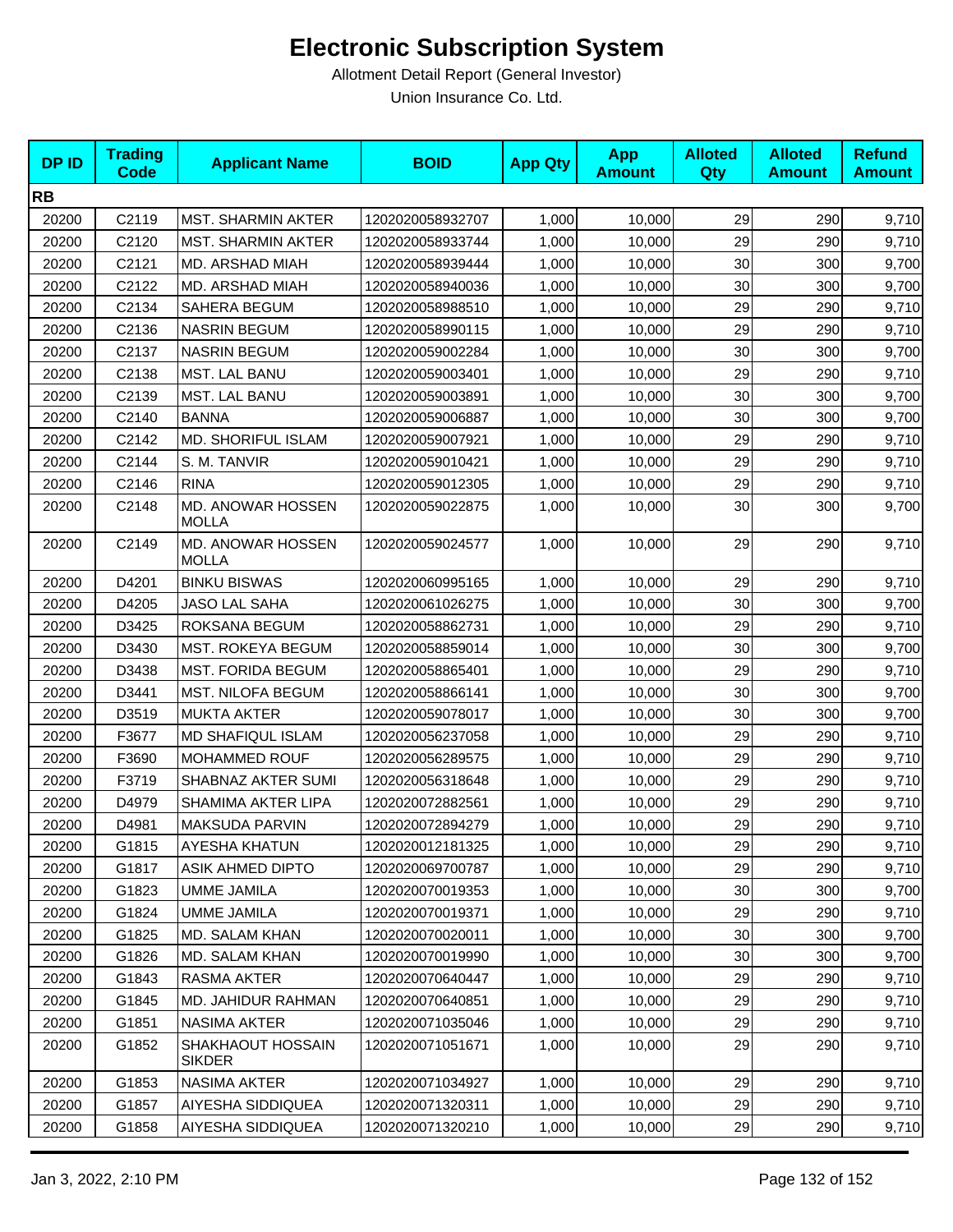| <b>DPID</b> | <b>Trading</b><br><b>Code</b> | <b>Applicant Name</b>                 | <b>BOID</b>      | <b>App Qty</b> | <b>App</b><br><b>Amount</b> | <b>Alloted</b><br><b>Qty</b> | <b>Alloted</b><br><b>Amount</b> | <b>Refund</b><br><b>Amount</b> |
|-------------|-------------------------------|---------------------------------------|------------------|----------------|-----------------------------|------------------------------|---------------------------------|--------------------------------|
| <b>RB</b>   |                               |                                       |                  |                |                             |                              |                                 |                                |
| 20200       | G1859                         | NILUFA BEGUM                          | 1202020071319546 | 1,000          | 10,000                      | 29                           | 290                             | 9,710                          |
| 20200       | G1860                         | NILUFA BEGUM                          | 1202020071319498 | 1,000          | 10,000                      | 29                           | 290                             | 9,710                          |
| 20200       | G1861                         | <b>MAHAMUDA AKTER</b>                 | 1202020071317670 | 1,000          | 10,000                      | 29                           | 290                             | 9,710                          |
| 20200       | G1862                         | <b>MAHAMUDA AKTER</b>                 | 1202020071317520 | 1,000          | 10,000                      | 30                           | 300                             | 9,700                          |
| 20200       | G1863                         | <b>AZMAIN AHNAF</b>                   | 1202020071160627 | 1,000          | 10,000                      | 29                           | 290                             | 9,710                          |
| 20200       | G1864                         | <b>AZMAIN AHNAF</b>                   | 1202020071160769 | 1,000          | 10,000                      | 29                           | 290                             | 9,710                          |
| 20200       | G1865                         | <b>MEHEDI HALIM</b>                   | 1202020071161739 | 1,000          | 10,000                      | 30                           | 300                             | 9,700                          |
| 20200       | G1866                         | <b>MEHEDI HALIM</b>                   | 1202020071161664 | 1,000          | 10,000                      | 30                           | 300                             | 9,700                          |
| 20200       | G1867                         | <b>MRS. SUSHMITA</b><br>SHARMIN PRIYA | 1202020071163473 | 1,000          | 10,000                      | 29                           | 290                             | 9,710                          |
| 20200       | G1868                         | MRS. SUSHMITA<br>SHARMIN PRIYA        | 1202020071163414 | 1,000          | 10,000                      | 29                           | 290                             | 9,710                          |
| 20200       | G1871                         | <b>REMA BEGUM</b>                     | 1202020071169320 | 1,000          | 10,000                      | 30                           | 300                             | 9,700                          |
| 20200       | G1884                         | <b>FAUZIA NISHAT LIN</b>              | 1202020071316301 | 1,000          | 10,000                      | 29                           | 290                             | 9,710                          |
| 20200       | G1886                         | <b>MOHAMMAD NASIR</b><br><b>UDDIN</b> | 1202020071315117 | 1,000          | 10,000                      | 29                           | 290                             | 9,710                          |
| 20200       | G1887                         | <b>MOHAMMAD NASIR</b><br><b>UDDIN</b> | 1202020071314941 | 1,000          | 10,000                      | 30                           | 300                             | 9,700                          |
| 20200       | G1894                         | MD. ASFUZZAMAN<br><b>SHIMUL</b>       | 1202020071542578 | 1,000          | 10,000                      | 30                           | 300                             | 9,700                          |
| 20200       | G1900                         | MD. RAHMAT ULLAH                      | 1202020071624541 | 1,000          | 10,000                      | 29                           | 290                             | 9,710                          |
| 20200       | G1902                         | HOSNEARA BEGUM                        | 1202020018535175 | 1,000          | 10,000                      | 30                           | 300                             | 9,700                          |
| 20200       | G1911                         | <b>SHULI RANI BISWAS</b>              | 1202020071762470 | 1,000          | 10,000                      | 29                           | 290                             | 9,710                          |
| 20200       | G1912                         | <b>SHULI RANI BISWAS</b>              | 1202020071762312 | 1,000          | 10,000                      | 29                           | 290                             | 9,710                          |
| 20200       | G1936                         | MD. ENAMUL HOQUE                      | 1202020071966532 | 1,000          | 10,000                      | 29                           | 290                             | 9,710                          |
| 20200       | G1938                         | <b>JANNATUL FERTHOUS</b>              | 1202020071970631 | 1,000          | 10,000                      | 29                           | 290                             | 9,710                          |
| 20200       | G1939                         | <b>JANNATUL FERTHOUS</b>              | 1202020071970690 | 1,000          | 10,000                      | 29                           | 290                             | 9,710                          |
| 20200       | G1954                         | <b>MINU PODDER</b>                    | 1202020072039386 | 1,000          | 10,000                      | 30                           | 300                             | 9,700                          |
| 20200       | G1962                         | SOURAV PODDER                         | 1202020072041858 | 1,000          | 10,000                      | 30                           | 300                             | 9,700                          |
| 20200       | G1968                         | NOOR JAHAN BEGUM                      | 1202020072126734 | 1,000          | 10,000                      | 29                           | 290                             | 9,710                          |
| 20200       | B7616                         | ABDULLAH KHAN GALIB                   | 1202020057363916 | 1,000          | 10,000                      | 29                           | 290                             | 9,710                          |
| 20200       | B7630                         | <b>MUKTER HOSSAIN</b>                 | 1202020057380007 | 1,000          | 10,000                      | 30                           | 300                             | 9,700                          |
| 20200       | B7631                         | MUKTER HOSSAIN                        | 1202020057382263 | 1,000          | 10,000                      | 29                           | 290                             | 9,710                          |
| 20200       | B7704                         | MST. KOLSOM AKTER                     | 1202020057470097 | 1,000          | 10,000                      | 29                           | 290                             | 9,710                          |
| 20200       | B7720                         | MD. MAZIBAR RAHMAN<br><b>CHOWDURY</b> | 1202020057495217 | 1,000          | 10,000                      | 29                           | 290                             | 9,710                          |
| 20200       | B7794                         | MD. BURHAN                            | 1202020057523020 | 1,000          | 10,000                      | 29                           | 290                             | 9,710                          |
| 20200       | C3391                         | ARIFA BANU                            | 1202020063036581 | 1,000          | 10,000                      | 29                           | 290                             | 9,710                          |
| 20200       | C3399                         | MOHAMMAD NIZAM<br><b>UDDIN</b>        | 1202020015161791 | 1,000          | 10,000                      | 30                           | 300                             | 9,700                          |
| 20200       | C3420                         | S.S. INTERNATIONAL                    | 1202020063412278 | 1,000          | 10,000                      | 29                           | 290                             | 9,710                          |
| 20200       | C3444                         | MAHFUJA KHAN                          | 1202020063765418 | 1,000          | 10,000                      | 29                           | 290                             | 9,710                          |
| 20200       | C3446                         | <b>ERSHADUR RAHMAN</b>                | 1202020063782906 | 1,000          | 10,000                      | 29                           | 290                             | 9,710                          |
| 20200       | C3448                         | <b>SONIA MIR</b>                      | 1202020063783051 | 1,000          | 10,000                      | 29                           | 290                             | 9,710                          |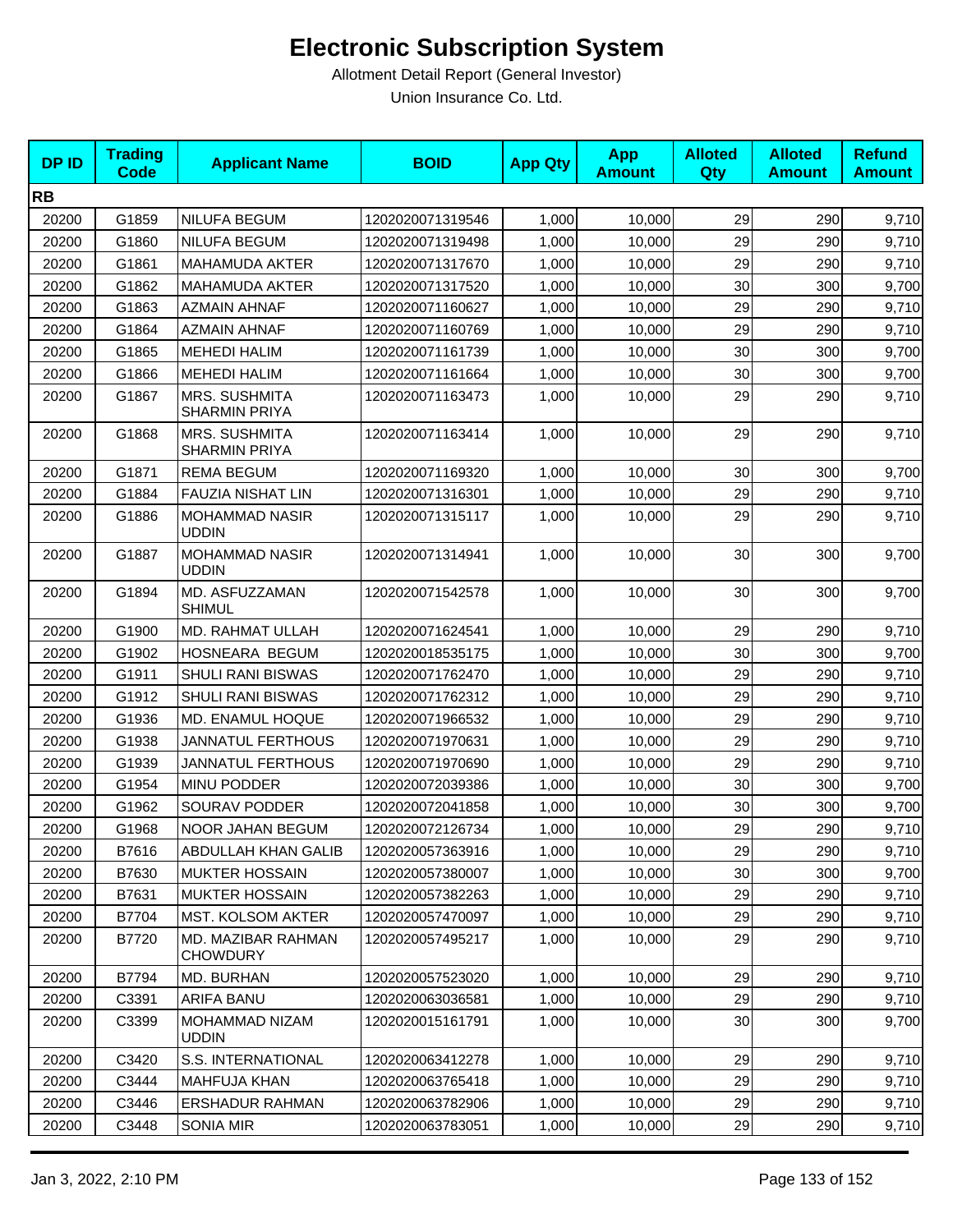| <b>DPID</b> | <b>Trading</b><br><b>Code</b> | <b>Applicant Name</b>               | <b>BOID</b>      | <b>App Qty</b> | <b>App</b><br><b>Amount</b> | <b>Alloted</b><br>Qty | <b>Alloted</b><br><b>Amount</b> | <b>Refund</b><br><b>Amount</b> |
|-------------|-------------------------------|-------------------------------------|------------------|----------------|-----------------------------|-----------------------|---------------------------------|--------------------------------|
| <b>RB</b>   |                               |                                     |                  |                |                             |                       |                                 |                                |
| 20200       | C3480                         | RUPAK RAHMAN SUNDO                  | 1202020064391542 | 1,000          | 10,000                      | 29                    | 290                             | 9,710                          |
| 20200       | C3511                         | A.F.M. NAZRUL ISLAM                 | 1202020064987105 | 1,000          | 10,000                      | 30                    | 300                             | 9,700                          |
| 20200       | C3529                         | MAHMUDA SULTANA                     | 1202020065320672 | 1,000          | 10,000                      | 29                    | 290                             | 9,710                          |
| 20200       | C3530                         | MD. ABDUL HAI                       | 1202020065378378 | 1,000          | 10,000                      | 30                    | 300                             | 9,700                          |
| 20200       | C3553                         | <b>SUJOY KUMAR SAHA</b>             | 1202020065925056 | 1,000          | 10,000                      | 29                    | 290                             | 9,710                          |
| 20200       | C3559                         | A.K.M. MORSHED ALAM                 | 1202020066216729 | 1.000          | 10.000                      | 30                    | 300                             | 9,700                          |
| 20200       | C3560                         | A.K.M. MORSHED ALAM                 | 1202020066216373 | 1,000          | 10,000                      | 30                    | 300                             | 9,700                          |
| 20200       | C3562                         | ABDULLAH AL OMAR                    | 1202020066215569 | 1,000          | 10,000                      | 29                    | 290                             | 9,710                          |
| 20200       | C3563                         | <b>MD. MIZANUR RAHAMAN</b>          | 1202020066214681 | 1,000          | 10,000                      | 29                    | 290                             | 9,710                          |
| 20200       | C3599                         | MD. NAZRUL ISLAM                    | 1202020067371776 | 1,000          | 10,000                      | 29                    | 290                             | 9,710                          |
| 20200       | C3603                         | MD. MAHBUBUR<br>RAHAMAN MAZUMDER    | 1202020067451427 | 1,000          | 10,000                      | 29                    | 290                             | 9,710                          |
| 20200       | C3604                         | SYED MD. MASFAQUL<br><b>ANOWAR</b>  | 1202020067726247 | 1,000          | 10,000                      | 30                    | 300                             | 9,700                          |
| 20200       | C3605                         | A B M AHSANUL HOQUE                 | 1202020067451841 | 1,000          | 10,000                      | 29                    | 290                             | 9,710                          |
| 20200       | C3608                         | <b>JAKIR HOSEN</b>                  | 1202020067797772 | 1,000          | 10,000                      | 29                    | 290                             | 9,710                          |
| 20200       | C3615                         | <b>MAKSUD ALAM</b>                  | 1202020068166302 | 1,000          | 10,000                      | 30                    | 300                             | 9,700                          |
| 20200       | C3624                         | JANNTE MAHBUBA JARIN                | 1202020068203044 | 1,000          | 10,000                      | 30                    | 300                             | 9,700                          |
| 20200       | C3625                         | MUHAMMAD ASHRAF<br>UZZAMAN KHAN     | 1202020068195963 | 1,000          | 10,000                      | 29                    | 290                             | 9,710                          |
| 20200       | D4208                         | <b>GITA RANI SAHA</b>               | 1202020061027301 | 1,000          | 10,000                      | 30                    | 300                             | 9,700                          |
| 20200       | D4232                         | <b>DIPA RANI SAHA</b>               | 1202020061166524 | 1,000          | 10,000                      | 29                    | 290                             | 9,710                          |
| 20200       | d4251                         | <b>MD. DELWAR HOSSAIN</b>           | 1202020061473470 | 1,000          | 10,000                      | 30                    | 300                             | 9,700                          |
| 20200       | D4256                         | A.K.M. MOINUL ISLAM<br><b>MUNNA</b> | 1202020061519419 | 1,000          | 10,000                      | 29                    | 290                             | 9,710                          |
| 20200       | D4257                         | A.K.M. MOINUL ISLAM<br><b>MUNNA</b> | 1202020061519435 | 1,000          | 10,000                      | 29                    | 290                             | 9,710                          |
| 20200       | D4262                         | A.K.M. NOYON MAHMUD                 | 1202020061736101 | 1,000          | 10,000                      | 29                    | 290                             | 9,710                          |
| 20200       | D4263                         | A.K.M. NOYON MAHMUD                 | 1202020061736187 | 1,000          | 10,000                      | 29                    | 290                             | 9,710                          |
| 20200       | D4325                         | <b>UDAY KUMAR SAHA</b>              | 1202020062682330 | 1,000          | 10,000                      | 30                    | 300                             | 9,700                          |
| 20200       | D4372                         | MITHU KUMAR SAHA                    | 1202020063642475 | 1,000          | 10,000                      | 30 <sub>0</sub>       | 300                             | 9,700                          |
| 20200       | A2061                         | <b>SUJIT KUMAR DAS</b>              | 1202020056810749 | 1,000          | 10,000                      | 29                    | 290                             | 9,710                          |
| 20200       | A2274                         | MOSLEH UDDIN AHMAD                  | 1202020062814922 | 1,000          | 10,000                      | 29                    | 290                             | 9,710                          |
| 20200       | A2284                         | DILRUBA AKTER SUMI                  | 1202020068190928 | 1,000          | 10,000                      | 29                    | 290                             | 9,710                          |
| 20200       | B3091                         | MR. MONIRUZZAMAN<br><b>MRIDHA</b>   | 1202020052561211 | 1,000          | 10,000                      | 29                    | 290                             | 9,710                          |
| 20200       | B8002                         | HASSAN IQBAL                        | 1202020057054393 | 1,000          | 10,000                      | 29                    | 290                             | 9,710                          |
| 20200       | C2579                         | <b>MOUSUMEE SULTANA</b>             | 1202020061093130 | 1,000          | 10,000                      | 30 <sub>0</sub>       | 300                             | 9,700                          |
| 20200       | C2792                         | <b>EMDAD MOLLA</b>                  | 1202020060339928 | 1,000          | 10,000                      | 29                    | 290                             | 9,710                          |
| 20200       | G1028                         | MEHERUNNECHA                        | 1202020063121336 | 1,000          | 10,000                      | 29                    | 290                             | 9,710                          |
| 20200       | B2452                         | MD. FARID KHAN                      | 1202020060693411 | 1,000          | 10,000                      | 30                    | 300                             | 9,700                          |
| 20200       | B2532                         | MONOARA ALAM                        | 1202020051601624 | 1,000          | 10,000                      | 30                    | 300                             | 9,700                          |
| 20200       | B2560                         | MR. MD. KHALED<br><b>HOSSAIN</b>    | 1202020051437578 | 1,000          | 10,000                      | 30 <sub>0</sub>       | 300                             | 9,700                          |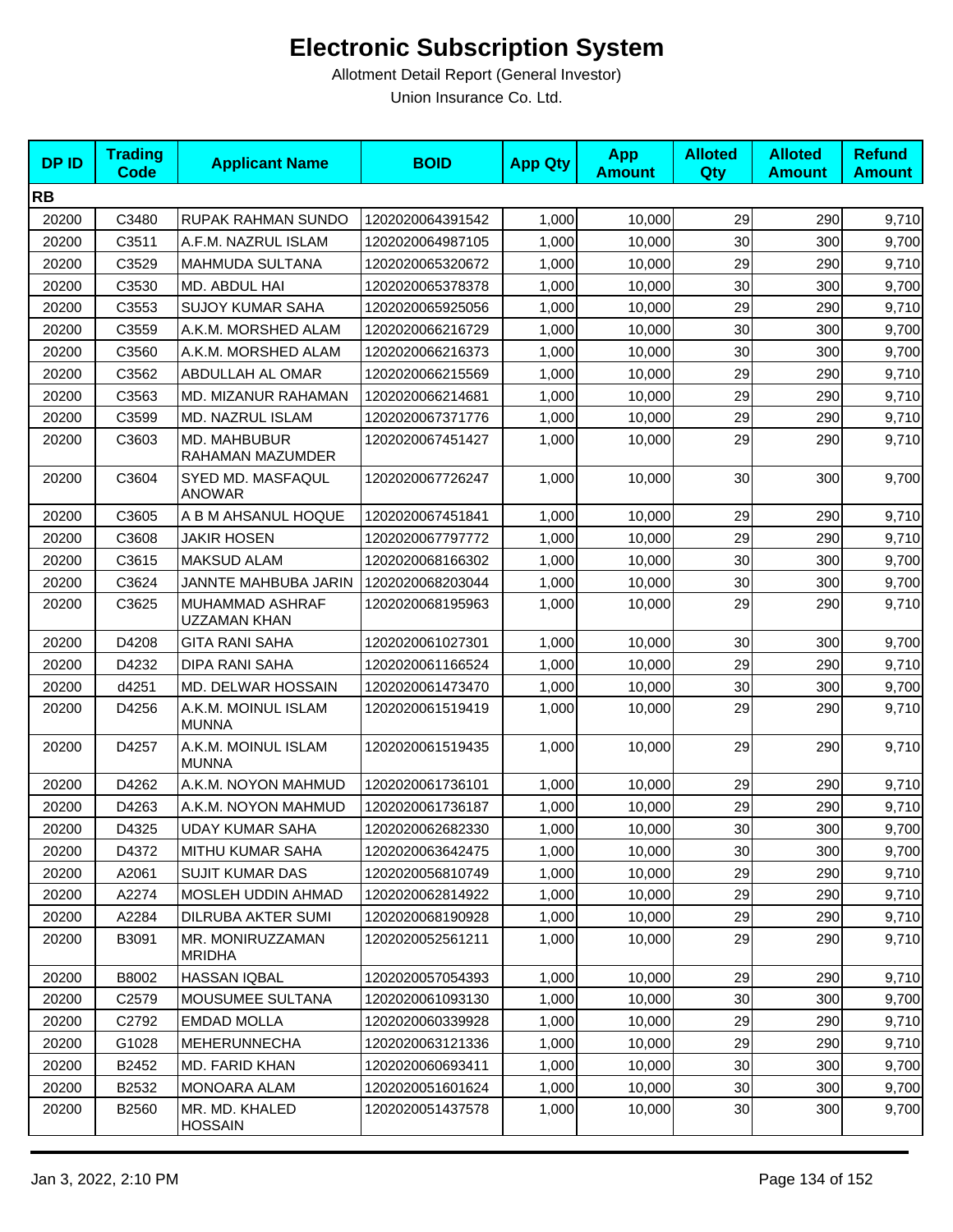| <b>DPID</b> | <b>Trading</b><br>Code | <b>Applicant Name</b>                       | <b>BOID</b>      | <b>App Qty</b> | <b>App</b><br><b>Amount</b> | <b>Alloted</b><br>Qty | <b>Alloted</b><br><b>Amount</b> | <b>Refund</b><br><b>Amount</b> |
|-------------|------------------------|---------------------------------------------|------------------|----------------|-----------------------------|-----------------------|---------------------------------|--------------------------------|
| <b>RB</b>   |                        |                                             |                  |                |                             |                       |                                 |                                |
| 20200       | B2601                  | <b>MD. NAZMUL HAQUE</b>                     | 1202020051540328 | 1,000          | 10,000                      | 30                    | 300                             | 9,700                          |
| 20200       | B2605                  | MD. SHAHAJAL MAGI                           | 1202020051540352 | 1,000          | 10,000                      | 30                    | 300                             | 9,700                          |
| 20200       | B2693                  | JASHIM UDDIN                                | 1202020053689764 | 1,000          | 10,000                      | 29                    | 290                             | 9,710                          |
| 20200       | B6886                  | <b>MOON MOON AKHTER</b>                     | 1202020059960404 | 1,000          | 10,000                      | 29                    | 290                             | 9,710                          |
| 20200       | B6914                  | <b>TIPU SULTAN</b>                          | 1202020060057055 | 1,000          | 10,000                      | 29                    | 290                             | 9,710                          |
| 20200       | B6934                  | <b>SHAHIN KHAN</b>                          | 1202020060069367 | 1,000          | 10,000                      | 29                    | 290                             | 9,710                          |
| 20200       | B6935                  | <b>SHAHIN KHAN</b>                          | 1202020060069482 | 1,000          | 10,000                      | 29                    | 290                             | 9,710                          |
| 20200       | B6939                  | MD. JUWEL KHAN                              | 1202020060071541 | 1,000          | 10,000                      | 29                    | 290                             | 9,710                          |
| 20200       | B6984                  | <b>NARAYAN CHANDHAR</b><br><b>SUTRADHAR</b> | 1202020060156295 | 1,000          | 10,000                      | 29                    | 290                             | 9,710                          |
| 20200       | B6988                  | <b>MAMTA RANI</b>                           | 1202020060159031 | 1,000          | 10,000                      | 29                    | 290                             | 9,710                          |
| 20200       | B6995                  | <b>RAMPRASHAD</b><br><b>SUTRADHAR</b>       | 1202020060151648 | 1,000          | 10,000                      | 29                    | 290                             | 9,710                          |
| 20200       | B6999                  | <b>ASIFUR RAHMAN</b>                        | 1202020062164353 | 1,000          | 10,000                      | 29                    | 290                             | 9,710                          |
| 20200       | B7003                  | <b>ARIFA SHARMIN</b>                        | 1202020056839779 | 1,000          | 10,000                      | 30                    | 300                             | 9,700                          |
| 20200       | B7069                  | MD. ABDUL MALEQUE                           | 1202020056986823 | 1,000          | 10,000                      | 29                    | 290                             | 9,710                          |
| 20200       | B7071                  | <b>RASEDA BEGUM</b>                         | 1202020056988145 | 1,000          | 10,000                      | 30                    | 300                             | 9,700                          |
| 20200       | B7073                  | <b>MST.HASINA AKTER</b>                     | 1202020056990914 | 1,000          | 10,000                      | 29                    | 290                             | 9,710                          |
| 20200       | B7075                  | <b>MST.SHAMIMA AKTER</b>                    | 1202020057013480 | 1,000          | 10,000                      | 30                    | 300                             | 9,700                          |
| 20200       | B7076                  | MIST. DELWARA BEGUM                         | 1202020057018416 | 1,000          | 10,000                      | 29                    | 290                             | 9,710                          |
| 20200       | C2806                  | AYUB ALI                                    | 1202020060381125 | 1,000          | 10,000                      | 29                    | 290                             | 9,710                          |
| 20200       | C2825                  | MD. JAMAL UDDIN                             | 1202020060388011 | 1,000          | 10,000                      | 30                    | 300                             | 9,700                          |
| 20200       | C2832                  | <b>NAZROL ISLAM</b><br><b>CHOWDURY</b>      | 1202020060382641 | 1,000          | 10,000                      | 29                    | 290                             | 9,710                          |
| 20200       | C2877                  | NAZMUL ALAM RIPON                           | 1202020060632092 | 1,000          | 10,000                      | 29                    | 290                             | 9,710                          |
| 20200       | C3025                  | SUSHIL KUMAR CHAKI                          | 1202020060979712 | 1,000          | 10,000                      | 29                    | 290                             | 9,710                          |
| 20200       | C3082                  | MD. MAHFUZUR<br>RAHAMAN PATWARY             | 1202020061038750 | 1,000          | 10,000                      | 29                    | 290                             | 9,710                          |
| 20200       | C3085                  | MOHAMMED JAMAL<br><b>HOSSAIN</b>            | 1202020061039251 | 1,000          | 10,000                      | 30                    | 300                             | 9,700                          |
| 20200       | C3087                  | <b>MD. BABOR SARKAR</b>                     | 1202020061072257 | 1,000          | 10,000                      | 29                    | 290                             | 9,710                          |
| 20200       | D3948                  | MD. JONY                                    | 1202020060299184 | 1,000          | 10,000                      | 30                    | 300                             | 9,700                          |
| 20200       | D4027                  | MST. SHAHANAJ AKTAR                         | 1202020060557714 | 1,000          | 10,000                      | 29                    | 290                             | 9,710                          |
| 20200       | D4028                  | MST. SHAHANAJ AKTAR                         | 1202020060557749 | 1,000          | 10,000                      | 29                    | 290                             | 9,710                          |
| 20200       | G1299                  | <b>NILUFA YEASMIN</b>                       | 1202020066433933 | 1,000          | 10,000                      | 30                    | 300                             | 9,700                          |
| 20200       | G1308                  | MD. ENAMUL HAQUE                            | 1202020066447002 | 1,000          | 10,000                      | 30                    | 300                             | 9,700                          |
| 20200       | C1842                  | RATNA AKTER                                 | 1202020058230092 | 1,000          | 10,000                      | 30                    | 300                             | 9,700                          |
| 20200       | C1855                  | <b>EASIN ALI</b>                            | 1202020058236701 | 1,000          | 10,000                      | 29                    | 290                             | 9,710                          |
| 20200       | C1904                  | MRS. HAZERA KHANAM                          | 1202020058506634 | 1,000          | 10,000                      | 29                    | 290                             | 9,710                          |
| 20200       | C1921                  | ASRAF UDDIN                                 | 1202020058526422 | 1,000          | 10,000                      | 30                    | 300                             | 9,700                          |
| 20200       | C1922                  | ASRAF UDDIN                                 | 1202020058526738 | 1,000          | 10,000                      | 29                    | 290                             | 9,710                          |
| 20200       | C1924                  | MD. ZAMIR UDDIN                             | 1202020058526414 | 1,000          | 10,000                      | 30                    | 300                             | 9,700                          |
| 20200       | C1933                  | <b>MAHUA RASHID</b>                         | 1202020058543506 | 1,000          | 10,000                      | 29                    | 290                             | 9,710                          |
| 20200       | C1940                  | <b>ABU BAKAR</b>                            | 1202020058595281 | 1,000          | 10,000                      | 29                    | 290                             | 9,710                          |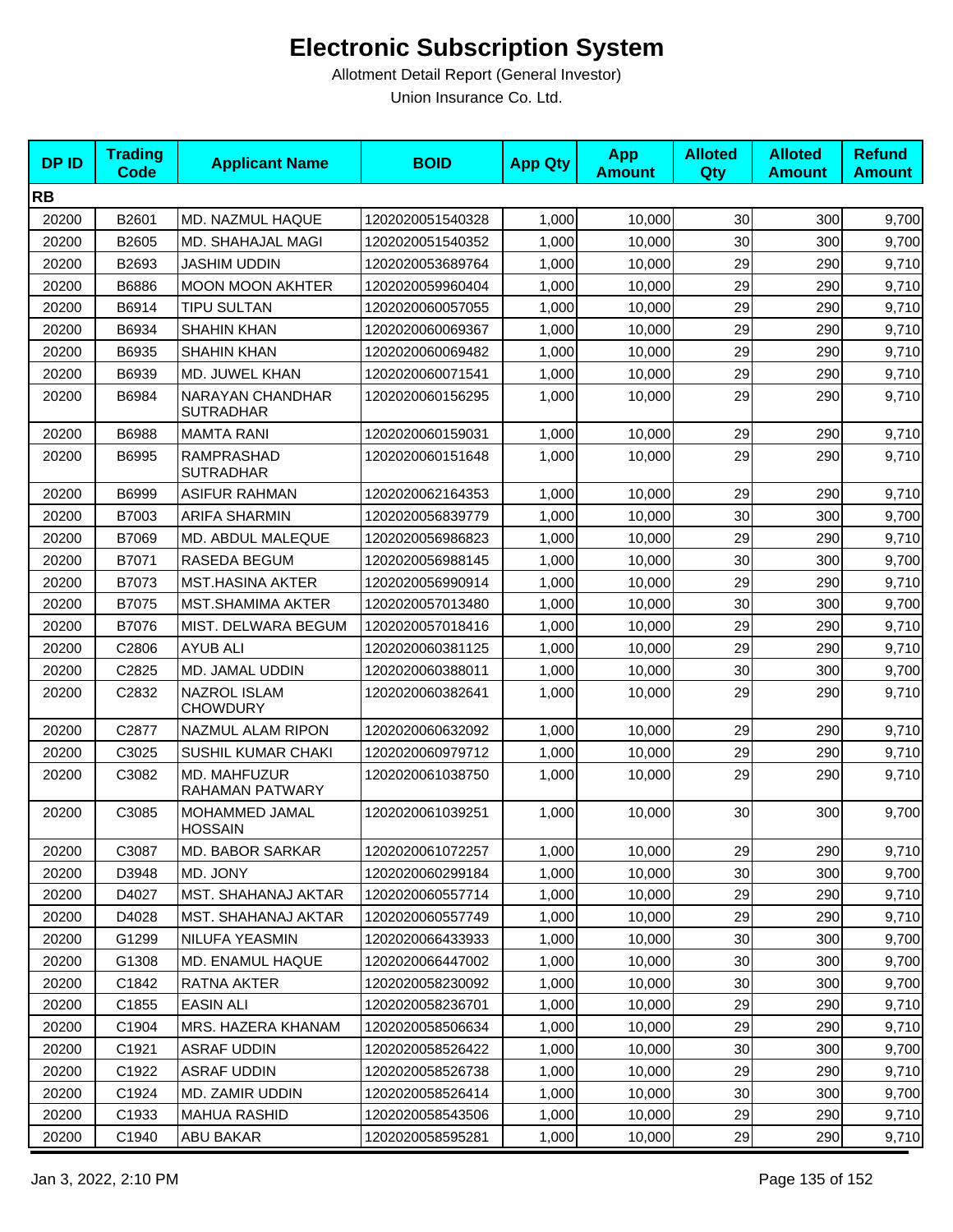| <b>DPID</b> | <b>Trading</b><br><b>Code</b> | <b>Applicant Name</b>                   | <b>BOID</b>      | <b>App Qty</b> | <b>App</b><br><b>Amount</b> | <b>Alloted</b><br><b>Qty</b> | <b>Alloted</b><br><b>Amount</b> | <b>Refund</b><br><b>Amount</b> |
|-------------|-------------------------------|-----------------------------------------|------------------|----------------|-----------------------------|------------------------------|---------------------------------|--------------------------------|
| <b>RB</b>   |                               |                                         |                  |                |                             |                              |                                 |                                |
| 20200       | C1943                         | MD. MASUM KAZI                          | 1202020058595204 | 1,000          | 10,000                      | 29                           | 290                             | 9,710                          |
| 20200       | C1941                         | RASHEDUL HASAN                          | 1202020058594523 | 1,000          | 10,000                      | 29                           | 290                             | 9,710                          |
| 20200       | C1956                         | MD. SHAFIQUL ISLAM                      | 1202020058598829 | 1,000          | 10,000                      | 29                           | 290                             | 9,710                          |
| 20200       | C1960                         | MD. SIRAJUL ISLAM<br>SOJOL              | 1202020058598612 | 1,000          | 10,000                      | 30                           | 300                             | 9,700                          |
| 20200       | C1966                         | MD. SALIM MIA                           | 1202020058602591 | 1,000          | 10,000                      | 29                           | 290                             | 9,710                          |
| 20200       | C2029                         | NUSRAT JAHAN                            | 1202020033894119 | 1,000          | 10,000                      | 29                           | 290                             | 9,710                          |
| 20200       | C2041                         | <b>SHANTONU SHEEL</b>                   | 1202020058858408 | 1,000          | 10,000                      | 30                           | 300                             | 9,700                          |
| 20200       | C2045                         | ABUL HOSSAIN KHAN                       | 1202020058834895 | 1,000          | 10,000                      | 29                           | 290                             | 9,710                          |
| 20200       | C2135                         | SAHERA BEGUM                            | 1202020058988794 | 1,000          | 10,000                      | 29                           | 290                             | 9,710                          |
| 20200       | C2141                         | <b>BANNA</b>                            | 1202020059007236 | 1,000          | 10,000                      | 29                           | 290                             | 9,710                          |
| 20200       | C2143                         | MD. SHORIFUL ISLAM                      | 1202020059007632 | 1,000          | 10,000                      | 30                           | 300                             | 9,700                          |
| 20200       | C2145                         | S.M. TANVIR                             | 1202020059010796 | 1,000          | 10,000                      | 30                           | 300                             | 9,700                          |
| 20200       | C2147                         | <b>RINA</b>                             | 1202020059012364 | 1,000          | 10,000                      | 30                           | 300                             | 9,700                          |
| 20200       | D4181                         | AFJAL HAMID                             | 1202020060711003 | 1,000          | 10,000                      | 29                           | 290                             | 9,710                          |
| 20200       | D4182                         | <b>AFJAL HAMID</b>                      | 1202020060710978 | 1,000          | 10,000                      | 29                           | 290                             | 9,710                          |
| 20200       | D4199                         | <b>BIPLAB KUMAR SAHA</b>                | 1202020061000083 | 1,000          | 10,000                      | 29                           | 290                             | 9,710                          |
| 20200       | D4206                         | <b>JASO LAL SAHA</b>                    | 1202020061027047 | 1,000          | 10,000                      | 29                           | 290                             | 9,710                          |
| 20200       | D4207                         | <b>GITA RANI SAHA</b>                   | 1202020061027261 | 1,000          | 10,000                      | 29                           | 290                             | 9,710                          |
| 20200       | D4230                         | MD. SAHADATE HOSSAN                     | 1202020061152165 | 1,000          | 10,000                      | 29                           | 290                             | 9,710                          |
| 20200       | D4231                         | DIPA RANI SAHA                          | 1202020061166484 | 1,000          | 10,000                      | 29                           | 290                             | 9,710                          |
| 20200       | D4233                         | MD. ABU BAKKAR SIDDIK                   | 1202020061186992 | 1,000          | 10,000                      | 29                           | 290                             | 9,710                          |
| 20200       | D4258                         | MD. MOFAZZAL KABIR                      | 1202020061549030 | 1,000          | 10,000                      | 29                           | 290                             | 9,710                          |
| 20200       | D4326                         | <b>SANJIB KUMAR</b><br><b>CHOWDHURY</b> | 1202020062690719 | 1,000          | 10,000                      | 30                           | 300                             | 9,700                          |
| 20200       | D4330                         | <b>MD. GOLAM SAROWER</b>                | 1202020040704190 | 1,000          | 10,000                      | 30                           | 300                             | 9,700                          |
| 20200       | D4354                         | <b>BIKASH CHANDRA SAHA</b>              | 1202020062956686 | 1,000          | 10,000                      | 29                           | 290                             | 9,710                          |
| 20200       | D4357                         | <b>NAHID MAHMUD</b>                     | 1202020063046511 | 1,000          | 10,000                      | 30                           | 300                             | 9,700                          |
| 20200       | D4358                         | <b>NAHID MAHMUD</b>                     | 1202020063046736 | 1,000          | 10,000                      | 29                           | 290                             | 9,710                          |
| 20200       | D4360                         | <b>ANOWARA BEGUM</b>                    | 1202020063103801 | 1,000          | 10,000                      | 30                           | 300                             | 9,700                          |
| 20200       | D4363                         | <b>FARHAD KHAN</b>                      | 1202020063341389 | 1,000          | 10,000                      | 29                           | 290                             | 9,710                          |
| 20200       | D4369                         | ANOWARA BEGUM                           | 1202020063497551 | 1,000          | 10,000                      | 29                           | 290                             | 9,710                          |
| 20200       | D4378                         | MD. OMUR FARUK                          | 1202020063805830 | 1,000          | 10,000                      | 29                           | 290                             | 9,710                          |
| 20200       | D4443                         | <b>MOKSHED HOSSAIN</b>                  | 1202020064052520 | 1,000          | 10,000                      | 29                           | 290                             | 9,710                          |
| 20200       | G2010                         | MD. JASIM MIA                           | 1202020072354172 | 1,000          | 10,000                      | 30                           | 300                             | 9,700                          |
| 20200       | G2013                         | MD. ABDUS SATTAR                        | 1202020072350894 | 1,000          | 10,000                      | 29                           | 290                             | 9,710                          |
| 20200       | G2021                         | <b>MD. BIPLAB HOSSEN</b>                | 1202020072298291 | 1,000          | 10,000                      | 29                           | 290                             | 9,710                          |
| 20200       | G2023                         | MD. ABDUL MOKTADIR                      | 1202020017047709 | 1,000          | 10,000                      | 30                           | 300                             | 9,700                          |
| 20200       | G2028                         | <b>MAHDI MUSA</b>                       | 1202020072360297 | 1,000          | 10,000                      | 29                           | 290                             | 9,710                          |
| 20200       | G2030                         | MD. YOUSUF RANA                         | 1202020072385591 | 1,000          | 10,000                      | 30                           | 300                             | 9,700                          |
| 20200       | G2036                         | <b>FARHA NAZ</b>                        | 1202020072502787 | 1,000          | 10,000                      | 30                           | 300                             | 9,700                          |
| 20200       | G2040                         | MD. ABDUR RAZZAK                        | 1202020072500456 | 1,000          | 10,000                      | 30                           | 300                             | 9,700                          |
| 20200       | G2045                         | <b>ASSIM KUMAR RAY</b>                  | 1202020072509208 | 1,000          | 10,000                      | 29                           | 290                             | 9,710                          |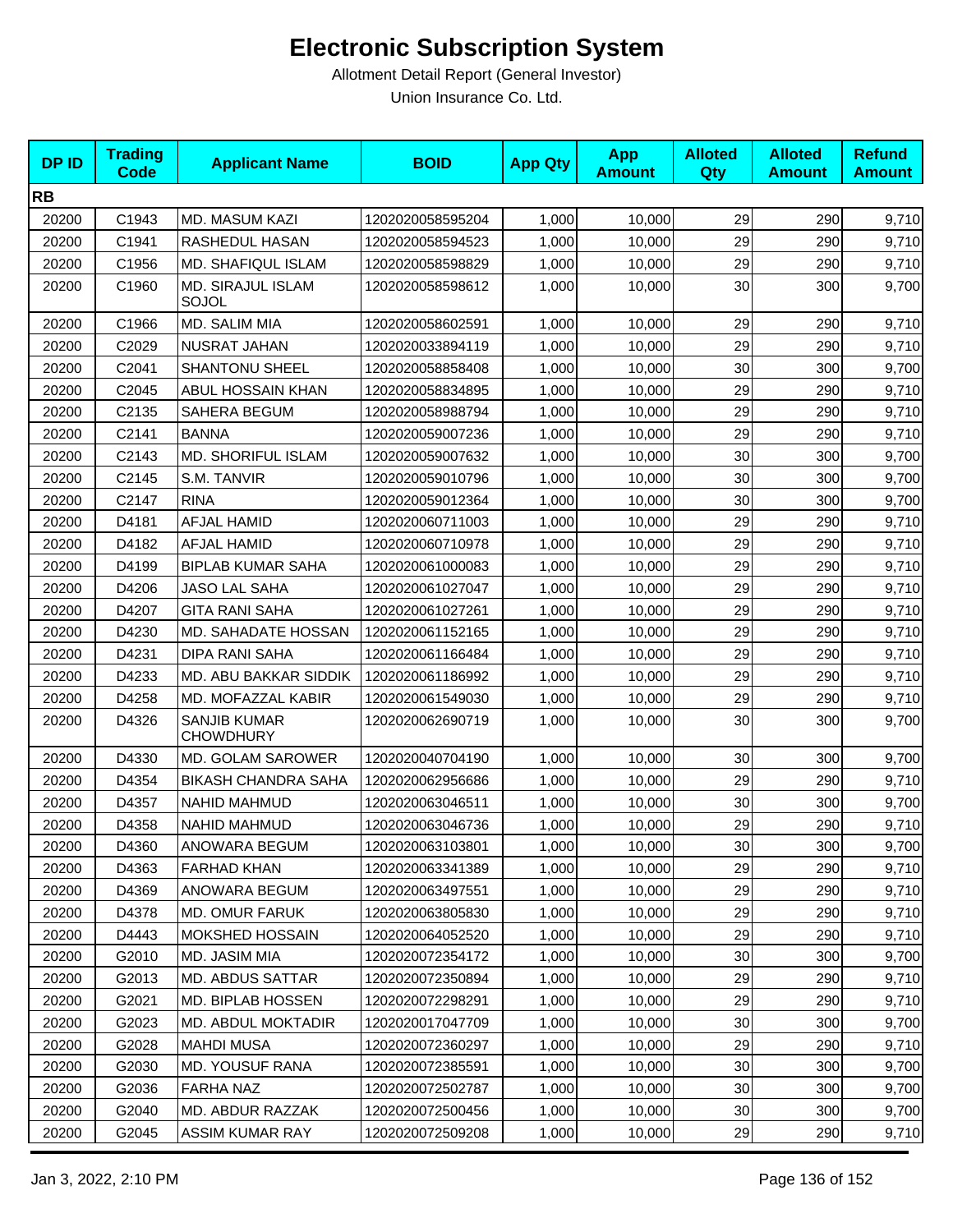| <b>DPID</b> | <b>Trading</b><br><b>Code</b> | <b>Applicant Name</b>             | <b>BOID</b>      | <b>App Qty</b> | <b>App</b><br><b>Amount</b> | <b>Alloted</b><br>Qty | <b>Alloted</b><br><b>Amount</b> | <b>Refund</b><br><b>Amount</b> |
|-------------|-------------------------------|-----------------------------------|------------------|----------------|-----------------------------|-----------------------|---------------------------------|--------------------------------|
| <b>RB</b>   |                               |                                   |                  |                |                             |                       |                                 |                                |
| 20200       | G2046                         | <b>ASSIM KUMAR RAY</b>            | 1202020072509216 | 1,000          | 10,000                      | 29                    | 290                             | 9,710                          |
| 20200       | G2053                         | <b>BIPLOB MANDAL</b>              | 1202020072547050 | 1,000          | 10,000                      | 30                    | 300                             | 9,700                          |
| 20200       | G2054                         | SUBASH KUMAR MONDAL               | 1202020072546527 | 1,000          | 10,000                      | 30                    | 300                             | 9,700                          |
| 20200       | G2056                         | <b>AFSANA MILY</b>                | 1202020072545101 | 1,000          | 10,000                      | 29                    | 290                             | 9,710                          |
| 20200       | G2057                         | <b>AFSANA MILY</b>                | 1202020072544701 | 1,000          | 10,000                      | 29                    | 290                             | 9,710                          |
| 20200       | G2059                         | KISHORE KUMAR SAHA                | 1202020072700587 | 1,000          | 10,000                      | 30                    | 300                             | 9,700                          |
| 20200       | D5090                         | <b>PUJA DAS</b>                   | 1202020041380578 | 1,000          | 10,000                      | 29                    | 290                             | 9,710                          |
| 20200       | G1607                         | <b>GIAS UDDIN</b>                 | 1202020068401936 | 1,000          | 10,000                      | 29                    | 290                             | 9,710                          |
| 20200       | C1133                         | <b>MOURI TANIA</b>                | 1202020056904256 | 1,000          | 10,000                      | 29                    | 290                             | 9,710                          |
| 20200       | C1157                         | MD. ASLAM UDDIN                   | 1202020056915512 | 1,000          | 10,000                      | 29                    | 290                             | 9,710                          |
| 20200       | C1158                         | MD. AMIRUL HAQUE                  | 1202020056913620 | 1,000          | 10,000                      | 29                    | 290                             | 9,710                          |
| 20200       | C1199                         | MD. SHAKIL JAFAR<br><b>SARKER</b> | 1202020057320252 | 1,000          | 10,000                      | 29                    | 290                             | 9,710                          |
| 20200       | C1243                         | SHAIKH MD.ASAD ALI                | 1202020056923381 | 1,000          | 10,000                      | 29                    | 290                             | 9,710                          |
| 20200       | C1246                         | <b>TANIA FERDOUSI</b>             | 1202020056941791 | 1,000          | 10,000                      | 29                    | 290                             | 9,710                          |
| 20200       | C1249                         | MD. UMMAT ALI                     | 1202020056943475 | 1,000          | 10,000                      | 29                    | 290                             | 9,710                          |
| 20200       | D1975                         | MD. BELAYET HOSSAIN               | 1202020055430565 | 1,000          | 10,000                      | 29                    | 290                             | 9,710                          |
| 20200       | D4823                         | <b>ASHIS PAL</b>                  | 1202020044668038 | 1,000          | 10,000                      | 29                    | 290                             | 9,710                          |
| 20200       | D4904                         | RIMI AKTER MEEM                   | 1202020072032938 | 1,000          | 10,000                      | 29                    | 290                             | 9,710                          |
| 20200       | D4905                         | MOHAMMED ABDUL<br><b>HALIM</b>    | 1202020072034798 | 1,000          | 10,000                      | 29                    | 290                             | 9,710                          |
| 20200       | D4980                         | MOKSHED HOSSAIN                   | 1202020072885150 | 1,000          | 10,000                      | 29                    | 290                             | 9,710                          |
| 20200       | G1844                         | RASMA AKTER                       | 1202020070640455 | 1,000          | 10,000                      | 29                    | 290                             | 9,710                          |
| 20200       | G1885                         | <b>FAUZIA NISHAT LIN</b>          | 1202020071316138 | 1,000          | 10,000                      | 30                    | 300                             | 9,700                          |
| 20200       | B7615                         | <b>ABDULLAH KHAN GALIB</b>        | 1202020057363488 | 1,000          | 10,000                      | 30                    | 300                             | 9,700                          |
| 20200       | B7662                         | MR. RAJESH DEBNATH                | 1202020057439923 | 1,000          | 10,000                      | 29                    | 290                             | 9,710                          |
| 20200       | B7664                         | MR. RAJESH DEBNATH                | 1202020057441833 | 1,000          | 10,000                      | 30                    | 300                             | 9,700                          |
| 20200       | B7721                         | MD. MAZIBAR RAHMAN                | 1202020057494694 | 1,000          | 10,000                      | 29                    | 290                             | 9,710                          |
| 20200       | B7722                         | RITA RANI BISWAS                  | 1202020057495332 | 1,000          | 10,000                      | 29                    | 290                             | 9,710                          |
| 20200       | B7793                         | MD. BURHAN                        | 1202020057523004 | 1,000          | 10,000                      | 29                    | 290                             | 9,710                          |
| 20200       | C3421                         | <b>SURIYA NASRIN</b>              | 1202020063515109 | 1,000          | 10,000                      | 29                    | 290                             | 9,710                          |
| 20200       | C3434                         | TANIA SHAHJAHAN                   | 1202020063461427 | 1,000          | 10,000                      | 30                    | 300                             | 9,700                          |
| 20200       | C3528                         | MAHMUDA SULTANA                   | 1202020065321112 | 1,000          | 10,000                      | 30                    | 300                             | 9,700                          |
| 20200       | C3531                         | MD. ABDUL HAI                     | 1202020065321353 | 1,000          | 10,000                      | 29                    | 290                             | 9,710                          |
| 20200       | C3536                         | SHAHEDA AKTER                     | 1202020065369233 | 1,000          | 10.000                      | 29                    | 290                             | 9,710                          |
| 20200       | C3537                         | SHAHEDA AKTER                     | 1202020065370066 | 1,000          | 10,000                      | 29                    | 290                             | 9,710                          |
| 20200       | C3800                         | <b>NAFISA HABIB</b>               | 1202020072707602 | 1,000          | 10,000                      | 29                    | 290                             | 9,710                          |
| 20200       | C3801                         | MD. MIZANUR RAHMAN                | 1202020072726016 | 1,000          | 10,000                      | 29                    | 290                             | 9,710                          |
| 20200       | C3802                         | <b>MISS ISMAT ARA</b>             | 1202020072722681 | 1,000          | 10,000                      | 29                    | 290                             | 9,710                          |
| 20200       | C3803                         | RAJIA KHATUN                      | 1202020072722315 | 1,000          | 10,000                      | 29                    | 290                             | 9,710                          |
| 20200       | C3804                         | RAJIA KHATUN                      | 1202020072728149 | 1,000          | 10,000                      | 29                    | 290                             | 9,710                          |
| 20200       | C3813                         | MD. MUJAHIDUL ISLAM               | 1202020073190649 | 1,000          | 10,000                      | 29                    | 290                             | 9,710                          |
| 20200       | C3814                         | MD. MUJAHIDUL ISLAM               | 1202020073190614 | 1,000          | 10,000                      | 29                    | 290                             | 9,710                          |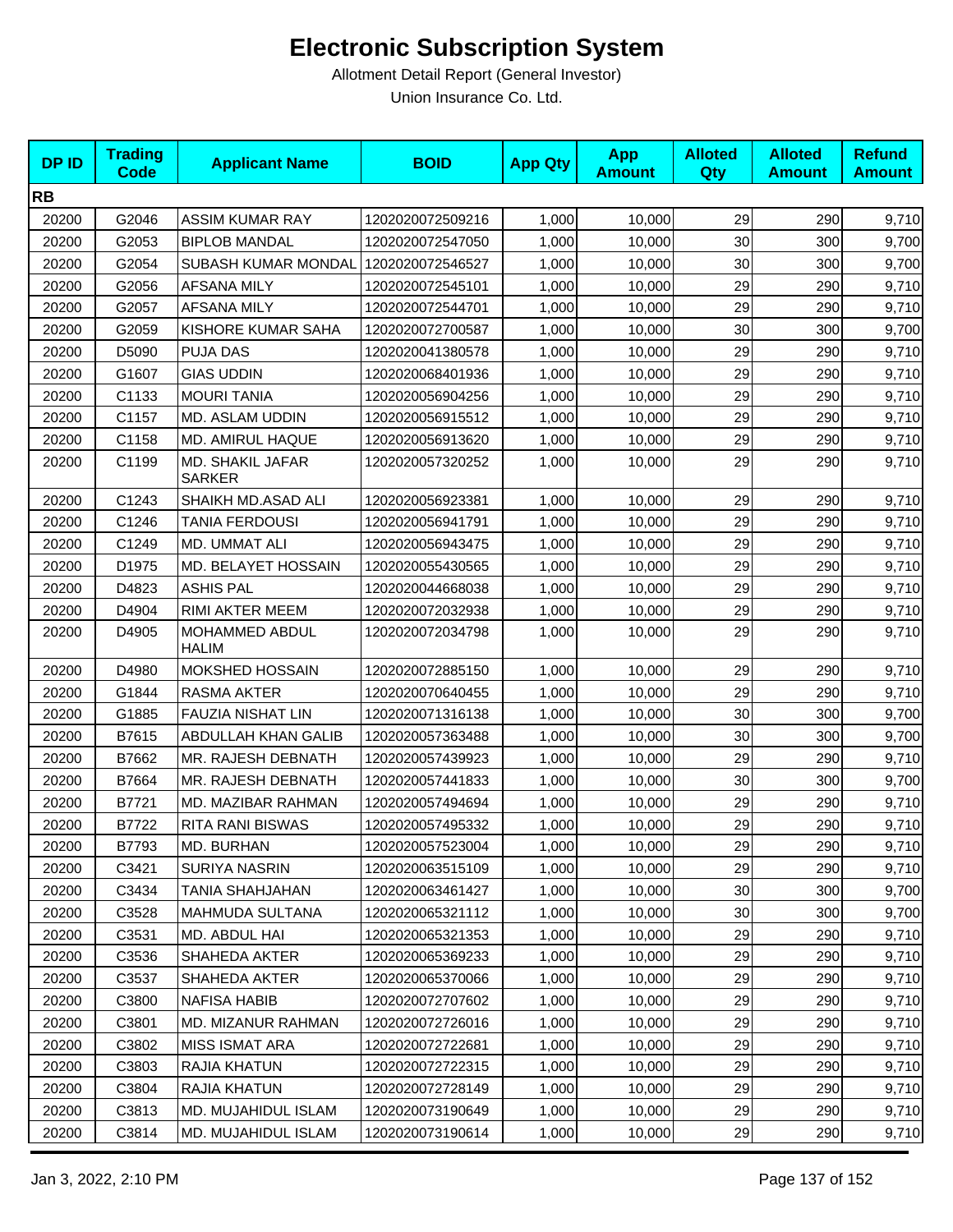| <b>DPID</b> | <b>Trading</b><br><b>Code</b> | <b>Applicant Name</b>                    | <b>BOID</b>      | <b>App Qty</b> | <b>App</b><br><b>Amount</b> | <b>Alloted</b><br><b>Qty</b> | <b>Alloted</b><br><b>Amount</b> | <b>Refund</b><br><b>Amount</b> |
|-------------|-------------------------------|------------------------------------------|------------------|----------------|-----------------------------|------------------------------|---------------------------------|--------------------------------|
| <b>RB</b>   |                               |                                          |                  |                |                             |                              |                                 |                                |
| 20200       | C3815                         | <b>FERDOUSE BEGUM</b>                    | 1202020073198969 | 1,000          | 10,000                      | 29                           | 290                             | 9,710                          |
| 20200       | C3816                         | <b>FERDOUSE BEGUM</b>                    | 1202020073199061 | 1,000          | 10,000                      | 30                           | 300                             | 9,700                          |
| 20200       | C3817                         | <b>MAKSUDA HAQUE</b>                     | 1202020073120177 | 1,000          | 10,000                      | 29                           | 290                             | 9,710                          |
| 20200       | C3818                         | <b>MAKSUDA HAQUE</b>                     | 1202020073200275 | 1,000          | 10,000                      | 30                           | 300                             | 9,700                          |
| 20200       | C3826                         | <b>MD. TOWHIDUR RAHMAN</b>               | 1202020073336369 | 1,000          | 10,000                      | 30                           | 300                             | 9,700                          |
| 20200       | C3827                         | MD. TOWHIDUR RAHMAN                      | 1202020073336385 | 1,000          | 10,000                      | 29                           | 290                             | 9,710                          |
| 20200       | C3831                         | MD. GOLAM KIBRIA                         | 1202020073435143 | 1,000          | 10,000                      | 30                           | 300                             | 9,700                          |
| 20200       | C3832                         | MD. GOLAM KIBRIA                         | 1202020073435135 | 1,000          | 10,000                      | 29                           | 290                             | 9,710                          |
| 20200       | C3835                         | <b>MD. OMAR FARUK</b>                    | 1202020073479456 | 1,000          | 10,000                      | 29                           | 290                             | 9,710                          |
| 20200       | C3838                         | MD. JAMSHED IQBAL                        | 1202020073564492 | 1,000          | 10,000                      | 29                           | 290                             | 9,710                          |
| 20200       | C3840                         | MD.SAIFUL ISLAM SOJAN<br><b>PRAMANIK</b> | 1202020073580068 | 1,000          | 10,000                      | 29                           | 290                             | 9,710                          |
| 20200       | C3841                         | MOST. SHAMIMA AKTAR                      | 1202020073580051 | 1,000          | 10,000                      | 30                           | 300                             | 9,700                          |
| 20200       | C3848                         | MOHAMMAD MOAZZEM<br><b>HOSSAIN</b>       | 1202020073617948 | 1,000          | 10,000                      | 30                           | 300                             | 9,700                          |
| 20200       | C3849                         | NARAYAN CHANDRA<br><b>NATH</b>           | 1202020073748378 | 1,000          | 10,000                      | 30                           | 300                             | 9,700                          |
| 20200       | C3851                         | MOHAMMAD SAZZAD<br><b>HOSSAIN CHOWDH</b> | 1202020073758680 | 1,000          | 10,000                      | 30                           | 300                             | 9,700                          |
| 20200       | C3859                         | MST. FATEMA KHATUN                       | 1202020073873940 | 1,000          | 10,000                      | 29                           | 290                             | 9,710                          |
| 20200       | C3860                         | AKLIMA RAHMAN MITUL                      | 1202020073894966 | 1,000          | 10,000                      | 30                           | 300                             | 9,700                          |
| 20200       | C3862                         | <b>BIJOY CHANDRA SHIL</b>                | 1202020073926751 | 1,000          | 10,000                      | 29                           | 290                             | 9,710                          |
| 20200       | C3863                         | <b>BIJOY CHANDRA SHIL</b>                | 1202020073926727 | 1,000          | 10,000                      | 29                           | 290                             | 9,710                          |
| 20200       | C3866                         | <b>EKRAMUL KABIR</b>                     | 1202020073952530 | 1,000          | 10,000                      | 29                           | 290                             | 9,710                          |
| 20200       | C3867                         | PARVINA KHATUN                           | 1202020073980418 | 1,000          | 10,000                      | 29                           | 290                             | 9,710                          |
| 20200       | C3868                         | PARVINA KHATUN                           | 1202020073980426 | 1,000          | 10,000                      | 29                           | 290                             | 9,710                          |
| 20200       | C3870                         | ARCHONA MONDAL                           | 1202020074004492 | 1,000          | 10,000                      | 30                           | 300                             | 9,700                          |
| 20200       | C3871                         | ASHISH KUMAR BAIRAGI                     | 1202020074000930 | 1,000          | 10,000                      | 29                           | 290                             | 9,710                          |
| 20200       | C3872                         | <b>SUJOY KUMAR SAHA</b>                  | 1202020074020413 | 1,000          | 10,000                      | 29                           | 290                             | 9,710                          |
| 20200       | C3879                         | <b>FAHIMA AKTER</b>                      | 1202020059742883 | 1,000          | 10,000                      | 29                           | 290                             | 9,710                          |
| 20200       | C3880                         | MOHAMMAD ZAHIRUL<br><b>HAQUE SARKER</b>  | 1202020016537866 | 1,000          | 10,000                      | 29                           | 290                             | 9,710                          |
| 20200       | C3881                         | MOHAMMAD ZAHIRUL<br><b>HAQUE SHARKER</b> | 1202020016537890 | 1,000          | 10,000                      | 30                           | 300                             | 9,700                          |
| 20200       | C3882                         | NANJIBA ZAHIN                            | 1202020072110622 | 1,000          | 10,000                      | 30                           | 300                             | 9,700                          |
| 20200       | C3883                         | NANJIBA ZAHIN                            | 1202020072110938 | 1,000          | 10.000                      | 29                           | 290                             | 9,710                          |
| 20200       | C3626                         | MD MAHBUBUR RAHMAN                       | 1202020068173140 | 1,000          | 10,000                      | 29                           | 290                             | 9,710                          |
| 20200       | C3633                         | MD. SHUHAS MUJAHID                       | 1202020068484143 | 1,000          | 10,000                      | 29                           | 290                             | 9,710                          |
| 20200       | C3634                         | MD. SHUHAS MUJAHID                       | 1202020068484079 | 1,000          | 10,000                      | 29                           | 290                             | 9,710                          |
| 20200       | C3635                         | NASIMA AKTER                             | 1202020068522096 | 1,000          | 10,000                      | 29                           | 290                             | 9,710                          |
| 20200       | C3646                         | SHANJIDA KHANOM                          | 1202020068687037 | 1,000          | 10,000                      | 29                           | 290                             | 9,710                          |
| 20200       | C3652                         | <b>SHAILA HOSSAIN</b>                    | 1202020068934509 | 1,000          | 10,000                      | 29                           | 290                             | 9,710                          |
| 20200       | C3658                         | MD. OMAR FARUK                           | 1202020069164602 | 1,000          | 10,000                      | 29                           | 290                             | 9,710                          |
| 20200       | C3660                         | MOHAMMAD ALEK MIAH                       | 1202020068848891 | 1,000          | 10,000                      | 30                           | 300                             | 9,700                          |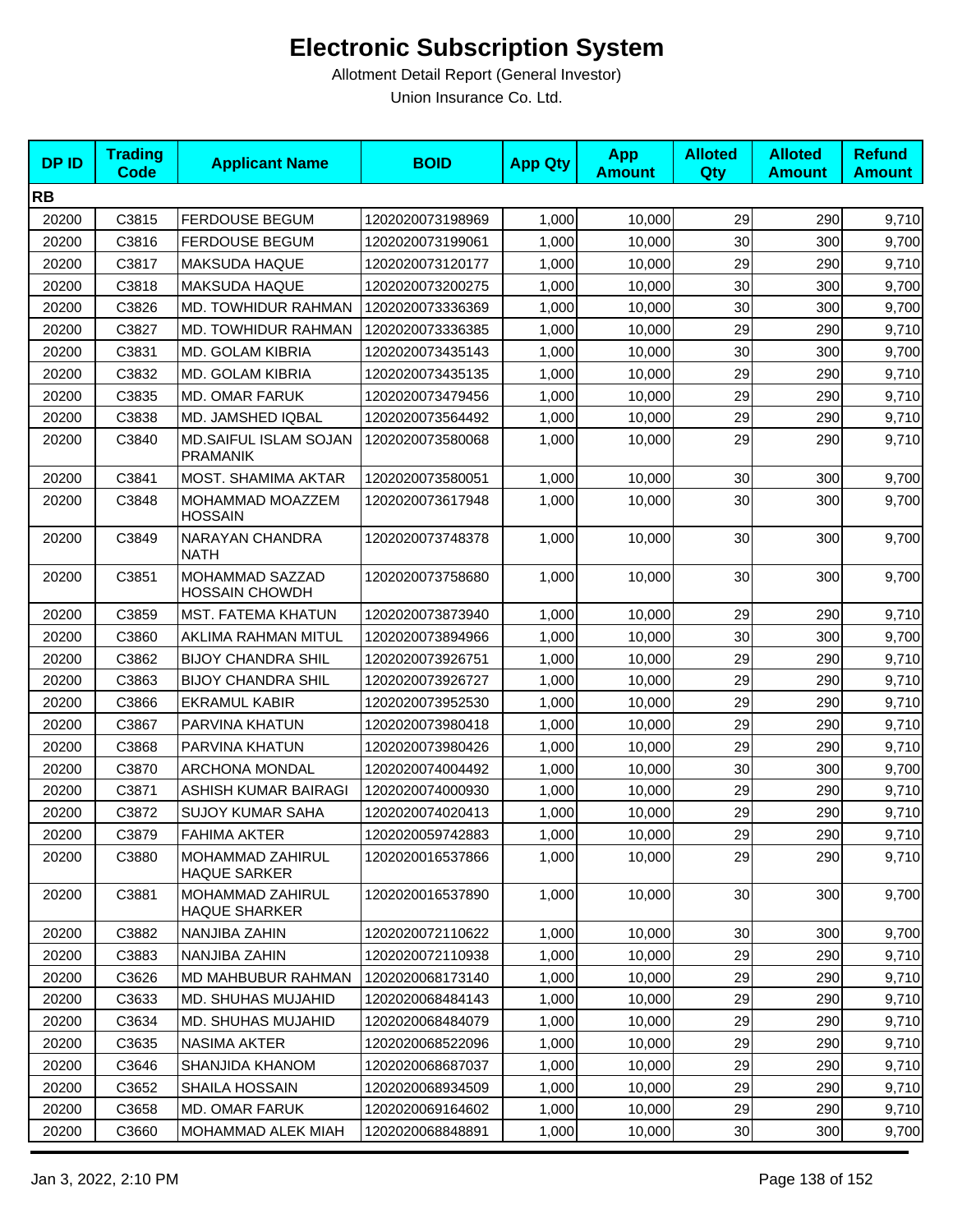| <b>DPID</b> | <b>Trading</b><br><b>Code</b> | <b>Applicant Name</b>          | <b>BOID</b>      | <b>App Qty</b> | <b>App</b><br><b>Amount</b> | <b>Alloted</b><br>Qty | <b>Alloted</b><br><b>Amount</b> | <b>Refund</b><br><b>Amount</b> |
|-------------|-------------------------------|--------------------------------|------------------|----------------|-----------------------------|-----------------------|---------------------------------|--------------------------------|
| <b>RB</b>   |                               |                                |                  |                |                             |                       |                                 |                                |
| 20200       | C3661                         | <b>MD. SHAKIL HOSSAIN</b>      | 1202020069198969 | 1,000          | 10,000                      | 29                    | 290                             | 9,710                          |
| 20200       | C3665                         | <b>MOMINUR NAHAR</b>           | 1202020069238503 | 1,000          | 10,000                      | 29                    | 290                             | 9,710                          |
| 20200       | C3666                         | <b>MOMINUR NAHAR</b>           | 1202020069238498 | 1,000          | 10,000                      | 29                    | 290                             | 9,710                          |
| 20200       | C3667                         | MST. KOHINOOR BEGUM            | 1202020069238610 | 1,000          | 10,000                      | 29                    | 290                             | 9,710                          |
| 20200       | C3668                         | MST. KOHINOOR BEGUM            | 1202020069238629 | 1,000          | 10,000                      | 29                    | 290                             | 9,710                          |
| 20200       | C3669                         | A M S M SHARFUZZAMAN           | 1202020069237450 | 1,000          | 10,000                      | 30                    | 300                             | 9,700                          |
| 20200       | C3670                         | MD. HARUN AR RASHID            | 1202020069366708 | 1,000          | 10,000                      | 29                    | 290                             | 9,710                          |
| 20200       | C3671                         | MD. HARUN AR RASHID            | 1202020069366724 | 1,000          | 10,000                      | 30                    | 300                             | 9,700                          |
| 20200       | C3673                         | MOHMMAD ALI SARKER             | 1202020069403798 | 1,000          | 10,000                      | 29                    | 290                             | 9,710                          |
| 20200       | C3675                         | MOHAMMAD LUTFE<br><b>SALIM</b> | 1202020069321939 | 1,000          | 10,000                      | 30                    | 300                             | 9,700                          |
| 20200       | F1071                         | <b>HASAN MOLLA</b>             | 1202020046970761 | 1,000          | 10,000                      | 29                    | 290                             | 9,710                          |
| 20200       | F1146                         | MD. SAYED ALI                  | 1202020047584143 | 1,000          | 10,000                      | 30                    | 300                             | 9,700                          |
| 20200       | F1147                         | MD. SAYED ALI                  | 1202020047584127 | 1,000          | 10,000                      | 30                    | 300                             | 9,700                          |
| 20200       | F1184                         | MD. JOYNUL ABEDIN              | 1202020048011383 | 1,000          | 10,000                      | 30                    | 300                             | 9,700                          |
| 20200       | F1185                         | MD. JOYNUL ABEDIN              | 1202020048011557 | 1,000          | 10,000                      | 30                    | 300                             | 9,700                          |
| 20200       | F1249                         | MD. SHAFIQUL ISLAM             | 1202020048424164 | 1,000          | 10,000                      | 30                    | 300                             | 9,700                          |
| 20200       | F1250                         | MD. SHAFIQUL ISLAM             | 1202020048424346 | 1,000          | 10,000                      | 29                    | 290                             | 9,710                          |
| 20200       | F1272                         | MD. MORSHED ALI                | 1202020048504155 | 1,000          | 10,000                      | 30                    | 300                             | 9,700                          |
| 20200       | F1274                         | SAKERA SAYED                   | 1202020048504460 | 1,000          | 10,000                      | 30                    | 300                             | 9,700                          |
| 20200       | F1276                         | <b>TASLIMA AKTER</b>           | 1202020048502298 | 1,000          | 10,000                      | 29                    | 290                             | 9,710                          |
| 20200       | F1292                         | MD. JAMSED                     | 1202020048537699 | 1,000          | 10,000                      | 29                    | 290                             | 9,710                          |
| 20200       | F1328                         | MD. DULALUR RAHMAN             | 1202020048560000 | 1,000          | 10,000                      | 29                    | 290                             | 9,710                          |
| 20200       | F1333                         | MD. MIZANUR RAHMAN             | 1202020048584196 | 1,000          | 10,000                      | 29                    | 290                             | 9,710                          |
| 20200       | f1342                         | <b>SHANTONU SHEEL</b>          | 1202020048741671 | 1,000          | 10,000                      | 29                    | 290                             | 9,710                          |
| 20200       | F1343                         | <b>ANJAN KUMAR DEY</b>         | 1202020048744475 | 1,000          | 10,000                      | 30                    | 300                             | 9,700                          |
| 20200       | F1344                         | EITIKA RANI PAUL               | 1202020048747561 | 1,000          | 10,000                      | 29                    | 290                             | 9,710                          |
| 20200       | F1345                         | PAROMITA DAS                   | 1202020048750101 | 1,000          | 10,000                      | 29                    | 290                             | 9,710                          |
| 20200       | F1346                         | <b>SHOVON KUMAR PAUL</b>       | 1202020048750897 | 1,000          | 10,000                      | 29                    | 290                             | 9,710                          |
| 20200       | i1172                         | <b>IRFAT ARA SHAPNA</b>        | 1202020055026651 | 1,000          | 10,000                      | 30                    | 300                             | 9,700                          |
| 20200       | i1173                         | <b>IRFAT ARA SHAPNA</b>        | 1202020055027781 | 1,000          | 10,000                      | 29                    | 290                             | 9,710                          |
| 20200       | i1177                         | <b>MD. MILON MATUBBOR</b>      | 1202020055068301 | 1,000          | 10,000                      | 29                    | 290                             | 9,710                          |
| 20200       | i1181                         | MOHIT AZAM                     | 1202020055048267 | 1,000          | 10,000                      | 29                    | 290                             | 9,710                          |
| 20200       | i1202                         | MD. HAFIJUR RAHAMAN            | 1202020055093418 | 1,000          | 10,000                      | 30                    | 300                             | 9,700                          |
| 20200       | i1205                         | <b>SAMIM KHAN</b>              | 1202020055090481 | 1,000          | 10,000                      | 29                    | 290                             | 9,710                          |
| 20200       | i1206                         | <b>SAMIM KHAN</b>              | 1202020055090960 | 1,000          | 10,000                      | 29                    | 290                             | 9,710                          |
| 20200       | i1207                         | <b>SWAMPA</b>                  | 1202020055077205 | 1,000          | 10,000                      | 29                    | 290                             | 9,710                          |
| 20200       | i1259                         | MUNSHI MD. FAYSAL              | 1202020055186766 | 1,000          | 10,000                      | 29                    | 290                             | 9,710                          |
| 20200       | i1260                         | MUNSHI MD. FAYSAL              | 1202020055186814 | 1,000          | 10,000                      | 29                    | 290                             | 9,710                          |
| 20200       | i1264                         | <b>RESHMA KHANOM</b>           | 1202020055223232 | 1,000          | 10,000                      | 30 <sub>1</sub>       | 300                             | 9,700                          |
| 20200       | i1265                         | <b>MD. ZOHURUL ISLAM</b>       | 1202020055186972 | 1,000          | 10,000                      | 29                    | 290                             | 9,710                          |
| 20200       | i1266                         | MD. ZOHURUL ISLAM              | 1202020055188326 | 1,000          | 10,000                      | 30 <sub>o</sub>       | 300                             | 9,700                          |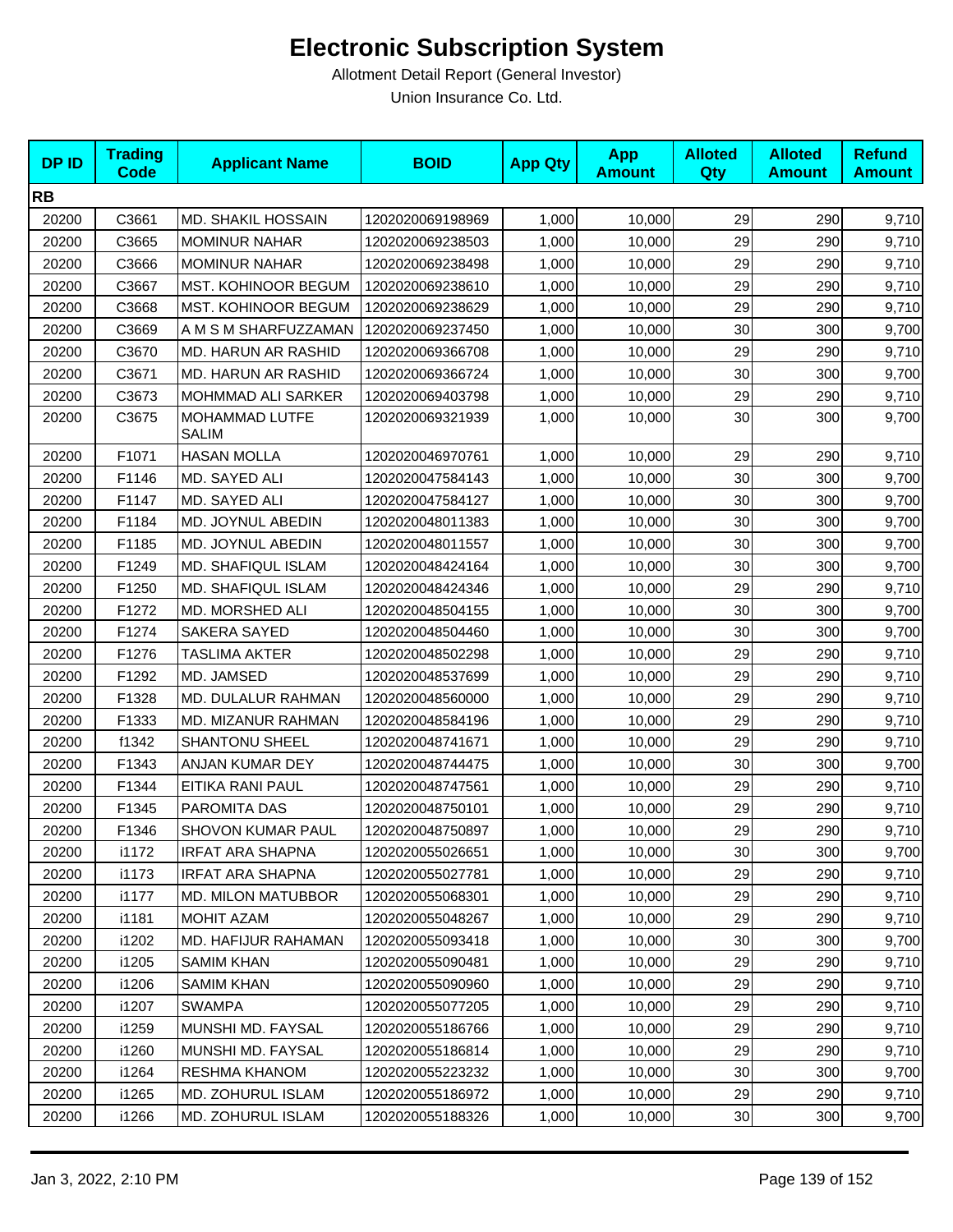| <b>DPID</b> | <b>Trading</b><br><b>Code</b> | <b>Applicant Name</b>               | <b>BOID</b>      | <b>App Qty</b> | <b>App</b><br><b>Amount</b> | <b>Alloted</b><br>Qty | <b>Alloted</b><br><b>Amount</b> | <b>Refund</b><br><b>Amount</b> |
|-------------|-------------------------------|-------------------------------------|------------------|----------------|-----------------------------|-----------------------|---------------------------------|--------------------------------|
| <b>RB</b>   |                               |                                     |                  |                |                             |                       |                                 |                                |
| 20200       | i1267                         | SHILPE ISLAM                        | 1202020055190171 | 1,000          | 10,000                      | 29                    | 290                             | 9,710                          |
| 20200       | 38863                         | PABITRA KUMER<br><b>SUTRADHAR</b>   | 1202020016030071 | 1,000          | 10,000                      | 29                    | 290                             | 9,710                          |
| 20200       | 38868                         | <b>KISHOR DAS</b>                   | 1202020016041271 | 1,000          | 10,000                      | 29                    | 290                             | 9,710                          |
| 20200       | 38869                         | <b>KISHOR DAS</b>                   | 1202020016041281 | 1,000          | 10,000                      | 30                    | 300                             | 9,700                          |
| 20200       | 38871                         | <b>NIRMOL DAS</b>                   | 1202020016041303 | 1,000          | 10,000                      | 30                    | 300                             | 9,700                          |
| 20200       | 38899                         | <b>MD.AMINUL ISLAM</b>              | 1202020016094967 | 1,000          | 10,000                      | 29                    | 290                             | 9,710                          |
| 20200       | 38901                         | MITHUN KUMAR SAHA                   | 1202020016099788 | 1,000          | 10,000                      | 29                    | 290                             | 9,710                          |
| 20200       | 38933                         | MD.MURAD                            | 1202020016114384 | 1,000          | 10,000                      | 29                    | 290                             | 9,710                          |
| 20200       | 38934                         | MD.MONIRUZZAMAN                     | 1202020016114392 | 1,000          | 10,000                      | 30                    | 300                             | 9,700                          |
| 20200       | 38935                         | RINA ZAMAN                          | 1202020016114408 | 1,000          | 10,000                      | 29                    | 290                             | 9,710                          |
| 20200       | 38936                         | RINA ZAMAN                          | 1202020016114416 | 1,000          | 10,000                      | 30                    | 300                             | 9,700                          |
| 20200       | 38977                         | NARAYAN CHANDRA<br><b>SAHA</b>      | 1202020016165714 | 1,000          | 10,000                      | 30                    | 300                             | 9,700                          |
| 20200       | 38978                         | NARAYAN CHANDRA<br><b>SAHA</b>      | 1202020016165722 | 1,000          | 10,000                      | 30                    | 300                             | 9,700                          |
| 20200       | 39021                         | <b>DIPTI RANI DAS</b>               | 1202020016233677 | 1,000          | 10,000                      | 29                    | 290                             | 9,710                          |
| 20200       | 39043                         | MRS.HELENA BEGUM                    | 1202020016244679 | 1,000          | 10,000                      | 30                    | 300                             | 9,700                          |
| 20200       | 39052                         | SOURAV ROY                          | 1202020016267832 | 1,000          | 10,000                      | 30                    | 300                             | 9,700                          |
| 20200       | 39106                         | <b>ABDUL KADER</b>                  | 1202020016322695 | 1,000          | 10,000                      | 29                    | 290                             | 9,710                          |
| 20200       | 43110                         | MD.SIDDIKUR RAHMAN<br><b>MOLLAH</b> | 1202020023947234 | 1,000          | 10,000                      | 30                    | 300                             | 9,700                          |
| 20200       | 43148                         | MD.SHAH ALAM                        | 1202020024101115 | 1,000          | 10,000                      | 29                    | 290                             | 9,710                          |
| 20200       | 43149                         | RITA RANI PAUL                      | 1202020024109055 | 1,000          | 10,000                      | 30                    | 300                             | 9,700                          |
| 20200       | 43157                         | <b>MUNSUR AHMED</b>                 | 1202020024318716 | 1,000          | 10,000                      | 29                    | 290                             | 9,710                          |
| 20200       | 43158                         | <b>MUNSUR AHMED</b>                 | 1202020024318732 | 1,000          | 10,000                      | 29                    | 290                             | 9,710                          |
| 20200       | 43159                         | MAHAFUZA AHMED                      | 1202020024318724 | 1,000          | 10,000                      | 30                    | 300                             | 9,700                          |
| 20200       | 43199                         | <b>SUPRIYA BANIK</b>                | 1202020024462280 | 1,000          | 10,000                      | 29                    | 290                             | 9,710                          |
| 20200       | 43237                         | SHEULY AHMED                        | 1202020024462256 | 1,000          | 10,000                      | 30                    | 300                             | 9,700                          |
| 20200       | 43243                         | SYEDA KHAINOOR<br>AFROJ SHETHE      | 1202020024462363 | 1,000          | 10,000                      | 29                    | 290                             | 9,710                          |
| 20200       | 43244                         | RAZIA SULTANA LAKE                  | 1202020024462339 | 1,000          | 10,000                      | 30                    | 300                             | 9,700                          |
| 20200       | 43259                         | KAZI MOHAMMAD<br><b>HOSSAIN</b>     | 1202020024462381 | 1,000          | 10,000                      | 29                    | 290                             | 9,710                          |
| 20200       | 43264                         | MR.KAZI ANOWARUL<br>AZIM(SOBUZ)     | 1202020024486647 | 1,000          | 10,000                      | 30                    | 300                             | 9,700                          |
| 20200       | 43288                         | MD.MIZANUR RAHMAN                   | 1202020024655051 | 1,000          | 10,000                      | 29                    | 290                             | 9,710                          |
| 20200       | 43289                         | <b>MD.MIZANUR RAHMAN</b>            | 1202020024655035 | 1,000          | 10,000                      | 29                    | 290                             | 9,710                          |
| 20200       | 43335                         | MD.ABDUL BAREK<br><b>MOLLAH</b>     | 1202020024801576 | 1,000          | 10,000                      | 30                    | 300                             | 9,700                          |
| 20200       | C3884                         | SHAMIA AFRIN                        | 1202020072109586 | 1,000          | 10,000                      | 30                    | 300                             | 9,700                          |
| 20200       | C3885                         | <b>SHAMIA AFRIN</b>                 | 1202020072109941 | 1,000          | 10,000                      | 29                    | 290                             | 9,710                          |
| 20200       | C3886                         | MD. RASHEDUZZAMAN                   | 1202020072106161 | 1,000          | 10,000                      | 30                    | 300                             | 9,700                          |
| 20200       | C3887                         | MD. RASHEDUZZAMAN                   | 1202020072107536 | 1,000          | 10,000                      | 29                    | 290                             | 9,710                          |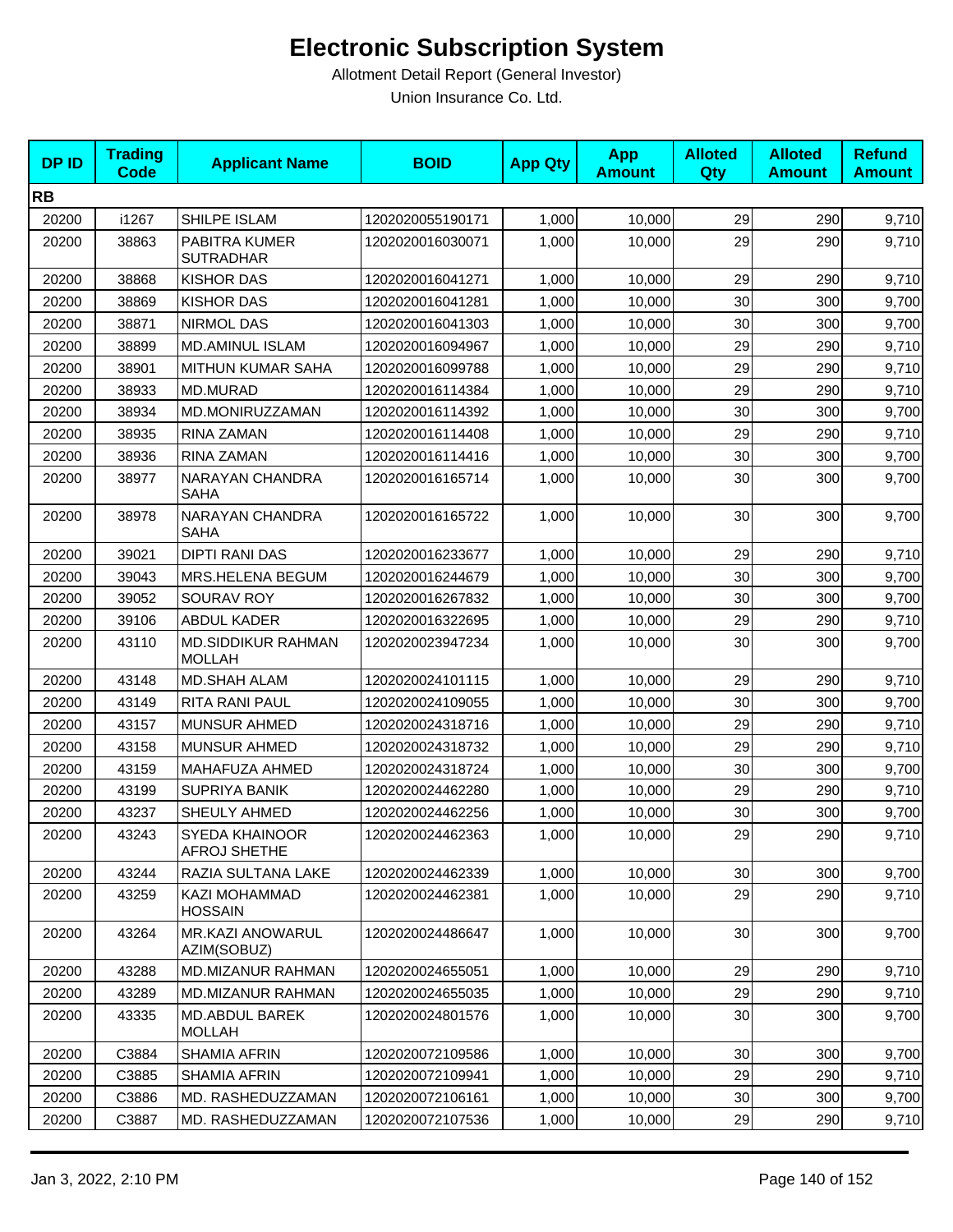| <b>DPID</b> | <b>Trading</b><br><b>Code</b> | <b>Applicant Name</b>                    | <b>BOID</b>      | <b>App Qty</b> | <b>App</b><br><b>Amount</b> | <b>Alloted</b><br>Qty | <b>Alloted</b><br><b>Amount</b> | <b>Refund</b><br><b>Amount</b> |
|-------------|-------------------------------|------------------------------------------|------------------|----------------|-----------------------------|-----------------------|---------------------------------|--------------------------------|
| <b>RB</b>   |                               |                                          |                  |                |                             |                       |                                 |                                |
| 20200       | C3888                         | MD. MURTUZA ZAMAN                        | 1202020072108268 | 1,000          | 10,000                      | 29                    | 290                             | 9,710                          |
| 20200       | C3889                         | MD. MURTUZA ZAMAN                        | 1202020072109072 | 1,000          | 10,000                      | 29                    | 290                             | 9,710                          |
| 20200       | D4999                         | MD. SAHIDUL ISLAM                        | 1202020068926479 | 1,000          | 10,000                      | 29                    | 290                             | 9,710                          |
| 20200       | D5000                         | MOHAMMAD SHAMIM<br><b>SARWAR</b>         | 1202020065433021 | 1,000          | 10,000                      | 29                    | 290                             | 9,710                          |
| 20200       | D5005                         | MOHAMMED KHAIRUL<br><b>BASHAR</b>        | 1202020073435309 | 1,000          | 10,000                      | 29                    | 290                             | 9,710                          |
| 20200       | D5006                         | JOYSREE SAHA LUCKY                       | 1202020073447993 | 1,000          | 10,000                      | 30                    | 300                             | 9,700                          |
| 20200       | D5008                         | QAZI MUSFIQUR RAHMAN 1202020073496141    |                  | 1,000          | 10,000                      | 29                    | 290                             | 9,710                          |
| 20200       | D5056                         | MD. JAHID HASAN                          | 1202020073731609 | 1,000          | 10,000                      | 29                    | 290                             | 9,710                          |
| 20200       | D5057                         | MD. JAHID HASAN                          | 1202020073731617 | 1,000          | 10,000                      | 30                    | 300                             | 9,700                          |
| 20200       | D5058                         | <b>GOWTOM CHANDRA</b><br><b>MOZUMDER</b> | 1202020073740700 | 1,000          | 10,000                      | 29                    | 290                             | 9,710                          |
| 20200       | D5061                         | KAZI NAZIR AHAMED                        | 1202020073816346 | 1,000          | 10,000                      | 29                    | 290                             | 9,710                          |
| 20200       | A2068                         | ABU AHMAD BHUIYAN                        | 1202020057817627 | 1,000          | 10,000                      | 30                    | 300                             | 9,700                          |
| 20200       | A2093                         | <b>ALAK KUMER DEY</b>                    | 1202020062117773 | 1,000          | 10,000                      | 29                    | 290                             | 9,710                          |
| 20200       | A2121                         | <b>SHADIN MULTIPUR.</b><br>SOCIETY LTD.  | 1202020056168936 | 1,000          | 10,000                      | 30                    | 300                             | 9,700                          |
| 20200       | A2151                         | SUDARSHAN KUMAR<br><b>BASAK</b>          | 1202020043660120 | 1,000          | 10,000                      | 29                    | 290                             | 9,710                          |
| 20200       | A2152                         | SUDARSHAN KUMAR<br><b>BASAK</b>          | 1202020044706641 | 1,000          | 10,000                      | 29                    | 290                             | 9,710                          |
| 20200       | A2254                         | <b>ZERINA AFRIN</b>                      | 1202020041385313 | 1,000          | 10,000                      | 29                    | 290                             | 9,710                          |
| 20200       | A2272                         | MD. HABIBUR RAHMAN                       | 1202020062598505 | 1,000          | 10,000                      | 29                    | 290                             | 9,710                          |
| 20200       | A2276                         | MD. FAZLAY ABBAS                         | 1202020063639868 | 1,000          | 10,000                      | 30                    | 300                             | 9,700                          |
| 20200       | A2279                         | <b>UMME KULSHUM</b><br><b>ROKSANA</b>    | 1202020016583524 | 1,000          | 10,000                      | 29                    | 290                             | 9,710                          |
| 20200       | A2285                         | <b>MOHAMMAD</b><br>SHERAZOUL ISLAM       | 1202020068212831 | 1,000          | 10,000                      | 30                    | 300                             | 9,700                          |
| 20200       | A2290                         | <b>FATIMA BILKIS</b>                     | 1202020068920107 | 1,000          | 10,000                      | 30                    | 300                             | 9,700                          |
| 20200       | A2316                         | MD. HOSSAIN UR<br><b>RAHMAN</b>          | 1202020072329877 | 1,000          | 10,000                      | 29                    | 290                             | 9,710                          |
| 20200       | A2317                         | AHSAN KARIM JINNAH                       | 1202020072535477 | 1,000          | 10,000                      | 29                    | 290                             | 9,710                          |
| 20200       | B3046                         | <b>MST. ALEA KHATUN</b>                  | 1202020052531999 | 1,000          | 10,000                      | 30                    | 300                             | 9,700                          |
| 20200       | B3047                         | <b>ABUL KALAM</b>                        | 1202020052532008 | 1,000          | 10,000                      | 30                    | 300                             | 9,700                          |
| 20200       | B3080                         | <b>MD. ATAUR RAHMAN</b>                  | 1202020021519573 | 1,000          | 10,000                      | 29                    | 290                             | 9,710                          |
| 20200       | B3092                         | <b>MD. RIAD HOSSAIN</b>                  | 1202020052895389 | 1,000          | 10,000                      | 29                    | 290                             | 9,710                          |
| 20200       | B3093                         | <b>MD. RIAD HOSSAIN</b>                  | 1202020052895471 | 1,000          | 10,000                      | 30                    | 300                             | 9,700                          |
| 20200       | B3096                         | MD. HASANAT                              | 1202020052817074 | 1,000          | 10,000                      | 29                    | 290                             | 9,710                          |
| 20200       | B3097                         | MD. HASANAT                              | 1202020052819511 | 1,000          | 10,000                      | 30                    | 300                             | 9,700                          |
| 20200       | B3099                         | <b>ALAMGIR SHIKDER</b>                   | 1202020052817031 | 1,000          | 10,000                      | 30                    | 300                             | 9,700                          |
| 20200       | B3221                         | <b>TASLIMA BEGUM</b>                     | 1202020052812922 | 1,000          | 10,000                      | 29                    | 290                             | 9,710                          |
| 20200       | B3222                         | <b>TASLIMA BEGUM</b>                     | 1202020052814485 | 1,000          | 10,000                      | 29                    | 290                             | 9,710                          |
| 20200       | B3223                         | MD. BIDDUT KHAN                          | 1202020052814551 | 1,000          | 10,000                      | 29                    | 290                             | 9,710                          |
| 20200       | B3224                         | MD. BIDDUT KHAN                          | 1202020052814659 | 1,000          | 10,000                      | 29                    | 290                             | 9,710                          |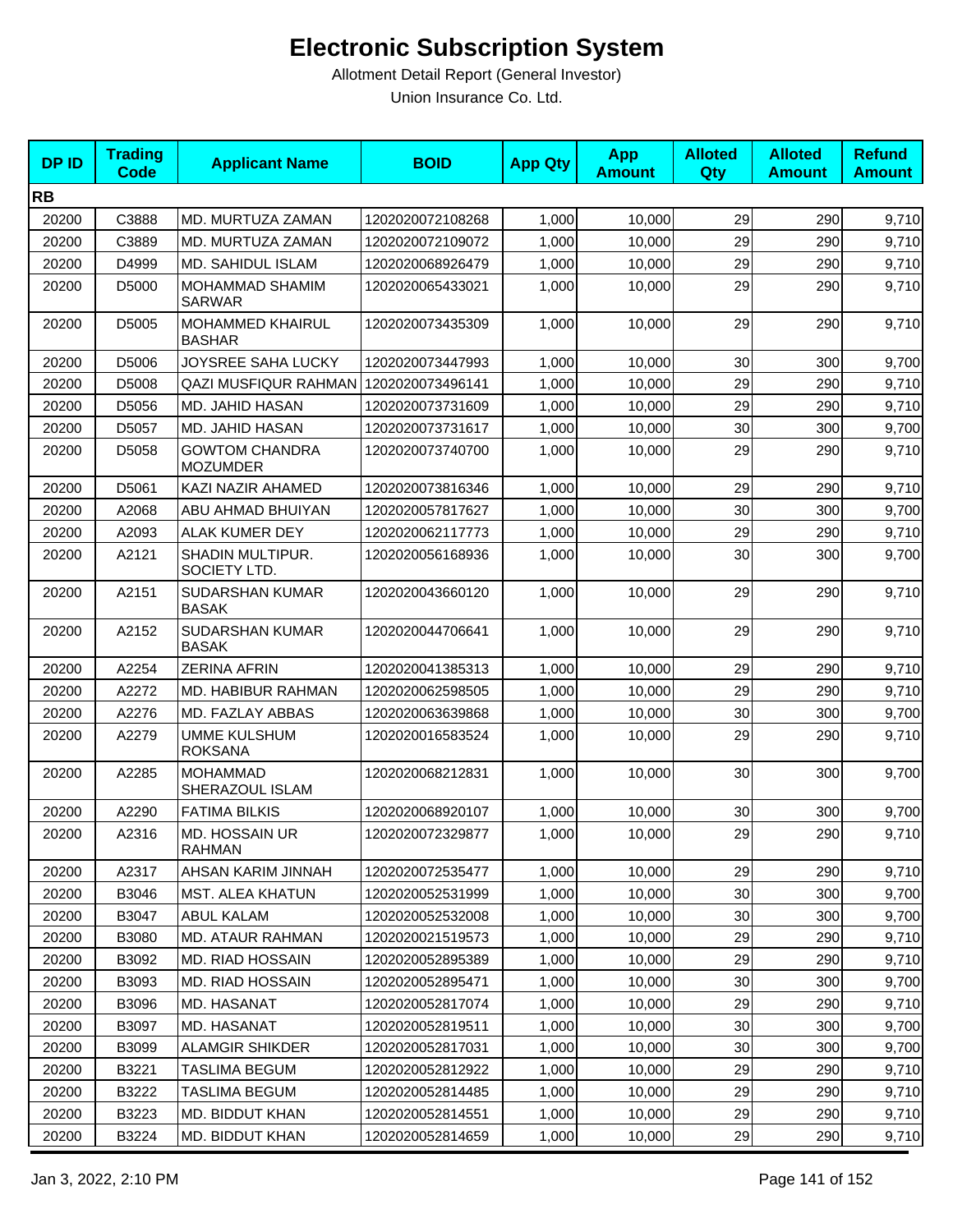| <b>DPID</b> | <b>Trading</b><br><b>Code</b> | <b>Applicant Name</b>              | <b>BOID</b>      | <b>App Qty</b> | <b>App</b><br><b>Amount</b> | <b>Alloted</b><br><b>Qty</b> | <b>Alloted</b><br><b>Amount</b> | <b>Refund</b><br><b>Amount</b> |
|-------------|-------------------------------|------------------------------------|------------------|----------------|-----------------------------|------------------------------|---------------------------------|--------------------------------|
| <b>RB</b>   |                               |                                    |                  |                |                             |                              |                                 |                                |
| 20200       | B3253                         | <b>MD. MONIR HOSSAIN</b>           | 1202020052887886 | 1,000          | 10,000                      | 30                           | 300                             | 9,700                          |
| 20200       | B8003                         | <b>HASSAN IQBAL</b>                | 1202020057054540 | 1,000          | 10,000                      | 30                           | 300                             | 9,700                          |
| 20200       | B8004                         | <b>MOHAMMAD MASUD</b>              | 1202020057054813 | 1,000          | 10,000                      | 29                           | 290                             | 9,710                          |
| 20200       | B8007                         | <b>FERDOUSI KHANAM</b>             | 1202020057055933 | 1,000          | 10,000                      | 29                           | 290                             | 9,710                          |
| 20200       | B8010                         | <b>HASINA BEGUM</b>                | 1202020057056839 | 1,000          | 10,000                      | 29                           | 290                             | 9,710                          |
| 20200       | 0A709                         | MD. JASIM UDDIN                    | 1202020054800432 | 1.000          | 10,000                      | 30                           | 300                             | 9,700                          |
| 20200       | 0A740                         | <b>JOYNOB AKTER</b>                | 1202020055043489 | 1,000          | 10,000                      | 29                           | 290                             | 9,710                          |
| 20200       | 0A743                         | <b>BARUN CHANDRA GOSE</b>          | 1202020055065094 | 1,000          | 10,000                      | 29                           | 290                             | 9,710                          |
| 20200       | 0A744                         | <b>BARUN CHANDRA GOSE</b>          | 1202020055066388 | 1,000          | 10,000                      | 30                           | 300                             | 9,700                          |
| 20200       | 0A873                         | <b>BALLAL</b>                      | 1202020055986484 | 1,000          | 10,000                      | 30                           | 300                             | 9,700                          |
| 20200       | 0A946                         | SAHEDA BAGUM                       | 1202020056077009 | 1,000          | 10,000                      | 30                           | 300                             | 9,700                          |
| 20200       | 0B113                         | MD. SOWAB MIA                      | 1202020044287183 | 1,000          | 10,000                      | 30                           | 300                             | 9,700                          |
| 20200       | 01519                         | MST. ZOSNA BEGUM                   | 1202020053198536 | 1,000          | 10,000                      | 29                           | 290                             | 9,710                          |
| 20200       | 01522                         | MD. AZIZIUL HAQUE<br><b>SHOHAG</b> | 1202020053208692 | 1,000          | 10,000                      | 29                           | 290                             | 9,710                          |
| 20200       | 01614                         | NURNNAHAR BEGUM                    | 1202020053430537 | 1,000          | 10,000                      | 30                           | 300                             | 9,700                          |
| 20200       | 01615                         | NURUNNAHAR BEGUM                   | 1202020053430545 | 1,000          | 10,000                      | 30                           | 300                             | 9,700                          |
| 20200       | 01722                         | MST. AJUFA KHATUN                  | 1202020053674780 | 1,000          | 10,000                      | 29                           | 290                             | 9,710                          |
| 20200       | 01753                         | MD. BABUL AKHTER                   | 1202020053760987 | 1,000          | 10,000                      | 30                           | 300                             | 9,700                          |
| 20200       | 0B143                         | <b>AFROZA AMIN</b>                 | 1202020044714963 | 1,000          | 10,000                      | 30                           | 300                             | 9,700                          |
| 20200       | 0B196                         | MD. MOKTAR HOSSAIN                 | 1202020044805153 | 1,000          | 10,000                      | 29                           | 290                             | 9,710                          |
| 20200       | 0B202                         | <b>ARJUN DATTA</b>                 | 1202020044926876 | 1,000          | 10,000                      | 30                           | 300                             | 9,700                          |
| 20200       | 0B212                         | RANJANA RANI                       | 1202020044947832 | 1,000          | 10,000                      | 30                           | 300                             | 9,700                          |
| 20200       | 0B214                         | ARCHANA RANI                       | 1202020044947859 | 1,000          | 10,000                      | 29                           | 290                             | 9,710                          |
| 20200       | 0B219                         | RINKU RANI PUL                     | 1202020044844570 | 1,000          | 10,000                      | 29                           | 290                             | 9,710                          |
| 20200       | 0B289                         | MD. SHAHJAHAN<br><b>MADBER</b>     | 1202020044966768 | 1,000          | 10,000                      | 29                           | 290                             | 9,710                          |
| 20200       | 0B296                         | SATYA RANJAN SAHA                  | 1202020044974161 | 1,000          | 10,000                      | 29                           | 290                             | 9,710                          |
| 20200       | 0B336                         | <b>MD. AMIN HOSSEN</b>             | 1202020044934858 | 1,000          | 10,000                      | 29                           | 290                             | 9,710                          |
| 20200       | 0B347                         | SOMA MONDAL                        | 1202020045034038 | 1,000          | 10,000                      | 30 <sub>0</sub>              | 300                             | 9,700                          |
| 20200       | 01931                         | S.K. MAHFUJUR RAHMAN               | 1202020054365663 | 1,000          | 10,000                      | 29                           | 290                             | 9,710                          |
| 20200       | 01983                         | SIDAT AHMED KHAN                   | 1202020054494771 | 1,000          | 10,000                      | 30                           | 300                             | 9,700                          |
| 20200       | 01996                         | MD. ARIF SARDAR                    | 1202020054529916 | 1,000          | 10,000                      | 29                           | 290                             | 9,710                          |
| 20200       | 0E241                         | KAZI FATIMA HASIN                  | 1202020044712021 | 1,000          | 10,000                      | 29                           | 290                             | 9,710                          |
| 20200       | 0E429                         | <b>ALOK DAS</b>                    | 1202020046051121 | 1,000          | 10.000                      | 29                           | 290                             | 9,710                          |
| 20200       | 0E432                         | MD. ASHRAF GAIN                    | 1202020046076921 | 1,000          | 10,000                      | 29                           | 290                             | 9,710                          |
| 20200       | C1512                         | KAMRUN NAHAR                       | 1202020057258570 | 1,000          | 10,000                      | 30                           | 300                             | 9,700                          |
| 20200       | F2352                         | <b>KHORSHIDA</b>                   | 1202020053320686 | 1,000          | 10,000                      | 30                           | 300                             | 9,700                          |
| 20200       | F2353                         | <b>MST. ASMA AKTER</b>             | 1202020053320694 | 1,000          | 10,000                      | 30                           | 300                             | 9,700                          |
| 20200       | F2358                         | MD. TAIZUDDIN                      | 1202020053322500 | 1,000          | 10,000                      | 30                           | 300                             | 9,700                          |
| 20200       | F2359                         | <b>RAOSHONARA</b>                  | 1202020053322543 | 1,000          | 10,000                      | 29                           | 290                             | 9,710                          |
| 20200       | F2366                         | MST. NASHIMA AKTER                 | 1202020053333700 | 1,000          | 10,000                      | 30 <sub>0</sub>              | 300                             | 9,700                          |
| 20200       | F2367                         | RUZINA AKTER MOINA                 | 1202020053333719 | 1,000          | 10,000                      | 29                           | 290                             | 9,710                          |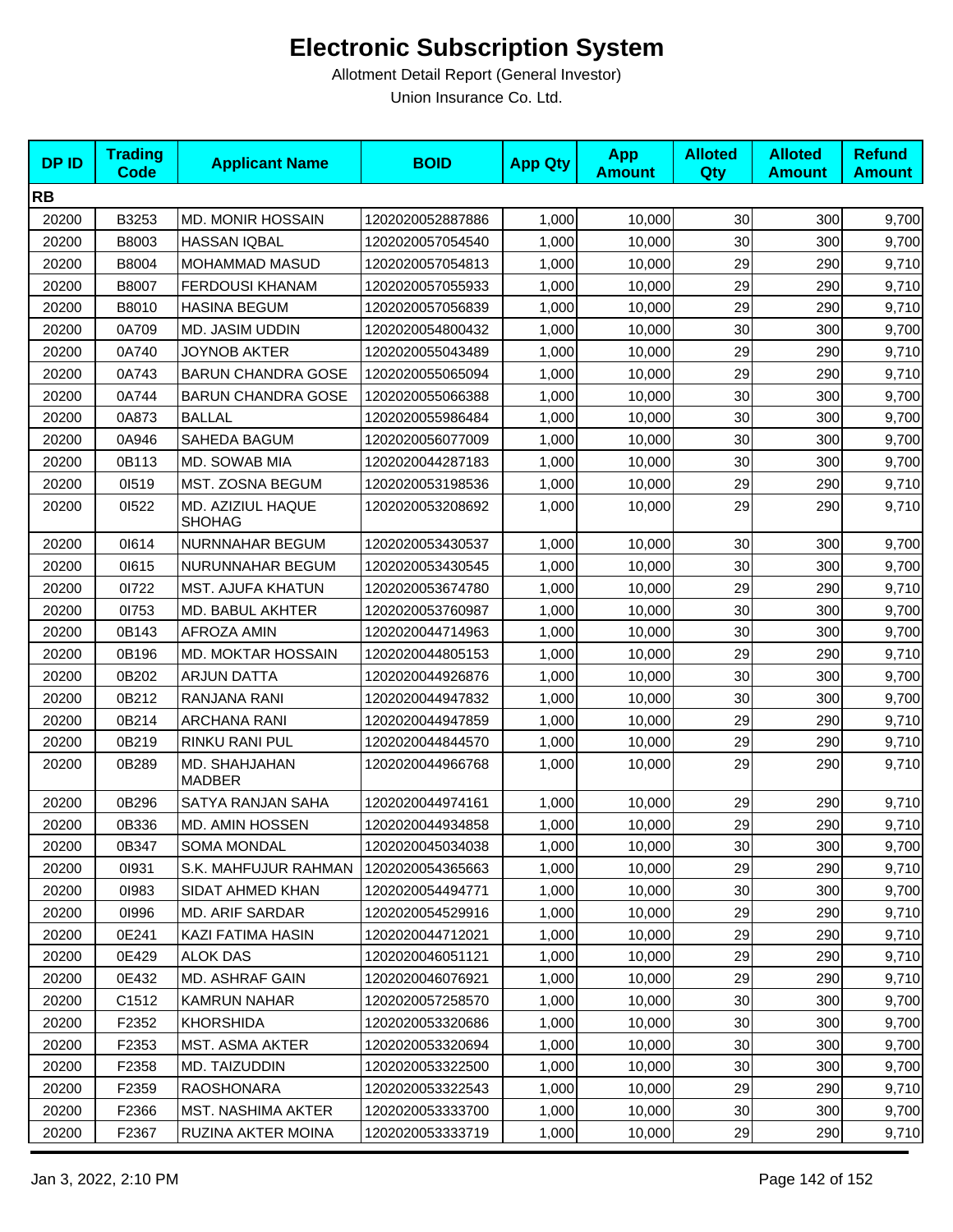| <b>DPID</b> | <b>Trading</b><br><b>Code</b> | <b>Applicant Name</b>      | <b>BOID</b>      | <b>App Qty</b> | <b>App</b><br><b>Amount</b> | <b>Alloted</b><br>Qty | <b>Alloted</b><br><b>Amount</b> | <b>Refund</b><br><b>Amount</b> |
|-------------|-------------------------------|----------------------------|------------------|----------------|-----------------------------|-----------------------|---------------------------------|--------------------------------|
| <b>RB</b>   |                               |                            |                  |                |                             |                       |                                 |                                |
| 20200       | F2368                         | RUZINA AKTER MOINA         | 1202020053333727 | 1,000          | 10,000                      | 29                    | 290                             | 9,710                          |
| 20200       | F2369                         | <b>MAYA</b>                | 1202020053333801 | 1,000          | 10,000                      | 29                    | 290                             | 9,710                          |
| 20200       | F2370                         | <b>MAYA</b>                | 1202020053333818 | 1,000          | 10,000                      | 29                    | 290                             | 9,710                          |
| 20200       | F2379                         | <b>MONI AKTHER</b>         | 1202020053338936 | 1,000          | 10,000                      | 29                    | 290                             | 9,710                          |
| 20200       | F2380                         | <b>MONI AKTHER</b>         | 1202020053339229 | 1,000          | 10,000                      | 29                    | 290                             | 9,710                          |
| 20200       | F2391                         | MD.REZWAN AHMED            | 1202020053357176 | 1,000          | 10,000                      | 29                    | 290                             | 9,710                          |
| 20200       | F2392                         | <b>MD.HARUN OR RASHID</b>  | 1202020053357184 | 1,000          | 10,000                      | 29                    | 290                             | 9,710                          |
| 20200       | F2393                         | <b>BILKIS</b>              | 1202020053357192 | 1,000          | 10,000                      | 29                    | 290                             | 9,710                          |
| 20200       | F2394                         | <b>MD.ALI AKBAR</b>        | 1202020053357208 | 1,000          | 10,000                      | 29                    | 290                             | 9,710                          |
| 20200       | F2395                         | ABU TAHER                  | 1202020053357224 | 1,000          | 10,000                      | 29                    | 290                             | 9,710                          |
| 20200       | F2396                         | <b>DURJOY NANDI</b>        | 1202020053357232 | 1,000          | 10,000                      | 29                    | 290                             | 9,710                          |
| 20200       | F2417                         | MD. HARUN OR RASHID        | 1202020053409298 | 1,000          | 10,000                      | 29                    | 290                             | 9,710                          |
| 20200       | F2419                         | <b>MST.ASMA AKTER</b>      | 1202020053378290 | 1,000          | 10,000                      | 29                    | 290                             | 9,710                          |
| 20200       | F2465                         | <b>MST. NARGIS</b>         | 1202020053441771 | 1,000          | 10,000                      | 30                    | 300                             | 9,700                          |
| 20200       | F2467                         | <b>MST. ASMA AKTER</b>     | 1202020053454979 | 1,000          | 10,000                      | 30                    | 300                             | 9,700                          |
| 20200       | F2536                         | MST. MAMOTA KHATUN         | 1202020053490375 | 1,000          | 10,000                      | 29                    | 290                             | 9,710                          |
| 20200       | F2537                         | <b>MST. MAMOTA KHATUN</b>  | 1202020053490407 | 1,000          | 10,000                      | 29                    | 290                             | 9,710                          |
| 20200       | F2539                         | <b>MST. NARGIS</b>         | 1202020053491203 | 1,000          | 10,000                      | 30                    | 300                             | 9,700                          |
| 20200       | F2540                         | MD. REZWAN AHMED           | 1202020053491221 | 1,000          | 10,000                      | 30                    | 300                             | 9,700                          |
| 20200       | i3001                         | <b>MONOARA NEWAJ</b>       | 1202020057779634 | 1,000          | 10,000                      | 30                    | 300                             | 9,700                          |
| 20200       | i3150                         | RUBANA MEHRAJ              | 1202020058040654 | 1,000          | 10,000                      | 29                    | 290                             | 9,710                          |
| 20200       | i3250                         | <b>MD. ALAMGIR HOSSAIN</b> | 1202020058343236 | 1,000          | 10,000                      | 30                    | 300                             | 9,700                          |
| 20200       | B4844                         | MD. ZIAUDDIN               | 1202020054892884 | 1,000          | 10,000                      | 30                    | 300                             | 9,700                          |
| 20200       | B4926                         | YEASMIN TAMANNA            | 1202020054994598 | 1,000          | 10,000                      | 29                    | 290                             | 9,710                          |
| 20200       | B9482                         | MST. JESMIN AKTER          | 1202020058876652 | 1,000          | 10,000                      | 30                    | 300                             | 9,700                          |
| 20200       | B9486                         | <b>MST. ANGURI BEGUM</b>   | 1202020058878105 | 1,000          | 10,000                      | 29                    | 290                             | 9,710                          |
| 20200       | B9494                         | MD. REZAUL KARIM           | 1202020058878303 | 1,000          | 10,000                      | 29                    | 290                             | 9,710                          |
| 20200       | B9518                         | <b>RUHUL AMIN</b>          | 1202020059508362 | 1,000          | 10,000                      | 29                    | 290                             | 9,710                          |
| 20200       | B9535                         | MD. ASHADUL HAQUE          | 1202020058988130 | 1,000          | 10,000                      | 29                    | 290                             | 9,710                          |
| 20200       | B9537                         | MST. ZAMILA KHATUN         | 1202020058987425 | 1,000          | 10,000                      | 30 <sup>°</sup>       | 300                             | 9,700                          |
| 20200       | B9582                         | <b>MD. KHARUL ALAM</b>     | 1202020059203813 | 1,000          | 10,000                      | 30                    | 300                             | 9,700                          |
| 20200       | B9585                         | MD. KAMRUL HASAN           | 1202020059959317 | 1,000          | 10,000                      | 29                    | 290                             | 9,710                          |
| 20200       | F3059                         | <b>MD. MASUM HOSSAIN</b>   | 1202020054681917 | 1,000          | 10,000                      | 30                    | 300                             | 9,700                          |
| 20200       | F3070                         | <b>MST. SUME AKTER</b>     | 1202020054734894 | 1,000          | 10,000                      | 29                    | 290                             | 9,710                          |
| 20200       | F3071                         | MST. SUME AKTER            | 1202020054735010 | 1,000          | 10,000                      | 30                    | 300                             | 9,700                          |
| 20200       | F3072                         | MD. SHOHAG                 | 1202020054735227 | 1,000          | 10,000                      | 29                    | 290                             | 9,710                          |
| 20200       | F3091                         | <b>DIPTI RANI</b>          | 1202020054703440 | 1,000          | 10,000                      | 30                    | 300                             | 9,700                          |
| 20200       | F3163                         | ZANAT JAHAN BITHI          | 1202020054957153 | 1,000          | 10,000                      | 29                    | 290                             | 9,710                          |
| 20200       | F3164                         | ZANAT JAHAN BITHI          | 1202020054963433 | 1,000          | 10,000                      | 29                    | 290                             | 9,710                          |
| 20200       | F3167                         | <b>MST. MIRANA BEGUM</b>   | 1202020054964751 | 1,000          | 10,000                      | 30                    | 300                             | 9,700                          |
| 20200       | F3168                         | MST. MIRANA BEGUM          | 1202020054964933 | 1,000          | 10,000                      | 29                    | 290                             | 9,710                          |
| 20200       | F3170                         | ILIN JOBAYDA JHILIK        | 1202020054966833 | 1,000          | 10,000                      | 29                    | 290                             | 9,710                          |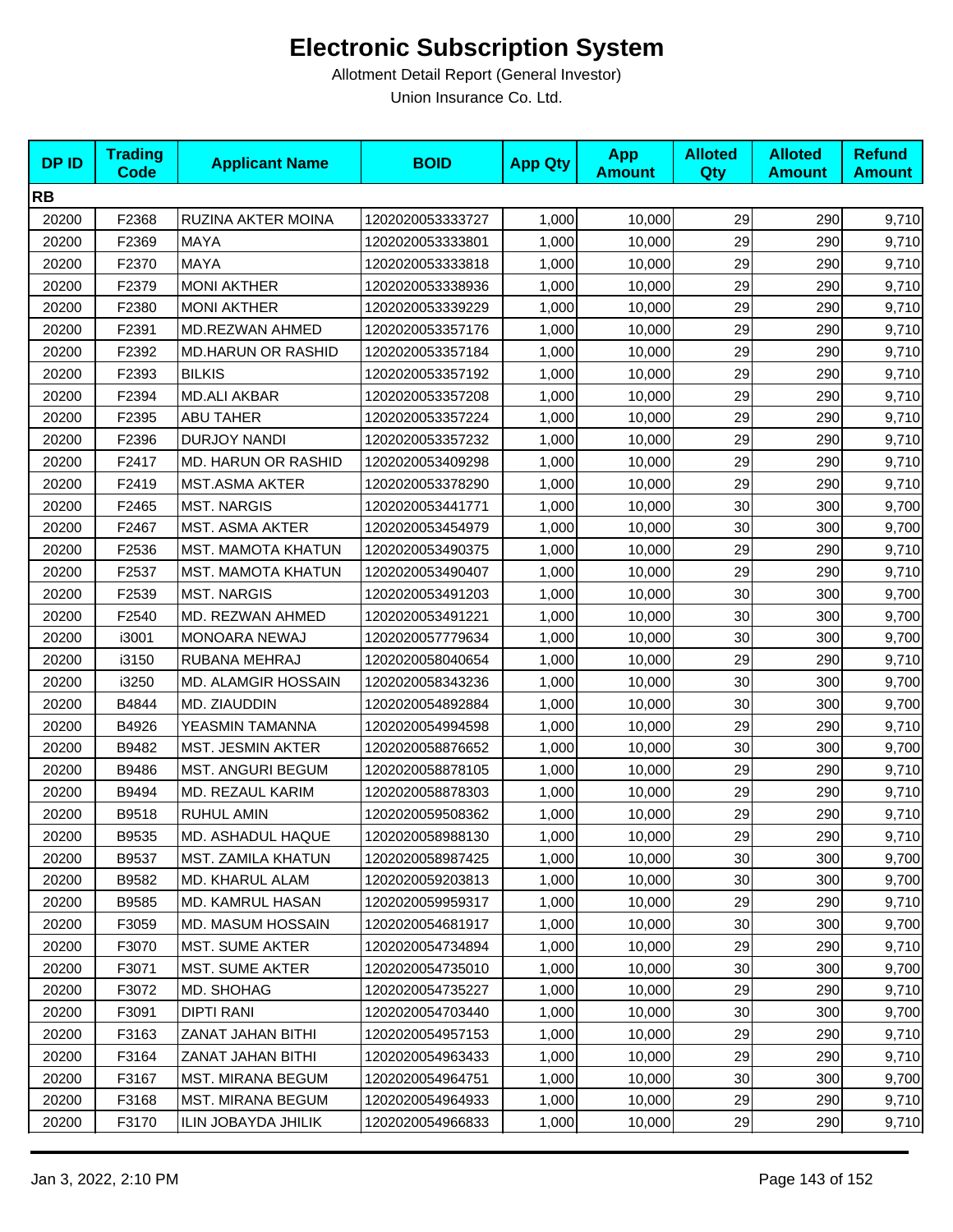| <b>DPID</b> | <b>Trading</b><br><b>Code</b> | <b>Applicant Name</b>            | <b>BOID</b>      | <b>App Qty</b> | <b>App</b><br><b>Amount</b> | <b>Alloted</b><br>Qty | <b>Alloted</b><br><b>Amount</b> | <b>Refund</b><br><b>Amount</b> |
|-------------|-------------------------------|----------------------------------|------------------|----------------|-----------------------------|-----------------------|---------------------------------|--------------------------------|
| <b>RB</b>   |                               |                                  |                  |                |                             |                       |                                 |                                |
| 20200       | F3204                         | A M M MUHAIMIN                   | 1202020055015831 | 1,000          | 10,000                      | 29                    | 290                             | 9,710                          |
| 20200       | F3213                         | MRS. NAZMA KABIR                 | 1202020055015823 | 1,000          | 10,000                      | 29                    | 290                             | 9,710                          |
| 20200       | F3210                         | MD. RAZIBUL ISLAM                | 1202020055017062 | 1,000          | 10,000                      | 29                    | 290                             | 9,710                          |
| 20200       | i4320                         | <b>MD. SIDDIQUL KABIR</b>        | 1202020061464501 | 1,000          | 10,000                      | 29                    | 290                             | 9,710                          |
| 20200       | 14762                         | <b>MD. TASLEMUR RAHMAN</b>       | 1202020067274302 | 1,000          | 10,000                      | 29                    | 290                             | 9,710                          |
| 20200       | 14824                         | <b>HAPPY</b>                     | 1202020068122032 | 1,000          | 10,000                      | 29                    | 290                             | 9,710                          |
| 20200       | 14826                         | SANKAR KUMAR MONDOL              | 1202020068121541 | 1,000          | 10,000                      | 29                    | 290                             | 9,710                          |
| 20200       | i5224                         | <b>SAROJ KUMAR DAS</b>           | 1202020073720111 | 1,000          | 10,000                      | 29                    | 290                             | 9,710                          |
| 20200       | G1389                         | SYED AL IMRAN                    | 1202020067272528 | 1,000          | 10,000                      | 30                    | 300                             | 9,700                          |
| 20200       | 0C776                         | <b>MAHMUDA AKTER</b>             | 1202020053925391 | 1,000          | 10,000                      | 30                    | 300                             | 9,700                          |
| 20200       | 0H452                         | FANA SIDDIKA NILIMA              | 1202020051505404 | 1,000          | 10,000                      | 29                    | 290                             | 9,710                          |
| 20200       | 00B66                         | M. TANVIR HOSEN                  | 1202020043803195 | 1,000          | 10,000                      | 29                    | 290                             | 9,710                          |
| 20200       | 00C50                         | SAMORANDRA PODDER                | 1202020043926071 | 1,000          | 10,000                      | 29                    | 290                             | 9,710                          |
| 20200       | 0F645                         | MD. HABIBUR RAHMAN               | 1202020045237991 | 1,000          | 10,000                      | 29                    | 290                             | 9,710                          |
| 20200       | 0F728                         | MD. MIZANUR RAHMAN               | 1202020045744595 | 1,000          | 10,000                      | 29                    | 290                             | 9,710                          |
| 20200       | G1080                         | <b>JANNATUL FARDOUS</b>          | 1202020063799038 | 1,000          | 10,000                      | 29                    | 290                             | 9,710                          |
| 20200       | G1089                         | <b>MITU RANI SAHA</b>            | 1202020063925881 | 1,000          | 10,000                      | 30                    | 300                             | 9,700                          |
| 20200       | G1109                         | MD. MOTIUR RAHMAN<br><b>KHAN</b> | 1202020064282819 | 1,000          | 10,000                      | 30                    | 300                             | 9,700                          |
| 20200       | G1110                         | MD. ASHRAF UDDIN                 | 1202020064283096 | 1,000          | 10,000                      | 29                    | 290                             | 9,710                          |
| 20200       | G1223                         | <b>AZIZA FATEMA</b>              | 1202020065230740 | 1,000          | 10,000                      | 30                    | 300                             | 9,700                          |
| 20200       | 14964                         | <b>MASUM BILLAL</b>              | 1202020070717970 | 1,000          | 10,000                      | 30                    | 300                             | 9,700                          |
| 20200       | 15078                         | NURUNNABI KHAN                   | 1202020072064111 | 1,000          | 10,000                      | 29                    | 290                             | 9,710                          |
| 20200       | 32062                         | <b>MONIRA BEGUM</b>              | 1202020010918107 | 1,000          | 10,000                      | 29                    | 290                             | 9,710                          |
| 20200       | 32063                         | <b>MONIRA BEGUM</b>              | 1202020010918190 | 1,000          | 10,000                      | 30                    | 300                             | 9,700                          |
| 20200       | 32064                         | PURNIMA AICH                     | 1202020010940003 | 1,000          | 10,000                      | 30                    | 300                             | 9,700                          |
| 20200       | 32065                         | PURNIMA AICH                     | 1202020010939941 | 1,000          | 10,000                      | 29                    | 290                             | 9,710                          |
| 20200       | 32068                         | UZZAL SARKAR                     | 1202020010939553 | 1,000          | 10,000                      | 29                    | 290                             | 9,710                          |
| 20200       | 32069                         | <b>UZZAL SARKAR</b>              | 1202020010939462 | 1,000          | 10,000                      | 30 <sup>1</sup>       | 300                             | 9,700                          |
| 20200       | 32072                         | <b>SAMU SARKAR</b>               | 1202020010931971 | 1,000          | 10,000                      | 29                    | 290                             | 9,710                          |
| 20200       | 32073                         | <b>SAMU SARKAR</b>               | 1202020010931870 | 1,000          | 10,000                      | 29                    | 290                             | 9,710                          |
| 20200       | 32078                         | PARIMOL DEY                      | 1202020010930924 | 1,000          | 10,000                      | 29                    | 290                             | 9,710                          |
| 20200       | 32079                         | PARIMAL DEY                      | 1202020010931118 | 1,000          | 10,000                      | 29                    | 290                             | 9,710                          |
| 20200       | 32082                         | <b>TAPASH DAS</b>                | 1202020010930263 | 1,000          | 10,000                      | 29                    | 290                             | 9,710                          |
| 20200       | 32083                         | <b>TAPASH DAS</b>                | 1202020010930180 | 1,000          | 10,000                      | 30                    | 300                             | 9,700                          |
| 20200       | 32094                         | <b>MD.SYFUL ISLAM</b>            | 1202020011127201 | 1,000          | 10,000                      | 30                    | 300                             | 9,700                          |
| 20200       | 32110                         | <b>GOUTOM KUMAR ROY</b>          | 1202020012639491 | 1,000          | 10,000                      | 29                    | 290                             | 9,710                          |
| 20200       | 03140                         | MRS.ANITA SARKER                 | 1202020001185438 | 1,000          | 10,000                      | 30                    | 300                             | 9,700                          |
| 20200       | 03142                         | <b>MR.AKHIL SARKER</b>           | 1202020001185411 | 1,000          | 10,000                      | 29                    | 290                             | 9,710                          |
| 20200       | 03144                         | <b>MRS.ANITA SARKER</b>          | 1202020001185398 | 1,000          | 10,000                      | 29                    | 290                             | 9,710                          |
| 20200       | 03181                         | <b>MR.MIR JAHANGIR ALAM</b>      | 1202020001218533 | 1,000          | 10,000                      | 29                    | 290                             | 9,710                          |
| 20200       | 03201                         | MR.MD.MIZANUR<br>RAHMAN          | 1202020001219206 | 1,000          | 10,000                      | 30 <sub>0</sub>       | 300                             | 9,700                          |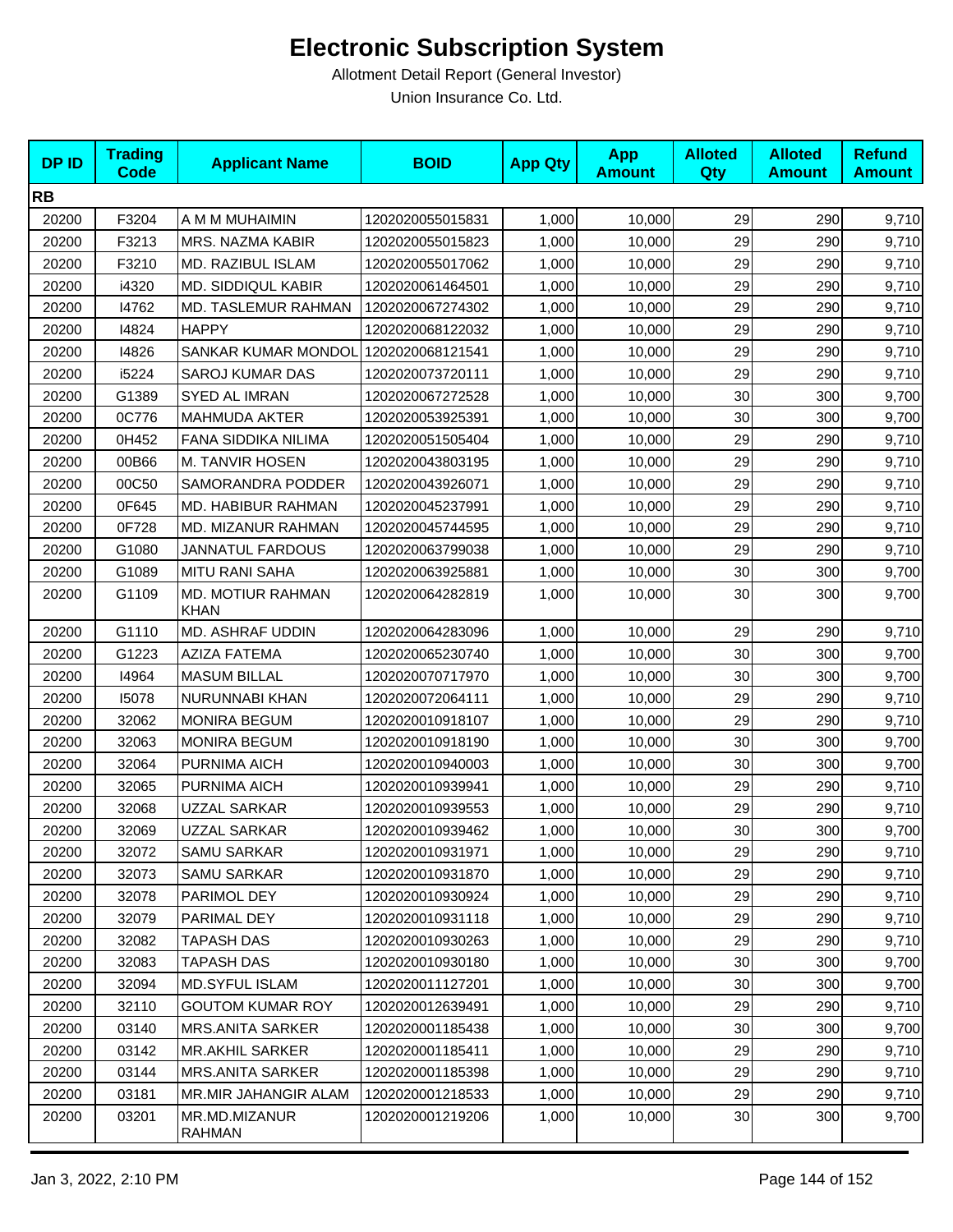| <b>DPID</b> | <b>Trading</b><br><b>Code</b> | <b>Applicant Name</b>              | <b>BOID</b>      | <b>App Qty</b> | <b>App</b><br><b>Amount</b> | <b>Alloted</b><br>Qty | <b>Alloted</b><br><b>Amount</b> | <b>Refund</b><br><b>Amount</b> |
|-------------|-------------------------------|------------------------------------|------------------|----------------|-----------------------------|-----------------------|---------------------------------|--------------------------------|
| <b>RB</b>   |                               |                                    |                  |                |                             |                       |                                 |                                |
| 20200       | 03203                         | <b>MR.ROMAN SARDER</b>             | 1202020001295498 | 1,000          | 10,000                      | 29                    | 290                             | 9,710                          |
| 20200       | 03245                         | S.M.TAREKUL ALAM                   | 1202020001293737 | 1,000          | 10,000                      | 29                    | 290                             | 9,710                          |
| 20200       | 03282                         | MONSUR AL MAMUN<br><b>MAZUMDER</b> | 1202020001295610 | 1,000          | 10,000                      | 29                    | 290                             | 9,710                          |
| 20200       | 03290                         | MRS.SULTANA PARVEEN                | 1202020001320249 | 1,000          | 10,000                      | 30                    | 300                             | 9,700                          |
| 20200       | 03292                         | <b>MR.SAIFUL ISLAM</b>             | 1202020001320313 | 1,000          | 10,000                      | 30                    | 300                             | 9,700                          |
| 20200       | 03294                         | MR.MD.ABDUL HALIM                  | 1202020001320024 | 1,000          | 10,000                      | 29                    | 290                             | 9,710                          |
| 20200       | 03295                         | MR.MD.SHAH ALAM<br>KABIR           | 1202020001320032 | 1,000          | 10,000                      | 29                    | 290                             | 9,710                          |
| 20200       | 03296                         | MRS.SHAMIMA AKTER                  | 1202020001320059 | 1,000          | 10,000                      | 29                    | 290                             | 9,710                          |
| 20200       | 03303                         | MR.MD.ABDUL KHALEK                 | 1202020001320182 | 1,000          | 10,000                      | 30                    | 300                             | 9,700                          |
| 20200       | 03345                         | MR.BIMAL MAJUMDER                  | 1202020001290401 | 1,000          | 10,000                      | 30                    | 300                             | 9,700                          |
| 20200       | 03353                         | <b>MRS.TAHMINA HOSSAIN</b>         | 1202020001296179 | 1,000          | 10,000                      | 29                    | 290                             | 9,710                          |
| 20200       | 03354                         | <b>MR.ANHAR MAHMUD</b>             | 1202020001296243 | 1,000          | 10,000                      | 30                    | 300                             | 9,700                          |
| 20200       | 03355                         | MR.NAHEEN MAHMOOD                  | 1202020001296301 | 1,000          | 10,000                      | 30                    | 300                             | 9,700                          |
| 20200       | 03357                         | <b>MRS.NASIMA AKTER</b><br>KHAN    | 1202020001274108 | 1,000          | 10,000                      | 30                    | 300                             | 9,700                          |
| 20200       | 03367                         | MR.MD.MAHABUBA ALAM                | 1202020001407314 | 1,000          | 10,000                      | 30                    | 300                             | 9,700                          |
| 20200       | 03415                         | <b>MR.BASHIR AHMED</b>             | 1202020001296955 | 1,000          | 10,000                      | 30                    | 300                             | 9,700                          |
| 20200       | 03416                         | MRS.TAHMINA HAQ<br><b>NOPUR</b>    | 1202020001296856 | 1,000          | 10,000                      | 29                    | 290                             | 9,710                          |
| 20200       | 03431                         | MS.FARHANA AWAL RUMI               | 1202020001298566 | 1,000          | 10,000                      | 29                    | 290                             | 9,710                          |
| 20200       | 03432                         | MS.FARHANA AWAL RUMI               | 1202020001294584 | 1,000          | 10,000                      | 29                    | 290                             | 9,710                          |
| 20200       | 03440                         | MRS.UMMAY QULSUM                   | 1202020001294171 | 1,000          | 10,000                      | 29                    | 290                             | 9,710                          |
| 20200       | 0A730                         | SAIF UDDIN AHMED                   | 1202020054903811 | 1,000          | 10,000                      | 29                    | 290                             | 9,710                          |
| 20200       | 0A742                         | <b>MD. MATIUR RAHMAN</b>           | 1202020055043601 | 1,000          | 10,000                      | 30                    | 300                             | 9,700                          |
| 20200       | 0A746                         | MD. AMJAD HOSSEN                   | 1202020055069306 | 1,000          | 10,000                      | 29                    | 290                             | 9,710                          |
| 20200       | 0A756                         | PUSPA RANI BACHAR                  | 1202020055194731 | 1,000          | 10,000                      | 29                    | 290                             | 9,710                          |
| 20200       | 0A800                         | SAHANAJ PAPIYA                     | 1202020055379529 | 1,000          | 10,000                      | 29                    | 290                             | 9,710                          |
| 20200       | 0A807                         | MD. WAZIHUR RAHMAN                 | 1202020055386185 | 1,000          | 10,000                      | 29                    | 290                             | 9,710                          |
| 20200       | 0A819                         | MD. SUMON HOSSAIN                  | 1202020055590420 | 1,000          | 10,000                      | 30                    | 300                             | 9,700                          |
| 20200       | 0A820                         | MD. SUMON HOSSAIN                  | 1202020055590404 | 1,000          | 10,000                      | 29                    | 290                             | 9,710                          |
| 20200       | 0A823                         | MD. RAKIB HASSAN                   | 1202020055696140 | 1,000          | 10,000                      | 30                    | 300                             | 9,700                          |
| 20200       | 0A874                         | MD. SELIM SHIKDER                  | 1202020055986730 | 1,000          | 10,000                      | 29                    | 290                             | 9,710                          |
| 20200       | 0A876                         | MD. SOHAG                          | 1202020055986920 | 1,000          | 10,000                      | 29                    | 290                             | 9,710                          |
| 20200       | 0A935                         | NAZIA JABEEN                       | 1202020058146681 | 1,000          | 10,000                      | 30                    | 300                             | 9,700                          |
| 20200       | 0A944                         | <b>MD ALAMGIR HOSSAIN</b>          | 1202020056076261 | 1,000          | 10,000                      | 30                    | 300                             | 9,700                          |
| 20200       | 0A947                         | SAHEDA BAGUM                       | 1202020056077357 | 1,000          | 10,000                      | 30                    | 300                             | 9,700                          |
| 20200       | 0A949                         | <b>JAHANGIR ALAM</b>               | 1202020056079521 | 1,000          | 10,000                      | 29                    | 290                             | 9,710                          |
| 20200       | 0A985                         | <b>MD. ARIF HOSSAIN</b>            | 1202020056316201 | 1,000          | 10,000                      | 30 <sub>0</sub>       | 300                             | 9,700                          |
| 20200       | 0A986                         | <b>MD. ARIF HOSSAIN</b>            | 1202020056316100 | 1,000          | 10,000                      | 29                    | 290                             | 9,710                          |
| 20200       | 0B114                         | MD. SOAB MIA                       | 1202020044289645 | 1,000          | 10,000                      | 29                    | 290                             | 9,710                          |
| 20200       | 0B134                         | <b>SHIRIN AKTER</b>                | 1202020044443092 | 1,000          | 10,000                      | 30                    | 300                             | 9,700                          |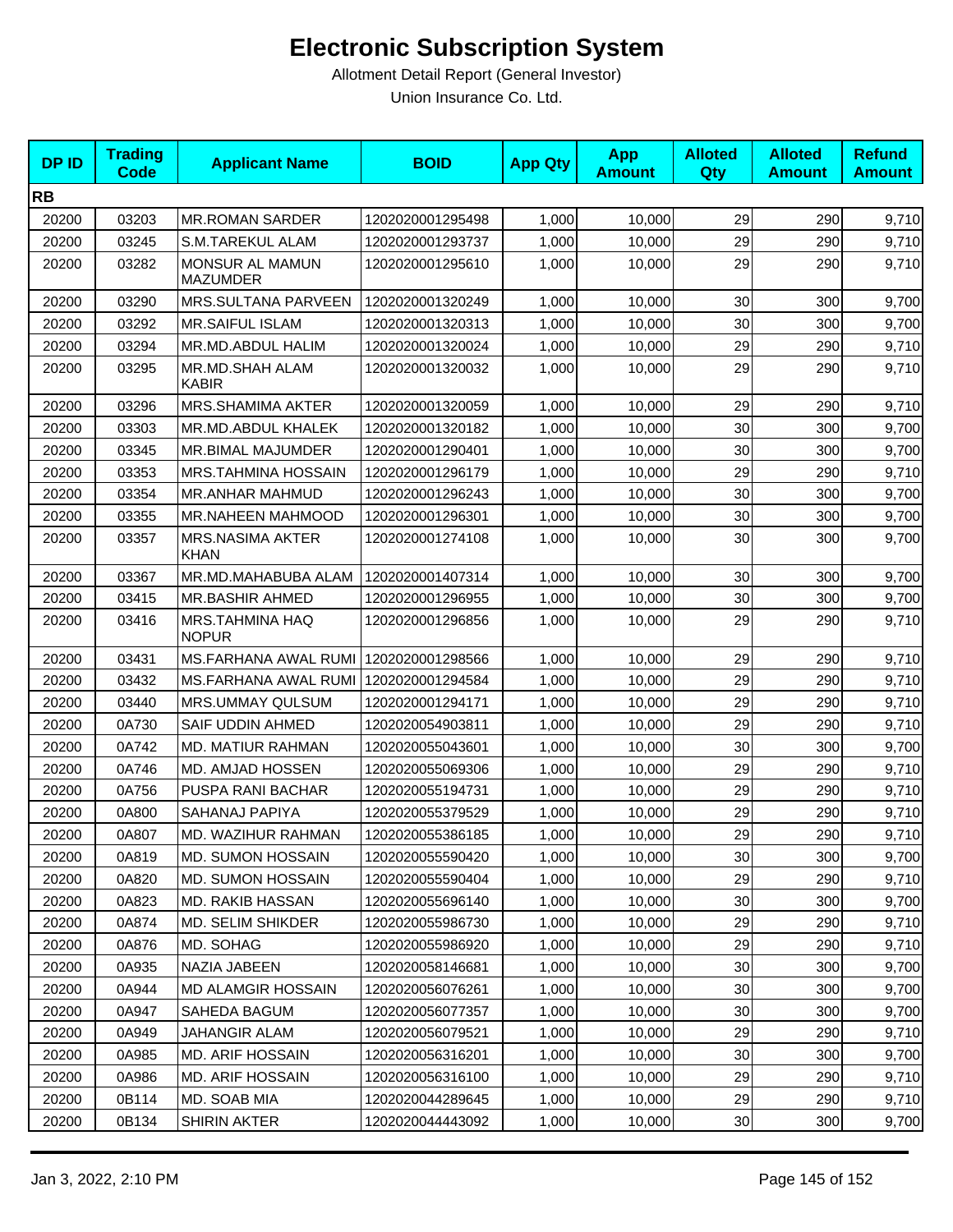| <b>DPID</b> | <b>Trading</b><br><b>Code</b> | <b>Applicant Name</b>                  | <b>BOID</b>      | <b>App Qty</b> | <b>App</b><br><b>Amount</b> | <b>Alloted</b><br>Qty | <b>Alloted</b><br><b>Amount</b> | <b>Refund</b><br><b>Amount</b> |
|-------------|-------------------------------|----------------------------------------|------------------|----------------|-----------------------------|-----------------------|---------------------------------|--------------------------------|
| <b>RB</b>   |                               |                                        |                  |                |                             |                       |                                 |                                |
| 20200       | 0B136                         | MD. SHAHABUDDIN FAKIR                  | 1202020044460491 | 1,000          | 10,000                      | 29                    | 290                             | 9,710                          |
| 20200       | 01457                         | MD. SHOHAGH                            | 1202020053019041 | 1,000          | 10,000                      | 30                    | 300                             | 9,700                          |
| 20200       | 01458                         | <b>MD. SHOHAGH</b>                     | 1202020053019051 | 1,000          | 10,000                      | 29                    | 290                             | 9,710                          |
| 20200       | 01483                         | MAHBUBA AKHTER TULI                    | 1202020053072565 | 1,000          | 10,000                      | 30                    | 300                             | 9,700                          |
| 20200       | 01515                         | MD. ASIR KHA                           | 1202020053148341 | 1,000          | 10,000                      | 29                    | 290                             | 9,710                          |
| 20200       | 01516                         | MD. ASIR KHA                           | 1202020053149288 | 1,000          | 10.000                      | 29                    | 290                             | 9,710                          |
| 20200       | 01520                         | MST. ZOSNA BEGUM                       | 1202020053199185 | 1,000          | 10,000                      | 29                    | 290                             | 9,710                          |
| 20200       | 01521                         | MD. AZIZUL HAQUE<br><b>SHOHAG</b>      | 1202020053208245 | 1,000          | 10,000                      | 30                    | 300                             | 9,700                          |
| 20200       | 0i599                         | MD. ARSHADUZZAMAN                      | 1202020053529858 | 1,000          | 10,000                      | 30                    | 300                             | 9,700                          |
| 20200       | 01688                         | MD. ABDUL HAI                          | 1202020053612480 | 1,000          | 10,000                      | 30                    | 300                             | 9,700                          |
| 20200       | 15428                         | MR.MD.NAZMUL HASAN                     | 1202020005420919 | 1,000          | 10,000                      | 29                    | 290                             | 9,710                          |
| 20200       | 15479                         | MEER JABED KAYSER                      | 1202020005383227 | 1,000          | 10.000                      | 30                    | 300                             | 9,700                          |
| 20200       | 15545                         | TRISHNA BAROI                          | 1202020005427490 | 1,000          | 10,000                      | 29                    | 290                             | 9,710                          |
| 20200       | 19997                         | <b>FAZLUL HAQUE</b>                    | 1202020006643678 | 1,000          | 10,000                      | 29                    | 290                             | 9,710                          |
| 20200       | 19998                         | SHAKILA NEWAZ                          | 1202020006643694 | 1,000          | 10.000                      | 29                    | 290                             | 9,710                          |
| 20200       | 20050                         | MD.SAIDUZZAMAN<br><b>CHOWDHURY</b>     | 1202020006649038 | 1,000          | 10,000                      | 29                    | 290                             | 9,710                          |
| 20200       | 20051                         | <b>MRS.DILRUBA</b><br><b>CHOWDHURY</b> | 1202020006649418 | 1,000          | 10,000                      | 30                    | 300                             | 9,700                          |
| 20200       | 20064                         | MD.SAIDUZZAMAN<br><b>CHOWDHURY</b>     | 1202020006849953 | 1,000          | 10,000                      | 29                    | 290                             | 9,710                          |
| 20200       | 20144                         | <b>MRS.HAFIZA AKTER</b>                | 1202020008158713 | 1,000          | 10,000                      | 29                    | 290                             | 9,710                          |
| 20200       | 20145                         | <b>MRS.HAFIZA AKTER</b>                | 1202020008158721 | 1,000          | 10,000                      | 29                    | 290                             | 9,710                          |
| 20200       | 20203                         | KANCHI LAL DEBNATH                     | 1202020008280268 | 1,000          | 10,000                      | 29                    | 290                             | 9,710                          |
| 20200       | 24625                         | MR.RAMENDRA<br><b>CHANDRA SHAHA</b>    | 1202020007958009 | 1,000          | 10,000                      | 30                    | 300                             | 9,700                          |
| 20200       | 24632                         | MR.MD.ASHRAF MIAH<br>(RANA)            | 1202020007963188 | 1,000          | 10,000                      | 30                    | 300                             | 9,700                          |
| 20200       | 24633                         | MRS.KANIZ FATEMA                       | 1202020007963196 | 1,000          | 10,000                      | 29                    | 290                             | 9,710                          |
| 20200       | 24634                         | MRS.KANIZ FATEMA                       | 1202020007963201 | 1,000          | 10,000                      | 29                    | 290                             | 9,710                          |
| 20200       | 24635                         | MR.MONIRUZZAMAN                        | 1202020007962349 | 1,000          | 10,000                      | 30                    | 300                             | 9,700                          |
| 20200       | 24636                         | MR.MONIRUZZAMAN                        | 1202020007962357 | 1,000          | 10,000                      | 30                    | 300                             | 9,700                          |
| 20200       | 24676                         | MD. NAZRUL PATWARY                     | 1202020007968445 | 1,000          | 10,000                      | 29                    | 290                             | 9,710                          |
| 20200       | 24677                         | <b>MD. NAZRUL PATWARY</b>              | 1202020007968461 | 1,000          | 10,000                      | 29                    | 290                             | 9,710                          |
| 20200       | 24678                         | MR.MD.MOZAFFAR<br><b>HOSSAIN</b>       | 1202020007968453 | 1,000          | 10,000                      | 30                    | 300                             | 9,700                          |
| 20200       | 24679                         | MR.MD.MOZAFFAR<br><b>HOSSAIN</b>       | 1202020007968471 | 1,000          | 10,000                      | 30                    | 300                             | 9,700                          |
| 20200       | 24729                         | <b>FRANCIS LITON D COSTA</b>           | 1202020007986095 | 1,000          | 10,000                      | 29                    | 290                             | 9,710                          |
| 20200       | 24747                         | <b>MD.SHOFIQUL ISLAM</b>               | 1202020007980311 | 1,000          | 10,000                      | 29                    | 290                             | 9,710                          |
| 20200       | 24748                         | MR.MD.SHOFIQUL ISLAM                   | 1202020007980189 | 1,000          | 10,000                      | 29                    | 290                             | 9,710                          |
| 20200       | 24749                         | MD.SOHEL RANA                          | 1202020007980202 | 1,000          | 10,000                      | 29                    | 290                             | 9,710                          |
| 20200       | 24750                         | <b>MD.SOHEL RANA</b>                   | 1202020007981729 | 1,000          | 10,000                      | 29                    | 290                             | 9,710                          |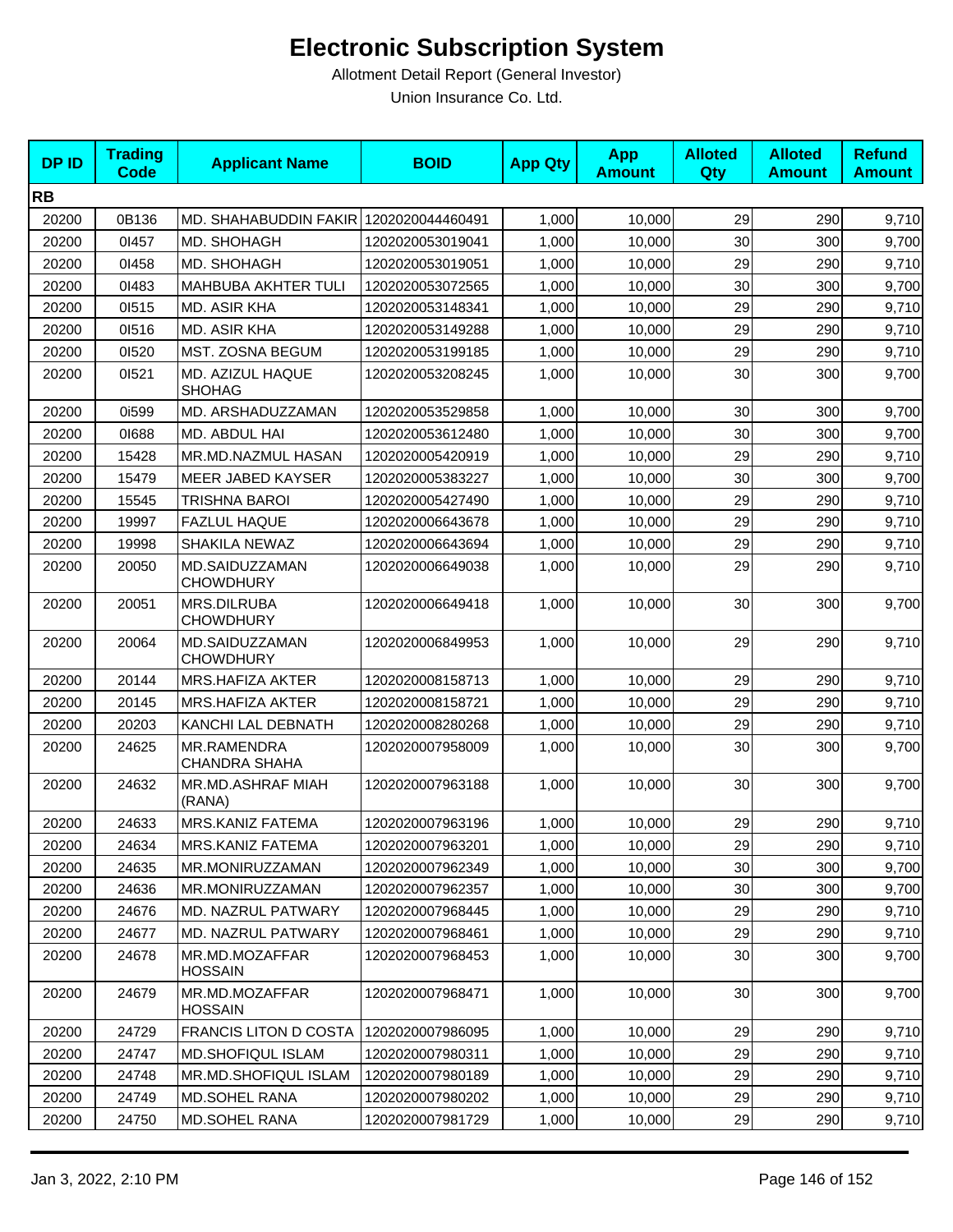| <b>DPID</b> | <b>Trading</b><br>Code | <b>Applicant Name</b>                     | <b>BOID</b>      | <b>App Qty</b> | <b>App</b><br><b>Amount</b> | <b>Alloted</b><br>Qty | <b>Alloted</b><br><b>Amount</b> | <b>Refund</b><br><b>Amount</b> |
|-------------|------------------------|-------------------------------------------|------------------|----------------|-----------------------------|-----------------------|---------------------------------|--------------------------------|
| <b>RB</b>   |                        |                                           |                  |                |                             |                       |                                 |                                |
| 20200       | 24775                  | <b>MRS.LAYLA AKHTER</b>                   | 1202020007990127 | 1,000          | 10,000                      | 30                    | 300                             | 9,700                          |
| 20200       | 24851                  | MD.ABDUL KAIUM                            | 1202020008021138 | 1,000          | 10,000                      | 30                    | 300                             | 9,700                          |
| 20200       | 24927                  | <b>SONJAY KUMAR</b><br><b>CHOWDHURY</b>   | 1202020008027606 | 1,000          | 10,000                      | 30                    | 300                             | 9,700                          |
| 20200       | 24928                  | <b>SONJAY KUMAR</b><br>CHOWDHURY          | 1202020008027649 | 1,000          | 10,000                      | 29                    | 290                             | 9,710                          |
| 20200       | 24929                  | <b>MR.MANAJ KUMAR</b><br><b>CHOWDHURY</b> | 1202020008027954 | 1,000          | 10,000                      | 29                    | 290                             | 9,710                          |
| 20200       | 24930                  | <b>MR.MANAJ KUMAR</b><br><b>CHOWDHURY</b> | 1202020008027970 | 1,000          | 10,000                      | 30                    | 300                             | 9,700                          |
| 20200       | 24931                  | <b>ALOK KUMAR</b><br><b>CHOWDHURY</b>     | 1202020008027989 | 1,000          | 10,000                      | 30                    | 300                             | 9,700                          |
| 20200       | 24951                  | MD. DELWAR HOSSAIN                        | 1202020008041811 | 1,000          | 10,000                      | 30                    | 300                             | 9,700                          |
| 20200       | 24963                  | MR.BIPLOB CH. SAHA                        | 1202020008047030 | 1,000          | 10,000                      | 30                    | 300                             | 9,700                          |
| 20200       | 31300                  | <b>AKTAR HOSSAIN</b>                      | 1202020010295660 | 1,000          | 10,000                      | 29                    | 290                             | 9,710                          |
| 20200       | 31302                  | <b>ABUL HOSSAIN</b>                       | 1202020010295727 | 1,000          | 10,000                      | 30                    | 300                             | 9,700                          |
| 20200       | 31327                  | <b>BELA ROY</b>                           | 1202020010222805 | 1,000          | 10,000                      | 29                    | 290                             | 9,710                          |
| 20200       | 31377                  | <b>HARA KRISHNA ROY</b>                   | 1202020010326542 | 1,000          | 10.000                      | 30                    | 300                             | 9,700                          |
| 20200       | 31436                  | MD.MASUDUR RAHMAN                         | 1202020010295826 | 1,000          | 10,000                      | 29                    | 290                             | 9,710                          |
| 20200       | 31437                  | MR.AKHTERUZZAMAN                          | 1202020010393277 | 1,000          | 10,000                      | 29                    | 290                             | 9,710                          |
| 20200       | 31439                  | MR.AKHTERUZZAMAN                          | 1202020010569055 | 1,000          | 10,000                      | 29                    | 290                             | 9,710                          |
| 20200       | 31440                  | DR.MD.ZILLUR RAHMAN                       | 1202020010393416 | 1,000          | 10,000                      | 29                    | 290                             | 9,710                          |
| 20200       | 31490                  | <b>MD.ASADUR RAHMAN</b>                   | 1202020011097664 | 1,000          | 10,000                      | 30                    | 300                             | 9,700                          |
| 20200       | 03861                  | MR.MD.ZAKIR HOSSAIN                       | 1202020001714913 | 1,000          | 10,000                      | 30                    | 300                             | 9,700                          |
| 20200       | 03862                  | MR.MD.ZAKIR HOSSAIN                       | 1202020001714300 | 1,000          | 10,000                      | 29                    | 290                             | 9,710                          |
| 20200       | 03865                  | MR.MD.KHURSHED ALAM                       | 1202020001714378 | 1,000          | 10,000                      | 29                    | 290                             | 9,710                          |
| 20200       | 03866                  | MR.MD.KHURSHED ALAM                       | 1202020001714386 | 1,000          | 10,000                      | 30                    | 300                             | 9,700                          |
| 20200       | 03867                  | SHEULY AKTER                              | 1202020001714401 | 1,000          | 10,000                      | 30                    | 300                             | 9,700                          |
| 20200       | 03870                  | MRS.ROKEYA BEGUM                          | 1202020001714485 | 1,000          | 10.000                      | 29                    | 290                             | 9,710                          |
| 20200       | 03871                  | MRS.ROKEYA BEGUM                          | 1202020001714493 | 1,000          | 10,000                      | 29                    | 290                             | 9,710                          |
| 20200       | 04034                  | MR.MD.MONJERUL ISLAM   1202020001483132   |                  | 1,000          | 10,000                      | 29                    | 290                             | 9,710                          |
| 20200       | 04139                  | S.M. ASHIQUR RAHMAN                       | 1202020001375727 | 1,000          | 10,000                      | 29                    | 290                             | 9,710                          |
| 20200       | 04162                  | MR.MD.ASADUR RAHMAN                       | 1202020001390662 | 1,000          | 10,000                      | 29                    | 290                             | 9,710                          |
| 20200       | 0B137                  | SHIRIN AKTER                              | 1202020044459201 | 1,000          | 10,000                      | 29                    | 290                             | 9,710                          |
| 20200       | 0B138                  | <b>MD. SARIFUL ISLAM</b>                  | 1202020044459211 | 1,000          | 10.000                      | 29                    | 290                             | 9,710                          |
| 20200       | 0B145                  | <b>MD. ABDUR RAHIM</b>                    | 1202020044652801 | 1,000          | 10,000                      | 29                    | 290                             | 9,710                          |
| 20200       | 0B146                  | <b>TASLIMA AKTER</b>                      | 1202020044652811 | 1,000          | 10,000                      | 30                    | 300                             | 9,700                          |
| 20200       | 0B147                  | MD. MOHOSHIN UDDIN                        | 1202020044655002 | 1,000          | 10.000                      | 30                    | 300                             | 9,700                          |
| 20200       | 0B154                  | SAJJADUR RAHMAN                           | 1202020044681959 | 1,000          | 10,000                      | 29                    | 290                             | 9,710                          |
| 20200       | 0B158                  | MD. MAMUNUL HAQUE                         | 1202020012066718 | 1,000          | 10,000                      | 29                    | 290                             | 9,710                          |
| 20200       | 0B173                  | MD. FIROZ HOSSAIN                         | 1202020044783555 | 1,000          | 10,000                      | 30                    | 300                             | 9,700                          |
| 20200       | 0B174                  | <b>MD. FIROZ HOSSAIN</b>                  | 1202020044783571 | 1,000          | 10,000                      | 30                    | 300                             | 9,700                          |
| 20200       | 0B176                  | <b>BIPUL SAHA</b>                         | 1202020030077496 | 1,000          | 10,000                      | 29                    | 290                             | 9,710                          |
| 20200       | 0B182                  | MD. FAKIR ALI                             | 1202020044791007 | 1,000          | 10,000                      | 29                    | 290                             | 9,710                          |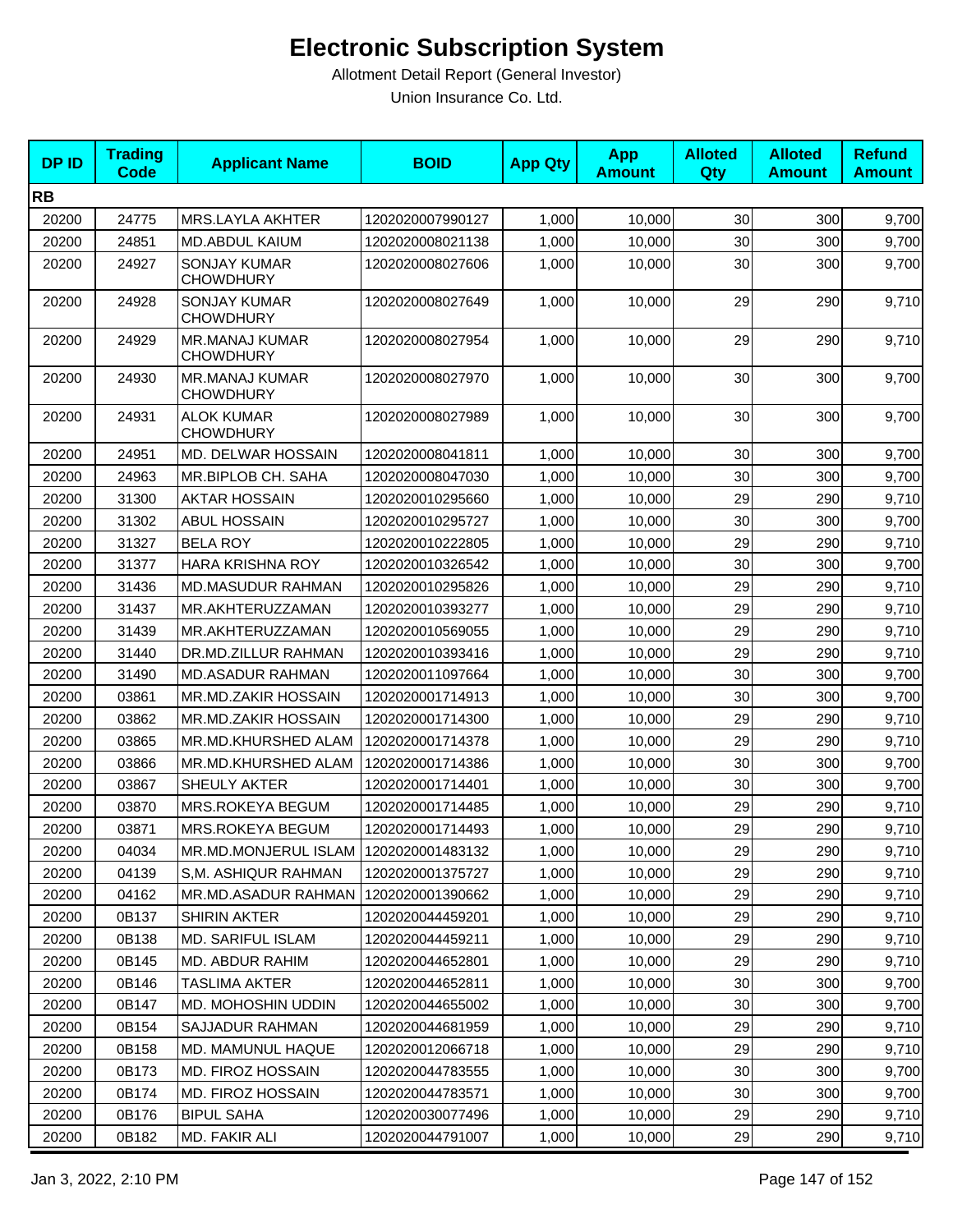| <b>DPID</b> | <b>Trading</b><br><b>Code</b> | <b>Applicant Name</b>              | <b>BOID</b>      | <b>App Qty</b> | <b>App</b><br><b>Amount</b> | <b>Alloted</b><br>Qty | <b>Alloted</b><br><b>Amount</b> | <b>Refund</b><br><b>Amount</b> |
|-------------|-------------------------------|------------------------------------|------------------|----------------|-----------------------------|-----------------------|---------------------------------|--------------------------------|
| <b>RB</b>   |                               |                                    |                  |                |                             |                       |                                 |                                |
| 20200       | 0B184                         | <b>TOSIRON NESA</b>                | 1202020044794953 | 1,000          | 10,000                      | 29                    | 290                             | 9,710                          |
| 20200       | 0B185                         | <b>TOSIRON NESA</b>                | 1202020044797162 | 1,000          | 10,000                      | 30                    | 300                             | 9,700                          |
| 20200       | 0B201                         | ARJUN DATTA                        | 1202020044852552 | 1,000          | 10,000                      | 29                    | 290                             | 9,710                          |
| 20200       | 0B207                         | JHARNA RANI DATTA                  | 1202020044881731 | 1,000          | 10,000                      | 29                    | 290                             | 9,710                          |
| 20200       | 0B208                         | JHARNA RANI DATTA                  | 1202020044931367 | 1,000          | 10,000                      | 29                    | 290                             | 9,710                          |
| 20200       | 0B211                         | RANJANA RANI                       | 1202020044852579 | 1,000          | 10,000                      | 29                    | 290                             | 9,710                          |
| 20200       | 0B213                         | <b>ARCHANA RANI</b>                | 1202020044852587 | 1,000          | 10,000                      | 30                    | 300                             | 9,700                          |
| 20200       | 0B220                         | RINKU RANI PUL                     | 1202020044941498 | 1,000          | 10,000                      | 29                    | 290                             | 9,710                          |
| 20200       | 0B221                         | SANJIB KUMAR KUNDU                 | 1202020044852619 | 1,000          | 10,000                      | 29                    | 290                             | 9,710                          |
| 20200       | 0B224                         | SYED KAMAL UDDIN                   | 1202020044868019 | 1,000          | 10,000                      | 30                    | 300                             | 9,700                          |
| 20200       | 0B225                         | SYED KAMAL UDDIN                   | 1202020044871298 | 1,000          | 10,000                      | 30                    | 300                             | 9,700                          |
| 20200       | 0B258                         | MD. MASUM HASAN                    | 1202020044901191 | 1,000          | 10,000                      | 29                    | 290                             | 9,710                          |
| 20200       | 0B286                         | <b>SAJAL SAHA</b>                  | 1202020044957393 | 1,000          | 10,000                      | 29                    | 290                             | 9,710                          |
| 20200       | 0B287                         | <b>MD. NASIR MADBAR</b>            | 1202020044957377 | 1,000          | 10,000                      | 29                    | 290                             | 9,710                          |
| 20200       | 0B288                         | MD. THANDU MIAH                    | 1202020044957385 | 1,000          | 10,000                      | 29                    | 290                             | 9,710                          |
| 20200       | 0B293                         | <b>SHAMIR KUMAR SAHA</b>           | 1202020044959606 | 1,000          | 10,000                      | 29                    | 290                             | 9,710                          |
| 20200       | 0B294                         | SHAMIR KUMAR SAHA                  | 1202020045330081 | 1,000          | 10,000                      | 29                    | 290                             | 9,710                          |
| 20200       | 0B295                         | SATYA RANJAN SAHA                  | 1202020044972261 | 1,000          | 10,000                      | 29                    | 290                             | 9,710                          |
| 20200       | 01872                         | <b>DULU AKTER</b>                  | 1202020054226201 | 1,000          | 10,000                      | 30                    | 300                             | 9,700                          |
| 20200       | 01874                         | SHAMOLEE MURMU                     | 1202020054228043 | 1,000          | 10,000                      | 30                    | 300                             | 9,700                          |
| 20200       | 01877                         | <b>SHAMOLEE MURMU</b>              | 1202020054252329 | 1,000          | 10,000                      | 29                    | 290                             | 9,710                          |
| 20200       | 01932                         | <b>SK. MAHFUJUR RAHMAN</b>         | 1202020054366625 | 1,000          | 10,000                      | 29                    | 290                             | 9,710                          |
| 20200       | 01933                         | MD. FAZLUL HAQUE                   | 1202020054352638 | 1,000          | 10,000                      | 29                    | 290                             | 9,710                          |
| 20200       | 01934                         | MD. FAZLUL HAQUE                   | 1202020054351518 | 1,000          | 10,000                      | 29                    | 290                             | 9,710                          |
| 20200       | 01935                         | JULEKHA BEGUM                      | 1202020054351882 | 1,000          | 10,000                      | 30                    | 300                             | 9,700                          |
| 20200       | 01936                         | <b>JULEKHA BEGUM</b>               | 1202020054352900 | 1,000          | 10,000                      | 29                    | 290                             | 9,710                          |
| 20200       | 01960                         | <b>SHIMA AKTER</b>                 | 1202020054420515 | 1,000          | 10,000                      | 29                    | 290                             | 9,710                          |
| 20200       | 01961                         | <b>SHIMA AKTER</b>                 | 1202020054420606 | 1,000          | 10,000                      | 30                    | 300                             | 9,700                          |
| 20200       | 01984                         | SIDAT AHMED KHAN                   | 1202020054491529 | 1,000          | 10,000                      | 30                    | 300                             | 9,700                          |
| 20200       | 01985                         | MST. MANOARA BEGUM                 | 1202020054492194 | 1,000          | 10,000                      | 29                    | 290                             | 9,710                          |
| 20200       | 01986                         | <b>MST. MANOARA BEGUM</b>          | 1202020054492614 | 1,000          | 10,000                      | 29                    | 290                             | 9,710                          |
| 20200       | 01991                         | <b>BASU DAB SING</b>               | 1202020054525918 | 1,000          | 10,000                      | 29                    | 290                             | 9,710                          |
| 20200       | 01992                         | <b>BASU DAB SING</b>               | 1202020054526998 | 1,000          | 10,000                      | 30                    | 300                             | 9,700                          |
| 20200       | 01993                         | ABDUL HANNAN SARDAR                | 1202020054528475 | 1,000          | 10,000                      | 29                    | 290                             | 9,710                          |
| 20200       | 01994                         | ABDUL HANNAN SARDAR                | 1202020054529121 | 1,000          | 10,000                      | 29                    | 290                             | 9,710                          |
| 20200       | 01995                         | <b>MD. ARIF SARDAR</b>             | 1202020054529410 | 1,000          | 10,000                      | 29                    | 290                             | 9,710                          |
| 20200       | 15634                         | <b>MD.GOLAM FARUK</b>              | 1202020005432436 | 1,000          | 10,000                      | 29                    | 290                             | 9,710                          |
| 20200       | 15635                         | <b>MD.GOLAM FARUK</b>              | 1202020005432495 | 1,000          | 10,000                      | 29                    | 290                             | 9,710                          |
| 20200       | 15638                         | <b>MR.RAJESH PAUL</b>              | 1202020005432297 | 1,000          | 10,000                      | 29                    | 290                             | 9,710                          |
| 20200       | 15865                         | <b>MD.GOLAM HASAN</b>              | 1202020005498113 | 1,000          | 10,000                      | 29                    | 290                             | 9,710                          |
| 20200       | 15900                         | MD.ZEAUL HOQUE<br><b>CHOWDHURY</b> | 1202020005494404 | 1,000          | 10,000                      | 29                    | 290                             | 9,710                          |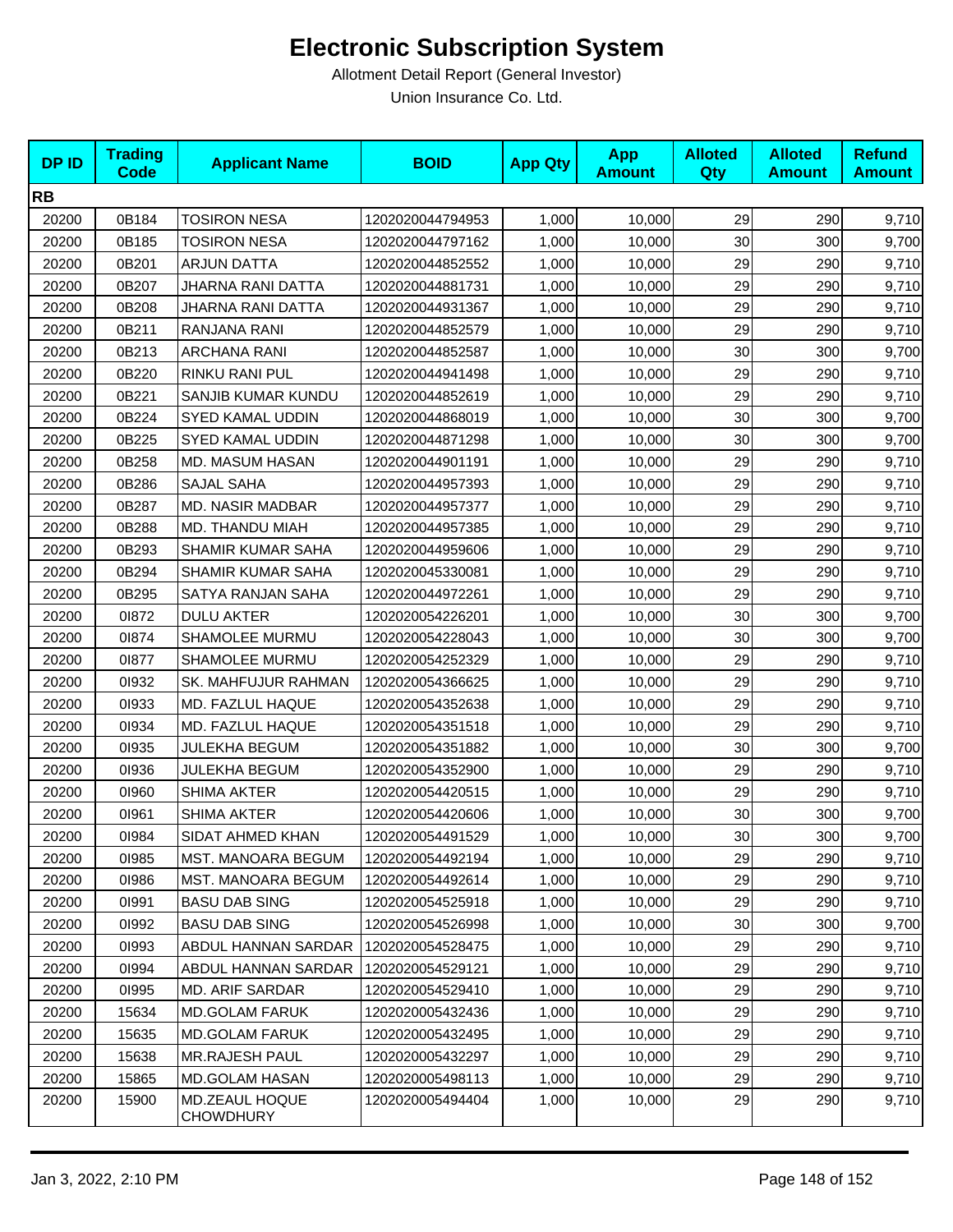| <b>DPID</b> | <b>Trading</b><br><b>Code</b> | <b>Applicant Name</b>   | <b>BOID</b>      | <b>App Qty</b> | <b>App</b><br><b>Amount</b> | <b>Alloted</b><br>Qty | <b>Alloted</b><br><b>Amount</b> | <b>Refund</b><br><b>Amount</b> |
|-------------|-------------------------------|-------------------------|------------------|----------------|-----------------------------|-----------------------|---------------------------------|--------------------------------|
| <b>RB</b>   |                               |                         |                  |                |                             |                       |                                 |                                |
| 20200       | 20998                         | MD.ASHEKUL MOWLA        | 1202020006805327 | 1,000          | 10,000                      | 29                    | 290                             | 9,710                          |
| 20200       | 20999                         | MD.ASHEKUL MOWLA        | 1202020006805335 | 1,000          | 10,000                      | 30                    | 300                             | 9,700                          |
| 20200       | 21000                         | MR.KAZAL SARKAR         | 1202020008720543 | 1,000          | 10,000                      | 29                    | 290                             | 9,710                          |
| 20200       | 21036                         | <b>MD.TARIQUL ISLAM</b> | 1202020006752749 | 1,000          | 10,000                      | 30                    | 300                             | 9,700                          |
| 20200       | 21037                         | MD.TARIQUL ISLAM        | 1202020006752765 | 1,000          | 10,000                      | 30                    | 300                             | 9,700                          |
| 20200       | 21080                         | A.K.M DELWAR HOSSAIN    | 1202020006784153 | 1,000          | 10,000                      | 30                    | 300                             | 9,700                          |
| 20200       | 21098                         | MD.MOINUL HOSSAIN       | 1202020006874224 | 1,000          | 10,000                      | 29                    | 290                             | 9,710                          |
| 20200       | 21099                         | MD.MOINUL HOSSAIN       | 1202020006874240 | 1,000          | 10,000                      | 29                    | 290                             | 9,710                          |
| 20200       | 21175                         | <b>DEBOBRATO SAHA</b>   | 1202020006893797 | 1,000          | 10,000                      | 30                    | 300                             | 9,700                          |
| 20200       | 21176                         | DEBOBRATO SAHA          | 1202020006893770 | 1,000          | 10,000                      | 29                    | 290                             | 9,710                          |
| 20200       | 21177                         | <b>NASIM SNAL</b>       | 1202020006893754 | 1,000          | 10,000                      | 30                    | 300                             | 9,700                          |
| 20200       | 21247                         | <b>ABUL HASNAT</b>      | 1202020006832201 | 1,000          | 10,000                      | 29                    | 290                             | 9,710                          |
| 20200       | 21248                         | <b>ABUL HASNAT</b>      | 1202020006834557 | 1,000          | 10,000                      | 29                    | 290                             | 9,710                          |
| 20200       | 21255                         | MD. MAHBUBUL HOQUE      | 1202020006794094 | 1,000          | 10,000                      | 29                    | 290                             | 9,710                          |
| 20200       | 21256                         | MD. MAHBUBUL HOQUE      | 1202020006794870 | 1,000          | 10,000                      | 29                    | 290                             | 9,710                          |
| 20200       | 26869                         | <b>MUNSUR AHMAD</b>     | 1202020008742274 | 1,000          | 10,000                      | 30                    | 300                             | 9,700                          |
| 20200       | 26874                         | KHADIZA AKTER           | 1202020008752975 | 1,000          | 10,000                      | 30                    | 300                             | 9,700                          |
| 20200       | 26875                         | KHADIZA AKTER           | 1202020008752991 | 1,000          | 10,000                      | 30                    | 300                             | 9,700                          |
| 20200       | 26877                         | MD.SHAH ALAM SIKDER     | 1202020008754005 | 1,000          | 10,000                      | 30                    | 300                             | 9,700                          |
| 20200       | 26939                         | MIHIR CHANDRA SAHA      | 1202020008786884 | 1,000          | 10,000                      | 29                    | 290                             | 9,710                          |
| 20200       | 27040                         | SAIFUL ISLAM            | 1202020008819468 | 1,000          | 10,000                      | 30                    | 300                             | 9,700                          |
| 20200       | 27041                         | SAIFUL ISLAM            | 1202020008825962 | 1,000          | 10,000                      | 29                    | 290                             | 9,710                          |
| 20200       | 27043                         | <b>SHAHINUR ISLAM</b>   | 1202020008826065 | 1,000          | 10,000                      | 29                    | 290                             | 9,710                          |
| 20200       | 27115                         | <b>MD.JAKIR HOSSEN</b>  | 1202020008843951 | 1,000          | 10,000                      | 29                    | 290                             | 9,710                          |
| 20200       | 27117                         | MRS.SHABNAZ SIKDER      | 1202020008860977 | 1,000          | 10,000                      | 29                    | 290                             | 9,710                          |
| 20200       | 27118                         | MRS.SHABNAZ SIKDER      | 1202020008860985 | 1,000          | 10,000                      | 29                    | 290                             | 9,710                          |
| 20200       | 27153                         | <b>MD.RAKIB UDDIN</b>   | 1202020008878285 | 1,000          | 10,000                      | 29                    | 290                             | 9,710                          |
| 20200       | 27156                         | MD.RAKIB UDDIN          | 1202020008883661 | 1,000          | 10,000                      | 30                    | 300                             | 9,700                          |
| 20200       | 27179                         | MD.WALIUL ISLAM         | 1202020008916730 | 1,000          | 10,000                      | 29                    | 290                             | 9,710                          |
| 20200       | 32303                         | SHARABANTI AICH         | 1202020011111598 | 1,000          | 10,000                      | 29                    | 290                             | 9,710                          |
| 20200       | 32304                         | SHARABANTI AICH         | 1202020011112477 | 1,000          | 10,000                      | 29                    | 290                             | 9,710                          |
| 20200       | 32305                         | <b>UPEN BISWAS</b>      | 1202020011110253 | 1,000          | 10,000                      | 29                    | 290                             | 9,710                          |
| 20200       | 32306                         | <b>UPEN BISWAS</b>      | 1202020011110692 | 1,000          | 10,000                      | 29                    | 290                             | 9,710                          |
| 20200       | 32309                         | <b>KANIS FATEMA</b>     | 1202020011107761 | 1,000          | 10,000                      | 29                    | 290                             | 9,710                          |
| 20200       | 32310                         | <b>KANIS FATEMA</b>     | 1202020011108062 | 1,000          | 10,000                      | 29                    | 290                             | 9,710                          |
| 20200       | 32315                         | <b>RUNU RANI DAS</b>    | 1202020011105944 | 1,000          | 10,000                      | 29                    | 290                             | 9,710                          |
| 20200       | 02194                         | MRS. REHANA MIZAN       | 1202020000784722 | 1,000          | 10,000                      | 29                    | 290                             | 9,710                          |
| 20200       | 02201                         | KAZAL KUMAR SARKAR      | 1202020000812172 | 1,000          | 10,000                      | 29                    | 290                             | 9,710                          |
| 20200       | 02202                         | <b>MRS.SHAMIMA ARA</b>  | 1202020000785933 | 1,000          | 10,000                      | 29                    | 290                             | 9,710                          |
| 20200       | 02203                         | MR.MD.ZAKIR HOSSAIN     | 1202020000785941 | 1,000          | 10,000                      | 30                    | 300                             | 9,700                          |
| 20200       | 02204                         | MR.MD.ZABED HOSSAIN     | 1202020000785951 | 1,000          | 10,000                      | 29                    | 290                             | 9,710                          |
| 20200       | 02213                         | MR.MD.SALIM             | 1202020000787437 | 1,000          | 10,000                      | 29                    | 290                             | 9,710                          |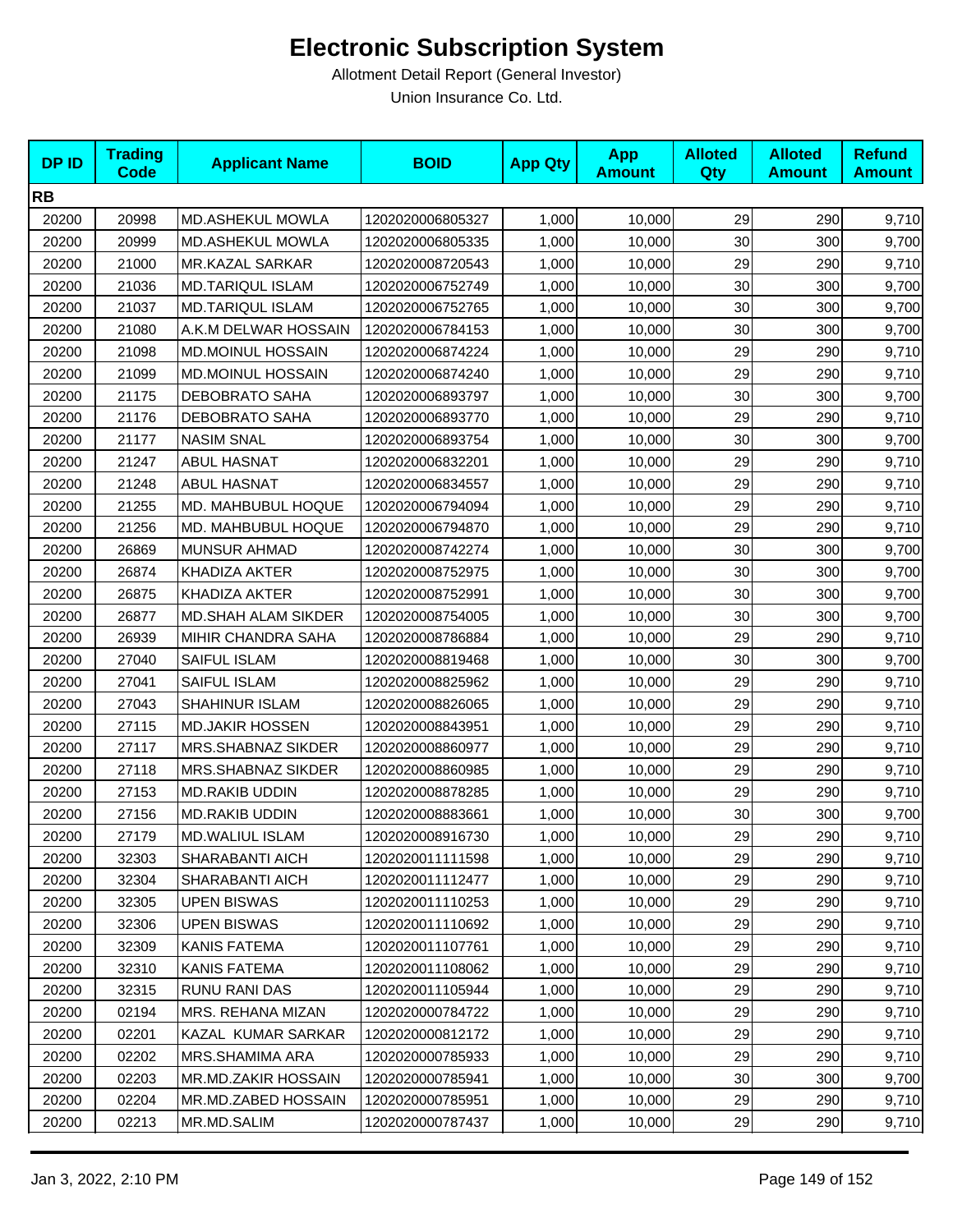| <b>DPID</b> | <b>Trading</b><br>Code | <b>Applicant Name</b>                     | <b>BOID</b>      | <b>App Qty</b> | <b>App</b><br><b>Amount</b> | <b>Alloted</b><br>Qty | <b>Alloted</b><br><b>Amount</b> | <b>Refund</b><br><b>Amount</b> |
|-------------|------------------------|-------------------------------------------|------------------|----------------|-----------------------------|-----------------------|---------------------------------|--------------------------------|
| <b>RB</b>   |                        |                                           |                  |                |                             |                       |                                 |                                |
| 20200       | 02215                  | MR.MD.AMINUDDIN                           | 1202020000787453 | 1,000          | 10,000                      | 30                    | 300                             | 9,700                          |
| 20200       | 02237                  | <b>MRS.ANITA RANI</b><br><b>SUTRADHAR</b> | 1202020000795146 | 1,000          | 10.000                      | 30                    | 300                             | 9,700                          |
| 20200       | 02250                  | <b>MRS.RATNA SARKAR</b>                   | 1202020000805235 | 1,000          | 10,000                      | 29                    | 290                             | 9,710                          |
| 20200       | 02251                  | <b>MRS.RATNA SARKAR</b>                   | 1202020000805243 | 1,000          | 10,000                      | 30                    | 300                             | 9,700                          |
| 20200       | 02301                  | <b>MRS.SARBORI SAHA</b>                   | 1202020000841295 | 1,000          | 10,000                      | 29                    | 290                             | 9,710                          |
| 20200       | 02302                  | <b>MR.AJIT RANJAN SAHA</b>                | 1202020000841319 | 1,000          | 10,000                      | 29                    | 290                             | 9,710                          |
| 20200       | 02316                  | MR.SHANKAR LAL SAHA                       | 1202020000858955 | 1,000          | 10,000                      | 30                    | 300                             | 9,700                          |
| 20200       | 02333                  | MRS.TANZINA NOUSHIN                       | 1202020000865014 | 1,000          | 10,000                      | 30                    | 300                             | 9,700                          |
| 20200       | 02372                  | MR.SAJAL KUMAR ROY                        | 1202020000870712 | 1,000          | 10,000                      | 29                    | 290                             | 9,710                          |
| 20200       | 02377                  | MR.MD.MOHSIN SIKDER                       | 1202020000890099 | 1,000          | 10,000                      | 30                    | 300                             | 9,700                          |
| 20200       | 02393                  | MR.NABI-US-SALEEM                         | 1202020000907310 | 1,000          | 10,000                      | 29                    | 290                             | 9,710                          |
| 20200       | 02395                  | <b>MRS. NIOTI RANI SARKER</b>             | 1202020000934956 | 1,000          | 10,000                      | 30                    | 300                             | 9,700                          |
| 20200       | 02396                  | <b>MR.SHEKHAR GHOSH</b>                   | 1202020000934964 | 1,000          | 10,000                      | 29                    | 290                             | 9,710                          |
| 20200       | 02401                  | <b>MR.ANANDA SAHA</b>                     | 1202020000919052 | 1,000          | 10,000                      | 29                    | 290                             | 9,710                          |
| 20200       | 02403                  | <b>MR.SHANTANU DAS</b>                    | 1202020000919087 | 1,000          | 10,000                      | 29                    | 290                             | 9,710                          |
| 20200       | 02421                  | ANJAN KUMAR ADITYA                        | 1202020000962471 | 1,000          | 10,000                      | 29                    | 290                             | 9,710                          |
| 20200       | 02454                  | <b>MR.AJIT RANJAN SAHA</b>                | 1202020000982086 | 1,000          | 10,000                      | 30                    | 300                             | 9,700                          |
| 20200       | 02495                  | MR.MD.ATAUR RAHMAN                        | 1202020001001007 | 1,000          | 10,000                      | 29                    | 290                             | 9,710                          |
| 20200       | 02500                  | MR.SAMUZZAL SARKAR                        | 1202020001522684 | 1,000          | 10,000                      | 29                    | 290                             | 9,710                          |
| 20200       | 02501                  | MR.SAMUZZAL SARKAR                        | 1202020001028999 | 1,000          | 10,000                      | 29                    | 290                             | 9,710                          |
| 20200       | 02502                  | MRS.RINA RANI DEY                         | 1202020001029008 | 1,000          | 10,000                      | 29                    | 290                             | 9,710                          |
| 20200       | 02503                  | MR.PARITOSH DEY                           | 1202020001029032 | 1,000          | 10,000                      | 29                    | 290                             | 9,710                          |
| 20200       | 02504                  | MRS.RINA RANI DEY                         | 1202020001029016 | 1,000          | 10,000                      | 29                    | 290                             | 9,710                          |
| 20200       | 02505                  | <b>MR.PARITOSH DEY</b>                    | 1202020001029024 | 1,000          | 10,000                      | 29                    | 290                             | 9,710                          |
| 20200       | 02508                  | MOHAMMAD ABDUL<br><b>HAYE MEAH</b>        | 1202020001033760 | 1,000          | 10,000                      | 29                    | 290                             | 9,710                          |
| 20200       | 02510                  | MR.ABUL KALAM AZAD                        | 1202020001067950 | 1,000          | 10,000                      | 30                    | 300                             | 9,700                          |
| 20200       | 02538                  | <b>MR.NIRMOL KANTI</b><br><b>BHOWMIK</b>  | 1202020001033787 | 1,000          | 10,000                      | 29                    | 290                             | 9,710                          |
| 20200       | 07761                  | <b>FATHEMA BEGUM</b>                      | 1202020003743981 | 1,000          | 10,000                      | 29                    | 290                             | 9,710                          |
| 20200       | 07784                  | <b>MR.AVIJIT SAHA</b>                     | 1202020003045404 | 1,000          | 10,000                      | 29                    | 290                             | 9,710                          |
| 20200       | 07785                  | <b>MR.MISHUK SAHA</b>                     | 1202020003046219 | 1,000          | 10,000                      | 30                    | 300                             | 9,700                          |
| 20200       | 07786                  | MR.MISHUK SAHA                            | 1202020003045637 | 1,000          | 10,000                      | 29                    | 290                             | 9,710                          |
| 20200       | 07861                  | <b>MR.RAM PROSHAD</b><br><b>SARKER</b>    | 1202020003614434 | 1,000          | 10,000                      | 29                    | 290                             | 9,710                          |
| 20200       | 07897                  | MRS.ANGUMAN ARA                           | 1202020003617497 | 1,000          | 10,000                      | 30                    | 300                             | 9,700                          |
| 20200       | 07898                  | M.A. ROUF                                 | 1202020003617502 | 1,000          | 10,000                      | 29                    | 290                             | 9,710                          |
| 20200       | 07961                  | <b>MS.NASIMA PARVIN</b>                   | 1202020003098728 | 1,000          | 10,000                      | 29                    | 290                             | 9,710                          |
| 20200       | 07980                  | MR.MUHAMMAD JAHID<br><b>SARKAR</b>        | 1202020003320970 | 1,000          | 10,000                      | 30                    | 300                             | 9,700                          |
| 20200       | 08085                  | MR.A.K.M MUNIRUL ISLAM 1202020002730424   |                  | 1,000          | 10,000                      | 29                    | 290                             | 9,710                          |
| 20200       | 08089                  | MR.MOHAMMAD<br><b>MOMINUL ISLAM</b>       | 1202020002727924 | 1,000          | 10,000                      | 29                    | 290                             | 9,710                          |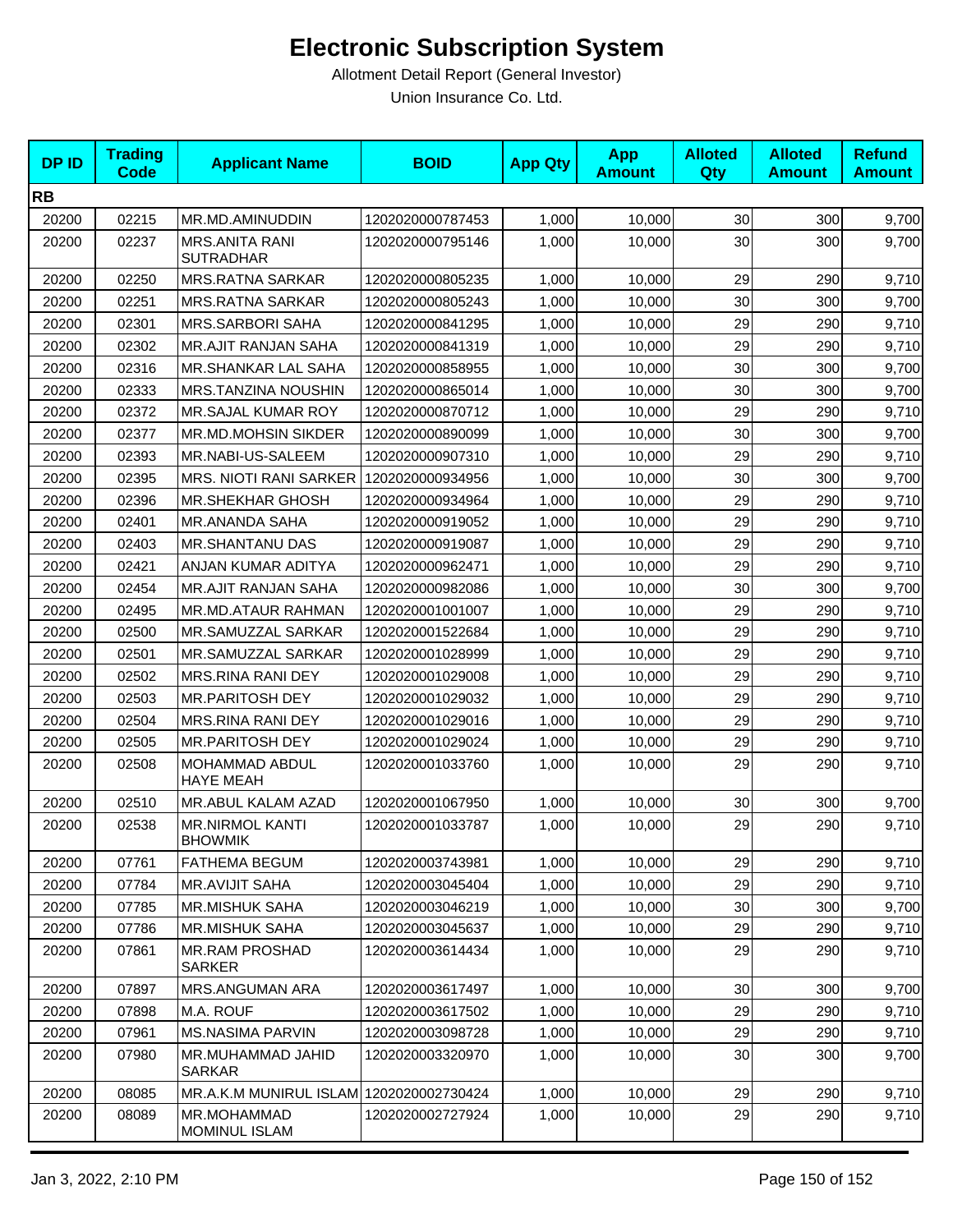| <b>DPID</b> | <b>Trading</b><br><b>Code</b> | <b>Applicant Name</b>              | <b>BOID</b>      | <b>App Qty</b> | <b>App</b><br><b>Amount</b> | <b>Alloted</b><br>Qty | <b>Alloted</b><br><b>Amount</b> | <b>Refund</b><br><b>Amount</b> |
|-------------|-------------------------------|------------------------------------|------------------|----------------|-----------------------------|-----------------------|---------------------------------|--------------------------------|
| <b>RB</b>   |                               |                                    |                  |                |                             |                       |                                 |                                |
| 20200       | 0E222                         | KAZAL KUMAR GHOSH                  | 1202020011444915 | 1,000          | 10,000                      | 29                    | 290                             | 9,710                          |
| 20200       | 0E250                         | ZAKIRUL ISLAM                      | 1202020019455531 | 1,000          | 10,000                      | 29                    | 290                             | 9,710                          |
| 20200       | 0E252                         | K.M. MOKIT BILLAH                  | 1202020031946154 | 1,000          | 10,000                      | 29                    | 290                             | 9,710                          |
| 20200       | 0E352                         | MST. KAMRUNNAHAR<br><b>KULSUM</b>  | 1202020045288990 | 1,000          | 10,000                      | 29                    | 290                             | 9,710                          |
| 20200       | 0E373                         | PULAK CHANDRA DAS<br>(TITU)        | 1202020045628678 | 1,000          | 10,000                      | 29                    | 290                             | 9,710                          |
| 20200       | 0E374                         | SUBORNA PROVA DAS                  | 1202020045699673 | 1,000          | 10,000                      | 29                    | 290                             | 9,710                          |
| 20200       | 0E431                         | MD. ASHRAF GAIN                    | 1202020046081645 | 1,000          | 10,000                      | 29                    | 290                             | 9,710                          |
| 20200       | 0E435                         | <b>AJOY KUMAR DAS</b>              | 1202020046211162 | 1,000          | 10,000                      | 30                    | 300                             | 9,700                          |
| 20200       | 0E436                         | <b>AJOY KUMAR DAS</b>              | 1202020046210556 | 1,000          | 10,000                      | 29                    | 290                             | 9,710                          |
| 20200       | 0E444                         | RAFAT AKTER                        | 1202020046333911 | 1,000          | 10,000                      | 29                    | 290                             | 9,710                          |
| 20200       | 10794                         | MRS.MONIRA JAHAN                   | 1202020005397711 | 1,000          | 10,000                      | 29                    | 290                             | 9,710                          |
| 20200       | 10823                         | MUHAMMAD HARUN OR<br><b>RASHID</b> | 1202020003801944 | 1,000          | 10.000                      | 30                    | 300                             | 9,700                          |
| 20200       | 10846                         | MUHAMMAD HARUN OR<br><b>RASHID</b> | 1202020003878963 | 1,000          | 10,000                      | 29                    | 290                             | 9,710                          |
| 20200       | 10863                         | A.T.MUHAMMAD<br>SAROWAR HOSSAIN    | 1202020006725501 | 1,000          | 10,000                      | 30                    | 300                             | 9,700                          |
| 20200       | 10864                         | MD.MAHBUBUR RASHID                 | 1202020006725526 | 1,000          | 10,000                      | 29                    | 290                             | 9,710                          |
| 20200       | 10865                         | MD.MAHABUBUR RASHID                | 1202020006725550 | 1,000          | 10,000                      | 29                    | 290                             | 9,710                          |
| 20200       | 15989                         | SHIPRA RANI ROY                    | 1202020005512121 | 1,000          | 10,000                      | 29                    | 290                             | 9,710                          |
| 20200       | 16067                         | <b>MD.JASHMIN UDDIN</b>            | 1202020005530315 | 1,000          | 10,000                      | 30                    | 300                             | 9,700                          |
| 20200       | 16117                         | PRABIR KUMAR SAHA                  | 1202020005543169 | 1,000          | 10,000                      | 29                    | 290                             | 9,710                          |
| 20200       | 16131                         | MD ZAHIRUL ISLAM                   | 1202020005562251 | 1,000          | 10,000                      | 30                    | 300                             | 9,700                          |
| 20200       | 16132                         | <b>MD.ZAHIRUL ISLAM</b>            | 1202020005562316 | 1,000          | 10,000                      | 30                    | 300                             | 9,700                          |
| 20200       | 16133                         | <b>FARIDUDDIN AHMED</b>            | 1202020005562937 | 1,000          | 10,000                      | 29                    | 290                             | 9,710                          |
| 20200       | 16135                         | <b>ASMA AHMED</b>                  | 1202020005562971 | 1,000          | 10,000                      | 30                    | 300                             | 9,700                          |
| 20200       | 16136                         | ASMA AHMED                         | 1202020005576057 | 1,000          | 10,000                      | 29                    | 290                             | 9,710                          |
| 20200       | 16137                         | <b>MOLINA BEGUM</b>                | 1202020005576065 | 1,000          | 10,000                      | 29                    | 290                             | 9,710                          |
| 20200       | 16164                         | <b>ANSAR ALI</b>                   | 1202020005544297 | 1,000          | 10,000                      | 29                    | 290                             | 9,710                          |
| 20200       | 16180                         | <b>AZIZUL ISLAM</b>                | 1202020005580959 | 1,000          | 10,000                      | 29                    | 290                             | 9,710                          |
| 20200       | 16182                         | MD.MIZANUR RAHMAN                  | 1202020005580496 | 1,000          | 10,000                      | 29                    | 290                             | 9,710                          |
| 20200       | 22579                         | MD.NURUL ISLAM MIAH                | 1202020007127806 | 1,000          | 10,000                      | 29                    | 290                             | 9,710                          |
| 20200       | 22582                         | MD.IFTEKHARUL ISLAM                | 1202020007128661 | 1,000          | 10,000                      | 30                    | 300                             | 9,700                          |
| 20200       | 22583                         | MR.MD.ZAKER HOSSAIN                | 1202020007232201 | 1,000          | 10,000                      | 29                    | 290                             | 9,710                          |
| 20200       | 22688                         | TAHAMINA AKTER                     | 1202020007255513 | 1,000          | 10,000                      | 29                    | 290                             | 9,710                          |
| 20200       | 22689                         | <b>TAHAMINA AKTER</b>              | 1202020007255845 | 1,000          | 10,000                      | 30                    | 300                             | 9,700                          |
| 20200       | 22801                         | <b>MIZANUR RAHMAN</b>              | 1202020007282305 | 1,000          | 10,000                      | 30                    | 300                             | 9,700                          |
| 20200       | 22802                         | <b>MD.SHAFIQUL ISLAM</b>           | 1202020007282008 | 1,000          | 10,000                      | 30                    | 300                             | 9,700                          |
| 20200       | 22805                         | <b>MIZANUR RAHMAN</b>              | 1202020007281485 | 1,000          | 10,000                      | 30                    | 300                             | 9,700                          |
| 20200       | 22817                         | KALYANI RANI HALDER                | 1202020007279631 | 1,000          | 10,000                      | 30                    | 300                             | 9,700                          |
| 20200       | 22927                         | SADHAN CHANDRA PAUL                | 1202020007557093 | 1,000          | 10,000                      | 29                    | 290                             | 9,710                          |
| 20200       | 28214                         | <b>TASLIMA AKHTER</b>              | 1202020009077117 | 1,000          | 10,000                      | 29                    | 290                             | 9,710                          |